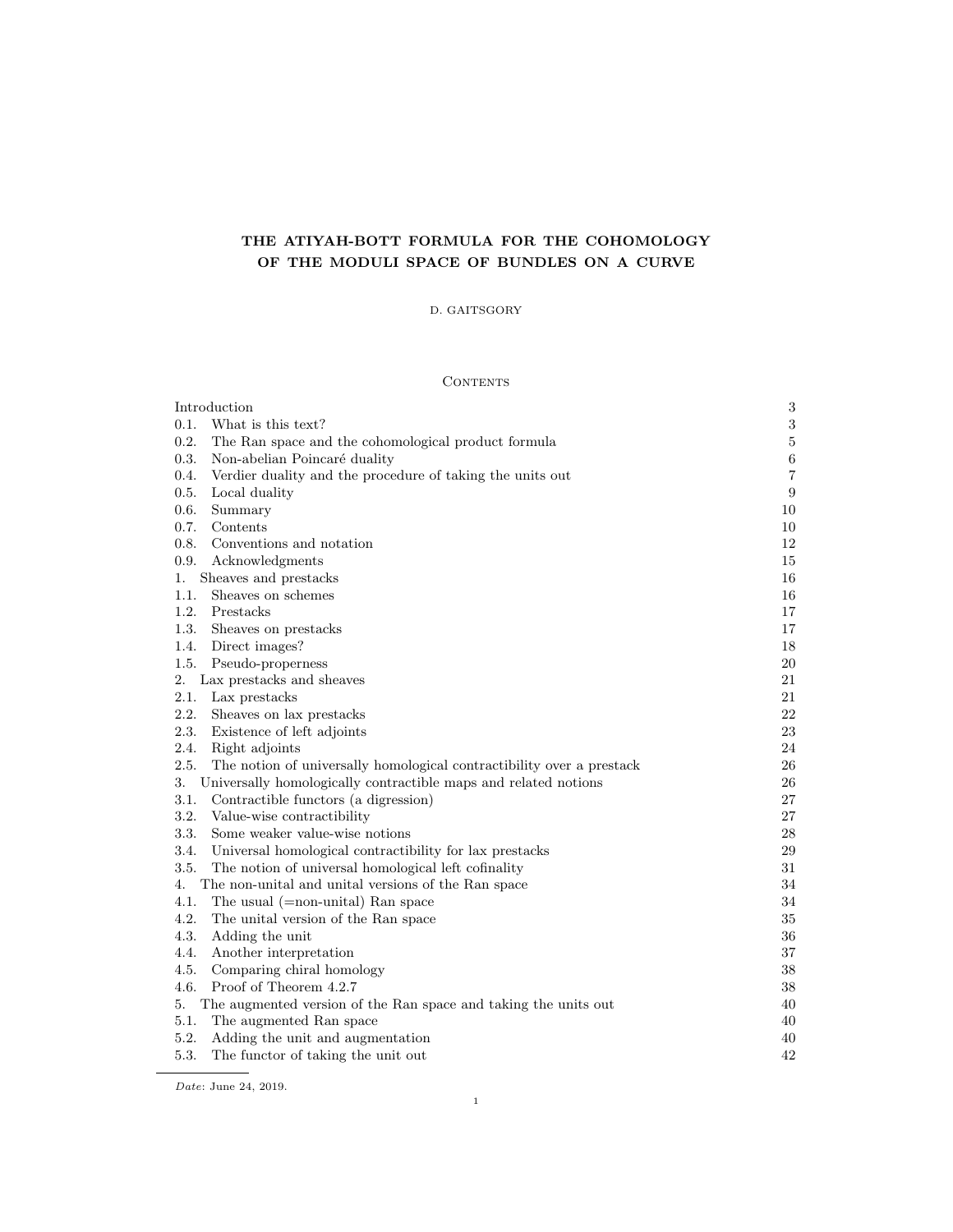| D. GAITSGORY |
|--------------|
|              |

| 5.4.                                                                   | 44  |
|------------------------------------------------------------------------|-----|
| Fully faithfulness of the functor $AddUnit_{aug}$                      |     |
| An alternative point of view on sheaves on the unital Ran space<br>6.  | 45  |
| 6.1.<br>The case of the usual Ran space                                | 46  |
| 6.2.<br>The case of the unital Ran space                               | 46  |
| 6.3.<br>The case of the unital augmented Ran space                     | 48  |
| A description of the functor TakeOut<br>6.4.                           | 49  |
| 7.<br>Verdier duality on prestacks                                     | 52  |
| 7.1.<br>Verdier duality                                                | 52  |
| 7.2.<br>Interaction of Verdier duality with pushforwards               | 52  |
| 7.3.<br>Interaction of Verdier duality with other functors             | 53  |
| 7.4.<br>Digression: properties of prestacks                            | 54  |
| 7.5.<br>Consequences for Verdier duality                               | 57  |
| The case of the Ran space, statements of Verdier duality results<br>8. | 60  |
| 8.1.<br>The category of sheaves on the Ran space                       | 61  |
| 8.2.<br>Verdier duality on the Ran space                               | 62  |
| 8.3.<br>A variant                                                      | 63  |
| 8.4.<br>The truncated Ran space                                        | 64  |
| Proofs of the stabilization and Verdier duality results<br>9.          | 66  |
| Proof of Proposition 8.4.4<br>9.1.                                     | 66  |
| 9.2.<br>Proof of Proposition $8.4.9(i)$                                | 67  |
| 9.3.<br>Proof of Theorem 8.3.6                                         | 70  |
| 9.4.<br>Proof of Proposition 8.4.9(ii)                                 | 70  |
| Proof of Theorem 8.2.6<br>9.5.                                         | 71  |
| Pairings on the augmented vs. usual Ran space<br>10.                   | 74  |
| 10.1.<br>The notion of pairing for augmented sheaves                   | 74  |
| 10.2.<br>Proof of Theorem $10.1.3(i)$                                  | 75  |
| 10.3.<br>Proof of Theorem $10.1.3(ii)$                                 | 77  |
| 10.4.<br>Proof of Proposition 10.3.5                                   | 79  |
| An explicit expression for the Verdier dual<br>11.                     | 80  |
| 11.1.<br>The formula                                                   | 80  |
| 11.2.<br>Plan of the proof                                             | 80  |
| 11.3.<br>Construction                                                  | 81  |
| 12.<br>Verdier duality and factorization                               | 83  |
| 12.1.<br>Commutative and cocommutative factorization coalgebras        | 83  |
| 12.2.                                                                  | 85  |
| Interaction with duality                                               | 87  |
| Factorization for augmented sheaves<br>13.                             |     |
| 13.1.<br>(Co)commutative and (co)algebras in unital augmented sheaves  | 88  |
| 13.2.<br>Relation to factorization                                     | 89  |
| 13.3.<br>Pairings and augmentation                                     | 93  |
| Reduction to a global duality statement<br>14.                         | 96  |
| The cohomological product formula<br>14.1.                             | 96  |
| 14.2.<br>The key input: non-abelian Poincaré duality                   | 98  |
| 14.3.<br>Reduction to a duality statement on chiral homology           | 98  |
| 15.<br>The local duality statement                                     | 99  |
| 15.1.<br>The unital augmented and reduced versions of B                | 100 |
| 15.2.<br>The unital augmented and reduced versions of $A$              | 101 |
| 15.3.<br>The unital augmented and reduced versions of the pairing      | 102 |
| 15.4.<br>Local duality implies global duality                          | 103 |
| 16.<br>Reduction to a pointwise duality statement                      | 105 |
| 16.1.<br>The structure on $A$ of cocommutative factorization coalgebra | 106 |
| 16.2.<br>The structure on B of commutative factorization algebra       | 106 |
| 16.3.<br>Compatibility of the pairing with the algebra structure       | 107 |
| 16.4.<br>Reduction to the constant group-scheme case                   | 107 |

 $\overline{2}$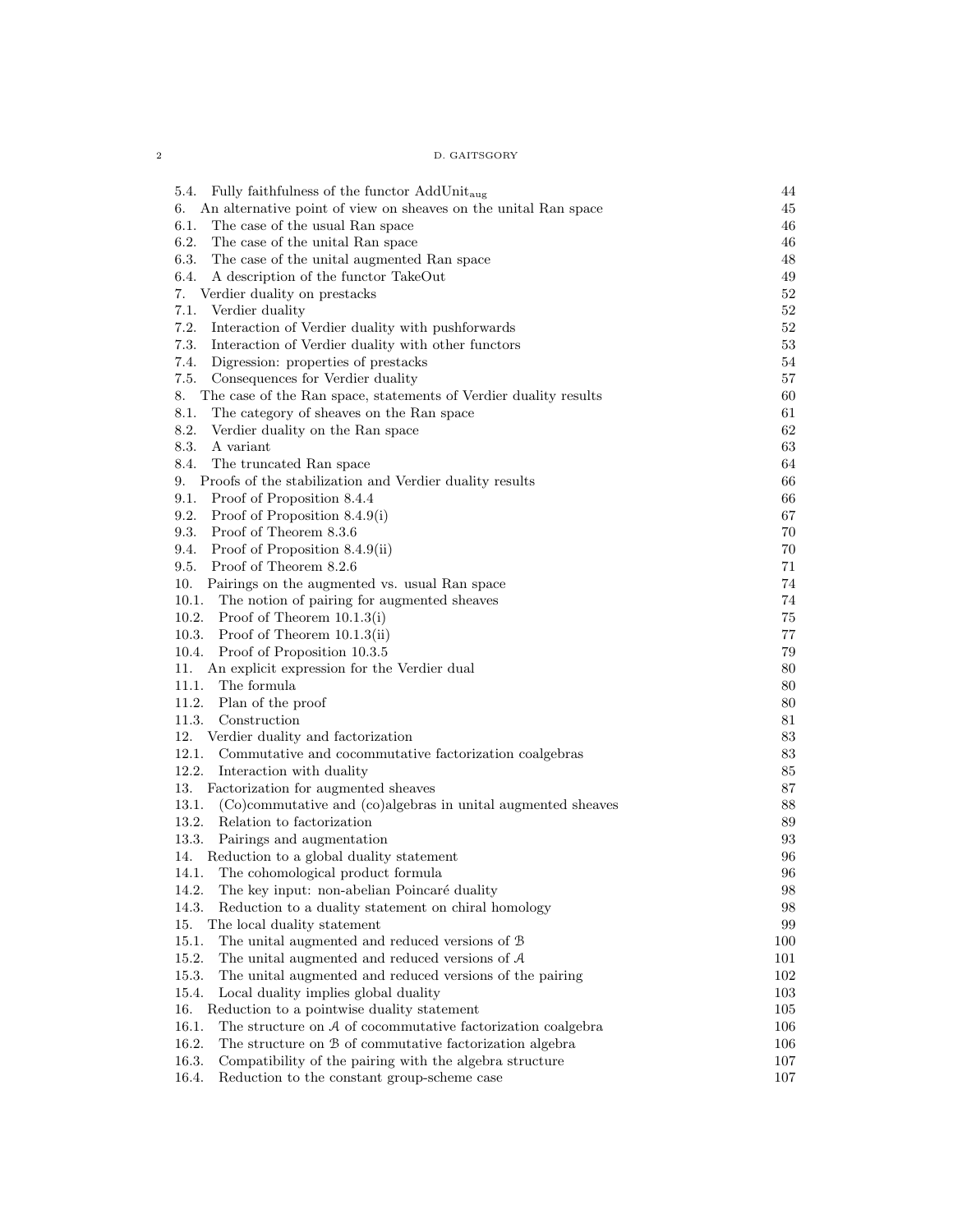| THE ATIYAH-BOTT FORMULA FOR THE COHOMOLOGY OF $Bun_G$                | 3   |
|----------------------------------------------------------------------|-----|
| First proof of the pointwise duality statement<br>17.                | 110 |
| Local non-abelian Poincaré duality<br>17.1.                          | 110 |
| The prestack of germs of bundles<br>17.2.                            | 111 |
| Proof of Theorem 17.2.4<br>17.3.                                     | 112 |
| Proof of Theorem 17.2.6<br>17.4.                                     | 113 |
| Second proof of the pointwise duality statement<br>18.               | 115 |
| Local non-abelian Poincaré duality, $\mathbb{P}^1$ -version<br>18.1. | 115 |
| The stack of bundles on the punctured curve<br>18.2.                 | 117 |
| Proof of Theorem 18.2.2<br>18.3.                                     | 118 |
| Proof of Theorem 18.2.4<br>18.4.                                     | 119 |
| The Atiyah-Bott formula<br>19.                                       | 121 |
| Statement of the Atiyah-Bott formula<br>19.1.                        | 121 |
| Proof of the Atiyah-Bott formula<br>19.2.                            | 121 |
| Proof of Proposition 19.2.3<br>19.3.                                 | 122 |
| The numerical product formula<br>20.                                 | 123 |
| The setting<br>20.1.                                                 | 123 |
| 20.2. Proof of the numerical product formula                         | 124 |
| References                                                           | 126 |

## **INTRODUCTION**

0.1. What is this text? The present paper is a companion of  $[Main Text]$ . <sup>1</sup> The goal of *loc.cit.* is to prove the Tamagawa number formula for function fields, namely that the volume of the automorphic space of a semi-simple simply connected group, with respect to the Tamagawa measure, equals 1. The present paper gives a different approach to some of the steps in the proof.

0.1.1. Let us recall the strategy of the proof in [Main Text]. We start with a (smooth, complete and geometrically connected) curve X over a finite field  $\mathbb{F}_q$  with the field of fractions K, and let  $G_K$  be a semi-simple simply connected group over  $K$ . We are interested in the quantity

$$
\mu_{\mathrm{Tam}}(G_K(\mathbb{A})/G_K(K)),
$$

where A is the ring of adèles of K, and  $\mu_{\text{Tam}}$  is the Tamagawa measure on  $G_K(\mathbb{A})$ .

First, we choose an integral model  $G$  of  $G_K$  over  $X$ . This is a smooth group-scheme over  $X$  with connected fibers. Let  $Bun_G$  denote the moduli space of G-bundles on  $X$ ; this is an algebraic stack locally of finite type and smooth over  $\mathbb{F}_q$ . We interpret the desired equality

$$
\mu_{\mathrm{Tam}}(G_K(\mathbb{A})/G_K(K)) = 1
$$

as the following

(0.1) 
$$
|\text{Bun}_G(\mathbb{F}_q)| = q^{\dim(\text{Bun}_G)} \cdot \prod_x \frac{|k_x|^{\dim(G_x)}}{|G(k_x)|}.
$$

In the above formula,  $|\text{Bun}_G(\mathbb{F}_q)|$  is the (infinite) sum over the set of isomorphism classes of Gbundles on  $X$ :

$$
\sum_{\mathcal{P}}\frac{1}{|\operatorname{Aut}(\mathcal{P})|}.
$$

In the right-hand side, the product is over the set of closed points of  $X$ ; for a point  $x$  we denote by  $k_x$  its residue field and by  $G_x$  the fiber of G at this point.

Note that both sides in (0.1) are infinite expressions, so part of the statement is that both sides are well-defined (i.e., are convergent).

<sup>&</sup>lt;sup>1</sup>The contents of this paper are joint work with J. Lurie, who chose not to sign it as an author. It is made public with his consent, but the responsibility for any deficiency or undesired outcome of this paper lies entirely with the author.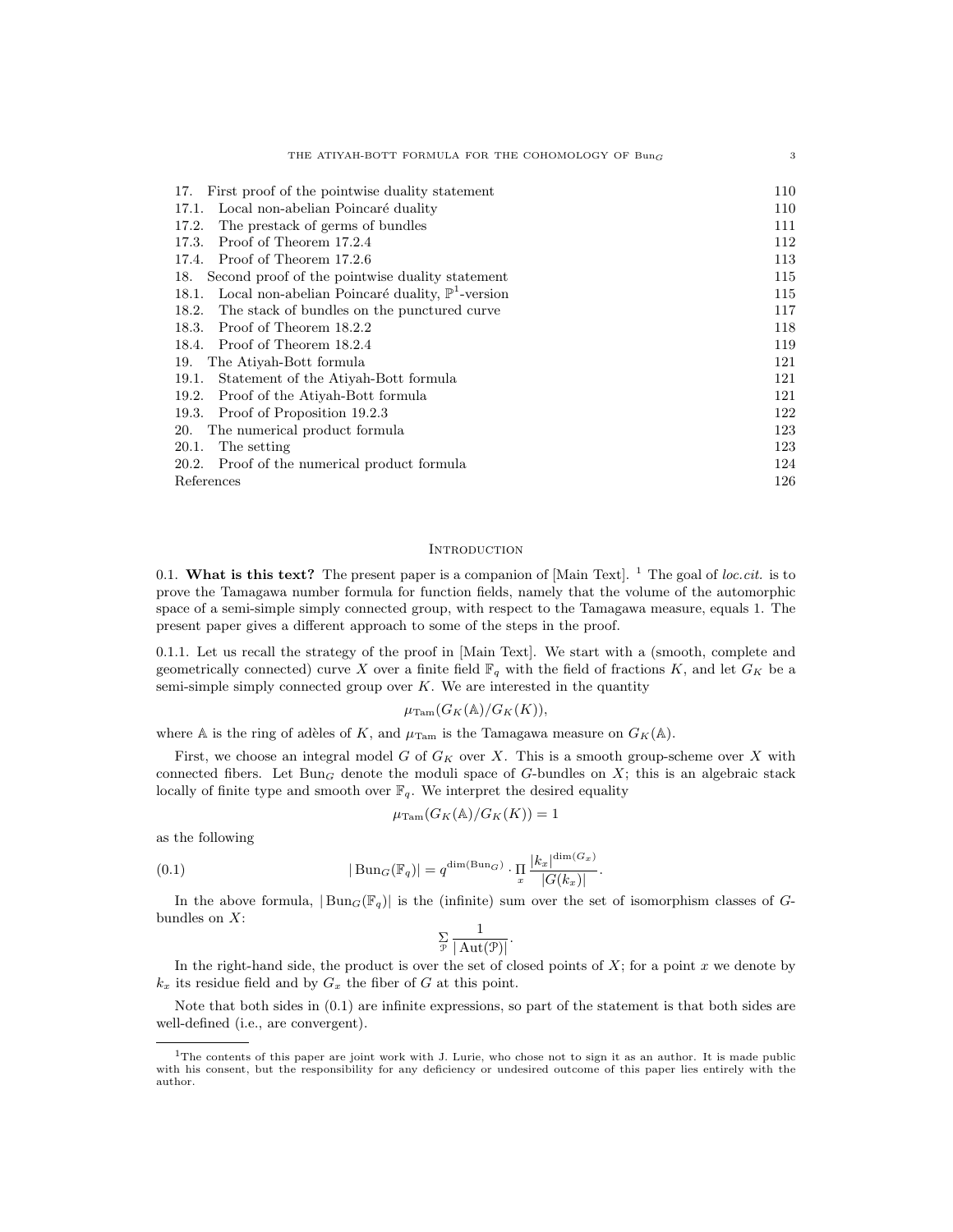#### 4 D. GAITSGORY

0.1.2. The next step is the Grothendieck-Lefschetz trace formula that says that the left-hand side in  $(0.1)$  equals

(0.2)  $\text{Tr}(\text{Frob}, \text{H}_c^*(\text{Bun}_G)).$ 

The Grothendieck-Lefschetz trace formula for quasi-compact algebraic stacks follows easily from the case of varieties. However,  $Bun_G$  is not quasi-compact, so a separate argument is needed to justify it. In particular, one needs to show that the expression in  $(0.2)$  makes sense as a complex number. This is non-obvious because  $H_c^*(Bun_G)$  lives in infinitely many cohomological degrees.

0.1.3. Assuming the Grothendieck-Lefschetz trace formula for  $Bun_G$ , and using Verdier duality, we rewrite the desired equality as

(0.3) 
$$
\operatorname{Tr}(\operatorname{Frob}^{-1}, \operatorname{H}^*(\operatorname{Bun}_G)) = \operatorname{H}_{x} \frac{|k_x|^{\dim(G_x)}}{|G(k_x)|},
$$

where the factor of  $q^{\dim(\text{Bun}_G)}$  got subsumed in the dualizing sheaf on Bun<sub>G</sub>.

Along with the previous steps mentioned above, the equality (0.3) is established in [Main Text]. Our goal in this paper is to give a different proof of (0.3). In fact, there will be two points of difference, one big and the other small.

The key step in both proofs is the *cohomological product formula* for  $H^*(Bun_G)$ , see (0.5).

0.1.4. The small point of difference is how we derive the numerical identity (0.3) from the formula for  $H^*(Bun_G)$ .

In [Main Text] this is done by considering the filtration by powers of the maximal ideal on the algebra of cochains  $C*(Bun_G)$ . Since we live in the world of higher algebra, such a filtration is not something naive, but rather a certain canonical construction in homotopy theory.

In this paper we derive  $(0.3)$  by a more pedestrian method: we show that from the *cohomological* product formula (0.5) one can deduce a more explicit formula for  $H^*(Bun_G)$ , called the Atiyah-Bott formula, see (0.7). Now, given the Atiyah-Bott formula, the derivation of (0.3) is a standard manipulation with L-functions, see Sect. 20.

So, in a sense, this part of the argument is more elementary in the present paper than in [Main Text].

0.1.5. The big point of difference is how we prove the cohomological product formula (0.5). This formula is a local-to-global result, and in both [Main Text] and the present paper we deduce it from another local-to-global result, namely, the non-abelian Poincaré duality,  $(0.8)$  (we do not reprove the non-abelian Poincaré duality here).

In both cases, the derivation

Non-abelian Poincaré duality  $\Rightarrow$  Cohomological product formula

morally amounts to performing Verdier duality on the Ran space of X.

Now, roughly speaking, the above derivation in [Main Text] does not explicitly use the words "Verdier duality". Rather, it amounts to a giant commutative diagram of complexes of  $\mathbb{Z}_{\ell}$ -modules.

One can regard the bulk of the work in the present paper as breaking the giant diagram from [Main Text] into a series of several conceptually defined steps. Our primary tool is the extensive use of sheaves. I.e., most of the isomorphisms that we need to go through are isomorphisms between sheaves on some spaces (rather than complexes of  $\mathbb{Z}_{\ell}$ -modules). See Sect. 0.6, where we list the series of isomorphisms that eventually leads to the cohomological product formula.

However, there is a price that one needs to pay: for some of the most non-trivial steps, sheaves on varieties are not sufficient. And neither are sheaves on prestacks (the latter are geometric objects generalizing varieties, see Sect. 1.2). What we will need is the notion of  $\ell$ -adic sheaf on a (contravarant) functor from the category of schemes to that of  $\infty$ -categories; we will call the latter gadgets *lax prestacks*.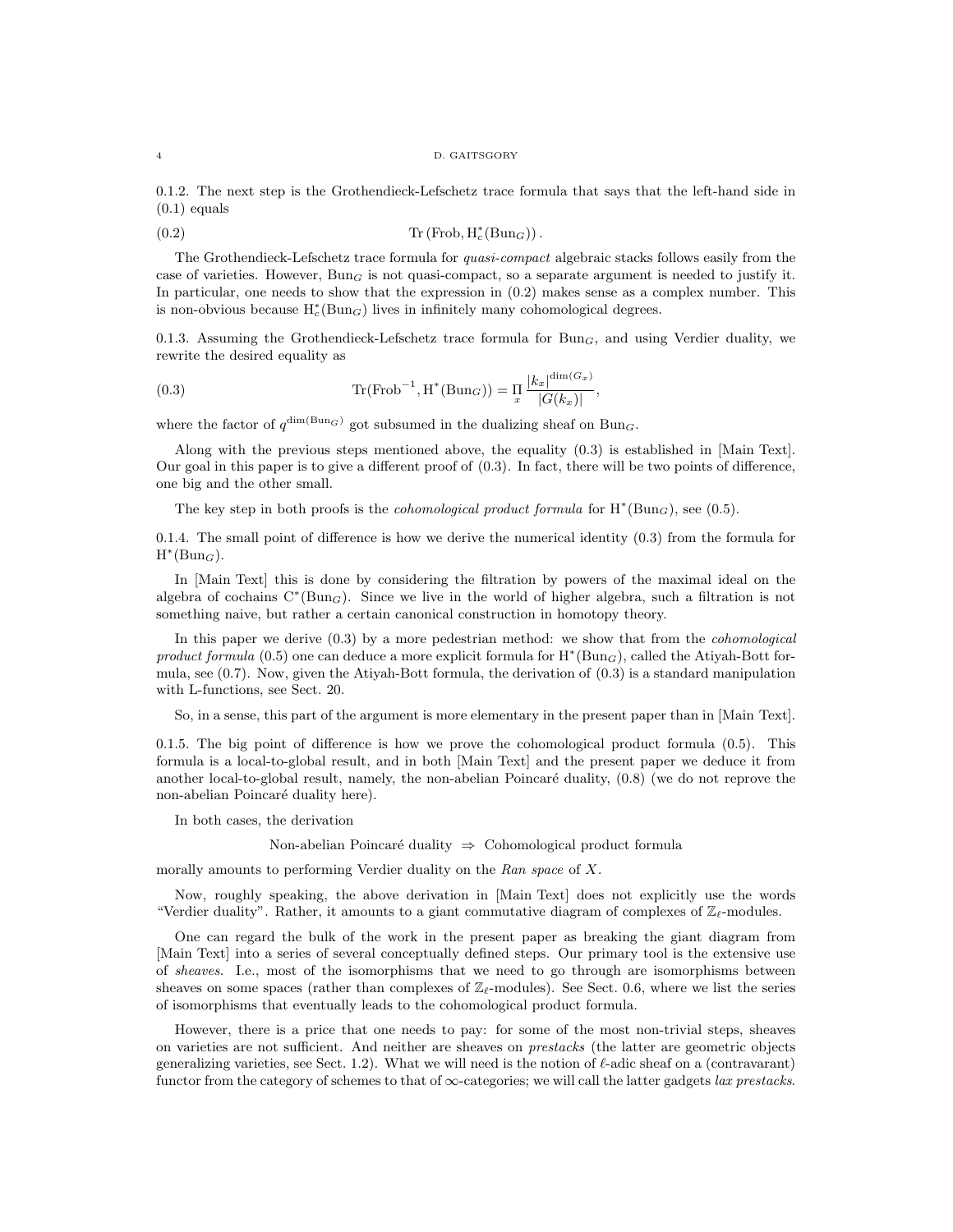0.2. The Ran space and the cohomological product formula. Thus, the main thrust of this paper is the proof of the cohomological product formula. Here we shall explain what it says. To do so we shall need the language of sheaves on prestacks, see Sect. 1.

We change the notations from Sect.  $0.1$ , and we take  $X$  to be a smooth and complete curve over an algebraically closed ground field k.

0.2.1. Let  $X$  be our curve. Both in [Main Text] and in the present paper, one of our main tools is the Ran space of X. This is a prestack that classifies *finite non-empty subsets* of points of X, see Sect. 4.1 for the precise definition.

Given the group-scheme  $G$  over  $X$ , we construct the following sheaf, denoted  $\mathcal{B}$ , on Ran. For a collection of (distinct) points  $x_1, ..., x_n$ , the !-fiber of B at the point  $\{x_1, ..., x_n\} \in \mathbb{R}$ an is

$$
(0.4) \qquad \bigotimes_{i=1,...,n} C^*(BG_{x_i}),
$$

where  $G_{x_i}$  is the fiber of G at  $x_i$ , and  $BG_{x_i}$  is its classifying stack. Here and in the sequel,  $C^*(-)$ denotes the algebra of cochains on a given space.

For every  $x_1, ..., x_n$  as above, we have a canonically defined restriction map

 $Bun_G \to BG_{x_1} \times ... \times BG_{x_n}$ 

and the corresponding pullback map on cohomology.

Integrating over the Ran space, we obtain a map

(0.5) 
$$
C_c^*(\text{Ran}, \mathcal{B}) \to C^*(\text{Bun}_G)
$$

The cohomological product formula says that the map (0.7) is an isomorphism (provided that the generic fiber of  $G$  is semi-simple and simply-connected).

0.2.2. The reader might wonder why we call the isomorphism  $(0.5)$  the "cohomological product formula". The reason is that, given the expression for the !-fibers of  $\mathcal B$  in (0.4), one can think of  $C_c^*(\text{Ran}, \mathcal B)$ as a kind of Euler product

$$
(0.6) \t\t \t\t \mathop{\bigotimes}\limits_{x \in X} C^*(BG_x),
$$

understood informally.

Note that when we compare the geometric picture to the classical one of automorphic functions, the latter is one categorical level lower: so a vector space in geometry corresponds to a number in the classical theory. So, the product (0.6) is a geometric analog of the special value of the corresponding L-function (rather than the restricted tensor product, akin to one in the definition of automorphic representations).

A possible of justification for thinking of  $C_c^*(\text{Ran}, \mathcal{B})$  as the "product" is the following. In the course of the proof of the numerical product formula (0.3) in Sect. 20, we will show that when working over the finite field, the trace of Frob<sup>-1</sup> on  $H_c^*(\text{Ran}, \mathcal{B})$  will actually turn out to be equal to the product of

$$
\prod_x \text{Tr}(\text{Frob}_x^{-1}, \text{H}^*(BG_x)).
$$

We should emphasize, however, that the proof of this identity is specific to our situation (we prove it by first rewriting  $C_c^*(\text{Ran}, \mathcal{B})$  via the Atiyah-Bott formula, see below), i.e., we use some additional structure on our B. It would be interesting to find a general statement applicable to  $C_c^*(\text{Ran}, \mathcal{F})$  for a general (factorizable) sheaf F on Ran.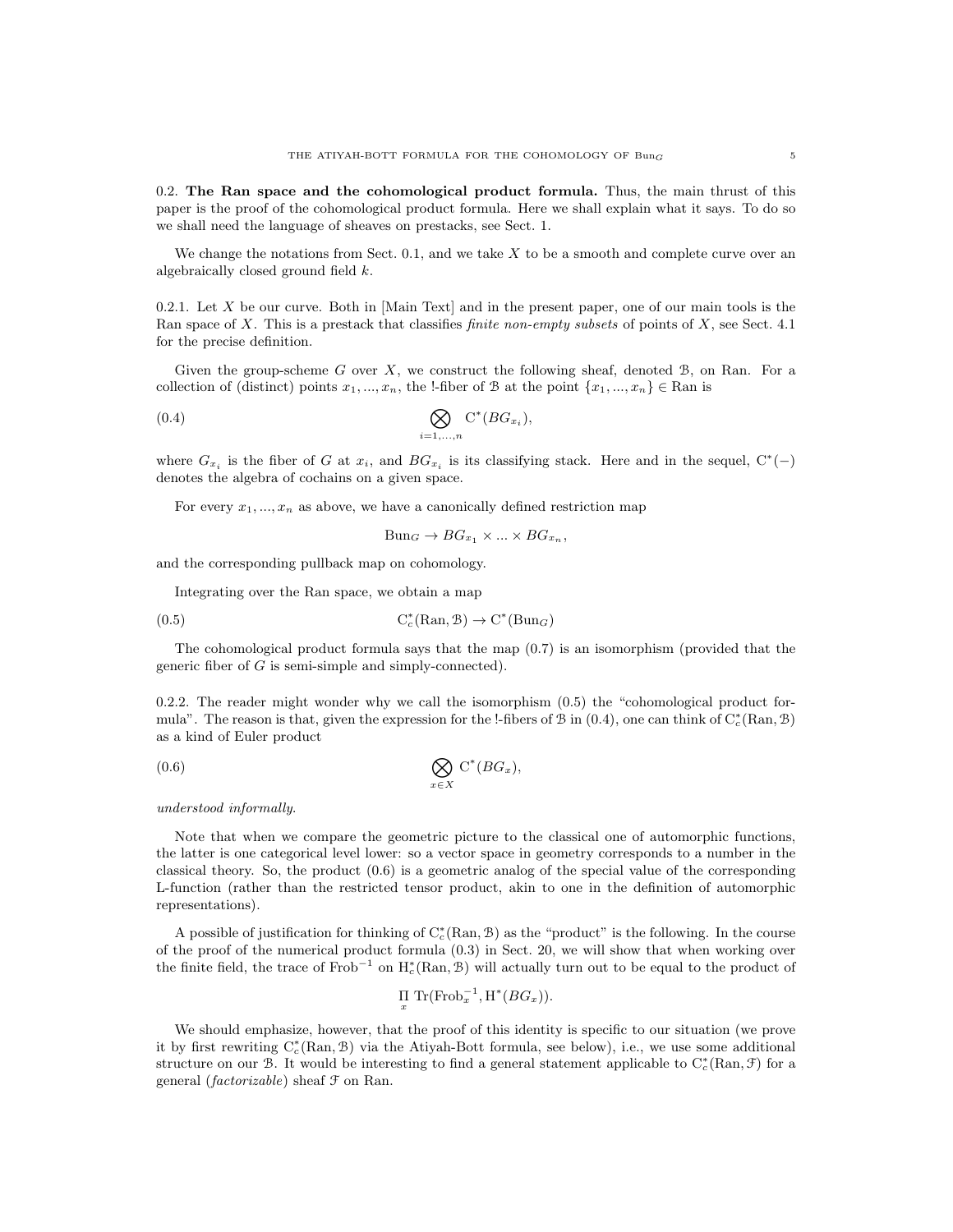#### 6 D. GAITSGORY

0.2.3. The formula (0.5) embodies a local-to-global principle: the cohomology of Bun<sub>G</sub> is assembled in a canonical way from the cohomologies of the classifying spaces of the fibers of G. However, it is not best adapted to explicit computations (recall that we need to compute the trace of Frobenius on  $H^*(Bun_G)$ ).

In Sect. 19 we will derive from the formula for  $C^*(Bun_G)$ , given by  $(0.5)$ , another expression for  $C^*(Bun_G)$ , known as the Atiyah-Bott formula. This is literally the formula from [AB] when the ground field is that of complex numbers and  $G$  is split.

Namely, let us assume that G is such that it is reductive over some open  $X' \subset X$ , and has unipotent fibers at points of  $X - X'$ . To the datum of G one attaches a lisse sheaf M over  $X'$ , whose !-fiber at  $x \in X'$  has a basis consisting of a set of homogeneous generators of  $H^*(BG_x)$ , i.e., the exponents of  $G_x$ .

In Sect. 19 we will show that the cohomological product formula implies the following (non-canonical) isomorphism:

$$
C^*(Bun_G) \simeq \text{Sym}\left(C^*(X',M)\right)
$$

It is using this isomorphism that we will be able to calculate the trace of  $Frob^{-1}$  on  $H^*(Bun_G)$ .

 $0.3.$  Non-abelian Poincaré duality. We shall now try to outline the proof of the cohomological product formula, i.e., of the fact that the map (0.5) is an isomorphism. This is what the bulk of this paper is about.

0.3.1. Let  $\mathrm{Gr}_{\mathrm{Ran}}$  be the Ran version of the affine Grassmannian of G. I.e., this is the prestack that classifies the data of

 $(\mathcal{P}, I, \alpha),$ 

where P is a G-bundle on X,  $I \in \mathbb{R}$ an and  $\alpha$  is a trivialization of P on  $X - I$ .

We have an evident forgetful map

$$
Gr_{\text{Ran}} \to \text{Bun}_G, \quad (\mathcal{P}, I, \alpha) \mapsto \mathcal{P}.
$$

The main geometric ingredient in the proof of the cohomological product formula is the fact that this map induces an isomorphism on homology. This is proved in [Main Text] under the name non-abelian Poincaré duality. We do not reprove this fact here.

So, we need to explain how the above isomorphism on homology implies the cohomological product formula. Note that the map  $G_{\text{Ran}} \to \text{Bun}_G$  used above, and the maps

$$
Bun_G \to BG_{x_1} \times ... \times BG_{x_n},
$$

used in (0.5) are of (seemingly) different nature.

0.3.2. Consider the forgetful map

$$
Gr_{\text{Ran}} \to \text{Ran}, \quad (\mathcal{P}, I, \alpha) \mapsto I.
$$

Let A be the sheaf on Ran equal to the pushforward of the dualizing sheaf under the above map. Explicitly, the !-fiber of A at a point  $\{x_1, ..., x_n\} \in \mathbb{R}$ an is

$$
\bigotimes_{i=1,\ldots,n} C_*(\mathrm{Gr}_{x_i}),
$$

where  $\mathrm{Gr}_{x_i}$  denotes the affine Grassmannian of G at  $x_i$ .

We can reformulate the non-abelian Poincaré duality as the fact that the map

(0.8)  $C_c^*$  $C_c^*(\text{Ran}, \mathcal{A}) \to C_*(\text{Bun}_G)$ 

is an isomorphism.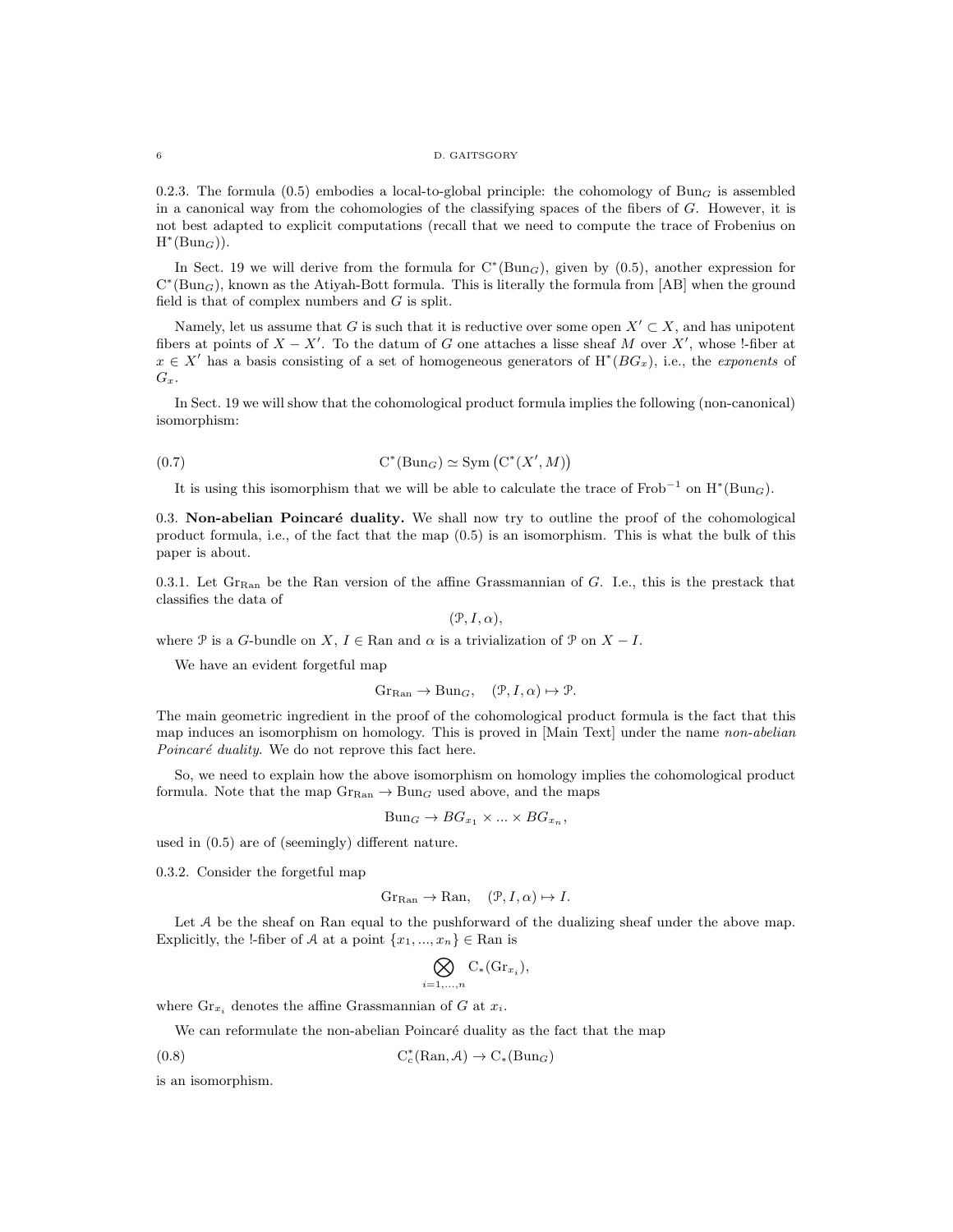0.3.3. Comparing (0.5) with (0.8), we obtain that we need to construct an isomorphism

(0.9) 
$$
C_c^*(\text{Ran}, \mathcal{B}) \to C_c^*(\text{Ran}, \mathcal{A})^{\vee},
$$

that makes the diagram

$$
C_c^*(\text{Ran}, \mathcal{B}) \longrightarrow C_c^*(\text{Ran}, \mathcal{A})^{\vee}
$$
  
\n
$$
\begin{array}{c} (0.5) \downarrow \\ C^*(\text{Bun}_G) \longrightarrow C_*(\text{Bun}_G)^{\vee} \end{array}
$$
  
\n
$$
C^*(\text{Bun}_G) \longrightarrow C_*(\text{Bun}_G)^{\vee}
$$

commute. We call the desired (but eventually, actual) isomorphism (0.9) the *global duality* statement.

## 0.4. Verdier duality and the procedure of taking the units out.

0.4.1. In order to construct  $(0.9)$ , it is very tempting to suppose that the sheaf  $\beta$  is the Verdier dual of A, thereby inducing a duality on their global cohomologies.

The first question is: what is Verdier duality on a geometric object such as Ran? We do define what Verdier duality means in such a context in Part II of the paper and we prove a theorem to the effect that for a sheaf on Ran satisfying certain cohomological estimates, the (compactly supported) cohomology of its Verdier dual will map isomorphically to the dual of its (compactly supported) cohomology.

The problem is that our A does not satisfy the above cohomological estimates. In fact, it violates them so badly that its Verdier dual equals 0. <sup>2</sup> So, the desired duality on global cohomology happens for a reason (seemingly) different from Verdier duality.

But it turns out that trying to push through the idea of Verdier duality is not a lost case: one needs to modify  $A$  and  $B$ . The corresponding modification is the procedure of taking the units out.

0.4.2. We shall explain how taking the units out allows to implement Verdier duality by analogy with associative algebras. <sup>3</sup> .

Recall that on the category of non-unital associative algebras (say, over a ground field  $\Lambda$ ) there is a canonically defined contravariant self-functor, the Koszul duality. Namely, it sends an algebra A to

$$
KD(A) := \ker (\mathcal{H}om_A(\Lambda, \Lambda) \to \mathcal{H}om_A(\Lambda, \Lambda)),
$$

where  $\Lambda$  is equipped with the trivial (i.e., zero) action of A, and where  $\mathcal{H}om_{\Lambda}(\Lambda,\Lambda)$  is (obviously) isomorphic to  $\Lambda$ .

The functor KD is not an equivalence. In fact, it sends many objects to 0. For example, if A was obtained from a *unital* associative algebra  $A<sub>unt1</sub>$  by treating it as a non-unital algebra (i.e., by forgetting that it had a unit), then  $KD(A) = 0$ .

Now, suppose that we start with a unital augmented algebra  $A_{\text{untl,aug}}$  and take  $A_{\text{red}}$  to be its augmentation ideal. Then it is a sensible procedure to consider  $B_{\text{red}} := \text{KD}(A_{\text{red}})$  and then create a unital augmented algebra  $B_{\text{untl,aug}}$  by adjoining a unit to  $B_{\text{red}}$ , while at the background we also have A and B, obtained from  $A_{\text{untl,aug}}$  and  $B_{\text{untl,aug}}$ , respectively, by forgetting the unit and the augmentation.

This will turn out to be how our sheaves A and B are related to each other.

<sup>&</sup>lt;sup>2</sup>In fact, the Verdier dual of A is 0 even for  $G = \{1\}$ , in which case A equals the dualizing sheaf on Ran. Moreover, the "constants" that come from the case  $G = \{1\}$  is what causes the problem for any G, and the way to get around it consists of taking these constants out, see Sect. 0.4.4 below.

<sup>3</sup>In fact, this is more than just an analogy, as sheaves on the Ran space and associative algebras are part of a common paradigm. Namely, in the context of topology with X being the real line R, sheaves on its Ran space, equipped with a factorization structure, are equivalent to associative algebras.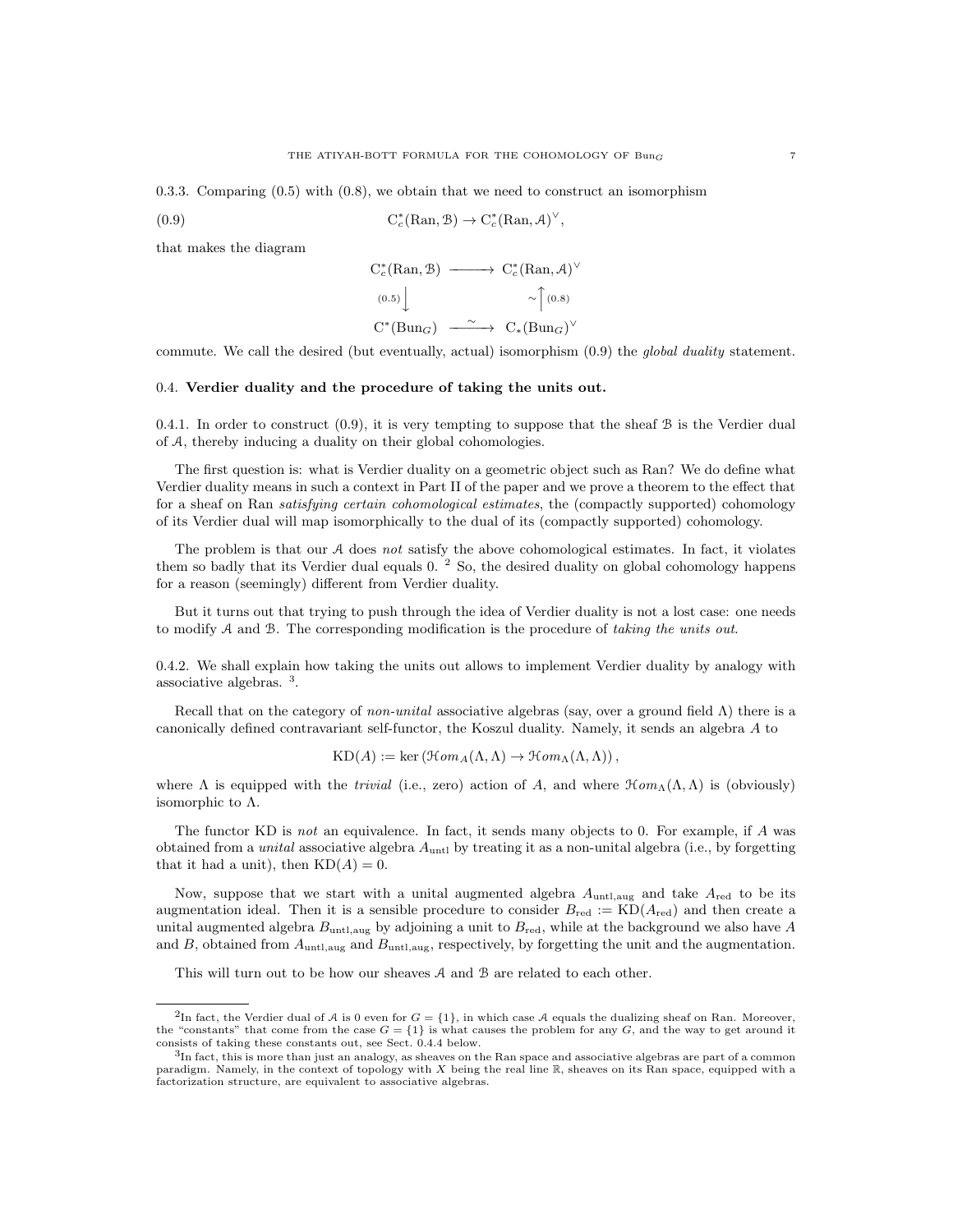#### 8 D. GAITSGORY

0.4.3. We should think of sheaves on the Ran space as analogs of non-unital associative algebras (see footnote above). In Part I of this paper we introduce geometric gadgets, denoted  $\text{Ran}_{\text{untl}}$  and Ranuntl,aug, so that sheaves on them are analogs of unital and unital augmented associative algebras, respectively.

It is here that lax prestacks come into the picture, because such are  $\text{Ran}_{\text{untl}}$  and  $\text{Ran}_{\text{untl},\text{aug}}$ .

The categories of sheaves on Ran, Ran<sub>untl</sub> and Ran<sub>untl,aug</sub> are related to each other by several functors that mirror the corresponding functors for associative algebras:

 $OblvUnit : Shv(Ran<sub>untl</sub>) \rightarrow Shv(Ran), \quad OblvAug : Shv(Ran<sub>untl,aug</sub>) \rightarrow Shv(Ran<sub>untl</sub>),$ 

 $AddUnit : Shv(Ran) \rightarrow Shv(Ran<sub>untl</sub>),$ 

and a pair of adjoint functors

$$
AddUnit_{aug}: Shv(Ran) \rightleftarrows Shv(Ranuntl,aug) : TakeOut,
$$

while

OblvAug  $\circ$  AddUnit<sub>aug</sub>  $\simeq$  AddUnit.

We will show that the sheaves  $A$  and  $B$  are obtained as

 $A \simeq \text{OblvUnit} \circ \text{OblvAug}(\mathcal{A}_{\text{untl,aug}})$  and  $B \simeq \text{OblvUnit} \circ \text{OblvAug}(\mathcal{B}_{\text{untl,aug}})$ ,

respectively for canonically defined sheaves  $A_{\text{untl,aug}}$  and  $B_{\text{untl,aug}}$  on  $\text{Ran}_{\text{untl,aug}}$ .

We then set

$$
\mathcal{A}_{red} := \text{TakeOut}(\mathcal{A}_{untl,aug}) \text{ and } \mathcal{B}_{red} := \text{TakeOut}(\mathcal{B}_{untl,aug}).
$$

0.4.4. In our case, the !-fibers of  $A_{\text{red}}$  and  $B_{\text{red}}$  at a point  $\{x_1, ..., x_n\} \in \text{Ran are}$ 

$$
\bigotimes_{i=1,...,n} \mathrm{C}^{\mathrm{red}}_*(\mathrm{Gr}_{x_i}) \text{ and } \bigotimes_{i=1,...,n} \mathrm{C}^*_{\mathrm{red}}(BG_{x_i}),
$$

respectively. So the effect of replacing A be Ared and B be Bred consists at the level of !-fibers of replacing

$$
C_*(\mathrm{Gr}_{x_i}) \rightsquigarrow C_*^{\text{red}}(\mathrm{Gr}_{x_i})
$$
 and  $C^*(BG_{x_i}) \rightsquigarrow C_{\text{red}}^*(BG_{x_i})$ 

in each factor.

0.4.5. But let us remember that we are interested in the (compactly supported) cohomology of  $A$  and B, respectively, on Ran. How is (compactly supported) cohomology affected by the passage

$$
(0.10) \t\t \t\t \mathcal{A} \leadsto \mathcal{A}_{red} \text{ and } \mathcal{B} \leadsto \mathcal{B}_{red}?
$$

We will show that for any sheaf  $\mathcal F$  on the Ran space we have a canonical isomorphism

$$
C_c^*(\mathrm{Ran}, \mathcal{F}) \simeq C_c^*(\mathrm{Ran}, \mathrm{OblvUnit} \circ \mathrm{OblvAug} \circ \mathrm{AddUnit}_{\mathrm{aug}}(\mathcal{F})).
$$

So, the replacement (0.10) leaves the (compactly supported) cohomology on Ran unchanged (up to a direct summand equal to  $\mathbb{Q}_{\ell}$ .

This is parallel to the situation in associative algebras, in which for a unital augmented algebra  $A_{\text{untl,aug}}$ , the Hochschild homology of A (obtained from  $A_{\text{untl,aug}}$  by forgetting the unit) and  $A_{\text{red}}$ (obtained from  $A_{\text{untl,aug}}$  by taking the augmentation ideal) are isomorphic (up to a copy of the ground field).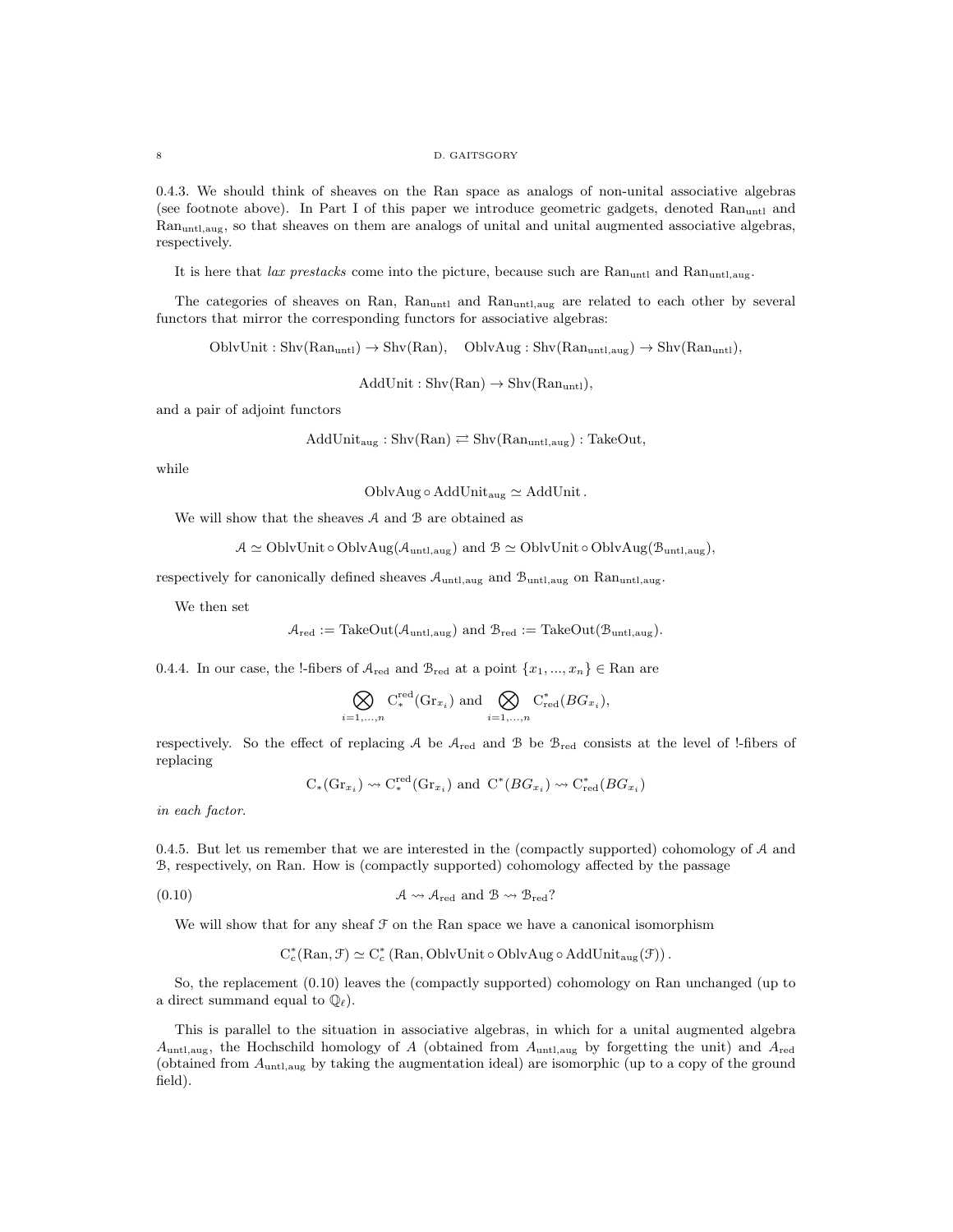0.4.6. Thus, we modify our attempt to deduce the duality between  $C_c^*(\text{Ran}, \mathcal{A})$  and  $C_c^*(\text{Ran}, \mathcal{B})$  from Verdier duality on the Ran space as follows:

We will show that the sheaves  $A_{\text{red}}$  and  $B_{\text{red}}$  on Ran are related by Verdier duality

(0.11) Bred ' DRan(Ared)

and that the resulting map

$$
C_c^*(\mathrm{Ran}, \mathcal{B}_{red}) \simeq C_c^*(\mathrm{Ran}, \mathbb{D}_{\mathrm{Ran}}(\mathcal{A}_{red})) \to C_c^*(\mathrm{Ran}, \mathcal{A}_{red})^{\vee}
$$

is an isomorphism, thereby producing (0.9).

The fact that

$$
C_c^*(\mathrm{Ran}, \mathbb{D}_{\mathrm{Ran}}(\mathcal{A}_{\mathrm{red}})) \to C_c^*(\mathrm{Ran}, \mathcal{A}_{\mathrm{red}})^\vee
$$

is an isomorphism follows from the fact that the sheaf  $A_{\text{red}}$  (unlike its precursor A) does satisfies the cohomological estimate mentioned in Sect. 0.3.3. It is actually here that the assumption that G be semi-simple simply connected is used. Indeed, the isomorphism  $(0.11)$  will take place for any reductive  $G$ , but the cohomological estimate would fail unless  $G$  is semi-simple simply connected.

Remark 0.4.7. The above phenomenon of the local duality implying the global one also has an analog for associative algebras: for a non-unital associative algebra that lives in cohomological degrees  $\leq -1$ , the Hochschild homology of its Koszul dual maps isomorphically to the dual of its Hochschild homology.

## 0.5. Local duality.

0.5.1. Above we have explained how to reduce the cohomological product formula to the isomorphism  $(0.11)$ . Note, however, that  $(0.11)$  should not be just some isomorphism: we need it to make the diagram  $(0.11)$ 

$$
C_c^*(\text{Ran}, \mathcal{B}_{\text{red}}) \xrightarrow{(0.11)} C_c^*(\text{Ran}, \mathbb{D}_{\text{Ran}}(\mathcal{A}_{\text{red}}))
$$
  
\n
$$
\sim \downarrow \qquad \qquad \downarrow \sim
$$
  
\n
$$
C_c^*(\text{Ran}, \mathcal{B}) \qquad \qquad C_c^*(\text{Ran}, \mathcal{A}_{\text{red}})^\vee
$$
  
\n
$$
\downarrow \sim
$$
  
\n
$$
(0.5) \downarrow \qquad \qquad C_c^*(\text{Ran}, \mathcal{A})^\vee
$$
  
\n
$$
\sim \uparrow (0.8)
$$
  
\n
$$
C^*(\text{Bun}_G) \xrightarrow{\sim} C_*(\text{Bun}_G)^\vee
$$

commute.

In Part III of this paper we explain the general mechanism of what data on a pair of sheaves A and B on Ran (or, rather, their unital augmented enhancements  $A_{\text{untl,aug}}$  and  $B_{\text{untl,aug}}$ ) is needed in order to define a map in one direction

(0.12) Bred → DRan(Ared).

Not surprisingly, it turns out that in our case this data amounts to a geometric input, which is a local analog of one used in defining the maps (0.5) and (0.8).

0.5.2. Having produced the map in (0.12), we now have to show that it is an isomorphism. We call this the *local duality* statement. By definition, it says that a certain map of sheaves on Ran is an isomorphism.

Now, Ran is a huge space, but it has one piece that it easy to understand: we have a canonically defined map

$$
X\to \operatorname{Ran}.
$$

We show that in order to prove that the map  $(0.12)$  is an isomorphism, it is sufficient to show that it induces an isomorphism between the respective restrictions of the two sides to  $X$ . This reduction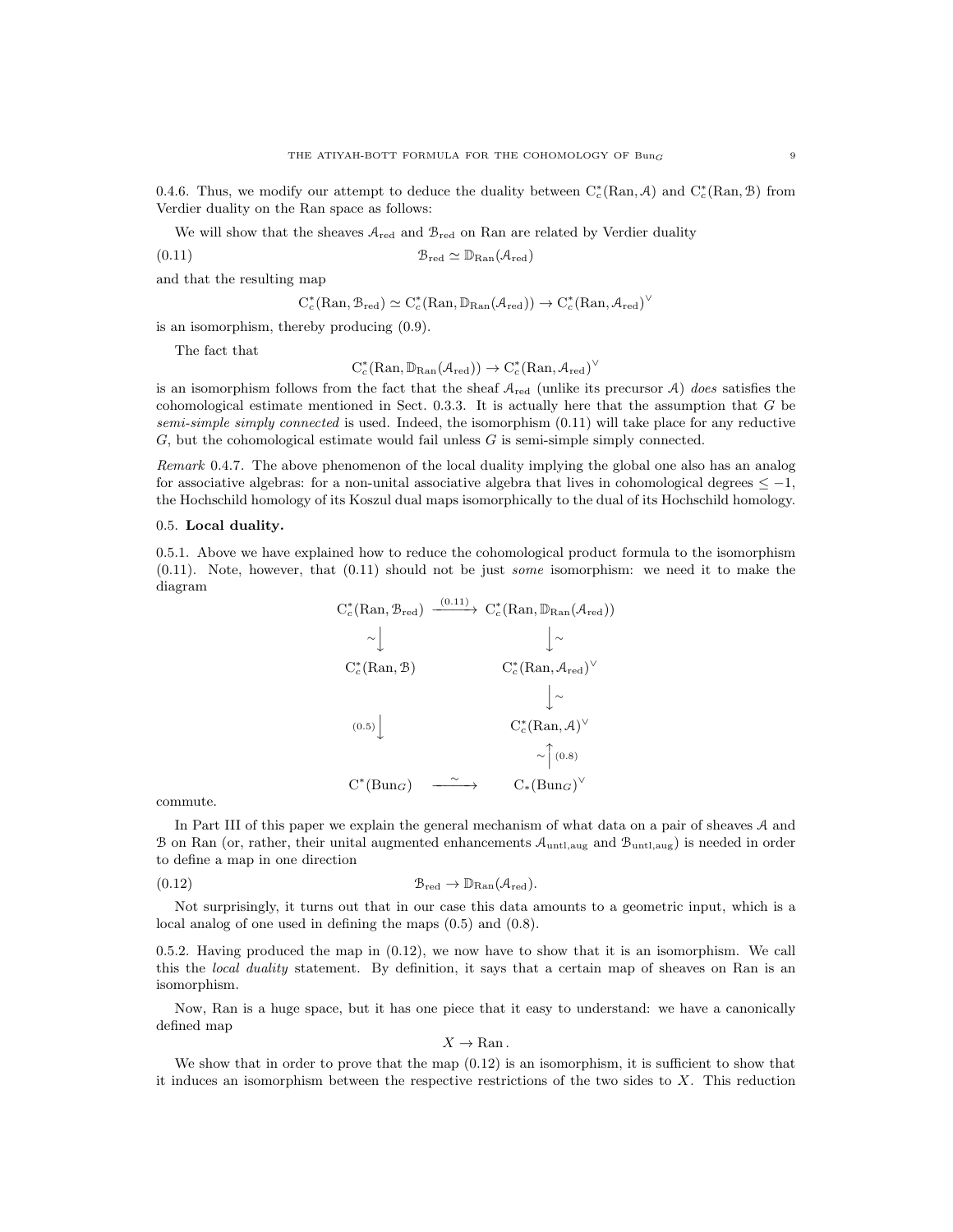step is achieved via the factorization structure on the two sides. The relevant notion of factorization is developed in Part IV of the paper.

We then further explore the locality properties of the map  $(0.12)$  by showing that the question of this map being an isomorphism is enough to resolve in the case when  $G$  is a constant group scheme. We also show that we are free to replace the initial curve by any other curve, and it is sufficient to show that the map in question induces an isomorphism at the level of !-fibers at some/any point  $\{x\} \in \text{Ran}$ .

0.5.3. Thus, we are reduced to showing that the resulting map

$$
(0.13) \qquad (\mathcal{B}_{red})_{\{x\}} \to (\mathbb{D}_{\text{Ran}}(\mathcal{A}_{red}))_{\{x\}}
$$

is an isomorphism. We call this the pointwise duality statement.

We give two (ideologically similar, but technically different) proofs of this assertion, in Sects. 17 and 18, respectively. In both proofs we regard the map (0.13) as a local analog of the map (0.8).

Although the question of the map (0.13) being an isomorphism is a local one (it makes sense for non-complete curves), the method we use to prove it is global: we reduce it back to the fact that the map (0.8) is an isomorphism for a complete curve.

0.6. Summary. Let us summarize the steps involved in the derivation of the cohomological product formula (i.e., the isomorphism  $(0.5)$ ) from non-abelian Poincaré duality (i.e., the isomorphism  $(0.8)$ ).

0.6.1. Show that  $A$  and  $B$  can be equipped with a unital augmented structure; consider the corresponding reduced versions  $A_{\text{red}}$  and  $B_{\text{red}}$ ; show that the reduced versions have the same (compactly supported) cohomology on Ran.

The preparatory material for these constructions is Part I of the paper, and the construction itself is carried out in Sect. 15.

0.6.2. Show that  $A_{red}$  is well-behaved for Verdier duality on the Ran space, i.e., that the map

$$
C_c^*(\mathrm{Ran},\mathbb{D}_{\mathrm{Ran}}(\mathcal{A}_{\mathrm{red}}))\to C_c^*(\mathrm{Ran},\mathcal{A}_{\mathrm{red}})^\vee
$$

is an isomorphism.

The preparatory material for this is Part II of the paper.

0.6.3. Construct a map

$$
\mathcal{B}_{\mathrm{red}} \to \mathbb{D}_{\mathrm{Ran}}(\mathcal{A}_{\mathrm{red}}).
$$

The preparatory material for the construction is Part III of the paper, and the construction itself is carried out in Sect. 15.

0.6.4. Show that is enough to show that the above map  $\mathcal{B}_{red} \to \mathbb{D}_{\text{Ran}}(\mathcal{A}_{red})$  becomes an isomorphism after restricting to  $X \subset \mathbb{R}$ an.

The preparatory material for this is Part IV of the paper.

0.6.5. Reduce to the pointwise assertion that the map

 $(\mathcal{B}_{\text{red}})_{\{x\}} \to (\mathbb{D}_{\text{Ran}}(\mathcal{A}_{\text{red}}))_{\{x\}}$ 

is an isomorphism (for the split form of G, and some/any  $x \in X$ ). This is done in Sect. 16.

0.6.6. Prove that the map  $(\mathcal{B}_{red})_{\{x\}} \to (\mathbb{D}_{\text{Ran}}(\mathcal{A}_{red}))_{\{x\}}$  is an isomorphism.

This is done in Sects. 17 and 18.

0.7. Contents.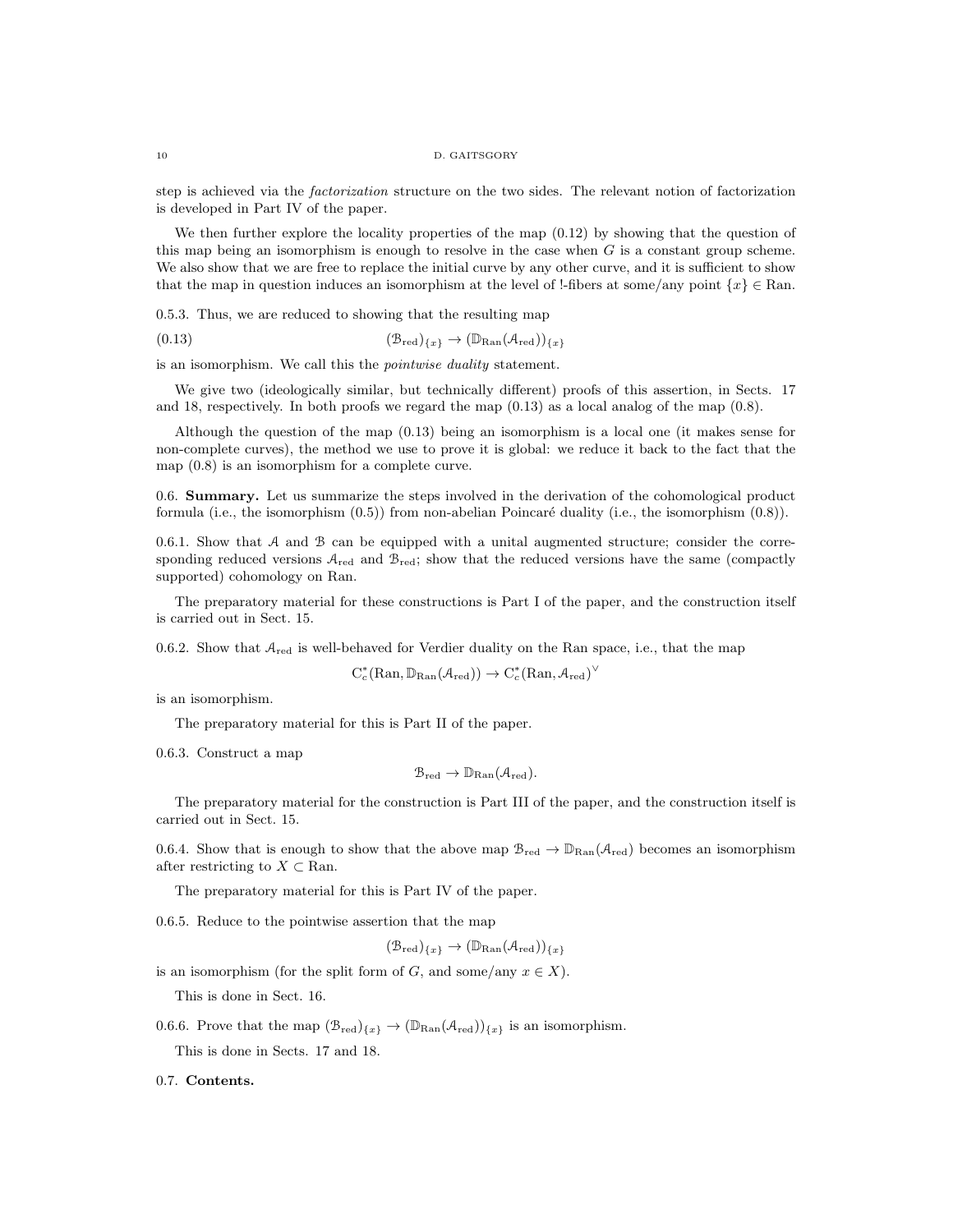0.7.1. After becoming familiar with the language of sheaves on prestacks and the Ran space (Sects. 1 and 4.1), the reader may want to start with Sect. 14, where the cohomological product formula is stated. The other sections in this paper essentially constitute the proof of the cohomological product formula.

After Sect. 14, the reader may try to proceed to Sect. 15, where the most essential part of the proof is contained. However, reading Sect. 15 without any idea of what is happening in Parts I, II and III of the paper will probably be impossible. Other than reading this paper in order, an alternative reasonable strategy would be to read Sect. 15 stage-by-stage and refer back to the relevant parts in the previous sections (we tried to point to the part of the background material needed for each step).

We shall now describe the contents of this paper section-by-section.

0.7.2. Part 0 of the paper is devoted to the discussion of sheaves on prestacks and lax prestacks.

In Sect. 1 we specify what we mean by a *sheaf theory* on schemes, explain how each such automatically extends to give rise to the notion of sheaf on a prestack. We then discuss the technically crucial notion of pseudo-proper map: these are maps for which the functor of pushforward of sheaves is well-behaved. The material in this section is necessary for the formulation of the main results of this paper.

In Sect. 2 we introduce lax prestacks and sheaves on them. Examples of lax prestacks are Ranuntl and Ran<sub>untl,aug</sub>, and they are needed in order to perform the manipulation of taking the unit out, discussed in Sect. 0.4 above. The reader needs to be familiar with lax prestacks if he wants to go in any depth into the proof of the cohomological product formula.

In Sect. 3 we explore the general question of when is a map of lax prestacks  $f: \mathcal{Y}_1 \to \mathcal{Y}_2$  is such that pullback with respect to it defines a fully faithful functor. This section may be skipped on the first pass and returned to when necessary. (We should say, however, that the results in this section are (i) generally useful and (ii) not difficult to formulate and prove, so it may be fun to read in any case.)

0.7.3. Part I of the paper is devoted to the discussion of various versions of the Ran space.

In Sect. 4 we introduce the usual Ran space, as well as its unital version. We construct the functor of *adding the unit* from sheaves on Ran to sheaves on Ran<sub>untl</sub>. We show that the forgetful functor from sheaves on Ran<sub>untl</sub> to sheaves on Ran preserves compactly supported cohomology.

In Sect. 5 we introduce yet another version of the Ran space, Ran<sub>untlaug</sub>. We show that the procedure of adding units, viewed now as a functor from sheaves on Ran to sheaves on Ranuntl,aug, is fully faithful, with the right adjoint given by the functor of taking the units out.

In Sect. 6 we will present an alternative (but equivalent) point of view on the unital and unital augmented Ran space. The contents of this section will not be used elsewhere in the paper.

0.7.4. Part II of the paper is devoted to the discussion of Verdier duality on the (usual) Ran space.

In Sect. 7 we introduce the functor of Verdier duality on the category of sheaves on an arbitrary prestack (for which the diagonal morphism is pseudo-proper). We then single out a class of prestacks, called pseudo-schemes with a finitary diagonal, for which the functor of Verdier duality is manageable (=can be expressed in terms of Verdier duality on schemes).

In Sect. 8 we specialize the discussion of Verdier duality to the case of the Ran space. First, we show that Ran is a pseudo-scheme with a finitary diagonal, so we can explicitly describe Verdier duality on Ran. We then formulate a crucial result, Theorem 8.2.4, that gives sufficient conditions on a sheaf F on Ran for the map

$$
C_c^*(\mathrm{Ran}, \mathbb{D}_{\mathrm{Ran}}(\mathcal{F})) \to C_c^*(\mathrm{Ran}, \mathcal{F})^{\vee}
$$

to be an isomorphism.

In Sect. 9 we prove Theorem 8.2.4 and some other results of similar nature.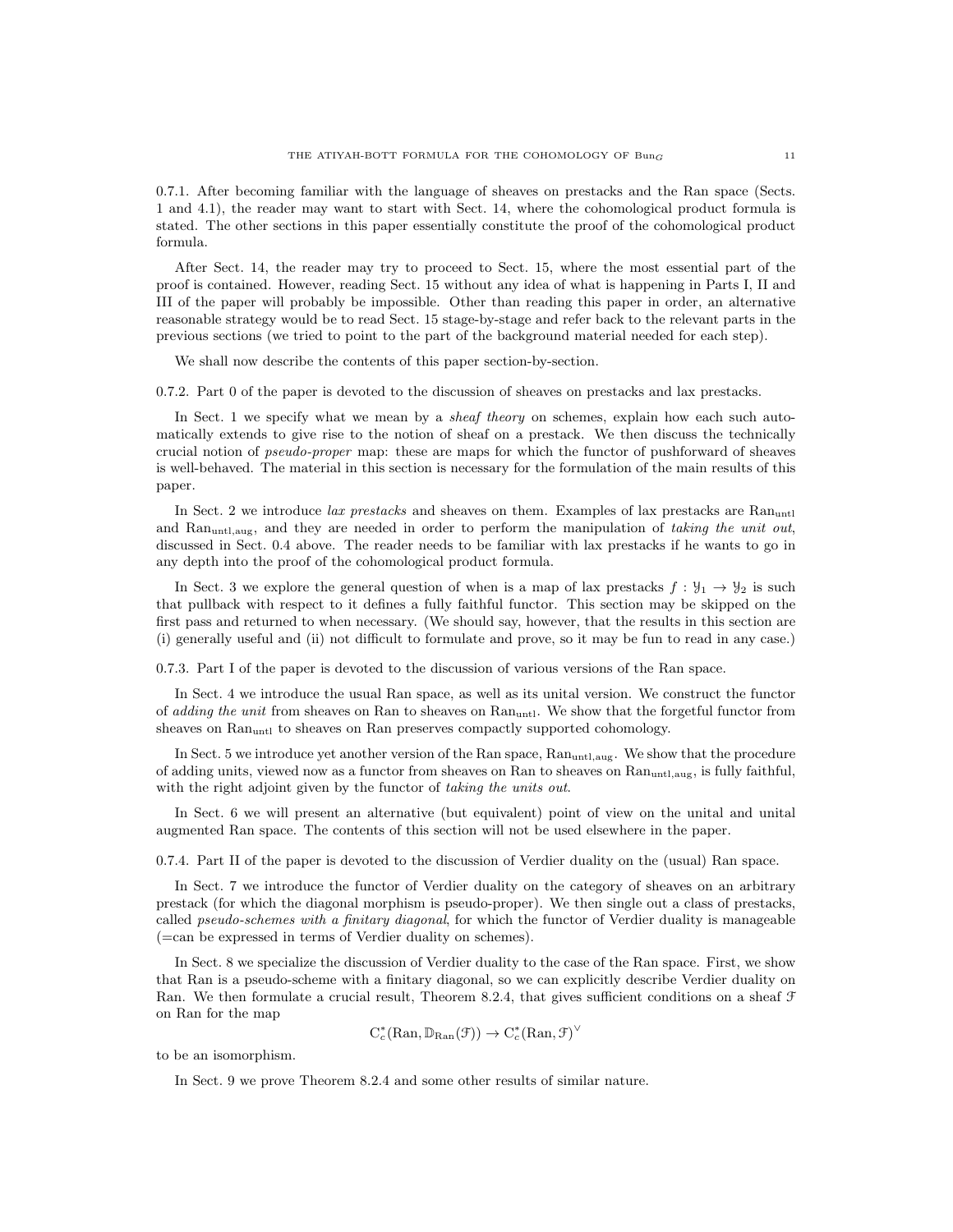0.7.5. Part III is devoted to the discussion of the interaction of the procedure of inserting the unit (from Part I) with Verdier duality on Ran.

In Sect. 10 we discuss the following question: given a pair of sheaves  $\mathcal{F}_{\text{unt,aug}}$ ,  $\mathcal{G}_{\text{unt,aug}}$  on Ranuntl, aug, what kind of datum on them gives rise to a map

$$
\mathcal{G}_{\mathrm{red}} \to \mathbb{D}_{\mathrm{Ran}}(\mathcal{F}_{\mathrm{red}})?
$$

In the above formula,  $\mathcal{F}_{\text{red}}$  and  $\mathcal{G}_{\text{red}}$  are obtained from  $\mathcal{F}_{\text{unt,aug}}$  and  $\mathcal{G}_{\text{unt,aug}}$ , respectively, by taking the units out. It turns out that the corresponding datum on  $\mathcal{F}_{\text{unt,aug}}$ ,  $\mathcal{G}_{\text{unt,aug}}$  is a map

 $\mathcal{F}_{\text{untl,aug}} \boxtimes \mathcal{G}_{\text{untl,aug}} \rightarrow \omega_{\text{Ran}_{\text{untl,aug}}} \times \text{Ran}_{\text{untl,aug}}$ 

defined over a certain open subset of  $\text{Ran}_{\text{untl},\text{aug}} \times \text{Ran}_{\text{untl},\text{aug}}$ . Note that this is very different from the usual Verdier duality on a prestack  $\mathcal{Y}$ , where the map goes to  $(\text{diag}_y)_! (\omega_y)$ .

In Sect. 11 we give an explicit construction of the !-fiber of the Verdier dual of a sheaf  $\mathcal F$  on the Ran space in terms of the sheaf  $\mathcal{F}_{\text{untl,aug}}$  on Ran<sub>untl,aug</sub>, obtained from  $\mathcal{F}$  by inserting the unit.

0.7.6. Part IV is devoted to a structure that one can impose on sheaves on Ran, known as *factorization*.

In Sect. 12 we introduce the notions of commutative factorization algebra and cocommutative factorization coalgebra in sheaves on Ran. We show that, when a certain cohomological estimate is satisfied, Verdier duality maps cocommutative factorization coalgebras to commutative factorization algebras.

In Sect. 13 we study how the procedure of inserting the unit from Part I interacts with factorization. It turns out that for sheaves on Ranuntl,aug one can introduce its own notions of commutative factorization algebra and cocommutative factorization coalgebra (very different in spirit from those on the usual Ran). Yet, we show that the two notions of factorization match up under the functor of inserting the unit.

0.7.7. Part V is the core of this paper, in which we assemble all the pieces of theory developed hitherto and prove the cohomological product formula.

In Sect. 14 we state the cohomological product formula. We also recall the statement of non-abelian Poincaré duality, from which we deduce that the cohomological product formula follows from the fact that a certain (specified) pairing between  $C_c^*(\text{Ran}, A)$  and  $C_c^*(\text{Ran}, B)$  defines an isomorphism

$$
(0.14) \tCc*(\text{Ran}, \mathcal{B}) \to Cc*(\text{Ran}, \mathcal{B})^{\vee}.
$$

Sect. 15 is where everything happens. We use the material in Parts I and III of the paper to state the *local duality* theorem, and we use Part II of the paper to show the the local duality theorem implies the isomorphism (0.14).

In Sect. 16 we reduce the local duality theorem to the pointwise duality theorem, using the material from Part IV of the paper.

Finally, in Sects. 17 and 18 we give two proof of the poinwtise duality theorem.

0.7.8. In Part VI we apply the cohomological product formula to deduce the numerical product formula  $(0.3)$ .

In Sect. 19 we deduce from the cohomological product formula the Atiyah-Bott formula, which is an explicit (however, non-canonical) description of the algebra of cochains on  $Bun<sub>G</sub>$ .

In Sect. 20 we use the the Atiyah-Bott formula to calculate the trace of Frob<sup>-1</sup> on  $H^*(Bun_G)$ , thereby proving the numerical product formula (0.3).

### 0.8. Conventions and notation.

0.8.1. Algebraic geometry. Throughout the paper  $k$  will be an algebraically closed ground field.

We shall denote by Sch the category of *separated k*-schemes of finite type. In this paper we do not use derived algebraic geometry, so "schemes" are classical schemes.

We use the notation pt for  $Spec(k)$ .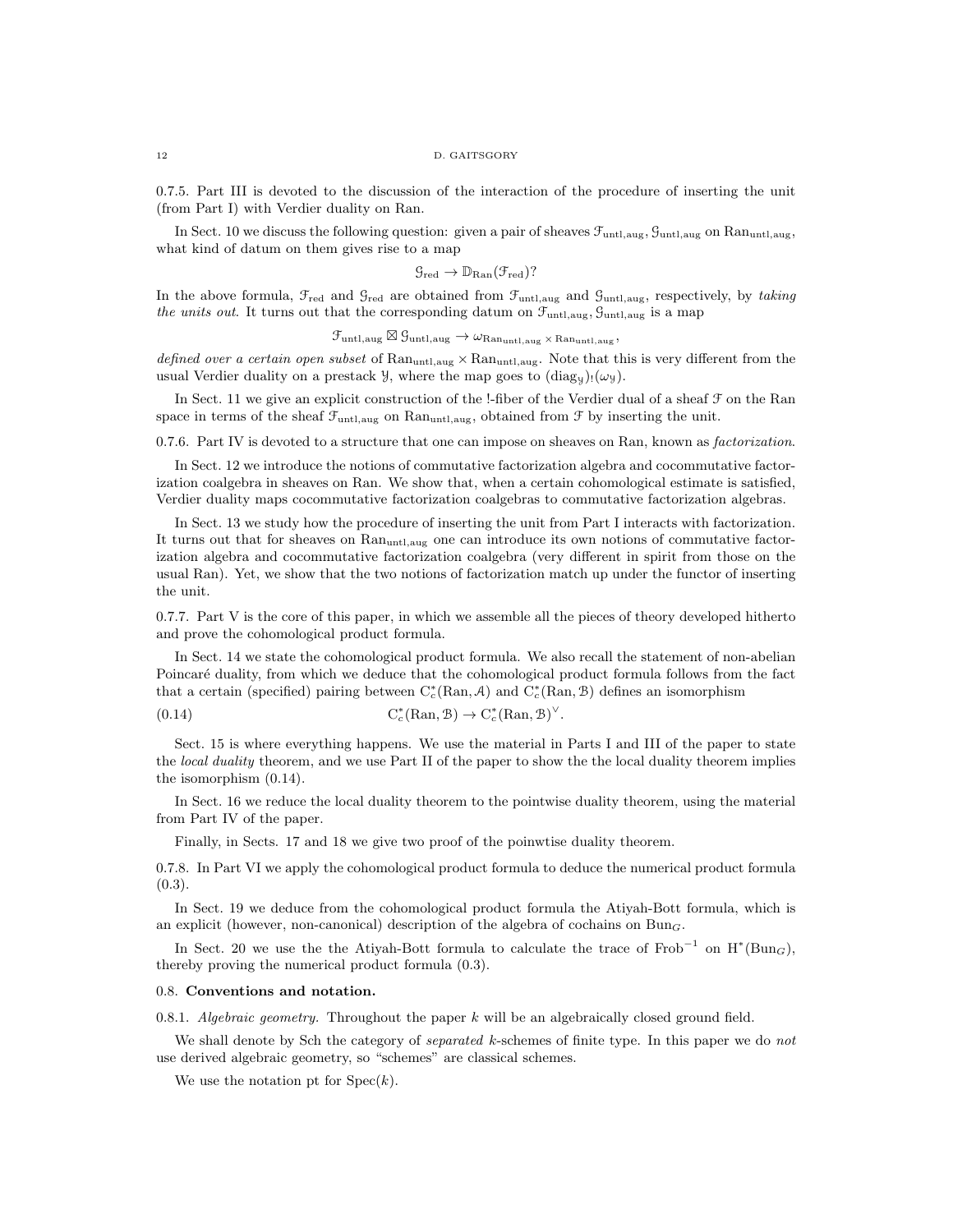0.8.2. *Higher category theory: why?* Higher category theory is indispensable in this paper.

Let is first point out the place where the use of higher categories is not essential: we define prestacks (resp., lax prestacks) to be functors from the category of schemes to that of  $\infty$ -groupoids (resp.,  $\infty$ categories). This is not necessary: the prestacks (resp., lax prestacks) that we shall encounter in this paper take values in ordinary groupoids (resp., ordinary categories). <sup>4</sup>

The place where higher categories are essential is that we need the category  $\text{Shv}(S)$  of sheaves on a scheme S to be regarded as an  $\infty$ -category. In fact, we need more: we need the assignment that sends a scheme to the category of sheaves on it to be a functor:

$$
Shv : (Sch)^{op} \to \infty\negthinspace - \negthinspace Cat, \quad S \mapsto Shv(S)
$$

where Sch is the (ordinary) category of schemes, perceived as an  $\infty$ -category, and  $\infty$ -Cat is the  $\infty$ category of  $\infty$ -categories.

The reason we need this (as opposed to have sheaves form, say, a triangulated category) is that in order to define sheaves on a prestack  $\mathcal{Y}$ , we will be taking the *limit* of the categories Shv(S) over the index category of schemes S mapping to Y. Now, in order for this limit to be well-behaved we need it to be taken in  $\infty$ -Cat.

We should say that our use of higher category theory is model-independent. I.e., one can perceive them as quasi-categories (i.e., a particular kind simplicial sets), but any other model (e.g., complete Segal spaces) will do as well. All the statements that we ever make are homotopy-invariant.

0.8.3. Higher category theory: glossary. For the most part, our use of higher category theory is limited to the material covered in [Lu1]. Here are some basic notions and pieces of notation that the reader should know:

We let Spc denote the  $\infty$ -category of  $\infty$ -groupoid.

An  $\infty$ -category **C** is an  $\infty$ -groupoid of all 1-morphisms in **C** are isomorphisms. For every **C** there exists a universal  $\infty$ -groupoid that receives a map from  $\mathbf{C}$ ; we call it the enveloping groupoid of  $\mathbf{C}$ and denote it by  $C_{str}$ ; it is obtained from C by inverting all 1-morphisms. We shall say that C is contractible or that it has a trivial homotopy type if  $C_{str}$  is isomorphic, as an ∞-groupoid, to {\*} (the one-point category).

For an  $\infty$ -category **C** and objects  $c_1, c_2 \in \mathbb{C}$  we write Maps<sub>C</sub>( $c_1, c_2$ ) for the space ( $\infty$ -groupoid) of maps from  $c_1$  to  $c_2$ .

For a functor  $F: \mathbf{C}' \to \mathbf{C}$  and an object  $\mathbf{c} \in \mathbf{C}$  we denote by  $\mathbf{C}'_{\mathbf{c}'}$  (resp.,  $\mathbf{C}'_{/\mathbf{c}}$ ) the corresponding under-category (resp., over-category). By definition, this is the category of pairs  $(c' \in C', c \to F(c'))$ (resp.,  $(c' \in C', F(c') \to c)$ ). We let  $C'_C$  to be the *fiber* of C' over c, i.e., the category of pairs  $(c' \in \mathbf{C}', \mathbf{c} \simeq F(\mathbf{c}'),$  where  $\simeq$  means a (specified) isomorphism.

Let  $F: \mathbf{C} \to \mathbf{D}$  be a functor and let  $\alpha: \mathbf{c}_1 \to \mathbf{c}_2$  be a 1-morphism in C. We shall say that  $\alpha$  is coCartesian if for any  $c \in C$  the map

$$
\mathrm{Maps}_{\mathbf{C}}(\mathbf{c}_2, \mathbf{c}) \to \mathrm{Maps}_{\mathbf{D}}(F(\mathbf{c}_2), F(\mathbf{c})) \underset{\mathrm{Maps}_{\mathbf{D}}(F(\mathbf{c}_1), F(\mathbf{c}))}{\times} \mathrm{Maps}(\mathbf{c}_1, \mathbf{c})
$$

is an isomorphism (of  $\infty$ -groupoids). A 1-morphism is said to be Cartesian is it is coCartesian for the functor  $F^{\rm op}:$   $\mathbb{C}^{\rm op}\to\mathbb{D}^{\rm op}$ . A functor F is said to be a locally coCartesian fibration (resp., locally *Cartesian fibration*) if for every 1-morphism  $\mathbf{d}_1 \rightarrow \mathbf{d}_2$  in **D** there exists a coCartesian (resp., Cartesian) 1-morphism  $\alpha : \mathbf{c}_1 \to \mathbf{c}_2$  equipped with a datum of commutativity for the diagram

$$
F(\mathbf{c}_1) \xrightarrow{F(\alpha)} F(\mathbf{c}_2) \sim \downarrow \sim \downarrow \sim \mathbf{d}_1 \xrightarrow{\qquad \qquad } \mathbf{d}_2.
$$

<sup>4</sup>The latter is not surprising: if one stays within the realm of classical (as opposed to derived) algebraic geometry, higher prestacks or lax prestacks are far less ubiquitous.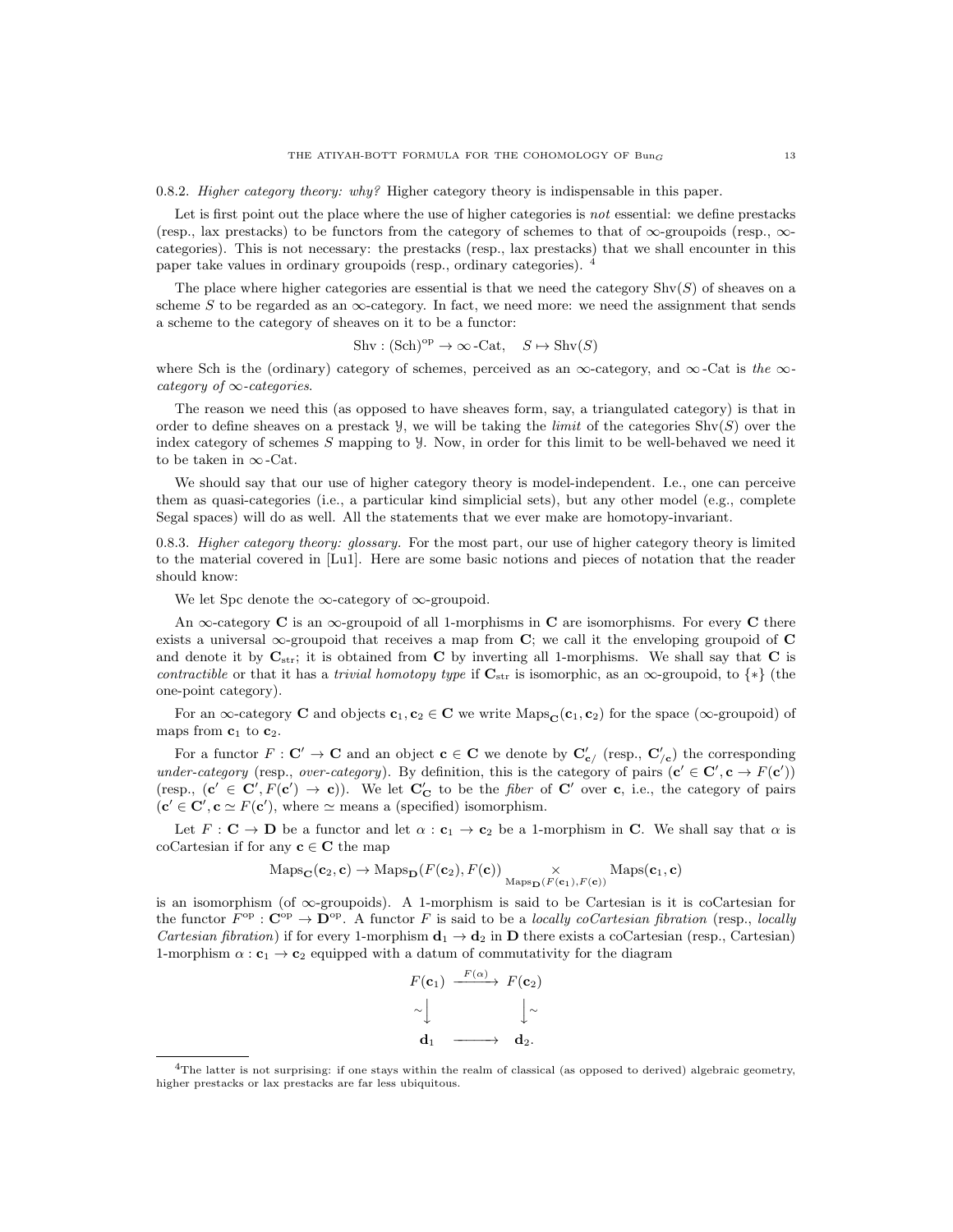#### 14 D. GAITSGORY

A functor F is said to be a coCartesian fibration (resp., Cartesian fibration) if it is a locally coCartesian fibration (resp., *locally Cartesian fibration*) and the composition of two coCartesian (resp., Cartesian) 1-morphisms is coCartesian (resp., Cartesian). A functor  $F$  is said to be a *coCartesian fibration in* groupoids (resp., Cartesian fibration in groupoids) if, in addition, its fibers are  $\infty$ -groupoids. We refer the reader to [Lu1, Sect. 2.4] for more details.

If I is an index  $\infty$ -category and  $\Phi : I \to \mathbf{C}$  is a functor, where C is another  $\infty$ -category, we can talk about its colimit or limit in C, denoted,

$$
\operatornamewithlimits{colim}_{i\in\mathbf{I}} \Phi(i) \text{ and } \lim_{i\in\mathbf{I}} \Phi(i),
$$

respectively, which, if they exist, are defined uniquely up to a canonical isomorphism (in proper language, up to a contractible set of choices). We shall say that  $C$  is *cocomplete* if the colimits of all functors from all index categories I (satisfying a certain cardinality condition that we ignore) exist. The reader is referred to [Lu1, Sect. 1.2.13] for more details and references for the actual definition.

Let  $F: \mathbf{C} \to \mathbf{D}$  be a functor. Then for another  $\infty$ -category **E**, precomposition with F defines a functor

$$
Funct(\mathbf{D}, \mathbf{E}) \to Funct(\mathbf{C}, \mathbf{E}).
$$

The (partially defined left (resp., right) adjoint of this functor is called the functor of left (resp., right) Kan extension. The left (resp., right) Kan extension of a given functor  $\Phi : \mathbf{C} \to \mathbf{E}$  can be calculated explicitly on objects:

$$
\mathrm{LKE}(\Phi)(\mathbf{d}) = \underset{\mathbf{c} \in \mathbf{C}_{/d}}{\mathrm{colim}} \Phi(\mathbf{c}) \text{ and } \mathrm{RKE}(\Phi)(\mathbf{d}) = \underset{\mathbf{c} \in \mathbf{C}_{\mathbf{d}/}}{\mathrm{lim}} \Phi(\mathbf{c}).
$$

If  $F$  is a coCartesian (resp., Cartesian) fibration, then in the above colimit (resp., limit) the index category can be replaced by the fiber  $C_d$ . See [Lu1, Sect. 4.3] for more details.

0.8.4. Higher algebra. We shall need the following notions from higher algebra, developed in [Lu2]: stable  $\infty$ -category (Sect .1), symmetric monoidal  $\infty$ -category (Definition 2.0.0.7), and commutative algebra in a symmetric monoidal  $\infty$ -category (Sect. 2.1.3).

0.8.5. A lemma on limits vs colimits. In two places in the text we will encounter the following situation. Let  $\infty$ -Cat $^{S_t} \subset \infty$ -Cat be the non-full subcategory, where we restrict the objects to be cocomplete stable categories and 1-morphisms to be colimit-preserving. First, we note that by [Lu1, Proposition 5.5.3.13], the above inclusion preserves limits.

Let

$$
\Phi: \mathbf{I} \to \infty \text{-Cat}^{\text{St}}, \quad i \mapsto \mathbf{C}_i, \quad (i_1 \stackrel{\alpha}{\to} i_2) \mapsto \Phi_\alpha \in \text{Funct}(\mathbf{C}_{i_1}, \mathbf{C}_{i_2})
$$

be a functor. Denote

$$
\mathbf{C} := \operatornamewithlimits{colim}_{i \in \mathbf{I}} \mathbf{C}_i,
$$

where the *colimit is taken in*  $\infty$ -Cat<sup>St</sup>. For every  $i \in I$ , we have a tautologically defined functor  $ins_i : C_i \rightarrow C.$ 

By the Adjoint Functor Theorem (see [Lu1, Corollary 5.5.2.9(i)]), for every arrow  $i_1 \stackrel{\alpha}{\rightarrow} i_2$  in I, the corresponding functor  $\Phi_{\alpha}$  admits a right adjoint  $\Psi_{\alpha}$  (which is not necessarily continuous). Consider the functor

$$
\Psi:\mathbf{I}^{\mathrm{op}}\to\infty\text{-}\mathrm{Cat},
$$

which is the same as  $\Phi$  on objects, but which sends

$$
(i_1 \stackrel{\alpha}{\to} i_2) \mapsto \Psi_\alpha.
$$

The right adjoints to the functors ins<sub>i</sub>, denoted  $ev_i$ , define a functor

$$
\mathbf{C} \to \lim_{i \in \mathbf{I}^{\mathrm{op}}} \mathbf{C}_i,
$$

where in the right-hand side we are taking the *limit of the functor*  $\Psi$  *in*  $\infty$ -Cat.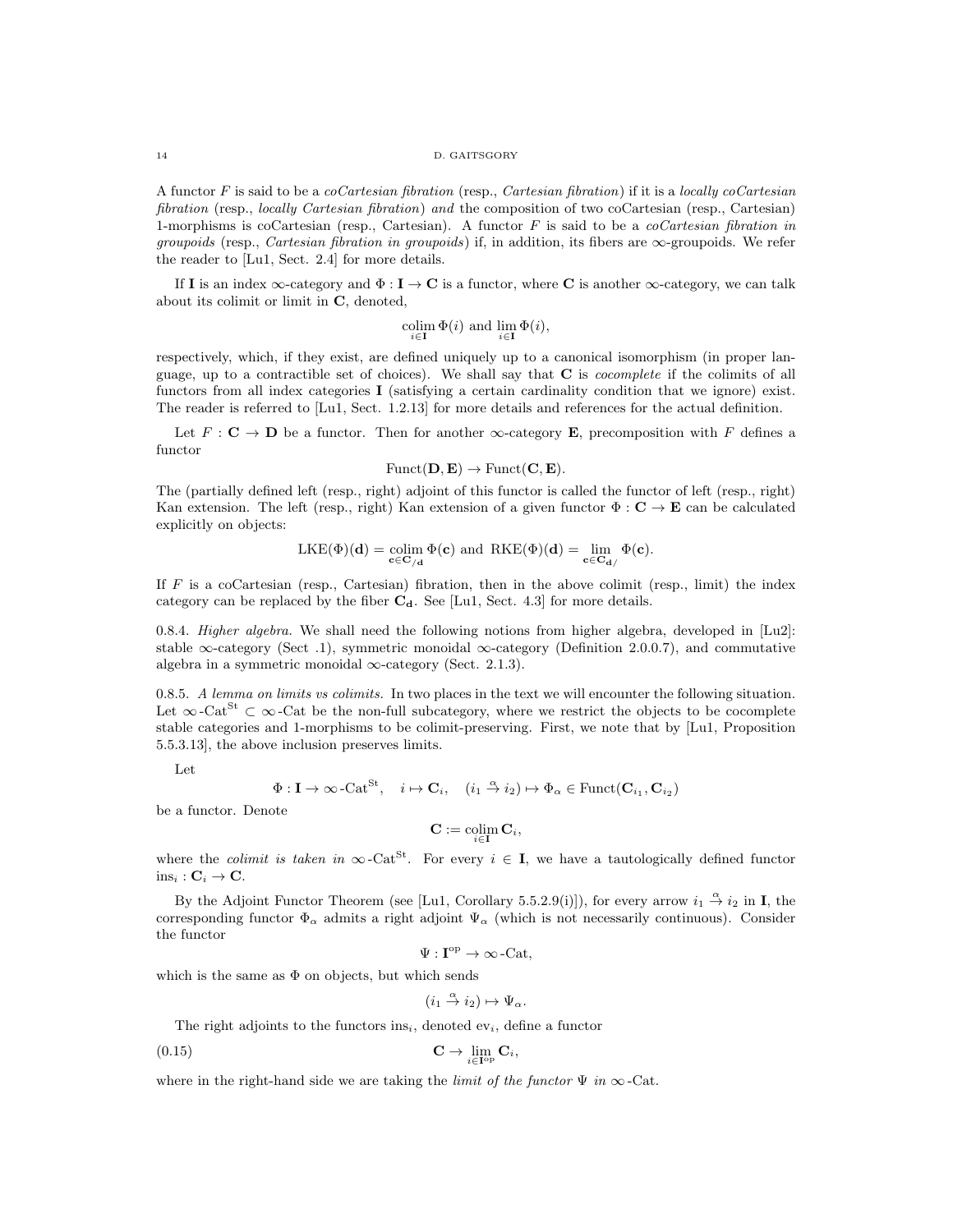Suppose now that in the above situation the functors  $\Psi_{\alpha}$  are also colimit preserving. Then it follows that the functors  $ev_i$  are also colimit preserving. In this case it is easy to show that for every c the map

$$
\underset{i \in \mathbf{I}}{\text{colim}} \ \text{ins}_i \circ \text{ev}_i(\mathbf{c}) \to \mathbf{c}
$$

is an isomorphism.

0.9. Acknowledgments. The author would like to thank J. Lurie for undertaking this project together (but, in fact, so much more).

In addition to the people listed in the acknowledgments in [Main Text], the author would like to thank S. Raskin for the suggestion to consider direct images for sheaves on lax prestacks.

The author is very grateful to Q. Ho and S. Raskin for reading the text and catching a number of mistakes.

The author is supported by NSF grant DMS-1063470.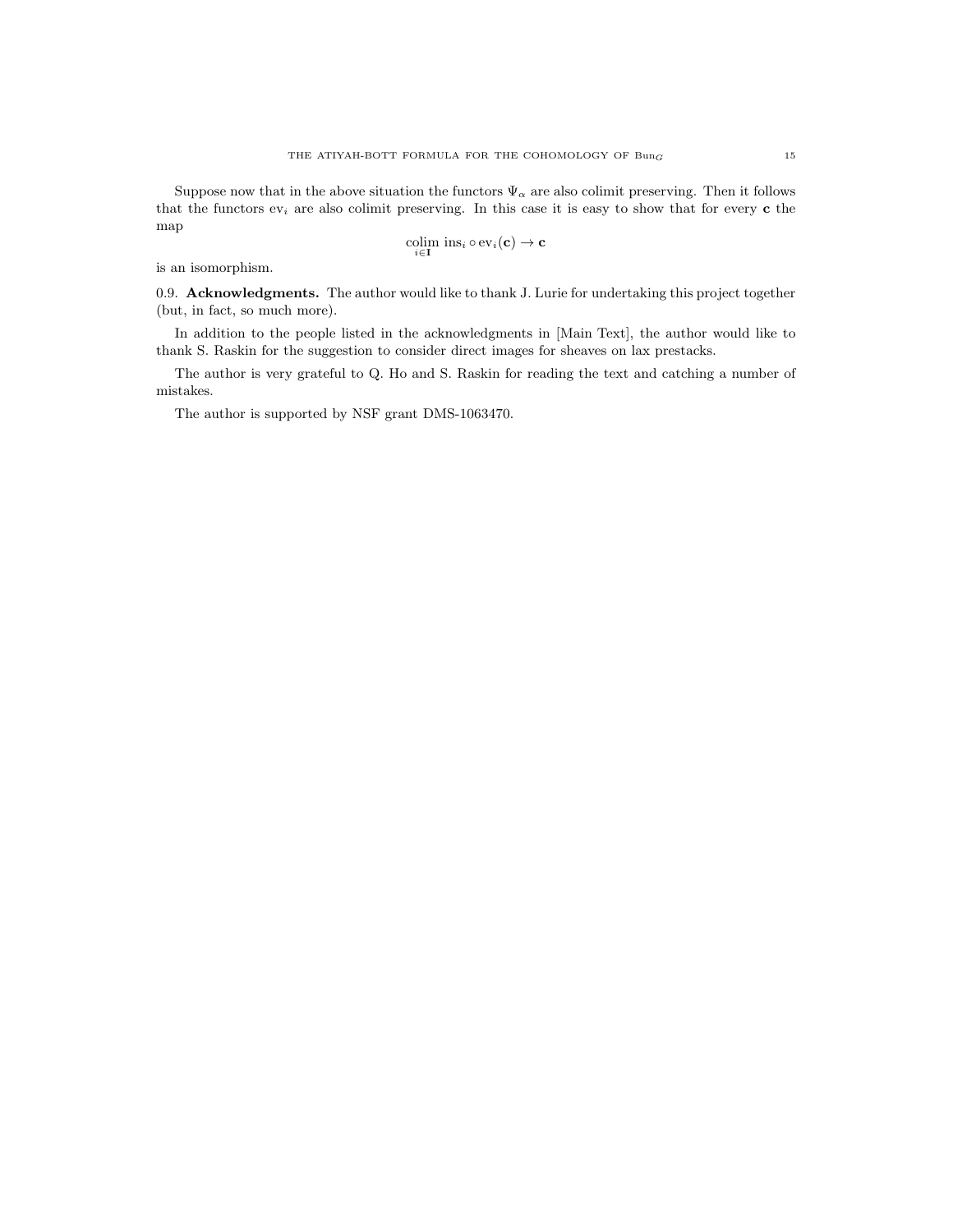#### 16 D. GAITSGORY

#### Part 0: Preliminaries on prestacks, lax prestacks and sheaves

### 1. Sheaves and prestacks

The goal of this paper is to prove a certain isomorphism of vector spaces (the Atiyah-Bott formula, (0.7)). One of these vector spaces is defined by an explicit elementary procedure and another as a cohomology of something. So neither side explicitly mentions sheaves (that is to say, non-constant sheaves). However, our way of proving the desired isomorphism heavily uses sheaves–they already appear in the main step of the proof, namely, the *cohomological product formula*,  $(0.7)$ .

We are used to considering sheaves on schemes. However, even to state the product formula, we need a slightly more general set-up: namely, we will need to consider sheaves on prestacks.

The goal of the present section it to define what prestacks are and what we mean by a sheaf on a prestack. These notions are necessary for understanding the core of this paper, namely Part V.

1.1. Sheaves on schemes. In this subsection we explain what we mean by a *theory of sheaves on* schemes. The discussion here is aimed at the technically-minded reader. So, the reader who is willing to understand sheaves on schemes intuitively can skip this subsection and proceed to Sect. 1.2.

1.1.1. In this paper we assume being given a theory of sheaves, which is a functor

$$
Shv^{!}: (Sch)^{op} \to \infty\text{-Cat}.
$$

I.e., to a scheme S we assign an  $\infty$ -category Shv $(S)$  and to a morphism  $f : S_1 \to S_2$  we assign a pullback functor

$$
f^!: \operatorname{Shv}(S_2) \to \operatorname{Shv}(S_1).
$$

These functors are endowed with a homotopy-coherent system of compatibilities for compositions of morphisms.

Remark 1.1.2. We should explain why we are using the !-pullback rather than the  $*$ -pullback. The reason is that the prestacks that we will consider are "ind-objects" (colimits of schemes under closed embeddings), and we want to think of a sheaf on such a prestack as a colimit of sheaves on schemes that comprise it. This dictates the choice of the !-pullback over the \*-pullback, it being the *right adjoint* of the direct image functor, see Sect. 0.8.5.

1.1.3. Technical assumptions. We assume the following additional properties of the functor  $Shv'$ :

(i) It takes values in the full subcategory of  $\infty$ -Cat formed by cocomplete stable categories.

(ii) For every morphism  $f : S_1 \to S_2$  in Sch, the corresponding functor  $f' : \text{Shv}(S_2) \to \text{Shv}(S_1)$ commutes with colimits.

In other words, Shv<sup>!</sup> (uniquely) factors through a non-full subcategory  $\infty$ -Cat<sup>St</sup>  $\subset \infty$ -Cat, where we restrict the objects to be cocomplete stable categories and 1-morphisms to be colimit-preserving.

1.1.4. Symmetric monoidal structure. Recall that the category  $\infty$ -Cat<sup>St</sup> has a natural symmetric monoidal structure given by tensor product. We shall assume that our functor Shv<sup>!</sup> is endowed with the following additional pieces of structure:

(a) Shv<sup>1</sup> is endowed with a *right-lax symmetric monoidal structure*, where Sch is considered as equipped with the Cartesian symmetric monoidal structure.

The datum in (a) stipulates the existence of a functor

$$
Shv(S_1) \otimes Shv(S_2) \to Shv(S_1 \times S_2), \quad \mathcal{F}_1, \mathcal{F}_2 \mapsto \mathcal{F}_1 \boxtimes \mathcal{F}_2,
$$

equipped with a homotopy-coherent system of compatibilities.

In particular, for any S, pullback with respect to the diagonal morphism  $S \stackrel{\text{diag}}{\longrightarrow} S \times S$  defines on  $\text{Shv}(S)$  a structure of symmetric monoidal category

$$
\mathcal{F}_1, \mathcal{F}_2 \mapsto \mathcal{F}_1 \overset{!}{\otimes} \mathcal{F}_2 := \text{diag}_{S}^! (\mathcal{F}_1 \boxtimes \mathcal{F}_2).
$$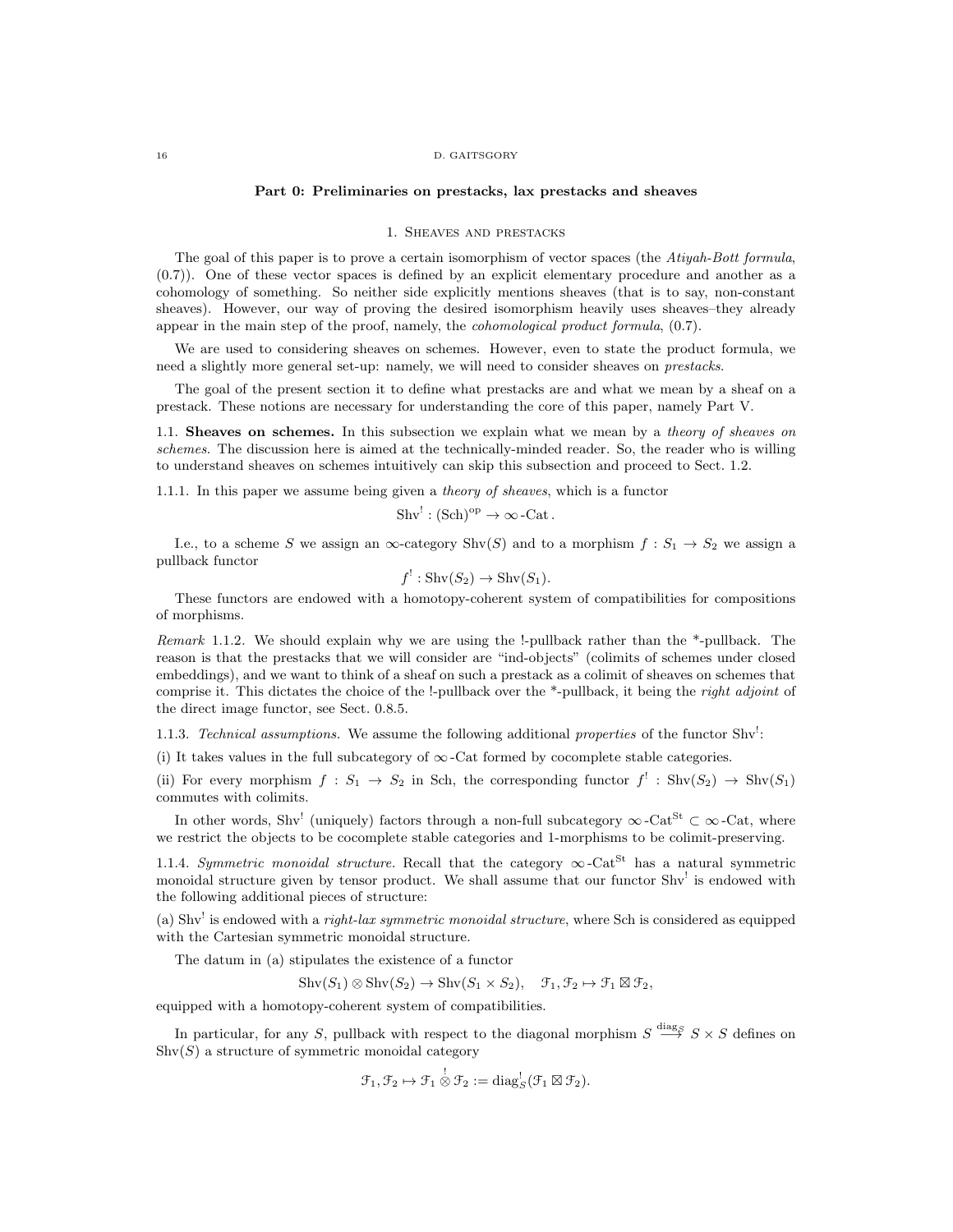We shall refer to this structure as the *pointwise* symmetric monoidal structure.

The second additional piece of structure on the functor Shv<sup>!</sup> is:

(b) The symmetric monoidal category  $\text{Shv}(\text{pt})$  is identified with  $\Lambda$ -mod, where  $\Lambda$  is our (fixed) commutative ring of coefficients.

1.1.5. Here are some examples of sheaf theories:

(1) When the ground field is  $\mathbb C$  and an arbitrary ring  $\Lambda$ , we can take Shv(S) to be the ind-completion of the category of constructible sheaves on  $S$  with  $\Lambda$ -coefficients.

(2) For any ground field k and  $\Lambda = \mathbb{Z}/\ell^n\mathbb{Z}, \mathbb{Z}_\ell, \mathbb{Q}_\ell$  (where  $\ell$  is assumed to be invertible in k), and we take  $\text{Shv}(S)$  to be the ind-completion of the category of constructible étale sheaves on S with Λ-coefficients, see [Main Text, Sect. 4].

(3) When the ground field has characteristic 0, we take  $\text{Shv}(S)$  to be the category of holonomic Dmodules on S.

(4) When the ground field has characteristic 0, we take  $\text{Shv}(S)$  to be the category of all D-modules on S.

1.1.6. In what follows, we shall refer to Examples (1)-(3) above as the context of constructible sheaves. Its main feature is that for any morphism  $f: S_1 \to S_2$ , the functor  $f^!$  admits a left adjoint, denoted  $f_1$ . (We note that this property fails in general in example (4), unless the morphism f is proper.)

In particular, we obtain that in the constructible context, the functor  $f^{\dagger}$  commutes with *limits*.

In order for a sheaf theory to work well in applications, one should impose several more conditions (e.g., proper base change and the Künneth formula).  $5$  Rather than listing these conditions, we shall assume that our sheaf theory is one of the examples (1)-(4) listed above.

Note that in each of these examples, for a scheme  $S$ , the category  $\text{Shv}(S)$  possesses a t-structure. In fact, in the constructible context there are two t-structures: the usual and the perverse one. In the context of D-modules, there is the usual D-module t-structure.

1.2. Prestacks. A prestack is an arbitrary contravariant functor from the category of schemes to that of groupoids. In this way prestacks are geometric objects that generalize algebraic stacks or indschemes. When working over the ground field of complex numbers, in many cases the behavior of a prestack is well approximated by that of the underlying topological space (for example, see Remark 1.4.6 below).

1.2.1. By definition, a prestack is an arbitrary functor

 $(Sch)^{op} \rightarrow Spc$ .

We let PreStk denote the  $\infty$ -category of prestacks.

1.2.2. Yoneda embedding defines a fully-faithful functor

 $Sch \hookrightarrow PreStk$ .

1.3. Sheaves on prestacks. Sheaves on prestacks will be defined in a very straightforward way, see below. Of course, we will not be able to say much about the category of sheaves on a general prestack. But fortunately, the very formal properties that one gets for free from the definition will suffice for our purposes.

 $5$ We emphasize that whatever these additional conditions are, they are *properties* (i.e., certain maps should be isomorphisms), but not additional pieces of structure.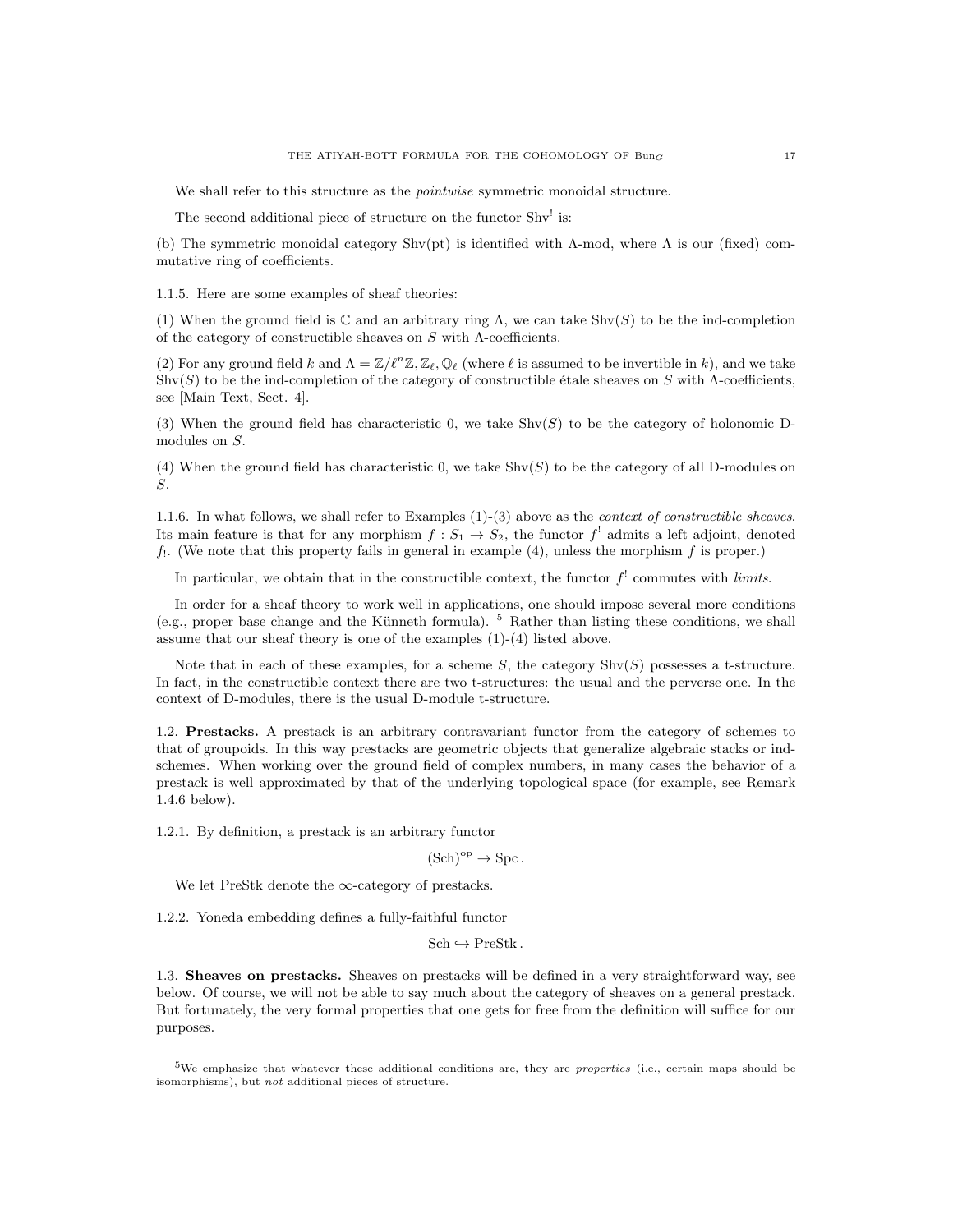1.3.1. For a prestack  $\mathcal{Y}$ , the category Shv<sup>!</sup>( $\mathcal{Y}$ ) is defined by

$$
Shv^{!}(\mathcal{Y}) := \lim_{S \in Sch_{/\mathcal{Y}}} Shv(S),
$$

where for a morphism  $f : S_1 \to S_2$  in Sch<sub>/Y</sub> the corresponding transition functor Shv $(S_2) \to \text{Shv}(S_1)$ is  $f^!$ .

1.3.2. In other words, an object  $\mathcal{F} \in \text{Shv}^! (\mathcal{Y})$  is an assignment of

- $S \in Sch, y \in \mathcal{Y}(S) \ \mapsto \ \mathcal{F}_{S,y} \in Shv^!(S),$
- $(S' \stackrel{f}{\to} S) \in Sch, y \in \mathcal{Y}(S_2) \mapsto (\mathcal{F}_{S',f(y)} \simeq f^!(\mathcal{F}_{S,y})) \in Shv^!(S'),$

satisfying a homotopy-coherent system of compatibilities.

1.3.3. A bit more functorially, one can view the assignment  $\mathcal{Y} \mapsto \text{Shv}^{\prime}(\mathcal{Y})$  as the *right Kan extension* of the functor

 $\text{Shv}^! : (\text{Sch})^{\text{op}} \to \infty$ -Cat

along the Yoneda embedding

$$
(\mathrm{Sch})^{\mathrm{op}} \hookrightarrow (\mathrm{PreStk})^{\mathrm{op}}.
$$

In particular, for a morphism  $f : \mathcal{Y}_1 \to \mathcal{Y}_2$  between prestacks, we have a tautologically defined functor

$$
f^!: \text{Shv}^!(\mathcal{Y}_2) \to \text{Shv}^!(\mathcal{Y}_1).
$$

Notation: sometimes, for  $\mathcal{F} \in \text{Shv}^!(\mathcal{Y}_2)$  we shall use a shorthand notation

$$
\mathcal{F}|_{\mathcal{Y}_1} := f^!(\mathcal{F}).
$$

For a prestack *y* we let  $\omega_y \in Shv'(\mathcal{Y})$  be the *dualizing sheaf*, i.e., the !-pullback of  $\Lambda \in Shv(pt)$ .

1.3.4. The additional assumptions on the functor Shv<sup>1</sup> of Sects. 1.1.3 and 1.1.4 imply that the resulting functor

$$
Shv': (PreStk)^{op} \to \infty\text{-Cat}
$$

also factors via a functor to  $\infty$ -Cat<sup>St</sup> and as such is endowed with a symmetric monoidal structure. In particular, every Shv<sup>1</sup>(y) acquires a symmetric monoidal structure, and a symmetric monoidal functor from Λ-mod.

**Lemma 1.3.5.** In the context of constructible sheaves  $\mathbf{6}$ , the functor  $f^{\perp}$  commutes with limits.

Proof. Since the functor of !-pullback commutes with limits for morphisms between schemes, for a prestack  $\mathcal{Y}$ , limits in Shv<sup>!</sup>( $\mathcal{Y}$ ) are computed value-wise, i.e., for a family  $a \mapsto \mathcal{F}^a$  and  $(S, y) \in Sch_{/\mathcal{Y}}$ , we have

$$
(\lim_{a} \mathcal{F}^{a})_{S,y} \simeq \lim_{a} (\mathcal{F}^{a}_{S,y}).
$$

This makes the assertion of the lemma manifest.

 $\Box$ 

1.4. Direct images? We now have the theory of sheaves on prestacks, but the only functoriality so far is the !-pullback. One can wonder: what about the other functors, such as the \*-pullback, \* pushforward or !-pushforward? The answer is that we will not even attempt to define them, but only grab whatever naturally comes our way.

 $6$ See Sect. 1.1.6 for what we mean by that.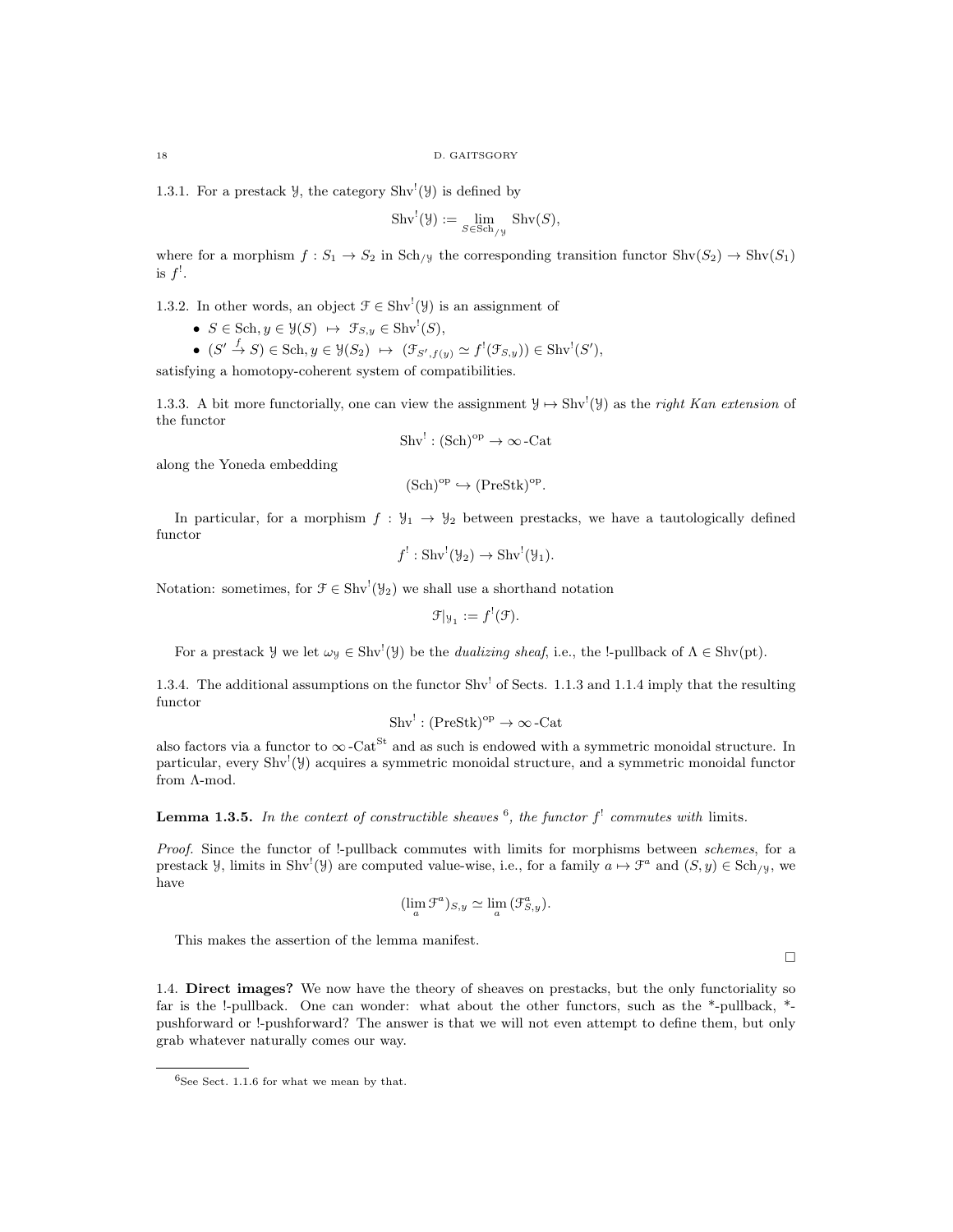1.4.1. For a morphism  $f: \mathcal{Y}_1 \to \mathcal{Y}_2$  we can consider the *partially defined* left adjoint of  $f^!$ 

$$
f_! : Shv^!(\mathcal{Y}_1) \to Shv^!(\mathcal{Y}_2).
$$

We have:

Corollary 1.4.2. In the context of constructible sheaves, the functor 
$$
f_!
$$
 is always defined.

Proof. Follows from the Adjoint Functor Theorem (see [Lu1, Corollary 5.5.2.9(ii)]) and Lemma 1.3.5.  $\Box$ 

1.4.3. In particular, taking  $\mathcal{Y}_1 = \mathcal{Y}$  and  $\mathcal{Y}_2 =$  pt we obtain a (partially defined) functor

$$
\mapsto C_c^*(\mathcal{Y}, \mathcal{F}), \quad \mathrm{Shv}^!(\mathcal{Y}) \to \Lambda\text{-mod},
$$

left adjoint to the pullback functor (the latter being the same as  $-\otimes \omega_y$ ).

 $\mathcal{F}$ 

By Corollary 1.4.2, the functor  $C_c^*(\mathcal{Y},-)$  is always defined in the context of constructible sheaves. In general, we have:

**Lemma 1.4.4.** For  $\mathcal{F} \in \text{Shv}^!(\mathcal{Y})$  we have

$$
C_c^*(\mathcal{Y}, \mathcal{F}) \simeq \underset{(S, y) \in Sch_{/\mathcal{Y}}}{\text{colim}} C_c^*(S, \mathcal{F}_{S, y}),
$$

whenever the right-hand side is defined.

**Corollary 1.4.5.** In the context of D-modules, the functor  $C_c^*(\mathcal{Y},-)$  is defined on any  $\mathcal{F} \in Shv^!(\mathcal{Y})$  for which for every  $(S, y)$ , the corresponding object  $\mathfrak{F}_{S, y} \in \text{Shv}(S)$  is holonomic.

In particular, in any context, the functor  $C_c^*(\mathcal{Y},-)$  is defined on  $\omega_{\mathcal{Y}} \in Shv^!(\mathcal{Y})$ . We shall use the following notation:

$$
C_c^*(\mathcal{Y}, \omega_{\mathcal{Y}}) =: C_*(\mathcal{Y}),
$$

and we shall refer to  $C_*(\mathcal{Y})$  as the *homology* of  $\mathcal{Y}$ . In addition, we denote:

$$
\mathrm{Fib}\left((p_{\mathcal{Y}})_{!}\circ (p_{\mathcal{Y}})^!(\Lambda)\to \Lambda\right)=\mathrm{Fib}(C_*(\mathcal{Y})\to C_*(pt))=:C_*^{\mathrm{red}}(\mathcal{Y});
$$

this is the reduced homology of Y.

Remark 1.4.6. When working over the ground field of complex numbers, the functor that associates to a scheme the underlying analytic space gives rise, by means of left Kan extension, to a functor from the category of prestacks to the  $\infty$ -category of topological spaces. Under this functor, the *homology* of a prestack introduced above is isomorphic to the homology of the corresponding topological space with coefficients in  $\Lambda$ .

1.4.7. For later use we also note the following:

**Lemma 1.4.8.** Let  $f : \mathcal{Y}_1 \to \mathcal{Y}_2$  be a schematic open embedding (i.e., the base change of f by any scheme yields an open embedding). Then the functor  $f_* : Shv'(\mathcal{Y}_1) \to Shv'(\mathcal{Y}_2)$ , right adjoint to  $f^!$ , is defined. Moreover, for a Cartesian diagram of prestacks

$$
\begin{array}{ccc}\n\mathbf{y}'_1 & \xrightarrow{g_1} & \mathbf{y}_1 \\
f' & & \downarrow f \\
\mathbf{y}'_2 & \xrightarrow{g_2} & \mathbf{y}_2\n\end{array}
$$

the natural transformation

$$
g_2^! \circ f_* \to f'_* \circ g_1^!,
$$

that comes by adjunction from the isomorphism

$$
f'^! \circ g_2^! \simeq g_1^! \circ f^!,
$$

is an isomorphism.

*Proof.* Follows formally from the case when  $\mathcal{Y}_2$  (resp.,  $\mathcal{Y}_2$  and  $\mathcal{Y}'_2$ ) are schemes, in which case it is the usual base change isomorphism.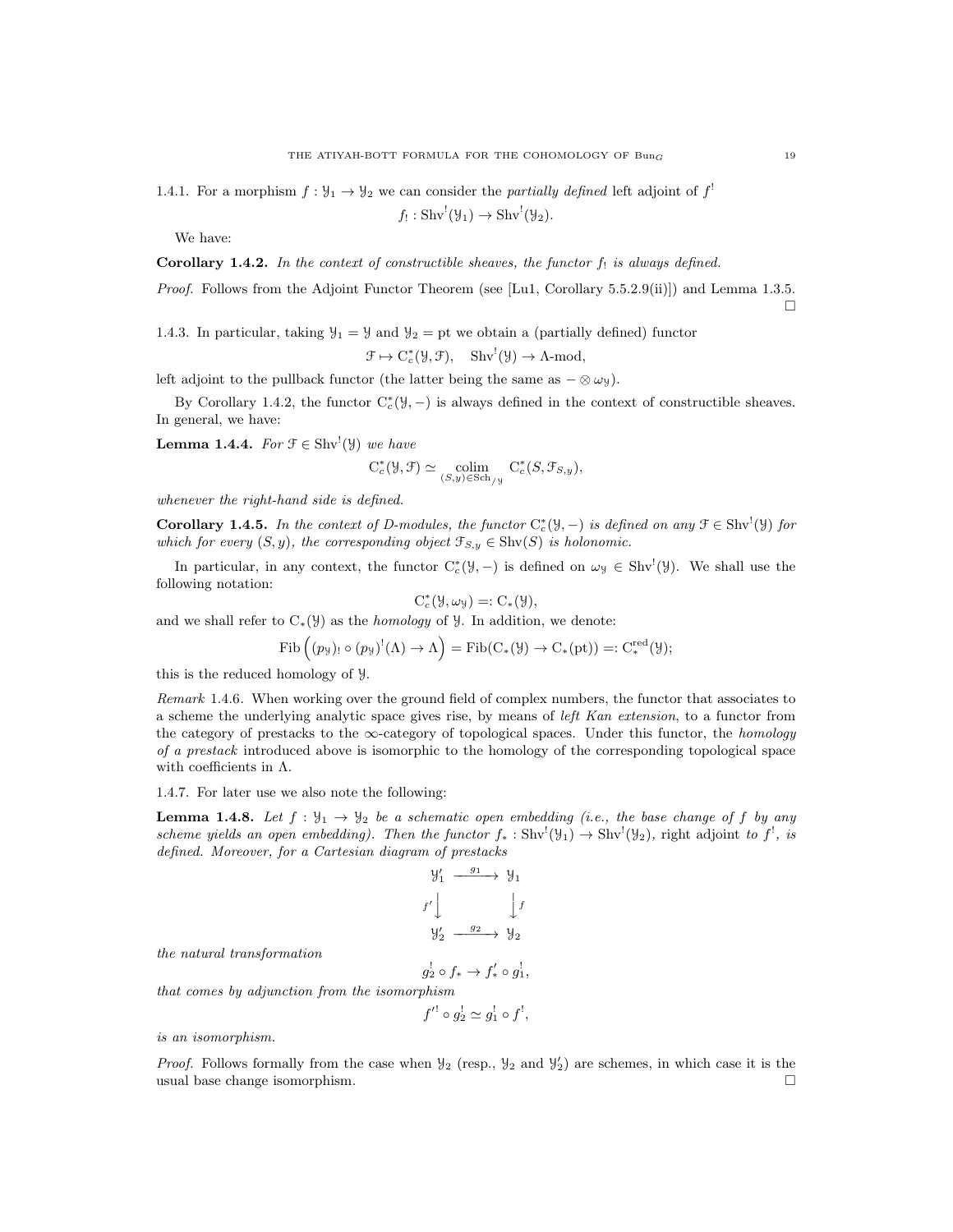1.5. **Pseudo-properness.** As we remarked above, for a morphism of prestacks  $f : \mathcal{Y}_1 \rightarrow \mathcal{Y}_2$  and  $\mathcal{F} \in \text{Shv}^!(\mathcal{Y}_1)$  we often have a well-defined object

 $f_!(\mathfrak{F}) \in \mathrm{Shv}^!(\mathfrak{Y}_2).$ 

However, in most cases this object is incalculable: we do not have an algorithm to say what the value of  $f_!(\mathfrak{F})$  is on  $S \stackrel{y}{\rightarrow} \mathfrak{Y}$ .

But there is one class of morphisms where  $f_!$  is given by a much more explicit procedure: these are maps that we call pseudo-proper, and which are ubiquitous in this paper.

1.5.1. Let  $f: \mathcal{Y} \to S$  be a map in PreStk, where  $S \in$  Sch. We shall say that  $\mathcal{Y}$  is pseudo-proper over S if  $\mathcal Y$  can be written as a colimit of objects representable by schemes proper over  $S$ .

We have:

**Proposition 1.5.2.** For a pseudo-proper  $f : \mathcal{Y} \to S$ , the functor  $f_1$ , left adjoint to  $f^!$ , is defined. Furthermore, for a map of schemes  $g_S : S' \to S$  and  $\mathcal{Y}' := \mathcal{Y} \times S'$ , the natural transformation

$$
f_!' \circ g_Y^! \to g_S^! \circ f_!,
$$

 $q_{\rm V}$ 

arising from the Cartesian diagram

(1.1) 
$$
\begin{array}{ccc}\n & \mathcal{Y}' & \xrightarrow{g_Y} & \mathcal{Y} \\
 & f' & \downarrow f \\
 & S' & \xrightarrow{g_S} & S,\n\end{array}
$$

and the identification

$$
g_Y^! \circ f^! \simeq f'^! \circ g_S^!,
$$

is an isomorphism.

Proof. Write

$$
\mathcal{Y}=\operatornamewithlimits{colim}_a Z_a,
$$

where  $Z_a$  are schemes proper over S. By definition, we have:

$$
Shv^{!}(\mathcal{Y}) = \lim_{a} Shv(Z_{a}),
$$

where the limit is formed using the functors

$$
f_{a_1,a_2}^!: \text{Shv}(Z_{a_2}) \to \text{Shv}(Z_{a_1}) \text{ for } f_{a_1,a_2}: Z_{a_1} \to Z_{a_2}.
$$

Now, by Sect. 0.8.5, we have:

$$
Shv^{!}(\mathcal{Y}) = \operatorname{colim}_{a} Shv(Z_{a}),
$$

where the colimit is taken in the category of cocomplete categories and colimit-preserving functors. In the formation of the limit we use the functors

$$
(f_{a_1,a_2})_! : \text{Shv}(Z_{a_2}) \to \text{Shv}(Z_{a_1}) \text{ for } f_{a_1,a_2} : Z_{a_1} \to Z_{a_2}.
$$

Now, the sought-for left adjoint, viewed as a functor

$$
\operatorname{colim}_{a} \operatorname{Shv}(Z_a) \to \operatorname{Shv}(S),
$$

is given by the compatible family of functors

$$
(f_a)
$$
: Shv( $Z_a$ )  $\rightarrow$  Shv( $S$ ) for  $f_a: Z_a \rightarrow S$ .

The commutation of the diagram (1.1) follows by base change, as the maps  $f_a$  are proper.<sup>7</sup>

 $\Box$ 

<sup>&</sup>lt;sup>7</sup>Note that in the context of constructible  $\ell$ -adic sheaves, the existence of  $f_!$  does not require the maps  $f_a$  to be proper, as the functors  $(f_a)$  are always defined (but this would not be the case in the context of arbitrary, i.e., not necessarily holonomic D-modules). However, the properness of the maps  $f_a$  is needed for the commutation of (1.1).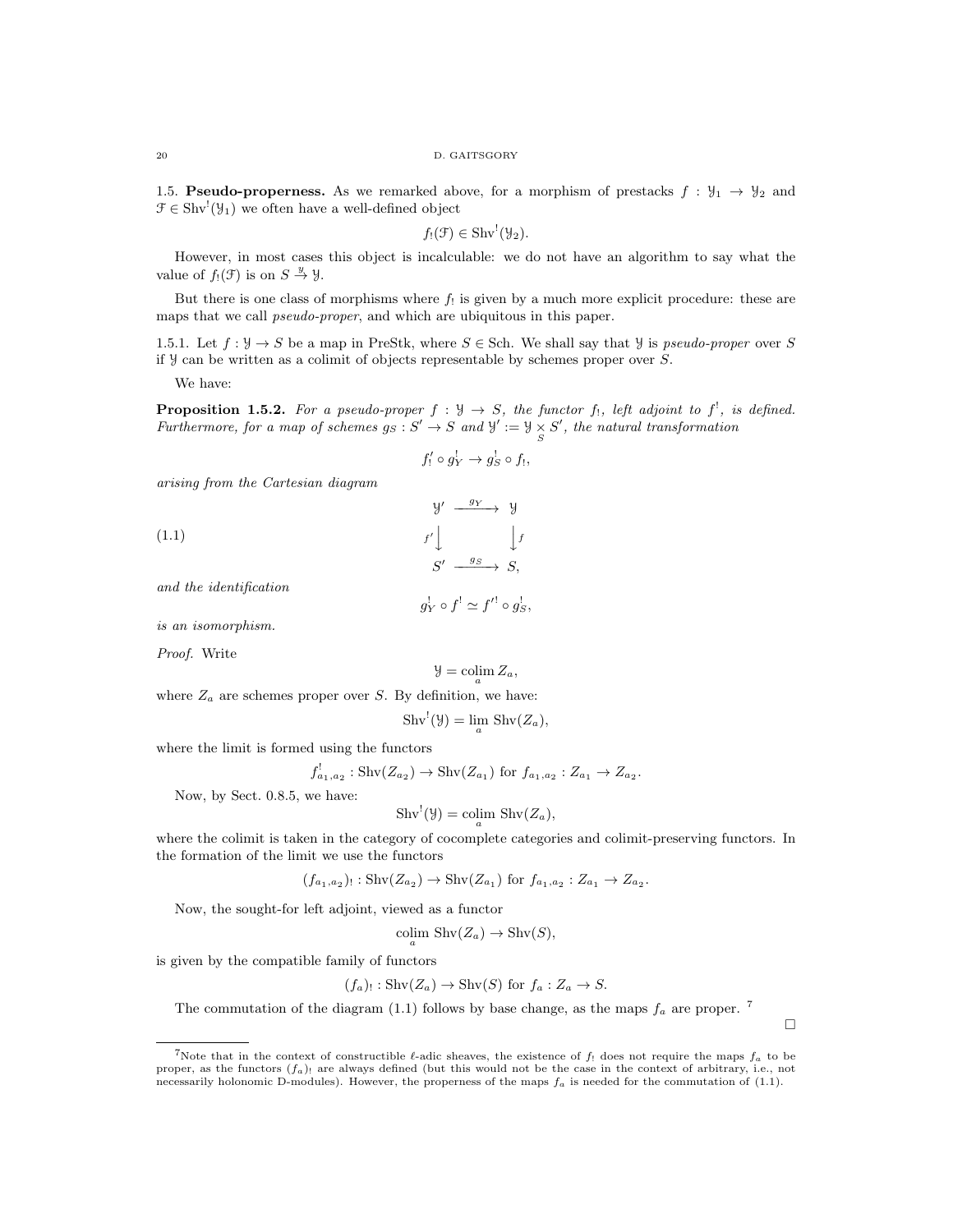1.5.3. We shall say that a map  $f : \mathcal{Y}_1 \to \mathcal{Y}_2$  between prestacks is pseudo-proper if its base change by any scheme yields a prestack over that scheme.

We shall make a repeated use of the following assertion:

**Corollary 1.5.4.** If  $f: \mathcal{Y}_1 \to \mathcal{Y}_2$  is pseudo-proper, then the functor f<sub>1</sub>, left adjoint to f<sup>1</sup>, is defined. Furthermore, for a map  $g_2: \mathcal{Y}'_2 \to \mathcal{Y}_2$  and  $\mathcal{Y}'_1 := \mathcal{Y}_1 \times \mathcal{Y}'_2$ , the natural transformation

$$
f'_! \circ g_1^! \to g_2^! \circ f_!,
$$

arising from the Cartesian diagram

$$
\begin{array}{ccc}\n\mathbf{y}'_1 & \xrightarrow{g_1} & \mathbf{y}_1 \\
f' \downarrow & & \downarrow f \\
\mathbf{y}'_2 & \xrightarrow{g_2} & \mathbf{y}_2, \\
g_1^1 \circ f^1 \simeq f'^1 \circ g_2^1,\n\end{array}
$$

and the identification

is an isomorphism.

.

Proof. Follows formally from Proposition 1.5.2.

 $\Box$ 

Note that the base change property in Corollary 1.5.4 in particular gives an expression to the value of  $f_!(\mathfrak{F})$  on any  $S \stackrel{y}{\rightarrow} \mathfrak{Y}_2$ : form the pullback

$$
\mathcal{Y}:=S\underset{\mathcal{Y}_2}{\times}\mathcal{Y}_1
$$

and calculate the !-pushforward of  $\mathcal{F}|y$  to S.

## 2. Lax prestacks and sheaves

The contents of this section are needed for Parts I and III of the paper, which in turn will be used in Sect. 15 (the reduction of the cohomological product formula to a local statement).

It turns that even such general gadgets as prestacks will not be sufficient for a crucial manipulation that we will need to perform for the proof of the product formula. We will need to generalize them in a yet different direction, which in a sense is non-geometric.

We will need to consider lax prestacks, where those are functors that take values not in groupoids, but rather in categories. I.e., we will allow non-invertible morphisms between points. When dealing with lax prestacks, the conventional geometric intuition had better be abandoned for reasons of safety.

The idea of working with sheaves on lax prestacks was pioneered by S. Raskin, and to the best of our knowledge was first used in his PhD thesis (so far, unpublished).

2.1. Lax prestacks. In this subsection we define what we mean by a lax prestack.

2.1.1. We let LaxPreStk denote the category of functors<sup>8</sup>

$$
(\mathrm{Sch})^{\mathrm{op}} \to \infty\,\text{-}\mathrm{Cat}\,.
$$

In other words, a prestack is an assignment for any  $S \in$  Sch of a category  $\mathcal{Y}(S)$  and for  $S' \stackrel{f}{\longrightarrow} S$  of a functor

$$
y \mapsto f(y), \quad \mathcal{Y}(S) \to \mathcal{Y}(S'),
$$

plus a homotopy-coherent system of compatibilities for compositions.

 $8$ Technically we need to consider functors that are *accessible* (see [Lu1, Sect. 5.4.2] for what this means) and that take values in essentially small categories. That said, from now on we shall ignore set-theoretical issues of this sort.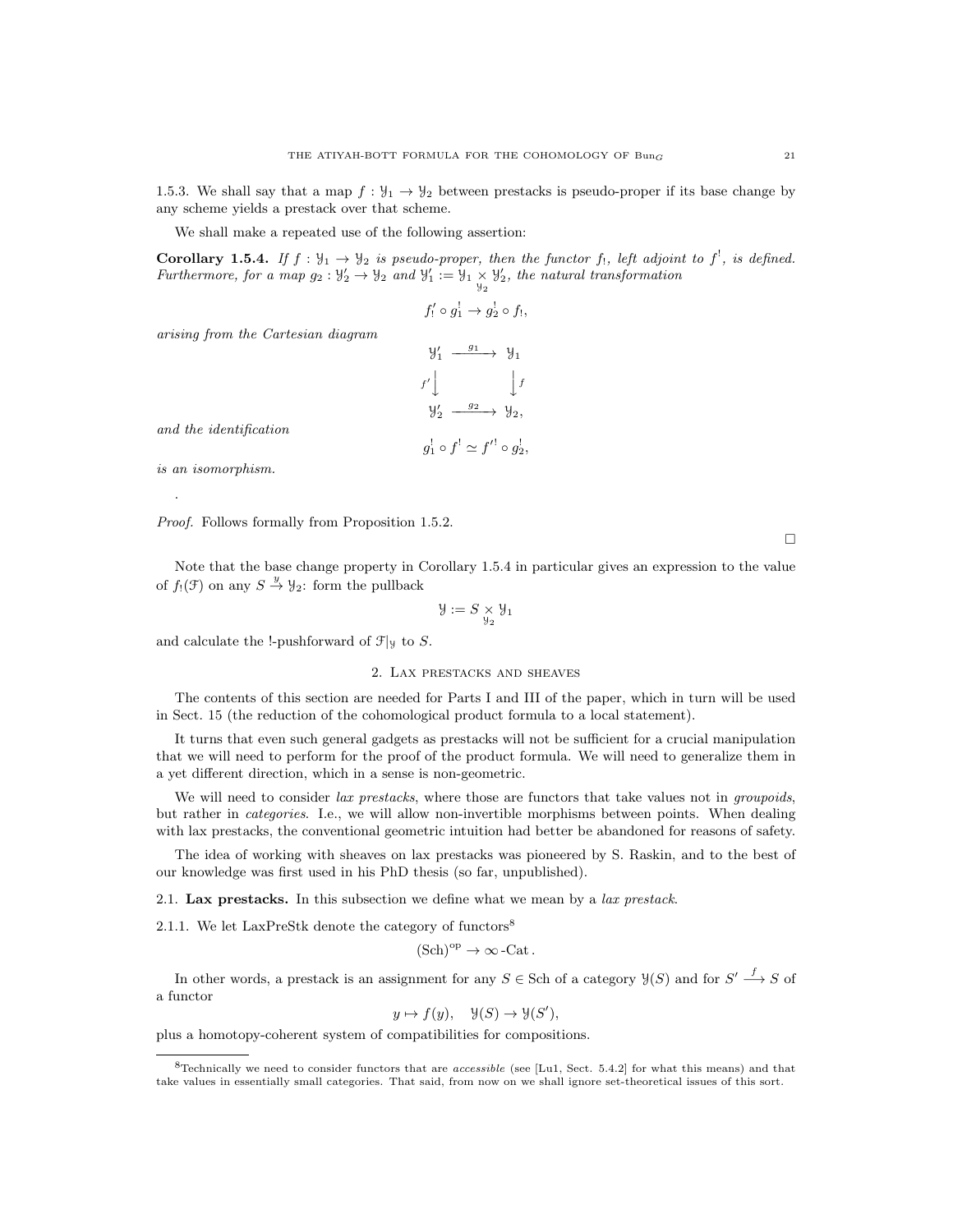#### 22 D. GAITSGORY

Alternatively, we can think of LaxPreStk as the category of Cartesian fibrations over Sch. For  $\mathcal{Y} \in \text{LaxPreStk}$  we let  $\text{Sch}_{\mathcal{Y}}$  denote the corresponding category, fibered over Sch.

For  $\mathcal{Y} \in \text{LaxPreStk}$  let  $p_{\mathcal{Y}} : \mathcal{Y} \to \text{pt}$  denote the tautological map.

2.1.2. The category of lax prestacks contains as a full subcategory the category PreStk of prestacks: it consists of those functors that take values in Spc  $\subset \infty$ -Cat.

2.1.3. For  $\mathcal{Y} \in \text{LaxPreStk}$  we let  $\mathcal{Y}^{op}$  be the lax prestack obtained by passing to fiberwise opposite categories in

$$
Sch_{/y} \to Sch.
$$

Evidently, if  $\mathcal{Y} \in \text{PreStk}$ , then  $\mathcal{Y}^{\text{op}} \simeq \mathcal{Y}$ .

2.1.4. To a lax prestack  $\mathcal{Y}$  we attach a prestack  $\mathcal{Y}_{str}$  defined by

$$
\mathcal{Y}_{\text{str}}(S) = \underset{y \in \mathcal{Y}(S)}{\text{colim}} \{ * \}.
$$

I.e.,  $\mathcal{Y}_{str}(S)$  is the groupoid, universal with respect to the property of receiving a functor from  $\mathcal{Y}(S)$ ; explicitly, it is obtained by inverting all the morphisms in  $\mathcal{Y}(S)$ .

We have a map  $\mathcal{Y} \to \mathcal{Y}_{str}$ , which is universal with respect to maps from  $\mathcal{Y}$  to prestacks.

We have:

$$
\mathcal{Y}_{\rm str} \simeq (\mathcal{Y}^{\rm op})_{\rm str}.
$$

2.2. Sheaves on lax prestacks. By now we are used to working with sheaves on prestacks: a sheaf on a prestack is a compatible family of sheaves on schemes that map to it. When working over C, sheaves on a prestack are closely related to sheaves on the underlying topological space.

Sheaves on a lax prestack are a very different animal.

2.2.1. Let Shv<sub>Sch</sub> denote the Cartesian fibration over Sch that corresponds to the functor

$$
Shv^{!}: (\mathbf{Sch})^{\mathrm{op}} \to \infty\text{-}\mathbf{Cat}, \quad S \mapsto \mathbf{Shv}^{!}(S), \ (S_1 \xrightarrow{f} S_2) \mapsto f^{!}.
$$

For  $\mathcal{Y} \in \text{LaxPreStk}$  we let  $\text{Shv}^!(\mathcal{Y})$  denote the category of functors

$$
Sch_{/y} \to Shv_{Sch}^!
$$

that take Cartesian arrows to Cartesian arrows.

I.e., an object  $\mathcal{F} \in \text{Shv}^!(\mathcal{Y})$  is an assignment of

- $S \in Sch, y \in \mathcal{Y}(S) \ \mapsto \ \mathcal{F}_{S,y} \in Shv^!(S),$
- $(y_1 \rightarrow y_2) \in \mathcal{Y}(S) \rightarrow (\mathcal{F}_{S,y_1} \rightarrow \mathcal{F}_{S,y_2}) \in \text{Shv}^!(S)$ ,
- $(S' \stackrel{f}{\to} S) \in Sch, y \in \mathcal{Y}(S) \mapsto (\mathcal{F}_{S',f(y)} \simeq f^{!}(\mathcal{F}_{S,y})) \in Shv^{!}(S'),$

satisfying a homotopy-coherent system of compatibilities.

2.2.2. The assignment

$$
\mathcal{Y} \mapsto \mathrm{Shv}^!(\mathcal{Y})
$$

extends to a functor

$$
(\text{LaxPreStk})^{\text{op}} \to \infty\text{-Cat}, \quad (\mathcal{Y}_1 \stackrel{f}{\to} \mathcal{Y}_2) \mapsto f^!.
$$

2.2.3. For a morphism  $f: \mathcal{Y}_1 \to \mathcal{Y}_2$ , the functor

$$
f^!: \mathop{\text{Shv}}\nolimits^!(\mathfrak{Y}_2) \to \mathop{\text{Shv}}\nolimits^!(\mathfrak{Y}_1)
$$

commutes with colimits, by construction.

In addition, we have the following assertion, proved in the same way as Lemma 1.3.5:

**Lemma 2.2.4.** If we are working in the context of constructible sheaves  $9$ , the functor  $f'$  commutes with limits.

 $^{9}$ Here and in the sequel, we include here the case of holonomic D-modules.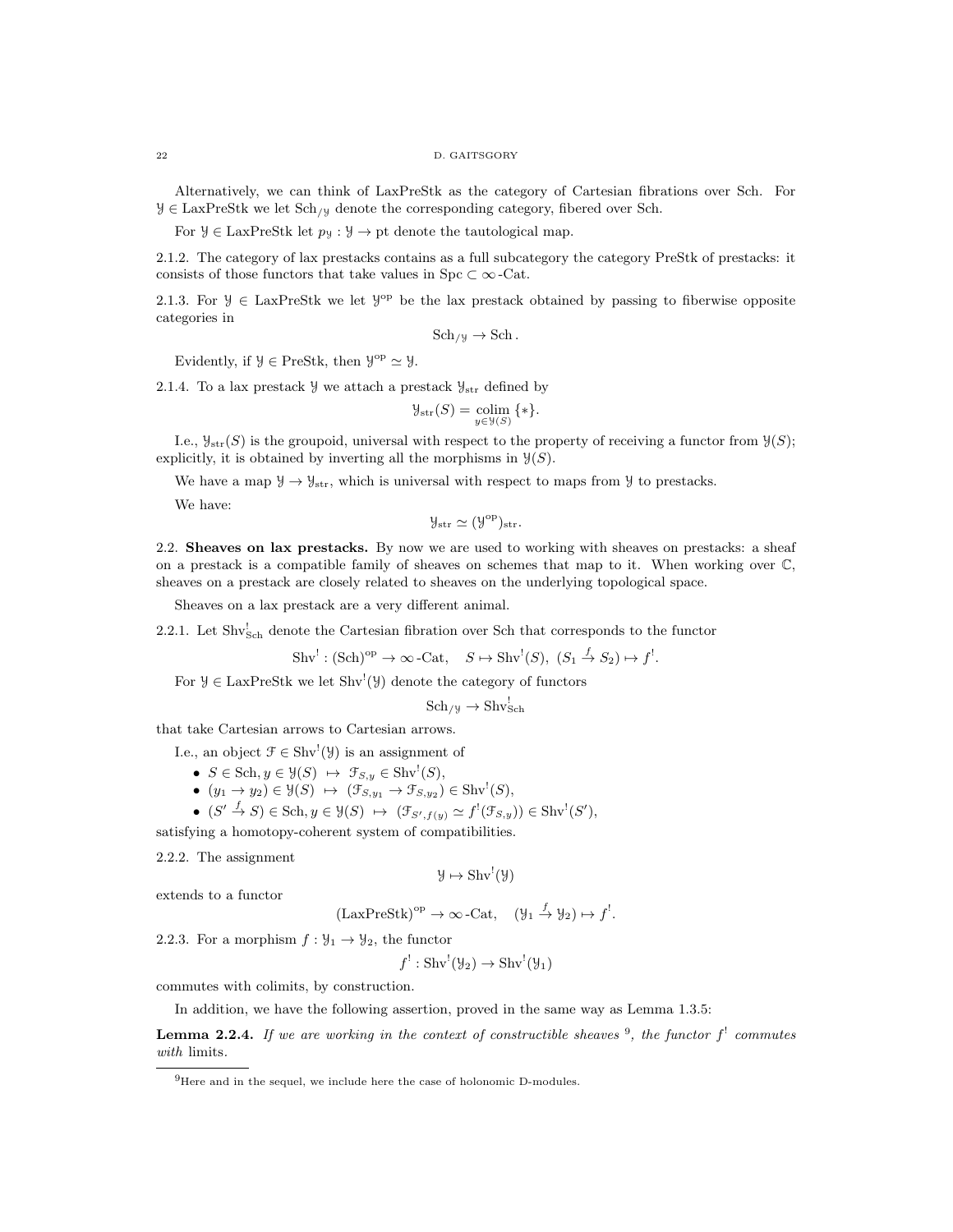2.2.5. Let  $\mathcal{Y}_1$  and  $\mathcal{Y}_2$  be two lax prestacks, and let

$$
f: \mathcal{Y}_1 \rightleftarrows \mathcal{Y}_2 : g
$$

be maps equipped with natural transformations

$$
f \circ g \to id_{\mathcal{Y}_2}
$$
 and  $id_{\mathcal{Y}_1} \to g \circ f$ 

making them into an adjoint pair.

The following observation will be useful:

Lemma 2.2.6. Under the above circumstances, the functors

$$
g^!: \operatorname{Shv}^!(\mathcal{Y}_2) \rightleftarrows \operatorname{Shv}^!(\mathcal{Y}_1):f^!
$$

form an adjoint pair.

2.2.7. For a lax prestack  $\mathcal{Y}$ , we let  $\text{Shv}_{str}^{!}(\mathcal{Y}) \subset \text{Shv}^{!}(\mathcal{Y})$  denote the full subcategory of objects for which the arrows  $\mathfrak{F}_{S,y_1} \to \mathfrak{F}_{S,y_2}$  are isomorphisms for any  $S \in$  Sch and  $(y_1 \to y_2) \in \mathcal{Y}(S)$ .

Pullback along  $\mathcal{Y} \to \mathcal{Y}_{str}$  defines an equivalence

$$
Shv^!(\mathcal{Y}_{str}) \to Shv^!_{str}(\mathcal{Y}).
$$

In particular, if  $\mathcal Z$  is a prestack equipped with a map  $g: \mathcal Y \to \mathcal Z$ , then for any  $\mathcal F \in \text{Shv}^1(\mathcal Z)$ , the object  $\mathfrak{F}|y$  belongs to  $\text{Shv}^!_{\text{str}}(\mathcal{Y})$ .

In particular,  $\omega_{\mathcal{Y}} \in \text{Shv}^!_{str}(\mathcal{Y}).$ 

2.3. Existence of left adjoints. We now want to address the issue of direct images for morphisms between lax prestacks. Note that this is a whole zoo: there is the \*- vs !- image. But also, at the purely categorical level with no geometry, there are the left Kan extension vs the right Kan extensions. <sup>10</sup>

In this subsection we will set for ourselves a limited goal: we will investigate some instances when the functor

$$
f^!: \mathop{\text{Shv}}\nolimits^!(\mathfrak{Y}_2) \to \mathop{\text{Shv}}\nolimits^!(\mathfrak{Y}_1)
$$

admits a left adjoint.

2.3.1. We will denote by  $f_!$  the (partially defined) functor, left adjoint to  $f^!$ . As in Corollary 1.4.2, the functor  $f_!$  is always defined in the context of constructible sheaves.

2.3.2. When  $\mathcal{Y}_2 =$  pt and  $\mathcal{Y}_1 = \mathcal{Y}$ , we shall denote the corresponding (partially defined) functor  $\text{Shv}^!(\mathcal{Y}) \to \Lambda\text{-mod by}$ 

$$
\mathcal{F} \mapsto C_c^*(\mathcal{Y}, \mathcal{F}).
$$

As was already mentioned, the functor  $C_c^*(\mathcal{Y},-)$  is always defined in the context of  $\ell$ -adic sheaves. As in Sect. 1.4.3, we have:

**Lemma 2.3.3.** For  $\mathcal{F} \in \text{Shv}^!(\mathcal{Y})$  we have

$$
C_c^*(\mathcal{Y}, \mathcal{F}) \simeq \underset{(S, y) \in Sch_{/\mathcal{Y}}}{\text{colim}} C_c^*(S, \mathcal{F}_{S, y}),
$$

whenever the right-hand side is defined.

In particular, in the context of D-modules, the functor  $C_c^*(\mathcal{Y},-)$  is defined on any  $\mathcal{F} \in \text{Shv}^!(\mathcal{Y})$  for which for every  $(S, y)$ , the corresponding object  $\mathcal{F}_{S, y} \in \text{Shv}(S)$  is holonomic. In particular, it is always defined for the object  $\omega_y$ .

For  $\mathfrak{F} = \omega_{\mathfrak{Y}}$  we shall also use the notations

$$
C_c^*(\mathcal{Y}, \omega_{\mathcal{Y}}) =: C_*(\mathcal{Y}) \text{ and } \text{Fib}((p_{\mathcal{Y}})_! \circ (p_{\mathcal{Y}})^!(\Lambda) \to \Lambda) = \text{Fib}(C_*(\mathcal{Y}) \to C_*(pt)) =: C_*^{\text{red}}(\mathcal{Y}).
$$

We will refer to  $C_*(\mathcal{Y})$  (reps.,  $C_*^{\text{red}}(\mathcal{Y})$ ) as the *homology* (resp., *reduced homology*) of  $\mathcal{Y}$ .

<sup>10</sup>As was mentioned earlier, it was the idea of Sam Raskin that one ought to be brave and consider direct images for morphisms between lax prestacks when they seem to be the natural thing to do.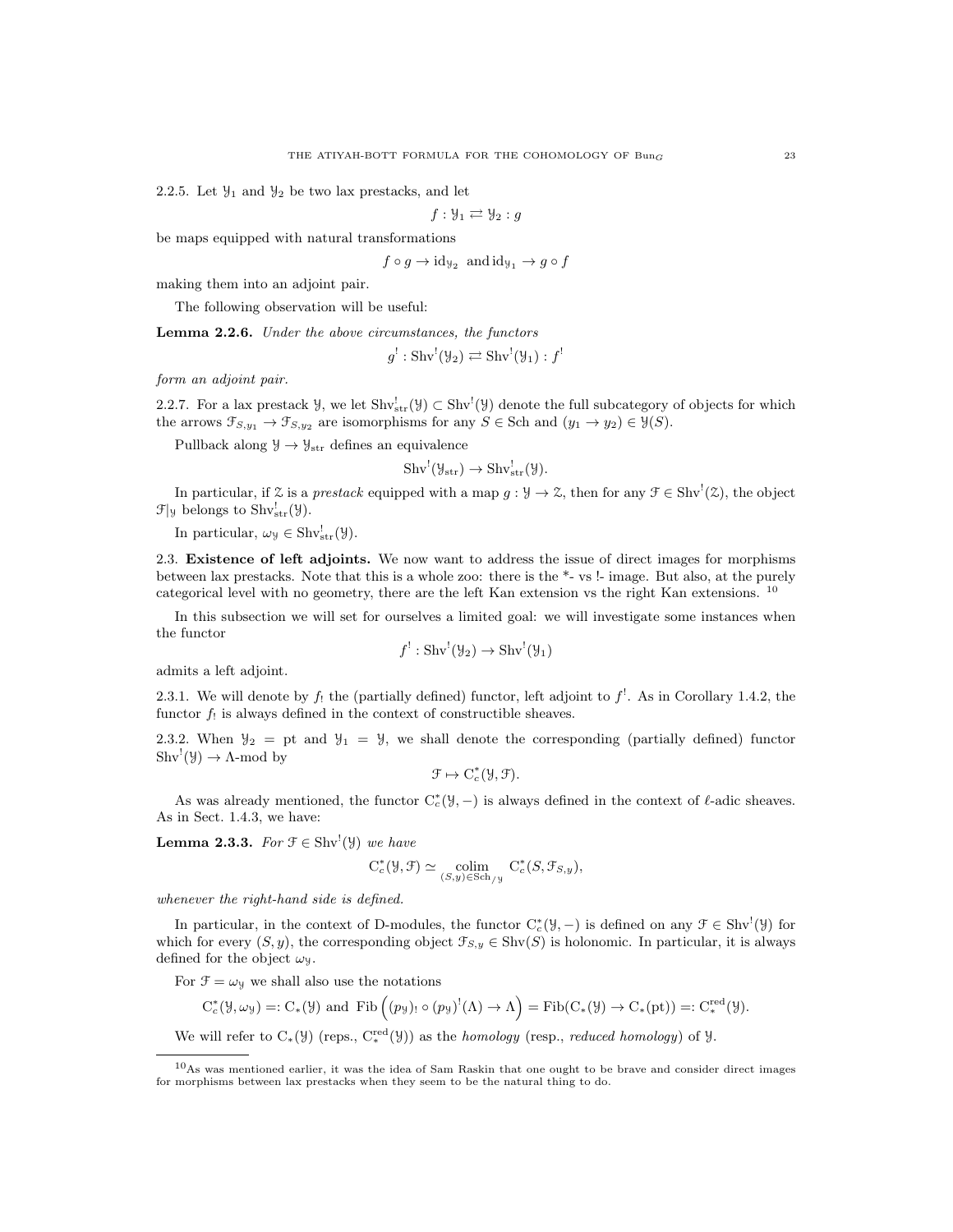2.3.4. Pseudo-properness for lax prestacks. We will now discuss a generalization of Corollary 1.5.4 for maps in LaxPreStk.

Let  $f: \mathcal{Y}_1 \to \mathcal{Y}_2$  be a map in LaxPreStk. We shall say that f is pseudo-proper if:

- For every  $S \in$  Sch, the functor  $\mathcal{Y}_1(S) \to \mathcal{Y}_2(S)$  is a coCartesian fibration in groupoids;
- For every  $(S \in Sch, y_2 \in \mathcal{Y}_2(S))$ , the fiber product  $S \times \mathcal{Y}_1$  is a pseudo-proper prestack over S.

As a formal corollary of Proposition 1.5.2 we obtain:

**Corollary 2.3.5.** If  $f : \mathcal{Y}_1 \to \mathcal{Y}_2$  is pseudo-proper, then the functor f<sub>1</sub>, left adjoint to f<sup>1</sup>, is defined. Furthermore, for a map  $g_2: \mathcal{Y}'_2 \to \mathcal{Y}_2$  and  $\mathcal{Y}'_1 := \mathcal{Y}_1 \times \mathcal{Y}'_2$ , the natural transformation

$$
f_!'\circ g_1^! \to g_2^! \circ f_!,
$$

arising from the Cartesian diagram

$$
\begin{array}{ccc}\n\mathcal{Y}'_1 & \xrightarrow{g_1} & \mathcal{Y}_1 \\
f' \downarrow & & \downarrow f \\
\mathcal{Y}'_2 & \xrightarrow{g_2} & \mathcal{Y}_2,\n\end{array}
$$

and the identification

$$
g_1^! \circ f^! \simeq f'^! \circ g_2^!,
$$

is an isomorphism.

.

2.4. Right adjoints. The contents of subsection will be needed for the proof of Proposition 5.3.2. It can be skipped on the first pass.

We now turn to the discussion of the right adjoint to the functor  $f^{\dagger}$  (note that this right adjoint will be a pretty weird functor even for a morphism between schemes).

First, we know that the right adjoint to  $f^{\dagger}$  is always defined, because  $f^{\dagger}$  commutes with colimits (by the Adjoint Functor Theorem, [Lu1, Corollary 5.5.2.9(i)]).

So, the question we want to address is that of a more explicit description of  $(f<sup>!</sup>)<sup>R</sup>$ .

2.4.1. For a general morphism  $f: \mathcal{Y}_1 \to \mathcal{Y}_2$  it is difficult to describe the functor  $(f^!)^R$  in any explicit way. Yet, it is not completely "wild":

Let

$$
\begin{array}{ccc}\n\mathcal{Y}'_1 & \xrightarrow{g_1} & \mathcal{Y}_1 \\
f' \downarrow & & \downarrow f \\
\mathcal{Y}'_2 & \xrightarrow{g_2} & \mathcal{Y}_2\n\end{array}
$$

be a Cartesian diagram of lax prestacks. The isomorphism

$$
f'^! \circ g_2^! \simeq g_1^! \circ f^!
$$

gives rise to a natural transformation:

(2.1) 
$$
g_2^! \circ (f^!)^R \to (f'^!)^R \circ g_1^!
$$

We claim:

.

**Lemma 2.4.2.** Suppose that  $g_2$  is pseudo-proper. Then the natural transformation (2.1) is an isomorphism.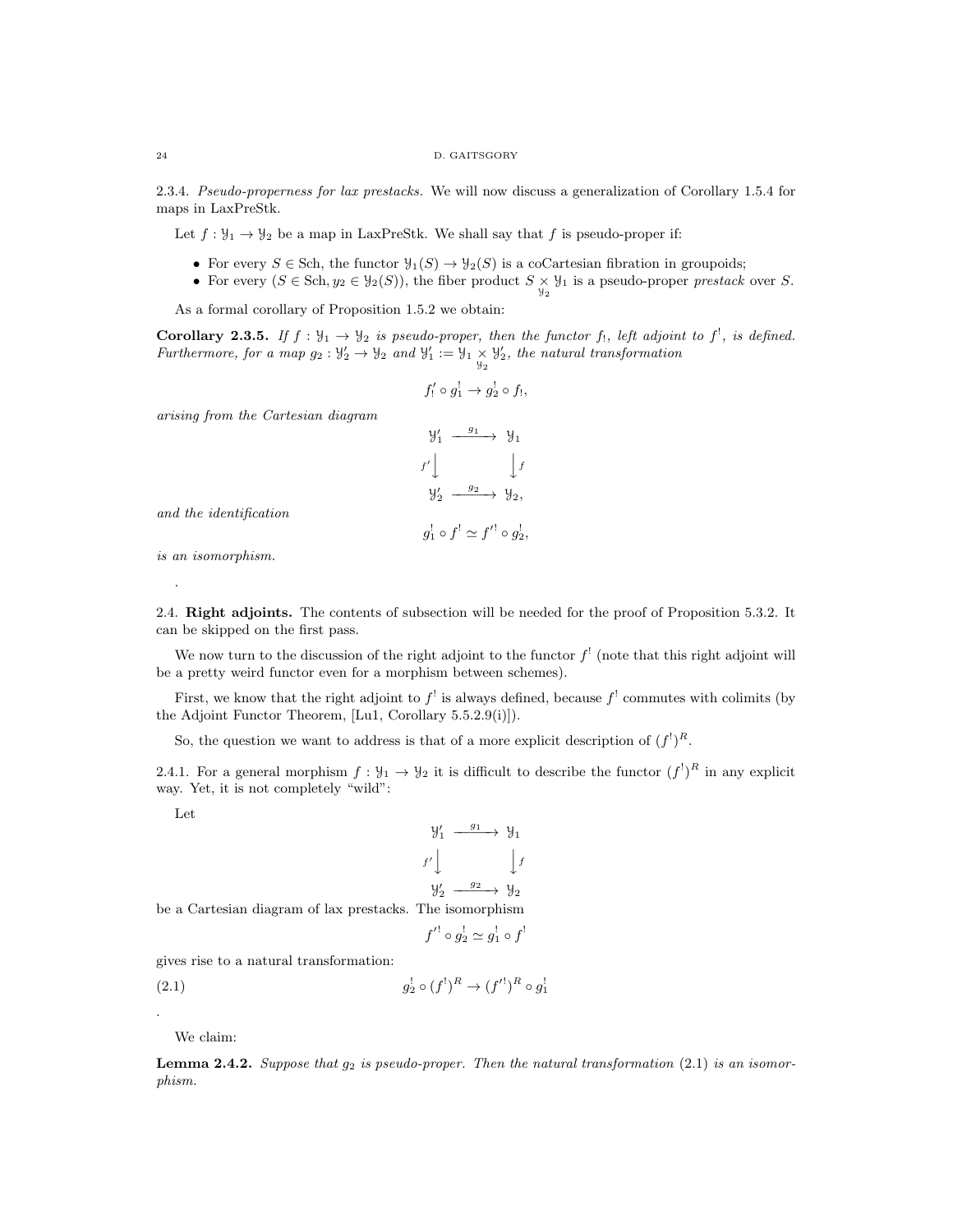Proof. By passing to left adjoints, we obtain a natural transformation

$$
(g_1)_! \circ f'^! \to f^! \circ (g_2)_!,
$$

which is an isomorphism by Corollary 2.3.5.

2.4.3. We shall now describe a situation in which we can get a handle on the functor 
$$
(f^!)^R
$$
.

Let  $\mathcal F$  be an object of Shv<sup>!</sup> $(\mathcal Y_1)$ . Fix  $S \in$  Sch,  $y_2 \in \mathcal Y_2(S)$ , and a map of schemes  $g_S : S' \to S$ . Let us denote  $y_2' = g_S(y_2) \in \mathcal{Y}_2(S')$ . Pullback defines a functor

$$
g_Y
$$
:  $\mathcal{Y}_1(S) \underset{\mathcal{Y}_2(S)}{\times} \{y_2\} \to \mathcal{Y}_1(S') \underset{\mathcal{Y}_2(S')}{\times} \{y_2'\}.$ 

The datum of  $\mathcal F$  defines functors

$$
\mathcal{F}(y_2): \mathcal{Y}_1(S) \underset{\mathcal{Y}_2(S)}{\times} \{y_2\} \to \text{Shv}^!(S) \text{ and } \mathcal{F}(y_2'): \mathcal{Y}_1(S') \underset{\mathcal{Y}_2(S')}{\times} \{y_2'\} \to \text{Shv}^!(S'),
$$

so that the diagram

$$
\mathcal{F}(y_2) : \mathcal{Y}_1(S) \underset{\mathcal{Y}_2(S)}{\times} \{y_2\} \xrightarrow{\mathcal{F}(y_2)} \text{Shv}^!(S)
$$
  

$$
\mathcal{F}(y_2') : \mathcal{Y}_1(S') \underset{\mathcal{Y}_2(S')}{\times} \{y_2'\} \xrightarrow{\mathcal{F}(y_2')} \text{Shv}^!(S')
$$

commutes.

Hence, we obtain the following maps in  $\text{Shv}^!(S')$ :

 $\bar{ }$ 

$$
(2.2) \quad (g_S)^! \left( \lim_{y_1(S) \underset{y_2(S)}{\times} \{y_2\}} \mathcal{F}(y_2) \right) \to \lim_{y_1(S) \underset{y_2(S)}{\times} \{y_2\}} (g_S)^! (\mathcal{F}(y_2)) \simeq
$$
  

$$
\simeq \lim_{y_1(S) \underset{y_2(S)}{\times} \{y_2\}} \mathcal{F}(y_2') \circ g_Y \leftarrow \lim_{y_1(S') \underset{y_2(S')}{\times} \{y_2\}} \mathcal{F}(y_2').
$$

Note that in the context of constructible sheaves, the map  $\rightarrow$  in (2.2) is automatically an isomorphism.

2.4.4. Let us now assume that:

 $\overline{ }$ 

- For every  $S \in Sch$ , the functor  $\mathcal{Y}_1(S) \to \mathcal{Y}_2(S)$  is a Cartesian fibration;
- For any  $g: S' \to S$  the pullback functor  $\mathcal{Y}_1(S) \to \mathcal{Y}_1(S')$  maps arrows that are  $f(S)$ -Cartesian to arrows that are  $f(S')$ -Cartesian.

Together these conditions can be combined into saying that the functor  $Sch_{/y_1} \rightarrow Sch_{/y_2}$  is a Cartesian fibration.

**Lemma 2.4.5.** Assume that for a given  $\mathcal{F}$  and any  $(S' \overset{g_S}{\to} S, y_2 \in \mathcal{Y}_2(S))$  as above, both maps in (2.2) are isomorphisms. Then the natural map

$$
(f^!)^R(\mathcal{F})_{S,y_2} \to \lim_{\substack{y_1(S) \underset{y_2(S)}{\times} \{y_2\}}} \mathcal{F}(y_2)
$$

is an isomorphism.

 $\Box$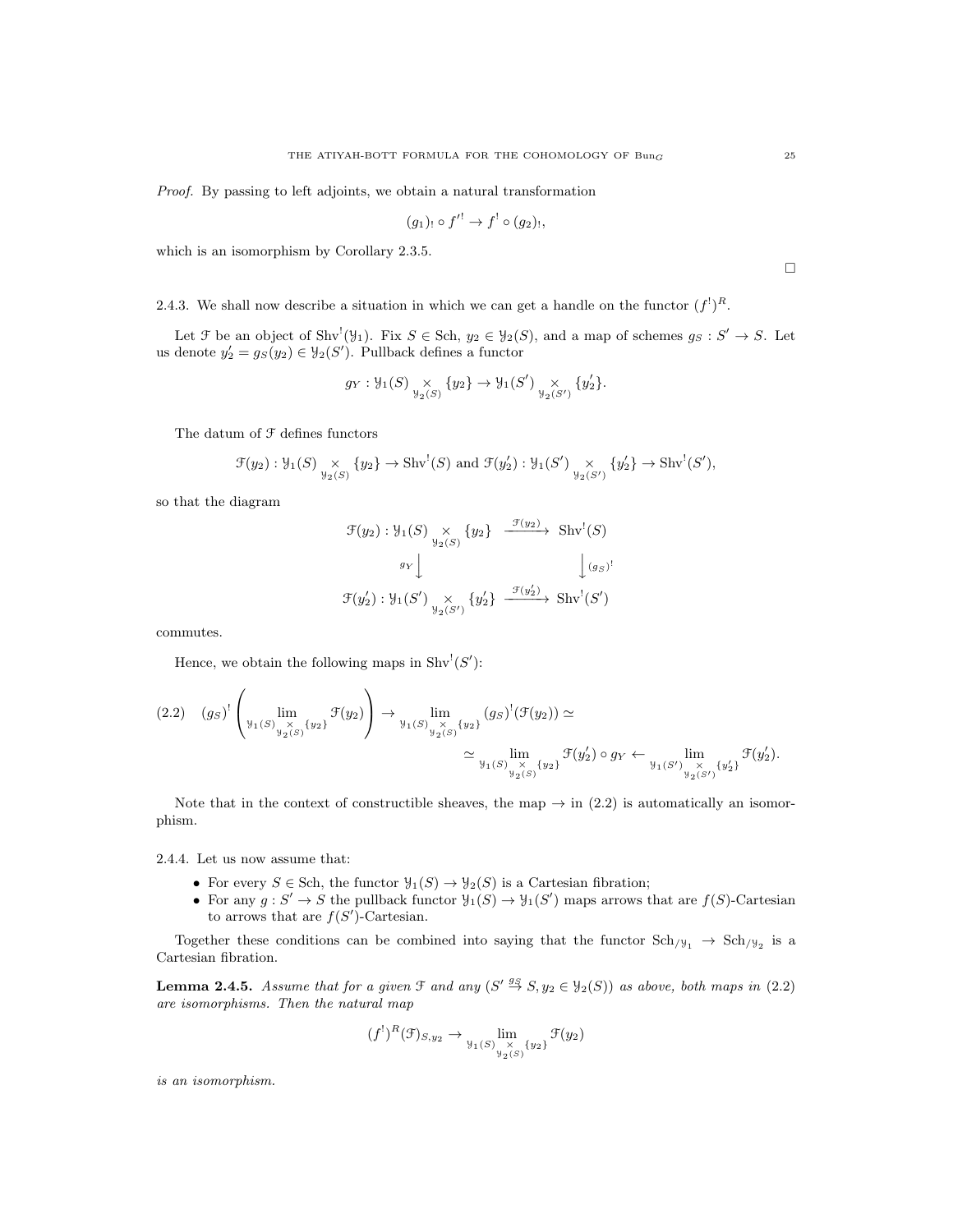## 2.5. The notion of universally homological contractibility over a prestack.

Let  $F: \mathbf{C} \to \mathbf{D}$  be a functor between  $\infty$ -categories, where  $\mathbf{D}$  is an  $\infty$ -groupoid. In this case it is easy to give a criterion when the functor

$$
Funct(D, E) \rightarrow Funct(C, E),
$$

given by precomposition with  $F$ , is fully faithful for any **E**. Namely, this happens if and only if all the fibers of  $F$  are contractible (i.e., have a trivial homotopy type).

In this subsection we will study a generalization of this with the geometry mixed-in: i.e., when instead of ∞-categories we have lax prestacks.

2.5.1. Let  $f: \mathcal{Y}_1 \to \mathcal{Y}_2$  be a map of lax prestacks, where  $\mathcal{Y}_2 \in \text{PreStk.}$  We shall say that f is universally homologically contractible if for any  $S \in Sch_{/\mathcal{Y}_2}$ , for the induced map

$$
f_S: S \underset{\mathcal{Y}_2}{\times} \mathcal{Y}_1 \to S,
$$

the functor

$$
(f_S)^!: \operatorname{Shv}^!(S) \to \operatorname{Shv}^!(S \underset{\mathcal{Y}_2}{\times} \mathcal{Y}_1)
$$

is fully faithful.

2.5.2. The following is easy:

**Lemma 2.5.3.** Let  $f : \mathcal{Y}_1 \to \mathcal{Y}_2$  be a map, where  $\mathcal{Y}_2$  is a prestack. Suppose that for any  $S \in$  Sch, the functor  $\mathcal{Y}_1(S) \to \mathcal{Y}_2(S)$  has contractible fibers. Then the functor f is universally homologically contractible.

2.5.4. The following results easily from the definitions:

**Lemma 2.5.5.** Let  $f : \mathcal{Y}_1 \to \mathcal{Y}_2$  be a map of lax prestacks, where  $\mathcal{Y}_2 \in \text{PreStk.}$  Suppose that f is universally homologically contractible. Then the functor

$$
f': \text{Shv}^!(\mathcal{Y}_2) \to \text{Shv}^!(\mathcal{Y}_1)
$$

is fully faithful.

2.5.6. Assume for a moment that  $\mathcal{Y}_2 = \text{pt}$ . Then we shall say that  $\mathcal{Y} = \mathcal{Y}_1$  is universally homologically contractible if its map to pt is.

**Lemma 2.5.7.** A lax prestack is universally homologically contractible if and only if the trace map

 $C_*(\mathcal{Y}) \to \Lambda$ 

is an isomorphism.

*Proof.* Follows from the fact that for a pair of schemes S and S' and  $\mathcal{F}_1, \mathcal{F}_2 \in \text{Shv}(S)$ , the map

$$
\mathrm{Maps}_{\mathrm{Shv}(S)}(\mathcal{F}_1 \otimes C_*(S'), \mathcal{F}_2) \to \mathrm{Maps}_{\mathrm{Shv}(S \times S')}(\mathcal{F}_1 \boxtimes \omega_{S'}, \mathcal{F}_2 \boxtimes \omega_{S'})
$$

is an isomorphism.

```
\Box
```
## 3. Universally homologically contractible maps and related notions

In this section we address the following question: under what conditions is a morphism between  $\alpha$  prestacks  $^{11}$  such the corresponding pullback functor is fully faithful? When does it induce an isomorphism on homology of any sheaf? These questions arise in many situations that come up in practice.

The material in this section could be skipped on the first pass, and returned to when necessary.

 $11$ In Sect. 2.5 this question was addressed in the case when the target is a prestack.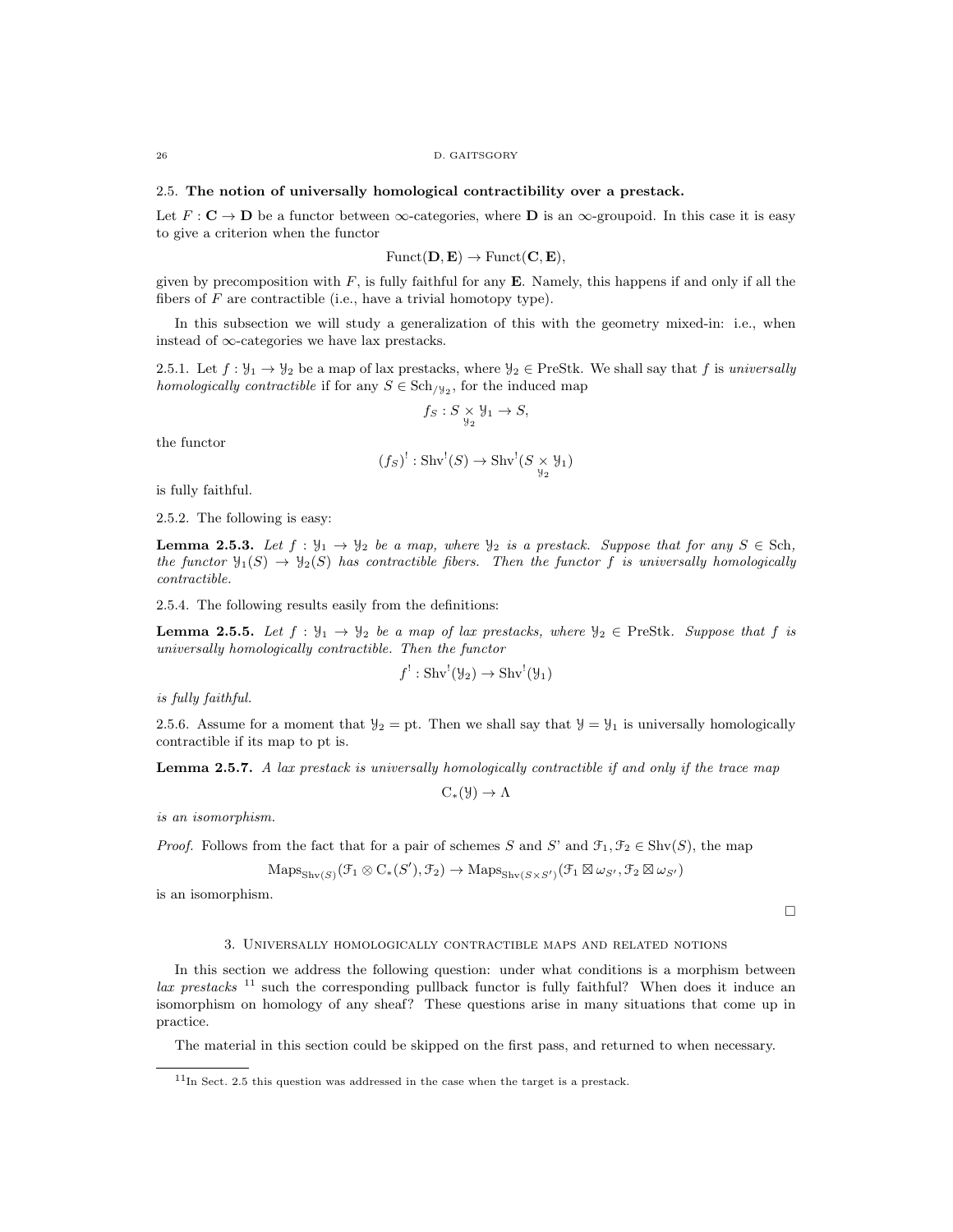3.1. Contractible functors (a digression). Let  $F: \mathbf{C} \to \mathbf{D}$  be a functor between  $\infty$ -categories. In this section we will give a criterion for when the functor

$$
Funct(\mathbf{D}, \mathbf{E}) \to Funct(\mathbf{C}, \mathbf{E}),
$$

given by precomposition with F is a fully faithful embedding, for any  $\infty$ -category E.

3.1.1. We shall say that a functor  $F: \mathbf{C} \to \mathbf{D}$  is *contractible* if for any arrow  $d \stackrel{\alpha}{\to} d'$  in **D**, the category Factor<sub>F</sub> $(\alpha)$  of its factorizations as

$$
d \to F(c) \to d', \quad c \in \mathbf{C}
$$

is contractible (i.e., has a trivial homotopy type), see Sect. 0.8.3 for what this means.

3.1.2. Suppose for a moment that  **is a groupoid. Then the following conditions are equivalent: (i)**  $F$  is contractible; (ii)  $F$  is left or right cofinal; (iii)  $F$  has contractible fibers.

For a general D we have:

**Lemma 3.1.3.** Assume that  $F: \mathbb{C} \to \mathbb{D}$  is a Cartesian or coCartesian fibration. Then F is contractible if and only if it has contractible fibers.

3.1.4. We now claim:

**Proposition 3.1.5.** A functor  $F : \mathbf{C} \to \mathbf{D}$  is contractible if and only if for any  $\infty$ -category **E**, the functor

 $\text{Funct}(\mathbf{D}, \mathbf{E}) \rightarrow \text{Funct}(\mathbf{C}, \mathbf{E}),$ 

given by precomposition with  $F$  is a fully faithful embedding.

Proof. It is easy to see that the fully-faithfulness condition appearing in the statement of the proposition holds if and only if it holds for  $\mathbf{E} = \text{Spc}$ , i.e., if and only if the functor

$$
Funct(D, Spc) \rightarrow Funct(C, Spc),
$$

is fully faithful.

Furthermore, the latter is equivalent to the fact that for any  $d \in \mathbf{D}$  and  $\Phi : \mathbf{D} \to \text{Spc}$  the map

$$
Maps_{\text{Funct}(\mathbf{D}, \text{Spc})}(h_d, \Phi) \to Maps_{\text{Funct}(\mathbf{C}, \text{Spc})}(h_d \circ F, \Phi \circ F)
$$

should be isomorphism, where  $\tilde{h}_d$  is the covariant Yoneda functor corresponding to the object  $d \in \mathbf{D}$ .

I.e.,  $F$  is contractible if and only if the counit of the adjunction

$$
\mathrm{LKE}_F(\widetilde{h}_d \circ F) \to \widetilde{h}_d
$$

is an isomorphism.

Now, we calculate the value of  $LKE_F(\tilde{h}_d \circ F)$  on  $d' \in \mathbf{D}$  as

$$
\underset{c \in \mathbf{C}, c \to d'}{\text{colim}} \widetilde{h}_d(F(c)).
$$

Thus, the fiber of  $LKE_F(\tilde{h}_d \circ F)$  over a given point  $d \to d'$  of  $\tilde{h}_d(d')$  is the homotopy type of the category  $\text{Factor}_F(\alpha)$ , as required.

 $\Box$ 

3.2. Value-wise contractibility. We shall now begin to explore how to transport the notion of contractible functor to the context of lax prestacks, i.e., where we have category theory coupled with geometry.

But before we do that, we will define a notion which is an overkill (but which is often useful in practice).

3.2.1. Let  $f: \mathcal{Y}_1 \to \mathcal{Y}_2$  be a map of lax prestacks. We shall say that Y is value-wise contractible if the corresponding functor

$$
\mathcal{Y}_1(S) \to \mathcal{Y}_2(S)
$$

is contractible.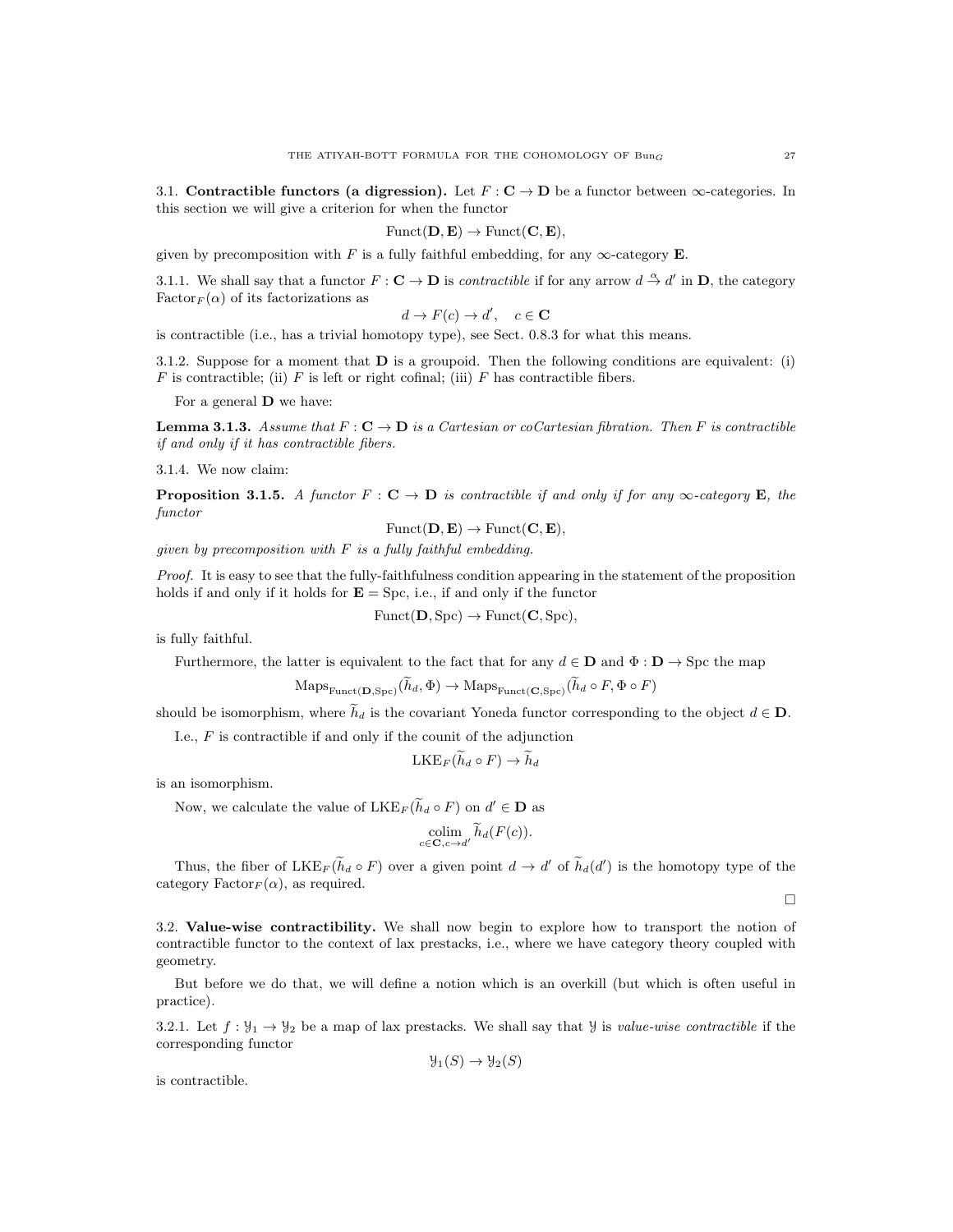3.2.2. From Lemma 3.1.3 we obtain:

**Corollary 3.2.3.** Let  $f: \mathcal{Y}_1 \to \mathcal{Y}_2$  be a map of lax prestacks. Suppose that for any  $S \in \mathcal{S}$ ch, the functor  $\mathcal{Y}_1(S) \to \mathcal{Y}_2(S)$  is a Cartesian or coCartesian fibration with contractible fibers. Then f is value-wise contractible.

3.2.4. From Proposition 3.1.5 we obtain:

**Corollary 3.2.5.** Let  $f : \mathcal{Y}_1 \to \mathcal{Y}_2$  be value-wise contractible. Then the functor

$$
f' : \text{Shv}'(\mathcal{Y}_1) \to \text{Shv}'(\mathcal{Y}_2)
$$

is fully faithful. In particular:

(i) For any  $\mathcal{F} \in \text{Shv}^!(\mathcal{Y})$ , the map

 $C_*(\mathcal{Y}_1, f^!(\mathcal{F})) \to C_*(\mathcal{Y}_2, \mathcal{F})$ 

is an isomorphism whenever either side is defined.

(ii) The map  $C_*(\mathcal{Y}_1) \to C_*(\mathcal{Y}_2)$  is an isomorphism.

3.3. Some weaker value-wise notions. In Sect. 3.1 we have an explicit criterion for when a functor  $F: \mathbf{C} \to \mathbf{D}$  is such that for any **E** and  $\Phi_1, \Phi_2: \mathbf{D} \to \mathbf{E}$ , the map

(3.1) 
$$
\text{Maps}_{\text{Funct}(\mathbf{D}, \mathbf{E})}(\Phi_1, \Phi_2) \to \text{Maps}_{\text{Funct}(\mathbf{C}, \mathbf{E})}(\Phi_1 \circ F, \Phi_2 \circ F)
$$

is an isomorphism.

One can relax this condition as follows. One can ask that  $(3.1)$  be an isomorphism when  $\Phi_2$  (resp.,  $\Phi_1$ ) maps all arrows in **D** to isomorphisms in **E** (i.e., when it factors through the maximal sub-groupoid in E). One can relax it even further by requiring that both  $\Phi_1$  and  $\Phi_2$  have this property.

The latter (i.e., the weakest) condition is equivalent to  $F$  inducing an equivalence of homotopy types. The former condition is equivalent to F being left (resp., right) cofinal.  $^{12}$  The left (resp., right) cofinality condition can be rewritten as saying that for every object  $\mathbf{d} \in \mathbf{D}$  the category  $\mathbf{C}_{\mathbf{d}}$ / (resp.,  $\mathbf{C}_{/\mathbf{d}}$ ) should be contractible.

We will now consider the analogous value-wise notions for maps between lax prestacks.

3.3.1. We shall say that a map of lax prestacks  $f : \mathcal{Y}_1 \to \mathcal{Y}_2$  is value-wise left cofinal if for every  $S \in$  Sch, the functor

$$
\mathcal{Y}_1(S) \to \mathcal{Y}_2(S)
$$

is left cofinal.

**Lemma 3.3.2.** Suppose that  $f: \mathcal{Y}_1 \to \mathcal{Y}_2$  is value-wise left cofinal. Then for any  $\mathcal{F} \in \text{Shv}^1(\mathcal{Y}_2)$ , and  $\mathcal{G} \in \text{Shv}_{str}^{!}(\mathcal{Y}_2)$ , the map

$$
\mathrm{Maps}_{\mathrm{Shv}(\mathcal{Y}_2)}(\mathcal{F}, \mathcal{G}) \to \mathrm{Maps}_{\mathrm{Shv}(\mathcal{Y}_1)}(f^!(\mathcal{F}), f^!(\mathcal{G}))
$$

is an isomorphism. In particular:

(i) For any  $\mathcal{F} \in \text{Shv}^!(\mathcal{Y})$ , the map

 $C_*(\mathcal{Y}_1, f^!(\mathcal{F})) \to C_*(\mathcal{Y}_2, \mathcal{F})$ 

is an isomorphism whenever either side is defined.

(ii) The map  $C_*(\mathcal{Y}_1) \to C_*(\mathcal{Y}_2)$  is an isomorphism.

<sup>&</sup>lt;sup>12</sup>The traditional, but equivalent, definition of cofinality uses functors  $\Phi_2$  (resp.,  $\Phi_1$ ) that take a *constant* value in **E**. This is tautologically equivalent to the map  $\text{colim } \Phi \circ F \to \text{colim } \Phi \text{ (resp., } \lim_{D} \Phi \to \lim_{D} \Phi \circ F)$  being an isomorphism for any **E** and  $\Phi : \mathbf{D} \to \mathbf{E}$ .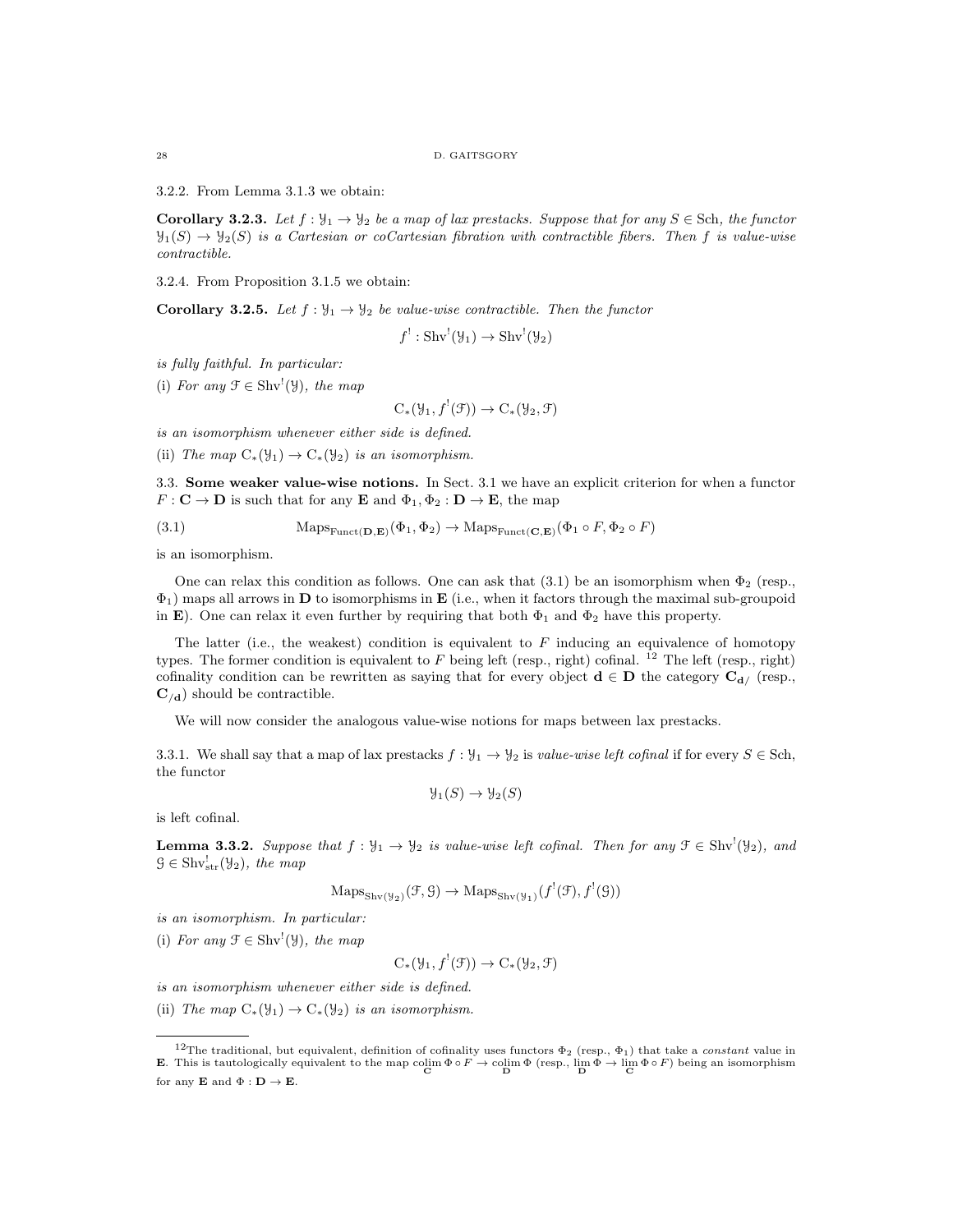3.3.3. Let  $f: \mathcal{Y}_1 \to \mathcal{Y}_2$  be a map of lax prestacks. We shall say that f is a value-wise homotopy-type equivalence if for any  $S \in$  Sch, the functor

$$
\mathcal{Y}_1(S) \to \mathcal{Y}_2(S)
$$

induces an equivalence of homotopy types.

We have:

**Lemma 3.3.4.** Suppose that  $f : \mathcal{Y}_1 \to \mathcal{Y}_2$  is a value-wise homotopy-type equivalence. Then for any  $\mathcal{F}, \mathcal{G} \in \text{Shv}_{str}^{!}(\mathcal{Y}_2)$ , the induced map

$$
\mathrm{Maps}_{\mathrm{Shv}(\mathcal{Y}_2)}(\mathcal{F}, \mathcal{G}) \to \mathrm{Maps}_{\mathrm{Shv}(\mathcal{Y}_1)}(f^!(\mathcal{F}), f^!(\mathcal{G}))
$$

is an is an isomorphism. In particular,

(i) For any  $\mathfrak{F} \in \text{Shv}^!_{str}(\mathcal{Y}_2)$ , the map

$$
C_c^*(\mathcal{Y}_1, f^!(\mathcal{F})) \to C_c^*(\mathcal{Y}_2, \mathcal{F})
$$

is an isomorphism whenever either side is defined.

(ii) The map  $C_*(\mathcal{Y}_1) \to C_*(\mathcal{Y}_2)$  is an isomorphism.

3.4. Universal homological contractibility for lax prestacks. We now come to the less naive notion of homological contractibility for a map between lax prestacks.

3.4.1. Let  $f: \mathcal{Y}_1 \to \mathcal{Y}_2$  be a map of lax prestacks. For  $S \in$  Sch and a map  $\alpha: y_2' \to y_2''$  in  $\mathcal{Y}_2(S)$ , let Factor $f(\alpha)$  denote the following lax prestack over S:

For  $\widetilde{S} \in \text{Sch}_{/S}$ , the category  $\text{Factor}_f(\alpha)(\widetilde{S})$  is that of factorizations of  $\alpha|_{\widetilde{S}}$  as

$$
y'_2|_{\widetilde{S}} \to f(y_1) \to y''_2|_{\widetilde{S}}, \quad y_1 \in \mathcal{Y}_1(\widetilde{S}).
$$

We shall say that f is universally homologically contractible if for any  $(S, \alpha)$  as above, the map

 $\text{Factor}_f(\alpha) \to S$ 

is universally homologically contractible.

3.4.2. Note that if  $\mathcal{Y}_2$  is a prestack, the two notions of universal homological contractibility (one defined above and another in Sect. 2.5.1) coincide.

3.4.3. We have:

**Lemma 3.4.4.** If  $f: \mathcal{Y}_1 \to \mathcal{Y}_2$  is value-wise contractible then it is universally homologically contractible.

*Proof.* Follows from Lemma 2.5.3.  $\square$ 

3.4.5. The following assertion is parallel to Lemma 3.1.3:

**Proposition 3.4.6.** Let  $f: \mathcal{Y}_1 \to \mathcal{Y}_2$  be such that for any  $S \in \text{Sch}$ , the functor  $\mathcal{Y}_1(S) \to \mathcal{Y}_2(S)$  is a Cartesian or coCartesian fibration. Then f is universally homologically contractible if and only if it has a universally homologically contractible fiber over any  $S \in \text{Sch}_{/\mathcal{Y}_2}$ .

Proof. We will give a proof for Cartesian fibrations; the case of coCartesian fibrations is similar. For a given  $(S, \alpha)$  consider the prestack  $Factor'_f(\alpha)$  over S, that attaches to  $\widetilde{S} \in Sch_{/S}$  the category of

$$
y_2'|\tilde{g} \xrightarrow{\sim} f(y_1') \rightarrow f(y_1) \rightarrow y_2''|\tilde{g}, \quad (y_1' \rightarrow y_1) \in \mathcal{Y}_1(\tilde{S}).
$$

We have a natural forgetful map

$$
\text{Factor}'_f(\alpha) \to \text{Factor}_f(\alpha),
$$

and we claim that it is value-wise contractible. Indeed, for a given  $\widetilde{S}$ , the functor

 $\text{Factor}_f'(\alpha)(\widetilde{S}) \to \text{Factor}_f(\alpha)(\widetilde{S})$ 

is a coCartesian fibration, and the assumption that

$$
\mathcal{Y}_1(S) \to \mathcal{Y}_2(S)
$$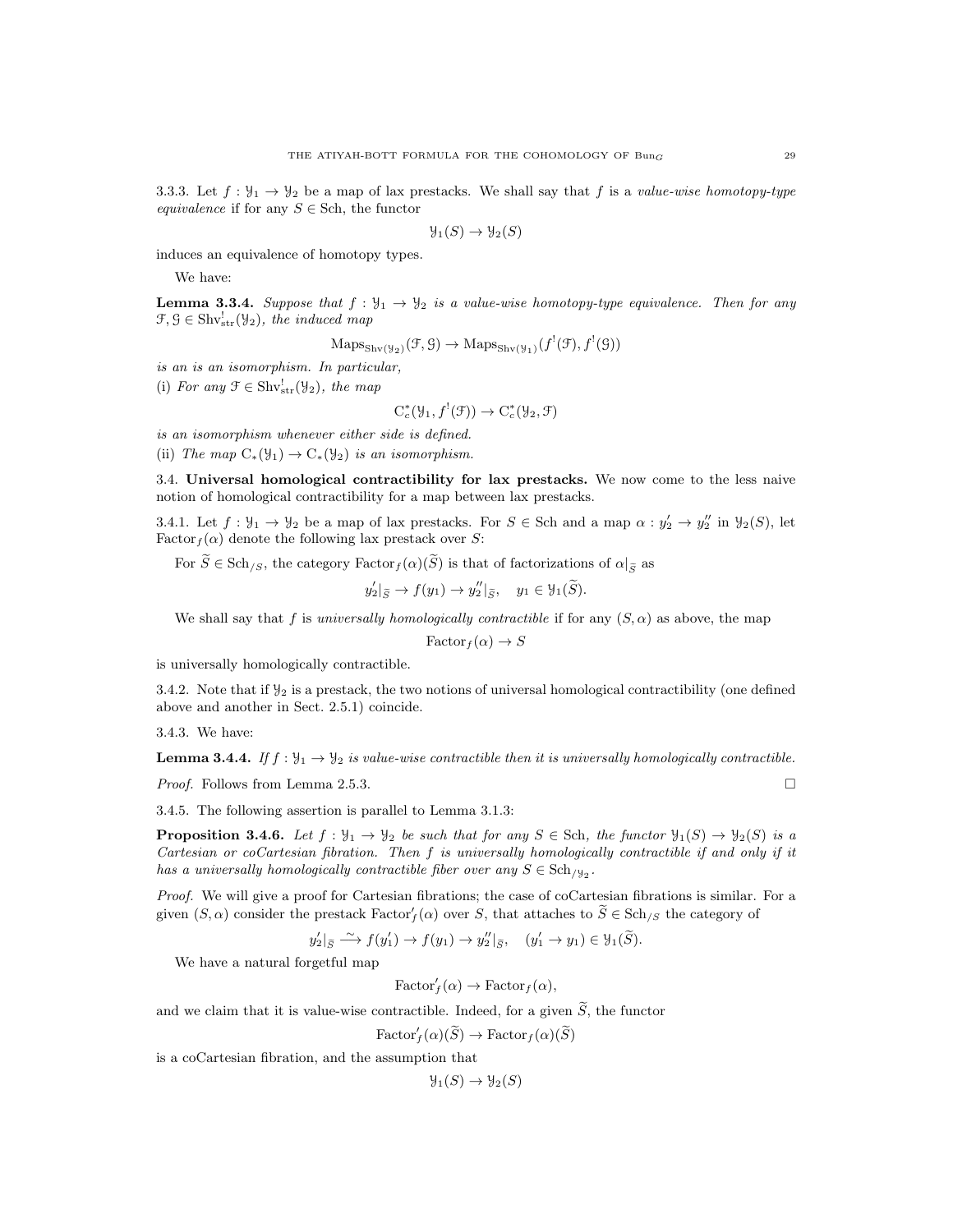is a Cartesian fibration implies that it has contractible fibers.

Hence, by Corollary 3.2.5, the pullback functor

$$
Shv(S) \to Shv!(Factorf(\alpha))
$$

is fully faithful if and only if the functor

$$
Shv(S) \to Shv!(Factor'_{f}(\alpha))
$$

is fully faithful.

Consider now the forgetful map

$$
\text{Factor}'_f(\alpha) \to S \underset{y'_2, y_2}{\times} y_1, \quad (y'_2|_{\widetilde{S}} \xrightarrow{\sim} f(y'_1) \to f(y_1) \to y''_2|_{\widetilde{S}}) \mapsto y'_1.
$$

We claim that it is value-wise contractible. Indeed, for a given  $\widetilde{S}$ , the corresponding map

$$
\text{Factor}'_f(\alpha)(\widetilde{S}) \to (S \underset{y'_2, y_2}{\times} \mathcal{Y}_1)(\widetilde{S})
$$

is a Cartesian fibration with contractible fibers (each fiber has an initial point).

Hence, the pullback functor

 $\text{Shv}(S) \to \text{Shv}^! (\text{Factor}'_f(\alpha))$ 

is fully faithful if and only if the functor

$$
\mathrm{Shv}(S) \to \mathrm{Shv}^!(S \underset{y'_2, y_2}{\times} \mathcal{Y}_1)
$$

is fully faithful, as required.

Remark 3.4.7. Note, however, that the notion of universally homologically contractibility over a lax prestack (unlike a usual prestack) is not stable under base change.

3.4.8. We have:

**Proposition 3.4.9.** If  $f : \mathcal{Y}_1 \to \mathcal{Y}_2$  is universally homologically contractible, then the functor

 $f' : \text{Shv}^{!}(\mathcal{Y}_1) \to \text{Shv}^{!}(\mathcal{Y}_2)$ 

is fully faithful.

```
Note that Proposition 3.4.9 generalizes Corollary 3.2.5.
```
Sketch of the proof. Given  $\mathcal{F}, \mathcal{G} \in \text{Shv}^1(\mathcal{Y}_2)$ , let us construct the map

$$
Maps_{\text{Shv}^!(\mathcal{Y}_1)}(f^!(\mathcal{F}), f^!(\mathcal{G})) \to Maps_{\text{Shv}^!(\mathcal{Y}_2)}(\mathcal{F}, \mathcal{G}),
$$

inverse to the map given by the functor  $f^!$ .

Given a map

 $(3.2)$  f  $f'(\mathfrak{F}) \to f'(\mathfrak{G}),$ 

to specify the corresponding map 
$$
\mathcal{F} \to \mathcal{G}
$$
, we need to give for every  $S \in$  Sch and every arrow  $\alpha : y'_2 \to y''_2$   
in  $\mathcal{Y}_2(S)$  a map

(3.3)  $\mathcal{F}_{S,y'_2} \to \mathcal{G}_{S,y''_2}$ 

in  $\text{Shv}(S)$ .

Consider the lax prestack  $Factor_f(\alpha)$ , and note that it is endowed with the following maps

 $\mathrm{ev}', \mathrm{ev}'' : \mathrm{Factor}_f(\alpha) \to \mathcal{Y}_2 \text{ and } \mathrm{ev}^m : \mathrm{Factor}_f(\alpha) \to \mathcal{Y}_1,$ 

that send an  $\widetilde{S}$ -point of Factor $_f(\alpha)$ , given by

$$
y_2' |_{\widetilde{S}} \to f(y_1) \to y_2'' |_{\widetilde{S}}
$$

 $\Box$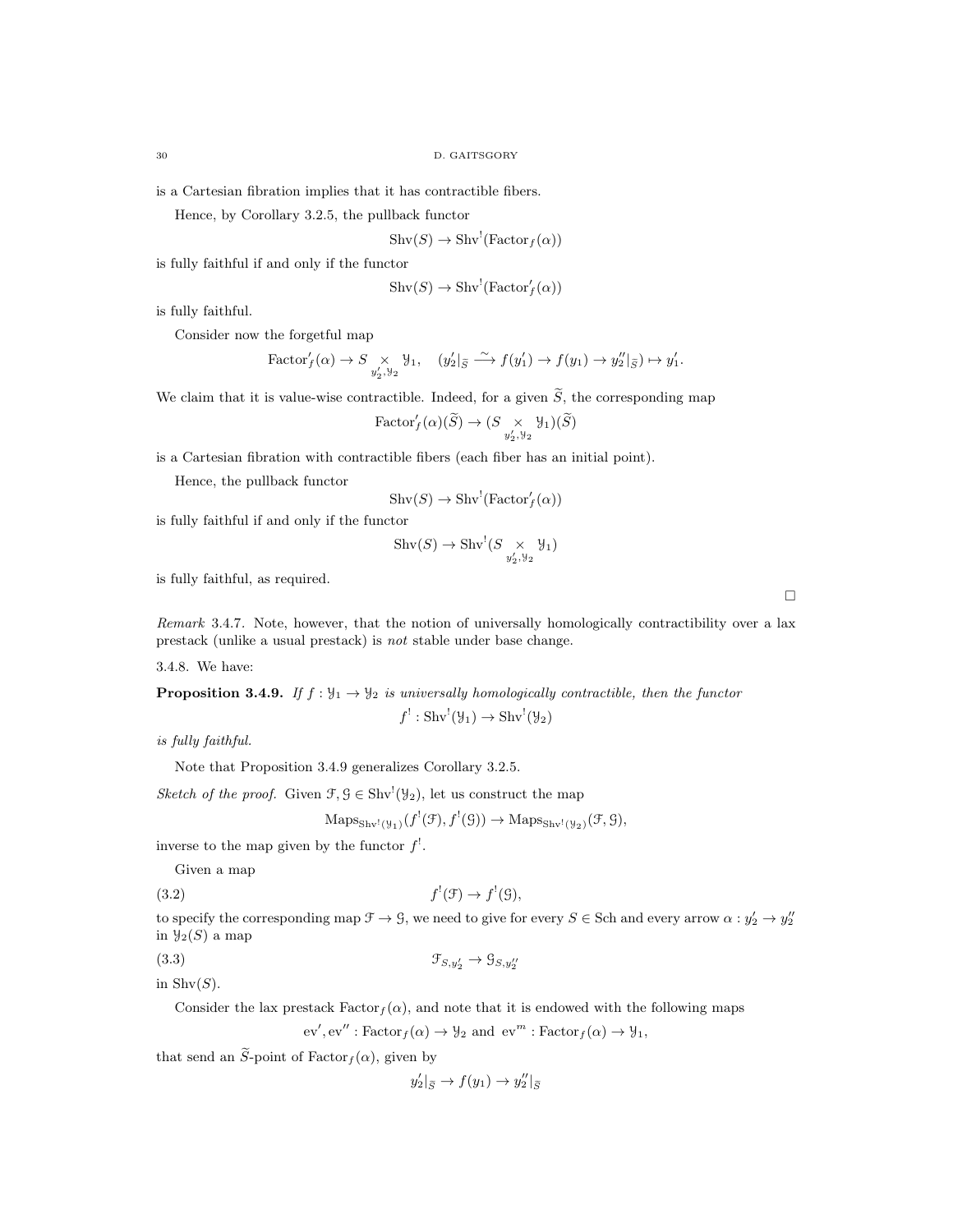to

 $y_2'|_{\tilde{S}}$ ,  $y_2''|_{\tilde{S}}$  and  $y_1$ ,

respectively.

Consider the following four objects in Shv<sup>!</sup>(Factor<sub>f</sub>( $\alpha$ )):

$$
(ev')^!(f)
$$
,  $(ev''')^! \circ f'(\mathcal{F})$ ,  $(ev''')^! \circ f'(\mathcal{G})$ ,  $(ev'')^!(\mathcal{G})$ .

Note that

 $\mathfrak{F}_{S_1}$ 

$$
(ev')^!(\mathcal{F}) \simeq \mathcal{F}_{S,y_2'}|_{\text{Factor}_f(\alpha)}
$$
 and  $(ev'')^!(\mathcal{G}) \simeq \mathcal{G}_{S,y_2''}|_{\text{Factor}_f(\alpha)},$ 

and that we have the natural maps

$$
(ev')^!(\mathfrak{F}) \to (ev^m)^! \circ f^!(\mathfrak{F})
$$
 and  $(ev^m)^! \circ f^!(\mathfrak{G}) \to (ev'')^!(\mathfrak{G}).$ 

Composing, we obtain a map

$$
y_2' |_{\text{Factor}_f(\alpha)} \simeq (\text{ev}')^!(\mathcal{F}) \to (\text{ev}^m)^! \circ f^!(\mathcal{F}) \to (\text{ev}^m)^! \circ f^!(\mathcal{G}) \to (\text{ev}'')^!(\mathcal{G}) \simeq \mathcal{G}_{S,y_2''} |_{\text{Factor}_f(\alpha)},
$$

where the third arrow is induced by (3.2).

Thus, we have obtained a map  $\mathcal{F}_{S,y_2'}|_{\text{Factor}_f(\alpha)} \to \mathcal{G}_{S,y_2''}|_{\text{Factor}_f(\alpha)}$  in  $\text{Shv}^!(\text{Factor}_f(\alpha))$ .

Now, the assumption that the projection  $Factor_f(\alpha) \rightarrow S$  is universally homologically contractible implies that the latter map comes from a uniquely defined map (3.3).

**Corollary 3.4.10.** Let  $f : \mathcal{Y}_1 \to \mathcal{Y}_2$  be universally homologically contractible. Then: (i) For any  $\mathcal{F} \in \text{Shv}^!(\mathcal{Y})$ , the map

$$
C_*(\mathcal{Y}_1, f^!(\mathcal{F})) \to C_*(\mathcal{Y}_2, \mathcal{F})
$$

is an isomorphism whenever either side is defined.

(ii) The map  $C_*(\mathcal{Y}_1) \to C_*(\mathcal{Y}_2)$  is an isomorphism.

3.5. The notion of universal homological left cofinality. In this subsection we will replace the notion of value-wise left cofinality by a less naive one.

3.5.1. Let  $f: \mathcal{Y}_1 \to \mathcal{Y}_2$  be a map of lax prestacks. For  $S \in \text{Sch}$  and  $y_2 \in \mathcal{Y}_2(S)$ , consider the lax prestack  $(\mathcal{Y}_1)_{y_2}$  that assigns to  $\widetilde{S} \to S$  the category of

$$
y_1 \in \mathcal{Y}_1(\tilde{S}), \ y_2|_{\tilde{S}} \to f(y_1).
$$

We shall say that f is universally homologically left cofinal if for all  $(S, y_2)$  as above, the lax prestack  $(\mathcal{Y}_1)_{y_2}$  be universally homologically contractible over S.

3.5.2. Note that if  $\mathcal{Y}_2$  is a *prestack* (as opposed to a lax prestack), then the notions of universally homological contractibility and universally homological left cofinality coincide.

3.5.3. We have:

**Proposition 3.5.4.** Let  $f : \mathcal{Y}_1 \to \mathcal{Y}_2$  be universally homologically contractible. Then it is universally homologically left cofinal.

*Proof.* Fix  $S \in$  Sch and  $y_2 \in \mathcal{Y}_2(S)$ . Consider the following lax prestacks  $(\mathcal{Y}_2)_{y_2}$  and  $(\mathcal{Y}_1, \mathcal{Y}_2)_{y_2}$  over S. The lax prestack  $(\mathcal{Y}_2)_{y_2}$  attaches to  $\widetilde{S} \to S$  the category  $\mathcal{Y}_2(\widetilde{S})_{y_2|\widetilde{S}}$ . The lax prestack  $(\mathcal{Y}_1, \mathcal{Y}_2)_{y_2}$ attaches to  $\widetilde{S} \to S$  the category of

$$
y'_2 \in \mathcal{Y}_2(\widetilde{S}), y_1 \in \mathcal{Y}_1(\widetilde{S}), y_2|_{\widetilde{S}} \to f(y_1) \to y'_2.
$$

We have naturally defined morphisms over S

$$
(\mathcal{Y}_2)_{y_2} \leftarrow (\mathcal{Y}_1, \mathcal{Y}_2)_{y_2} \leftarrow (\mathcal{Y}_1)_{y_2}.
$$

The map  $(\mathcal{Y}_1, \mathcal{Y}_2)_{y_2} \to (\mathcal{Y}_1)_{y_2}$  is value-wise contractible, and hence universally homologically contractible. Therefore, to prove the proposition, it suffices to show that the map  $(\mathcal{Y}_1, \mathcal{Y}_2)_{y_2} \rightarrow S$  is universally homologically contractible.

 $\Box$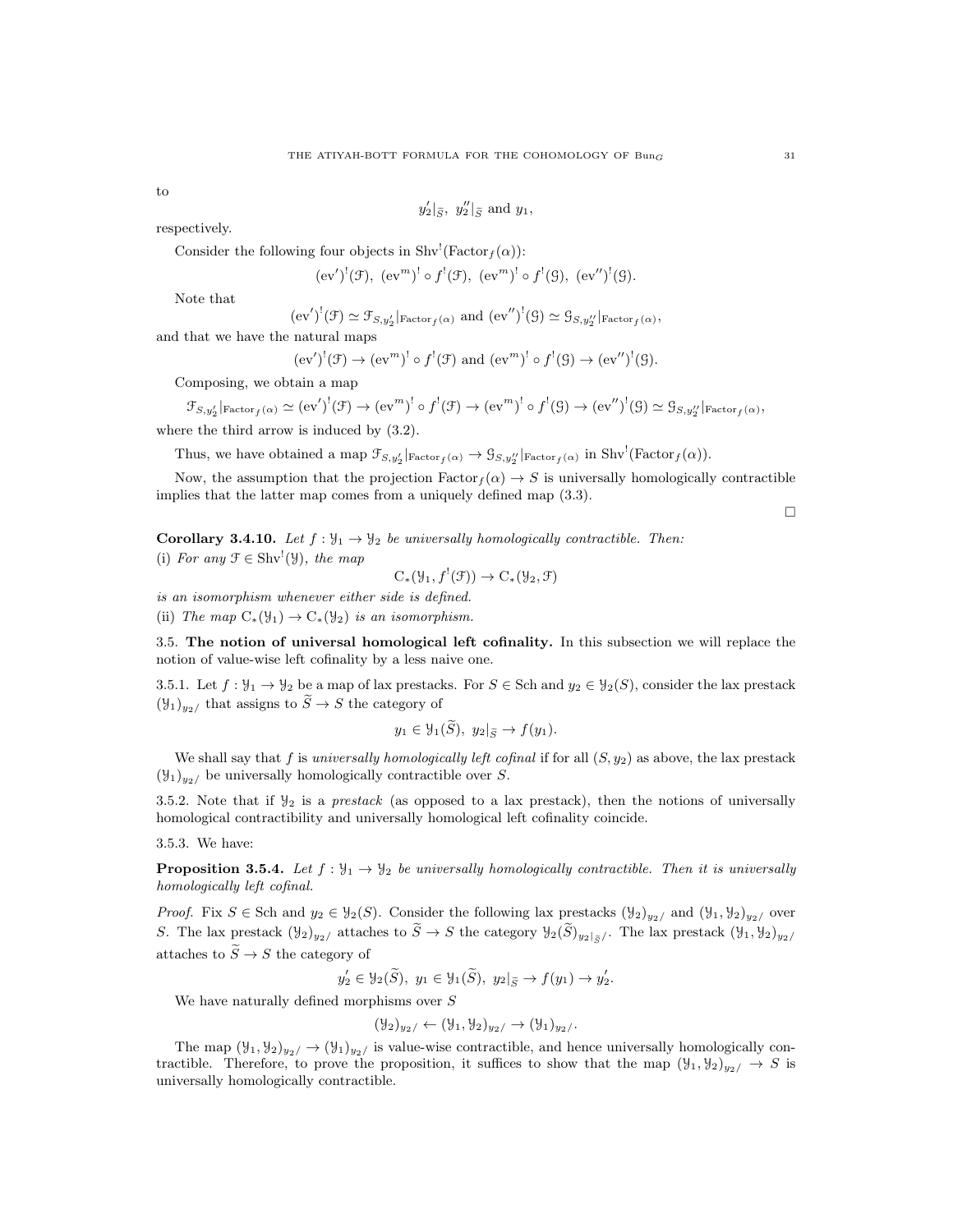The map  $(\mathcal{Y}_2)_{y_2}/\to S$  is value-wise contractible, and hence is universally homologically contractible. Therefore, it remains to show that the map  $(\mathcal{Y}_1, \mathcal{Y}_2)_{y_2} \to (\mathcal{Y}_2)_{y_2}$  is universally homologically contractible.

We note that the map  $(\mathcal{Y}_1, \mathcal{Y}_2)_{y_2} \rightarrow (\mathcal{Y}_2)_{y_2}$  is a value-wise Cartesian fibration. Hence, by Proposition 3.4.6, it suffices to show that its fibers are universally homologically contractible. However, the latter follows from the assumption that  $f$  is universally homologically contractible.

 $\Box$ 

3.5.5. We observe:

Lemma 3.5.6. Let f be value-wise left cofinal. Then it is universally homologically left cofinal.

*Proof.* If f is value-wise left cofinal, then for any  $S \in$  Sch and  $y_2 \in \mathcal{Y}_2(S)$ , the map

$$
(\mathcal{Y}_1)_{y_2} \to S
$$

has value-wise contractible fibers, and hence is universally homologically contractible, by Lemma 2.5.3. П

**Lemma 3.5.7.** Assume that f is such that for any  $S \in$  Sch, the map

$$
\mathcal{Y}_1(S) \to \mathcal{Y}_2(S)
$$

is a Cartesian fibration. Then f is universally homologically left cofinal if and only if all of its fibers are universally homologically contractible.

*Proof.* If f is a value-wise Cartesian fibration, then for any  $S \in$  Sch and  $y_2 \in \mathcal{Y}_2(S)$ , the inclusion

$$
S \underset{y_2, y_2}{\times} \mathcal{Y}_1 \to (\mathcal{Y}_1)_{y_2/}
$$

is a value-wise homotopy-type equivalence. Hence, the assertion of the lemma follows from Lemma 3.3.4. П

## 3.5.8. We will need the following:

**Proposition 3.5.9.** Let  $f: \mathcal{Y}_1 \to \mathcal{Y}_2$  be universally homologically left cofinal and let  $g: \mathcal{Y}'_2 \to \mathcal{Y}_2$  be a value-wise coCartesian fibration. Then the base-changed map

$$
f':\mathcal{Y}_1':=\mathcal{Y}_2'\underset{\mathcal{Y}_2}{\times}\mathcal{Y}_1\rightarrow\mathcal{Y}_2'
$$

is also universally homologically left cofinal.

*Proof.* For  $S \in \text{Sch}$  and  $y_2' \in \mathcal{Y}_2'(S)$  we have a tautological map of lax prestacks over S:

$$
(\mathcal{Y}_1')_{y_2'}/\rightarrow (\mathcal{Y}_1)_{g(y_2')}/.
$$

By Lemma 3.3.4, it suffices to show that the above map is a value-wise homotopy-type equivalence. However, the latter follows from the fact that for any  $\widetilde{S} \to S$ , the resulting functor

$$
(\mathcal{Y}'_1)_{y'_2/}(\widetilde{S}) \to (\mathcal{Y}_1)_{g(y'_2)/}(\widetilde{S})
$$

admits a left adjoint.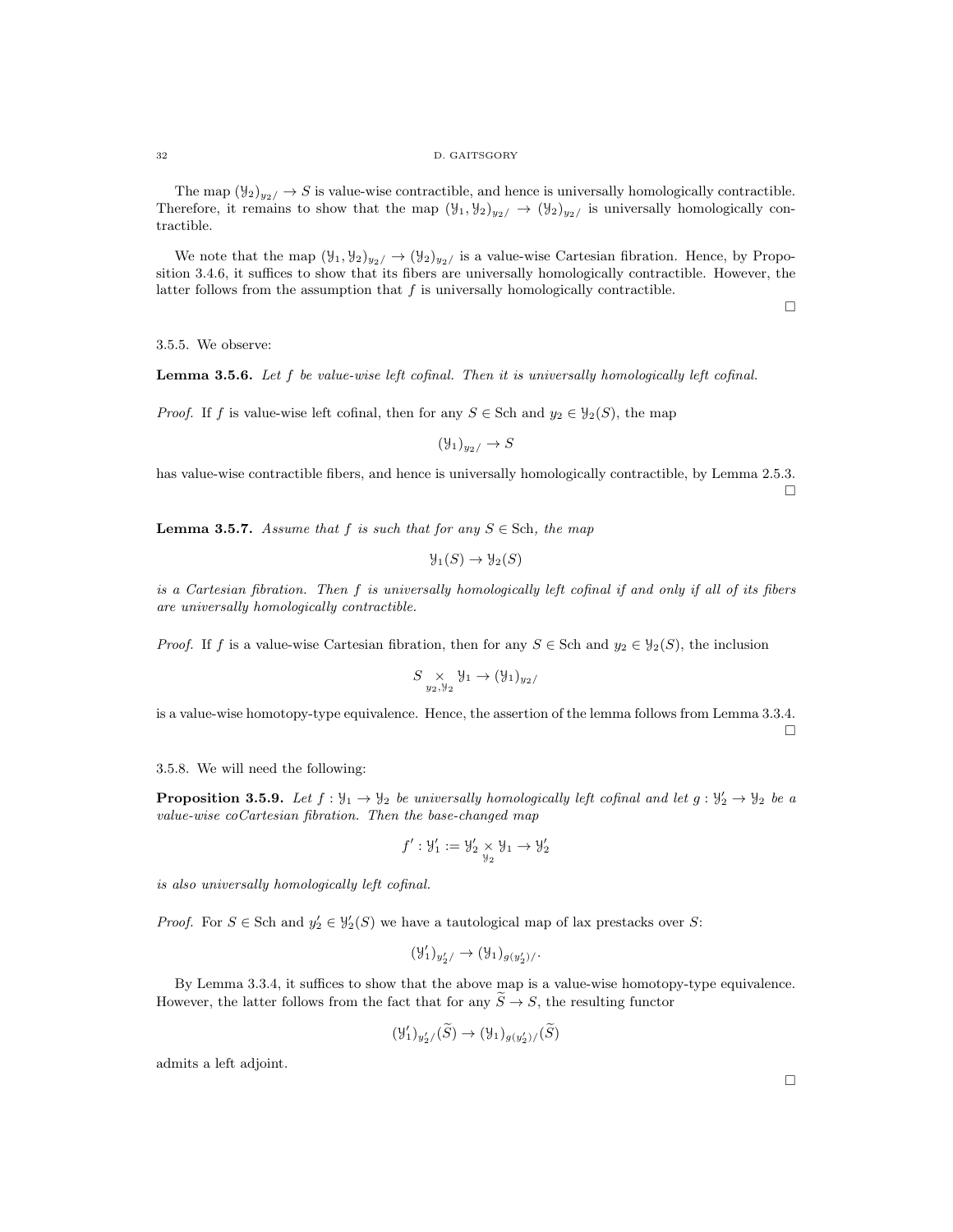3.5.10. Finally, we claim:

**Proposition 3.5.11.** Let  $f : \mathcal{Y}_1 \to \mathcal{Y}_2$  be universally homologically left cofinal. Then for any  $\mathcal{F} \in$  $\text{Shv}^!(\mathcal{Y}_2)$  and  $\mathcal{G} \in \text{Shv}^!_{\text{str}}(\mathcal{Y}_2)$ , the map

$$
\mathrm{Maps}_{\mathrm{Shv}^!(\mathcal{Y}_2)}(\mathcal{F}, \mathcal{G}) \to \mathrm{Maps}_{\mathrm{Shv}^!(\mathcal{Y}_1)}(f^!(\mathcal{F}), f^!(\mathcal{G}))
$$

is an isomorphism.

Sketch of proof. Given  $\mathcal{F} \in Shv^!(\mathcal{Y}_2)$  and  $\mathcal{G} \in Shv^!_{str}(\mathcal{Y}_2)$ , let us construct the map

 $\mathrm{Maps}_{\mathrm{Shv}^1(\mathcal{Y}_1)}(f^!(\mathcal{F}), f^!(\mathcal{G})) \to \mathrm{Maps}_{\mathrm{Shv}^1(\mathcal{Y}_2)}(\mathcal{F}, \mathcal{G}),$ 

inverse to the map given by the functor  $f'$ .

Given a map

 $(3.4)$ 

$$
f^!(\mathfrak{F}) \to f^!(\mathfrak{G}),
$$

to specify the corresponding map  $\mathcal{F} \to \mathcal{G}$ , we need to give for every  $S \in$  Sch and every  $y_2 \in \mathcal{Y}_2(S)$  a map

(3.5)  $\mathfrak{F}_{S,y_2} \to \mathfrak{G}_{S,y_2}$ 

in  $\text{Shv}(S)$ .

Consider the prestack  $(\mathcal{Y}_1)_{y_2}$ , and consider the evaluation map

$$
ev: (\mathcal{Y}_1)_{y_2} \to \mathcal{Y}_1,
$$

that sends an  $\widetilde{S}$ -point of  $(\mathcal{Y}_1)_{y_2}$ , given by  $y_2|_{\widetilde{S}} \to y_1$ , to  $y_1 \in \mathcal{Y}_1(\widetilde{S})$ .

Note that we have a canonical map

$$
\mathcal{F}_{S,y_2}|_{(\mathfrak{Y}_1)_{y_2/}} \to \text{ev}^! \circ f^!(\mathfrak{F})
$$

and an isomorphism

$$
(\mathcal{G}_{S,y_2})|_{(\mathcal{Y}_1)_{y_2/}} \simeq \text{ev}^! \circ f^!(\mathcal{G}).
$$

Composing with (3.4), we obtain a map

$$
\mathcal{F}_{S,y_2}|_{(\mathcal{Y}_1)_{y_2/}} \to \text{ev}^! \circ f^!(\mathcal{F}) \to \text{ev}^! \circ f^!(\mathcal{G}) \simeq (\mathcal{G}_{S,y_2})|_{(\mathcal{Y}_1)_{y_2/}}.
$$

Using the assumption on the morphism  $(\mathcal{Y}_1)_{y_2} \to S$ , we obtain that the latter map comes from a uniquely defined map in (3.5).

 $\Box$ 

Corollary 3.5.12. Let f be universally homologically left cofinal. Then: (i) For  $\mathcal{F} \in \text{Shv}^!(\mathcal{Y}_2)$ , the map

$$
C_*(\mathcal{Y}_1, f^!(\mathcal{F})) \to C_*(\mathcal{Y}_2, \mathcal{F})
$$

is an isomorphism, whenever either side is defined.

(ii) The map  $C_*(\mathcal{Y}_1) \to C_*(\mathcal{Y}_2)$  is an isomorphism.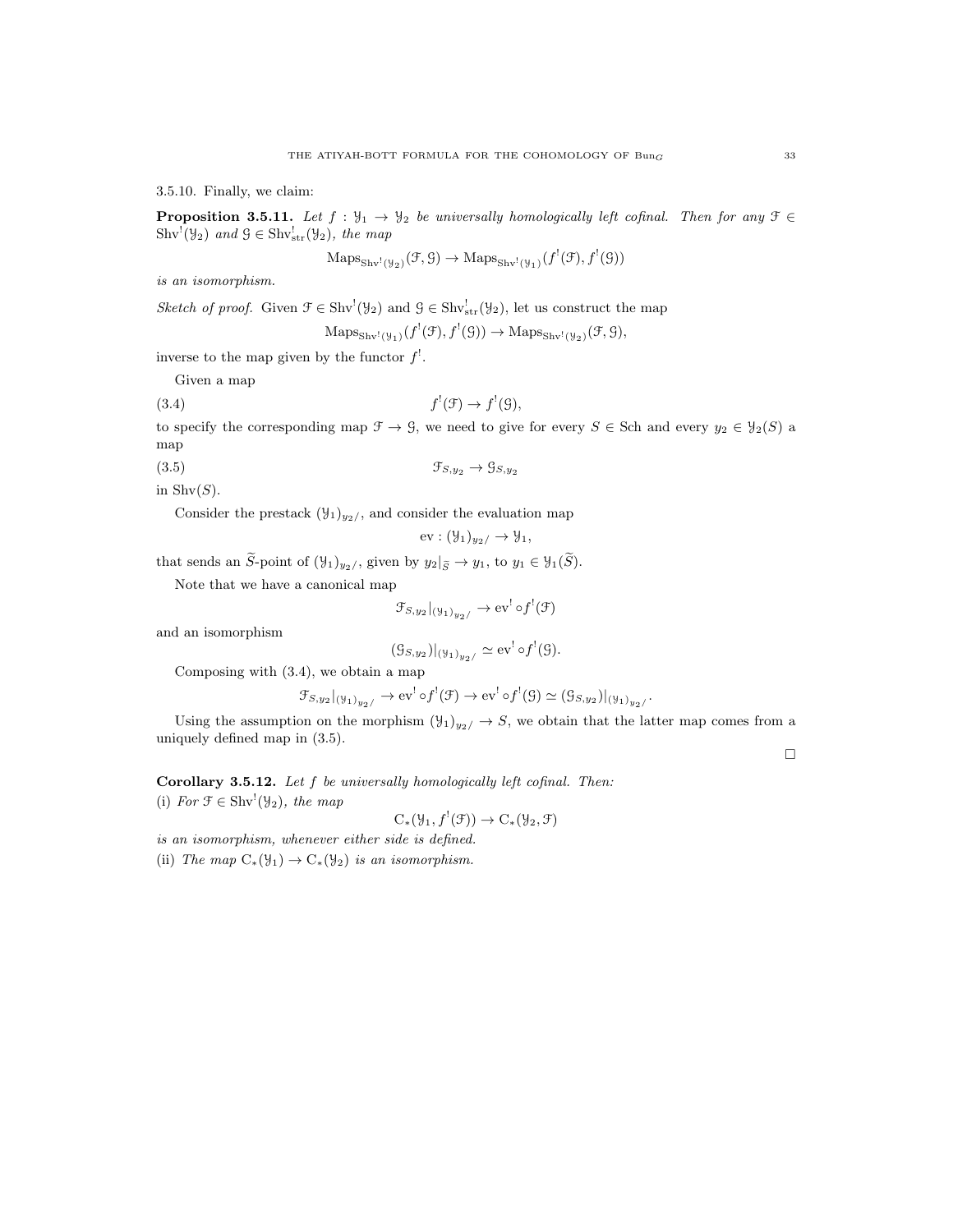#### 34 D. GAITSGORY

### Part I: Various incarnations of the Ran space

## 4. The non-unital and unital versions of the Ran space

Let  $X$  be a separated scheme (in most applications so far one takes  $X$  to be a curve). The Ran space of X is a geometric object that incarnates the idea that it classifies finite collections of points of X, but where the cardinality of the collection is not fixed (in this it has an advantage over symmetric powers of X that count points with multiplicities).

When taken literally, the Ran space is a *prestack*, and when working over the ground field of complex numbers it corresponds to a reasonably behaved topological space. However, for our purposes we will also need the unital and unital augmented versions of the Ran space, and those will be lax prestacks.

The contents of Sect. 4.1 are necessary for the statement of the cohomological product formula Theorem 14.1.6, i.e., the core of this paper. As a prerequisite for Sect. 4.1 one only needs Sect. 1. The rest of the present section is needed for the material in Part III of the paper, which in turn is used in Sect. 15 (the reduction of the cohomological product formula to a local duality statement).

4.1. The usual  $(=non-unital)$  Ran space. In this subsection we will introduce the usual Ran space; this is the same object as one that was originally studied in [BD].

4.1.1. Let X be a (separated) scheme. We let Ran denote the following object of PreStk:

For  $S \in Sch$  we let  $\text{Ran}(S)$  be the (discrete) groupoid of finite non-empty subsets of  $\text{Maps}(S, X)$ .

We shall refer to Ran as the *non-unital* version of the Ran space of X.

4.1.2. The following give a description of Ran as colimit of schemes:

Proposition 4.1.3. The prestack Ran as canonically isomorphic to

$$
\operatornamewithlimits{colim}_{\mathfrak I\in(\operatorname{Fin}^s)^{\operatorname{op}}}X^{\mathfrak I},
$$

where Fin<sup>s</sup> is the category of finite non-empty sets and surjective maps.

Remark 4.1.4. In what follows we shall denote by straight letters I, J, K finite subsets of Maps $(S, X)$ (for a given S) and by script characters  $\mathcal{I}, \mathcal{J}, \mathcal{K}$  abstract finite sets.

Note that Proposition 4.1.3 gives an explicit description of the category  $Shv<sup>1</sup>(Ran)$  in terms of categories of sheaves on schemes:

$$
\text{Shv}^!(\text{Ran}) \simeq \lim_{\mathcal{I} \in \text{Fin}^s} \text{Shv}(X^{\mathcal{I}}).
$$

*Proof of Proposition 4.1.3.* This follows from the fact that, given a set  $A$ , the set of its finite non-empty subsets is canonically isomorphic to  $\operatorname{colim}_{\mathfrak{I} \in (\text{Fin}^s)^{\text{op}}}$  Maps( $\mathfrak{I}, A$ ).

Indeed, the above colimit is the disjoint union over finite subsets  $I\subset A$  of

$$
\underset{\mathbb{J}\in(\text{Fin}^s)^{\text{op}}}{\text{colim}}\ \text{Maps}(\mathbb{J},A)_{\text{image equals }I}.
$$

Each such expression is the same as

$$
\underset{\mathbb{J}\in(\mathrm{Fin}^s)^{\mathrm{op}},\mathbb{J}\twoheadrightarrow I}{\mathrm{colim}}\{\ast\},
$$

whereas the latter index category has the final point, given by  $\mathcal{I} = I$ .

 $\Box$ 

In what follows, for a finite set J we shall denote by  $ins_1$  the corresponding map

$$
X^{\mathcal{I}} \to \operatorname{Ran}.
$$

Also, for future use we introduce the notation

 $\overset{\circ}{X}^{\mathcal{I}} \subset X^{\mathcal{I}}$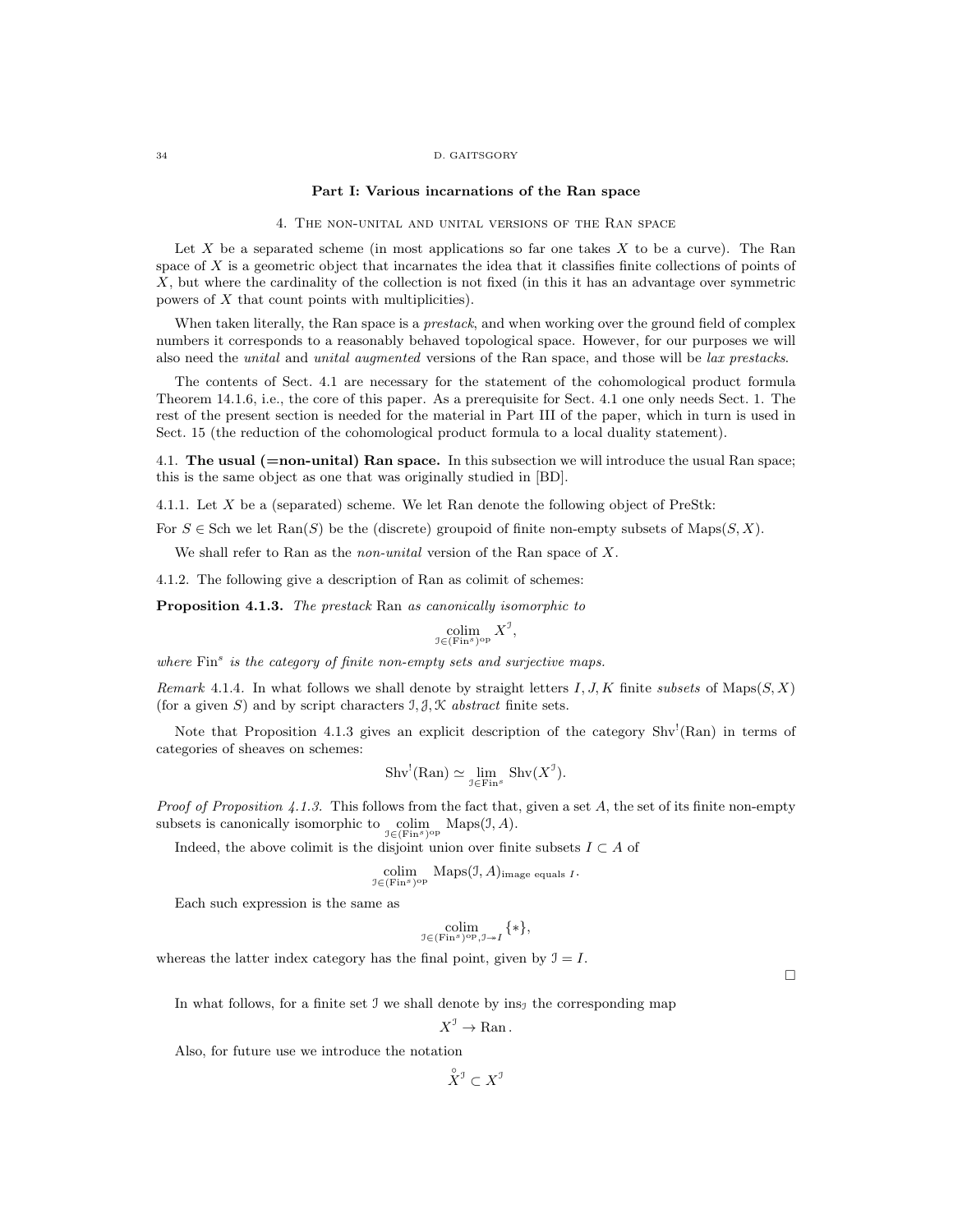for the open locus, whose S-points are J-tuples of elements of  $Maps(S, X)$  that have pairwise nonintersecting images. I.e., k-points of  $\hat{X}^{\mathcal{I}}$  are *J*-tuples of pairwise distinct k-points of X.

4.1.5. From Proposition 1.5.2, we obtain:

Corollary 4.1.6. Assume that  $X$  is:

–proper if we are working in the context of D-mdoules, and

–arbitrary for the context of constructible sheaves.

Then the functor  $C_c^*(\text{Ran}, -): \text{Shv}^!(\text{Ran}) \to \Lambda \text{-mod } i s \text{ defined.}$ 

The functor  $C_c^*(\text{Ran}, -)$  from Corollary 4.1.6 is the functor of (non-unital) chiral homology.

4.1.7. A basic feature of the Ran space is the following theorem, due to Beilinson and Drinfeld (see [Main Text, Theorem 2.4.5] for a proof):

**Theorem 4.1.8.** Suppose  $X$  is connected. Then  $\text{Ran}$  is universally homologically contractible.

According to Lemma 2.5.7, an equivalent way to state this theorem is that the trace map

 $C_*(\text{Ran}) \to \Lambda$ 

is an isomorphism.

4.2. The unital version of the Ran space. As is explained in [Lu2, Sect. 5.5], in the topological setting for  $X = \mathbb{R}^1$ , non-unital associative algebras give rise to objects of Shv<sup>!</sup>(Ran). Namely, for an associative algebra A and a subset  $I \subset \mathbb{R}$ , the !-fiber of the corresponding sheaf A at I will be

$$
\mathcal{A}_I := \underset{i \in I}{\otimes} A.
$$

The unital Ran space for  $\mathbb{R}^1$  will be the natural recipient of a functor from *unital* associative algebras: the unit in  $A$  allows to map

$$
\underset{i\in I_1}{\otimes} A \to \underset{i\in I_2}{\otimes} A
$$

each time we have an inclusion  $I_1 \subseteq I_2$ , so we have a map  $\mathcal{A}_{I_1} \to \mathcal{A}_{I_2}$ .

In this subsection we introduce the unital version of the Ran space. The difference between it and the usual Ran space is that now we will be able to account for the fact that one finite subset of  $X$  is contained in another by means of maps  $\mathcal{F}_{S,I_1} \to \mathcal{F}_{S,I_2}$  for  $I_1 \subseteq I_2 \subset \text{Maps}(S,X)$ .

4.2.1. We let Ran<sub>untl</sub> denote the following object of LaxPreStk:

For  $S \in$  Sch we let  $\text{Ran}_{\text{untl}}(S)$  be the (ordinary) category whose objects are finite non-empty subsets of  $Maps(S, X)$ , and where the morphisms are given by inclusion of finite subsets.

We shall refer to  $\text{Ran}_{\text{untl}}$  as the *unital* version of the Ran space of X.

Remark 4.2.2. One can introduce a version of  $\text{Ran}_{\text{unt1}}$ , where one also allows the empty set. In the topological context this is a good idea if we want to have a closer contact with associative algebras.

Remark 4.2.3. In the case of the usual Ran space, we had its explicit expression as a colimit of schemes, given by Proposition 4.1.3. A similar description is possible also for  $\text{Ran}_{\text{unt1}}$ , see Sect. 6.2.

4.2.4. We have the tautological map

$$
\phi: \text{Ran} \to \text{Ran}_{\text{unt1}}.
$$

Denote by

$$
OblvUnit := \phi^! : Shv^!(Ran_{untl}) \to Shv^!(Ran)
$$

the corresponding pullback functor.

Remark 4.2.5. In terms of the analogy with associative algebras the functor OblvUnit corresponds to the obvious forgetful functor from the category of unital algebras to that of non-unital ones.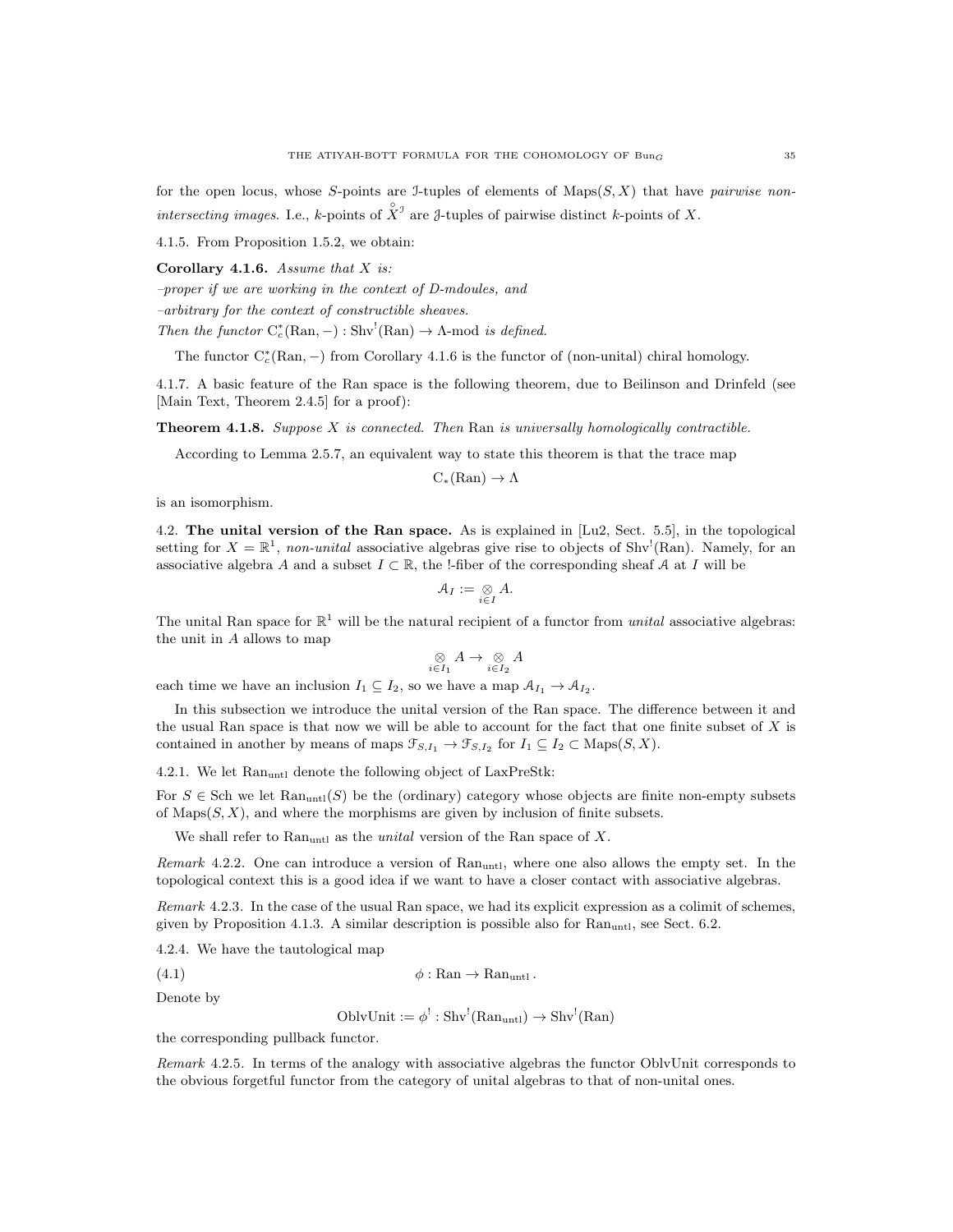4.2.6. One can show that the functor

$$
C_c^*(\mathrm{Ran}_{\mathrm{unt1}}, -): \mathrm{Shv}^!(\mathrm{Ran}_{\mathrm{unt1}}) \to \Lambda\text{-mod},
$$

is well-defined (in the context of D-modules, under the additional assumption that  $X$  be proper). When X is connected, this will be done in the course of the proof of Theorem 4.2.7. This is the functor of unital chiral homology.

**Theorem 4.2.7.** Assume that X is connected. Then the functor  $C_c^*(\text{Ran}_{untl},-)$  is well-defined and the natural transformation

$$
C_c^*(\text{Ran}, -)
$$
o OblvUnit  $\rightarrow C_c^*(\text{Ran}_{\text{unt1}}, -)$ 

is an isomorphism.

The proof is given in Sect. 4.6.

4.3. Adding the unit. Continuing to draw on the analogy from topology, there is a naturally defined functor from the category non-unital algebras to that of unital algebras, given by adjoining the unit. If A is a non-unital algebra and  $A \in Shv^!(\text{Ran})$  the corresponding object, then the object of  $Shv^!(\text{Ran}_{unital})$ , corresponding to the algebra  $AddUnit(A)$ , is given as follows

$$
AddUnit(\mathcal{A}_I)=\bigoplus_{J\subseteq I}\mathcal{A}_J.
$$

The corresponding functor for sheaves on the Ran space will be introduced in this subsection. I.e., we will construct a functor

 $AddUnit : Shv<sup>!</sup>(Ran) \rightarrow Shv<sup>!</sup>(Ran<sub>untl</sub>).$ 

Ultimately, we will show (see Sect. 4.4) that the functor AddUnit is the left adjoint of OblvUnit.

The construction of this functor was explained to us by S. Raskin. To the best of our knowledge, it was the first usage of pushforward for a morphism between lax prestacks.

4.3.1. Consider the following object of LaxPreStk, denoted  $\text{Ran}^{\rightarrow}$ :

For  $S \in$  Sch we let Ran<sup>→</sup>(S) be the (ordinary) category whose objects are pairs ( $J \subseteq I$ ) of finite subsets of Maps $(S, X)$  with  $J \neq \emptyset$ . Morphisms from  $(J \subseteq I)$  to  $(J_1 \subseteq I_1)$  are inclusions  $I \subseteq I_1$  such that  $J = J_1$ .

We have the maps

$$
\psi : \text{Ran} \to \text{Ran}_{\text{untl}}, \quad (J \subseteq I) \mapsto I,
$$
  

$$
\xi : \text{Ran} \to \text{Ran}, \quad (J \subseteq I) \mapsto J
$$
  

$$
\upsilon : \text{Ran} \to \text{Ran} \to \quad J \mapsto (J \subseteq J).
$$

We claim:

**Lemma 4.3.2.** The map  $\psi$  is pseudo-proper.

*Proof.* For  $S \in \text{Sch}$  and I an object of  $\text{Ran}_{\text{untl}}(S)$ , the fiber of  $\text{Ran}^{\rightarrow}(S)$  over it is the groupoid of nonempty subsets  $J \subseteq I$ . For a morphism  $I_1 \subseteq I_2$  in  $\text{Ran}_{\text{untl}}(S)$ , we have a map between the corresponding fibers, given by

$$
(J\subseteq I_1)\mapsto (J\subseteq I_2).
$$

This shows that  $\text{Ran}^{\rightarrow}(S) \rightarrow \text{Ran}_{\text{untl}}(S)$  is a coCartesian fibration in groupoids.

Let us now show that for a given  $I \subset \text{Maps}(S, X)$ , the fiber product

$$
(4.2) \t\t\t S \t \t \t  $\times$  Ran<sup>→</sup>   
 Ran<sub>unt1</sub>
$$

is pseudo-proper over S.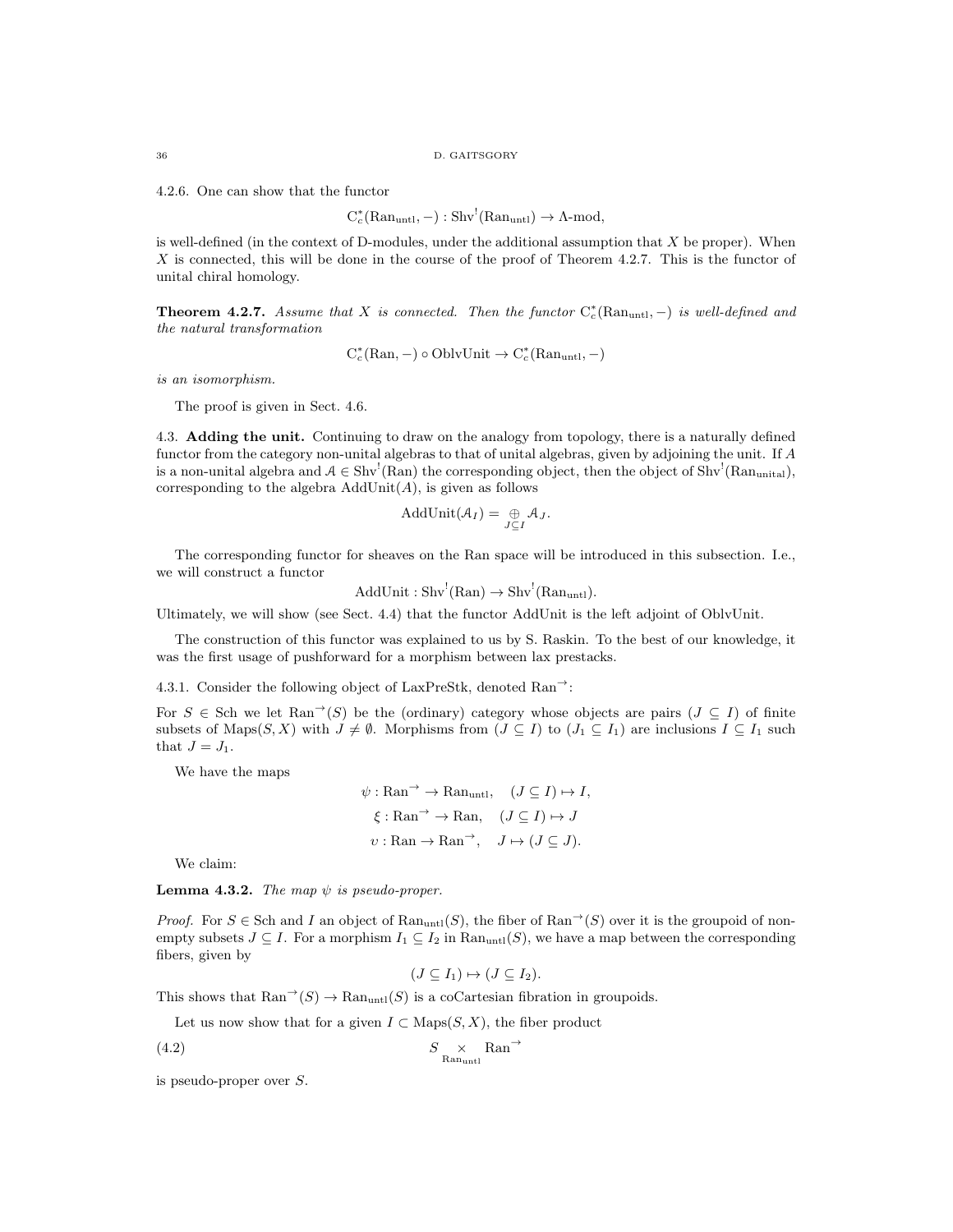Consider the category whose objects are the data of  $\mathcal{J} \to \mathcal{J}' \twoheadleftarrow I$ , where  $\mathcal{J}$  is a finite non-empty set. Morphisms in this category are commutative diagrams that induce surjections on the  $\mathcal{J}'s$ . Now, the fiber product (4.2) equals

$$
\operatornamewithlimits{colim}_{\mathcal J\to\mathcal J'\twoheadleftarrow I}X^{\mathcal J'}\underset{X^I}{\times}S,
$$

which is proved similarly to Proposition 4.1.3.

4.3.3. Thus, it follows from Corollary 2.3.5 that the functor

$$
\psi_! : Shv^!(\text{Ran}^+) \to Shv^!(\text{Ran}_{\text{untl}}),
$$

left adjoint to  $\psi^!,$  is defined.

We define the functor

$$
AddUnit: Shv!(Ran) \to Shv!(Ranuntl)
$$

to be the composition  $\psi_! \circ \xi^!$ .

Warning: We emphasize that in our definition the unital Ran space does not allow the empty set. Related to this is the fact that  $AddUnit(0) = 0$ .

Remark 4.3.4. In Sect. 6.2.6 we will give an explicit description of the functor AddUnit as a colimit of direct image functors for schemes.

4.3.5. The functor AddUnit can be described explicitly as follows:

For  $S \in$  Sch fix an object  $I \subset \text{Ran}_{\text{untl}}(S)$  corresponding to a finite set I of maps  $S \to X$  with  $pairwise$   $non-intersecting$   $images.$  I.e., the map  $S \rightarrow \mathrm{Ran}_{\mathrm{untl}}$  factors as

$$
S \to \overset{\circ}{X}^I \to X^I \overset{\text{ins}_I}{\longrightarrow} \text{Ran} \overset{\phi}{\longrightarrow} \text{Ran}_{\text{untl}}
$$
.

**Proposition 4.3.6.** For  $\mathcal{F} \in Shv^l(Ran)$ , the corresponding object  $AddUnit(\mathcal{F})_{S,I} \in Shv^l(S)$  is given by

$$
\mathop{\oplus}\limits_{\emptyset\neq J\subseteq I}\mathfrak{F}_{S,J},
$$

where we regard J as an S-point of Ran via  $J \subseteq I \subset \text{Maps}(S, X)$ .

Proof. Follows from Corollary 2.3.5.

# 4.4. Another interpretation.

4.4.1. Consider the morphism

 $\phi : \text{Ran} \to \text{Ran}_{\text{untl}}$ .

This morphism is not pseudo-proper. However, we claim:

Proposition 4.4.2. The functor

 $\phi$ !: Shv $(Ran) \rightarrow Shv(Ran_{untl})$ 

exists and identifies canonically with AddUnit.

This proposition can be reformulated as follows:

Corollary 4.4.3. The functor AddUnit is the left adjoint of ObvlUnit.

 $\Box$ 

 $\Box$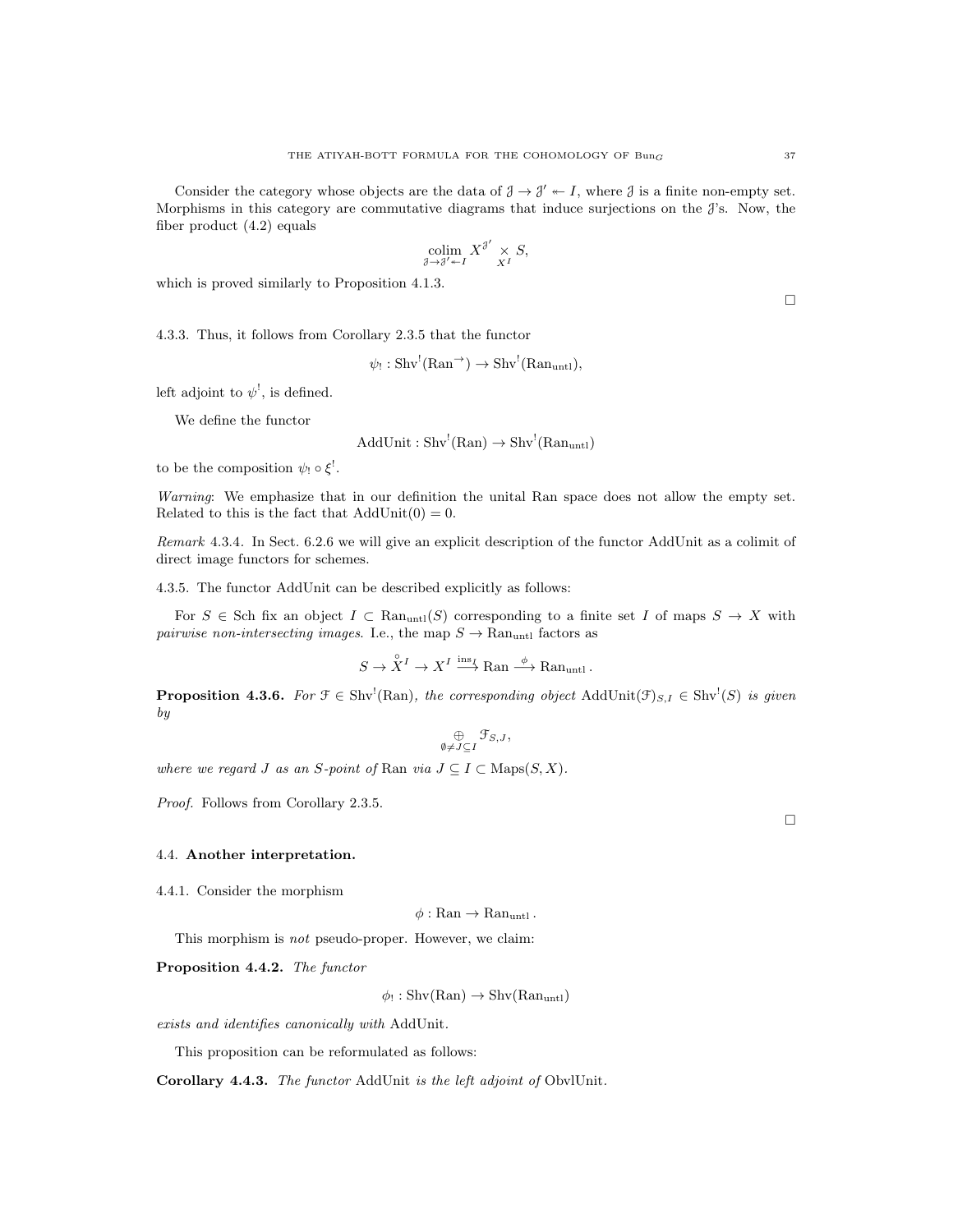4.4.4. For the proof of Proposition 4.4.2 we note:

Lemma 4.4.5. The (iso)morphism

$$
Id_{\mathrm{Shv}^!(\mathrm{Ran})} \overset{\sim}{\to} (\xi \circ v)^! \simeq v^! \circ \xi^!
$$

is unit of an adjunction.

Proof. Follows from the fact that the (iso)morphism

$$
\xi \circ \upsilon \overset{\sim}{\to} id
$$

defines the counit of an adjunction when evaluated on any  $S \in$  Sch.

**Corollary 4.4.6.** The functor  $v_! : Shv^!(\text{Ran}) \to Shv^!(\text{Ran}^+)$ , left adjoint to  $v^!,$  is well-defined and *identifies with*  $\xi^!$ .

4.4.7. Proof of Proposition 4.4.2. We have:

AddUnit = 
$$
\psi_!
$$
  $\circ \xi^!$   $\simeq \psi_!$   $\circ v_!$   $\simeq (\psi \circ v)_!$   $\simeq \phi_!$ .

4.4.8. Consider the unit of the adjunction

 $Id_{Shv^!(Ban)} \to OblvUnit \circ AddUnit.$ 

It follows from the construction that this natural transformation can be described as the composition

(4.3)  $\mathrm{Id}_{\mathrm{Shv}^1(\mathrm{Ran})} \simeq v^! \circ \xi^! \to v^! \circ \psi^! \circ \psi_! \circ \xi^! = \phi^! \circ \psi_! \circ \xi^! = \mathrm{OblvUnit} \circ \mathrm{AddUnit}$ .

4.5. Comparing chiral homology. Assume that  $X$  is proper (or arbitrary if we are working in the context of constructible sheaves).

4.5.1. Note that by interpreting AddUnit as  $\phi_!$ , we obtain a tautological isomorphism

 $(4.4)$  $c^*(\text{Ran}_{\text{unt1}}, -) \circ \text{AddUnit} \simeq C_c^*(\text{Ran}, -).$ 

**Corollary 4.5.2.** Assume that X is connected. Then for  $\mathcal{F} \in Shv^1(Ran)$ , the map

 $C_c^*(\mathrm{Ran}, \mathcal{F}) \to C_c^*(\mathrm{Ran}, \mathrm{OblvUnit} \circ \mathrm{AddUnit}(\mathcal{F})),$ 

induced by (4.3), is an isomorphism.

Proof. We have a commutative diagram



 $C_c^*(\text{Ran}, \text{OblvUnit} \circ \text{AddUnit}(\mathcal{F})) \longrightarrow C_c^*(\text{Ran}_{\text{unt1}}, \text{AddUnit}(\mathcal{F})),$ 

where the bottom horizontal arrow is an isomorphism by Theorem 4.2.7. This implies that the left vertical map is an isomorphism as well.

 $\Box$ 

 $\Box$ 

### 4.6. Proof of Theorem 4.2.7.

4.6.1. We will prove a stronger assertion:

**Theorem 4.6.2.** Suppose that X is connected. Then the map  $\phi$ : Ran  $\rightarrow$  Ran<sub>untl</sub> is universally homologically left cofinal.

See Sect. 3.5 for the notion of universal homological left cofinality. This theorem implies Theorem 4.2.7 by Corollary 3.5.12.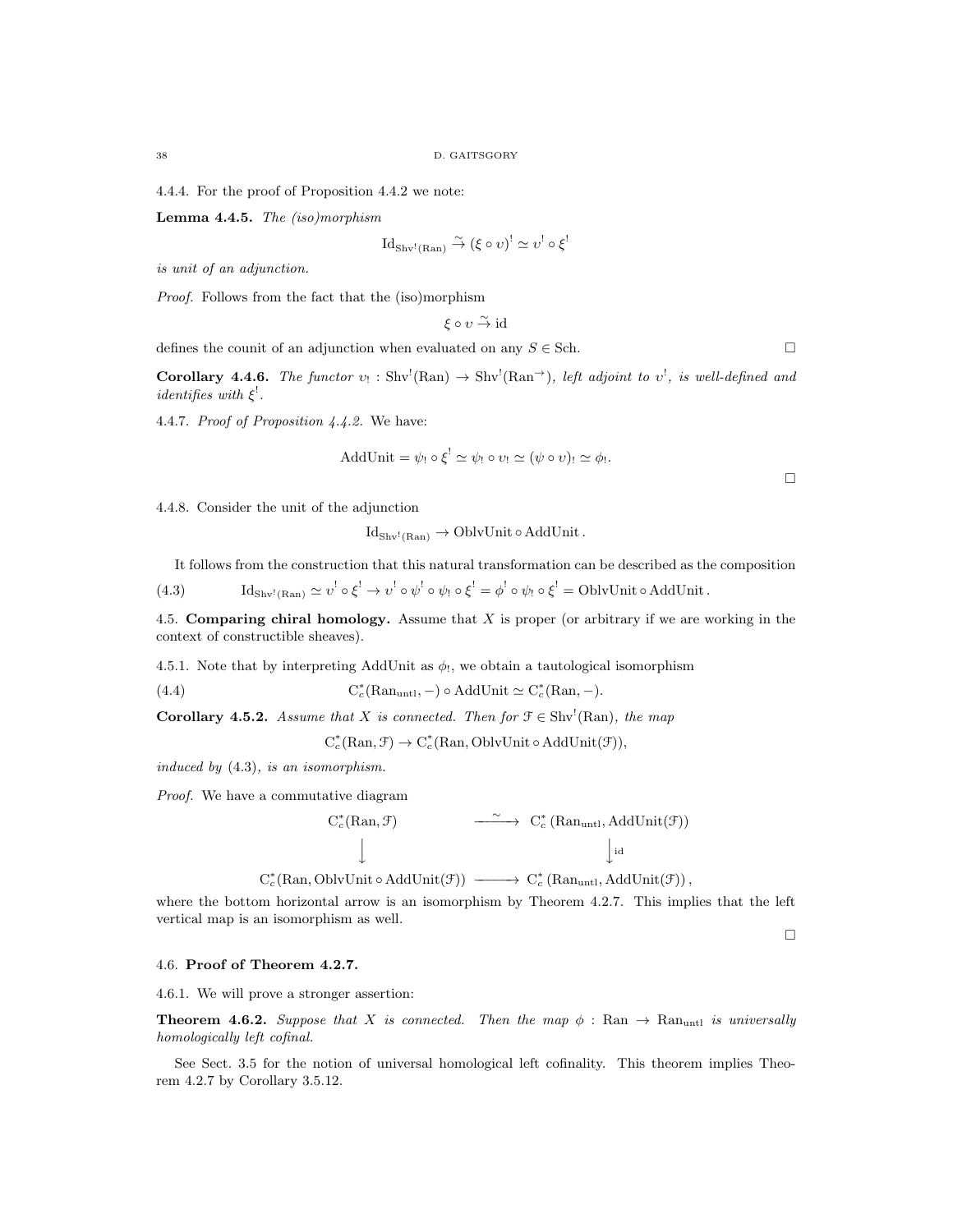4.6.3. The proof of Theorem 4.6.2 is essentially given in [Main Text] in the guise of the proof of Proposition 2.5.23 from *loc. cit.* Let us repeat it for completeness.

Given an  $S$ -point  $I$  of  $\text{Ran}_{\text{unt1}}$ , consider the corresponding lax prestack (which turns out to actually be a prestack)  $(\text{Ran})_{I}$  over S, see Sect. 3.5 for the notation. For  $S' \in$  Sch the corresponding category (actually, a groupoid)  $(\text{Ran})_{I}/(S')$  consists of

$$
(S' \to S, I' \subset \text{Maps}(S', X)
$$
 such that  $I|_{S'} \subseteq I'$ ).

Note that this groupoid is a retract of  $\text{Maps}(S', S \times \text{Ran})$ . Indeed, the inverse map sends  $I' \mapsto I' \cup I|_{S'}$ .

We need to show that  $(\text{Ran})_{I}$  is universally homologically contractible over S. However, the property of being universally homologically contractible survives retracts. Hence, it suffices to show that  $S \times$  Ran is universally homologically contractible over S, which follows from Theorem 4.1.8.

4.6.4. We shall now prove another assertion in the spirit of Theorem 4.6.2, to be used later (concretely, in the proof of Theorem 16.4.7).

Fix a point  $x \in X$ , and consider the maps

(4.5) 
$$
\text{union}_x : \text{Ran} \to \text{Ran}, \quad I \mapsto I \cup x.
$$

and

(4.6) 
$$
\text{union}_{x,\text{untl}} : \text{Ran}_{\text{untl}} \to \text{Ran}_{\text{untl}}, \quad I \mapsto I \cup x.
$$

We will prove:

Proposition 4.6.5. The map  $(4.6)$  is universally homologically left cofinal.

Combining with Corollary 3.5.12 we obtain:

## Corollary 4.6.6.

(a) For  $\mathcal{F} \in \text{Shv}^!(\text{Ran}_{\text{untl}})$ , the map

$$
C_c^*(\mathrm{Ran}_{\mathrm{untl}}, \mathbf{union}_{x,\mathrm{untl}}^!(\mathcal{F})) \to C_c^*(\mathrm{Ran}_{\mathrm{untl}}, \mathcal{F})
$$

is an isomorphism.

(b) If X is connected, for  $\mathcal{F} \in Shv^1(Ran)$  that lies in the essential image of the functor OblyUnit, the map

$$
C_c^*(\text{Ran}, \text{union}_x^!(\mathcal{F})) \to C_c^*(\text{Ran}, \mathcal{F})
$$

is an isomorphism.

Remark 4.6.7. In the theory of chiral algebras, the assertion of the above corollary is known under the motto "inserting of the vacuum does not change chiral homology".

*Proof of Proposition 4.6.5.* Given an S-point I of Ranuntl, consider the corresponding lax prestack  $(Ran_{unt})_{I}$ . We claim that the map  $(Ran_{unt})_{I}/ \rightarrow S$  is value-wise contractible, which would imply the required assertion by Lemma 2.5.3.

For  $S' \in Sch_{/S}$  the category of lifts of I to an  $S'$ -point of  $(Ran<sub>untl</sub>)_{I/J}$  is that of

 $(I' \subset \text{Maps}(S', X)$  such that  $I|_{S'} \subseteq I' \cup x$ .

We wish to show that this category is contractible.

The above category contains a left cofinal full subcategory consisting of  $I'$  for which  $I|_{S'} \subset I'$ . Now, the latter subcategory is contractible because it has an initial point, namely, one with  $I' = I|_{S'}$ .

 $\Box$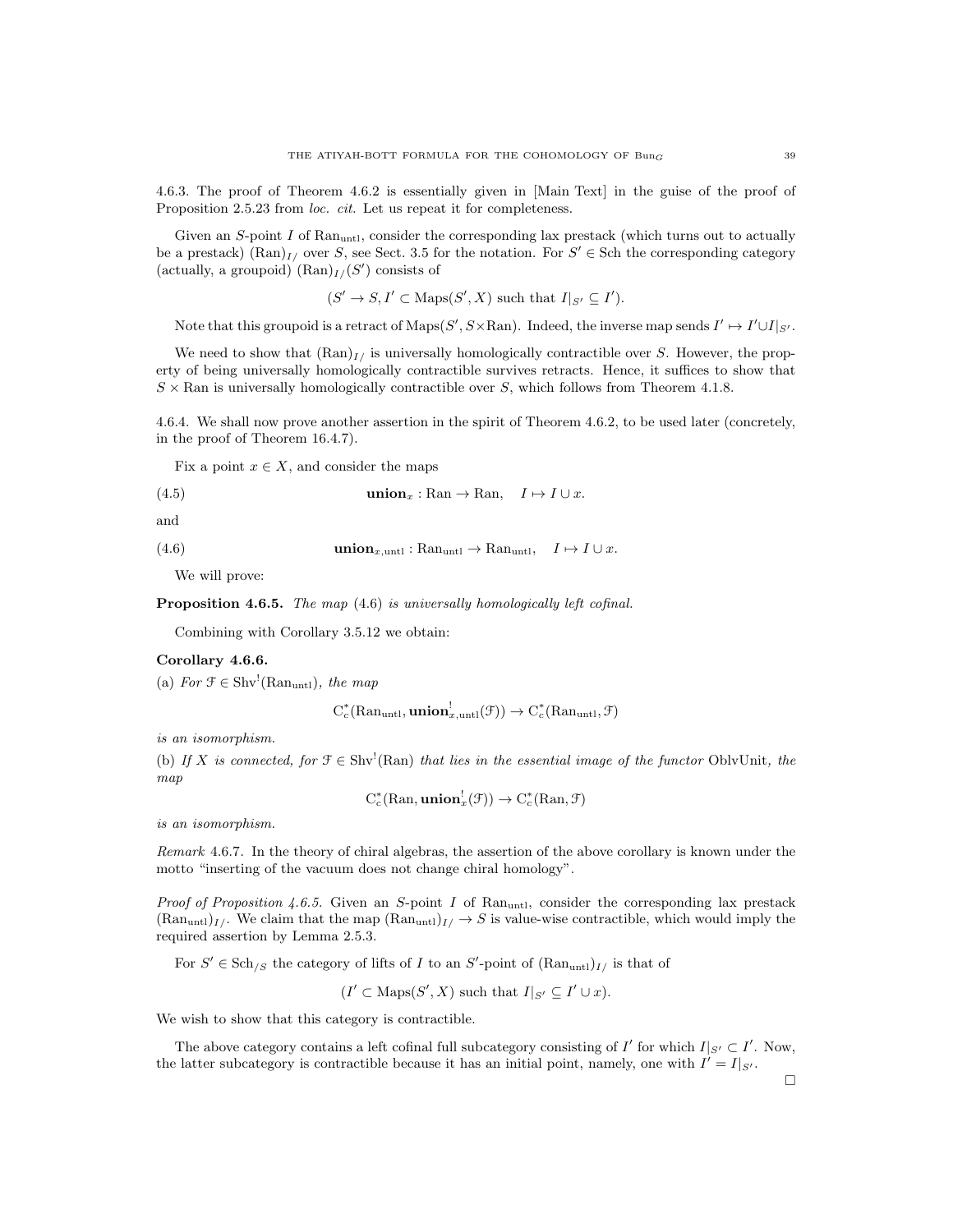#### 40 D. GAITSGORY

5. The augmented version of the Ran space and taking the units out

The material in this section is needed for the material in Part III of the paper, which in turn is used in Sect. 15 (the reduction of the cohomological product formula to a local statement).

In this section we will introduce yet one more version of the Ran space–the augmented one. Continuing the analogy with associative algebras from Sect. 4.2, in the topological context and when  $X = \mathbb{R}^1$ , the augmented Ran space will be the natural recipient of the functor from *unital augmented* associative algebras.

Note, however, that the category of unital augmented associative algebras is naturally equivalent to the category of non-unital associative algebras. Therefore, it is natural to expect a parallel phenomenon for sheaves on the corresponding Ran spaces: this will be reflected by Theorem 5.4.3.

5.1. The augmented Ran space. To motivate the definition of the unital augmented Ran space we shall once again appeal to the analogy with associative algebras. For an associative algebra A consider the corresponding  $A \in Shv^!(\text{Ran})$  so that for a finite subset I of points of R we have

$$
\mathcal{A}_I=\underset{i\in I}{\otimes}A.
$$

As was mentioned above, if A is unital, whenever  $I_1 \subseteq I_2$  we have a map  $\mathcal{A}_{I_1} \to \mathcal{A}_{I_2}$ . Assume now that A is augmented, and let  $A^+$  denote its augmentation ideal. Then, for a finite set I and its (possibly empty) subset  $K$ , we set

$$
\mathcal{A}_{K\subseteq I} := \left(\bigotimes_{i\in K} A/A^+\right)\bigotimes \left(\bigotimes_{i\in I-K} A\right),\,
$$

where  $A/A^+$  is the ground ring, so tensoring by it is the identity functor.

Now, whenever we have an inclusion  $I_1 \subseteq I_2$  such that  $K_1 \subseteq K_2$ , we have a map

$$
\mathcal{A}_{K_1 \subseteq I_1} \to \mathcal{A}_{K_2 \subseteq I_2}.
$$

This is the kind of structure that will be encoded by sheaves on the augmented Ran space.

5.1.1. We define the unital augmented version of the Ran space, denoted  $\text{Ran}_{\text{untl},\text{aug}} \in \text{LaxPreStk}$ , as follows:

For  $S \in \text{Sch}$  we let  $\text{Ran}_{\text{untl},\text{aug}}(S)$  be the (ordinary) category whose objects are pairs  $(K \subseteq I)$  of finite subsets of Maps $(S, X)$  with  $I \neq \emptyset$ . Morphisms from  $(K \subseteq I)$  to  $(K_1 \subseteq I_1)$  are inclusions  $I \subseteq I_1$  such that  $K \subseteq K_1$ .

5.1.2. We have the tautological map

$$
\iota: \mathrm{Ran}_{\mathrm{untl}} \to \mathrm{Ran}_{\mathrm{untl}, \mathrm{aug}}, \quad I \mapsto (\emptyset \subset I)
$$

and its left inverse

$$
\pi: \text{Ran}_{\text{untl},\text{aug}} \to \text{Ran}_{\text{untl}}, \quad (K \subseteq I) \mapsto I.
$$

We let

$$
OblvAug := \iota^! : Shv^! (Ran_{untl,aug}) \rightarrow Shv^! (Ran_{untl})
$$

denote the corresponding pullback functor.

Remark 5.1.3. In terms of the analogy with associative algebras, the functor OblvAug corresponds to the forgetful functor from the category of unital augmented algebras to that of just unital algebras.

5.2. Adding the unit and augmentation. We now claim that the functor

 $AddUnit : Shv<sup>!</sup>(Ran) \rightarrow Shv<sup>!</sup>(Ran<sub>untl</sub>),$ 

constructed in Sect. 4.3, canonically factors as

$$
\mathrm{Shv}^!(\mathrm{Ran}) \overset{\mathrm{AddUnit}_{\mathrm{aug}}}{\longrightarrow} \mathrm{Shv}^!(\mathrm{Ran}_{\mathrm{untl},\mathrm{aug}}) \overset{\mathrm{ObivAug}}{\longrightarrow} \mathrm{Shv}^!(\mathrm{Ran}_{\mathrm{untl}})
$$

Note that this is in line with the situation with associative algebras: the algebra obtained by adjoining a unit to a non-unital algebra is naturally augmented.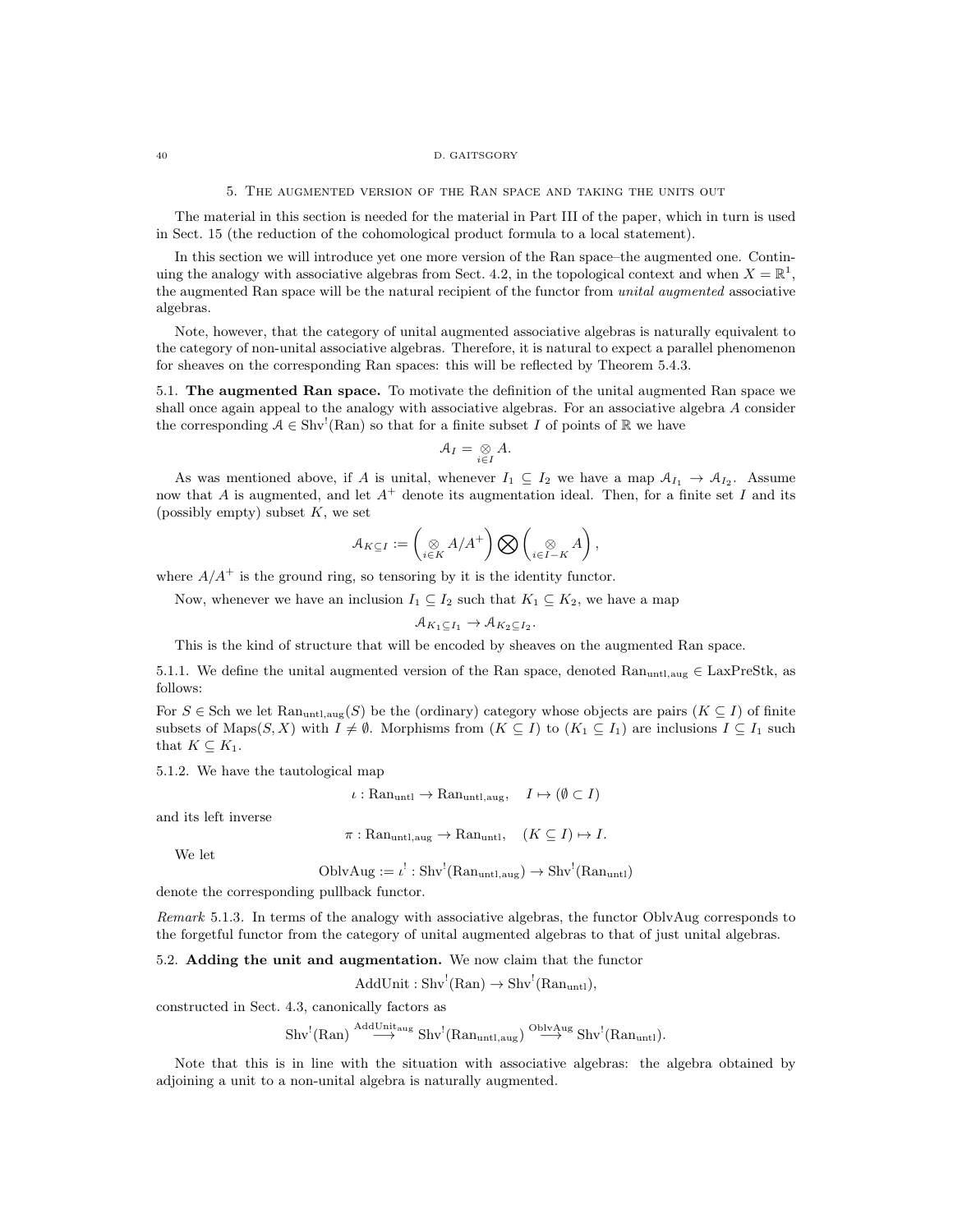5.2.1. Consider the object  $\text{Ran}^{\rightarrow}_{\text{aug}} \in \text{LaxPreStk}$ , defined as follows:

For  $S \in$  Sch we let  $\text{Ran}^{\rightarrow}_{\text{aug}}(S)$  be the (ordinary) category whose objects are triples

$$
(K \subseteq I \supseteq J), \quad K \cap J \neq \emptyset
$$

of finite subsets of Maps $(S, X)$ . Morphisms from  $(K \subseteq I \supseteq J)$  to  $(K_1 \subseteq I_1 \supseteq J_1)$  are inclusions  $I \subseteq I_1$ , such that  $K \subseteq K_1$  and  $J = J_1$ .

We have the natural maps

$$
\psi_{\text{aug}} : \text{Ran}_{\text{aug}}^{\rightarrow} \rightarrow \text{Ran}_{\text{untl}, \text{aug}}, \quad (K \subseteq I \supseteq J) \mapsto (K \subseteq I)
$$

and

$$
\xi_{\text{aug}} : \text{Ran}_{\text{aug}}^{\rightarrow} \rightarrow \text{Ran}, \quad (K \subseteq I \supseteq J) \mapsto J.
$$

**Lemma 5.2.2.** The map  $\psi_{\text{aug}}$  is pseudo-proper.

Proof. The proof is similar to that of Lemma 4.3.2 except for the expression for the fiber product

$$
S\underset{\rm Ran_{\rm untl,aug}}{\times} {\rm Ran}^{\rightarrow}_{\rm aug}
$$

for a given S-point  $K \subseteq I$  of Ranuntlaug.

The fiber product in question is

$$
\operatornamewithlimits{colim}_{\mathcal J \to \mathcal J' \twoheadleftarrow I} X^{J'} \underset{X^I}{\times} S,
$$

where the colimit is taken over the full subcategory of that appearing in the proof of Lemma 4.3.2, consisting of those  $\mathcal{J} \to \mathcal{J}' \twoheadleftarrow I$ , for which the images of  $\mathcal{J}$  and  $K$  in  $\mathcal{J}'$  have a non-empty intersection.

5.2.3. We claim that there is a canonically defined natural transformation

(5.1) 
$$
(\psi_{\text{aug}}) \circ (\xi_{\text{aug}})^! \to \pi^! \circ \text{AddUnit}.
$$

as functors

$$
\mathrm{Shv}^!(\mathrm{Ran}) \to \mathrm{Shv}^!(\mathrm{Ran}_{\mathrm{untl},\mathrm{aug}}).
$$

Indeed, it comes by adjunction using the commutative diagram

$$
\begin{array}{ccc}\n\text{Ran}^{\rightarrow}_{\text{aug}} & \xrightarrow{\pi \rightarrow} & \text{Ran}^{\rightarrow} & \xrightarrow{\xi} & \text{Ran} \\
\psi_{\text{aug}} & & \downarrow{\psi} & \\
\text{Ran}_{\text{untl},\text{aug}} & \xrightarrow{\pi} & \text{Ran}_{\text{untl}},\n\end{array}
$$

where

$$
\pi^{\rightarrow}(K \subseteq I \supseteq J) = (J \subseteq I),
$$

and using the fact that

$$
\xi_{\text{aug}} = \xi \circ \pi^{-\lambda}.
$$

5.2.4. We define the functor

 $AddUnit_{aug}: Shv<sup>!</sup>(Ran) \rightarrow Shv<sup>!</sup>(Ran<sub>untl,aug</sub>)$ 

as the cofiber of the natural transformation (5.1).

 $\Box$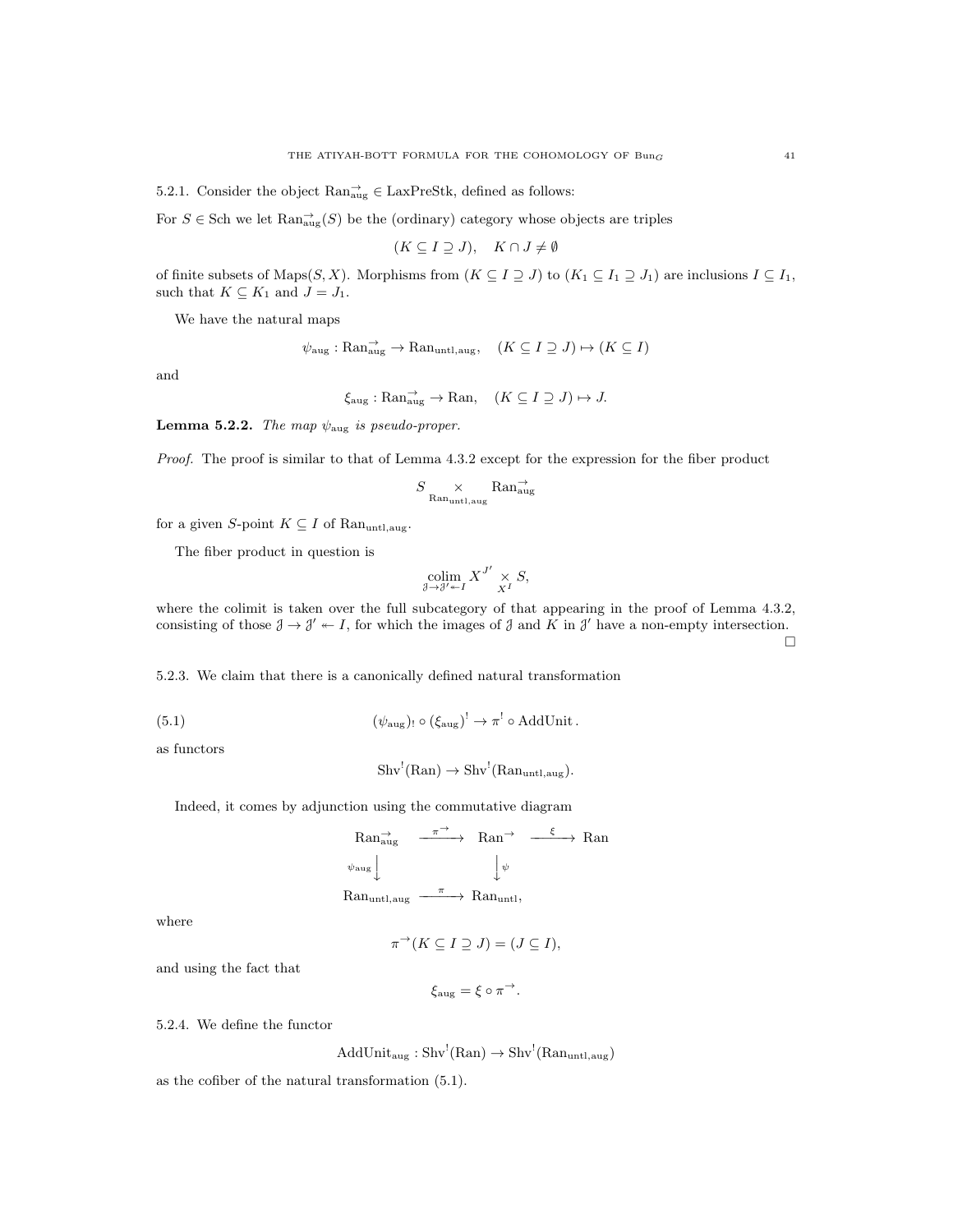5.2.5. The functor AddUnitaug can be described explicitly as follows:

For  $S \in$  Sch fix an object  $I \in \text{Ran}_{\text{untl}}(S)$  corresponding to a finite set I of maps  $S \to X$  with pairwise non-intersecting images. Let  $K \subseteq I$  be a subset, regarded as an object of Ranuntl, $a_{\text{u}}(S)$ .

**Proposition 5.2.6.** For  $\mathcal{F} \in \text{Shv}^1(\text{Ran})$ , the object  $\text{AddUnit}_{\text{aug}}(\mathcal{F})_{S,K \subset I} \in \text{Shv}^1(S)$  is given by

$$
\mathop{\oplus}\limits_{\emptyset\neq J\subseteq (I-K)}\mathfrak{F}_{S,J},
$$

where J is regarded as an S-point of Ran via  $J \subseteq I \subset \text{Maps}(S, X)$ .

Proof. Follows from Corollary 2.3.5.

 $\Box$ 

 $\Box$ 

5.2.7. By construction, the functor AddUnitaug comes equipped with a natural transformation

 $\pi^! \circ \text{AddUnit} \to \text{AddUnit}_{\text{aug}}, \quad \text{Shv}^!(\text{Ran}) \to \text{Shv}^!(\text{Ran}_{\text{untl},\text{aug}}).$ 

Applying the functor

$$
OblvAug: Shv!(Ranuntl,aug) \rightarrow Shv!(Ranuntl)
$$

we obtain a natural transformation

(5.2) AddUnit 
$$
\rightarrow
$$
 OblvAug  $\circ$  AddUnit<sub>aug</sub>.

Lemma 5.2.8. The natural transformation (5.2) is an isomorphism.

*Proof.* Follows from Proposition 5.2.6, using the next lemma.  $\square$ 

**Lemma 5.2.9.** In order to check whether a map between two objects in the category Shv<sup>1</sup>(Ran) or  $\text{Shv}^{\text{!`}}(\text{Ran}_{\text{unt1}})$  (resp.,  $\text{Shv}^{\text{!`}}(\text{Ran}_{\text{unt1},\text{aug}})$ ) is an isomorphism, it is enough to check that it induces on S-points corresponding to finite subsets of  $I \subset \text{Maps}(S, X)$  (resp.,  $K \subset I \subset \text{Maps}(S, X)$ ) such that the maps  $S \to X$  that comprise I have pairwise non-intersecting images.

*Proof.* Use the diagonal stratification of  $X<sup>I</sup>$ .

5.3. The functor of taking the unit out. As was mentioned in the beginning of this chapter, we expect the procedure of inserting the unit, viewed as taking values in the unital augmented category, to be invertible. We will realize this in the present subsection.

Namely, we will now consider the functor

$$
TakeOut: Shv!(Ranuntl,aug) \to Shv!(Ran),
$$

right adjoint to AddUnit<sub>aug</sub> (this right adjoint exists because AddUnit<sub>aug</sub> is colimit-preserving). We will show that the functor TakeOut is the left inverse of the functor  $\operatorname{AddUnit}_{\text{aug}}.$ 

5.3.1. The functor TakeOut can be explicitly described as follows.

**Proposition 5.3.2.** For  $\widetilde{\mathcal{F}} \in Shv^{\prime}(\text{Ran}_{untl,aug})$ , an object  $S \in Sch$  and an object  $J \in \text{Ran}(S)$ , the object

$$
TakeOut(\widetilde{\mathcal{F}})_{S,J} \in Shv^!(S)
$$

is given by

$$
\mathrm{Fib}\left(\widetilde{\mathcal{F}}_{S,\emptyset\subset J}\to\underset{\emptyset\neq K\subseteq J}{\mathrm{lim}}\widetilde{\mathcal{F}}_{S,K\subseteq J}\right).
$$

Remark 5.3.3. Although we will not need this, note that Proposition 5.3.2 implies that the functor TakeOut is colimit-preserving.

Proof. We first show: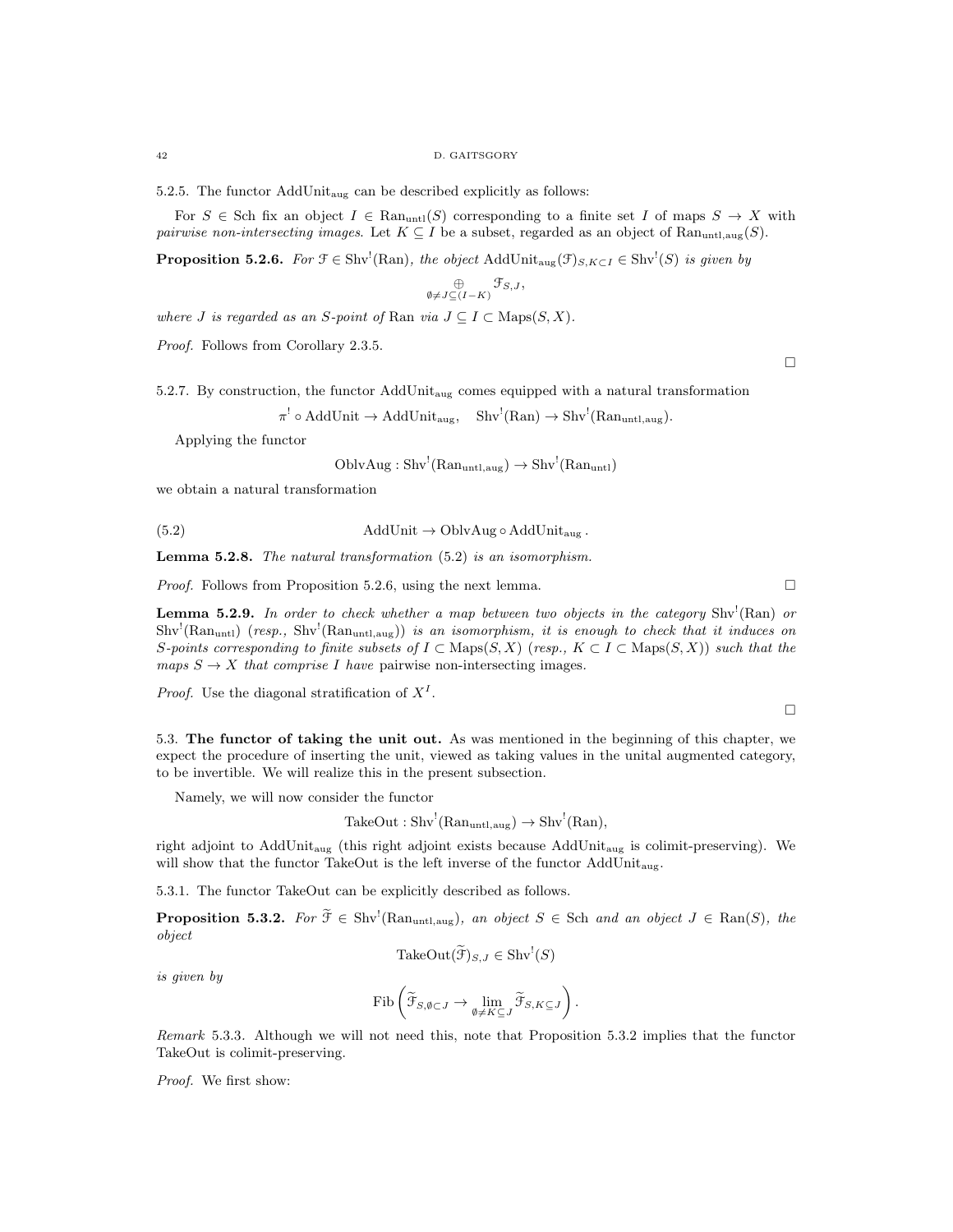**Lemma 5.3.4.** The functor Shv<sup>!</sup>(Ran<sub>untl,aug</sub>)  $\rightarrow$  Shv<sup>!</sup>(Ran), right adjoint to the functor  $\pi$ <sup>!</sup>  $\circ$  AddUnit, is given by

$$
OblvUnit \circ OblvAug = \phi^! \circ \iota^!.
$$

*Proof.* By Corollary 2.3.5, the functor  $\pi^!$   $\circ$  AddUnit is given by pull-push along the following diagram

$$
\begin{array}{ccc}\n\text{Ran}_{\text{untl},\text{aug}} & \times & \text{Ran}^{\rightarrow} & \xrightarrow{\pi'} & \text{Ran}^{\rightarrow} & \xrightarrow{\xi} & \text{Ran} \\
& \tilde{\psi} & & & \downarrow{\psi} \\
& & & & \downarrow{\psi} \\
& & \text{Ran}_{\text{untl},\text{aug}} & \xrightarrow{\pi} & \text{Ran}_{\text{untl}}.\n\end{array}
$$

Hence, its right adjoint is given by

$$
((\xi \circ \pi')^!)^R \circ \widetilde{\psi}^!.
$$

Note there is a canonically defined map of lax prestacks

$$
\upsilon': \mathrm{Ran} \to \mathrm{Ran}_{\mathrm{untl}, \mathrm{aug}} \underset{\mathrm{Ran}_{\mathrm{untl}}} \times \mathrm{Ran}^{\to}, \quad J \mapsto (\emptyset \subset J, J \subseteq J),
$$

such that for every  $S \in Sch$ , the functors  $(v'(S), (\xi \circ \pi')(S))$  form an adjoint pair. Hence, by Lemma 2.2.6, the functor  $(v')^!$  identifies with the right adjoint of  $(\xi \circ \pi')^!$ .

Therefore, the right adjoint to  $\pi^! \circ \text{AddUnit}$  is given by  $(\tilde{\psi} \circ v')^!$ , while  $\tilde{\psi} \circ v' = \iota \circ \phi$ .

We will now show that the right adjoint to the functor  $(\psi_{\text{aug}})$ !  $(\xi_{\text{aug}})^!$  is calculated by the formula

(5.3) 
$$
(\widetilde{\mathcal{F}} \in \mathrm{Shv}^!(\mathrm{Ran}_{\mathrm{untl},\mathrm{aug}}), S \in \mathrm{Sch}, J \in \mathrm{Ran}(S)) \mapsto \left(\lim_{\emptyset \neq K \subseteq J} \widetilde{\mathcal{F}}_{S,K \subseteq J}\right) \in \mathrm{Shv}^!(S).
$$

We shall do so by applying Lemma 2.4.5 to the morphism  $\xi_{\text{aug}} : \text{Ran}_{\text{aug}} \to \text{Ran}$ . For a given  $(S, J)$ as above, note that the limit appearing in Lemma 2.4.5 is

$$
\lim_{K\subseteq I}\widetilde{\mathcal{F}}_{S,K\subseteq I},
$$

where the limit is taken over the category of pairs of finite subsets  $K \subseteq I$  of  $\text{Maps}(S, X)$ , such that I contains J and  $K \cap J \neq \emptyset$ .

However, right cofinal in this category is the full subcategory consisting of those  $I$ , for which the inclusion  $J \subseteq I$  is an equality. Hence, the limit in question maps isomorphically to that in formula (5.3).

To finish the proof we need to show that the maps (2.2) are isomorphisms in our case. The fact that the map  $\rightarrow$  is an isomorphism is automatic, because the index category of  $\emptyset \neq K \subseteq J$  is finite. To show that the map  $\leftarrow$  is an isomorphism, we argue as follows:

For a given  $g: S' \to S$  and the corresponding set  $J' = g(J) \subset \text{Maps}(S', X)$ , we need to show that the limit over  $\emptyset \neq K' \subseteq J'$  of a certain functor with values in Shv $(S')$  maps isomorphically to the limit of the restriction of this functor to the category  $\emptyset \neq K \subseteq J$ , where the map between the index categories is given by  $K \mapsto q(K)$ .

However, we claim that the above map of index categories is right cofinal (which would imply that the maps of the limits is an isomorphism). Namely, it is easy to see that this map is a Cartesian fibration, and each fiber is contractible (it has a final object).

П

Remark 5.3.5. The description of the functor TakeOut given by Proposition 5.3.2 admits the following reformulation (we will not need it in the sequel, except for the optional Sect. 6.4):

Let Ran<sup>←</sup> denote the lax prestack, whose category of S-points is that of  $\mathcal{K} \subset \mathcal{J} \subset \text{Maps}(S, X)$ , where both K and J are non-empty, and morphisms  $(\mathcal{K} \subseteq \mathcal{J}) \to (\mathcal{K}' \subseteq \mathcal{J}')$  are inclusions  $\mathcal{K} \subseteq \mathcal{K}'$  with  $\mathcal{J}=\mathcal{J}'$ .

 $\Box$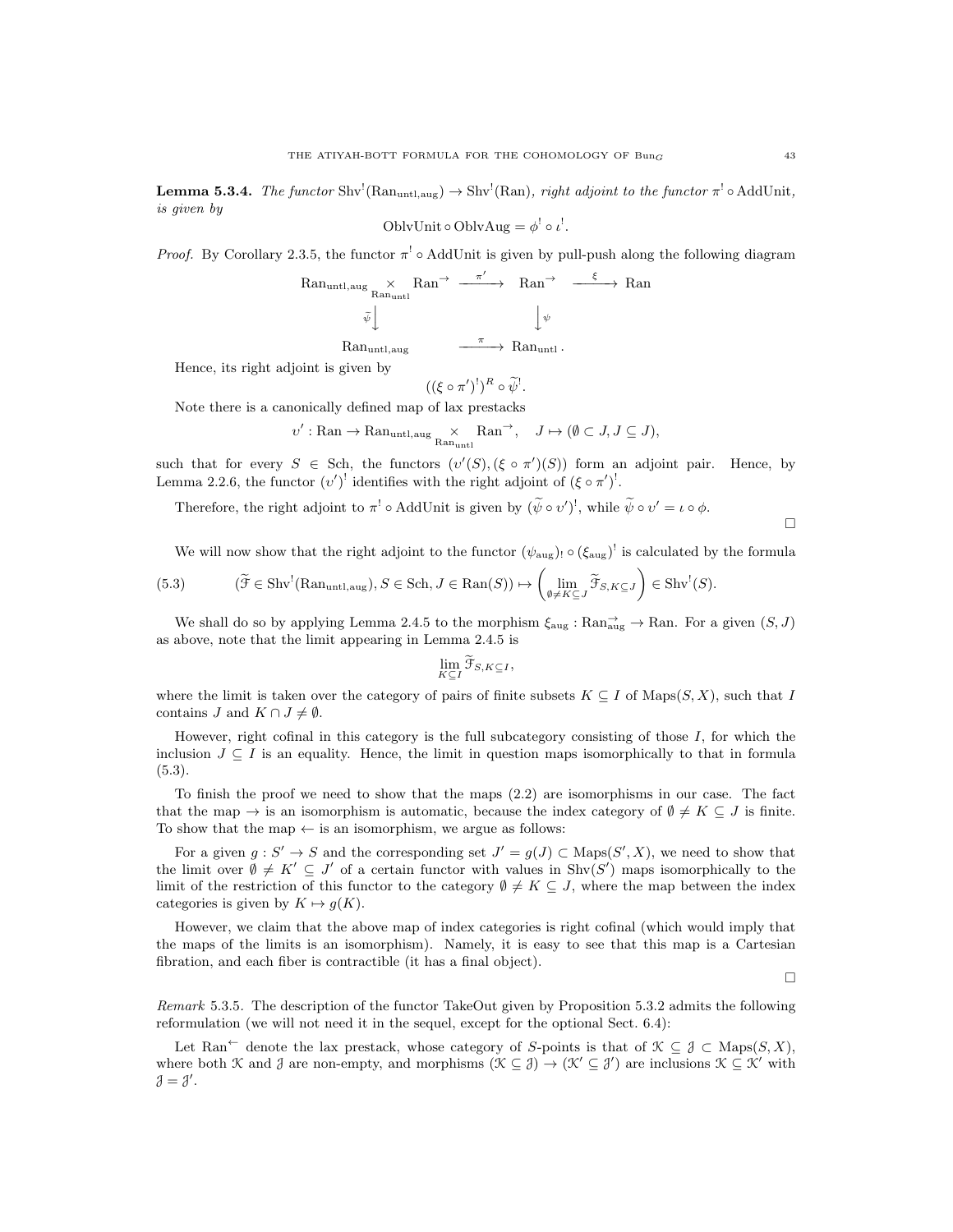Let  $\xi'_{\text{aug}}$  and  $\psi'_{\text{aug}}$  denote the maps from Ran<sup> $\leftarrow$ </sup> to Ran and Ran<sub>untl,aug</sub> that send

$$
(\mathcal{K} \subseteq \mathcal{J}) \mapsto \mathcal{J}
$$
 and  $(\mathcal{K} \subseteq \mathcal{J}) \mapsto (\mathcal{K} \subseteq \mathcal{J}),$ 

respectively.

Then we obtain functor TakeOut is canonically isomorphic to

$$
\text{Fib}\left(\text{OblvUnit}\circ\text{OblvAug} \to ((\xi'_{\text{aug}})^!)^R\circ(\psi'_{\text{aug}})^!\right).
$$

5.4. Fully faithfulness of the functor  $AddUnit_{aug}$ . In this subsection we will establish the following crucial result: the functor AddUnitaug is fully faithful.

5.4.1. For  $S \in$  Sch and  $I_1, I_2 \subset$  Maps $(S, X)$ , we shall say that the S-points  $I_1$  and  $I_2$  of Ran have disjoint images if for every  $i_1 \in I_1$  and every  $i_2 \in I_2$  the resulting two maps  $S \rightrightarrows X$  have nonintersecting images.

5.4.2. We now claim:

Theorem 5.4.3. The functor

 $AddUnit_{aug}: Shv<sup>!</sup>(Ran) \rightarrow Shv<sup>!</sup>(Ran<sub>untl,aug</sub>)$ 

is fully faithful. Its essential image consists of those objects  $\tilde{\mathcal{F}} \in Shv^!(\text{Ran}_{\text{untl},\text{aug}})$  that satisfy the following two conditions:

- (\*) For every  $S \in \text{Sch}$  and  $I \in \text{Ran}_{\text{untl}}(S)$ , for  $K = I \subseteq I$ , the object  $\widetilde{\mathcal{T}}_{S,I \subseteq I}$  is zero.
- (\*\*) For  $S \in$  Sch and  $L \in \text{Ran}(S)$  and  $(K \subseteq I) \in \text{Ran}_{untl,aug}(S)$ , such that L and I have disjoint images, the map

$$
(K \subseteq I) \to (K \cup L \subseteq I \cup L)
$$

in Ran<sub>untl,aug</sub>(S) gives rise to an isomorphism  $\widetilde{\mathcal{F}}_{S,K\subset I} \to \widetilde{\mathcal{F}}_{S,K\cup L\subset I\cup L}$ .

Proof. To prove that the functor AddUnit<sub>aug</sub> is fully faithful, we have to check that the unit of the adjunction

 $\mathcal{F} \to \text{TakeOut} \circ \text{AddUnit}_{\text{aug}}(\mathcal{F}), \quad \mathcal{F} \in \text{Shv}^!(\text{Ran})$ 

is an isomorphism. By Lemma 5.2.9, it is enough to check that the above map induces an isomorphism at S-valued points I that correspond to finite subsets of  $\text{Maps}(S, X)$  with pairwise non-intersecting images.

By Propositions 5.2.6 and 5.3.2, the value of the right-hand side at  $I$  is the fiber of the map

(5.4) 
$$
\bigoplus_{\emptyset \neq J \subseteq I} \mathcal{F}_{S,J} \to \lim_{\emptyset \neq K \subseteq I} \bigoplus_{\emptyset \neq J \subseteq I-K} \mathcal{F}_{S,J},
$$

defined as follows:

For a given  $\emptyset \neq K \subseteq I$ , the corresponding map

$$
\bigoplus_{\emptyset \neq J \subseteq I} \mathcal{F}_{S,J} \to \bigoplus_{\emptyset \neq J \subseteq I - K} \mathcal{F}_{S,J}
$$

is the projection onto those direct summands for which  $J \cap K = \emptyset$ .

In terms of this description, the unit of the adjunction is given by the map

$$
\mathfrak{F}_{S,I} \to \underset{\emptyset \neq J \subseteq I}{\oplus} \mathfrak{F}_{S,J}
$$

corresponding to the direct summand  $J = I$ .

Now, the limit in the right-hand side of (5.4) can be computed as

$$
\bigoplus_{\emptyset \neq J \subseteq I} \lim_{\emptyset \neq K \subseteq I-J} \mathcal{F}_{S,J},
$$

which is isomorphic to

$$
\mathop{\oplus}_{\emptyset \neq J \subsetneq I} \mathfrak{F}_{S,J},
$$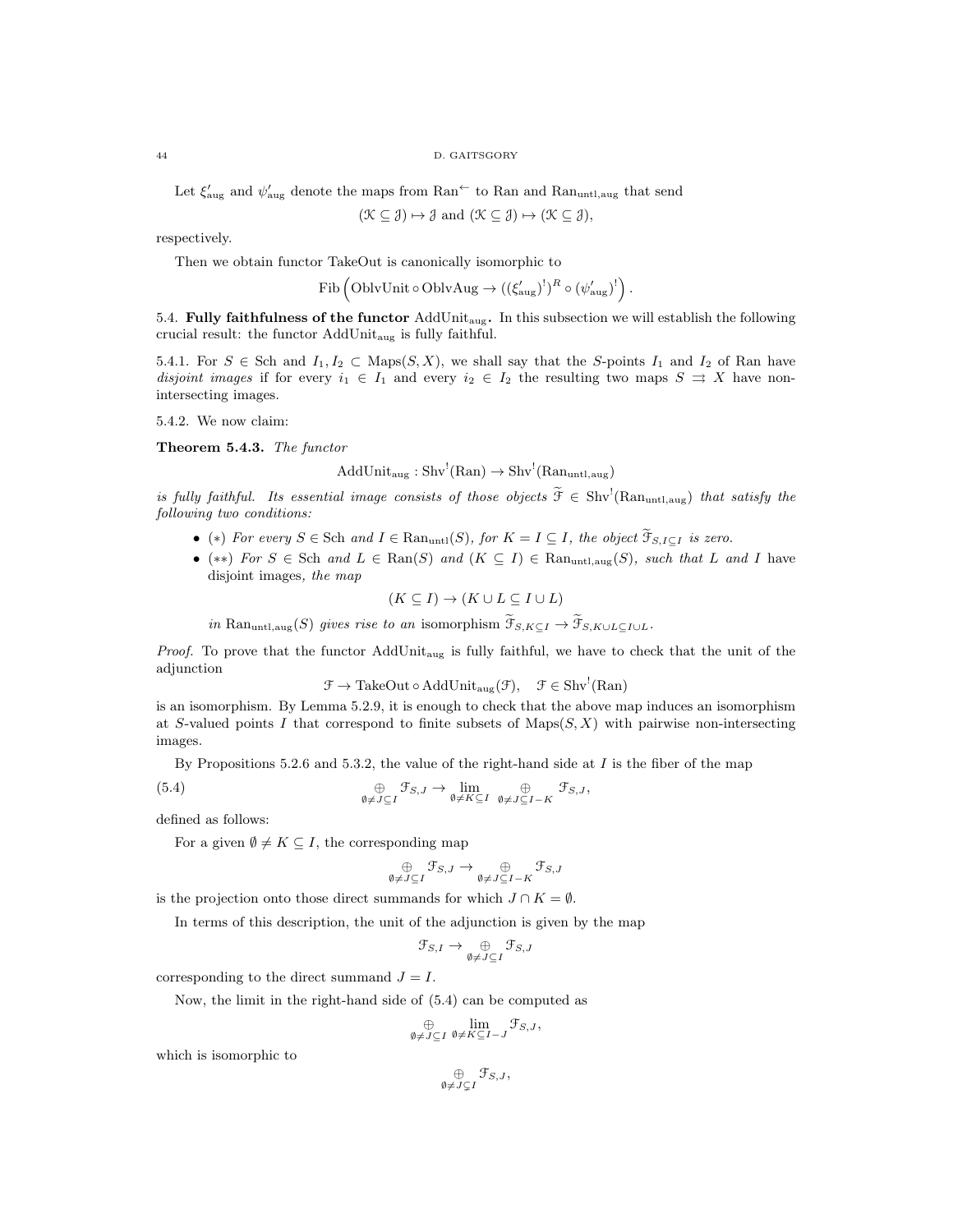because for each  $J \neq I$  the category of indices  $\emptyset \neq K \subseteq I - J$  is contractible. Under this identification, the map (5.4) is the projection on the summands with  $J \neq I$ .

This makes the isomorphism assertion manifest.

It is clear from Proposition 5.2.6 and Lemma 5.2.9 that any object in the essential image of AddUnit<sub>aug</sub> satisfies conditions (\*) and (\*\*). To finish the proof, we need to show that if  $\tilde{\mathcal{F}}$  is an object of  $\tilde{\mathcal{F}} \in Shv^!(\text{Ran}_{untl,aug})$  that satisfies conditions (\*) and (\*\*) such that TakeOut $(\tilde{\mathcal{F}})=0$ , then  $\mathfrak{F}=0.$ 

By Lemma 5.2.9, it is enough to show that  $\widetilde{\mathcal{T}}_{S,K\subset I} = 0$  for I corresponding to a finite subset of  $\text{Maps}(S, X)$  consisting of maps with pairwise non-intersecting images. By induction on the cardinality of I and conditions (\*) and (\*\*), we can assume that  $\widetilde{\mathcal{F}}_{S,K'\subseteq I'}=0$ , whenever  $|I'|-|K'|<|I|$ . In particular, it remains to prove that  $\mathcal{F}_{S,\emptyset \subset I} = 0$  we can assume that  $K = \emptyset$ .

By Proposition 5.3.2, we have:

$$
\mathrm{TakeOut}(\widetilde{\mathcal{F}})_{S,I} = \mathrm{Fib}\left(\widetilde{\mathcal{F}}_{S,\emptyset \subset I} \to \lim_{\emptyset \neq K \subseteq I} \widetilde{\mathcal{F}}_{S,K \subseteq I}\right).
$$

However, by the induction hypothesis, all the terms in the above limit vanish. Hence,

$$
0 = \text{TakeOut}(\mathcal{F})_{S,I} \simeq \mathcal{F}_{S,\emptyset \subset I}.
$$

5.4.4. By Lemma 5.3.4, we have a natural transformation of functors

(5.5) TakeOut  $\rightarrow$  OblvUnit  $\circ$  OblvAug, Shv<sup>!</sup>(Ran<sub>untl,aug</sub>)  $\rightarrow$  Shv<sup>!</sup>(Ran).

We claim:

**Corollary 5.4.5.** Assume that X is connected<sup>13</sup>. Let  $\mathcal G$  be an object of Shv<sup>1</sup>(Ran<sub>untl,aug</sub>) satisfying conditions  $(*)$  and  $(**)$ . Then the natural transformation (5.5) induces an isomorphism

$$
C_c^*(\text{Ran}, -) \circ \text{TakeOut}(\mathcal{G}) \to C_c^*(\text{Ran}, -) \circ \text{OblvUnit} \circ \text{OblvAug}(\mathcal{G}).
$$

*Proof.* Note that if we precompose the natural transformation  $(5.5)$  with the functor AddUnit<sub>aug</sub> we obtain a natural transformation

 ${\rm Id}_{\rm Shv^!(Ran)} \stackrel{\sim}{\longrightarrow} {\rm TakeOut} \circ {\rm AddUnit}_{\rm aug} \to {\rm OblvUnit} \circ {\rm OblvAug} \circ {\rm AddUnit}_{\rm aug} \simeq {\rm OblvUnit} \circ {\rm AddUnit},$ 

which equals the natural transformation (4.3).

Hence, the assertion of the corollary follows from Corollary 4.5.2.

 $\Box$ 

П

### 6. An alternative point of view on sheaves on the unital Ran space

The contents of this section will not be used in the sequel; it is added for the sake for completeness.

Recall the presentation of Ran as a colimit of schemes, given by Proposition 4.1.3. So, a datum of a sheaf on Ran is amounts to an assignment

$$
(\mathfrak{I} \in \text{Fin}^s) \rightsquigarrow \mathfrak{F}_\mathfrak{I} \in \text{Shv}(X^\mathfrak{I}),
$$

equipped with a homotopy-compatible system of isomorphisms

$$
(\mathcal{I} \stackrel{\alpha}{\twoheadrightarrow} \mathcal{J}) \rightsquigarrow (\mathrm{diag}_{\alpha})^!(\mathcal{F}_{\mathcal{I}}) \simeq \mathcal{F}_{\mathcal{J}},
$$

where  $\text{diag}_{\alpha}$  denotes the map  $X^{\mathcal{J}} \to X^{\mathcal{I}}$ , induced by  $\alpha$ .

In this section we will give a similar description of the categories  $\text{Shv}^!(\text{Ran}_{\text{untl}})$ ,  $\text{Shv}^!(\text{Ran}_{\text{untl},\text{aug}})$ and the functors AddUnit, AddUnit<sub>aug</sub> and TakeOut.

<sup>13</sup>And proper, if we are working in the context of D-modules.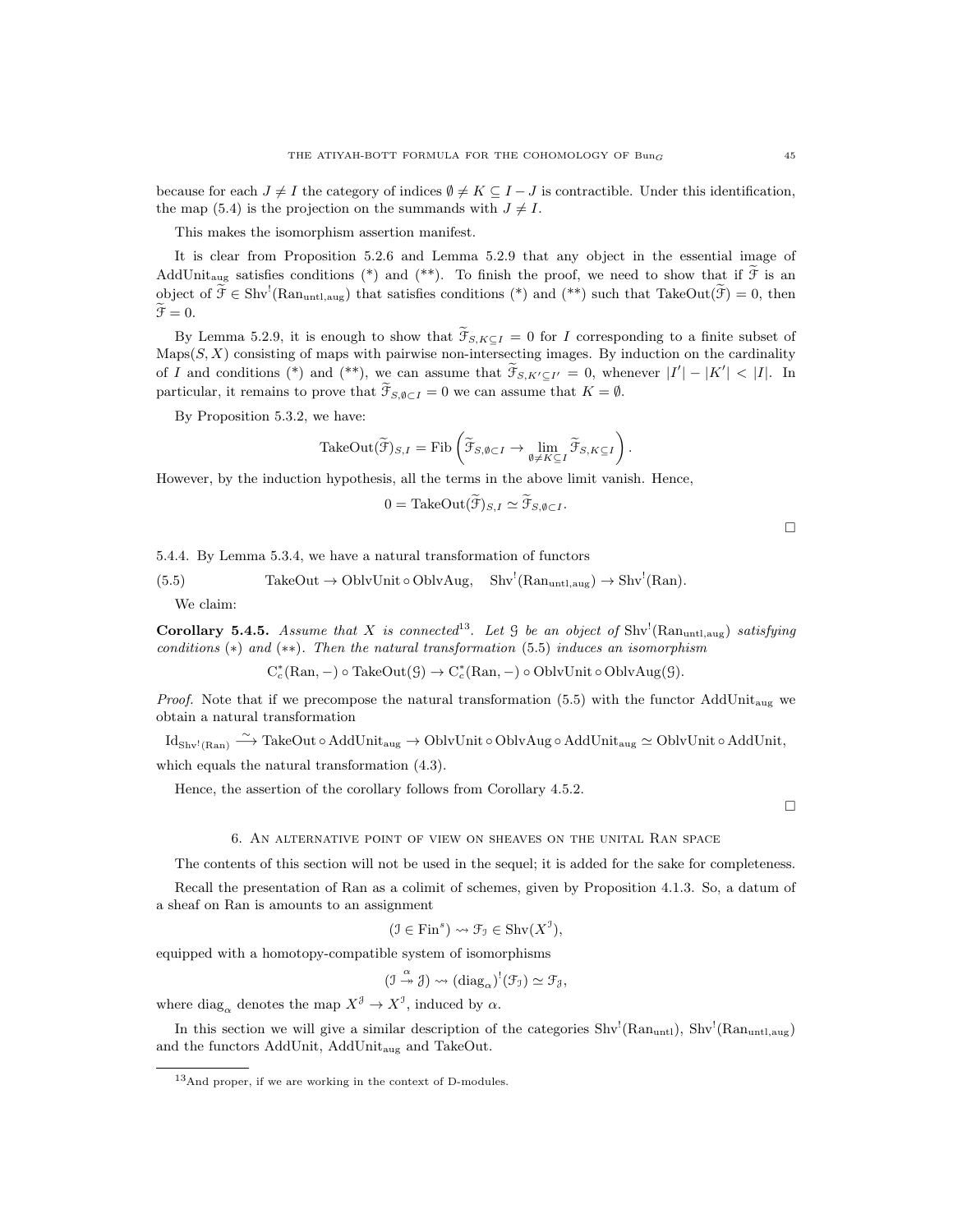6.1. The case of the usual Ran space. First, we will give a different interpretation of the presentation of Ran as a colimit, given by Proposition 4.1.3.

6.1.1. For a set A the functor

$$
\mathcal{I} \mapsto A^{\mathcal{I}}, \quad (\text{Fin}^s)^{\text{op}} \to \text{Sets}
$$

defines a Cartesian fibration in groupoids  $A^{\text{Fin}^s} \to \text{Fin}^s$ .

Let  $X^{\text{Fin}^s}$  denote the lax prestack that assigns to  $S \in \text{Sch}$  the category

$$
\operatorname{Maps}(S, X)^{\operatorname{Fin}^s}
$$

.

In other words, the category  $\text{Sch}_{/X^{\text{Fin}^s}}$  is a Cartesian fibration in groupoids over  $\text{Sch} \times \text{Fin}^s$  with the fiber over  $S \times \mathcal{I}$  being  $\text{Maps}(S, X)^{\mathcal{I}}$ .

Note that we can think of an object  $\mathcal{F} \in \text{Shv}^{!}(X^{\text{Fin}^{s}})$  as an assignment

$$
(\mathfrak{I} \in \text{Fin}^s) \rightsquigarrow \mathfrak{F}_{\mathfrak{I}} \in \text{Shv}(X^{\mathfrak{I}}),
$$

equipped with a homotopy-compatible system of morphisms

(6.1) 
$$
(\mathfrak{I} \xrightarrow{\alpha} \mathfrak{J}) \rightsquigarrow (\mathrm{diag}_{\alpha})^!(\mathfrak{F}_{\mathfrak{I}}) \rightarrow \mathfrak{F}_{\mathfrak{J}}.
$$

6.1.2. Let  $A^{\text{Fin}^s,\sim}$  denote the following the *localization* of  $A^{\text{Fin}^s}$ : we invert all arrows that are Cartesian over Fin<sup>s</sup>. Since the fibers of  $A^{\text{Fin}^s}$  over objects of Fin<sup>s</sup> are groupoids, we obtain that  $A^{\text{Fin}^s,\sim}$  is itself a groupoid.

Let  $X^{\text{Fin}^s,\sim}$  denote the corresponding prestack.

The category  $\text{Shv}^!(X^{\text{Fin}^s,\sim})$  is a full subcategory of  $\text{Shv}^!(X^{\text{Fin}^s})$  consisting of those objects for which the maps (6.1) are isomorphisms.

6.1.3. Note now that we have a canonical identification:

$$
X^{\text{Fin}^s,\sim} \simeq \operatornamewithlimits{colim}_{\mathfrak I \in \text{Fin}^s} X^{\mathfrak I}.
$$

Combining with Proposition 4.1.3, we obtain an identification

$$
(6.2) \t\t X^{\text{Fin}^s, \sim} \simeq \text{Ran}.
$$

In the rest of this section we will develop an analog of the interpretation of Ran, given by (6.2), to the case of  $\text{Ran}_{\text{untl.} \text{and}}$   $\text{Ran}_{\text{untl.} \text{aug.}}$ 

# 6.2. The case of the unital Ran space.

6.2.1. Let Fin denote the category of finite non-empty sets (and all maps). For a set  $A$  the functor

$$
\mathcal{I} \mapsto A^{\mathcal{I}}, \quad (\text{Fin})^{\text{op}} \to \text{Sets}
$$

defines a Cartesian fibration in groupoids  $A^{\text{Fin}} \to \text{Fin}$ .

Let  $X^{\text{Fin}}$  denote the lax prestack that assigns to  $S \in \text{Sch}$  the category

$$
Maps(S, X)^{Fin}.
$$

In other words, the category Sch<sub>/XFin</sub> is a Cartesian fibration in groupoids over Sch  $\times$  Fin with the fiber over  $S \times \mathcal{I}$  being  $\text{Maps}(S, X)^{\mathcal{I}}$ .

By definition, an object  $\mathcal{F} \in \text{Shv}^!(X^{\text{Fin}})$  is an assignment

$$
(\mathcal{I} \in \text{Fin}) \rightsquigarrow \mathcal{F}_{\mathcal{I}} \in \text{Shv}(X^{\mathcal{I}}),
$$

equipped with a homotopy-compatible system of morphisms

 $(6.3)$  $\stackrel{\alpha}{\longrightarrow} \mathcal{J}) \rightsquigarrow (\text{diag}_{\alpha})^!(\mathcal{F}_{\mathcal{I}}) \rightarrow \mathcal{F}_{\mathcal{J}}.$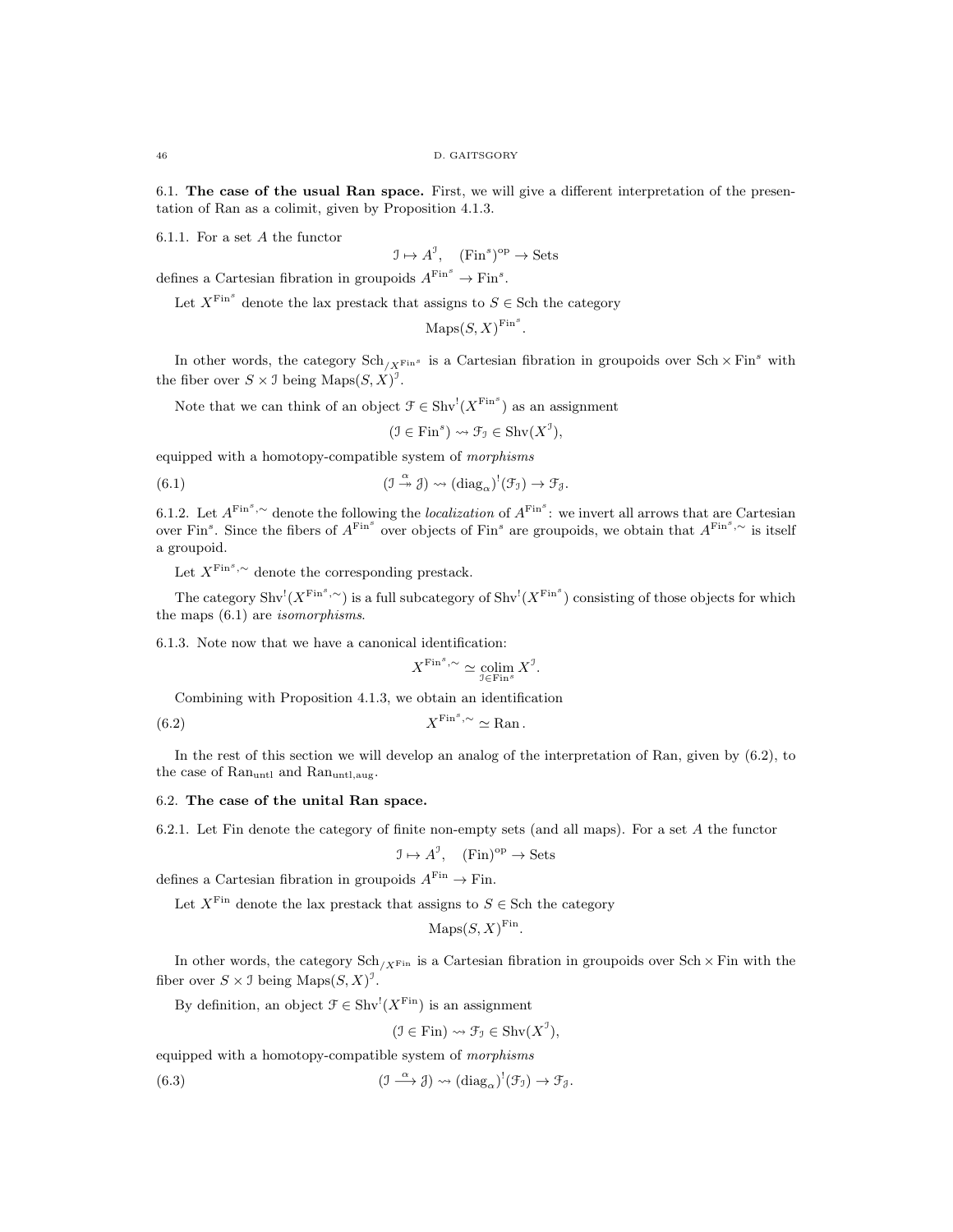6.2.2. For a set A, let  $A^{\text{Fin},\sim}$  denote the following the *localization* of  $A^{\text{Fin}}$ : we invert all *Cartesian* arrows that lie above that maps in Fin given by surjective maps of finite sets.

Let  $X^{\text{Fin},\sim}$  denote the corresponding lax prestack.

The category  $\text{Shv}^{l}(X^{\text{Fin},\sim})$  is a full subcategory of  $\text{Shv}^{l}(X^{\text{Fin}})$  consisting of those objects for which the maps (6.3) are *isomorphisms* for those  $\alpha$  that are surjective.

6.2.3. We claim:

Proposition 6.2.4. There exists a canonical isomorphism

$$
X^{\text{Fin},\sim} \simeq \text{Ran}_{\text{untl}}.
$$

*Proof.* We need to show that for a set A, the category  $A^{\text{Fin},\sim}$  is (canonically) equivalent to the category Subsets  $_f(A)$  of finite non-empty subsets of A.

We have a naturally defined functor

$$
(6.4) \t\t AFin \to \text{Subsets}_f(A)
$$

that assigns to an object  $(\mathcal{I} \to A) \in A^{\text{Fin}}$  its image in A. We claim that this functor defines an equivalence from  $A^{\text{Fin},\sim}$  to Subsets  $_f(A)$ .

First, it is easy to see that  $(6.4)$  is a Cartesian fibration, and the arrows in  $A<sup>Fin</sup>$  that are Cartesian over surjective maps in Fin<sup>op</sup> get sent to isomorphisms in Subsets<sub>f</sub>(A). Hence, it remains to show that that the localization of every fiber of (6.4) with respect to the same class of morphisms is contractible.

For a subset  $B \subset A$ , the fiber in question is the category of pairs  $(1, 1 \stackrel{f}{\twoheadrightarrow} B)$ . We localize it with respect to the morphisms that are surjective on the I's. However, the above category has a final object, namely  $I = B$ , and the canonical map from any object to it belongs to the class of morphisms with respect to which we localize. The assertion follows now from the next general lemma:

**Lemma 6.2.5.** Let C be a category with a final object  $c_f$ . Then any localization of C with respect to a class of morphisms that contains the canonical morphisms  $c \to c_f$  for all  $c \in \mathbb{C}$ , is contractible.

 $\Box$ 

6.2.6. Thus, from Proposition 6.2.4 we obtain a fully faithful embedding

$$
Shv^{!}(\text{Ran}_{\text{unt1}}) \hookrightarrow Shv^{!}(X^{\text{Fin}}).
$$

Let us now describe the functor

(6.5) 
$$
\text{Shv}^{!}(\text{Ran}) \stackrel{\text{AddUnit}}{\longrightarrow} \text{Shv}^{!}(\text{Ran}_{\text{unt1}}) \hookrightarrow \text{Shv}^{!}(X^{\text{Fin}}).
$$

As we shall see in Sect. 8.1.1, for every finite non-empty set  $\mathcal{J}$ , the morphism ins $\mathcal{J}: X^{\mathcal{J}} \to \text{Ran}$  is pseudo-proper, and for any  $\mathcal{F} \in \text{Shv}^!(\text{Ran})$ , the canonical map

$$
\underset{\mathbb{J}\in \text{Fin}^{s}}{\text{colim}}\left(\text{ins}_{\mathbb{J}}\right)_{!}\circ\left(\text{ins}_{\mathbb{J}}\right)^{!}(\mathbb{F})\to\mathbb{F}
$$

is an isomorphism.

So, it would suffice to describe the composition of (6.5) with the functor (ins<sub>4</sub>)! for every  $\beta$ . What we will actually do is write explicitly the composed functor

(6.6) \tShv(X<sup>3</sup>) 
$$
\xrightarrow{\text{(ins}_{3})^1} \text{Shv}^!(\text{Ran}) \xrightarrow{\text{AddUnit}} \text{Shv}^!(\text{Ran}_{\text{unt1}}) \hookrightarrow \text{Shv}^!(X^{\text{Fin}}) \to \text{Shv}(X^{\text{J}})
$$

the last arrow is the evaluation functor corresponding to a finite non-empty set I.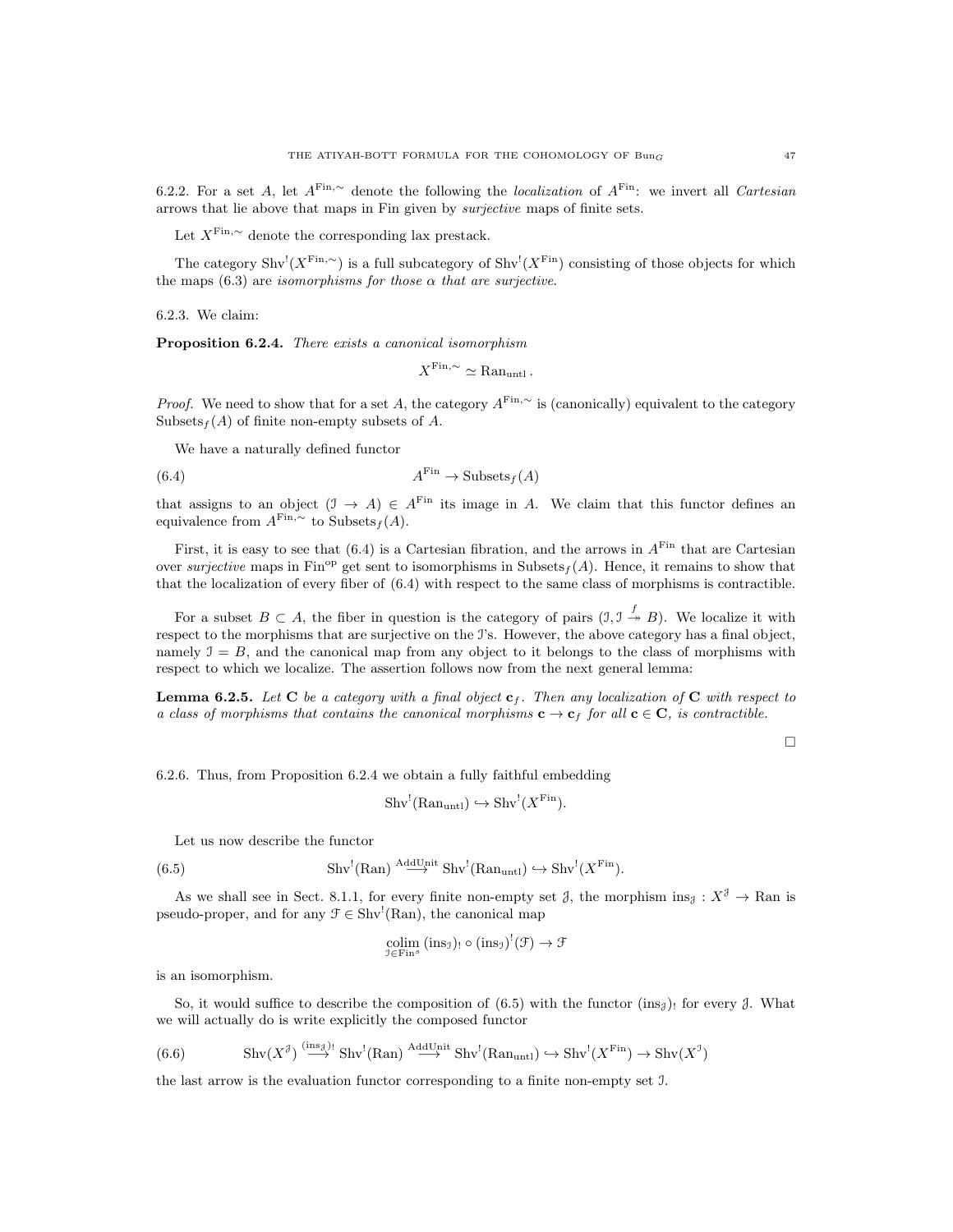Since the maps  $\psi : \text{Ran} \to \text{Ran}_{\text{untl}}$  and ins<sub>J</sub> are pseudo-proper, the composition (6.6) is computed algorithmically via base change: it is given by pull-push along

(6.7) 
$$
(X^{\mathcal{I}} \times X^{\mathcal{J}}) \tilde{\supseteq} := X^{\mathcal{I}} \times \operatorname{Ran}_{\text{natural}}^{\times} X^{\mathcal{J}} \xrightarrow{\qquad \qquad } X^{\mathcal{J}}
$$

$$
\downarrow \qquad \qquad X^{\mathcal{I}}.
$$

So, it remains to describe explicitly the above prestack  $(X^{\mathcal{I}} \times X^{\mathcal{J}})$   $\cong$ . As in Proposition 4.1.3 one shows that it is given as

$$
\operatornamewithlimits{colim}_{\mathfrak I\twoheadrightarrow \mathfrak X\leftarrow \mathfrak J}X^\mathfrak K,
$$

where the colimit is taken over the category of finite non-empty sets  $K$ , equipped with a surjection  $\mathcal{I} \rightarrow \mathcal{K}$  and a map  $\mathcal{J} \rightarrow \mathcal{K}$ .

Remark 6.2.7. Let  $(X^{\mathcal{I}} \times X^{\mathcal{J}})$  be the closed reduced subscheme of  $X^{\mathcal{I}} \times X^{\mathcal{J}}$ , whose k-points are those pairs of an I-tuple and a  $\beta$ -tuple of k-points of X, for which the  $\beta$ -tuple is contained in the I-tuple as a subset of  $X(k)$ . In other words,  $(X^{\mathcal{I}} \times X^{\mathcal{J}})$  is the reduced subscheme underlying the union of images of the maps  $X^{\mathcal{K}} \to X^{\mathcal{I}} \times X^{\mathcal{J}}$  for all  $\mathcal{I} \to \mathcal{K} \leftarrow \mathcal{J}$ .

It follows from Lemma 7.4.11(d) that pullback along the morphism

$$
(X^{\mathcal{I}} \times X^{\mathcal{J}}) \widetilde{\supseteq} \to (X^{\mathcal{I}} \times X^{\mathcal{J}})_{\supseteq}
$$

is an equivalence of categories. Hence, as in Corollary 8.1.5, when computing the functor (6.6) as pull-push, we can replace the diagram (6.7) that involves the prestack  $(X^{\mathcal{I}} \times X^{\mathcal{J}})$  by the diagram

$$
(X^{\mathcal{I}} \times X^{\mathcal{J}}) \supseteq \longrightarrow X^{\mathcal{J}}
$$

$$
\downarrow
$$

$$
X^{\mathcal{I}},
$$

which only involves schemes.

6.3. The case of the unital augmented Ran space. In this subsection we shall describe the category  $\text{Shv}^!(\text{Ran}_{\text{untl},\text{aug}})$  in terms similar to those in Sect. 6.2.

6.3.1. Let Fin<sub>aug</sub> denote the category of pairs ( $\mathcal{K} \subseteq \mathcal{I}$ ), where  $\mathcal{I}$  is a finite non-empty set and  $\mathcal{K}$  is its (possibly empty) subset; morphisms in the category are defined naturally.

For a set A we define the Cartesian fibration  $A^{\text{Fin}_{\text{aug}}} \to \text{Fin}_{\text{aug}}$  to correspond to the functor

$$
(\text{Fin}_{\text{aug}})^{\text{op}} \to \text{Sets}, \quad (\mathcal{K} \subseteq \mathcal{I}) \mapsto A^{\mathcal{I}}.
$$

Let  $A^{\text{Fin}_\text{aug},\sim}$  be the localization of  $A^{\text{Fin}_\text{aug}}$ , where we invert the Cartesian arrows that lie over the arrows  $(\mathcal{K}_1 \subseteq \mathcal{I}_1) \to (\mathcal{K}_2 \subseteq \mathcal{I}_2)$  for which both  $\mathcal{K}_1 \to \mathcal{K}_2$  and  $\mathcal{I}_1 \to \mathcal{I}_2$  are surjective.

6.3.2. Let

$$
X^{\operatorname{Fin_{\mathrm{aug}}}}
$$
 and  $X^{\operatorname{Fin_{\mathrm{aug}}},\sim}$ 

denote the corresponding lax prestacks.

In other words, the category  $\text{Sch}_{/X^{\text{Fin}_{\text{aug}}}}$  is a Cartesian fibration over  $\text{Sch}\times\text{Fin}_{\text{aug}}$ , with the fiber over  $S \times (\mathcal{K} \subseteq \mathcal{I})$  being Maps $(S, X)^{\mathcal{I}}$ .

As in Proposition 6.2.4 one shows that the natural map

$$
X^{\text{Fin}_{\text{aug}}, \sim} \to \text{Ran}_{\text{untl}, \text{aug}}
$$

is an isomorphism.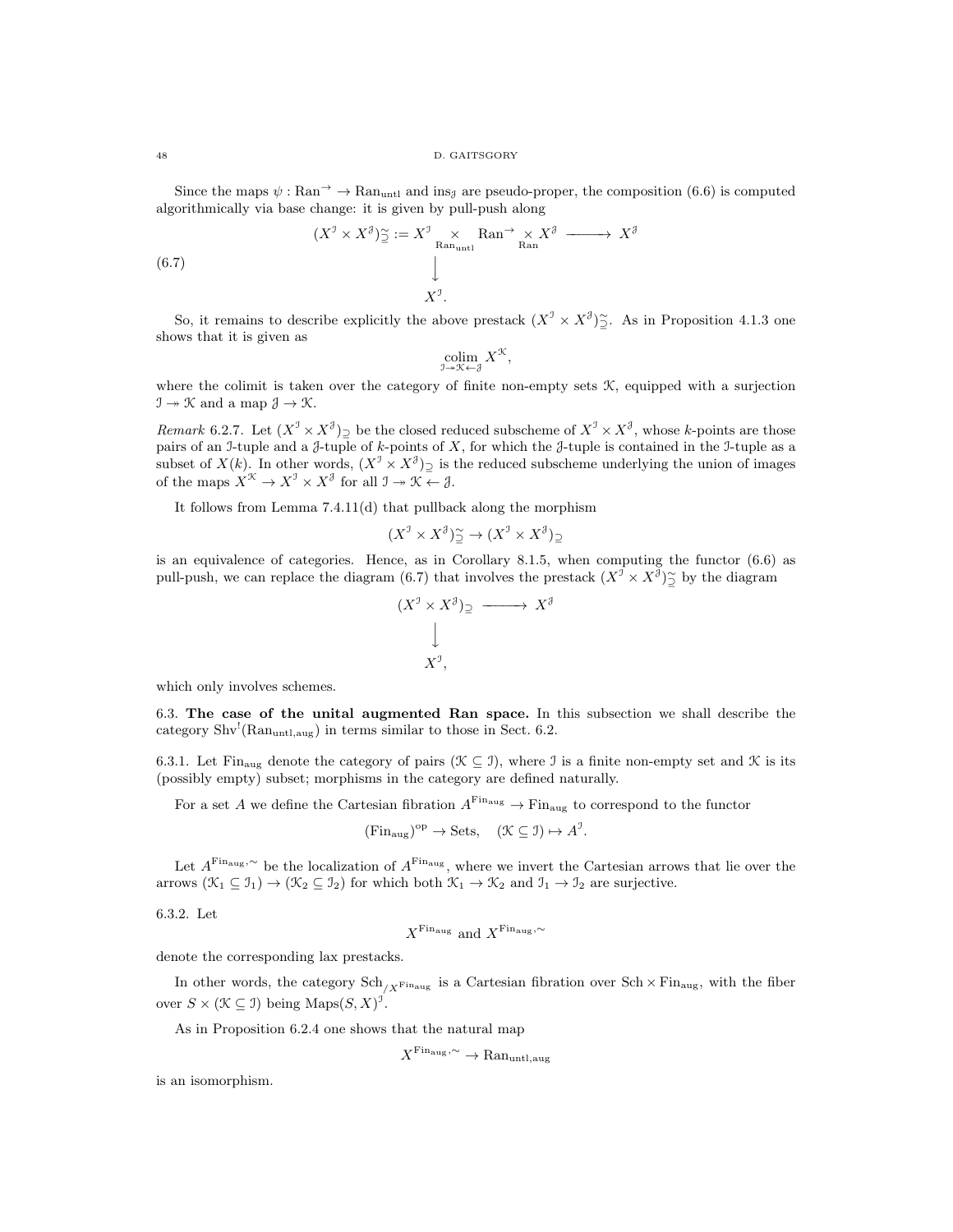6.3.3. The category  $\text{Shv}^{l}(X^{\text{Final}})$  can be (tautologically) described as follows. It consists of assignments

(6.8) 
$$
(\mathfrak{K}\subseteq \mathfrak{I})\rightsquigarrow \mathfrak{F}_{\mathfrak{K}\subseteq \mathfrak{I}}\in \mathrm{Shv}(X^{\mathfrak{I}}),
$$

equipped with a homotopy-compatible set of morphisms

(6.9)  $\mathfrak{F}_{\mathcal{K}_1 \subseteq \mathcal{I}_1} |_{X^{\mathcal{I}_2}} \to \mathfrak{F}_{\mathcal{K}_2 \subseteq \mathcal{I}_2}$ 

for every arrow  $(\mathcal{K}_1 \subseteq \mathcal{I}_1) \to (\mathcal{K}_2 \subseteq \mathcal{I}_2)$  in Fin<sub>aug</sub>.

The category  $\text{Shv}^{\text{I}}(X^{\text{Fin}}^{\text{aug},\sim})$  is a full subcategory of  $\text{Shv}^{\text{I}}(X^{\text{Fin}}^{\text{aug}})$  that consists of those objects for which the maps (6.9) are isomorphisms for those maps  $(\mathcal{K}_1 \subseteq \mathcal{I}_1) \to (\mathcal{K}_2 \subseteq \mathcal{I}_2)$  for which both  $\mathcal{K}_1 \rightarrow \mathcal{K}_2$  and  $\mathcal{I}_1 \rightarrow \mathcal{I}_2$  are surjective.

6.3.4. Let us now describe the functor  $AddUnit_{aug}$ . As in Sect. 6.2.6, we shall describe the corresponding functor

$$
\mathrm{Shv}(X^{\mathcal{J}}) \stackrel{\left(\mathrm{ins}_{\mathcal{J}}\right)}{\longrightarrow} \mathrm{Shv}^{!}(\mathrm{Ran}) \stackrel{\mathrm{AddUnit}_{\mathrm{aug}}}{\longrightarrow} \mathrm{Shv}^{!}(\mathrm{Ran}_{\mathrm{untl},\mathrm{aug}}) \hookrightarrow \mathrm{Shv}^{!}(X^{\mathrm{Fin}_{\mathrm{aug}}}) \to \mathrm{Shv}(X^{\mathcal{J}})
$$

for  $X^{\mathcal{I}} \to X^{\text{Fin}_{\text{aug}}},$  corresponding to any given  $(\mathcal{K} \subseteq \mathcal{I}) \in \text{Fin}_{\text{aug}}.$ 

As in Sect. 6.2.6, this amounts to a description of the fiber product

$$
(X^{\mathcal{I}} \times X^{\mathcal{J}})\widetilde{\cap}_{\neq \emptyset} := X^{\mathcal{I}} \underset{\text{Ran}_{\text{untl},\text{aug}}}{\times} \text{Ran}_{\text{aug}}^{\rightarrow} X^{\mathcal{J}}
$$

as a prestack over  $X^{\mathcal{I}} \times X^{\mathcal{J}}$ . This prestack is described as the colimit

$$
\underset{\substack{\mathfrak{I}\supseteq\mathfrak{X}\supseteq\mathfrak{X}'\to\mathcal{L}\twoheadrightarrow\mathcal{J}'\subseteq\mathcal{J}}{\text{colim}}} {\mathrm{X}^{\mathfrak{I}}\underset{X}{\times}X^{\mathcal{L}}\underset{X^{\mathcal{J}'}}{\times}X^{\mathcal{L}}},
$$

where the colimit is taken over the category of diagrams

$$
\mathfrak{I}\supseteq\mathfrak{K}\supseteq\mathfrak{K}'\twoheadrightarrow\mathcal{L}\twoheadleftarrow\mathfrak{J}'\subseteq\mathfrak{J},\quad\mathcal{L}\neq\emptyset,
$$

and where the morphisms are surjections on the  $\mathcal{L}$ 's.

Remark 6.3.5. The above index category is quite complicated. This is the reason that for some applications, it is better to use the definition of the functor AddUnitaug as it is given in Sect. 5.2 rather than try to express it in terms of schemes as in Sect. 6.3.2. <sup>14</sup>

Remark 6.3.6. As in Remark 6.2.7, we can replace the prestack  $(X^{\mathcal{I}} \times X^{\mathcal{J}})_{\cap \neq \emptyset}^{\sim}$  by the corresponding closed subscheme

$$
(X^{\mathcal{I}} \times X^{\mathcal{J}})_{\cap \neq \emptyset} \subset (X^{\mathcal{I}} \times X^{\mathcal{J}}).
$$

6.4. A description of the functor TakeOut. In this subsection we will describe the functor TakeOut in terms of the presentation of Ran<sub>untl,aug</sub> as  $X^{\text{Fin}_{\text{aug}},\sim}$ .

6.4.1. Specifically, we would like to describe the composition

(6.10) \tShv<sup>¹</sup>(Ran<sub>untl,aug</sub>) 
$$
\stackrel{(\psi_{\text{aug}})^{l}}{\longrightarrow}
$$
 Shv<sup>¹</sup>(Ran<sub>aug</sub>)  $\stackrel{((\xi_{\text{aug}})^{l})^R}{\longrightarrow}$  Shv<sup>¹</sup>(Ran)  $\stackrel{\text{ins}_d^l}{\longrightarrow}$  Shv( $X^{\beta}$ ).

On the one hand, Proposition 5.3.2 readily provides the description of this functor. Namely, it sends an object  $\mathcal{F} \in Shv^!(\text{Ran}_{untl,aug})$ , thought of as in (6.8), to

$$
\lim_{\emptyset \neq \mathcal{K} \subseteq \mathcal{J}} \mathcal{F}_{\mathcal{K} \subseteq \mathcal{J}} \in \text{Shv}^{!}(X^{\mathcal{J}}).
$$

Just for fun, we will now rederive this formula by a different method. Namely, by Remark 5.3.5, the functor (6.10) identifies with the composition

$$
\mathrm{Shv}^{!}(\mathrm{Ran}_{\mathrm{untl},\mathrm{aug}}) \stackrel{(\psi_{\mathrm{aug}}')^{!}}{\longrightarrow} \mathrm{Shv}^{!}(\mathrm{Ran}^{\leftarrow}) \stackrel{((\xi_{\mathrm{aug}}')^{!})^{R}}{\longrightarrow} \mathrm{Shv}^{!}(\mathrm{Ran}) \stackrel{\mathrm{ins}_{\mathcal{J}}^{!}}{\longrightarrow} \mathrm{Shv}(X^{\mathcal{J}}),
$$

where  $\text{Ran}^{\leftarrow}$  is as in Remark 5.3.5.

 $14$ Exhibiting a lax prestack as a lax colimit of schemes is analogous to choosing coordinates on a manifold. This is convenient for some purposes, but is a nuisance for others.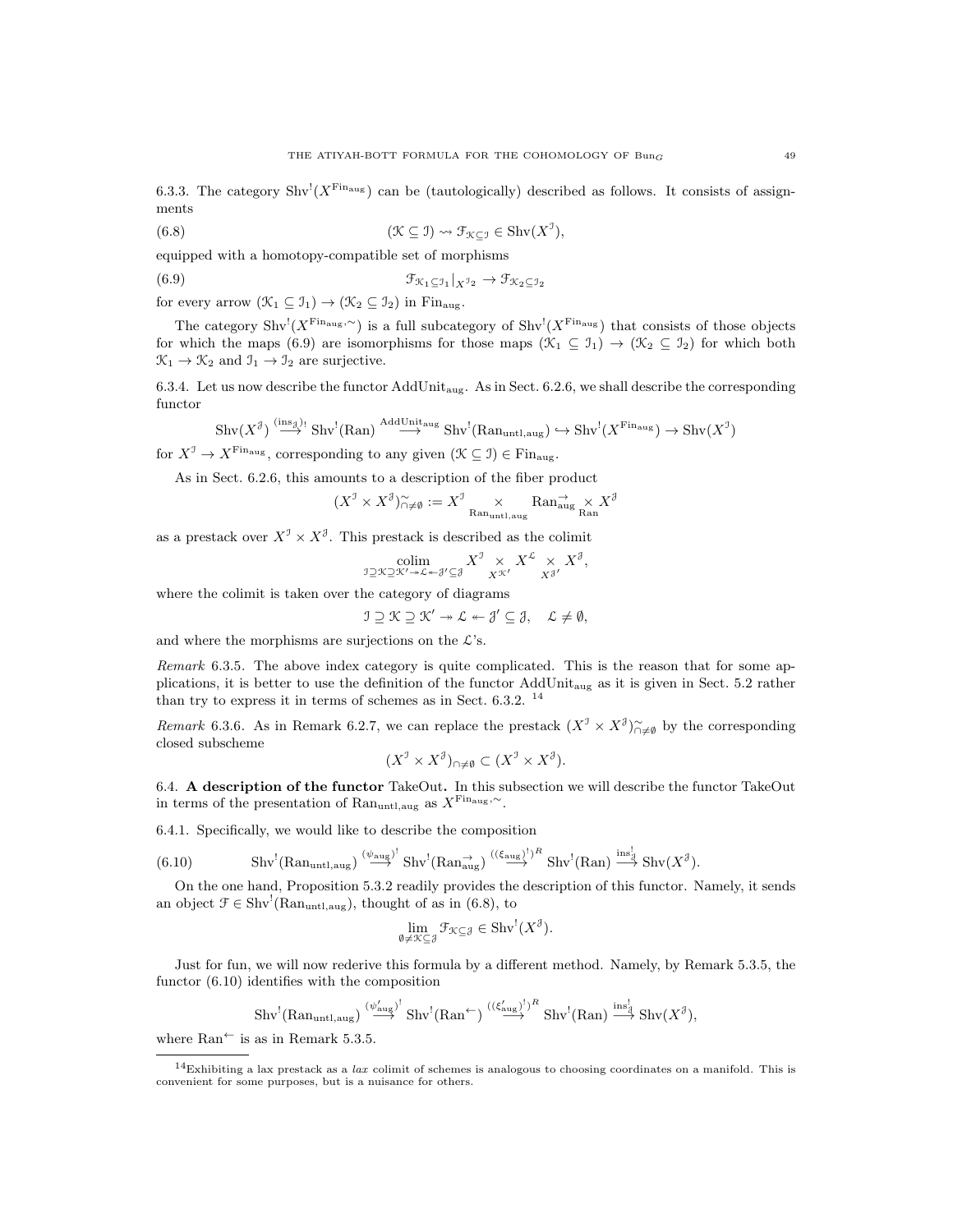By Lemma 2.4.2, the above functor is given by !-pull and (right adjoint of !-pullback)-push along the diagram

$$
X^{\mathcal{J}} \underset{\text{Ran}}{\times} \text{Ran}^{\leftarrow} \xrightarrow{\psi_{\mathcal{J}}^{\prime}} \text{Ran}_{\text{untl},\text{aug}}
$$

$$
\xi_{\mathcal{J}}^{\prime} \downarrow
$$

$$
X^{\mathcal{J}}.
$$

We claim:

Proposition 6.4.2. The functor

$$
((\xi_3')^!)^R \circ (\psi_3')^! : \mathrm{Shv}^! (\mathrm{Ran}_{\mathrm{untl},\mathrm{aug}}) \to \mathrm{Shv}(X^{\mathcal{J}})
$$

is canonically isomorphic to the functor

$$
\mathcal{F}\mapsto \lim_{\emptyset\neq \mathcal{K}\subseteq \mathcal{J}}\mathcal{F}_{\mathcal{K}\subseteq \mathcal{J}}.
$$

The rest of this subsection is devoted to the proof of Proposition 6.4.2.

6.4.3. Let Fin<sup>←</sup> denote the category, whose objects are pairs of non-empty finite sets  $\mathcal{K} \subseteq \mathcal{L}$ , and whose morphisms are surjections  $\mathcal{L}_1 \rightarrow \mathcal{L}_2$  that map  $\mathcal{K}_1 \rightarrow \mathcal{K}_2$  (not necessarily surjectively).

For a set A, let  $A^{\text{Fin}^+}$  denote the Cartesian fibration in groupoids over Fin<sup> $\leftarrow$ </sup> that assigns to  $\mathcal{K} \subseteq \mathcal{L}$ the set  $A^{\mathcal{L}}$ .

Let  $A^{\text{Fin}\leftarrow}$ ,∼ denote the localization of  $A^{\text{Fin}\leftarrow}$ , where we invert Cartesian arrows lying over those morphisms in Fin<sup>←</sup>, for which the map  $\mathcal{K}_1 \rightarrow \mathcal{K}_2$  is also surjective.

Let  $X^{\text{Fin}^{\leftarrow}}$  and  $X^{\text{Fin}^{\leftarrow},\sim}$  denote the corresponding lax prestacks. As in Proposition 6.2.4 one shows that  $X^{\text{Fin}^{\leftarrow},\sim}$  is canonically isomorphic to Ran<sup>←</sup>.

The composed map

$$
X^{\text{Fin}^{\leftarrow}} \to X^{\text{Fin}^{\leftarrow}, \sim} \simeq \text{Ran}^{\leftarrow} \to \text{Ran}_{\text{untl},\text{aug}}
$$

factors as

$$
X^{\text{Fin}^{\leftarrow}} \to X^{\text{Fin}_{\text{aug}}} \to X^{\text{Fin}_{\text{aug}}, \sim} \simeq \text{Ran}_{\text{until}, \text{aug}}.
$$

Since the maps

$$
X^{\text{Fin}_{\text{aug}}} \to \text{Ran}_{\text{untl},\text{aug}} \text{ and } X^{\text{Fin}^{\leftarrow}} \to \text{Ran}^{\leftarrow}
$$

are localizations when evaluated on every  $S \in$  Sch, functor  $((\xi_3')^1)^R \circ (\psi_3')^1$  is canonically isomorphic to !-pull and (right adjoint of !-pullback)-push along the diagram

$$
X^{\mathcal{J}} \underset{\text{Ran}}{\times} X^{\text{Fin}^{\leftarrow}} \xrightarrow{\qquad} X^{\text{Fin}_{\text{aug}}} \xrightarrow{\qquad} \text{Ran}_{\text{untl},\text{aug}}
$$

$$
\downarrow
$$

$$
X^{\mathcal{J}}.
$$

(6.11)

6.4.4. The lax prestack  $X^{\mathcal{J}} \times X^{\text{Fin}^{\leftarrow}}$  attaches to  $S \in$  Sch the Cartesian fibration in groupoids over Fin<sub>aug</sub> with the fiber over  $\mathcal{K} \subseteq \mathcal{L}$  being

$$
\operatorname{Maps}(S, X^{\mathcal{J}} \underset{\text{Ran}}{\times} X^{\mathcal{L}}) \simeq \underset{\mathcal{L} \to \mathcal{M} \twoheadleftarrow \mathcal{J}}{\operatorname{colim}} \operatorname{Maps}(S, X)^{\mathcal{M}}.
$$

Let Q denote the category of

$$
\mathfrak{K} \subseteq \mathcal{L} \stackrel{\alpha}{\twoheadrightarrow} \mathfrak{M} \stackrel{\beta}{\twoheadleftarrow} \mathfrak{Z},
$$

where the morphisms are commutative diagrams that induce surjective maps between the  $\mathcal{L}$ 's. For a set A, let  $A^{\circ}$  denote the Cartesian fibration in groupoids over Q, with the fiber over an object (6.12) being  $A^{\mathcal{M}}$ .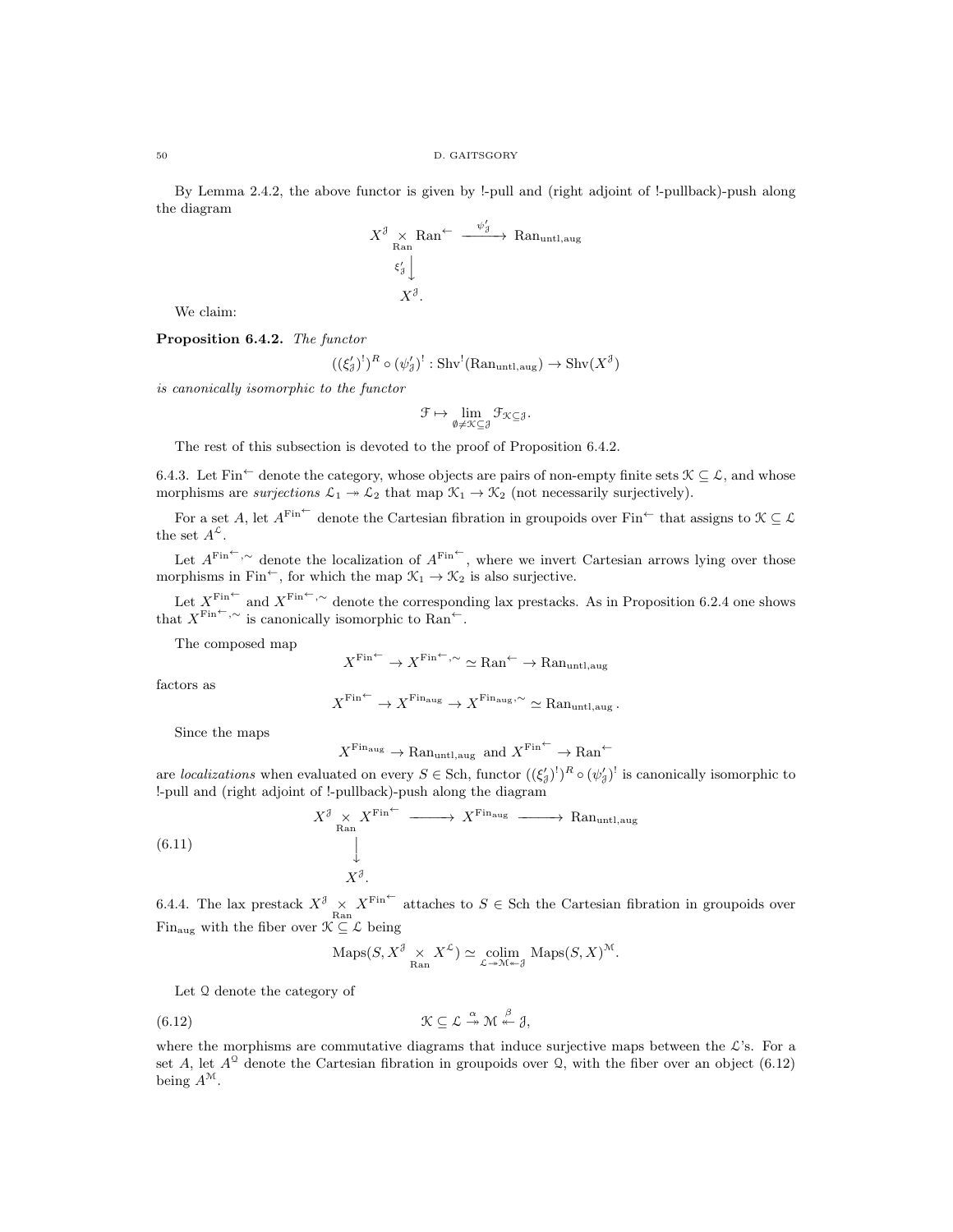Let  $X^{\mathbb{Q}}$  be the corresponding lax prestack. We have a canonically defined map

$$
X^{\mathfrak{Q}}\to X^{\mathfrak{F}}\underset{\text{Ran}}{\times} X^{\text{Fin}^{\leftarrow}}
$$

,

which is a localization when evaluated on every  $S \in$  Sch (we invert the Cartesian arrows that lie over those maps in Q that induce isomorphisms on the  $\mathcal{K}$ 's and the  $\mathcal{L}$ 's).

Hence, we obtain that when computing the !-pull and (right adjoint of !-pullback)-push along the diagram (6.11), we can replace this diagram by

(6.13) 
$$
X^{\mathcal{Q}} \longrightarrow \text{Ran}_{\text{untl},\text{aug}}
$$

$$
\downarrow
$$

$$
X^{\mathcal{J}}.
$$

6.4.5. Note now that right-cofinal in the category  $\mathcal Q$  there is a full subcategory  $\mathcal Q'$  consisting of those objects (6.12) for which the map  $\beta$  is an isomorphism.

Hence, we can further replace the diagram (6.13) by the diagram

$$
X^{\mathcal{Q}'} \longrightarrow \text{Ran}_{\text{untl},\text{aug}}
$$
\n(6.14) 
$$
\downarrow
$$
\n
$$
X^{\beta}.
$$
\nNote however that the law nested  $X^{\mathcal{Q}'}$  identifies with

Note, however, that the lax prestack  $X^{\mathcal{Q}'}$  identifies with

$$
X^{\mathcal{J}} \times \mathcal{Q}'.
$$

Hence, we rewrite the functor in the proposition as

$$
\mathcal{F} \mapsto \lim_{\mathcal{K} \subseteq \mathcal{L} \stackrel{\alpha}{\rightarrow} \mathcal{J}} \mathrm{diag}^!_{\alpha}(\mathcal{F}_{\mathcal{K} \subseteq \mathcal{L}}).
$$

6.4.6. Consider now the category  $Q''$  of finite non-empty subsets of  $\mathcal J$  (i.e., this is the category appearing in the statement of the proposition). We have a canonically defined functor

 $(6.15)$  $\prime \to \mathcal{Q}'', \quad (\mathcal{K} \subseteq \mathcal{L} \stackrel{\alpha}{\twoheadrightarrow} \mathcal{J}) \mapsto (\alpha(\mathcal{K}) \subset \mathcal{J}).$ 

The functor

$$
\mathfrak{Q}' \to \mathrm{Shv}(X^{\mathcal{J}}), \quad (\mathfrak{K} \subseteq \mathcal{L} \xrightarrow{\alpha} \mathcal{J}) \mapsto \mathrm{diag}^!_\alpha(\mathcal{F}_{\mathcal{K} \subseteq \mathcal{L}})
$$

factors through the above functor (6.15) and the functor

$$
\mathcal{Q}^{\prime\prime} \to \mathrm{Shv}(X^{\mathcal{J}}), \quad (\mathcal{K} \subseteq \mathcal{J}) \mapsto \mathcal{F}_{\mathcal{K} \subseteq \mathcal{J}}.
$$

Hence, it remains to show that the functor (6.15) is right cofinal. However, the latter is clear as it is a Cartesian fibration, with contractible fibers (each fiber has a final object).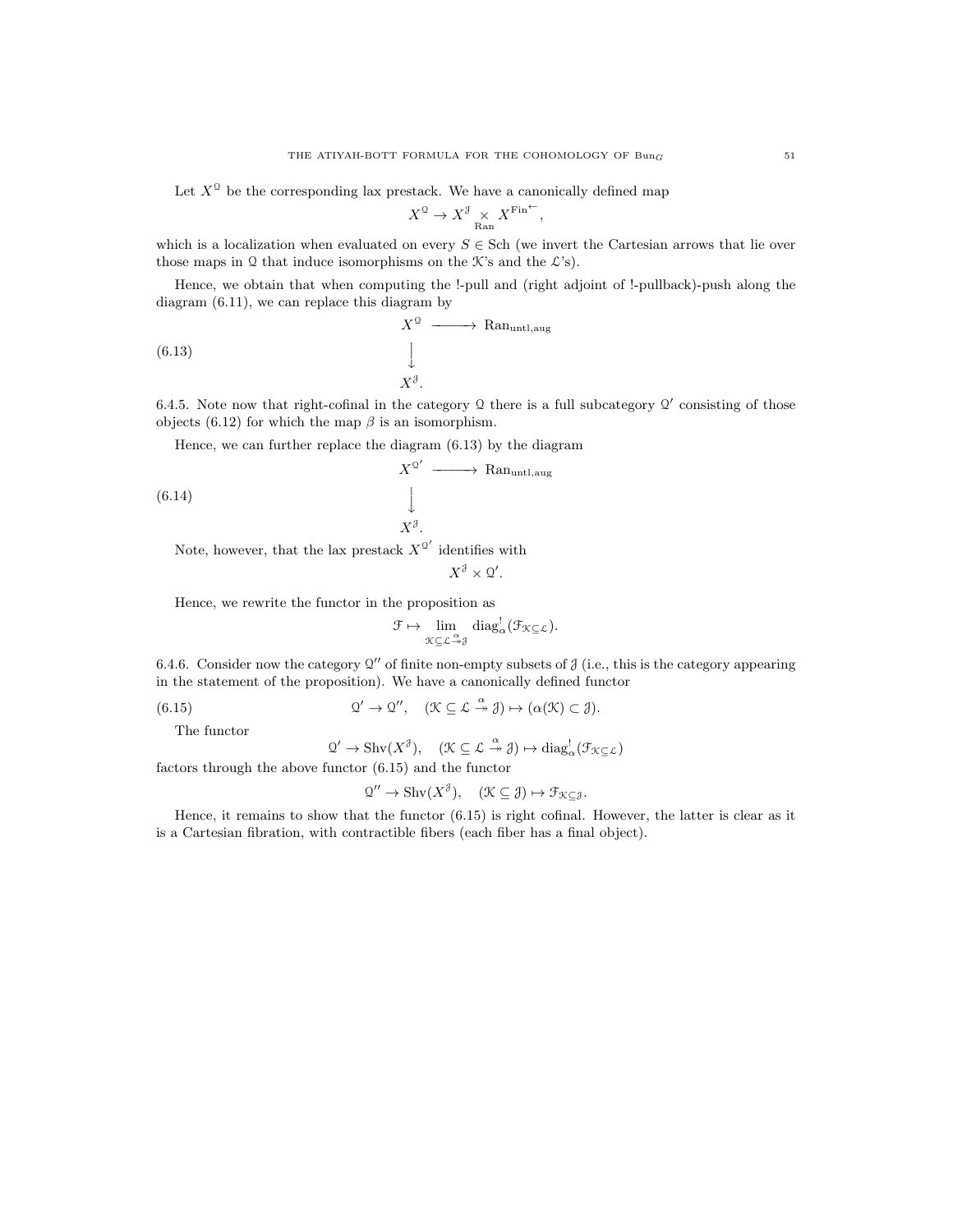#### 52 D. GAITSGORY

#### Part II: Verdier duality on the Ran space

### 7. Verdier duality on prestacks

The functor of Verdier duality (for schemes, or topological spaces) is not something mysterious, see Sect. 7.1.3 below.

Our proof of the cohomological product formula (0.5), is based on considering the operation of Verdier duality on sheaves on the Ran space. The trouble is that the Ran space is not a scheme, and here the difference between schemes and prestacks (even the nice one such as Ran) will be significant.

In this section we will define what we mean by the Verdier duality functor on a prestack and describe it rather explicitly for a class of prestacks (called pseudo-schemes with a finitary diagonal), for which it is reasonable to expect such a description.

The material in Sects. 7.1 and 7.2 is needed for the statements of the results in Sect. 15. The material in the rest of this section is needed for the proofs of the theorems stated in Sect. 8. As a prerequisite for the present section, as well as the rest of Part II, one only needs Sect. 1 (i.e., lax prestacks will not appear).

7.1. Verdier duality. In this subsection we introduce the functor of Verdier duality in the context of prestacks.

7.1.1. Let Y be a prestack such that the diagonal map

diag $y : Y \rightarrow Y \times Y$ 

is pseudo-proper (see Sect. 1.5.3 for what this means). In particular, the functor

$$
(\mathrm{diag}_y)_!: \mathrm{Shv}^!(\mathcal{Y}) \to \mathrm{Shv}^!(\mathcal{Y} \times \mathcal{Y})
$$

is defined and satisfies base change.

Given two objects  $f, \mathcal{G} \in \text{Shv}^1(\mathcal{Y})$ , by a *pairing* between them we shall mean a map

$$
\mathcal{F} \boxtimes \mathcal{G} \to (\mathrm{diag}_{\mathcal{Y}})_! (\omega_{\mathcal{Y}}).
$$

Remark 7.1.2. The pseudo-properness assumption on diag<sub>y</sub> does not merely appear for technical reasons, i.e., to ensure the existence of  $(\text{diag}_y)_! (\omega_y)$ . More importantly, in actual Verdier duality, we want to use  $(\text{diag}_y)_*(\omega_y)$  rather than  $(\text{diag}_y)_!(\omega_y)$ , and while we do not necessarily know what  $(\text{diag}_y)_*(\omega_y)$ is supposed to be for an arbitrary prestack Y, the pseudo-properness is supposed to imply that it is isomorphic to  $(\text{diag}_y)_! (\omega_y)$ .

7.1.3. For a given  $\mathcal{G} \in \text{Shv}^!(\mathcal{Y})$ , we define its Verdier dual  $\mathbb{D}_{\mathcal{Y}}(\mathcal{G}) \in \text{Shv}^!(\mathcal{Y})$  to represent the functor that sends  $\mathcal{F} \in \text{Shv}^1(\mathcal{Y})$  to the space of pairings between  $\mathcal{F}$  and  $\mathcal{G}$ . The above contravariant functor is representable, because it sends colimits in  $\text{Shv}^!(\mathcal{Y})$  to limits in Spc.

In particular, for a given  $\mathcal{F}$ , we have a canonically defined pairing

(7.1) 
$$
\mathcal{F} \boxtimes \mathbb{D}_{\mathcal{Y}}(\mathcal{F}) \to (\text{diag}_{\mathcal{Y}})!(\omega_{\mathcal{Y}}).
$$

7.2. Interaction of Verdier duality with pushforwards. The basic property of Verdier duality on schemes is commutation with direct images for proper morphisms. In this subsection we shall start exploring what can be said about the extension of this property for maps between prestacks.

7.2.1. Let  $f: \mathcal{Y}_1 \to \mathcal{Y}_2$  be a map which is itself pseudo-proper, so that the functor  $f_1$ , left adjoint to  $f'$  is defined. If  $\mathcal{F}, \mathcal{G}$  are objects of Shv<sup>!</sup>( $\mathcal{Y}_1$ ), then a datum of a pairing between them gives rise to a pairing between  $f_!(\mathcal{F})$  and  $f_!(\mathcal{G})$  via

$$
f_!(\mathcal{F}) \boxtimes f_!(\mathcal{G}) \stackrel{\text{pseudo-properness}}{\sim} (f \times f)_!(\mathcal{F} \boxtimes \mathcal{G}) \to (f \times f)_! \circ (\text{diag}_{\mathcal{Y}_1})_!(\omega_{\mathcal{Y}_1}) \to (\text{diag}_{\mathcal{Y}_2})_!(\omega_{\mathcal{Y}_2}).
$$

In particular, if  $\mathcal Y$  is pseudo-proper, a datum of a pairing between  $\mathcal F$  and  $\mathcal G$  gives rise to a pairing

(7.2) 
$$
C_c^*(\mathcal{Y}, \mathcal{F}) \otimes C_c^*(\mathcal{Y}, \mathcal{G}) \to \Lambda.
$$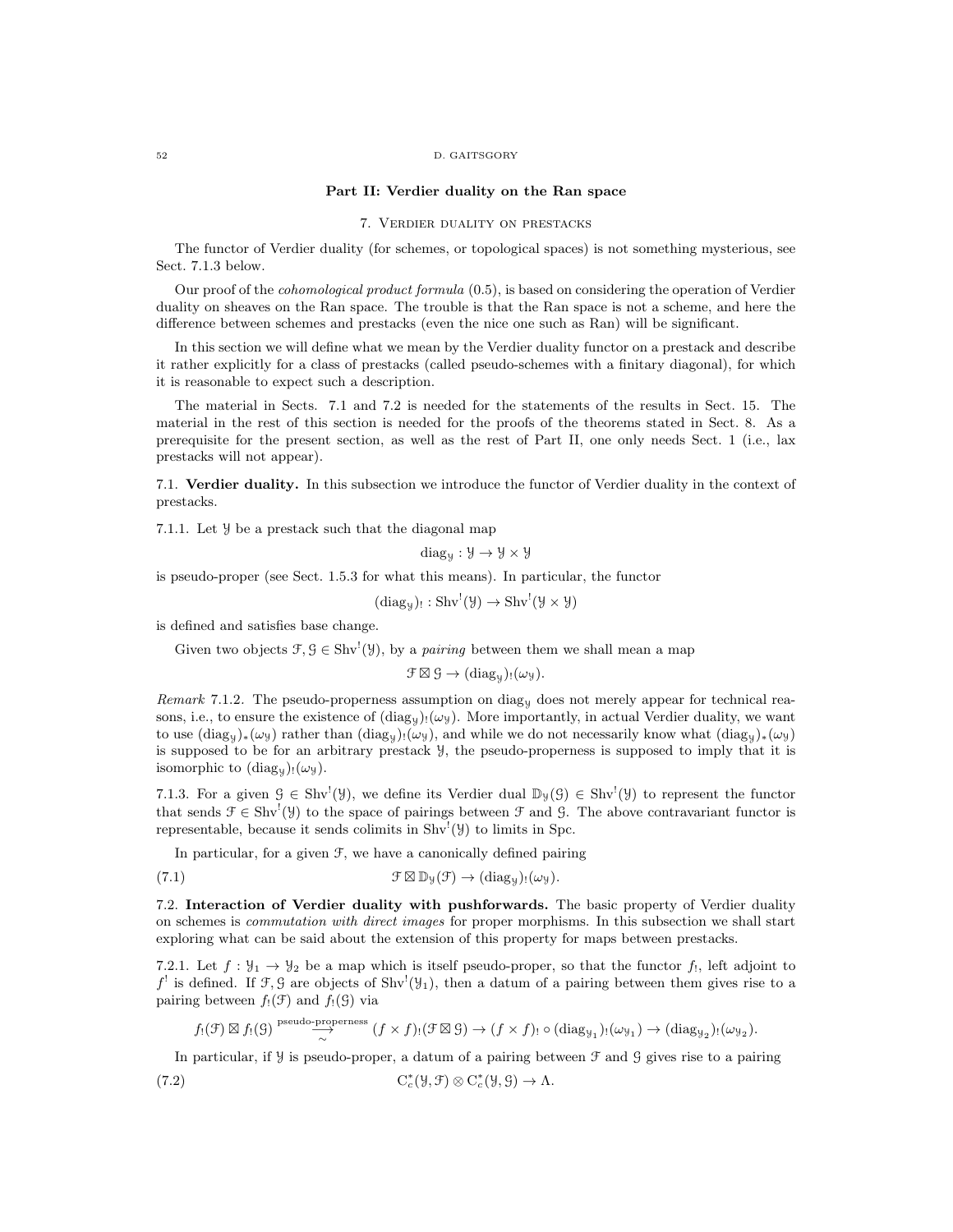7.2.2. We obtain that a pseudo-proper map  $f: \mathcal{Y}_1 \to \mathcal{Y}_2$ , the construction from Sect. 7.2.1 gives rise to a canonically defined map

(7.3) 
$$
f_!(\mathbb{D}_{\mathcal{Y}_1}(\mathcal{F})) \to \mathbb{D}_{\mathcal{Y}_2}(f_!(\mathcal{F})).
$$

We have the following fundamental fact:

**Lemma 7.2.3.** Let us be working in the context of constructible sheaves. Let  $f: Y_1 \to Y_2$  be a proper map between schemes. Then the map (7.3) is an isomorphism.

*Proof.* The assertion is well-known if  $\mathcal F$  is compact. In the general case, it follows from the fact that in the context of constructible sheaves, the functor  $f_!$  commutes with limits: indeed, since f is proper, we have  $f_! = f_*$ , while  $f_*$  admits a left adjoint, namely,  $f^*$ .

7.2.4. In particular, we obtain that if  $\mathcal{Y}$  is a pseudo-proper prestack and  $\mathcal{F} \in Shv'(\mathcal{Y})$ , the pairings (7.1) and (7.2) give rise to a pairing:

$$
C_c^*(\mathcal{Y}, \mathcal{F}) \otimes C_c^*(\mathcal{Y}, \mathbb{D}_{\mathcal{Y}}(\mathcal{F})) \to \Lambda,
$$

and thus to a map

(7.4) 
$$
C_c^*(\mathcal{Y}, \mathbb{D}_{\mathcal{Y}}(\mathcal{F})) \to (C_c^*(\mathcal{Y}, \mathcal{F}))^{\vee},
$$

(which is the map  $(7.3)$  for  $y_2 = pt$ ).

If  $y = Y$  is a proper scheme, then Lemma 7.2.3 says that the map (7.4) is an isomorphism.

Remark 7.2.5. Note that the map (7.4) is not an isomorphism for a general pseudo-proper prestack. For example, take Y to be the disjoint union of infinitely many copies of pt.

7.3. Interaction of Verdier duality with other functors. The material in the rest of this section is of technical nature and can be skipped on the first pass.

In this subsection we will start exploring how Verdier duality interacts with the operations of external product and pullback under an étale morphism.

7.3.1. Products. Let  $\mathcal{Y}_1$  and  $\mathcal{Y}_2$  be two prestacks and  $\mathcal{F}_i \in Shv'(\mathcal{Y}_i)$ . We have a tautologically defined map

(7.5) 
$$
\mathbb{D}_{\mathcal{Y}_1}(\mathcal{F}_1) \boxtimes \mathbb{D}_{\mathcal{Y}_2}(\mathcal{F}_2) \to \mathbb{D}_{\mathcal{Y}_1 \times \mathcal{Y}_2}(\mathcal{F}_1 \boxtimes \mathcal{F}_2).
$$

The following in well-known:

**Lemma 7.3.2.** Assume that the ring of coefficients  $\Lambda$  has a bounded Tor-dimension. Let  $\mathcal{Y}_i = Y_i$  be schemes and  $\mathcal{F}_i \in \text{Shv}(Y_i)$  be bounded above with compact cohomology sheaves. Then the map (7.5) is an isomorphism.

7.3.3. Let now  $f: \mathcal{Y}_1 \to \mathcal{Y}_2$  be an étale map between prestacks. We claim that for  $\mathcal{F} \in \text{Shv}^1(\mathcal{Y}_2)$ , there exists a canonically defined map

(7.6) 
$$
f' \circ \mathbb{D}_{\mathcal{Y}_2}(\mathcal{F}) \to \mathbb{D}_{\mathcal{Y}_1} \circ f'(\mathcal{F}).
$$

Indeed, to specify such a map is equivalent to specifying a map

(7.7) 
$$
f' \circ \mathbb{D}_{\mathcal{Y}_2}(\mathcal{F}) \boxtimes f'(\mathcal{F}) \to (\text{diag}_{\mathcal{Y}_1})_! (\omega_{\mathcal{Y}_1}).
$$

The latter map is constructed as follows. The fact that  $f$  is étale implies that the diagonal map

$$
\mathcal{Y}_1 \rightarrow \mathcal{Y}_1 \underset{\mathcal{Y}_2}{\times} \mathcal{Y}_1 = (\mathcal{Y}_1 \times \mathcal{Y}_1) \underset{\mathcal{Y}_2 \times \mathcal{Y}_2}{\times} \mathcal{Y}_2
$$

is an embedding of a connected component.

In particular, we have a canonically defined map

$$
(f \times f)^! \circ (\mathrm{diag}_{\mathcal{Y}_2})_! (\omega_{\mathcal{Y}_2}) \to (\mathrm{diag}_{\mathcal{Y}_1})_! (\omega_{\mathcal{Y}_1}).
$$

Now, the map in (7.7) is the composition

 $f' \circ \mathbb{D}_{\mathcal{Y}_2}(\mathcal{F}) \boxtimes f^{!}(\mathcal{F}) = (f \times f)^{!}(\mathbb{D}_{\mathcal{Y}_2}(\mathcal{F}) \boxtimes \mathcal{F}) \to (f \times f)^{!} \circ (\text{diag}_{\mathcal{Y}_2})_{!}(\omega_{\mathcal{Y}_2}) \to (\text{diag}_{\mathcal{Y}_1})_{!}(\omega_{\mathcal{Y}_1}),$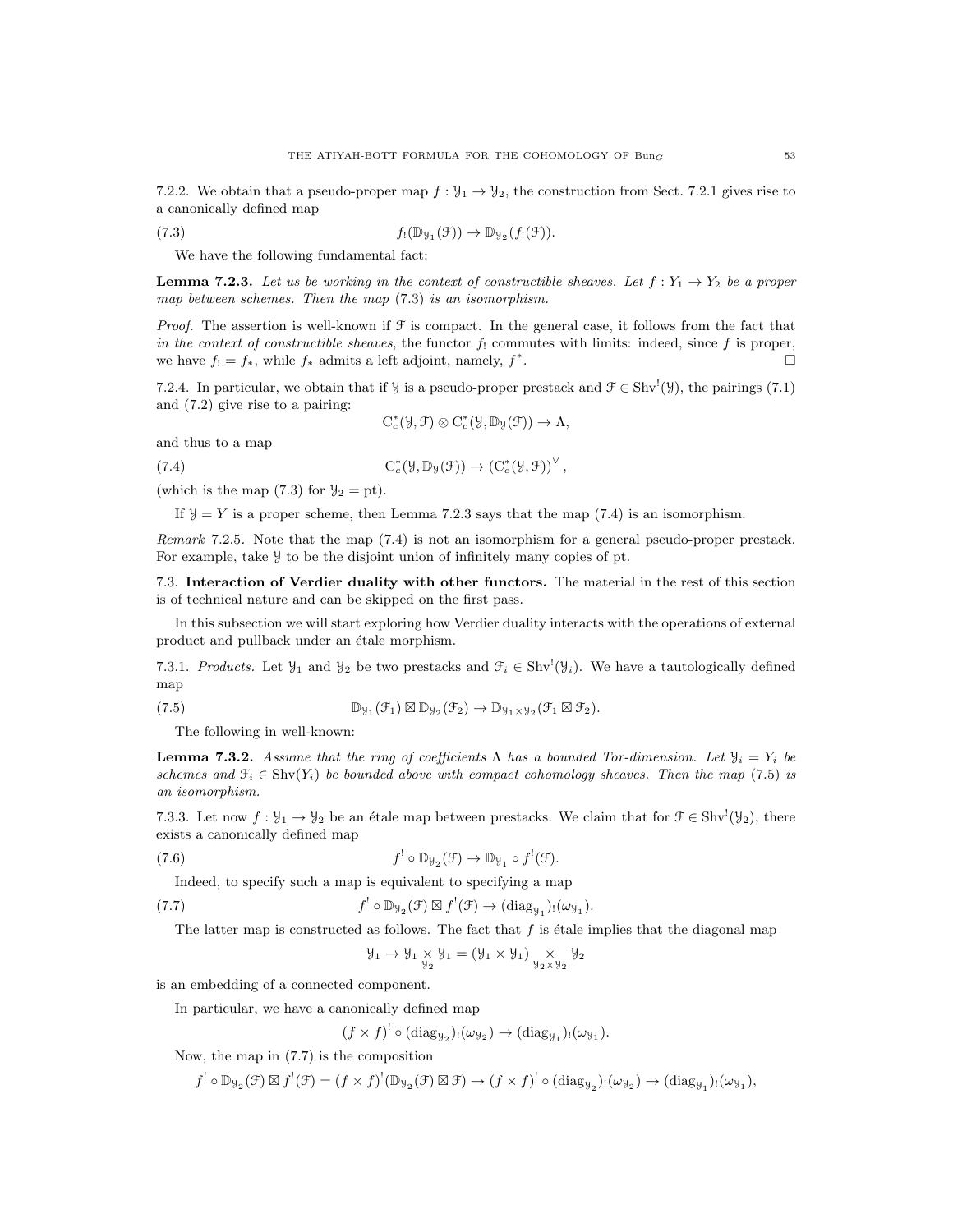where the second arrow is the pullback by means of  $f \times f$  of the tautological map

$$
\mathbb{D}_{\mathcal{Y}_{2}}(\mathcal{F})\boxtimes \mathcal{F} \rightarrow (\mathrm{diag}_{\mathcal{Y}_{2}})_{!}(\omega_{\mathcal{Y}_{2}}).
$$

We have:

**Lemma 7.3.4.** Let us be working in the context of constructible sheaves, and let  $\mathcal{Y}_1 = Y_1$  and  $\mathcal{Y}_2 = Y_2$ be schemes. Then the map (7.6) is an isomorphism.

*Proof.* Same as that of Lemma 7.2.3.

7.4. Digression: properties of prestacks. In this subsection we will introduce several notions that will help describe the category of sheaves on a prestack and the Verdier duality functor.

The key notion is that of pseudo-scheme. In a sense, pseudo-schemes are "as good as schemes", as far as sheaves on them are concerned.

7.4.1. Let  $\mathcal Y$  be a prestack. We shall say that  $\mathcal Y$  is a *pseudo-scheme* if  $\mathcal Y$  can be written as a colimit

(7.8) 
$$
\mathcal{Y} = \underset{a \in A}{\text{colim}} Z_a, \quad Z_a \in \text{Sch},
$$

where the transition maps  $f_{a_1,a_2}: Z_{a_1} \to Z_{a_2}$  are proper.<sup>15</sup>

For  $a \in A$ , we let ins<sub>a</sub> :  $Z_a \rightarrow \mathcal{Y}$  denote the corresponding map. We claim:

**Proposition 7.4.2.** In the above notations, the maps ins<sub>a</sub> are pseudo-proper.

As an immediate corollary of this proposition, we obtain that the diagonal morphism of a pseudoscheme is pseudo-proper (we use here the fact that all our schemes are assumed separated).

Proof. Let Sch<sub>proper</sub> be the non-full subcategory of Sch, where we restrict 1-morphisms to be proper. Let  $PreStk_{proper}$  be the category of functors  $^{16}$ 

$$
(\mathrm{Sch}_{\mathrm{proper}})^{\mathrm{op}} \to \mathrm{Spc}.
$$

Restriction and left Kan extension define an adjoint pair of functors

 $LKE : PreStk_{proper} \rightleftarrows PreStk : Res.$ 

Note that for  $\mathcal{Y} \in \text{PreStk}_{\text{proper}}$ , written as a colimit  $\operatorname{colim}_{a \in A} Z_a$ , the value of  $\text{LKE}(\mathcal{Y})$  is the same colimit, but taken in PreStk. Hence, we obtain that pseudo-schemes are exactly those objects of PreStk that lie in the essential image of the functor LKE.

To prove the proposition, it suffices to show that for  $\mathcal Y$  as above and a pair of indices  $a, b$ , the fiber product  $Z_a \times Z_b$  is a pseudo-scheme and that its map to  $Z_b$  comes from a morphism in PreStk<sub>proper</sub>. For that it suffices to show that the functor LKE commutes with finite limits. This follows from the next lemma:

**Lemma 7.4.3.** Let  $F: \mathbb{C}' \to \mathbb{C}$  be a functor that commutes with finite limits. Then so does the functor  $LKE : Funct((\mathbf{C}')^{\mathrm{op}}, \mathrm{Spc}) \to Funct(\mathbf{C}^{\mathrm{op}}, \mathrm{Spc}).$ 

 $\Box$ 

<sup>15</sup>Pseudo-schemes are different from ind-schemes in two respects: for the latter one requires that the transition maps  $f_{a_1,a_2}$  be closed embeddings, and (which is also crucial) that the index category A be filtered.

<sup>&</sup>lt;sup>16</sup>The proof given below works for the category Sch replaced by any ∞-category C and PreStk<sub>proper</sub> replaced by any non-full subcategory  $C'$  of  $C$  that has the same objects, but which is obtained by restricting 1-morphisms to certain isomorphism classes.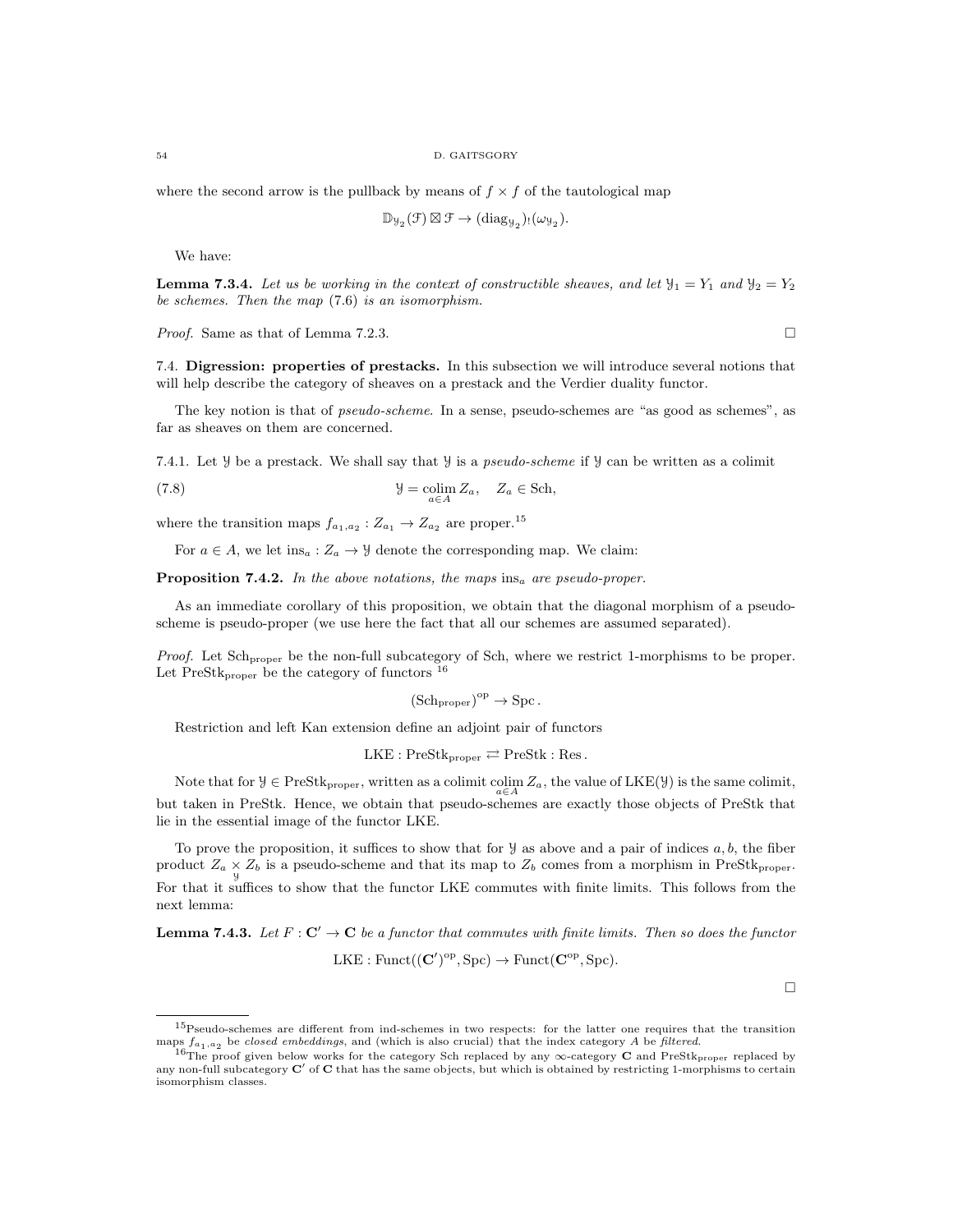*Proof of Lemma 7.4.3.* It is enough to show that for any  $c \in C$ , the functor

$$
\Phi \mapsto \text{LKE}(\Phi)(\mathbf{c}), \quad \text{Funct}((\mathbf{C}')^{\text{op}}, \text{Spc}) \to \text{Spc}
$$

is pro-representable. However, it is pro-represented by the object of  $\text{Pro}(\mathbf{C}')$  (thought of as an object of  $Pro(Funct((\mathbf{C}')^{\text{op}}, \text{Spc}))$  via the pro-extension of the Yoneda embedding), corresponding to the functor

$$
\mathbf{c}' \mapsto \mathrm{Maps}_{\mathbf{C}}(\mathbf{c}, F(\mathbf{c}')).
$$

 $\Box$ 

Remark 7.4.4. The proof of Proposition 7.4.2 shows that any morphism between pseudo-schemes that comes from a morphism in PreStk<sub>proper</sub> is pseudo-proper.

More generally, for  $\mathcal{Y}_1, \mathcal{Y}_2 \in \text{PreStk}_{\text{proper}}$ , the map

$$
\mathrm{Maps}_{\mathrm{PreStk}_{\mathrm{proper}}}(\mathcal{Y}_1, \mathcal{Y}_2) \to \mathrm{Maps}_{\mathrm{PreStk}}(\mathcal{Y}_1, \mathcal{Y}_2)
$$

is a monomorphism in Spc, i.e., the embedding of a union of connected components, and its image consists of those maps of prestacks  $y_1 \rightarrow y_2$  that are pseudo-proper. In particular, any *isomorphism*  $\mathcal{Y}_1 \rightarrow \mathcal{Y}_2$  as prestacks comes from an isomorphism in PreStk<sub>proper</sub>.

In addition, if  $\mathcal Y$  is a pseudo-scheme presented as in (7.8), and S is a scheme equipped with a pseudo-proper map  $S \to \mathcal{Y}$ , then for any index i such that the above map

$$
S \to Z_i \to \mathcal{Y}
$$

factors as  $S \to Z_i \to \mathcal{Y}$ , the resulting map  $S \to Z_i$  is proper (see end of proof of Corollary 7.5.6).

7.4.5. Since the functor  $Shv^!$  takes colimits to limits, we have:

$$
Shv^{!}(\mathcal{Y}) \simeq \lim_{a \in A} Shv(Z_{a}),
$$

where the transition functors in the formation of the limit are  $f_{a_1,a_2}^!$ . The corresponding functors

$$
Shv^{!}(\mathcal{Y})\to Shv(Z_a)
$$

are given by  $(\text{ins}_a)^!$ .

In addition, as was already noted in the proof of Proposition 1.5.2, we also have:

$$
Shv^{!}(\mathcal{Y}) \simeq \underset{a \in A}{\text{colim}} Shv(Z_a),
$$

where the transition functors are  $(f_{a_1,a_2})$ , and the colimit is taken in  $\infty$ -category of cocomplete categories and colimit-preserving functors. The corresponding functors

$$
Shv(Z_a) \to Shv^!(\mathcal{Y})
$$

are given by  $(\text{ins}_a)$ .

Furthermore, as the functors  $ins_a^!$  are colimit-preserving, for  $\mathcal{F} \in Shv^!(\mathcal{Y})$  we have a canonical isomorphism:

(7.9) 
$$
\underset{a \in A}{\text{colim}} (\text{ins}_a)_! \circ (\text{ins}_a)^! (\mathcal{F}) \simeq \mathcal{F}
$$

(more precisely, the tautological map  $\rightarrow$  is an isomorphism).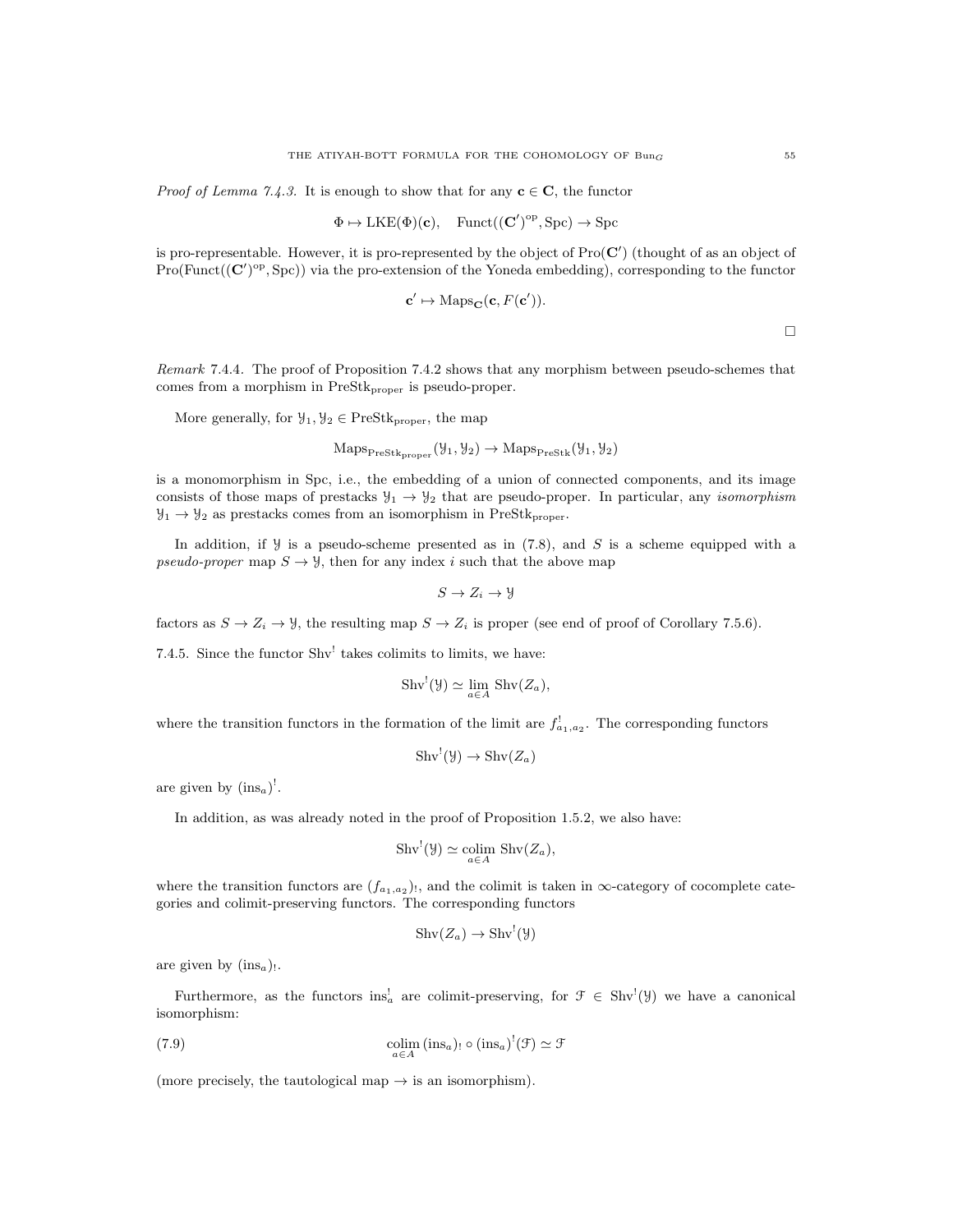#### 56 D. GAITSGORY

7.4.6. We will now add several adjectives to the notion of pseudo-scheme.

We shall say that  $\mathcal Y$  is a *finitary pseudo-scheme* if it admits a presentation as in  $(7.8)$  with the category  $A$  being finite<sup>17</sup>.

We recall that  $\mathcal Y$  is said to be *pseudo-proper* over a given scheme S, if it admits a presentation as in (7.8) with the schemes  $Z_{\alpha}$  being proper over S.

We shall say that  $\mathcal Y$  is a *finitary pseudo-proper* over S if it admits a presentation as in (7.8) with the category A being finite and with the schemes  $Z_{\alpha}$  being proper over S.

The above notions have evident relative versions. So, we obtain the notion of a morphism  $f : \mathcal{Y}_1 \to \mathcal{Y}_2$ between prestacks to be: (i) pseudo-schematic; (ii) finitary pseudo-schematic; (iii) pseudo-proper; (iv) finitary pseudo-proper.

Recall that Corollary 1.5.4 implies that for a pseudo-proper map  $f: \mathcal{Y}_1 \to \mathcal{Y}_2$ , the functor  $f'$  admits a left adjoint  $f_1$ . The following results from the proof of Proposition 1.5.2:

**Lemma 7.4.7.** Let us be working in the context of constructible sheaves. Let  $f : \mathcal{Y}_1 \to \mathcal{Y}_2$  be finitary pseudo-proper. Then the functor  $f_!$  commutes with limits.

7.4.8. As was shown in Proposition 7.4.2, if Y is a pseudo-scheme presented as in (7.8), then the maps  $ins_a: Z_a \to \mathcal{Y}$  and hence the diagonal map  $\text{diag}_\mathcal{Y}: \mathcal{Y} \to \mathcal{Y} \times \mathcal{Y}$  are pseudo-proper.

The following is easy:

**Lemma 7.4.9.** For a pseudo-scheme presented as in  $(7.8)$ , the following conditions are equivalent:

(i) For every  $a \in A$ , the map  $ins_a : Z_a \to Y$  is finitary pseudo-proper.

(ii) The diagonal map diag<sub>y</sub>:  $\mathcal{Y} \rightarrow \mathcal{Y} \times \mathcal{Y}$  is finitary pseudo-proper.

We shall say that pseudo-scheme has a *finitary diagonal* if it satisfies the equivalent conditions of the above lemma.

It will turn out that pseudo-schemes with a finitary diagonal are well adapted to the operation of Verdier duality.

7.4.10. We proceed with several more observations.

**Lemma 7.4.11.** Let  $f : \mathcal{Y}_1 \to \mathcal{Y}_2$  be a pseudo-proper map between prestacks.

(a) If f is injective (i.e., the map of  $\infty$ -groupoids  $\mathcal{Y}_1(S) \to \mathcal{Y}_2(S)$  is a monomorphism for any  $S \in Sch$ ), then the functor  $f_!$  is fully faithful.

(b) If f is finitary pseudo-proper, there exists a uniquely defined reduced closed sub-prestack  $\mathcal{Y}'_2 \subset \mathcal{Y}_2$  (to be thought of as the reduced scheme-theoretic image of f), such that the map  $f|_{(\mathcal{Y}_1)_{\text{red}}}$  factors through a map  $f' : (\mathcal{Y}_1)_{\text{red}} \to \mathcal{Y}'_2$ , the latter being surjective on k-points.

(c) If f is finitary pseudo-proper and surjective on k-points, then the functor  $f^{\dagger}$  is conservative.

(d) If f is injective, finitary pseudo-proper and surjective on k-points, then the functors  $(f_!, f^!)$  are mutually inverse equivalences.

*Proof.* Point (i) follows from base change, since the assumption that  $f$  be injective is equivalent to the fact that the diagonal map

$$
\mathcal{Y}_1 \to \mathcal{Y}_1 \underset{\mathcal{Y}_2}{\times} \mathcal{Y}_1
$$

be an isomorphism.

For point (ii) we can assume that  $y_2 = S \in$  Sch. If  $y_1$  is the (finite) colimit of the schemes  $Z_a$ , we take  $\mathcal{Y}'_2 =: S'$  to be the union of the images of the schemes  $Z_a$  in S, equipped with the reduced structure.

<sup>&</sup>lt;sup>17</sup>We call an  $(\infty, 1)$ -category *finite* if it can be obtained by a finite iteration of taking push-outs from the point category and the category  $0 \rightarrow 1$ .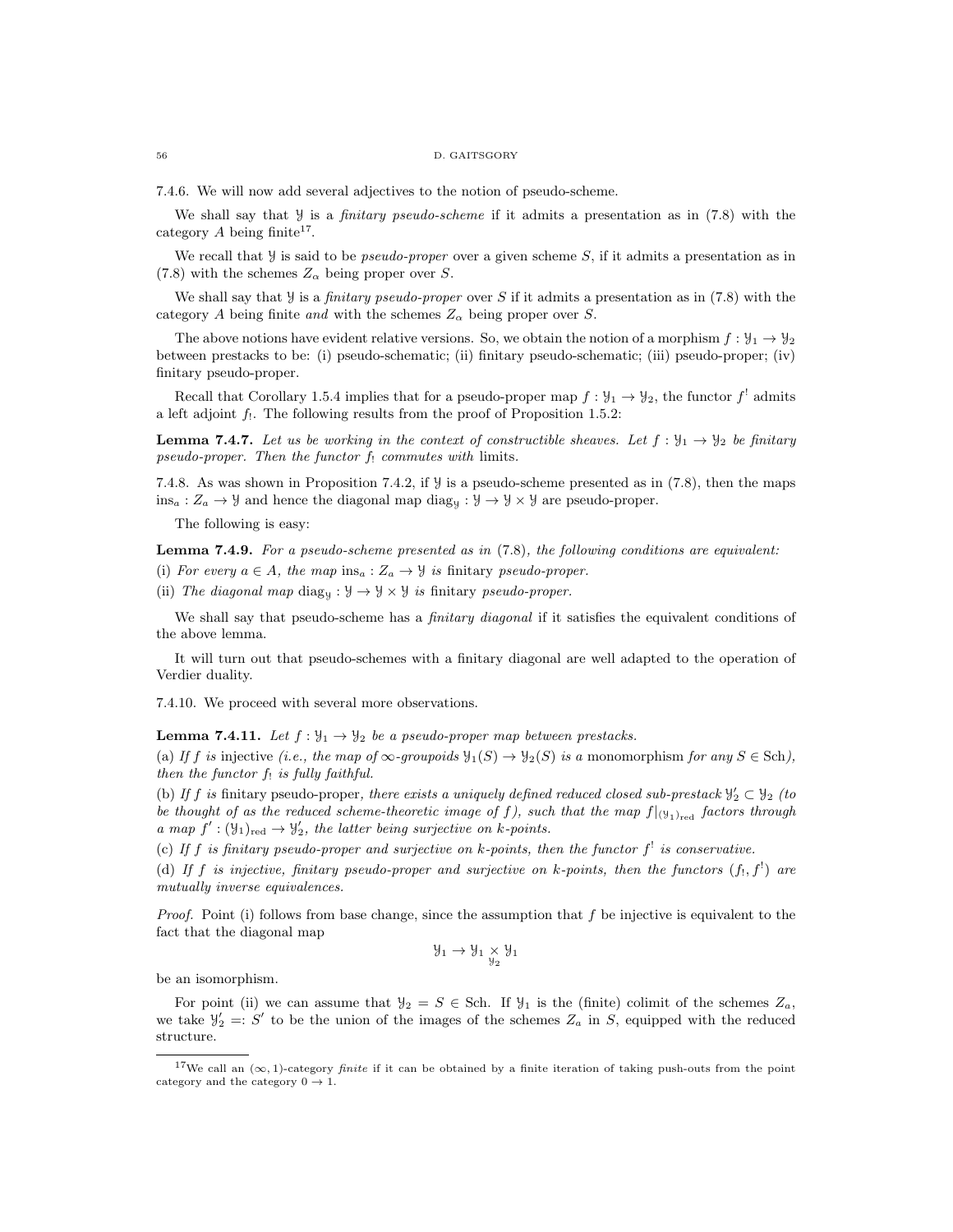For point (iii) we can again take  $\mathcal{Y}_2 = S \in$  Sch. Then the assumption implies that S can be written as a union of locally closed subschemes  $S_{\alpha}$ , for each of which there exists a scheme  $S'_{\alpha}$ , equipped with a map  $S'_\n\alpha \to \mathcal{Y}_1$ , such that the composed map

$$
S'_{\alpha} \to \mathcal{Y}_1 \to S
$$

factors through a map  $S'_\n\alpha \to S_\alpha$ , the latter being surjective on k-points. Now, the assertion follows from the fact that pullback along a map of schemes that is surjective on  $k$ -points is a conservative functor on  $\text{Shv}(-)$ .

Point (iv) is a combination of (i) and (iii).

7.5. Consequences for Verdier duality. In this subsection we will assume that our prestacks are pseudo-schemes with a finitary diagonal (see Sect. 7.4.8 for what this means). We will show that the Verdier duality functor on such prestacks can be described explicitly in terms of Verdier duality on schemes.

In addition, we will show that Verdier duality commutes with direct images under finitary pseudoproper maps.

7.5.1. Let  $\mathcal Y$  be written as in  $(7.8)$ . We claim:

**Proposition 7.5.2.** In the above notations, for every  $a \in A$ , the natural transformation

$$
(\text{ins}_a)_{!} \circ \mathbb{D}_{Z_a} \to \mathbb{D}_y \circ (\text{ins}_a)_{!}
$$

of (7.3) is an isomorphism.

Note that this proposition gives an expression for what the Verdier duality functor *actually does* on some particular objects of  $\text{Shv}^!(\mathcal{Y})$ .

*Proof.* Let  $\mathcal F$  be an object of  $\text{Shv}(Z_a)$ , and let  $\mathcal G$  be an object of  $\text{Shv}^{\text{l}}(\mathcal Y)$ . It suffices to show that for any index b, the map

 $\mathrm{Maps}_{\mathrm{Shv}(Z_b)}(\mathrm{ins}_b^!(\mathcal{G}),\mathrm{ins}_b^! \circ (\mathrm{ins}_a)_{!} \circ \mathbb{D}_{Z_a}(\mathcal{F})) \rightarrow$ 

$$
\to \mathrm{Maps}_{\mathrm{Shv}^!(\mathcal{Y}\times Z_b)}\left((\mathrm{ins}_a)_!(\mathcal{F})\boxtimes\mathrm{ins}_b^!(\mathcal{G}),(\mathrm{Graph}_{\mathrm{ins}_b})_!(\omega_{Z_b})\right)
$$

is an isomorphism. We will prove more generally that for any  $\mathcal{H} \in \text{Shv}(Z_b)$ , the map

(7.10) 
$$
\operatorname{Maps}_{\operatorname{Shv}(Z_b)}(\mathcal{H},\operatorname{ins}_b^! \circ (\operatorname{ins}_a)_! \circ \mathbb{D}_{Z_a}(\mathcal{F})) \to
$$

$$
\rightarrow \mathrm{Maps}_{\mathrm{Shv}^!(\mathcal{Y}\times Z_b)}\left((\mathrm{ins}_a)_!(\mathcal{F})\boxtimes \mathcal{H},(\mathrm{Graph}_{\mathrm{ins}_b})_!(\omega_{Z_b})\right)
$$

is an isomorphism.

Consider the prestack  $Z_{a,b} := Z_a \times Z_b$ ; let  $\widetilde{q}_a$ ,  $\widetilde{q}_b$  and  $\widetilde{q}_{a,b}$  denote its maps to  $Z_a$ ,  $Z_b$  and  $Z_a \times Z_b$ , respectively. By base change (i.e., Corollary 1.5.4, due to the fact that ins<sub>a</sub> is pseudo-proper), we can rewrite the left-hand side in (7.10) as

(7.11) 
$$
\operatorname{Maps}_{\operatorname{Shv}(Z_b)}(\mathcal{H}, (\widetilde{q}_b)_{!} \circ \widetilde{q}_a' \circ \mathbb{D}_{Z_a}(\mathcal{F}))
$$

and the right-hand side as

(7.12) 
$$
\operatorname{Maps}_{\operatorname{Shv}^1(Z_a \times Z_b)} \left( \mathcal{F} \boxtimes \mathcal{H}, (\widetilde{q}_{a,b})_! (\omega_{\widetilde{Z}_{a,b}}) \right),
$$

respectively.

The map from (7.11) to (7.12) comes from the map in  $\text{Shv}(Z_a \times Z_b)$ 

$$
\mathcal{F} \boxtimes \left( (\widetilde{q}_b)_! \circ \widetilde{q}_a^! \circ \mathbb{D}_{Z_a}(\mathcal{F}) \right) \to (\widetilde{q}_{a,b})_! (\omega_{\widetilde{Z}_{a,b}}),
$$

which is obtained by applying the functor  $(id \times \widetilde{q}_b)!$  to the map in  $\text{Shv}(Z_a \times \widetilde{Z}_{a,b})$ 

$$
\mathcal{F} \boxtimes \left( \widetilde{q}_a^! \circ \mathbb{D}_{Z_a}(\mathcal{F}) \right) \to (\mathrm{Graph}_{\widetilde{q}_a})_! (\omega_{\widetilde{Z}_{a,b}}),
$$

 $\Box$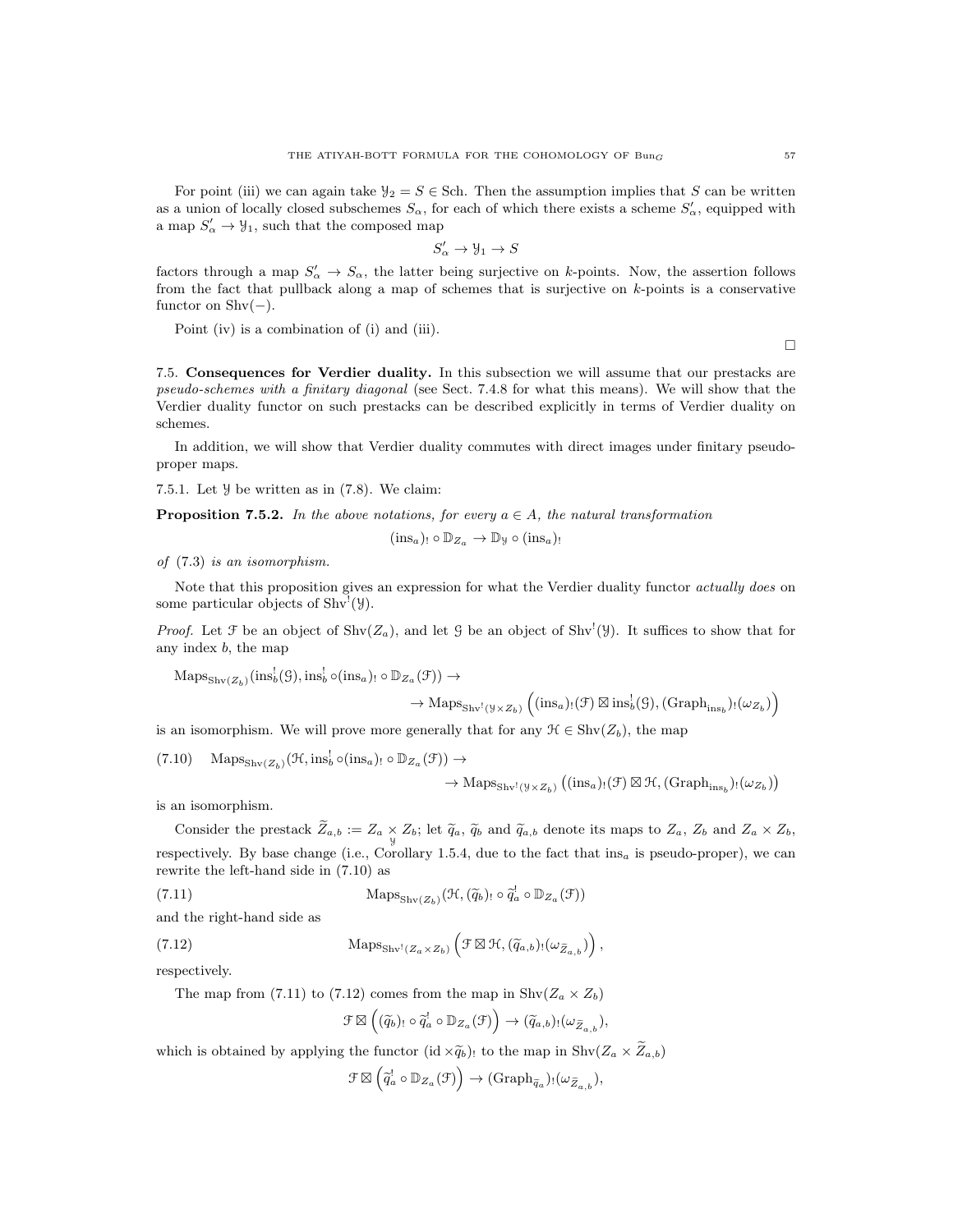and which is in turned obtained by applying  $(id \times \widetilde{q}_a)^!$  to the map

$$
\mathcal{F} \boxtimes \mathbb{D}_{Z_a}(\mathcal{F}) \to (\mathrm{diag}_{Z_a})_! (\omega_{Z_a})
$$

of (7.1).

Write

$$
\widetilde{Z}_{a,b} = \operatorname{colim}_i Z^i_{a,b},
$$

where the index i runs over a finite category and where  $Z_{a,b}^{i}$  are schemes proper over  $Z_a$  and  $Z_b$ . Let  $q_a^i, q_b^i, q_{a,b}^i$  denote the maps from  $Z_{a,b}^i$  to  $Z_a$ ,  $Z_b$  and  $Z_a \times Z_b$ , respectively.

We have:

$$
(\widetilde{q}_b)_! \circ \widetilde{q}_a^! \circ \mathbb{D}_{Z_a}(\mathcal{F}) \simeq \operatorname{colim}_i (q_b^i)_! \circ (q_a^i)^! \circ \mathbb{D}_{Z_a}(\mathcal{F})
$$

and

$$
(\widetilde{q}_{a,b})_!(\omega_{\widetilde{Z}_{a,b}}) \simeq \operatorname{colim}_{i} (q_{a,b}^i)_!(\omega_{Z_{a,b}^i}).
$$

The map from (7.11) to (7.12) fits into a commutative diagram

$$
\begin{array}{cccc}\n\text{Maps}_{\text{Shv}(Z_b)}(\mathcal{H}, (\widetilde{q}_b) \cap \widetilde{q}_a^l \circ \mathbb{D}_{Z_a}(\mathcal{F})) & \longrightarrow & \text{Maps}_{\text{Shv}^1(Z_a \times Z_b)} (\mathcal{F} \boxtimes \mathcal{H}, (\widetilde{q}_{a,b}) \cap (\omega_{\widetilde{Z}_{a,b}})) \\
& \sim \uparrow & & \uparrow & & \uparrow \\
\text{Maps}_{\text{Shv}(Z_b)} (\mathcal{H}, \text{colim}(q_b^i) \cap (q_a^i)^l \circ \mathbb{D}_{Z_a}(\mathcal{F})) & \text{Maps}_{\text{Shv}^1(Z_a \times Z_b)} (\mathcal{F} \boxtimes \mathcal{H}, \text{colim}(q_{a,b}^i) \cap (\omega_{Z_{a,b}^i})) \\
& & \uparrow & & \uparrow \\
\text{colim Maps}_{\text{Shv}(Z_b)} (\mathcal{H}, (q_b^i) \cap (q_a^i)^l \circ \mathbb{D}_{Z_a}(\mathcal{F})) & \longrightarrow & \text{colim Maps}_{\text{Shv}^1(Z_a \times Z_b)} (\mathcal{F} \boxtimes \mathcal{H}, (q_{a,b}^i) \cap (\omega_{Z_{a,b}^i}))\n\end{array}
$$

where the bottom horizontal arrow comes from maps

$$
(7.13) \qquad \text{Maps}_{\text{Shv}(Z_b)}\left(\mathcal{H}, (q_b^i) : \circ (q_a^i)^! \circ \mathbb{D}_{Z_a}(\mathcal{F})\right) \to \text{Maps}_{\text{Shv}^!(Z_a \times Z_b)}\left(\mathcal{F} \boxtimes \mathcal{H}, (q_{a,b}^i) : (\omega_{Z_{a,b}^i})\right),
$$

defined in the same way as the map from (7.11) to (7.12).

Now, in the above diagram the vertical maps are isomorphisms because the index category was finite. The bottom horizontal arrow is an isomorphism because the maps (7.13) are isomorphisms, due to the properness of  $q_b^i$ .

Hence, the top horizontal arrow is an isomorphism, as required.

 $\Box$ 

7.5.3. As a consequence of Proposition 7.5.2, we obtain the following expression for the Verdier duality functor on the prestack  $\mathcal{Y}$  in terms of the schemes  $Z_a$ :

**Proposition-Construction 7.5.4.** In the above notations, for  $\mathcal{F} \in Shv'(\mathcal{Y})$  we have a canonical isomorphism

$$
\mathbb{D}_{\mathcal{Y}}(\mathcal{F}) \simeq \lim_{a \in A^{\mathrm{op}}} (\text{ins}_a)_{!} \circ \mathbb{D}_{Z_a} \circ (\text{ins}_a)^!(\mathcal{F}).
$$

Proof. By  $(7.9)$ , we have:

$$
\mathcal{F} \simeq \underset{a \in A}{\text{colim}} (\text{ins}_a)_{!} \circ (\text{ins}_a)^! (\mathcal{F}).
$$

The functor of Verdier duality maps colimits into limits. Hence,

$$
\mathbb{D}_{\mathcal{Y}}(\mathcal{F}) \simeq \lim_{a \in A} \mathbb{D}_{\mathcal{Y}} \circ (\text{ins}_a)_{!} \circ \text{ins}_a^!(\mathcal{F}).
$$

Now, the assertion of the proposition follows from Proposition 7.5.2.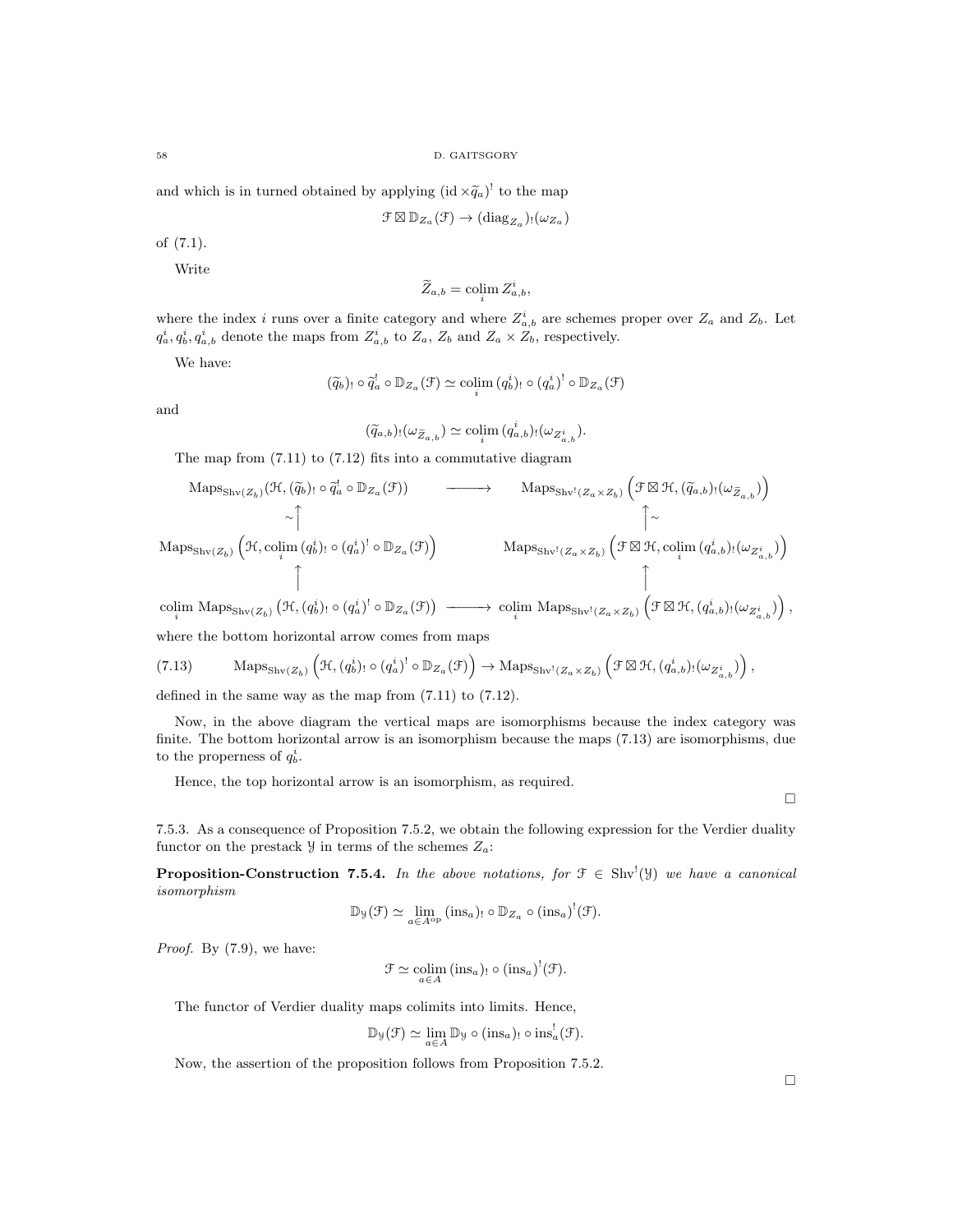7.5.5. The next assertion shows that, when dealing with maps between pseudo-schemes, each with a finitary diagonal, Verdier duality commutes with direct images under finitary pseudo-proper maps:

**Corollary 7.5.6.** Let us be working in the context of constructible sheaves. Let  $f : \mathcal{Y}_1 \to \mathcal{Y}_2$  be a finitary pseudo-proper map between pseudo-schemes, each having a finitary diagonal. Then the natural transformation

$$
f_! \circ \mathbb{D}_{\mathcal{Y}_2} \to \mathbb{D}_{\mathcal{Y}_1} \circ f_!
$$

of (7.3) is an isomorphism.

Proof. Fix presentations

and

$$
\mathcal{Y}_2 = \operatornamewithlimits{colim}_{a_2 \in A_2} Z_{2, a_2}, \quad Z_{2, a_2} \in \text{Sch}
$$

 $\mathcal{Y}_1 = \operatornamewithlimits{colim}_{a_1 \in A_1} Z_{1, a_1}, \quad Z_{1, a_1} \in \text{Sch}$ 

as in (7.8).

For  $\mathcal{F} \in \text{Shv}^!(\mathcal{Y}_1)$  we have

$$
\mathcal{F} \simeq \underset{a_1 \in A_1}{\text{colim}} (\text{ins}_{a_1})_! \circ (\text{ins}_{a_1})^!(\mathcal{F}),
$$

and hence

$$
f_!(\mathfrak{F}) \simeq \underset{a_1 \in A_1}{\text{colim}} (f \circ \text{ins}_{a_1})_! \circ (\text{ins}_{a_1})^!(\mathfrak{F}).
$$

By Proposition 7.5.4, we have

 $\mathbb{D}_{\mathcal{Y}_1}(\mathcal{F}) \simeq \lim_{a_1 \in A_1} (\text{ins}_{a_1})_! \circ \mathbb{D}_{Z_{a_1}} \circ (\text{ins}_{a_1})^!(\mathcal{F}).$ 

By Lemma 7.4.7, we have

$$
f_! \circ \mathbb{D}_{\mathcal{Y}_1}(\mathcal{F}) \simeq \lim_{a_1 \in A_1} (f \circ \text{ins}_{a_1})_! \circ \mathbb{D}_{Z_{a_1}} \circ (\text{ins}_{a_1})^!(\mathcal{F}),
$$

and since the functor  $\mathbb{D}_{\mathcal{Y}_2}$  takes colimits to limits, we also have:

$$
\mathbb{D}_{\mathcal{Y}_2} \circ f_!(\mathcal{F}) \simeq \lim_{a_1 \in A_1} \mathbb{D}_{\mathcal{Y}_2} \circ (f \circ \text{ins}_{a_1})_! \circ (\text{ins}_{a_1})^!(\mathcal{F}).
$$

Thus, we obtain that it suffices to show that for a given index  $a_1 \in A_1$  and  $\mathcal{F}_1 \in \text{Shv}(Z_{a_1})$ , the map

$$
(f \circ ins_{a_1})_! \circ \mathbb{D}_{Z_{a_1}}(\mathcal{F}_1) \to \mathbb{D}_{\mathcal{Y}_2} \circ (f \circ ins_{a_1})_! (\mathcal{F}_1)
$$

(which is the map (7.3) for the morphism  $f \circ ins_{a_1} : Z_{a_1} \to \mathcal{Y}_2$ ) is an isomorphism.

Let  $a_2 \in A_2$  be some index so that the morphism  $f \circ ins_{a_1}$  factors as

$$
Z_{a_1} \xrightarrow{g} Z_{a_2} \xrightarrow{\text{ins}_{a_2}} \mathcal{Y}_2.
$$

By Proposition 7.5.2 applied to the morphism ins<sub>a2</sub>, it suffices to show that the map  $g: Z_{a_1} \to Z_{a_2}$ is proper.

Write

$$
Z_{a_2} \underset{\mathcal{Y}_2}{\times} \mathcal{Y}_1 \simeq \operatorname{colim}_{b} W_b, \quad W_b \in \text{Sch}
$$

where the schemes  $W_b$  are proper over  $Z_{a_2}$ . Let b be an index such that the map

$$
Z_{a_1} \to Z_{a_2} \underset{\mathcal{Y}_2}{\times} \mathcal{Y}_1
$$

factors through a map  $h: Z_{a_1} \to W_b$ . It suffices to show that the map h is proper.

Write

$$
W_b \underset{y_1}{\times} Z_{a_1} \simeq \operatorname{colim}_c V_c, \quad V_c \in \text{Sch},
$$

where the schemes  $V_c$  are proper over  $W_b$ . Let c be an index such that the map

$$
Z_{a_1} \to W_b \underset{\mathcal{Y}_1}{\times} Z_{a_1}
$$

factors through a map  $Z_{a_1} \to V_c$ .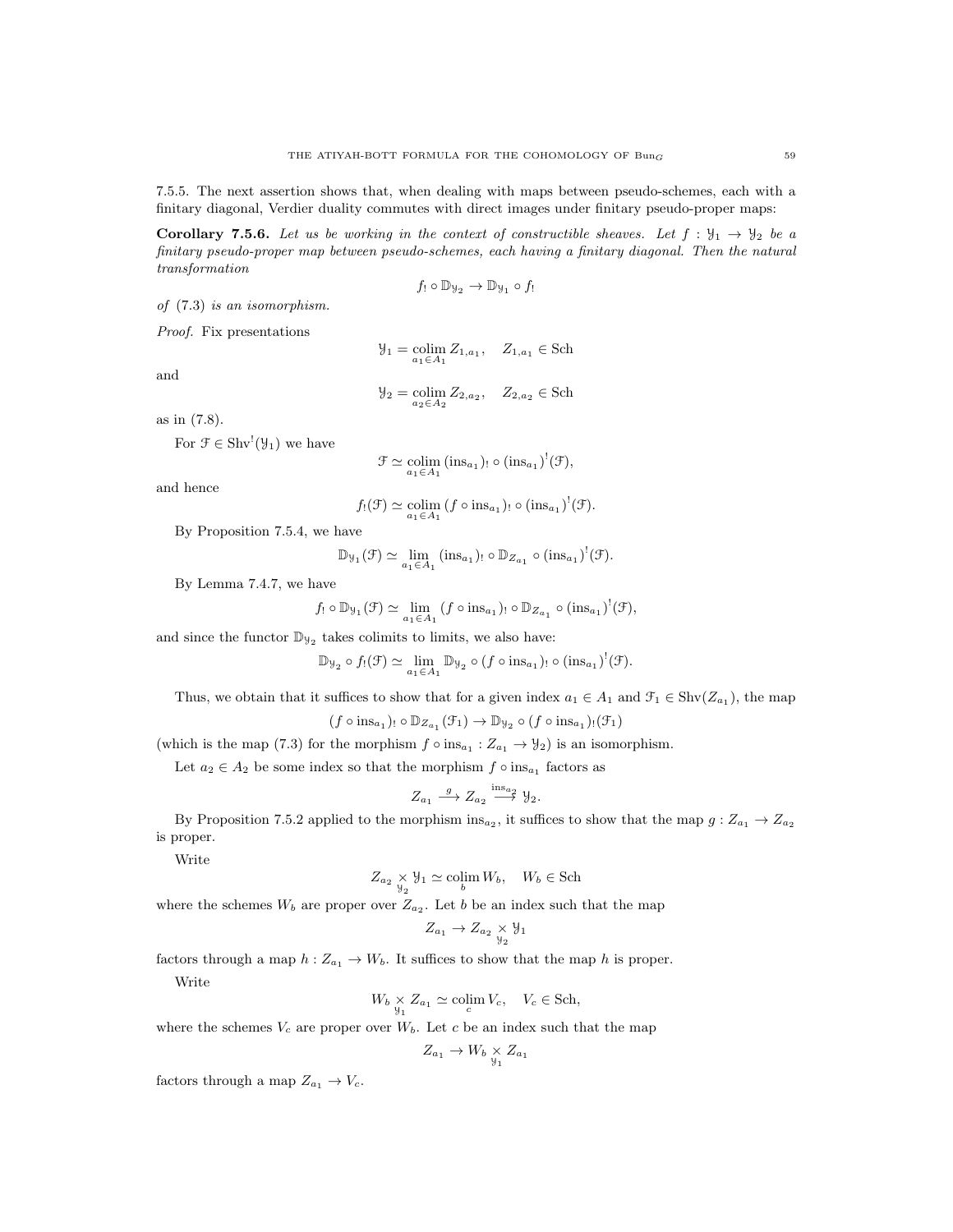It suffices to show that the latter map  $Z_{a_1} \to V_c$  is proper. But this is so because it admits a left inverse, namely,

$$
V_c \to W_b \underset{\mathcal{Y}_1}{\times} Z_{a_1} \to Z_{a_1}.
$$

# 7.5.7. Finally, we have the following assertion:

**Lemma 7.5.8.** Let us be working in the context of constructible sheaves. Let  $f : \mathcal{Y}_1 \to \mathcal{Y}_2$  be an étale map. Then the natural transformation  $(7.6)$  is an isomorphism.

Proof. Fix a presentation

as in  $(7.8)$ , and set

$$
\mathcal{Y}_2 = \underset{a \in A}{\text{colim}} Z_{2,a}, \quad Z_{2,a} \in \text{Sch}
$$
  

$$
Z_{1,a} := \mathcal{Y}_1 \times Z_{2,a},
$$

so that

$$
\mathcal{Y}_1 \simeq \operatornamewithlimits{colim}_{a \in A} Z_{1,a}.
$$

Let

 $ins_{1,a}: Z_{1,a} \rightarrow \mathcal{Y}_1$  and  $ins_{2,a}: Z_{2,a} \rightarrow \mathcal{Y}_2$ 

denote the resulting maps. Let  $f_a$  denote the map  $Z_{1,a} \to Z_{2,a}$ ; by assumption these maps are étale.

For  $\mathcal{F} \in \text{Shv}^!(\mathcal{Y}_2)$ , we have

$$
\mathbb{D}_{\mathcal{Y}_2}(\mathcal{F}) \simeq \lim_{a} (\text{ins}_{2,a})_! \circ \mathbb{D}_{Z_{2,a}} \circ (\text{ins}_{2,a})^!(\mathcal{F})
$$

and

$$
\mathbb{D}_{\mathcal{Y}_1} \circ f^!(\mathcal{F}) \simeq \lim_{a} (\text{ins}_{1,a})_! \circ \mathbb{D}_{Z_{1,a}} \circ (\text{ins}_{1,a})^! \circ f^!(\mathcal{F}).
$$

In terms of these identification, the map (7.6) equals the composition

$$
(7.14) \quad f^{!} \left( \lim_{a} (\text{ins}_{2,a})_! \circ \mathbb{D}_{Z_{2,a}} \circ (\text{ins}_{2,a})^! (\mathcal{F}) \right) \to \lim_{a} f^{!} \circ (\text{ins}_{2,a})_! \circ \mathbb{D}_{Z_{2,a}} \circ (\text{ins}_{2,a})^! (\mathcal{F}) \simeq
$$
  

$$
\simeq \lim_{a} (\text{ins}_{1,a})_! \circ f^{!}_{a} \circ \mathbb{D}_{Z_{2,a}} \circ (\text{ins}_{2,a})^! (\mathcal{F}) \to \lim_{a} (\text{ins}_{1,a})_! \circ \mathbb{D}_{Z_{1,a}} \circ f^{!}_{a} \circ (\text{ins}_{2,a})^! (\mathcal{F}) =
$$
  

$$
= \lim_{a} (\text{ins}_{1,a})_! \circ \mathbb{D}_{Z_{1,a}} \circ (\text{ins}_{1,a})^! \circ f^{!} (\mathcal{F}),
$$

where the third arrow is the natural transformation (7.6) for the morphism  $f_a$ , and hence is an isomorphism by Lemma 7.3.4.

Hence, it remains to show that the first arrow in (7.14) is an isomorphism. However, this follows from the fact that in the context of constructible sheaves, the functor of pullback commutes with limits, see Lemma 2.2.4.

 $\Box$ 

### 8. The case of the Ran space, statements of Verdier duality results

As was mentioned in the preamble to Sect. 7, for the proof of the cohomological product formula, we will need to perform Verdier duality on the Ran space. More precisely, we will need to show that for some specific object in  $\text{Shv}^{\text{!`}}(\text{Ran})$ , the compactly supported cohomology of its Verdier dual maps isomorphically to the dual of its own compactly supported cohomology. Now, such an isomorphism would fail in general (not surprisingly so, because Ran is "infinite", which technically means not finitary). Our task in this section we will be to give sufficient conditions on an object of  $Shv'(\text{Ran})$  so that the isomorphism in question does hold.

The main results of this section are stated in Sects. 8.2 and 8.3; the prerequisites for these subsections are Sect. 1 and Sects. 7.1 and 7.2. The material in the rest of the present section is needed for the proofs of the results stated in Sects. 8.2 and 8.3; in order to be able to understand it, the reader needs to be familiar with the entirety of Sect. 7.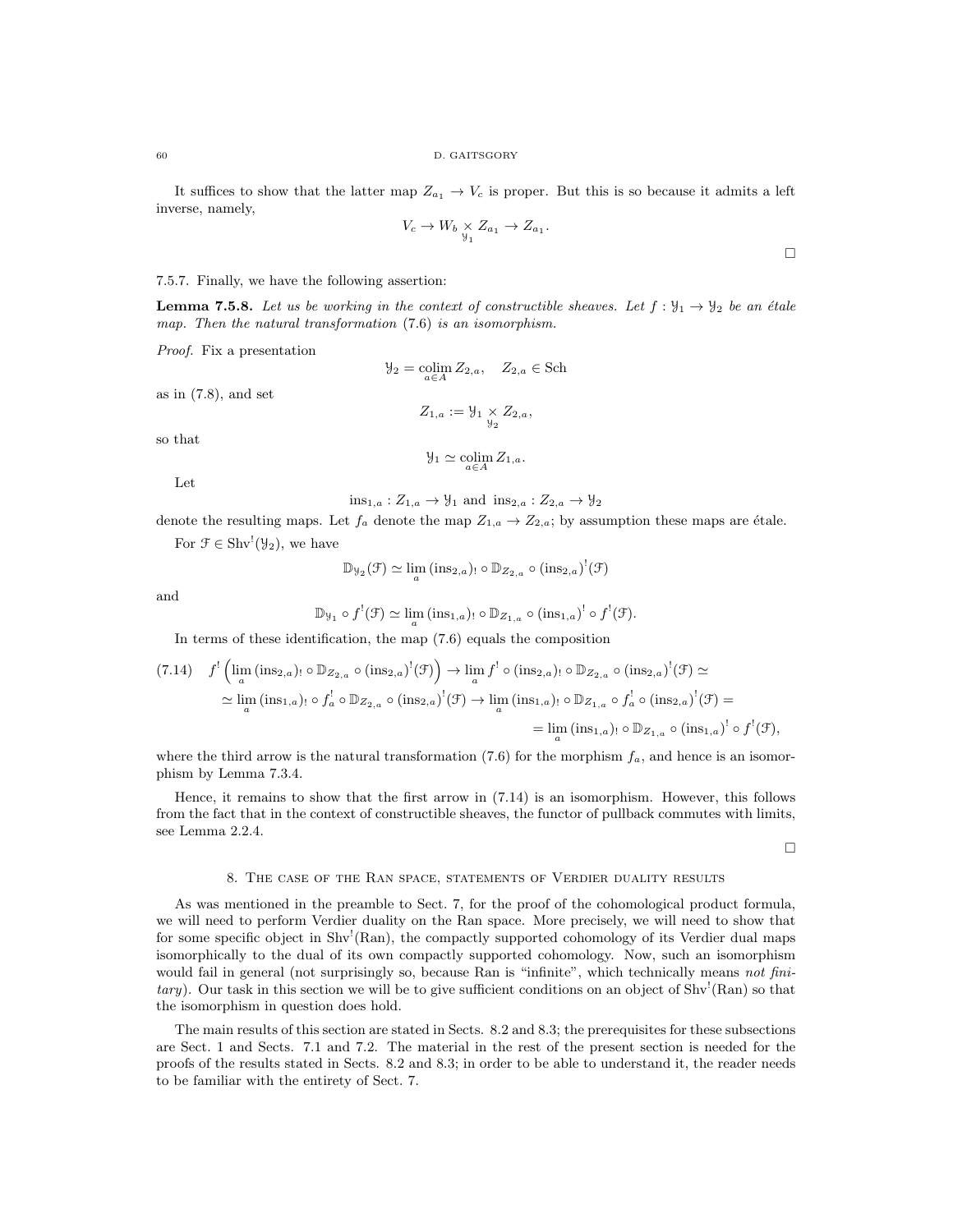8.1. The category of sheaves on the Ran space. In this subsection we will give a more explicit description of the category of sheaves on the Ran space. Namely, for a finite non-empty set I, we have a pair of adjoint functors

$$
(ins_{\mathfrak{I}})_{!}:Shv^{!}(X^{\mathfrak{I}})\rightleftarrows Shv^{!}(Ran):(ins_{\mathfrak{I}})^{!}.
$$

We will give a more explicit description of the composed functor  $(\text{ins}_{\mathcal{J}})^! \circ (\text{ins}_{\mathcal{J}})$  for a pair of finite sets I and J.

The material in this subsection is needed for the proof of Theorems 8.2.4, 8.3.6 and 8.2.6. But it is not necessary for the statement of these theorems, and so can be skipped on the first pass.

8.1.1. Recall that we can represent Ran as

$$
\operatornamewithlimits{colim}_{\mathfrak I\in(\operatorname{Fin}^s)^{\operatorname{op}}}X^{\mathfrak I},
$$

where  $\text{Fin}^s$  is the category of finite non-empty sets and surjective maps and that ins<sub>J</sub> denotes the resulting map  $X^{\mathcal{I}} \to \text{Ran}$ .

Thus, we obtain that Ran is a pseudo-scheme (see Sect. 7.4.1 for what this means). In particular, by Proposition 7.4.2, the morphisms ins<sub>1</sub> are pseudo-proper (for an alternative proof of this result in the case of Ran, see Sect. 8.1.2 below). By Sect. 7.4.5, the category  $Shv'(\text{Ran})$  can be described as

$$
\text{Shv}^!(\text{Ran}) \simeq \lim_{\mathcal{I} \in \text{Fin}^s} \text{Shv}^!(X^{\mathcal{I}}),
$$

and also

$$
Shv^{!}(\mathrm{Ran}) \simeq \underset{\mathcal{I} \in \mathrm{Fin}^s}{\mathrm{colim}} \mathrm{Shv}(X^{\mathcal{I}}).
$$

In particular, for  $\mathcal{F} \in \text{Shv}^!(\text{Ran})$ , we have a canonical isomorphism

(8.1) 
$$
\underset{\mathcal{I}\in\text{Fin}^s}{\text{colim}}\left(\text{ins}_{\mathcal{I}}\right)_{!}\circ\left(\text{ins}_{\mathcal{I}}\right)^{!}(\mathcal{F})\to\mathcal{F}
$$

(more precisely, the tautological map  $\rightarrow$  is an isomorphism).

8.1.2. We claim that Ran is a pseudo-scheme with a finitary diagonal. Indeed, for a pair of finite sets I and J, the fiber product

$$
\widetilde{X}^{\mathcal{I},\mathcal{J}}:=X^{\mathcal{I}}\underset{\mathrm{Ran}}{\times}X^{\mathcal{J}}\simeq(X^{\mathcal{I}}\times X^{\mathcal{J}})\underset{\mathrm{Ran}\,\times\,\mathrm{Ran}}{\times}\mathrm{Ran}
$$

can be described as follows:

(8.2)  $\widetilde{X}^{\mathcal{I},\mathcal{J}} \simeq \operatorname*{colim}_{\mathcal{I}\twoheadrightarrow\mathcal{K}\twoheadleftarrow\mathcal{J}} X^{\mathcal{K}}.$ 

Let  $\tilde{q}_j$  and  $\tilde{q}_j$  denote the maps from  $\tilde{X}^{J,\tilde{J}}$  to  $X^J$  and  $X_{\tilde{J}}$ , respectively. By Corollary 1.5.4 we have  $(\text{ins}_{\mathcal{J}})^! \circ (\text{ins}_{\mathcal{J}}) \cdot \simeq (\widetilde{q}_{\mathcal{J}})^! \circ (\widetilde{q}_{\mathcal{J}})^!, \quad \text{Shv}(X^{\mathcal{J}}) \to \text{Shv}(X^{\mathcal{J}}).$ 

However, in order to have a better understanding of the category Shv<sup>1</sup>(Ran), one should describe the above functors more explicitly, as we shall presently do.

8.1.3. Let  $X^{\mathcal{I},\mathcal{J}} \subset X^{\mathcal{I}} \times X^{\mathcal{J}}$  be the reduced closed subscheme, whose set of k-points corresponds to those pairs of an I-tuple and a J-tuple of k-points of X, for which the corresponding subsets of  $X(k)$ coincide.

In other words,  $X^{J,\mathcal{J}}$  is the reduced subscheme underlying the union of the closed subsets

$$
\mathrm{Graph}_{\mathrm{diag}_{\alpha,\beta}},
$$

where the union runs over the set of isomorphism classes of surjections

$$
\mathfrak{I}\stackrel{\alpha}{\twoheadrightarrow}\mathfrak{K}\stackrel{\beta}{\leftarrow}\mathfrak{J},
$$

and  $\text{diag}_{\alpha,\beta}$  denotes the resulting map  $X^{\mathcal{K}} \to X^{\mathcal{I}} \times X^{\mathcal{J}}$ .

We have an evident map

$$
g: \widetilde{X}^{\mathcal{I},\mathcal{J}} \to X^{\mathcal{I},\mathcal{J}}.
$$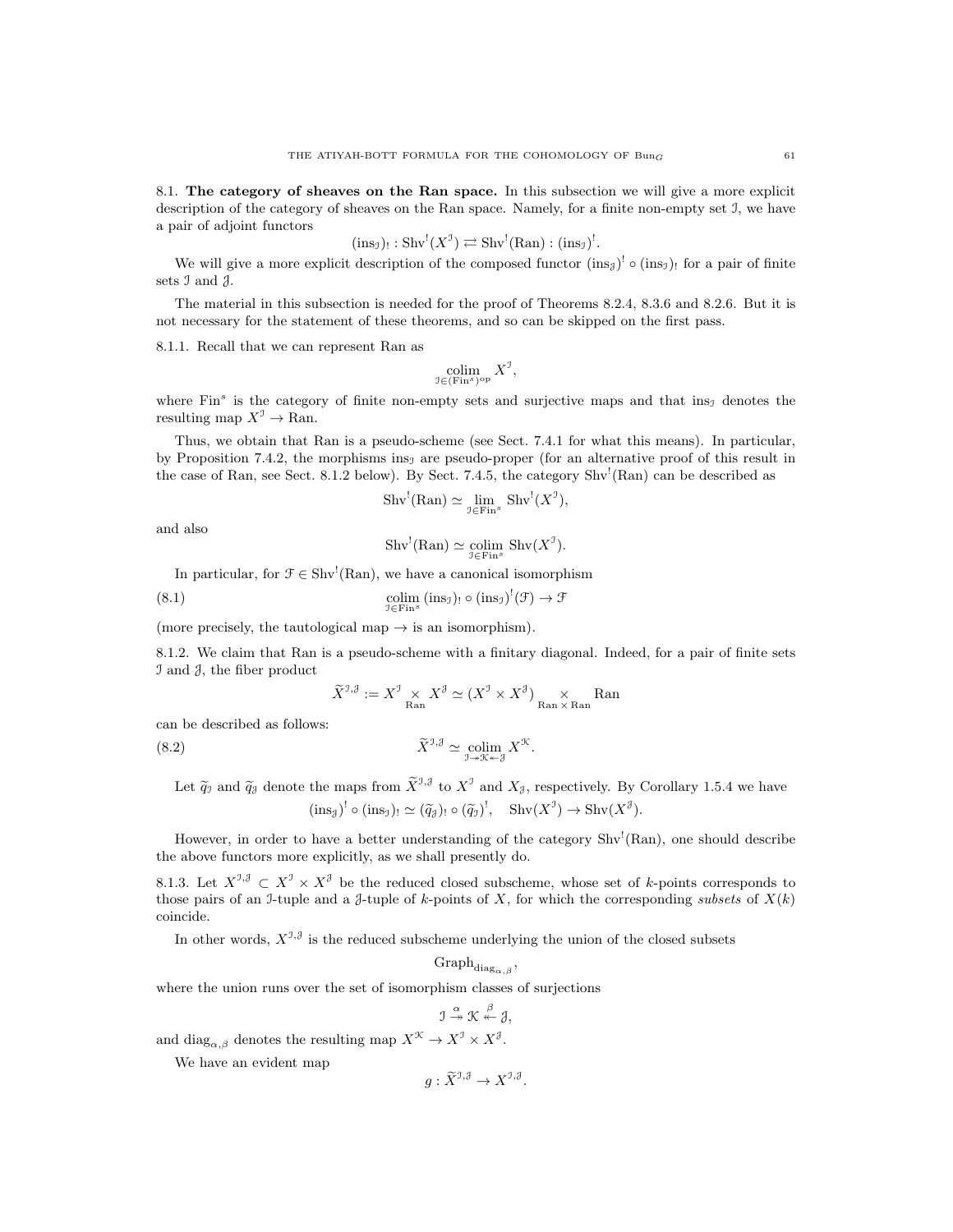**Lemma 8.1.4.** The functors  $(g_1, g_1)$  are mutually inverse equivalences of categories.

*Proof.* Follows from Lemma 7.4.11(d).

Let

$$
X^{\mathcal{I}} \xleftarrow{q_{\mathcal{I}}} X^{\mathcal{I}, \mathcal{J}} \xrightarrow{q_{\mathcal{J}}} X^{\mathcal{J}}
$$

denote the two maps. We obtain:

Corollary 8.1.5. The functor

$$
(\text{ins}_{\mathcal{J}})^! \circ (\text{ins}_{\mathcal{I}})_{!} \simeq (\widetilde{q}_{\mathcal{J}})_{!} \circ (\widetilde{q}_{\mathcal{I}})^!
$$

is canonically isomorphic to  $(q_3)$ ,  $\circ$   $(q_1)$ <sup>!</sup>.

8.2. Verdier duality on the Ran space. In thus subsection we will formulate two main results pertaining to Verdier duality on the Ran space, Theorems 8.2.4 and 8.2.6. Theorem 8.2.4 (or rather its generalization Theorem 8.3.6) will be used in Sect. 15 to deduce the cohomological product formula from a local duality statement. Theorem 8.2.6 will be used in Sect. 16 to establish a crucial factorization property.

For the rest of this section we will be working in the context of constructible sheaves.

8.2.1. We will apply the discussion of Sect. 7.1 to the case  $\mathcal{Y} = \text{Ran}$ , i.e., the Ran space of X, where X is a (separated) scheme.

Thus, we obtain:

• For two objects  $\mathcal{F}, \mathcal{G} \in Shv^{!}(Ran)$ , there is a notion of pairing between map, by which we mean a map

$$
\mathfrak{F}\boxtimes\mathfrak{G}\to(\mathrm{diag}_{\mathrm{Ran}})_!(\omega_{\mathrm{Ran}});
$$

• Given a pairing, we obtain a pairing between  $\mathcal F$  and  $\mathcal G$ ,

$$
C_c^*(\mathrm{Ran}, \mathcal{F}) \otimes C_c^*(\mathrm{Ran}, \mathcal{G}) \to k
$$

(under the additional assumption that  $X$  be proper if we are in the context of arbitrary  $D$ modules).

- For  $\mathcal{F} \in \text{Shv}^!(\text{Ran})$ , we have a well-defined object  $\mathbb{D}_{\text{Ran}}(\mathcal{F}) \in \text{Shv}^!(\text{Ran})$ ;
- There is a canonically defined pairing

$$
C_c^*(\mathrm{Ran}, \mathcal{F}) \otimes C_c^*(\mathrm{Ran}, \mathbb{D}_{\mathrm{Ran}}(\mathcal{F})) \to k.
$$

In addition, from Proposition 7.5.4 and Sect. 8.1.2, we obtain:

**Corollary 8.2.2.** For a given  $\mathcal{F} \in Shv^{\perp}(Ran)$ , there exists a canonical isomorphism

 $\mathbb{D}_{\text{Ran}}(\mathcal{F}) \simeq \lim_{\mathcal{I} \in \text{Fin}^s} (\text{ins}_{\mathcal{I}})_! \circ \mathbb{D}_{X^{\mathcal{I}}} \circ (\text{ins}_{\mathcal{I}})^!(\mathcal{F}).$ 

8.2.3. The functor  $\mathbb{D}_{\text{Ran}}$  is not in general very well-behaved. For example, one can show that for X smooth of positive dimension, we have:

$$
\mathbb{D}_{\mathrm{Ran}}(\omega_{\mathrm{Ran}})=0.
$$

Therefore, it is not true that (for X proper) the functor of compactly supported cohomology commutes with Verdier duality. We will now formulate a connectivity assumption that ensures that the corresponding isomorphism holds for a given object.

Namely, the following result gives a sufficient condition for that map (7.4) to be an isomorphism (i.e., commutation of Verdier duality with the functor of compactly supported cohomology):

**Theorem 8.2.4.** Let  $X \in \text{Sch}$  be a proper smooth curve. Let  $\mathcal{F} \in \text{Shv}^1(\text{Ran})$  have the property that for every integer  $k \geq 0$  there exists an integer  $n_k \geq 0$ , such that the object  $\text{ins}_J^1(\mathcal{F})|_{\hat{X}^{\mathcal{J}}}$  is concentrated in perverse<sup>18</sup> cohomological degrees  $\leq -k-|I|$  whenever  $|I| > n_k$ . Then the map (7.4) is an isomorphism.

 $18$ In the context of D-modules, this is the standard t-structure on the category of D-modules.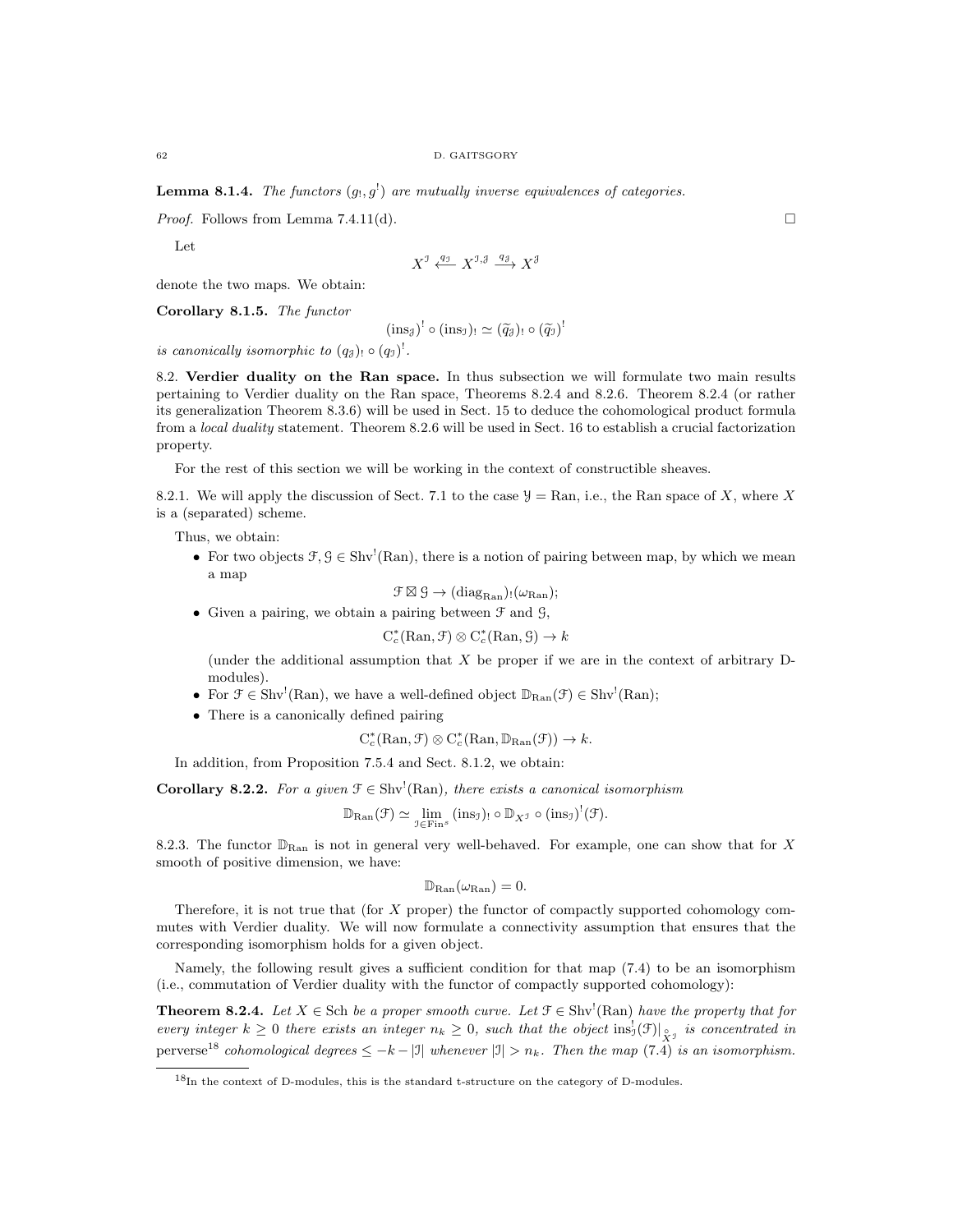8.2.5. The next theorem gives a sufficient condition for the map (7.5) to be an isomorphism. It will play a crucial role in the discussion of the behavior of factorization algebras under Verdier duality, see Sect. 12.2.

**Theorem 8.2.6.** Let X be a smooth curve, and let the ring of coefficients  $\Lambda$  be of finite cohomological dimension. Let  $\mathfrak{F}_1, \mathfrak{F}_2 \in \text{Shv}^!$  (Ran) have the property appearing in Theorem 8.2.4. Assume, in addition, that every I, the object  $\text{ins}_J^!(\mathcal{F}_i) \in \text{Shv}(X^J)$  is bounded above and has compact cohomology sheaves. Then the map

$$
\mathbb{D}_{\mathrm{Ran}}(\mathcal{F}_1) \boxtimes \mathbb{D}_{\mathrm{Ran}}(\mathcal{F}_2) \to \mathbb{D}_{\mathrm{Ran} \times \mathrm{Ran}}(\mathcal{F}_1 \boxtimes \mathcal{F}_2)
$$

of (7.5) is an isomorphism.

8.2.7. The proofs of the above two theorems rely on considering truncated Ran spaces  $\text{Ran}^{\leq n}$  and a crucial stabilization assertion, namely Proposition 8.4.9.

8.3. A variant. In this subsection we will state a version of Theorem 8.2.4 that involves non-proper curves. This theorem will be used in the derivation of the cohomological product formula from the local duality statement in Sect. 15.

8.3.1. Let  $X' \stackrel{j}{\hookrightarrow} X$  be an open subset, and let

 $\mathrm{Ran}' \overset{\mathbf{j}_{\mathrm{Ran}}}{\hookrightarrow} \mathrm{Ran}$ 

be the corresponding open sub-prestack.

Note that the pullback functor  $\mathbf{j}_{\text{Ran}}^! : \text{Shv}^!(\text{Ran}) \to \text{Shv}^!(\text{Ran}')$  admits both a left and a right adjoints, to be denoted  $(j_{\text{Ran}})$  and  $(j_{\text{Ran}})$ <sub>\*</sub>, respectively,

Explicitly, for  $\mathcal{F}' \in \text{Shv}^!(\text{Ran}')$ , we have:

(8.3) 
$$
(\mathbf{j}_{\text{Ran}})_{!}(\mathcal{F}') = \underset{\mathcal{I} \in \text{Fin}^{s}}{\text{colim}} (\text{ins}_{\mathcal{I}})_{!} \circ (\mathbf{j}_{\mathcal{I}})_{!} \circ (\text{ins}_{\mathcal{I}})^{!}(\mathcal{F}'),
$$

where

$$
\text{ins}'_J: \overline{X}'^{\mathcal{I}} \to \text{Ran}' \text{ and } \mathbf{j}_{\mathcal{I}}: \overline{X}'^{\mathcal{I}} \to \overline{X}^{\mathcal{I}}
$$

denote the corresponding maps.

For  $\mathcal{F}' \in \text{Shv}^!(\text{Ran}')$ , the object  $(j_{\text{Ran}})_*(\mathcal{F}')$  is uniquely characterized by the property that

(8.4) 
$$
(\text{ins}_{\mathfrak{I}})^! \circ (\mathbf{j}_{\text{Ran}})_*(\mathfrak{F}') = (\mathbf{j}_{\mathfrak{I}})_* \circ (\text{ins}'_{\mathfrak{I}})^!(\mathfrak{F}').
$$

In fact, the above formula for  $(j_{\text{Ran}})_*(\mathcal{F}')$  implies that

$$
(j_{\mathrm{Ran}})_*(\mathcal{F}') = \underset{\mathcal{I} \in \mathrm{Fin}^{\mathrm{s}}}{\mathrm{colim}} (\mathrm{ins}_{\mathcal{I}})_! \circ (j_{\mathcal{I}})_* \circ (\mathrm{ins}_{\mathcal{I}}')^!(\mathcal{F}').
$$

8.3.2. The above description of  $(j_{\text{Ran}})_*$  implies that the counit of the adjunction

$$
(\mathbf{j}_\mathrm{Ran})^!\circ(\mathbf{j}_\mathrm{Ran})_*\to \mathrm{Id}_{\mathrm{Shv}^!(\mathrm{Ran}')}
$$

is an isomorphism, so the functor  $(j_{\text{Ran}})_*$  is fully faithful.

As a formal consequence, we obtain:

Corollary 8.3.3. The functor  $(j_{\text{Ran}})$ ! is fully faithful.

Finally, we have:

**Lemma 8.3.4.** For  $\mathcal{F}' \in \text{Shv}^1(\text{Ran}')$ , we have a canonical isomorphism

 $\mathbb{D}_{\mathrm{Ran}}\circ(\mathbf{j}_{\mathrm{Ran}})_{!}(\mathcal{F}')\simeq(\mathbf{j}_{\mathrm{Ran}})_{*}\circ\mathbb{D}_{\mathrm{Ran}'}(\mathcal{F}').$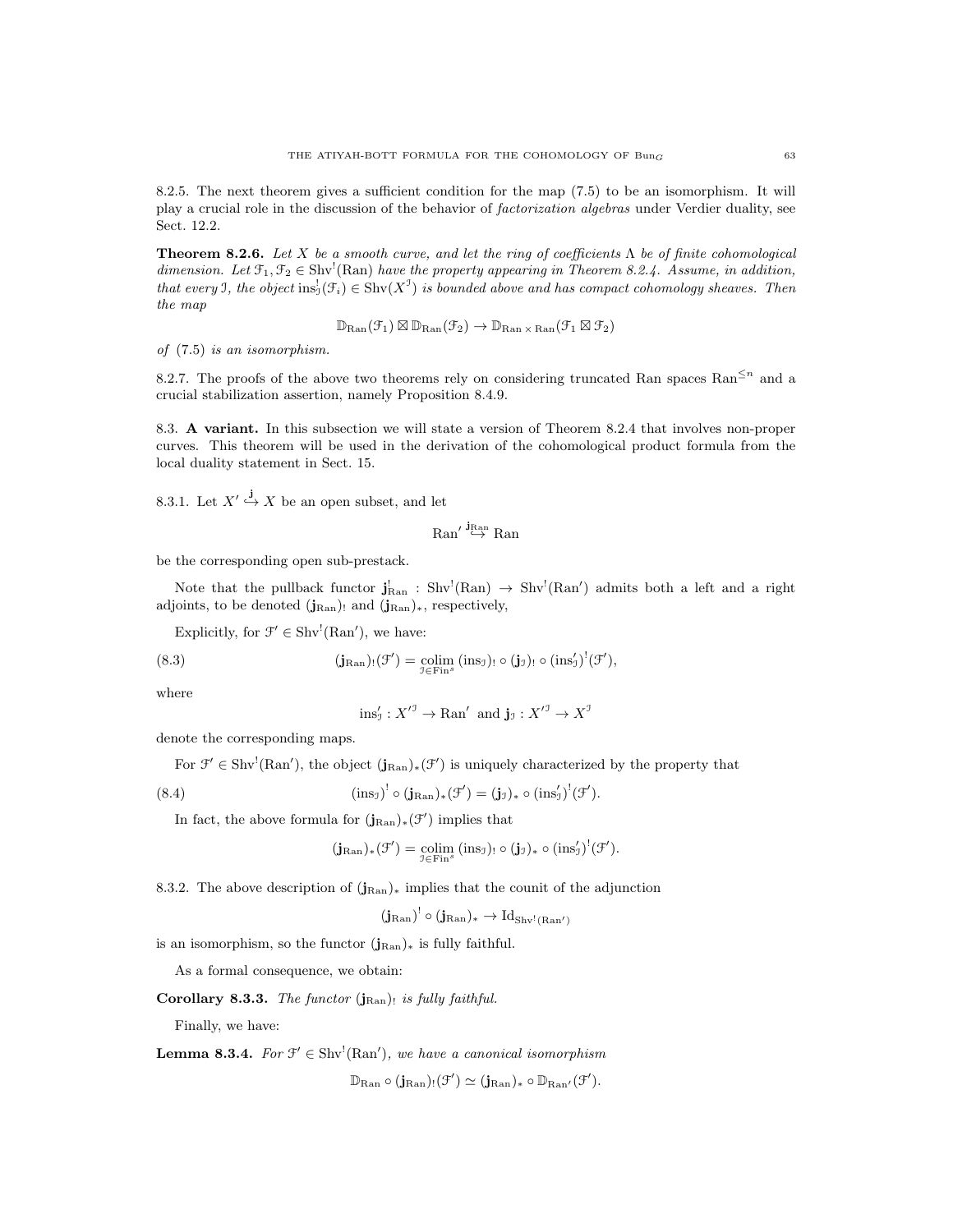*Proof.* Let  $\mathcal G$  be an object of Shv<sup>!</sup>(Ran). We have

$$
\begin{aligned} \mathrm{Maps}_{\mathrm{Shv}^1(\mathrm{Ran})}(\mathcal G, (\mathbf j_{\mathrm{Ran}})_* \circ \mathbb D_{\mathrm{Ran}}(\mathcal F')) &\simeq \mathrm{Maps}_{\mathrm{Shv}^1(\mathrm{Ran}')}((\mathbf j_{\mathrm{Ran}})^!(\mathcal G), \mathbb D_{\mathrm{Ran}}(\mathcal F')) = \\ & = \mathrm{Maps}_{\mathrm{Shv}^1(\mathrm{Ran}' \times \mathrm{Ran}')} \left( (\mathbf j_{\mathrm{Ran}})^!(\mathcal G) \boxtimes \mathcal F', (\mathrm{diag}_{\mathrm{Ran}'})_!(\omega_{\mathrm{Ran}'} ) \right) \end{aligned}
$$

and

 $(8.5)$  Maps<sub>Shv'(Ran</sub>) $(\mathcal{G}, \mathbb{D}_{\text{Ran}} \circ (\mathbf{j}_{\text{Ran}})_{!}(\mathcal{F}'))$  =

$$
= \mathrm{Maps}_{\mathrm{Shv}^1(\mathrm{Ran} \times \mathrm{Ran})} (\mathcal G \boxtimes (\mathbf j_{\mathrm{Ran}})_! (\mathcal F'), (\mathrm{diag}_{\mathrm{Ran}})_! (\omega_{\mathrm{Ran}}))\,.
$$

Now, the description of the functor  $(j_{\text{Ran}})$  implies that the canonically defined map

 $(id_{\text{Ran}} \times j_{\text{Ran}})$ ! $(\mathcal{G} \boxtimes \mathcal{F}') \rightarrow \mathcal{G} \boxtimes (j_{\text{Ran}})$ ! $(\mathcal{F}')$ 

is an isomorphism. Hence, the expression in (8.5) can be rewritten as

$$
\begin{aligned} \mathrm{Maps}_{\mathrm{Shv}^1(\mathrm{Ran}\times\mathrm{Ran'})}\left( \mathcal{G}\boxtimes\mathcal{F}', (\mathrm{id}_{\mathrm{Ran}}\times\mathbf{j}_{\mathrm{Ran}})^!(\mathrm{diag}_{\mathrm{Ran'}})_!(\omega_{\mathrm{Ran'}}) \right) &\simeq \\ &\simeq \mathrm{Maps}_{\mathrm{Shv}^1(\mathrm{Ran}\times\mathrm{Ran'})}\left( \mathcal{G}\boxtimes\mathcal{F}', (\mathrm{Graph}_{\mathbf{j}_{\mathrm{Ran}}})_!(\omega_{\mathrm{Ran'}}) \right) \simeq \\ &\simeq \mathrm{Maps}_{\mathrm{Shv}^1(\mathrm{Ran}\times\mathrm{Ran'})}\left( \mathcal{G}\boxtimes\mathcal{F}', (\mathbf{j}_{\mathrm{Ran}}\times\mathrm{id}_{\mathrm{Ran'}})_*\circ(\mathrm{diag}_{\mathrm{Ran'}})_!(\omega_{\mathrm{Ran'}}) \right) \simeq \\ &\simeq \mathrm{Maps}_{\mathrm{Shv}^1(\mathrm{Ran'}\times\mathrm{Ran'})}\left( (\mathbf{j}_{\mathrm{Ran}})^!(\mathcal{G})\boxtimes\mathcal{F}', (\mathrm{diag}_{\mathrm{Ran'}})_!(\omega_{\mathrm{Ran'}}) \right), \end{aligned}
$$

as desired.

8.3.5. We are now going to state a variant of Theorem 8.2.4 that involves  $\text{Shv}^!(\text{Ran}')$ :

**Theorem 8.3.6.** Let X be a proper smooth curve and  $X' \subset X$  an open subscheme. Let  $\mathcal{F}' \in Shv'(\text{Ran}')$ have the property as in Theorem 8.2.4, for the curve X'. Then for  $\mathfrak{F} := (\mathbf{j}_{\text{Ran}}) \cdot (\mathfrak{F}')$ , the map (7.4) is an isomorphism.

This theorem will be proved in Sect. 9.3.

8.4. The truncated Ran space. In this subsection we will perform the first step towards the proofs of the results stated above. Namely, we will reduce these theorems to statements of the sort that some cohomology stabilizes in the limit. The idea is the following:

The reason for the non-commutation of the functor of compactly supported cohomology on the Ran space with Verdier duality is that Ran is not finitary. In this subsection we will introduce a truncated version of the Ran space, denoted  $\text{Ran}^{\leq n}$ , which will be a finitary pseudo-scheme. The idea of  $\text{Ran}^{\leq n}$ is very simple: whereas Ran parameterizes finite non-empty collections of points of X, its sub-prestack Ran<sup> $\leq n$ </sup> parameterizes those collections that have cardinality  $\leq n$ .

The stabilization referred to above says that for a given range of cohomological degrees we can replace all of Ran by  $\text{Ran}^{\leq n}$ .

8.4.1. For an integer n, let Ran<sup> $\leq n$ </sup> be the following prestack: for  $S \in$  Sch we let Ran $\leq n(S)$  be the (discrete) groupoid of finite non-empty sets of  $\text{Maps}(S, X)$  of cardinality  $\leq n$ . Thus,

$$
\operatorname{Ran}^{\leq n} \simeq \underset{\mathcal{I} \in (\operatorname{Fin}^{s}, \leq n}{\operatorname{colim}} X^{\mathcal{I}},
$$

where Fin<sup>s, ≤n</sup>  $\subset$  Fin<sup>s</sup> is the full subcategory consisting of sets of cardinality  $\leq n$ . In particular, if X is proper, then the prestack  $\text{Ran}^{\leq n}$  is finitary pseudo-proper. Moreover, the discussion in Sect. 8.1.2 shows that  $\text{Ran}^{\leq n}$  is a pseudo-scheme with a finitary diagonal.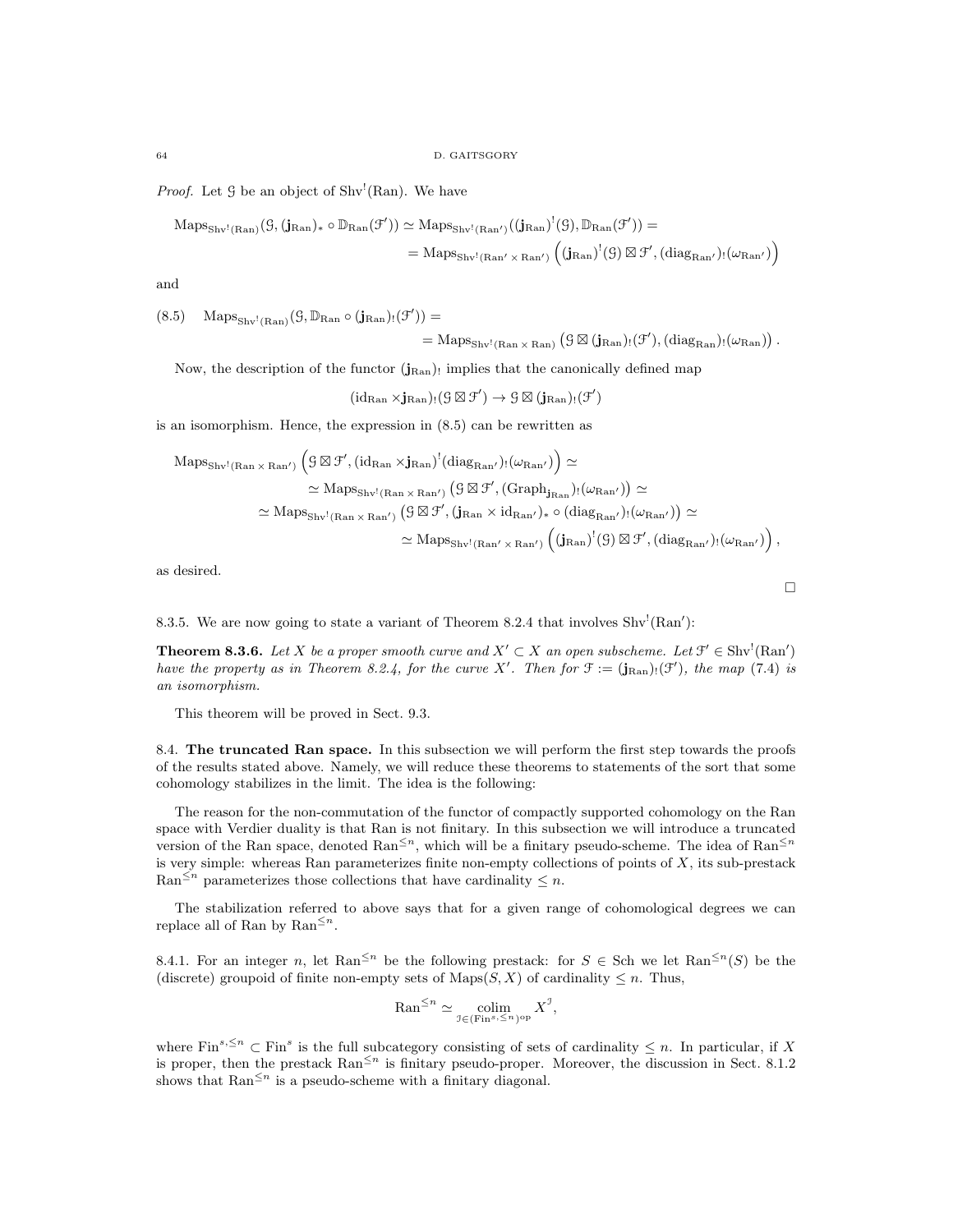8.4.2. Let ins<sup> $\leq n$ </sup> denote the tautological map Ran<sup> $\leq n$ </sup>  $\hookrightarrow$  Ran. It is easy to see as in Sect. 8.1.2 that the map ins<sup> $\leq n$ </sup> is finitary pseudo-proper. In particular, we have an adjoint pair

$$
(ins^{\leq n})_! : Shv^!(\text{Ran}^{\leq n}) \rightleftarrows Shv^!(\text{Ran}) : (ins^{\leq n})^!.
$$

We have

$$
\text{Ran} \simeq \operatorname{colim}_{n} \text{Ran}^{\leq n},
$$

where the maps ins<sup> $\leq n$ </sup> are pseudo-proper. Hence, by Sect. 0.8.5, we have

(8.6) 
$$
\mathcal{F} \simeq \operatorname{colim}_{n} (\operatorname{ins}^{\leq n})_! \circ (\operatorname{ins}^{\leq n})^! (\mathcal{F}).
$$

In particular, we have:

(8.7) 
$$
\mathrm{C}^*_c(\mathrm{Ran}, \mathcal{F}) \simeq \mathrm{colim}_{n} \mathrm{C}^*_c\left(\mathrm{Ran}^{\leq n}, (\mathrm{ins}^{\leq n})^!(\mathcal{F})\right).
$$

8.4.3. The following assertion, proved in Sect. 9.1, is one stabilization statement that goes into the proof of Theorem 8.2.4:

**Proposition 8.4.4.** Let X be a smooth curve. Let  $\mathcal{F} \in Shv^{\prime}(\text{Ran})$  be such that there exists an integer  $m \geq 0$  such that the object  $\text{ins}_J^!(\mathcal{F})|_{\hat{X}^{\mathcal{J}}}$  is concentrated in perverse cohomological degrees  $\leq -3$  whenever  $|J| > m$ . Then the map

$$
\mathrm{C}^*_c\left(\mathrm{Ran}^{\leq n}, (\mathrm{ins}^{\leq n})^!(\mathcal{F})\right) \to \mathrm{C}^*_c(\mathrm{Ran}, \mathcal{F})
$$

induces an isomorphism in cohomological degrees  $\geq 0$  for  $n \geq m$ .

Remark 8.4.5. Note that the requirement on the cohomological degree in Proposition 8.4.4 is weaker than that in Theorem 8.2.4. We need the bound on the cohomological degrees to be  $\leq -C_0$  rather than  $-|J| - C_1$ , where  $C_0$  and  $C_1$  are constants.

8.4.6. Duality via the truncated Ran space. Since the map ins<sup> $\leq n$ </sup> is finitary pseudo-proper, the functor  $(\text{ins}^{\leq n})$  intertwines Verdier duality on Ran<sup> $\leq n$ </sup> with Verdier duality on Ran, by Corollary 7.5.6. Hence, as in Proposition 7.5.4, we obtain

(8.8) 
$$
\mathbb{D}_{\text{Ran}}(\mathcal{F}) \simeq \lim_{n} (\text{ins}^{\leq n})_! \circ \mathbb{D}_{\text{Ran}^{\leq n}} \circ (\text{ins}^{\leq n})^!(\mathcal{F}).
$$

Observe also that by Proposition 7.5.4, applied to  $\text{Ran}^{\leq n}$  and Corollary 7.5.6, we obtain:

**Corollary 8.4.7.** For  $\mathcal{F} \in \text{Shv}^1(\text{Ran})$  we have a canonical isomorphism

$$
(\text{ins}^{\leq n})_! \circ \mathbb{D}_{\text{Ran}^{\leq n}} \circ (\text{ins}^{\leq n})^!(\mathcal{F}) \simeq \lim_{\mathcal{I} \in \text{Fin}^s, \leq n} (\text{ins}_{\mathcal{I}})_! \circ \mathbb{D}_{X^{\mathcal{I}}} \circ (\text{ins}_{\mathcal{I}})^!(\mathcal{F}).
$$

8.4.8. In Sect. 9.2 and 9.4 we will prove the following crucial ingredient in the proof of Theorems 8.2.4 and 8.2.6:

**Proposition 8.4.9.** Let X be a smooth curve, and let  $\mathcal{F} \in Shv^1(Ran)$  be such that there exists an integer  $m \geq 0$  such that the object  $\text{ins}_J^!(\mathcal{F})|_{\hat{X}^{\mathcal{J}}}$  is concentrated in perverse cohomological degrees  $\leq -|\mathcal{I}|-2$ whenever  $|J| > m$ .

(i) Assume that  $X$  is proper. Then the map

$$
C_c^* \left(Ran, \mathbb{D}_{\mathrm{Ran}}(\mathcal{F})\right) \to C_c^* \left(Ran^{\leq n}, \mathbb{D}_{\mathrm{Ran} \leq n} \circ (\mathrm{ins}^{\leq n})^!(\mathcal{F})\right)
$$

induces an isomorphism in cohomological degrees  $\leq 0$  for  $n \geq m$ .

(ii) For any J, the map

$$
\text{ins}_{\mathcal{J}}^! \circ \mathbb{D}_{\text{Ran}}(\mathcal{F}) \to \text{ins}_{\mathcal{J}}^! \circ (\text{ins}^{\leq n})_! \circ \mathbb{D}_{\text{Ran} \leq n} \circ (\text{ins}^{\leq n})^!(\mathcal{F})
$$

induces an isomorphism in perverse cohomological degrees  $\leq 0$  for  $n \geq m$ .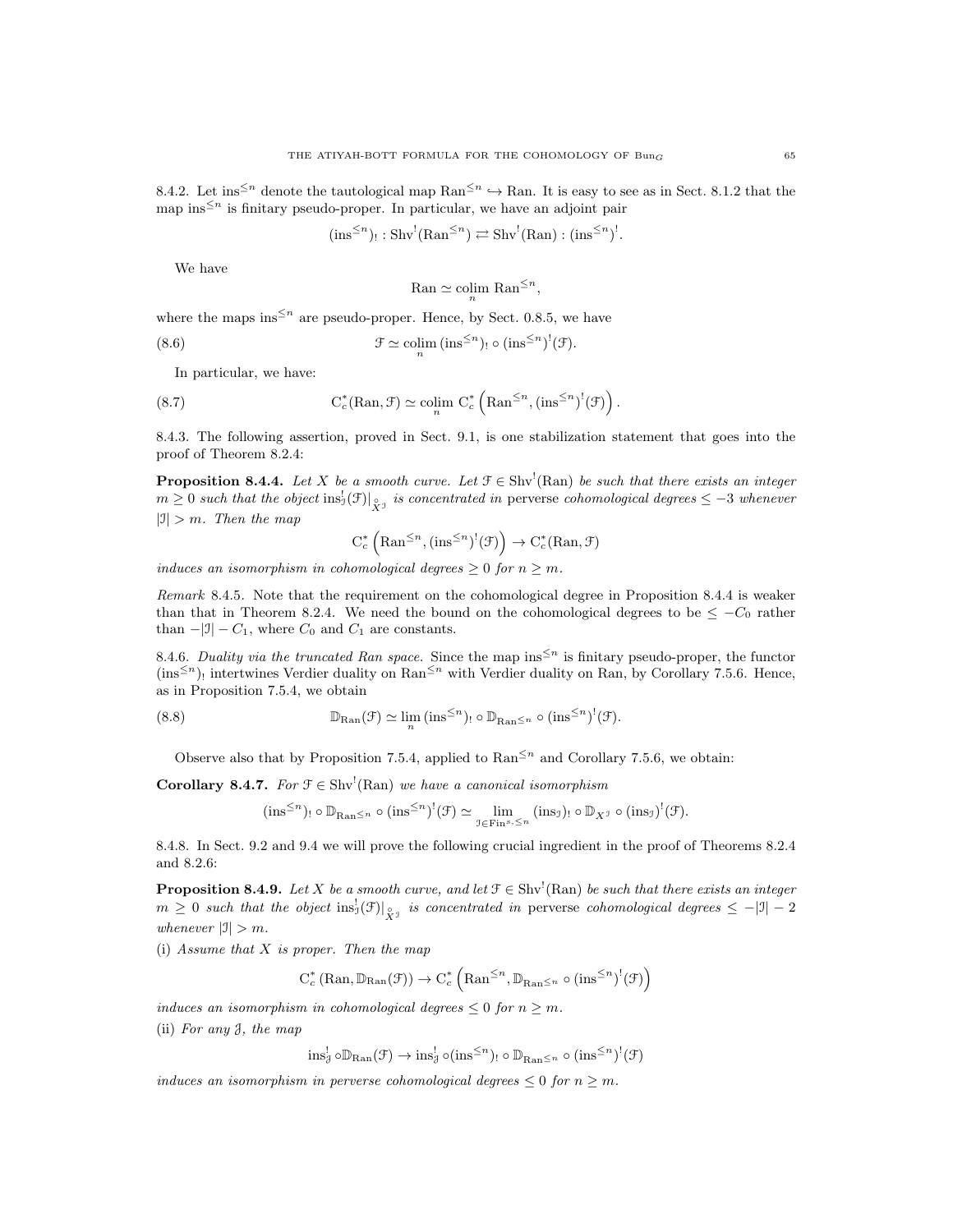8.4.10. Proof of Theorem 8.2.4. Let us assume Proposition 8.4.4 and Proposition 8.4.9 and deduce Theorem 8.2.4. The idea is to reduce to the situation where we can apply Corollary 7.5.6 (we cannot apply this proposition to Ran because it is not finitary).

We need to prove that for every cohomological degree  $k \geq 0$ , the map

$$
(\mathrm{C}^*_c(\mathrm{Ran}, \mathbb{D}_{\mathcal{Y}}(\mathcal{F})))^{\leq k} \to (\mathrm{C}^*_c(\mathrm{Ran}, \mathcal{F})^{\vee})^{\leq k}
$$

is an isomorphism. With no restriction of generality, we can take  $k = 0$  (if an object  $\mathcal{F} \in Shv'(\text{Ran})$ satisfies the assumption of Theorem 8.2.4, then so does any of its shifts).

We have a commutative diagram

$$
\begin{array}{ccc} & \left( \mathrm{C}^*_{c} \left( \mathrm{Ran}, \mathbb{D}_{\mathcal{Y}} (\mathcal{F}) \right) \right)^{\leq 0} & \longrightarrow & \left( \mathrm{C}^*_{c} \left( \mathrm{Ran}, \mathcal{F} \right)^{\vee} \right)^{\leq 0} \\ & & \downarrow & & \downarrow \\ & & \left( \mathrm{C}^*_{c} \left( \mathrm{Ran}^{\leq n}, \mathbb{D}_{\mathrm{Ran} \leq n} \circ (\mathrm{ins}^{\leq n})^!(\mathcal{F}) \right) \right)^{\leq 0} & \longrightarrow & \left( \mathrm{C}^*_{c} \left( \mathrm{Ran}^{\leq n}, (\mathrm{ins}^{\leq n})^!(\mathcal{F}) \right)^{\vee} \right)^{\leq 0} .\end{array}
$$

Note that the bottom horizontal arrow in the diagram is an isomorphism for any  $n$  because the map

$$
C_c^* \left( \mathrm{Ran}^{\leq n}, \mathbb{D}_{\mathrm{Ran} \leq n} \circ (\mathrm{ins}^{\leq n})^!(\mathcal{F}) \right) \to C_c^* \left( \mathrm{Ran}^{\leq n}, (\mathrm{ins}^{\leq n})^!(\mathcal{F}) \right)^{\vee}
$$

is (by Corollary 7.5.6).

Hence, it remains to show that the vertical maps are isomorphisms for some  $n$ . Now, the left vertical map is an isomorphism for  $n \gg 0$  by Proposition 8.4.9(i). For the right vertical map, it suffices to show that the map

$$
\left(C_c^*\left(\mathrm{Ran}^{\leq n}, \left(\mathrm{ins}^{\leq n}\right)^!(\mathcal{F})\right)\right)^{\geq 0} \to (C_c^*(\mathrm{Ran}, \mathcal{F}))^{\geq 0}
$$

is an isomorphism for  $n \gg 0$ , and that is given by Proposition 8.4.4.

## 9. Proofs of the stabilization and Verdier duality results

## 9.1. Proof of Proposition 8.4.4.

9.1.1. Consider the *n*-th Cartesian power  $X^n$  and the *prestack-theoretic quotient*  $X^n/\Sigma_n$ . Note that the map  $ins_n: X^n \to \text{Ran canonically factors through a map}$ 

$$
\lim_{n} / \sum_{n} :X^{n}/\sum_{n} \to \text{Ran}
$$
.

Let  $\hat{X}^n \stackrel{j_n}{\hookrightarrow} X^n$  denote the complement in  $X^n$  to the diagonal divisor, and consider the corresponding open embedding

$$
j_n/\Sigma_n: \overset{\circ}{X}{}^n/\Sigma_n \hookrightarrow X^n/\Sigma_n.
$$

Note that the symmetric power  $\hat{X}^{(n)}$  is the étale sheafification of  $\hat{X}^n/\Sigma_n$ , so the pullback functor

(9.1) 
$$
\operatorname{Shv}(\hat{X}^{(n)}) \to \operatorname{Shv}^!(\hat{X}^n/\Sigma_n)
$$

is an equivalence of categories.

9.1.2. We will use the following assertion:

**Lemma 9.1.3.** For  $\mathcal{F} \in \text{Shv}^{\perp}(\text{Ran})$ , the object

$$
\mathrm{coFib}\left((\mathrm{ins}^{\leq n-1})_!\circ(\mathrm{ins}^{\leq n-1})^!(\mathcal{F})\rightarrow((\mathrm{ins}^{\leq n})_!\circ(\mathrm{ins}^{\leq n})^!(\mathcal{F})\right)\in\Lambda\text{-}\mathrm{mod}
$$

is canonically isomorphic to

$$
(\text{ins}_n/\Sigma_n) \circ (j_n/\Sigma_n)_* \circ (j_n/\Sigma_n)^! \circ (\text{ins}_n/\Sigma_n)^! (\mathcal{F}).
$$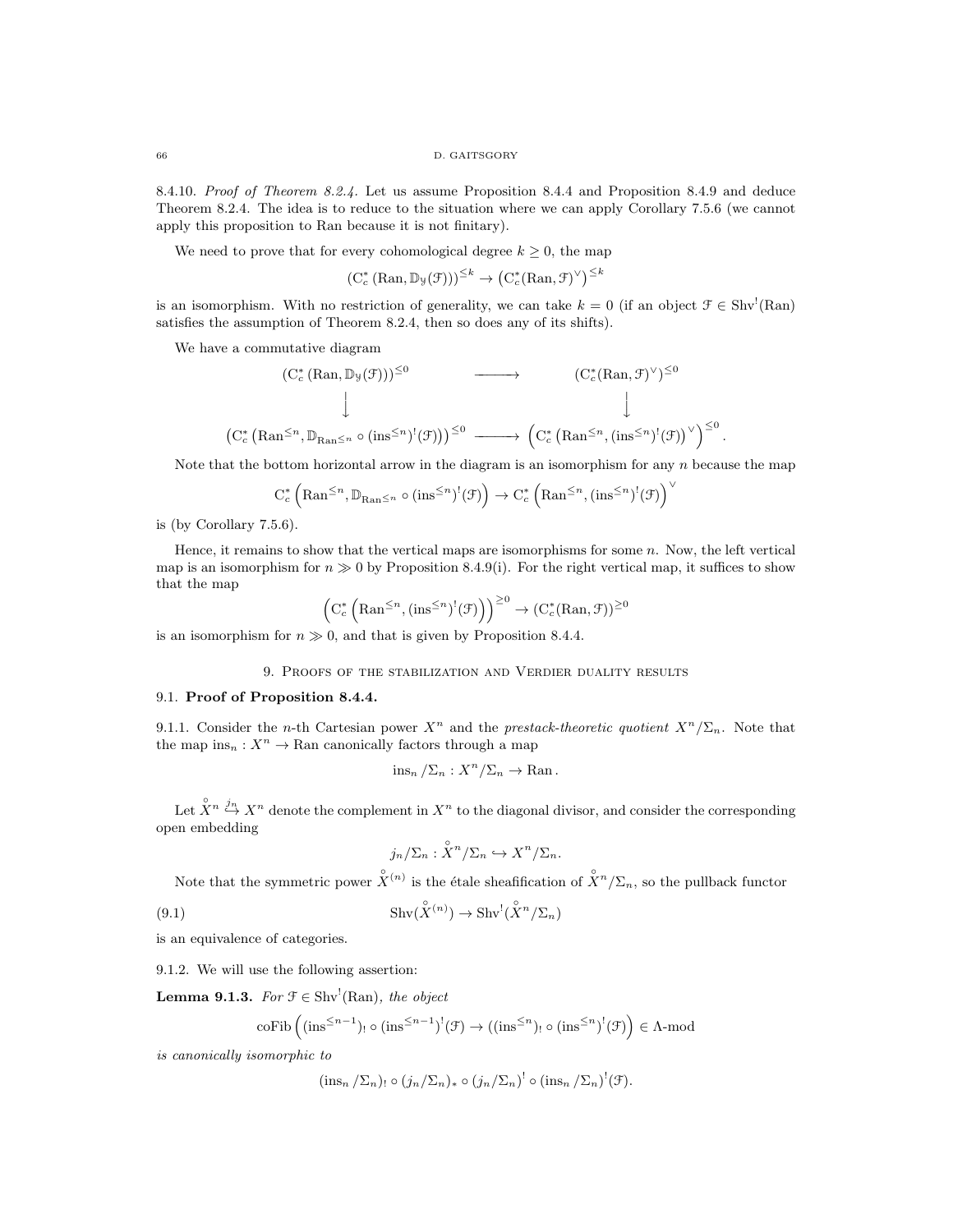Proof. The map

$$
\textup{ins}^{n-1,n}:\textup{Ran}^{\leq n-1}\to\textup{Ran}^{\leq n}
$$

is finitary pseudo-proper and injective. Let

$$
(\mathrm{Ran}^{\leq n} - \mathrm{Ran}^{\leq n-1}) \subset \mathrm{Ran}^{\leq n}
$$

denote the open sub-prestack equal the complement of its scheme-theoretic image (see Lemma 7.4.11(b) for what this means). Now, the assertion of the lemma follows from Lemma 7.4.11(d) and the fact that the map  $ins_n: X^n \to \text{Ran}^{\leq n}$  defines an isomorphism

$$
\hat{X}^n/\Sigma_n \to (\text{Ran}^{\leq n} - \text{Ran}^{\leq n-1}).
$$

.

**Corollary 9.1.4.** For  $\mathcal{F} \in \text{Shv}^1(\text{Ran})$ , the object

coFib 
$$
(C_c^* (Ran^{\leq n-1}, (\text{ins}^{\leq n-1})^!(\mathcal{F})) \to C_c^* (Ran^{\leq n}, (\text{ins}^{\leq n})^!(\mathcal{F}))
$$
  $\in \Lambda$ -mod

is canonically isomorphic to

$$
C^* \left( \overset{\circ}{X}^n, (j_n)^! \circ (\text{ins}_n)^! (\mathcal{F}) \right)_{\Sigma_n}
$$

Remark 9.1.5. Note that in Corollary 9.1.4, we are using the functor  $C^*(\overset{\circ}{X}^n,-)$ , and not  $C_c^*(\overset{\circ}{X}^n,-)$ . 9.1.6. We now claim:

**Lemma 9.1.7.** Let  $\mathcal{F} \in Shv^!(\text{Ran})$  and  $m \in \mathbb{N}$  have the property that  $ins^!_{\mathcal{J}}(\mathcal{F})|_{\overset{\circ}{X}^{\mathcal{J}}}$  is concentrated in perverse cohomological degrees  $\leq -3$  whenever  $|\mathfrak{I}| > m$ . Then for any  $m \leq n_1 \leq n_2$ , the map

$$
C_c^* \left( \mathrm{Ran}^{\leq n_1}, (\mathrm{ins}^{\leq n_1})^!(\mathcal{F}) \right) \to C_c^* \left( \mathrm{Ran}^{\leq n_2}, (\mathrm{ins}^{\leq n_2})^!(\mathcal{F}) \right)
$$

induces an isomorphism in cohomological degrees  $\geq 0$ .

*Proof.* By Corollary 9.1.4, it suffices to show that for  $n > m$ , the object

$$
\operatorname{C}^*\left(\overset{\circ}{X}^n,(j_n)^! \circ (\operatorname{ins}_n)^!(\mathfrak{F})\right)_{\Sigma_n}
$$

lives in cohomological degrees  $\langle -1 \rangle$  (i.e.,  $\leq -2$ ). For that, it suffices to show that the object  $C^*(\overset{\circ}{X}^n, (j_n)^! \circ (\text{ins}_n)^!(\mathcal{F}))$  lives in cohomological degrees  $\leq -2$ .

By assumption,  $j_n^! \circ \text{ins}_n^! (\mathcal{F})$  is concentrated in perverse cohomological degrees  $\leq -3$ . Thus, it remains to show that the variety  $\hat{X}^n$  has the property that the functor  $C^*(\hat{X}^n, -)$  has cohomological dimension bounded on the right by 1. This follows from the fact that the projection on, say, the first coordinate

$$
\overset{\circ}{X}{}^n\to X
$$

is an affine morphism.

9.1.8. Finally, we note that Lemma 9.1.7 readily implies Proposition 8.4.4: take  $n_1 = n$  and pass to the colimit with respect to  $n_2$ .

9.2. **Proof of Proposition 8.4.9(i).** The proof of Proposition 8.4.9(i) is more subtle than that of Proposition 8.4.4, because it is not true that the functor  $C_c^*(\text{Ran}, -)$  commutes with limits. So, the crux of the argument will be to commute a limit with a colimit.

 $\Box$ 

 $\Box$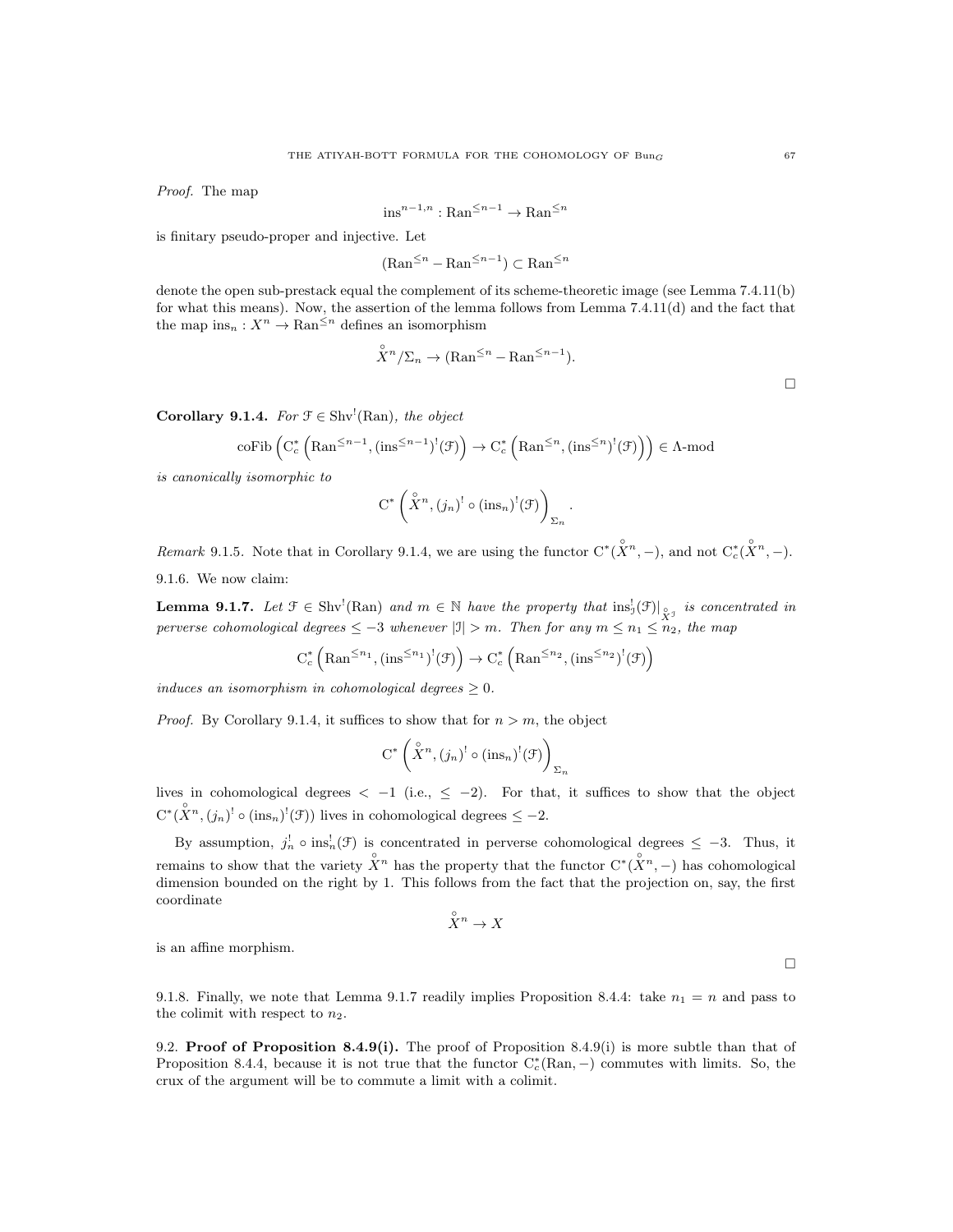9.2.1. By (8.7), it suffices to show that for all  $k \geq 0$ , the map

$$
(9.2) \quad C_c^* \left( \text{Ran}^{\leq k}, (\text{ins}^{\leq k})^! \circ \mathbb{D}_{\text{Ran}}(\mathcal{F}) \right) \rightarrow C_c^* \left( \text{Ran}^{\leq k}, (\text{ins}^{\leq k})^! \circ (\text{ins}^{\leq n})_! \circ \mathbb{D}_{\text{Ran} \leq n} \circ (\text{ins}^{\leq n})^! (\mathcal{F}) \right)
$$

induces an isomorphism in cohomological degrees  $\leq 0$  whenever  $n \geq m$ .

Note that the functor  $(\text{ins}^{\leq k})^!$  commutes with limits (because it admits a left adjoint). In addition, the functor  $C_c^*(\text{Ran}^{\leq k}, -)$  does commutes with limits by Lemma 7.4.7.

Therefore, in order to prove that  $(9.2)$  induces an isomorphism in cohomological degrees  $\leq 0$ , it suffices to show that under the assumptions of the proposition, for  $m \leq n_1 \leq n_2$ , the map

$$
C_c^* \left( \mathrm{Ran}^{\leq k}, (\mathrm{ins}^{\leq k})^! \circ (\mathrm{ins}^{\leq n_2})_! \circ \mathbb{D}_{\mathrm{Ran}^{\leq n_2}} \circ (\mathrm{ins}^{\leq n_2})^! (\mathcal{F}) \right) \to \\ \to C_c^* \left( \mathrm{Ran}^{\leq k}, (\mathrm{ins}^{\leq k})^! \circ (\mathrm{ins}^{\leq n_1})_! \circ \mathbb{D}_{\mathrm{Ran}^{\leq n_1}} \circ (\mathrm{ins}^{\leq n_1})^! (\mathcal{F}) \right)
$$

induces an isomorphism in cohomological degrees  $\leq 0$ .

Thus, it remains to show:

**Lemma 9.2.2.** Under the assumptions of Proposition 8.4.9, for  $n > m$  and any k the map

$$
(9.3) \quad C_c^* \left( \mathrm{Ran}^{\leq k}, (\mathrm{ins}^{\leq k})^! \circ (\mathrm{ins}^{\leq n})_! \circ \mathbb{D}_{\mathrm{Ran}^{\leq n}} \circ (\mathrm{ins}^{\leq n})^! (\mathcal{F}) \right) \to \\ \rightarrow C_c^* \left( \mathrm{Ran}^{\leq k}, (\mathrm{ins}^{\leq k})^! \circ (\mathrm{ins}^{\leq n-1})_! \circ \mathbb{D}_{\mathrm{Ran}^{\leq n-1}} \circ (\mathrm{ins}^{\leq n-1})^! (\mathcal{F}) \right)
$$

induces an isomorphism in cohomological degrees  $\leq 0$ .

Remark 9.2.3. Note that the fact that the map

$$
C_c^* \left( \text{Ran}, (\text{ins}^{\leq n})_! \circ \mathbb{D}_{\text{Ran}} \leq n \circ (\text{ins}^{\leq n})^!(\mathcal{F}) \right) \to C_c^* \left( \text{Ran}, (\text{ins}^{\leq n-1})_! \circ \mathbb{D}_{\text{Ran}} \leq n-1 \circ (\text{ins}^{\leq n-1})^!(\mathcal{F}) \right)
$$

induces an isomorphism in cohomological degrees  $\leq 0$  follows by duality from Lemma 9.1.7. In particular, this statement needs a weaker assumption on the cohomological degrees in which  $\text{ins}_J^!(\mathcal{F})|_{\overset{\circ}{X}^J}$ lives.

9.2.4. The rest of this subsection is devoted to the proof of Lemma 9.2.2.

By Corollary 9.1.4, it suffices to show that for any  $k' \leq k$ , the object

$$
\left(\mathrm{Fib}\bigg(\mathrm{C}^*\left(\overset{\circ}{X}^{k'},(j_{k'})^!\circ(\mathrm{ins}_{k'})^!\circ(\mathrm{ins}^{\leq n})_!\circ\mathbb{D}_{\mathrm{Ran}^{\leq n}}\circ(\mathrm{ins}^{\leq n})^!(\mathcal{F})\right)\to\right.\rightarrow\mathrm{C}^*\left(\overset{\circ}{X}^{k'},(j_{k'})^!\circ(\mathrm{ins}_{k'})^!\circ(\mathrm{ins}^{\leq n-1})_!\circ\mathbb{D}_{\mathrm{Ran}^{\leq n-1}}\circ(\mathrm{ins}^{\leq n-1})^!(\mathcal{F})\right)\right)\Big)_{\Sigma_{k'}}
$$

is concentrated in cohomological degrees  $> 1$  (i.e.,  $\geq 2$ ). Since k was arbitrary, we can take  $k' = k$ .

Note that for  $\mathcal{G} \in \text{Shv}^!(\overset{\circ}{X}^k/\Sigma_k)$ , the norm map

$$
C^*(\overset{\circ}{X}^k, \mathcal{G})_{\Sigma_k} \to C^*(\overset{\circ}{X}^k, \mathcal{G})^{\Sigma_k}
$$

is an isomorphism.

Hence, it suffices to show that the object

$$
(9.4) \quad \text{Fib}\bigg(C^*\left(\overset{\circ}{X}^k, j^!_k \circ (\text{ins}_k)^! \circ (\text{ins}^{\leq n})_! \circ \mathbb{D}_{\text{Ran} \leq n} \circ (\text{ins}^{\leq n})^! (\mathcal{F})\right) \to
$$

$$
C^*\left(\overset{\circ}{X}^k, (j_k)^! \circ (\text{ins}_k)^! \circ (\text{ins}^{\leq n-1})_! \circ \mathbb{D}_{\text{Ran} \leq n-1} \circ (\text{ins}^{\leq n-1})^! (\mathcal{F})\right)\bigg)
$$

is concentrated in cohomological degrees  $\geq 2$ .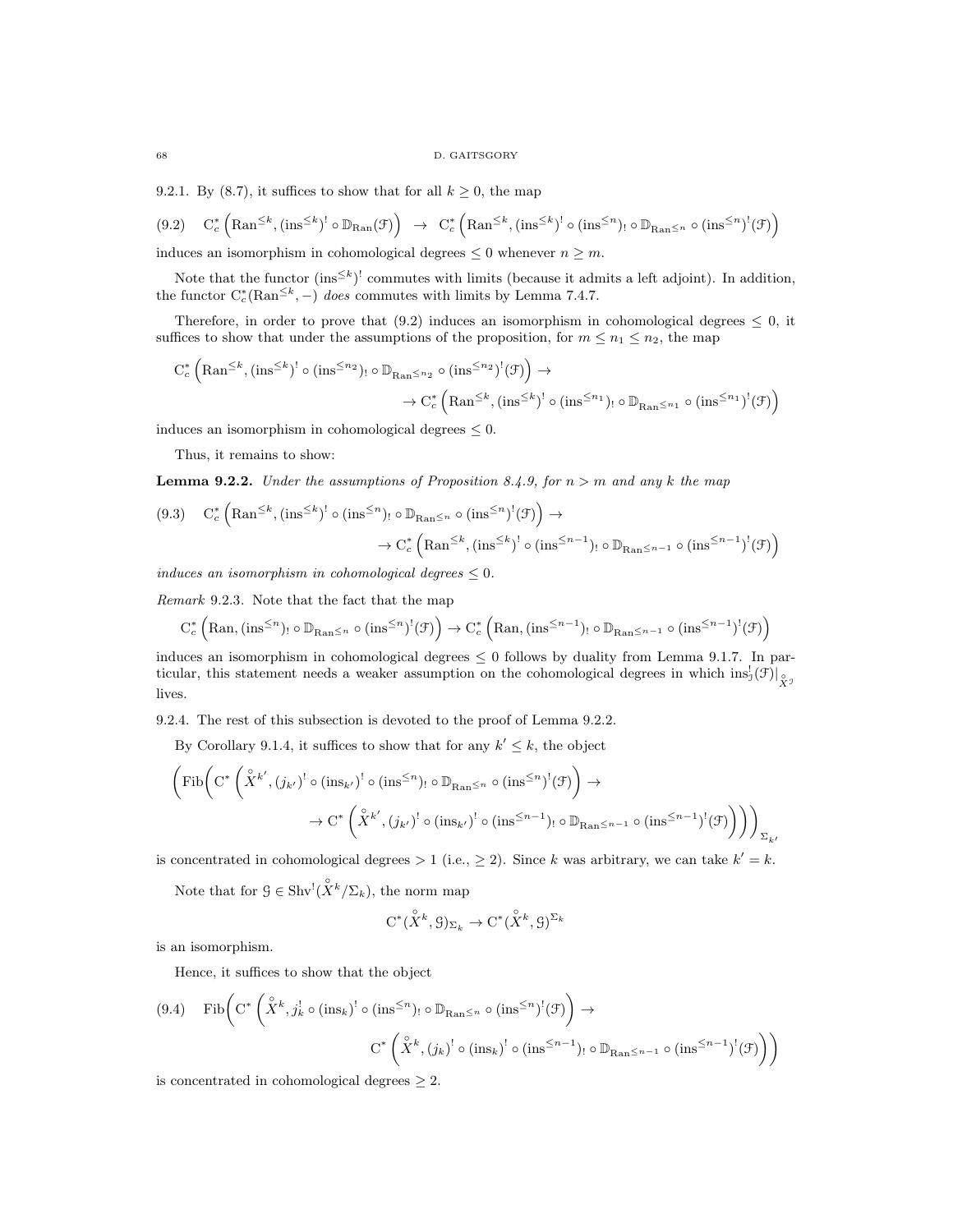9.2.5. By Lemmas 9.1.3 and 7.4.7, the object (9.4) identifies with

$$
\left(\mathrm{C}^*\left(\overset{\circ}{X}^k,j^!_k\circ(\mathrm{ins}_k)^!\circ(\mathrm{ins}_n)_! \circ \mathbb{D}_{X^n}\circ(j_n)_*\circ(j_n)^! \circ(\mathrm{ins}_n)^!(\mathfrak{F})\right)\right)\Sigma_n
$$

Thus, it suffices that the object

$$
C^* \left( \overset{\circ}{X}^k, j^!_k \circ (\text{ins}_k)^! \circ (\text{ins}_n)_! \circ \mathbb{D}_{X^n} \circ (j_n)_* \circ (j_n)^! \circ (\text{ins}_n)^! (\mathcal{F}) \right)
$$

is concentrated in cohomological degrees  $\geq 2$ .

By assumption, the object  $(j_n)^{!} \circ (ins_n)^{!}(\mathcal{F}) \in Shv(X^n)$  is concentrated in perverse cohomological degrees  $\leq -n-2$ . Hence,  $(j_n)_* \circ (j_n)^! \circ (\text{ins}_n)^! (\mathcal{F})$  lives in perverse cohomological degrees  $\leq -n-2$ , as the morphism  $(j_n)_*$  is affine.

We will show that for any  $\mathcal{G} \in \text{Shv}(X^n)$  that lives in perverse cohomological degrees  $\leq -n-2$ , the object

(9.5) 
$$
C^* \left( \overset{\circ}{X}^k, j^!_k \circ (\text{ins}_k)^! \circ (\text{ins}_n)_! \circ \mathbb{D}_{X^n}(G) \right)
$$

is concentrated in cohomological degrees  $\geq 2$ .

9.2.6. Let  $X^{k,n} \subset X^k \times X^n$  be the closed subset, corresponding to the condition that the k-tuple and the *n*-tuple coincide set-theoretically (see Sect. 8.1.3). Let  $q_k$  and  $q_n$  denote the two projections

$$
X^k \xleftarrow{q_k} X^{k,n} \xrightarrow{q_n} X^n.
$$

By Corollary 8.1.5, the functor

$$
(\text{ins}_k)^! \circ (\text{ins}_n)_{!} : \text{Shv}^!(X^n) \to \text{Shv}^!(X^m)
$$

is canonically isomorphic to

$$
(q_k)_! \circ (q_n)^!,
$$

where  $q_k$  and  $q_n$  are the two projections

$$
X^k \xleftarrow{q_k} X^{k,n} \xrightarrow{q_n} X^n.
$$

Hence, we obtain that the expression in (9.5) identifies canonically with

(9.6) 
$$
\mathrm{C}^*\left(\overset{\circ}{X}^k,j^!_k\circ(q_k)_! \circ (q_n)^! \circ \mathbb{D}_{X^n}(9)\right),
$$

and the latter expression only involves schemes (rather than prestacks).

9.2.7. Note that both maps  $q_k$  and  $q_n$  are finite. Let  $\hat{X}^{k,n}$  denote the preimage of  $\hat{X}^k$  under  $q_k$ . Let  $g^n$  denote the resulting (quasi-finite) map  $\chi^{k,n} \to X^n$ .

By base change (and using the fact that  $q_k$  is proper), we rewrite the expression in (9.6) as

$$
C^*\left(X^n,\left((\overset{\circ}{q}_n)_*(\omega_{\overset{\circ}{X}}{}^{k,n})\overset{!}{\otimes} \mathbb{D}_{X^n}(\mathcal{G})\right)\right),\right
$$

and, due to the compactness of the object  $(\overset{\circ}{q}_n)_*(\omega_{\overset{\circ}{X}}{}^{k,n})$ , further as

$$
\mathcal{H}om\left(\mathcal{G},(\overset{\circ}{q}_n)_*(\omega_{\overset{\circ}{X}}{}^{k,n})\right),
$$

where  $\mathcal{H}om(-, -) \in \Lambda$ -mod denotes the complex of maps between given two objects.

Due to the assumption on G, it remains to show that  $({\overset{\circ}{q}}_n)_*({\omega}_{{}_{\stackrel{\circ}{X}}^{k,n}})$  is concentrated in perverse cohomological degrees  $\geq -n$ . The latter is immediate from the fact that  $\hat{q}_n$  is quasi-finite, while  $dim(X^n) = n.$ 

.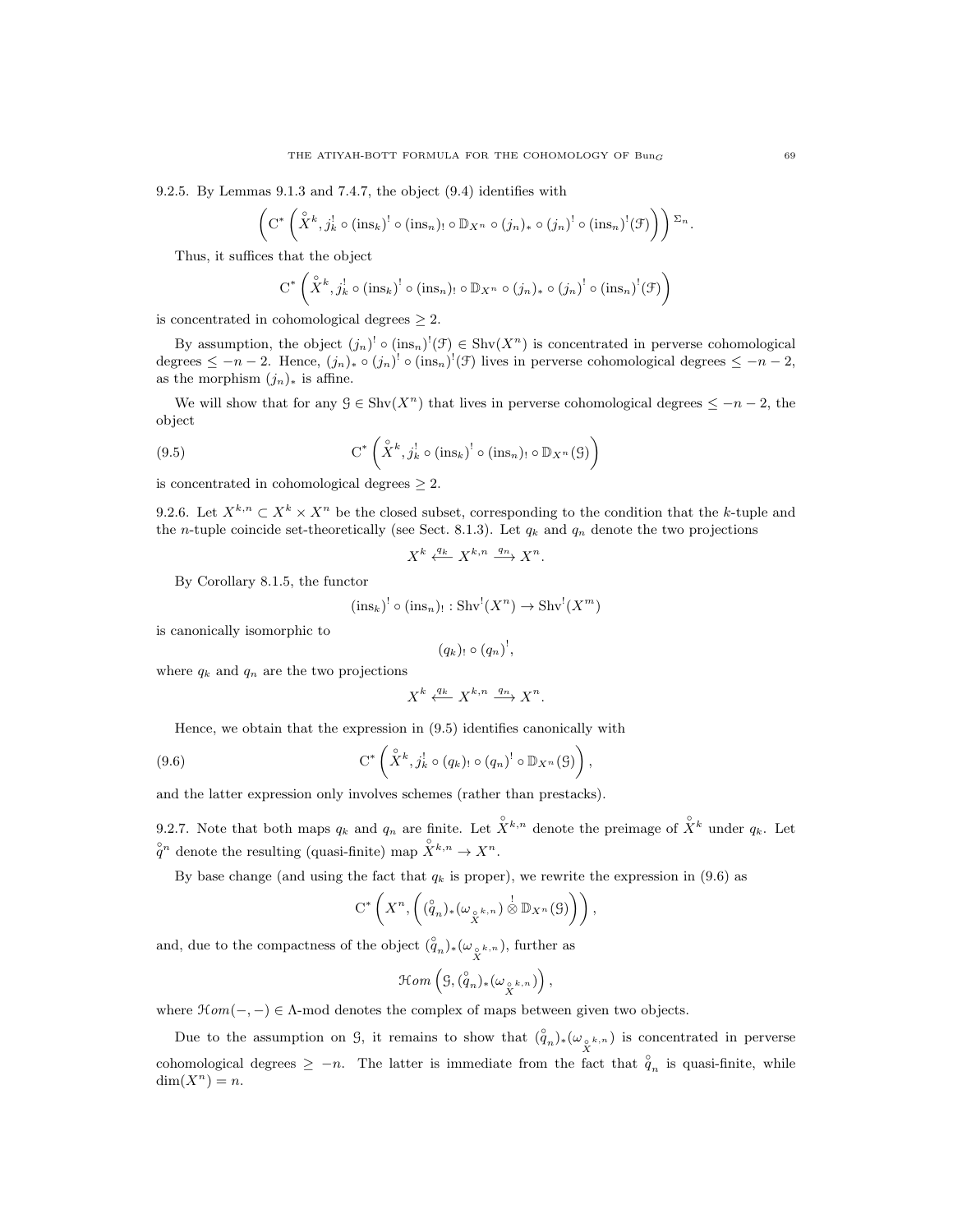9.3. Proof of Theorem 8.3.6. In this subsection we will be working in the context of constructible sheaves.

9.3.1. Let

ins' 
$$
\leq^n
$$
: Ran'  $\leq^n$   $\rightarrow$  Ran' and  $\mathbf{j}_{\text{Ran}} \leq_n$ : Ran'  $\leq^n$   $\rightarrow$  Ran $\leq^n$ 

denote the corresponding morphisms. We have a tautological isomorphism

$$
(\text{ins}^{\leq n})_! \circ (\mathbf{j}_{\text{Ran} \leq n})_! \simeq (\mathbf{j}_{\text{Ran}})_! \circ (\text{ins}'^{\leq n})_!.
$$

In addition, it is easy to see that the natural transformation

$$
(\text{ins}^{\leq n})_! \circ (\mathbf{j}_{\text{Ran}} \leq n)_* \to (\mathbf{j}_{\text{Ran}})_* \circ (\text{ins}'^{\leq n})_!
$$

is also an isomorphism.

As in Lemma 8.3.4, for  $\mathcal{G}' \in \text{Shv}^!(\text{Ran}'^{\leq n})$ , we have a canonical isomorphism

$$
\mathbb{D}_{\text{Ran}}\leq n\circ(\mathbf{j}_{\text{Ran}}\leq n)_{!}(\mathcal{G}')\simeq(\mathbf{j}_{\text{Ran}}\leq n)_{*}\circ\mathbb{D}_{\text{Ran}'}\leq n(\mathcal{G}').
$$

9.3.2. By Proposition 8.4.4, applied to the curve  $X'$ , as in Sect. 8.4.10, in order to prove Theorem 8.3.6, it suffices to establish the following variant of Proposition 8.4.9(i):

**Proposition 9.3.3.** Let  $\mathcal{F} \in Shv^{!}(Ran')$  be such that there exists an integer  $m \geq 0$  such that the object  $(\text{ins}'_j)'(\mathcal{F}')|_{\hat{X}'}$  is concentrated in perverse cohomological degrees  $\leq -|\mathfrak{I}|-2$  whenever  $|\mathfrak{I}| > m$ . Then the map

$$
C_c^*\left(Ran,(\mathbf{j}_{Ran})_*\circ \mathbb{D}_{Ran'}(\mathcal{F}')\right)\rightarrow C_c^*\left(Ran^{\leq n},(\mathbf{j}_{Ran^{\leq n}})_*\circ \mathbb{D}_{Ran'\leq n}\circ (ins'^{\leq n})^!(\mathcal{F}')\right)
$$

induces an isomorphism in cohomological degrees  $\leq 0$  for  $n \geq m$ .

This, in turn, reduces to the following variant of Lemma 9.2.2:

**Lemma 9.3.4.** Under the assumptions of Proposition 9.3.3, for  $n > m$  and any k the map

$$
C_c^* \left( \mathrm{Ran}^{\leq k}, (\mathbf{j}_{\mathrm{Ran}} \leq k)_* \circ (\mathrm{ins}'^{\leq k})^! \circ (\mathrm{ins}'^{\leq n})_! \circ \mathbb{D}_{\mathrm{Ran}' \leq n} \circ (\mathrm{ins}'^{\leq n})^! (\mathcal{F}') \right) \to
$$
  

$$
\rightarrow C_c^* \left( \mathrm{Ran}^{\leq k}, (\mathbf{j}_{\mathrm{Ran}} \leq k)_* \circ (\mathrm{ins}'^{\leq k})^! \circ (\mathrm{ins}'^{\leq n-1})_! \circ \mathbb{D}_{\mathrm{Ran}' \leq n-1} \circ (\mathrm{ins}'^{\leq n-1})^! (\mathcal{F}') \right)
$$

induces an isomorphism in cohomological degrees  $\leq 0$ .

9.3.5. Note that for any  $m$ , the diagram

$$
\operatorname{Shv}(X^{m}/\Sigma_{m}) \xleftarrow{\left(\mathbf{j}_{X^{m}/\Sigma_{m}}\right)_{*}} \operatorname{Shv}(X^{\prime m}/\Sigma_{m})
$$
\n
$$
\left(\mathbf{j}_{\operatorname{ins}_{m}^{j}}\right)_{!}
$$
\n
$$
\operatorname{Shv}(\operatorname{Ran}) \xleftarrow{\left(\mathbf{j}_{\operatorname{Ran}}\right)_{*}} \operatorname{Shv}(\operatorname{Ran}^{\prime})
$$

commutes.

As in Sect. 9.2.4, this implies that in order to prove Lemma 9.3.4, it suffices to show that the object

$$
\mathrm{Fib}\bigg(C^*\left(\overset{\circ}{X}'^k,(j'_k)^!\circ(\mathrm{ins}'_k)^!\circ(\mathrm{ins}'^{\leq n})_!\circ\mathbb{D}_{\mathrm{Ran}'\leq n}\circ(\mathrm{ins}'^{\leq n})^!(\mathcal{F}')\right)\to
$$

$$
C^*\left(\overset{\circ}{X}'^k,(j'_k)^!\circ(\mathrm{ins}'_k)^!\circ(\mathrm{ins}'^{\leq n-1})_!\circ\mathbb{D}_{\mathrm{Ran}'\leq n-1}\circ(\mathrm{ins}'^{\leq n-1})^!(\mathcal{F}')\right)\bigg)
$$

is concentrated in cohomological degrees > 1.

However, this was proved in Sects. 9.2.5-9.2.7.

9.4. Proof of Proposition 8.4.9(ii). The proof was essentially given in the process of proof of Proposition 8.4.9(i):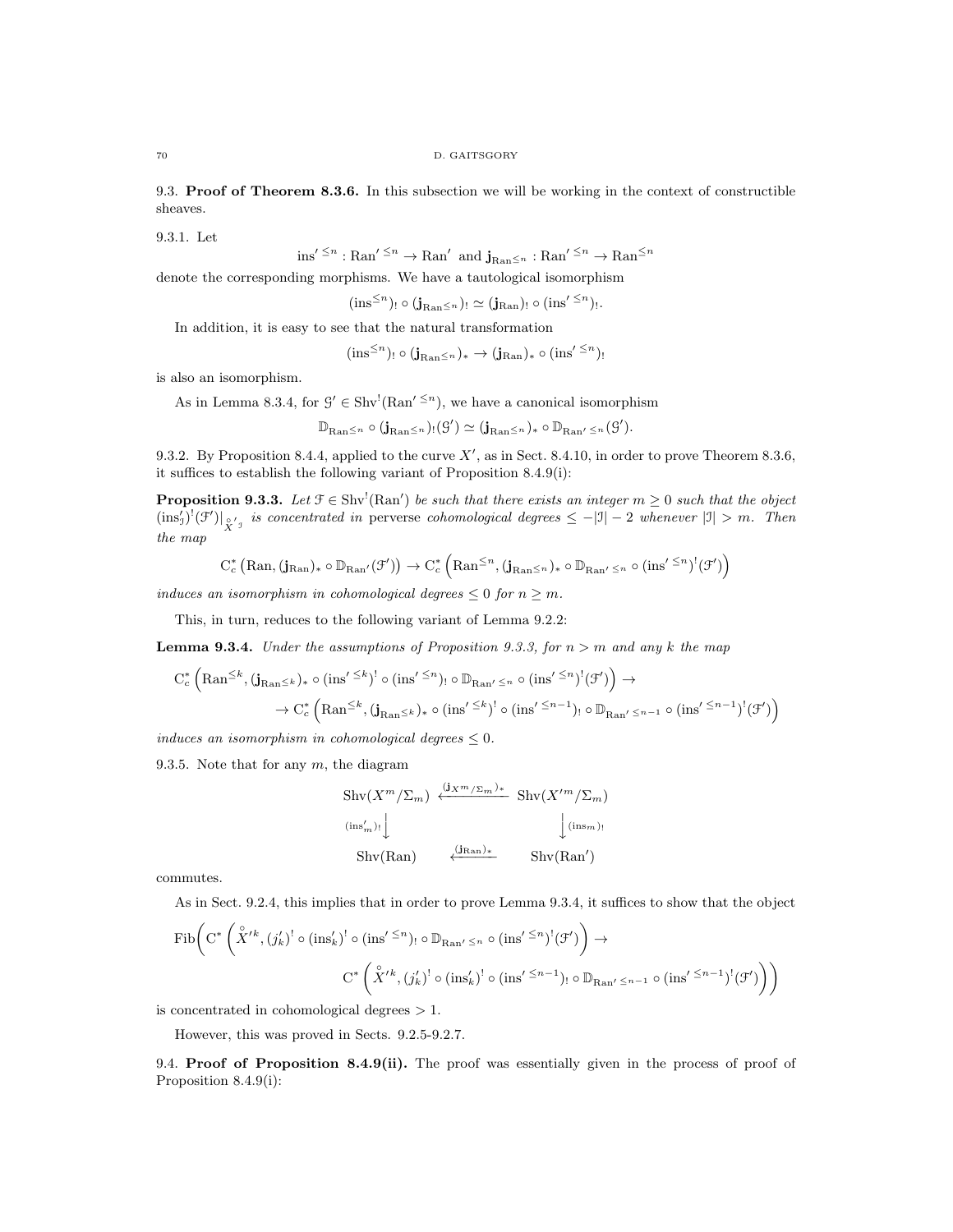9.4.1. The functor  $\text{ins}_k^!$  commutes with limits, so we need to show that the map

$$
\lim_{n'} \text{ins}_k^! \circ (\text{ins}^{\leq n'})_! \circ \mathbb{D}_{\text{Ran}^{\leq n'}} \circ (\text{ins}^{\leq n'})^! (\mathcal{F}) \to \text{ins}_k^! \circ (\text{ins}^{\leq n})_! \circ \mathbb{D}_{\text{Ran}^{\leq n}} \circ (\text{ins}^{\leq n})^! (\mathcal{F})
$$

induces an isomorphism in degrees  $\leq 0$  for  $n \geq m$ .

For that, it suffices to show that for  $n' \geq n \geq m$ , the map

$$
\text{ins}_k^! \circ (\text{ins}^{\leq n'})_! \circ \mathbb{D}_{\text{Ran}^{\leq n'}} \circ (\text{ins}^{\leq n'})^!(\mathcal{F}) \to \text{ins}_k^! \circ (\text{ins}^{\leq n})_! \circ \mathbb{D}_{\text{Ran}^{\leq n}} \circ (\text{ins}^{\leq n})^!(\mathcal{F})
$$

induces an isomorphism in cohomological degrees  $\leq 0$ .

The latter is equivalent to showing that

$$
(9.7) \qquad \text{ins}_{k}^{!} \left( \text{Fib} \left( (\text{ins}^{\leq n})_{!} \circ \mathbb{D}_{\text{Ran} \leq n} \circ (\text{ins}^{\leq n})^{!} (\mathcal{F}) \to \text{ins}_{!}^{\leq n-1} \circ \mathbb{D}_{\text{Ran} \leq n-1} \circ (\text{ins}^{\leq n-1})^{!} (\mathcal{F}) \right) \right)
$$

is concentrated in cohomological degrees  $> 1$  (i.e.,  $\geq 2$ ) for  $n > m$ .

9.4.2. By Lemmas 9.1.3 and 7.4.7, the object (9.7), identifies with

$$
\left(\operatorname{ins}_k^! \circ (\operatorname{ins}_n)_! \circ \mathbb{D}_{X^n} \circ (j_n)_* \circ j_n^! \circ \operatorname{ins}_n^! (\mathcal{F})\right)^{\Sigma_n}.
$$

So, it is enough to show that the object

$$
\operatorname{ins}_k^! \circ (\operatorname{ins}_n)_! \circ \mathbb{D}_{X^n} \circ (j_n)_* \circ j_n^! \circ \operatorname{ins}_n^! (\mathcal{F})
$$

is concentrated in perverse cohomological degrees  $\geq 2$ .

The object  $(j_n)_* \circ j_n^! \circ \text{ins}_n^! (\mathcal{F})$  is concentrated in perverse cohomological degrees  $\leq -n-2$ . We will show that for any  $\mathcal{G} \in \text{Shv}(X^n)$  which lives in such degrees, the object

$$
\operatorname{ins}_k^! \circ (\operatorname{ins}_n)_! \circ \mathbb{D}_{X^n}(\mathcal{G})
$$

lives in perverse degrees  $\geq 2$ .

9.4.3. By Corollary 8.1.5, we have

$$
\text{ins}_k^! \circ (\text{ins}^{\leq n})_! \circ \mathbb{D}_{X^n}(\mathcal{G}) \simeq (q_k)_! \circ q_n^! \circ \mathbb{D}_{X^n}(\mathcal{G}).
$$

Since the morphisms  $q_n$  and  $q_k$  are both finite, the functor  $(q_k)$  or  $q_n^{\dagger}$  is right t-exact.

Hence, it suffices to show that the object  $\mathbb{D}_{X^n}(G)$  lives in perverse degrees  $\geq 2$ . However, this follows from the fact that G lives in perverse degrees  $\leq -n-2$ , while  $\dim(X^n) = n$ . <sup>19</sup>

9.5. Proof of Theorem 8.2.6. In this subsection we will be referring to the perverse t-structure on Shv $(Z)$  for  $Z \in$  Sch (which the standard t-structure if we work in the context of D-modules).

9.5.1. We need to show that for every  $m_1, m_2$  and every cohomological degree  $k \ge 0$ , the map in (7.5)

 $(\text{ins}_{m_1} \times \text{ins}_{m_2})^! ((\mathbb{D}_{\text{Ran}}(\mathcal{F}_1) \boxtimes \mathbb{D}_{\text{Ran}}(\mathcal{F}_2)) \to (\text{ins}_{m_1} \times \text{ins}_{m_2})^! \circ \mathbb{D}_{\text{Ran} \times \text{Ran}}(\mathcal{F}_1 \boxtimes \mathcal{F}_2)$ 

induces an isomorphism in cohomological degrees  $\leq k$ . With no restriction of generality, we can assume that  $k = 0$ .

<sup>&</sup>lt;sup>19</sup>Note that when working in the context of constructible sheaves, the object  $\mathbb{D}_{X^n}(S)$  actually lives in degrees  $> 2 + n$ .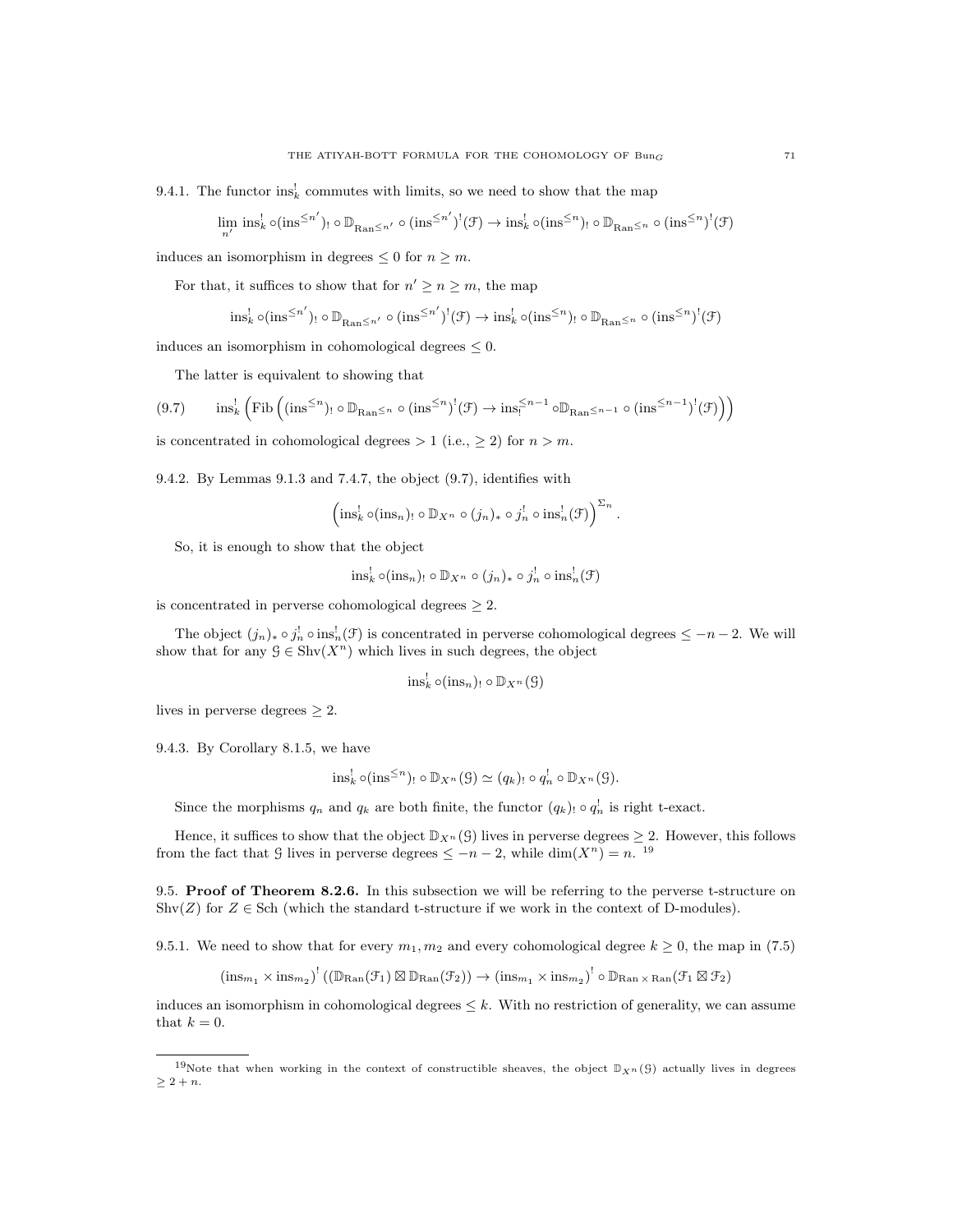9.5.2. First, we claim that the object

$$
\text{ins}_{m_i}^! \circ \mathbb{D}_{\text{Ran}}(\mathcal{F}_i) \in \text{Shv}(X^{m_i})
$$

(for  $i = 1, 2$ ) is bounded below.

To prove this, by Proposition 8.4.9(ii), it suffices to show that the object

$$
\text{ins}_{m_i}^! \circ (\text{ins}^{\leq n})_! \circ \mathbb{D}_{\text{Ran}^{\leq n}} \circ (\text{ins}^{\leq n})^! (\mathcal{F}_i)
$$

is bounded below for some  $n$  sufficiently large.

By Corollary 8.4.7, we have:

$$
(\text{ins}^{\leq n})_! \circ \mathbb{D}_{\text{Ran}^{\leq n}} \circ (\text{ins}^{\leq n})^!(\mathcal{F}_i) \simeq \lim_{\mathcal{I} \in \text{Fin}^s \leq n} (\text{ins}_{\mathcal{I}})_! \circ \mathbb{D}_{X^{\mathcal{I}}} \circ (\text{ins}_{\mathcal{I}})^!(\mathcal{F}_i).
$$

Since the above limit is finite, it suffices to show that for each I, the object

$$
\text{ins}_{m_i}^! \circ (\text{ins}_\mathfrak{I})_! \circ \mathbb{D}_{X^\mathfrak{I}} \circ (\text{ins}_\mathfrak{I})^!(\mathfrak{F}_i)
$$

(for  $i = 1, 2$ ) is bounded below.

By assumption,  $(\text{ins}_\mathfrak{I})^!(\mathfrak{F}_i)$  is bounded above. Hence,  $\mathbb{D}_{X^{\mathfrak{I}}} \circ (\text{ins}_\mathfrak{I})^!(\mathfrak{F}_i)$  is bounded below. Finally, the functor  $\text{ins}_{m_i}^! \circ (\text{ins}^{\leq n})$ , has a finite cohomological dimension by Corollary 8.1.5.

# 9.5.3. Combining the facts that:

- (a) The ring of coefficients  $\Lambda$  has a finite cohomological dimension;
- (b)  $\text{ins}_{m_i}^! \circ \mathbb{D}_{\text{Ran}}(\mathcal{F}_i)$  are bounded below;
- (c) Proposition 8.4.9(ii),

we obtain that there exists an integer  $n \gg 0$ , such that the map

$$
(\text{ins}_{m_1} \times \text{ins}_{m_2})^! (\left(\mathbb{D}_{\text{Ran}}(\mathcal{F}_1) \boxtimes \mathbb{D}_{\text{Ran}}(\mathcal{F}_2)\right) \to \\
 \to (\text{ins}_{m_1} \times \text{ins}_{m_2})^! \circ (\text{ins}^{\leq n} \times \text{ins}^{\leq n})_! \left( \left(\mathbb{D}_{\text{Ran}} \leq n \circ (\text{ins}^{\leq n})^! (\mathcal{F}_1) \right) \boxtimes \left(\mathbb{D}_{\text{Ran}} \leq n \circ (\text{ins}^{\leq n})^! (\mathcal{F}_2) \right) \right)
$$

induces an isomorphism in degrees  $\leq 0$ .

By an analog of Proposition 8.4.9(ii) for Ran  $\times$  Ran, we can choose n large enough so that the map

$$
(\text{ins}_{m_1} \times \text{ins}_{m_2})^! \circ \mathbb{D}_{\text{Ran} \times \text{Ran}}(\mathcal{F}_1 \boxtimes \mathcal{F}_2) \to
$$
  

$$
(\text{ins}_{m_1} \times \text{ins}_{m_2})^! \circ (\text{ins}^{\leq n} \times \text{ins}^{\leq n})_! \circ \mathbb{D}_{\text{Ran}^{\leq n} \times \text{Ran}^{\leq n}} \circ (\text{ins}^{\leq n} \times \text{ins}^{\leq n})^! (\mathcal{F}_1 \boxtimes \mathcal{F}_2)
$$

induces an isomorphism in degrees  $\leq 0$ .

Hence, it suffices to show that under the compactness assumption of the theorem, the map

$$
(9.8) \quad (\text{ins}_{m_1} \times \text{ins}_{m_2})^! \circ (\text{ins}^{\leq n} \times \text{ins}^{\leq n})_! \left( \left( \mathbb{D}_{\text{Ran} \leq n} \circ (\text{ins}^{\leq n})^! (\mathcal{F}_1) \right) \boxtimes \left( \mathbb{D}_{\text{Ran} \leq n} \circ (\text{ins}^{\leq n})^! (\mathcal{F}_2) \right) \right)
$$

$$
\rightarrow (\text{ins}_{m_1} \times \text{ins}_{m_2})^! \circ (\text{ins}^{\leq n} \times \text{ins}^{\leq n})_! \circ \mathbb{D}_{\text{Ran} \leq n} \times \text{Ran} \leq n \circ (\text{ins}^{\leq n} \times \text{ins}^{\leq n})^! (\mathcal{F}_1 \boxtimes \mathcal{F}_2)
$$

induces an isomorphism in cohomological degrees  $\leq 0$ . We will show that the map (9.8) is an isomorphism (in all degrees). In fact, we will show that the map

$$
(\text{ins}^{\leq n} \times \text{ins}^{\leq n})_! \left( \left( \mathbb{D}_{\text{Ran} \leq n} \circ (\text{ins}^{\leq n})^!(\mathcal{F}_1) \right) \boxtimes \left( \mathbb{D}_{\text{Ran} \leq n} \circ (\text{ins}^{\leq n})^!(\mathcal{F}_2) \right) \right) \to \n(\text{ins}^{\leq n} \times \text{ins}^{\leq n})_! \circ \mathbb{D}_{\text{Ran} \leq n} \times_{\text{Ran} \leq n} \circ (\text{ins}^{\leq n} \times \text{ins}^{\leq n})^!(\mathcal{F}_1 \boxtimes \mathcal{F}_2)
$$

is an isomorphism.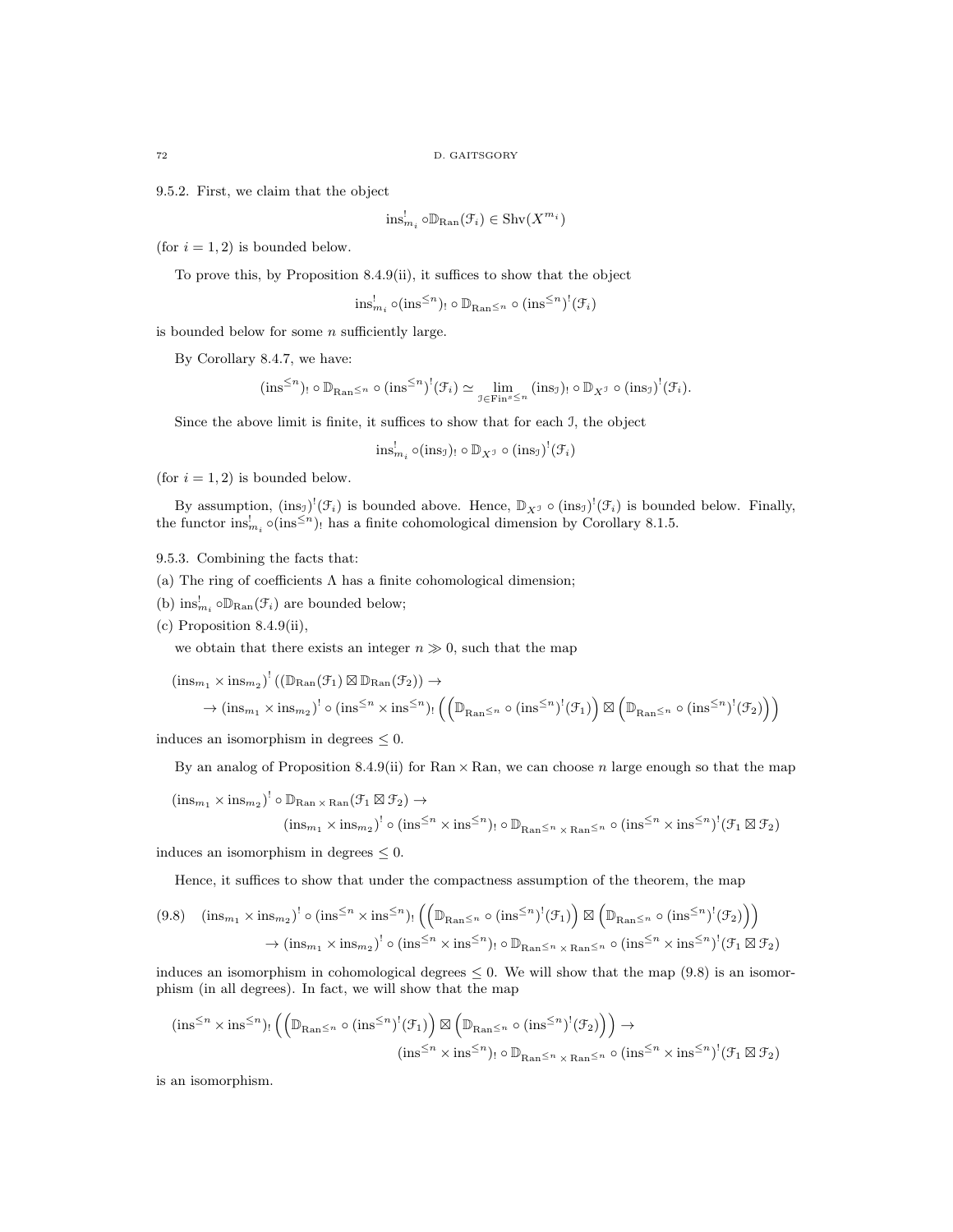9.5.4. By Corollary 8.4.7, we have:

$$
(\text{ins}^{\leq n} \times \text{ins}^{\leq n})_! \left( \left( \mathbb{D}_{\text{Ran}^{\leq n}} \circ (\text{ins}^{\leq n})^!(\mathcal{F}_1) \right) \boxtimes \left( \mathbb{D}_{\text{Ran}^{\leq n}} \circ (\text{ins}^{\leq n})^!(\mathcal{F}_2) \right) \right) \simeq
$$
  

$$
\simeq \lim_{\mathfrak{I}_1, \mathfrak{I}_2 \in \text{Fin}^{s}, \leq n} (\text{ins}_{\mathfrak{I}_1} \times \text{ins}_{\mathfrak{I}_2})_! \circ \left( \left( \mathbb{D}_{X^{\mathfrak{I}_1}} \circ \text{ins}_{\mathfrak{I}_1}^!(\mathcal{F}_1) \right) \boxtimes \left( \mathbb{D}_{X^{\mathfrak{I}_2}} \circ \text{ins}_{\mathfrak{I}_2}^!(\mathcal{F}_2) \right) \right),
$$

and

$$
(\text{ins}^{\leq n} \times \text{ins}^{\leq n})_! \circ \mathbb{D}_{\text{Ran}^{\leq n} \times \text{Ran}^{\leq n}} \circ (\text{ins}^{\leq n} \times \text{ins}^{\leq n})^! (\mathcal{F}_1 \boxtimes \mathcal{F}_2) \simeq
$$
  

$$
\simeq \lim_{\mathcal{I}_1, \mathcal{I}_2 \in \text{Fin}^s, \leq n} (\text{ins}_{\mathcal{I}_1} \times \text{ins}_{\mathcal{I}_2})_! \circ \mathbb{D}_{X^{\mathcal{I}_1} \times X^{\mathcal{I}_2}} \circ (\text{ins}_{\mathcal{I}_1} \times \text{ins}_{\mathcal{I}_2})^! (\mathcal{F}_1 \boxtimes \mathcal{F}_2).
$$

Hence, it is sufficient to show that for every  $\mathfrak{I}_1, \mathfrak{I}_2$ , the map

$$
\left(\mathbb{D}_{X^{\mathcal{I}_{1}}}\circ\text{ins}_{\mathcal{I}_{1}}^{!}(\mathcal{F}_{1})\right)\boxtimes\left(\mathbb{D}_{X^{\mathcal{I}_{2}}}\circ\text{ins}_{\mathcal{I}_{2}}^{!}(\mathcal{F}_{2})\right)\rightarrow\mathbb{D}_{X^{\mathcal{I}_{1}}\times X^{\mathcal{I}_{2}}}\circ(\text{ins}_{\mathcal{I}_{1}}\times\text{ins}_{\mathcal{I}_{2}})^{!}(\mathcal{F}_{1}\boxtimes\mathcal{F}_{2})
$$

is an isomorphism.

By assumption,  $ins_{\mathfrak{I}_1}^!(\mathfrak{F}_1)$  and  $ins_{\mathfrak{I}_2}^!(\mathfrak{F}_2)$  are bounded above with compact cohomologies. Hence, the required isomorphism follows from Lemma 7.3.2.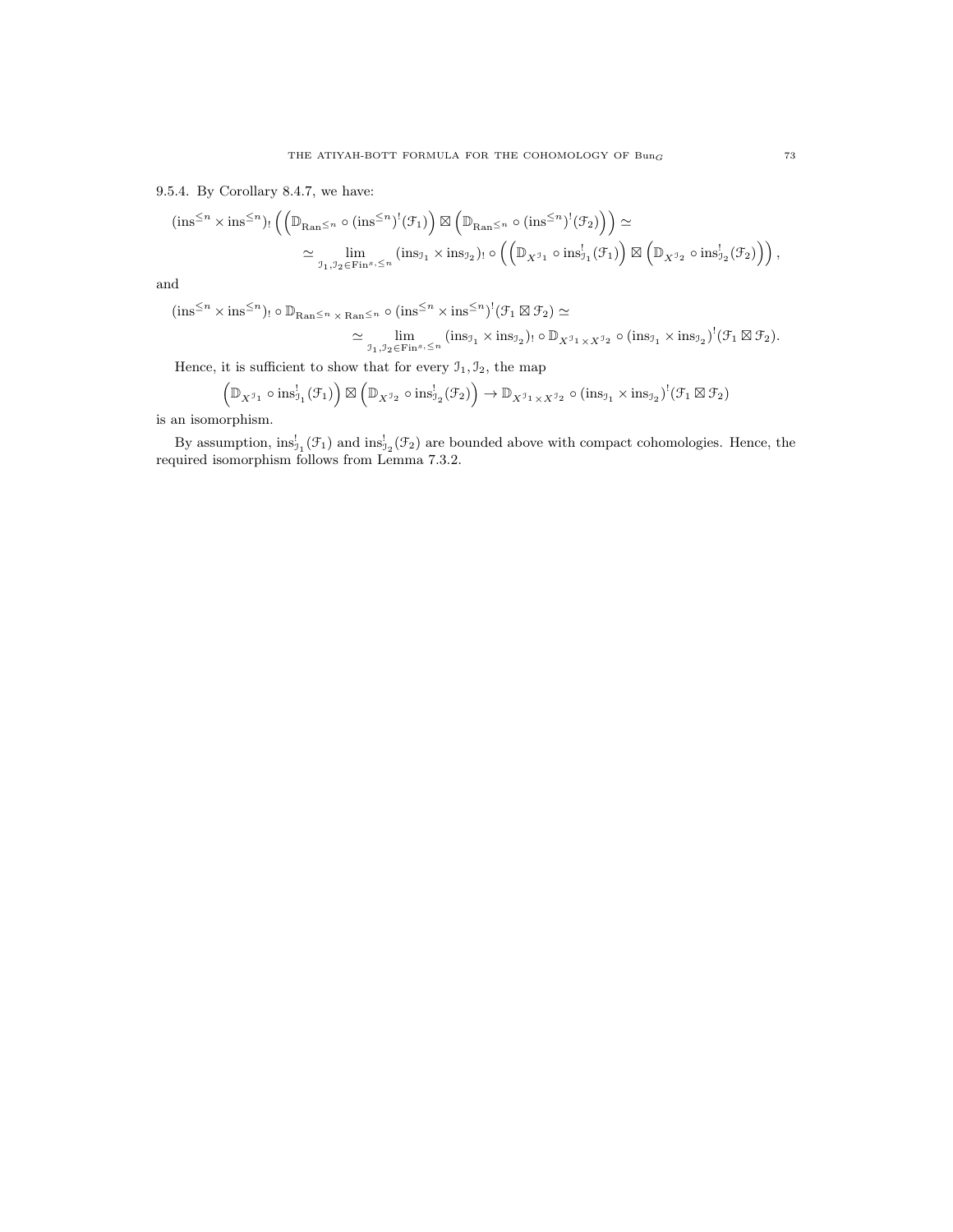#### 74 D. GAITSGORY

#### Part III: Duality via sheaves on the augmented Ran space

### 10. Pairings on the augmented vs. usual Ran space

In this section we will perform a manipulation crucial for our derivation of the cohomological product formula  $(0.5)$  from non-abelian Poincaré duality  $(0.8)$ ; this will be done in Sect. 15. It is for this manipulation that we need the unital augmented version of the Ran space, developed in Part I.

Say we start with two objects  $A, B \in Shv^!(\text{Ran})$  and we want to construct an isomorphism

(10.1) 
$$
C_c^*(\mathrm{Ran}, \mathcal{B}) \to C_c^*(\mathrm{Ran}, \mathcal{A})^{\vee}.
$$

A natural first attempt would be to identify B with the Verdier dual of A. However, the object A that we have in mind will be such that it will grossly violate the assumption of Theorem 8.2.4. So, it is unreasonable to expect that the (compactly supported) cohomology of the Verdier dual of A has anything to do with the dual of the (compactly supported) cohomology of A. In fact, in our case the Verdier dual of A will be zero.

Instead, we will find that  $A$  is naturally of the form

 $A \simeq \text{OblvUnit} \circ \text{OblvAug}(\mathcal{A}_{\text{untl},\text{aug}})$ 

for  $\mathcal{A}_{\text{untl,aug}} \in Shv^{!}(Ran_{\text{untl,aug}})$ , and similarly for B. Moreover, the objects  $\mathcal{A}_{\text{untl,aug}}$ ,  $\mathcal{B}_{\text{untl,aug}} \in$  $\text{Shv}^!$ (Ran<sub>untl,aug</sub>) satisfy the assumption of Theorem 5.4.3. Set

$$
\mathcal{A}_{red} := \text{TakeOut}(\mathcal{A}_{untl,aug}) \text{ and } \mathcal{B}_{red} := \text{TakeOut}(\mathcal{B}_{untl,aug}).
$$

By Corollary 5.4.5, we have the isomorphisms

$$
C_c^*(\mathrm{Ran}, \mathcal{A}_{\mathrm{red}}) \simeq C_c^*(\mathrm{Ran}, \mathcal{A})
$$
 and  $C_c^*(\mathrm{Ran}, \mathcal{B}_{\mathrm{red}}) \simeq C_c^*(\mathrm{Ran}, \mathcal{B}).$ 

The reason for replacing A by  $A_{\text{red}}$  is that the latter object does satisfy the assumption of Theorem 8.2.4. So, to establish the desired isomorphism (10.1), it now suffices to construct an isomorphism

$$
\mathbb{D}_{\mathrm{Ran}}(\mathcal{A}_{\mathrm{red}})\simeq \mathcal{B}_{\mathrm{red}}.
$$

To do so we will first need to construct a pairing

(10.2) 
$$
\mathcal{A}_{\text{red}} \boxtimes \mathcal{B}_{\text{red}} \to (\text{diag}_{\text{Ran}})_{!}(\omega_{\text{Ran}}).
$$

What we do in the present is section is explain what kind of data on A and B is needed to construct a pairing (10.2). This will be addressed by Theorem 10.1.3.

## 10.1. The notion of pairing for augmented sheaves.

10.1.1. Let

 $(Ran_{untl,aug} \times Ran_{untl,aug})$ sub,disj

denote the following lax prestack: for  $S \in \text{Sch}$ , the category  $(\text{Ran}_{\text{untl},\text{aug}} \times \text{Ran}_{\text{untl},\text{aug}})_{\text{sub},\text{disj}}(S)$  is a full subcategory of  $(Ran<sub>untl,aug</sub> \times Ran<sub>untl,aug</sub>)(S)$  that corresponds to quadruples

$$
(K_1 \subseteq I_1), (K_2 \subseteq I_2)
$$

for which  $K_1$  and  $I_2$  have disjoint images and  $K_2$  and  $I_1$  have have disjoint images (see Sect. 5.4.1) what this means).

Let  $\widetilde{\mathcal{F}}, \widetilde{\mathcal{G}}$  be two objects of  $\text{Shv}^!(\text{Ran}_{\text{untl},\text{aug}})$ . By a *pairing* between them we shall mean a map in  $\text{Shv}^{!}((\text{Ran}_{\text{untl},\text{aug}} \times \text{Ran}_{\text{untl},\text{aug}})_{\text{sub},\text{disj}})$ 

 $(10.3)$   $\widetilde{\mathcal{F}} \boxtimes \widetilde{\mathcal{G}}|_{(Ran_{\text{untl},\text{aug}} \times \text{Ran}_{\text{untl},\text{aug}})_{\text{sub,disj}} \rightarrow \omega_{(Ran_{\text{untl},\text{aug}} \times \text{Ran}_{\text{untl},\text{aug}})_{\text{sub,disj}}}.$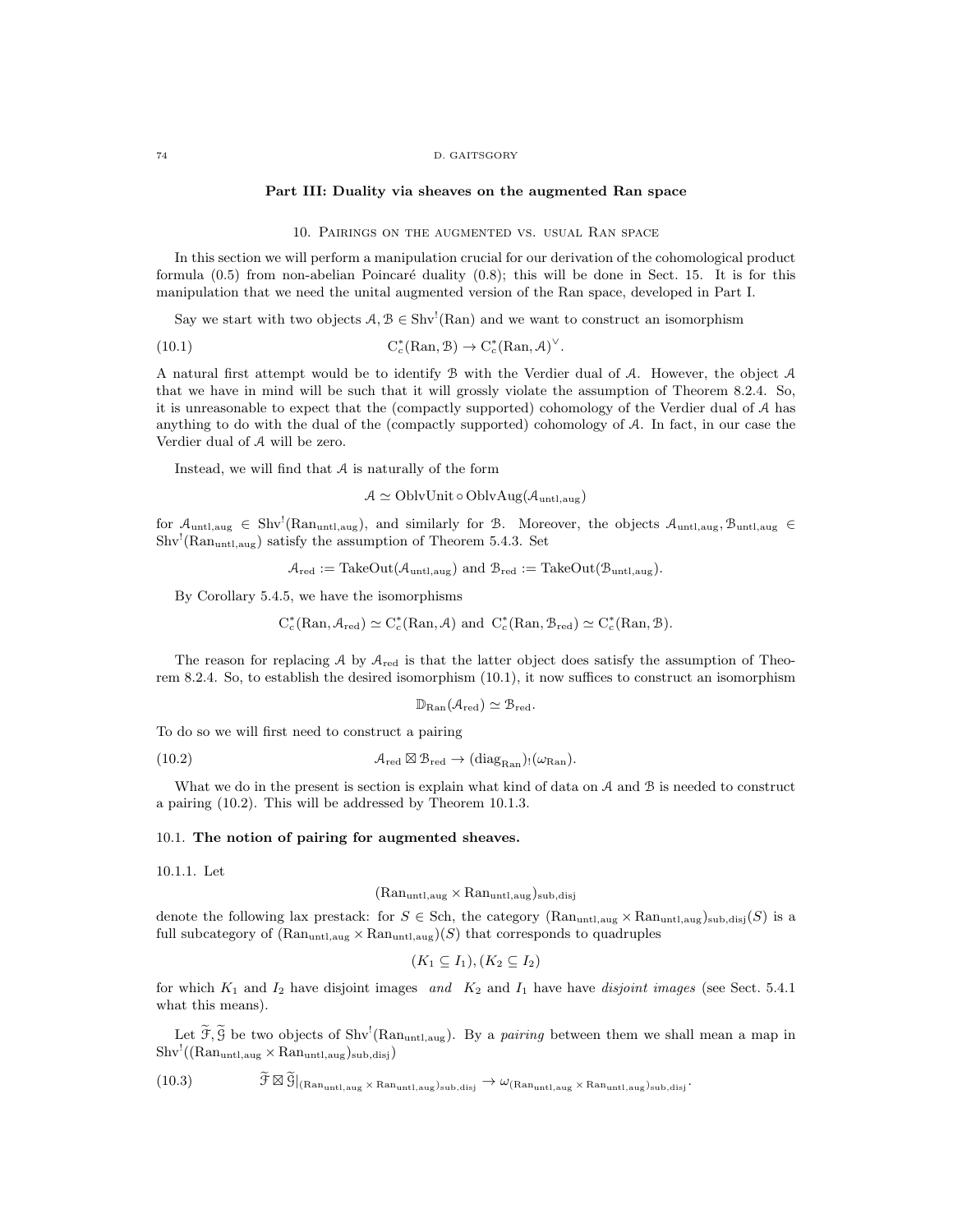## Theorem-Construction 10.1.3.

(i) For  $\mathfrak{F}, \mathfrak{G} \in \text{Shv}^!(\text{Ran})$ , a datum of a pairing  $\mathfrak{F} \boxtimes \mathfrak{G} \to (\text{diag}_{\text{Ran}})_!(\omega_{\text{Ran}})$  gives rise to a pairing

 $\text{AddUnit}_{\text{aug}}(\mathcal{F})\boxtimes \text{AddUnit}_{\text{aug}}(\mathcal{G})|_{(\text{Ran}_{\text{untl},\text{aug}}\times\text{Ran}_{\text{untl},\text{aug}})_{\text{sub}},\text{disj}}\cdot \text{Ran}_{\text{untl},\text{aug}}\times\text{Ran}_{\text{untl},\text{aug}})_{\text{sub},\text{disj}}\cdot \text{Ran}_{\text{untl},\text{aug}}\cdot \text{Ran}_{\text{untl},\text{aug}}\cdot \text{Ran}_{\text{untl},\text{aug}}\cdot \text{Ran}_{\text{untl},\text{aug}}\cdot \text{$ 

(ii) For  $\widetilde{\mathfrak{F}}, \widetilde{\mathfrak{G}} \in \text{Shv}^1(\text{Ran}_{\text{untl},\text{aug}})$ , the datum of a pairing (10.3) gives rise to a pairing

(10.4) TakeOut(
$$
\tilde{\mathcal{F}}
$$
)  $\boxtimes$  TakeOut( $\tilde{\mathcal{G}}$ )  $\rightarrow$  (diag<sub>Ran</sub>):( $\omega_{Ran}$ ).

(iii) The constructions in (i) and (ii) are compatible under adjunction maps

$$
\mathcal{F} \to \text{TakeOut} \circ \text{AddUnit}_{\text{aug}}(\mathcal{F}), \ \mathcal{G} \to \text{TakeOut} \circ \text{AddUnit}_{\text{aug}}(\mathcal{G})
$$

and

AddUnit<sub>aug</sub> o TakeOut(
$$
\widetilde{\mathcal{F}}
$$
)  $\rightarrow \widetilde{\mathcal{F}}$ , AddUnit<sub>aug</sub> o TakeOut( $\widetilde{\mathcal{G}}$ )  $\rightarrow \widetilde{\mathcal{G}}$ .

(iv) Given a pairing (10.3) and the corresponding pairing (10.4), the diagram

OblvUnit o OblvAug(
$$
\widetilde{\mathcal{F}}
$$
) ⊠ OblvUnit o OblvAug( $\widetilde{\mathcal{G}}$ ) —→ →  $\omega_{\text{Ran} \times \text{Ran}}$ 

\n(5.5)⊠(5.5)  $\uparrow$ 

\nTakeOut( $\widetilde{\mathcal{F}}$ ) ⊆ TakeOut( $\widetilde{\mathcal{G}}$ ) —→ (diag<sub>Ran</sub>):( $\omega_{\text{Ran}}$ ) $\downarrow$ 

commutes.

Combining this theorem with Theorem 5.4.3, we obtain:

**Corollary 10.1.4.** There exists a canonical bijection between pairings  $\mathcal{F} \boxtimes \mathcal{G} \to (\text{diag}_{\text{Ran}}) \cdot (\omega_{\text{Ran}})$  and pairings (10.3) for  $\widetilde{\mathfrak{F}} := \text{AddUnit}_{\text{aug}}(\mathfrak{F})$  and  $\widetilde{\mathfrak{G}} := \text{AddUnit}_{\text{aug}}(\mathfrak{G})$ .

From point (iv) of the theorem we obtain:

**Corollary 10.1.5.** Given a pairing  $\mathcal{F} \boxtimes \mathcal{G} \to (\text{diag}_{\text{Ran}}) \cup (\omega_{\text{Ran}})$ , for the corresponding pairing

 $\widetilde{\mathcal{F}} \boxtimes \widetilde{\mathcal{G}}|_{\text{(Ran}_{\text{untl},\text{aug}} \times \text{Ran}_{\text{untl},\text{aug}})_{\text{sub}},\text{disj}} \rightarrow \omega_{\text{(Ran}_{\text{untl},\text{aug}} \times \text{Ran}_{\text{untl},\text{aug}})_{\text{sub}},\text{disj}}$ 

with

$$
\mathcal{F} := \mathrm{AddUnit}_{\mathrm{aug}}(\mathcal{F}), \ \ \mathcal{G} := \mathrm{AddUnit}_{\mathrm{aug}}(\mathcal{G}),
$$

the diagram

$$
C_c^*(\text{Ran}, \mathcal{F}') \otimes C_c^*(\text{Ran}, \mathcal{G}') \longrightarrow C_c^*(\text{Ran} \times \text{Ran}, \omega_{\text{Ran} \times \text{Ran}}) \longrightarrow \Lambda
$$
  
\n
$$
(4.3) \boxtimes (4.3) \uparrow \qquad (4.3) \otimes C_c^*(\text{Ran}, \mathcal{G}) \longrightarrow C_c^*(\text{Ran}, \omega_{\text{Ran}}) \longrightarrow \Lambda
$$

commutes, where

$$
\mathcal{F}' := \text{OblvUnit} \circ \text{OblvAug}(\widetilde{\mathcal{F}}), \ \mathcal{G}' := \text{OblvUnit} \circ \text{OblvAug}(\widetilde{\mathcal{G}}).
$$

Remark 10.1.6. Note that if X is connected, then in Corollary 10.1.5 the left vertical arrow is an isomorphism due to Corollary 5.4.5 and the two horizontal arrows on the right are also isomorphisms, due to Theorem 4.1.8.

10.2. Proof of Theorem 10.1.3(i).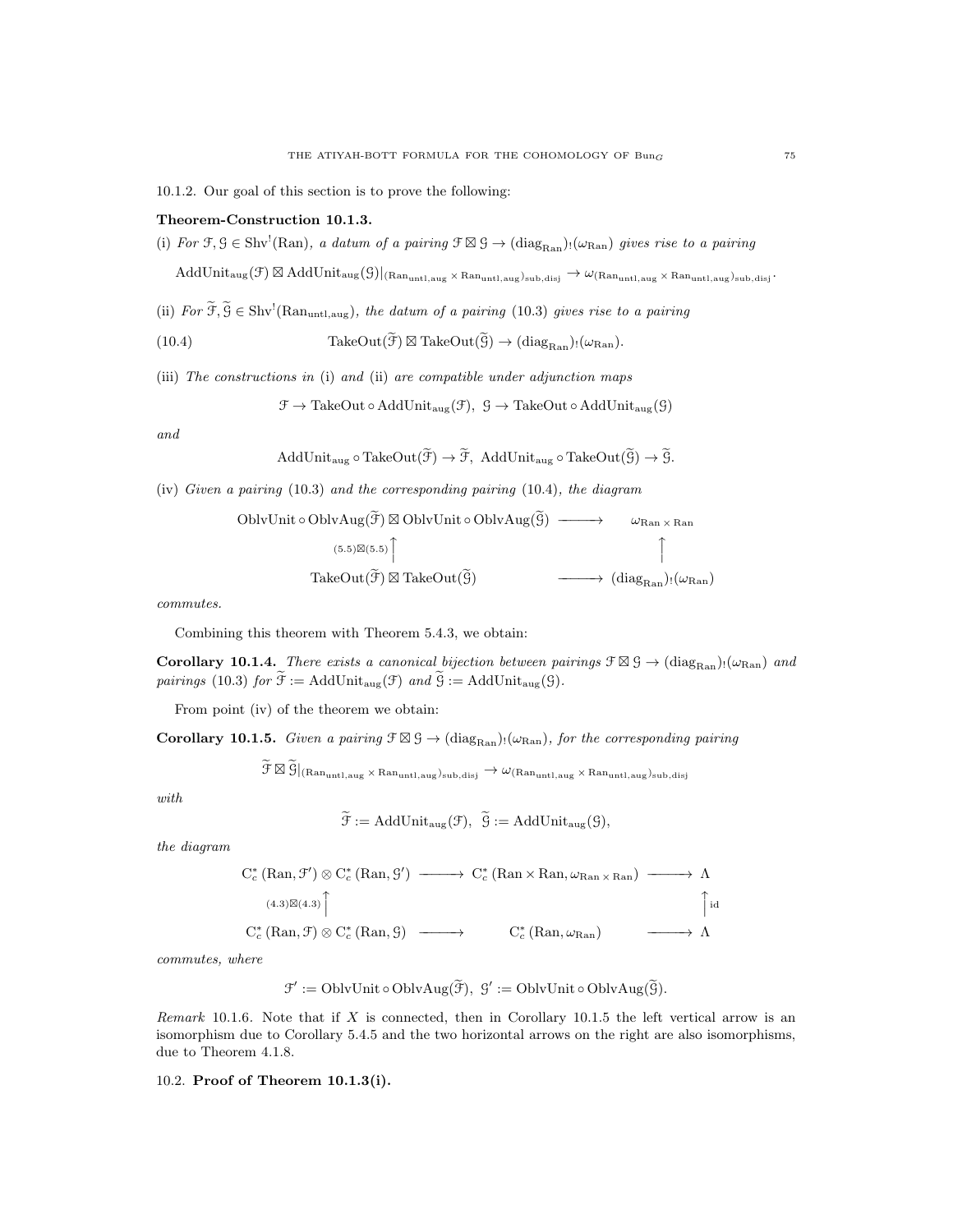10.2.1. Recall the notations from Sect. 5.2. Recall that the functor  $AddUnit_{aug}$  is defined as

 $\mathrm{coFib}\left((\psi_{\mathrm{aug}}) \colon \circ (\xi_{\mathrm{aug}}) \right]^! \to \pi^! \circ \mathrm{AddUnit} \right).$ 

We shall first construct a map

 $(10.5)$  $\cdot^! \circ \text{AddUnit}(\mathcal{F}) \boxtimes \pi^! \circ \text{AddUnit}(\mathcal{G}) \to \omega_{\text{Ran}_{\text{untl},\text{aug}}} \times \text{Ran}_{\text{untl},\text{aug}} \, ,$ and show that its restriction to  $(Ran_{untl,aug} \times Ran_{untl,aug})$ <sub>sub,disj</sub> is equipped with:

• (a) a null-homotopy when precomposed with

 $(\psi_{\text{aug}})$ !  $\circ$   $(\xi_{\text{aug}})^!(\mathcal{F}) \boxtimes \pi^! \circ \text{AddUnit}(\mathcal{G}) \rightarrow \pi^! \circ \text{AddUnit}(\mathcal{F}) \boxtimes \pi^! \circ \text{AddUnit}(\mathcal{G});$ 

• (b) a null-homotopy when precomposed with

 $\pi^! \circ \operatorname{AddUnit}(\mathcal{F}) \boxtimes (\psi_{\text{aug}})_! \circ (\xi_{\text{aug}})^!(\mathcal{G}) \to \pi^! \circ \operatorname{AddUnit}(\mathcal{F}) \boxtimes \pi^! \circ \operatorname{AddUnit}(\mathcal{G});$ 

- (c) a datum of compatibility of the two null-homotopies when precomposed with
	- $(\psi_{\text{aug}})$ !  $\circ$   $(\xi_{\text{aug}})^!(\mathcal{F}) \boxtimes (\psi_{\text{aug}})^!(\mathcal{G}) \rightarrow \pi^! \circ \text{AddUnit}(\mathcal{F}) \boxtimes \pi^! \circ \text{AddUnit}(\mathcal{G}).$

10.2.2. Recall that

$$
AddUnit = \psi_! \circ \xi^!,
$$

where the morphisms  $\psi$  and  $\xi$  were introduced in Sect. 4.3.1.

The map (10.5) is the pullback by means of  $\pi$  of a map

(10.6) AddUnit(
$$
\mathcal{F}
$$
)  $\boxtimes$  AddUnit( $\mathcal{G}$ )  $\rightarrow \omega_{\text{Ran}_{\text{unt1}} \times \text{Ran}_{\text{unt1}}}.$ 

In its turn, the map (10.6) comes by the  $(\psi \times \psi)$ ,  $(\psi \times \psi)$ <sup>!</sup> adjunction from a map

(10.7)  $(\xi \times \xi)^{!} (\mathcal{F} \boxtimes \mathcal{G}) \rightarrow \omega_{\text{Ran}} \rightarrow \chi_{\text{Ran}} \rightarrow$ .

Finally, the map (10.7) is the pullback by means of  $\xi \times \xi$  of the map

 $(10.8)$  $\mathcal{F} \boxtimes \mathcal{G} \to (\text{diag}_{\text{Ran}})_{!}(\omega_{\text{Ran}}) \to \omega_{\text{Ran}} \times \text{Ran}}.$ 

10.2.3. Let us now calculate the composition

$$
(\psi_{\text{aug}})_{!} \circ (\xi_{\text{aug}})^!(\mathcal{F}) \boxtimes \pi^! \circ \text{AddUnit}(\mathcal{G}) \to \pi^! \circ \text{AddUnit}(\mathcal{F}) \boxtimes \pi^! \circ \text{AddUnit}(\mathcal{G}) \to
$$

 $\rightarrow \omega_{\rm Ran_{untl,aug}} \times \rm Ran_{untl,aug}$ .

It comes by pullback by means of  $id_{\mathrm{Ran}_{\text{untl},\text{aug}}} \times \pi$  of a map

 $(\psi_{\text{aug}})$ !  $\circ$   $(\xi_{\text{aug}})^!(\mathcal{F}) \boxtimes \psi$ !  $\circ \xi^!(\mathcal{G}) \rightarrow \omega_{\text{Ran}_{\text{untl}, \text{aug}}} \times \text{Ran}_{\text{untl}},$ 

which in turn comes by means of the  $(\psi_{\text{aug}} \times \psi)$ ,  $(\psi_{\text{aug}} \times \psi)^{!}$  adjunction from a map

 $(\xi_{\text{aug}})^!(\mathcal{F}) \boxtimes \xi^!(\mathcal{G}) \rightarrow \omega_{\text{Ran}^{\rightarrow}_{\text{aug}} \times \text{Ran}^{\rightarrow}},$ 

where the latter is the pullback of (10.8) by means of the map  $\xi_{\text{aug}} \times \xi$ .

10.2.4. The open sub-prestack

 $(Ran_{untl,aug} \times Ran_{untl,aug})$ sub,disj ⊂  $Ran_{untl,aug} \times Ran_{untl,aug}$ 

is contained in the preimage by means of  $id_{\text{Ran}_{\text{untl,aug}}} \times \pi$  of the open sub-prestack

 $(Ran_{untl,aug} \times Ran_{untl})_{disj} \subset Ran_{untl,aug} \times Ran_{untl},$ 

defined by the condition that  $K_1$  and  $I_2$  have disjoint images.

The required null-homotopy is provided by the fact that the fiber product

$$
(\mathrm{Ran}_{\mathrm{untl},\mathrm{aug}}\times \mathrm{Ran}_{\mathrm{untl}})_{\mathrm{disj}}\underset{\mathrm{Ran}_{\mathrm{untl},\mathrm{aug}}\times \mathrm{Ran}_{\mathrm{untl}}}{\times} (\mathrm{Ran}_{\mathrm{aug}}^{\rightarrow}\times \mathrm{Ran}^{\rightarrow})\underset{\mathrm{Ran}\times \mathrm{Ran}}{\times} \mathrm{Ran}
$$

is empty: indeed, it classifies the data of

$$
(K_1 \subseteq I_1 \supseteq J_1, J_2 \subseteq I_2),
$$

where  $K_1 \cap J_1 \neq \emptyset$ ,  $J_1 = J_2$ , while  $K_1$  and  $I_2$  have disjoint images.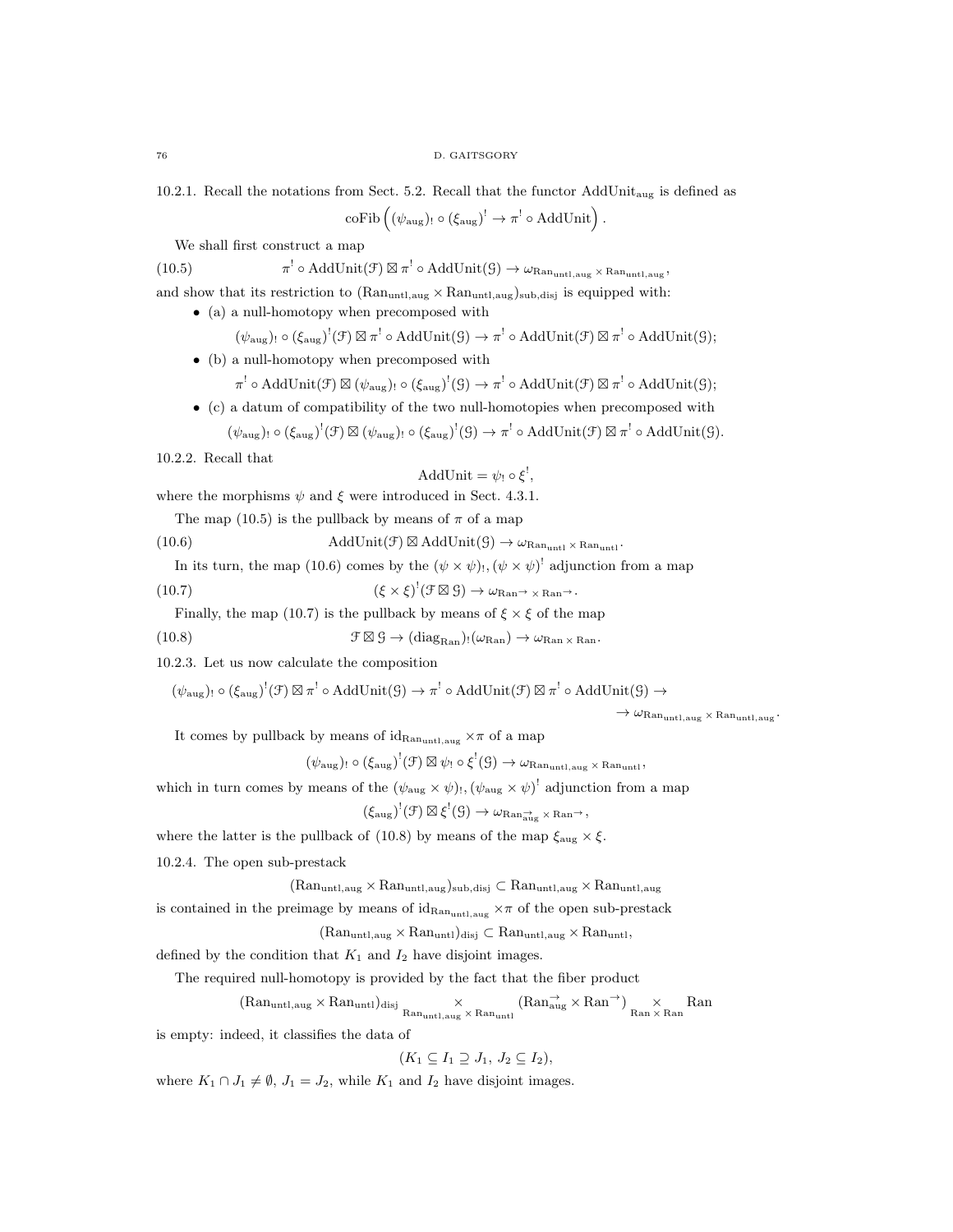10.2.5. The null-homotopy in point (b) is constructed similarly, and the compatibility of the two nullhomotopies in (c) follows from the construction.

# 10.3. Proof of Theorem 10.1.3(ii).

10.3.1. Preparations-I. Recall that the map diag<sub>Ran</sub> is finitary pseudo-proper. Hence, the complement of its scheme-theoretic image, denoted

 $(Ran \times Ran)_{\neq}$ ,

is a well-defined open sub-prestack of  $\text{Ran} \times \text{Ran}$  (see Lemma 7.4.11(b)).

Let  $(\text{Ran} \times \text{Ran})_{\subset}$  (reps.,  $(\text{Ran} \times \text{Ran})_{\supset}$ ) be the prestack that assigns to  $S \in$  Sch the sub-groupoid of Maps(S, Ran × Ran) consisting of those  $I_1, I_2$  for which  $I_1 \subseteq I_2$  (resp.,  $I_1 \supseteq I_2$ ).

**Lemma 10.3.2.** The map  $(\text{Ran} \times \text{Ran}) \subset \rightarrow \text{Ran} \times \text{Ran}$  is finitary pseudo-proper.

*Proof.* For a pair of finite sets  $\mathcal{I}_1$  and  $\mathcal{I}_2$ , the fiber product

$$
(X^{J_1} \times X^{J_2})
$$
<sub>Ran</sub>  $\times$  Ran (Ran  $\times$  Ran)  $\subseteq$ 

equals the colimit of  $X^{\mathcal{K}}$ , taken over the category, whose objects are

$$
\mathfrak{I}_1 \to \mathfrak{K} \leftarrow \mathfrak{I}_2,
$$

and morphisms are the surjections of the K's.  $\Box$ 

Similarly, the map  $(Ran \times Ran)$   $\rightarrow Ran \times Ran$  is finitary pseudo-proper. Let

 $(Ran \times Ran)_{\mathcal{Q}} \subset Ran \times Ran \supset (Ran \times Ran)_{\mathcal{Q}}$ 

be the complementary open sub-prestacks.

We have

$$
(\text{Ran} \times \text{Ran})_{\subseteq} \underset{\text{Ran} \times \text{Ran}}{\times} (\text{Ran} \times \text{Ran})_{\supseteq} = \text{Ran},
$$

where Ran maps to  $\text{Ran} \times \text{Ran}$  diagonally. Hence the map

$$
(\text{Ran} \times \text{Ran})_{\mathcal{Z}} \cup (\text{Ran} \times \text{Ran})_{\mathcal{Z}} \rightarrow (\text{Ran} \times \text{Ran})_{\neq}
$$

is a Zariski cover. Set

 $(\text{Ran} \times \text{Ran})_{\mathcal{Z},\mathcal{Z}} := (\text{Ran} \times \text{Ran})_{\mathcal{Z}} \cap (\text{Ran} \times \text{Ran})_{\mathcal{Z}} \subset \text{Ran} \times \text{Ran}$ .

10.3.3. Plan of the proof. Let us be given a pairing

(10.9) 
$$
\widetilde{\mathcal{F}} \boxtimes \widetilde{\mathcal{G}}|_{(Ran_{untl,aug} \times Ran_{untl,aug})_{sub,disj}} \rightarrow \omega_{(Ran_{untl,aug} \times Ran_{untl,aug})_{sub,disj}},
$$
 and we wish to construct a pairing

(10.10) TakeOut(
$$
\tilde{\mathcal{F}}
$$
)  $\boxtimes$  TakeOut( $\tilde{\mathcal{G}}$ )  $\rightarrow$  (diag<sub>Ran</sub>):( $\omega_{\text{Ran}}$ )

Recall that

$$
\begin{aligned} \operatorname{TakeOut}(\widetilde{\mathcal{F}}) &= \operatorname{Fib}\left(\phi^! \circ \iota^! (\widetilde{\mathcal{F}}) \to (\xi_{\text{aug}}^!)^R \circ \psi_{\text{aug}}^! (\widetilde{\mathcal{F}})\right), \\ \operatorname{TakeOut}(\widetilde{\mathcal{G}}) &= \operatorname{Fib}\left(\phi^! \circ \iota^! (\widetilde{\mathcal{G}}) \to (\xi_{\text{aug}}^!)^R \circ \psi_{\text{aug}}^! (\widetilde{\mathcal{G}})\right). \end{aligned}
$$

Thus, by Sect. 10.3.1, in order to construct (10.10), it would be sufficient to supply the following:

 $\bullet$  (a) a map

(10.11) 
$$
\phi^! \circ \iota^! (\widetilde{\mathfrak{H}}) \boxtimes \phi^! \circ \iota^! (\widetilde{\mathfrak{H}}) \to \omega_{\text{Ran} \times \text{Ran}};
$$

 $\bullet$  (b) a map

(10.12) 
$$
(\xi_{\text{aug}}^{\text{l}})^R \circ \psi_{\text{aug}}^{\text{l}}(\widetilde{\mathcal{F}}) \boxtimes \phi^{\text{l}} \circ \iota^{\text{l}}(\widetilde{\mathcal{G}}) \to \omega_{(\text{Ran} \times \text{Ran})_{\mathcal{L}}},
$$

• (b') a datum of factoring of the restriction of the map (10.11) to  $(\text{Ran} \times \text{Ran})\mathcal{L}$  via the map (10.12).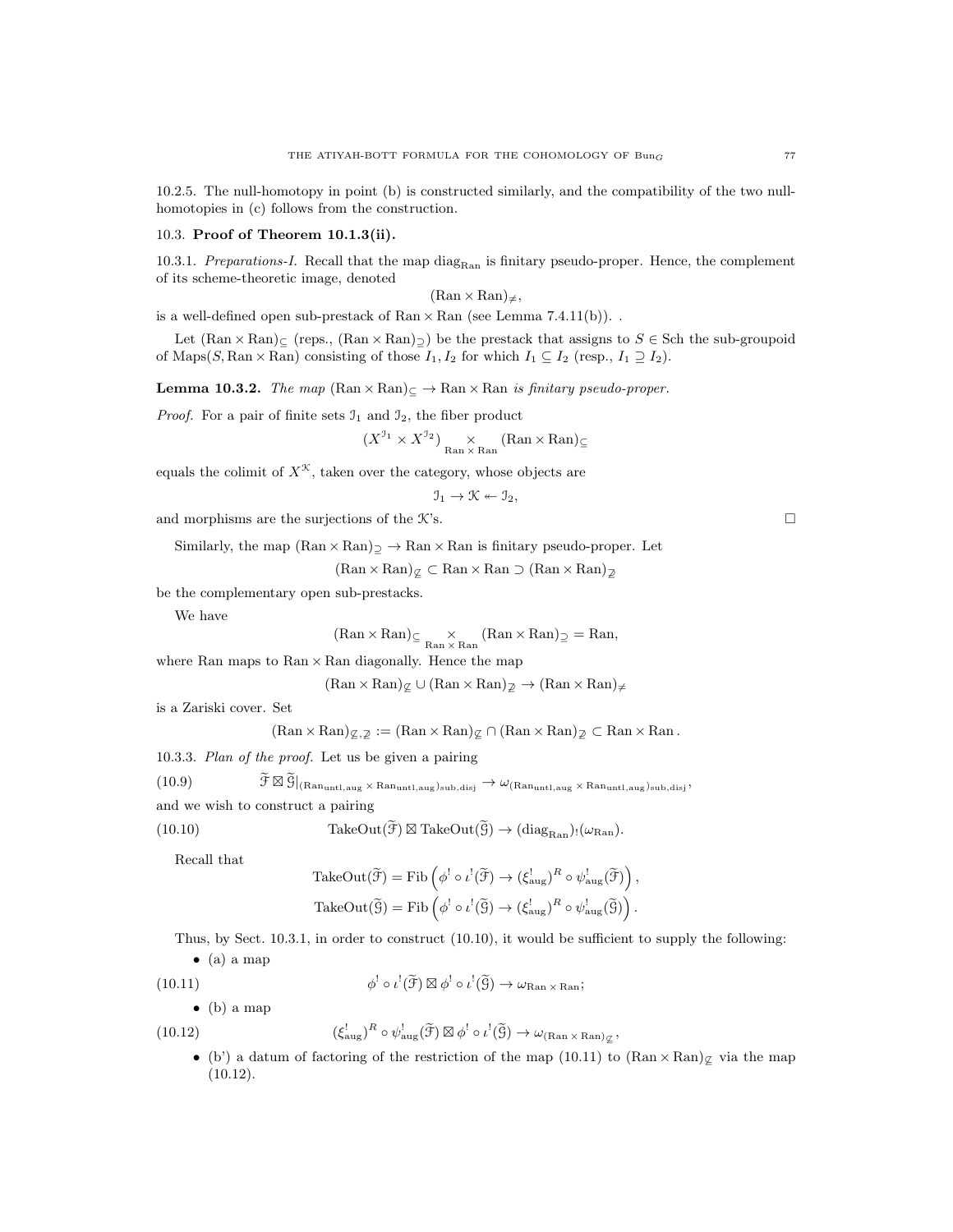$\bullet$  (c) a map

 $(10.13)$ 

- $\psi^! \circ \iota^! (\widetilde{\mathcal{F}}) \boxtimes (\xi_{\text{aug}}^! )^R \circ \psi_{\text{aug}}^! (\widetilde{\mathcal{G}}) \to \omega_{(\text{Ran} \times \text{Ran})_{\mathcal{Z}}};$
- (c') a datum of factoring of the restriction of the map (10.11) to  $(\text{Ran} \times \text{Ran})_{\mathbb{Z}}$  via the map (10.13).
- $\bullet$  (d) a map

 $(10.14)$ 

$$
(\xi_{\text{aug}}^!)^R \circ \psi_{\text{aug}}^! (\widetilde{\mathcal{F}}) \boxtimes (\xi_{\text{aug}}^!)^R \circ \psi_{\text{aug}}^! (\widetilde{\mathcal{G}}) \to \omega_{(\text{Ran} \times \text{Ran})_{\mathcal{L}, \mathcal{Z}}},
$$

- (d') data of factoring of the restriction of the maps (10.13) and (10.12) to (Ran × Ran) $\varphi$ , $\varphi$  via the map (10.14).
- $\bullet$  (d") data of compatibility of the factorizations in (b') and (c') with that in (d').

The map (10.11) is obtained from the map (10.9) by pullback by means of the map  $\iota \circ \phi$ ; we note that the image of this map lands in  $(\mathrm{Ran}_\mathrm{untl,aug} \times \mathrm{Ran}_\mathrm{untl,aug})_\mathrm{sub,disj}.$ 

The construction of the maps (10.13), (10.12) and (10.14) is based on the material explained in the next subsection.

10.3.4. Preparations-II. Consider now the following lax prestacks:

 $(\text{Ran} \times \text{Ran})\widetilde{\varphi}, \ (\text{Ran} \times \text{Ran})\widetilde{\varphi}, \ \text{(Ran} \times \text{Ran})\widetilde{\varphi}, \varphi:$ 

For  $S \in$  Sch, the category  $(\text{Ran} \times \text{Ran})\tilde{\varphi}(S)$  is that of triples

$$
(K_1\subseteq J_1,J_2),
$$

where  $K_1, J_1, J_2$  are finite non-empty subsets of Maps(S, X), and where we require that  $K_1$  and  $J_2$ have disjoint images. As morphisms we allow inclusions of the  $K_1$ 's and isomorphisms of  $J_1$ 's and  $J_2$ 's.

Let  $\kappa_{\subseteq}$  denote the forgetful map

$$
(\text{Ran} \times \text{Ran})\tilde{\varphi} \to (\text{Ran} \times \text{Ran})\tilde{\varphi}.
$$

The category  $(\text{Ran} \times \text{Ran})\widetilde{\phi}(S)$  is that of triples

$$
(J_1, K_2 \subseteq J_2),
$$

where  $K_2, J_1, J_2$  are finite non-empty subsets of Maps $(S, X)$ , and where we require that  $K_2$  and  $J_1$ have disjoint images. As morphisms we allow inclusions of the  $K_2$ 's and isomorphisms of  $J_1$ 's and  $J_2$ 's.

Let  $\kappa_{\supset}$  denote the forgetful map

$$
(\text{Ran} \times \text{Ran})^{\sim}_{\mathcal{D}} \to (\text{Ran} \times \text{Ran})_{\mathcal{Z}}.
$$

The category  $(\text{Ran} \times \text{Ran})\widetilde{\underline{\varphi}}, \underline{\bar{\varphi}}(S)$  is that of triples

$$
(K_1 \subseteq J_1, K_2 \subseteq J_2),
$$

where  $K_1, K_2, J_1, J_2$  are finite non-empty subsets of Maps $(S, X)$ , and where we require that  $K_2$  and  $J_1$  have disjoint images and  $K_1$  and  $J_2$  have disjoint images. As morphisms we allow inclusions of the  $K_1$ 's and  $K_2$ 's and isomorphisms of  $J_1$ 's and  $J_2$ 's.

Let  $\kappa_{\subseteq, \supseteq}$  denote the forgetful map

$$
(\text{Ran} \times \text{Ran})^{\sim}_{\mathbb{Z}, \mathbb{Z}} \to (\text{Ran} \times \text{Ran})_{\mathbb{Z}, \mathbb{Z}}.
$$

We will need the following assertion, which will be proved in Sect. 10.4

Proposition 10.3.5. The maps

$$
\kappa_{\subseteq} : (\text{Ran} \times \text{Ran})_{\cong}^{\sim} \to (\text{Ran} \times \text{Ran})_{\subseteq},
$$

$$
\kappa_{\supseteq} : (\text{Ran} \times \text{Ran})_{\supseteq}^{\sim} \to (\text{Ran} \times \text{Ran})_{\supseteq},
$$

$$
\kappa_{\subseteq, \supseteq} : (\text{Ran} \times \text{Ran})_{\supseteq, \supseteq}^{\sim} \to (\text{Ran} \times \text{Ran})_{\supseteq, \supseteq}
$$

are universally homologically contractible<sup>20</sup>.

 $^{20}\rm{See}$  Sect. 2.5 for what this means.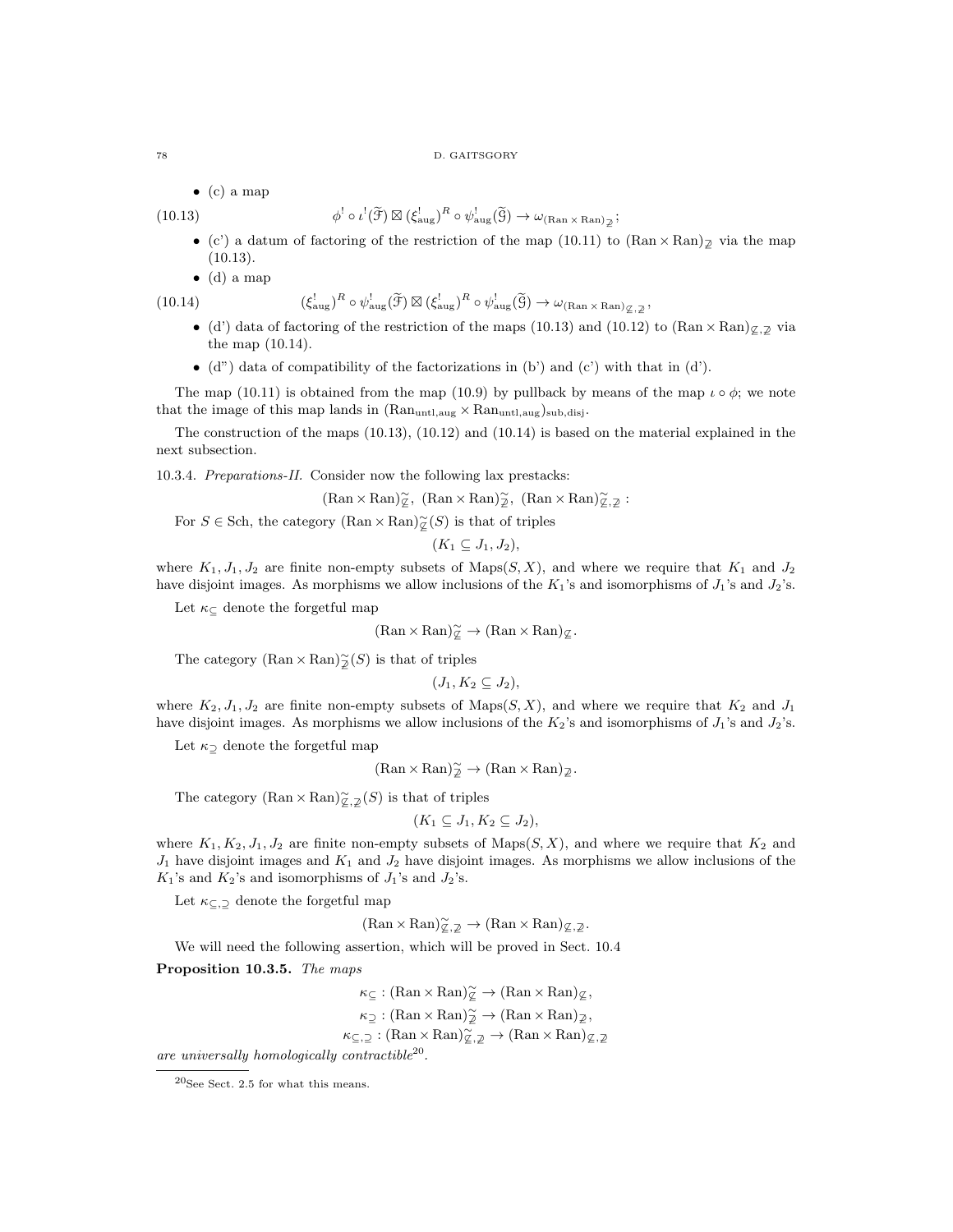10.3.6. Constructions of the maps. In order to construct the map (10.13), by Proposition 10.3.5 and Lemma 2.5.5, given  $S \in$  Sch and an S-point  $(J_1, J_2)$  of  $(\text{Ran} \times \text{Ran})_{\mathcal{Z}}$ , we need to construct a map

$$
\left( (\xi_{\text{aug}}^!)^R \circ \psi_{\text{aug}}^! (\widetilde{\mathcal{F}}) \boxtimes \phi^! \circ \iota^! (\widetilde{\mathcal{G}}) \right)_{S,(J_1,J_2)} \to \lim_{\emptyset \neq K_1 \subseteq J_1, K_1 \text{ is disjoint from } J_2} \omega_S.
$$

We will now use the description of the object

$$
(\xi_{\text{aug}}^!)^R \circ \psi_{\text{aug}}^! (\widetilde{\mathcal{F}}),
$$

given by Proposition 5.3.2. Namely, we have

$$
(\xi_{\text{aug}}^!)^R \circ \psi_{\text{aug}}^! (\widetilde{\mathcal{F}}) \simeq \lim_{\emptyset \neq K_1 \subseteq J_1} \widetilde{\mathcal{F}}_{S, K_1 \subseteq J_1}.
$$

Thus, we need to construct a compatible family of maps, for every  $K_1 \subseteq J_1$  such that  $K_1$  and  $J_2$ have disjoint images, of maps

(10.15) 
$$
\widetilde{\mathfrak{F}}_{S,K_1 \subseteq J_1} \overset{!}{\otimes} \widetilde{\mathfrak{G}}_{S,\emptyset \subset J_2} \to \omega_S.
$$

Note, however, that the quadruple

$$
(K_1 \subseteq J_1), (\emptyset \subset J_2)
$$

is an S-point of  $(Ran_{untl,aug} \times Ran_{untl,aug})$ sub,disj, and the map (10.15) results from (10.9).

The maps in (c) and (d) are constructed similarly, and the compatibilities in (b'), (c') and (d') follow from the construction.

This completes the construction for Theorem 10.1.3(ii).

10.3.7. The compatibilities stated in Theorem 10.1.3(iii) and Theorem 10.1.3(iv) follows by unwinding the constructions.

10.4. **Proof of Proposition 10.3.5.** We will prove the assertion concerning  $\kappa_{\subseteq}$ , as the other two cases are similar.

10.4.1. It suffices to show that for any pair of finite sets  $(\mathfrak{I}_1, \mathfrak{I}_2)$ , the induced map

$$
(X^{J_1} \times X^{J_2})
$$
<sub>Ran × Ran</sub> (Ran × Ran) $\widetilde{g}$   $\rightarrow (X^{J_1} \times X^{J_2})$ <sub>Ran × Ran</sub> (Ran × Ran) $\mathbb{g}$ 

is universally homologically contractible.

For a non-empty subset  $\mathcal{K}_1 \subset \mathcal{I}_1$ , let

$$
(X^{\mathfrak{I}_{1}} \times X^{\mathfrak{I}_{2}})_{\mathcal{K}_{1} \cap \mathcal{I}_{2} = \emptyset} \subset (X^{\mathfrak{I}_{1}} \times X^{\mathfrak{I}_{2}})
$$

be the open subscheme, corresponding to the condition that for every  $k_1 \in \mathcal{K}_1$  and  $i_2 \in \mathcal{I}_2$  the corresponding maps  $S \rightrightarrows X$  have non-intersecting images. We have:

$$
(X^{J_1} \times X^{J_2})_{\mathcal{K}_1' \cap J_2 = \emptyset} \cap (X^{J_1} \times X^{J_2})_{\mathcal{K}_1'' \cap J_2 = \emptyset} = (X^{J_1} \times X^{J_2})_{(\mathcal{K}_1' \cup \mathcal{K}_1'') \cap J_2 = \emptyset},
$$

and

$$
\bigcup_{\emptyset \neq \mathcal{K}_1} (X^{J_1} \times X^{J_2})_{\mathcal{K}_1 \cap J_2 = \emptyset} = (X^{J_1} \times X^{J_2})_{\mathrm{Ran} \times \mathrm{Ran}} \times (\mathrm{Ran} \times \mathrm{Ran})_{\mathcal{L}}.
$$

Hence, it suffices to show that for any  $\mathcal{K}_1$ , the map

(10.16) 
$$
(X^{J_1} \times X^{J_2})_{\mathcal{K}_1 \cap J_2 = \emptyset} \underset{(\text{Ran} \times \text{Ran})_{\mathcal{L}}}{\times} (\text{Ran} \times \text{Ran})_{\mathcal{L}}^{\sim} \to (X^{J_1} \times X^{J_2})_{\mathcal{K}_1 \cap J_2 = \emptyset}
$$

is universally homologically contractible.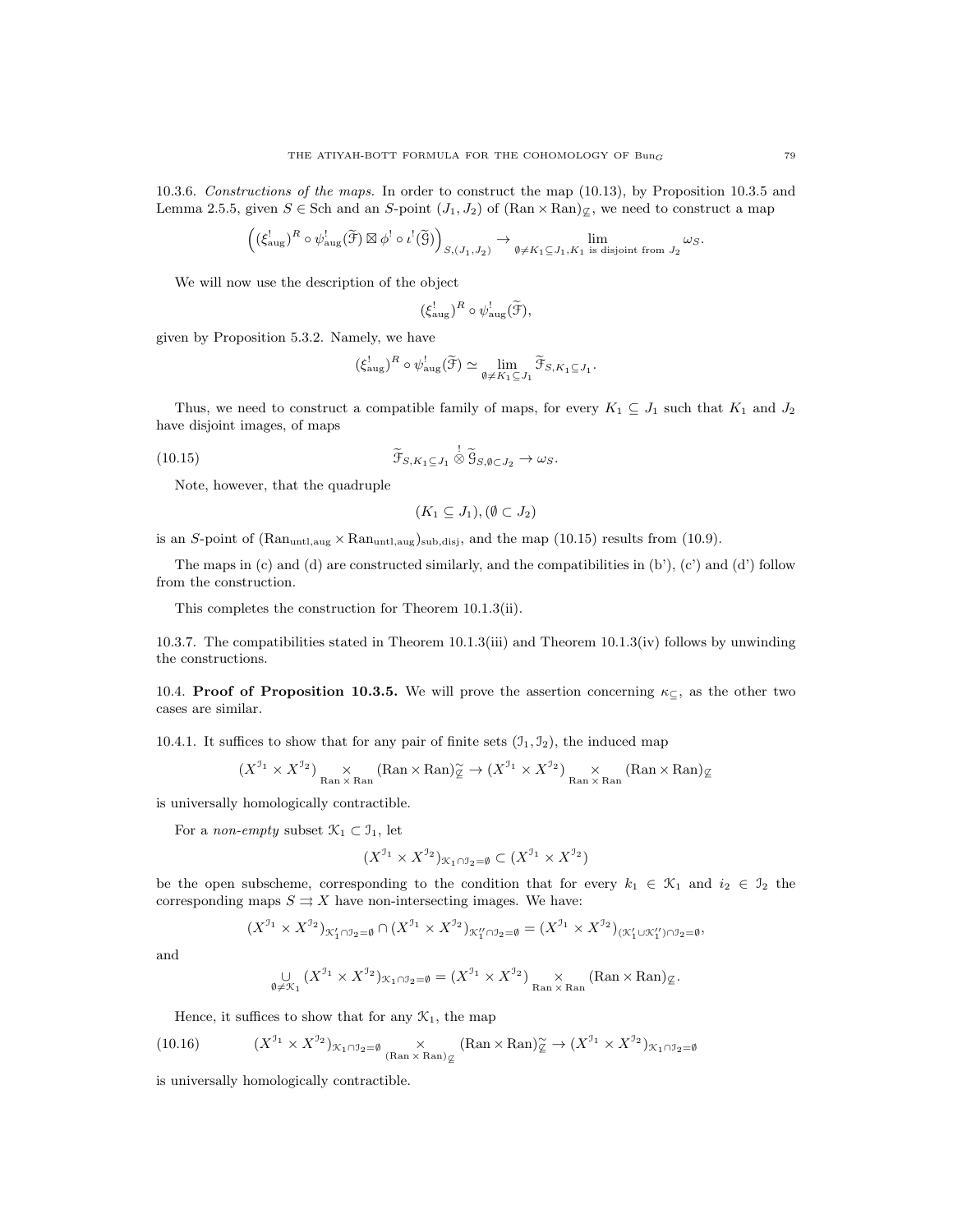80 D. GAITSGORY

10.4.2. We claim that the map (10.16) is value-wise contractible (see Lemma 2.5.3). Namely, we claim that for a given S-point of  $(X^{J_1} \times X^{J_2})_{\mathcal{K}_1 \cap J_2 = \emptyset}$ , the category of its lifts to an S-point of

(10.17) 
$$
(X^{J_1} \times X^{J_2})_{\mathcal{K}_1 \cap J_2 = \emptyset} \underset{(\text{Ran} \times \text{Ran})_{\mathcal{L}}}{\times} (\text{Ran} \times \text{Ran})_{\mathcal{L}}^{\sim}
$$

is contractible.

For a given S-point of  $(X^{J_1} \times X^{J_2})_{\mathcal{K}_1 \cap J_2 = \emptyset}$  let  $I_1, I_2 \subset \text{Maps}(S, X)$  be the images of the maps

$$
\mathcal{I}_1 \to \text{Maps}(S, X)
$$
 and  $\mathcal{I}_2 \to \text{Maps}(S, X)$ ,

respectively. Let  $K_1 \subset I_1$  be the image of  $\mathcal{K}_1 \subseteq \mathcal{I}_1$ .

The category of lifts of our given S-point of  $(X^{J_1} \times X^{J_2})_{\mathcal{K}_1 \cap J_2 = \emptyset}$  to an S-point of (10.17) is that of finite non-empty subsets  $K_1' \subseteq I_1$  such that  $K_1'$  and  $I_2'$  have disjoint images.

Note that left cofinal in this category is the full subcategory that consists of those  $K_1'$  that contain K<sub>1</sub>. Indeed, the left adjoint to the embedding is given by  $K'_1 \mapsto K'_1 \cup K_1$ .

Hence, it is sufficient to show that the above subcategory is contractible. But it contains an initial object, namely, one with  $K'_1 = K_1$ .

## 11. An explicit expression for the Verdier dual

The contents of this section will be needed for one of the two proofs of the *pointwise duality* statement, Theorem 16.4.7. This section may be skipped on the first pass.

11.1. The formula. In this subsection we will be working in the context of constructible sheaves.

11.1.1. Let  $\mathcal F$  be an object of Shv<sup>!</sup>(Ran), and consider the object  $\mathcal G := \mathbb{D}_{\text{Ran}}(\mathcal F) \in \text{Shv}^!(\text{Ran})$ .

Fix a point  $x \in X$  and consider the corresponding map pt  $\rightarrow$  Ran, which we symbolically denote by  ${x}$ . Consider the object

$$
\mathcal{G}_{\{x\}} \in \Lambda\text{-mod.}
$$

The goal of this subsection is to give an explicit description of  $\mathcal{G}_{\{x\}}$  in terms of  $\widetilde{\mathcal{F}} := \text{AddUnit}_{\text{aug}}(\mathcal{F})$ .

11.1.2. Consider the following lax prestack, denoted  $(Ran<sub>untl,aug</sub>)<sub>x</sub>$ <sub>∉</sub>. For S ∈ Sch, the category  $(\text{Ran}_{\text{untl},\text{aug}})_{x \notin S}$  is the full subcategory of  $\text{Ran}_{\text{untl},\text{aug}}(S)$ , consisting of pairs  $K \subseteq J \neq \emptyset$  for which K has a disjoint image from  $\{x\}$ . I.e., for every  $k \in K$ , the image of the corresponding map  $S \to X$ avoids  $x \in X$ .

Set

$$
\mathcal{F}_x^{\dagger} := \mathrm{C}_c^* \left( (\mathrm{Ran}_{\mathrm{untl},\mathrm{aug}})_{x \notin}, \widetilde{\mathcal{F}}|_{(\mathrm{Ran}_{\mathrm{untl},\mathrm{aug}})_{x \notin}} \right).
$$

The goal of this section is to prove the following assertion:

Theorem-Construction 11.1.3. There exists a canonical isomorphism

$$
(\mathfrak{F}_x^{\dagger})^{\vee} \simeq \mathfrak{G}_{\{x\}}.
$$

### 11.2. Plan of the proof.

11.2.1. Let  $\text{Ran}_{\neq \{x\}}$  be the open sub-prestack of Ran, which is the complement of the image of the (finitary, pseudo-proper) map pt  $\rightarrow$  Ran, corresponding to the point x.

The following results from the definitions:

Lemma 11.2.2. We have a canonical isomorphism

$$
\mathcal{G}_{\{x\}} \simeq \left(\text{coFib}\left(\mathcal{C}_c^*\left(\text{Ran}_{\neq \{x\}}, \mathcal{F}\right) \to \mathcal{C}_c^*(\text{Ran}, \mathcal{F})\right)\right)^\vee.
$$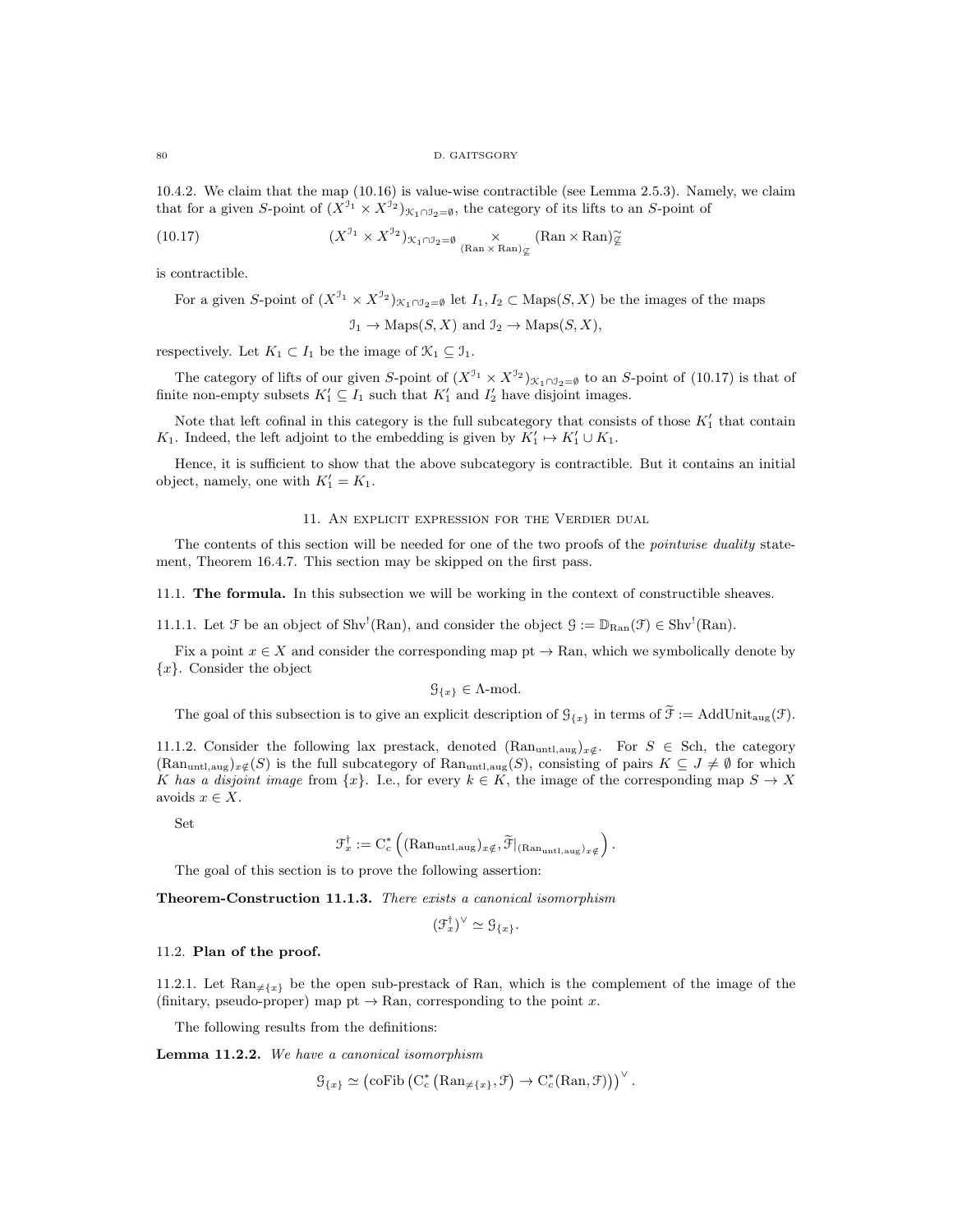11.2.3. Recall now that  $\widetilde{\mathcal{F}}$  was constructed as

$$
\mathrm{coFib}\left((\psi_{\mathrm{aug}})_{!}\circ(\xi_{\mathrm{aug}})^!(\mathcal{F})\to\pi^!\circ\psi_{!}\circ\xi^!(\mathcal{F})\right).
$$

We are going to construct a commutative diagram

$$
C_c^* \left( \mathrm{Ran}_{\neq \{x\}}, \mathcal{F} \right) \longrightarrow C_c^* \left( (\mathrm{Ran}_{\mathrm{untl},\mathrm{aug}})_{x \notin}, (\psi_{\mathrm{aug}})_{!} \circ (\xi_{\mathrm{aug}})^!(\mathcal{F})|_{(\mathrm{Ran}_{\mathrm{untl},\mathrm{aug}})_{x \notin}} \right)
$$
  

$$
C_c^* \left( \mathrm{Ran}, \mathcal{F} \right) \longrightarrow C_c^* \left( (\mathrm{Ran}_{\mathrm{untl},\mathrm{aug}})_{x \notin}, \pi^! \circ \psi_! \circ \xi^!(\mathcal{F})|_{(\mathrm{Ran}_{\mathrm{untl},\mathrm{aug}})_{x \notin}} \right),
$$

with the horizontal arrows being isomorphisms. This will prove Theorem 11.1.3.

11.2.4. To construct the isomorphism

$$
C_c^*(\mathrm{Ran}, \mathcal{F}) \simeq C_c^* \left( (\mathrm{Ran}_{\mathrm{untl},\mathrm{aug}})_{x \notin} , \pi^! \circ \psi_! \circ \xi^! (\mathcal{F})|_{(\mathrm{Ran}_{\mathrm{untl},\mathrm{aug}})_{x \notin}} \right)
$$

we consider the Cartesian diagram

$$
\begin{array}{cccc}\n(\text{Ran}_{\text{untl},\text{aug}})_{x \notin} & \times & \text{Ran}^{\rightarrow} & \xrightarrow{\text{Ran}^{\rightarrow}} & \text{Ran}^{\rightarrow} & \xrightarrow{\xi} & \text{Ran} \\
 & \downarrow & & \downarrow^{\psi} & \\
 & & \downarrow^{\psi} & & \\
 & & (\text{Ran}_{\text{untl},\text{aug}})_{x \notin} & \xrightarrow{(K \subseteq I) \mapsto I} \text{Ran}_{\text{untl}}.\n\end{array}
$$

As in the proof of Proposition 4.3.6, it suffices to show that the map

$$
(\text{Ran}_{\text{untl},\text{aug}})_{x \notin} \underset{\text{Ran}_{\text{untl}}} {\times} \text{Ran} \rightarrow \text{Ran}
$$

has contractible fibers over any S-point of Ran.

For such a point  $J \subset \text{Maps}(S, X)$ , the category of its lifts to an S-point of the lax prestack  $(\text{Ran}_{\text{untl},\text{aug}})_{x \notin \mathcal{K}}$   $\underset{\text{Ran}_{\text{untl}}}{\times}$  Ran<sup>→</sup> is that of

 $(K \subseteq I \supseteq J),$  K is disjoint from x.

However, this subcategory has an initial object, namely, one with  $K = \emptyset$  and  $I = J$ .

11.3. Construction. To construct the isomorphism

(11.1) 
$$
C_c^* \left( \text{Ran}_{\neq \{x\}}, \mathcal{F} \right) \simeq C_c^* \left( (\text{Ran}_{\text{untl},\text{aug}})_{x \notin}, (\psi_{\text{aug}})_{!} \circ (\xi_{\text{aug}})^!(\mathcal{F})|_{(\text{Ran}_{\text{untl},\text{aug}})_{x \notin}} \right)
$$

we proceed as follows.

11.3.1. Consider the lax prestack, denoted  $\text{Ran}_{\neq \{x\}}^{\sim}$ , whose category of S-points is that of pairs  $K \subseteq J$ such that  $K \neq \emptyset$  and K is disjoint from x. As morphisms we allow inclusions of the K's and isomorphism of the  $J$ 's.

We have the evident forgetful map  $\kappa_x : \text{Ran}_{\neq \{x\}} \to \text{Ran}_{\neq \{x\}}$ . We will need the following assertion:

**Proposition 11.3.2.** The map  $\kappa_x$  is universally homologically contractible.

Proof. Recall that the map

 $\kappa_{\subseteq} : (\text{Ran} \times \text{Ran})_{\subseteq}^{\sim} \to (\text{Ran} \times \text{Ran})_{\subseteq}$ 

is universally homologically contractible by Proposition 10.3.5.

Now, the map  $\kappa_x$  is obtained from  $\kappa_{\text{C}}$  as a base change by means of

 $\text{Ran}_{\neq \{x\}} \to (\text{Ran} \times \text{Ran})_{\nsubseteq}, \quad J \mapsto (J, \{x\}).$ 

 $\Box$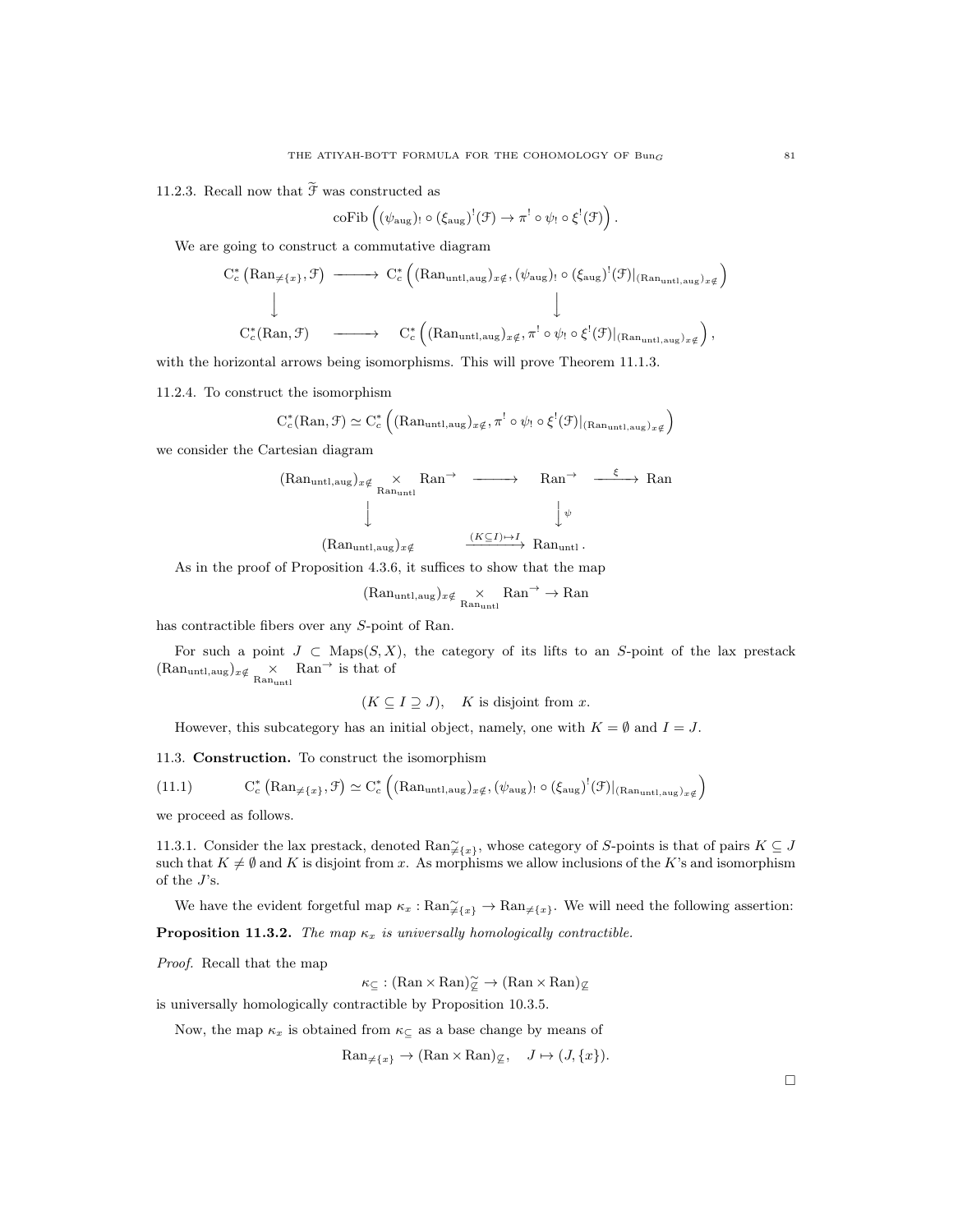11.3.3. Note now that there is a canonically defined map

$$
\mathrm{Ran} \xrightarrow{\mu} \mathrm{Ran}^{\rightarrow}_{\mathrm{aug}} \xrightarrow{\mu} \mathrm{Ran}_{\mathrm{unat},\mathrm{aug}} (\mathrm{Ran}_{\mathrm{unt},\mathrm{aug}})_{x \notin} , \quad (K \subseteq J) \mapsto ((K \subseteq J \supseteq J), (K \subseteq J))
$$

that makes the diagram

$$
\begin{array}{ccc}\n\text{Ran}_{\neq\{x\}} & \xrightarrow{\mu} & \text{Ran}_{\text{aug}}^{\rightarrow} \times & (\text{Ran}_{\text{untl},\text{aug}})_{x \notin} & \xrightarrow{\kappa_x} & (\text{Ran}_{\text{untl},\text{aug}})_{x \notin} \\
\downarrow^{\kappa_x} & & \downarrow & & \downarrow & & \downarrow \\
\text{Ran}_{\neq\{x\}} & & \text{Ran}_{\text{aug}}^{\rightarrow} & & \text{Ran}_{\text{untl},\text{aug}} \\
 & & \downarrow^{\xi_{\text{aug}}} & & \xrightarrow{\psi_{\text{aug}}} & \text{Ran}_{\text{untl},\text{aug}} \\
 & & \downarrow^{\xi_{\text{aug}}} & & \text{Ran} & \\
\end{array}
$$

commutative.

By Proposition 11.3.2, in order to construct (11.1), it suffices to construct an isomorphism

$$
(11.2) \quad C_c^* \left( \mathrm{Ran}_{\neq \{x\}}^{\sim}, \mu^! \left( \xi_{\mathrm{aug}}^! (\mathcal{F})|_{\mathrm{Ran}_{\mathrm{aug}}} \underset{\mathrm{Ran}_{\mathrm{untl}, \mathrm{aug}}}^{\times} \right)_{x \notin \mathcal{F}} \right) \right) \simeq
$$
  

$$
\simeq C_c^* \left( (\mathrm{Ran}_{\mathrm{untl}, \mathrm{aug}})_{x \notin}, (\psi_{\mathrm{aug}})_{\circ} (\xi_{\mathrm{aug}})^! (\mathcal{F})|_{(\mathrm{Ran}_{\mathrm{untl}, \mathrm{aug}})_{x \notin \mathcal{F}}}\right).
$$

11.3.4. Note that we can identity the right-hand side in (11.2) with

$$
C_c^*\left( Ran_{aug}^{\rightarrow}\underset{Ran_{untl,aug}}{\times}(Ran_{untl,aug})_{x\notin}, \xi_{aug}^!(\mathcal{F})|_{Ran_{aug}^{\rightarrow}}\underset{Ran_{untl,aug}}{\times}(Ran_{untl,aug})_{x\notin}\right).
$$

Now, the required isomorphism follows from the next assertion (see Lemma 3.3.4):

**Lemma 11.3.5.** The map  $\mu$  is value-wise homotopy-type equivalence.

*Proof.* We need to show that for any  $S \in$  Sch, the functor

$$
\text{Ran}_{\neq \{x\}}^{\sim}(S) \to \left(\text{Ran}_{\text{aug}}^{\rightarrow} \underset{\text{Ran}_{\text{untl},\text{aug}}}{\times} (\text{Ran}_{\text{untl},\text{aug}})_{x \notin} \right)(S)
$$

induces an equivalence of homotopy types. We will show that this happens after restriction to the fiber over any given point  $J \in \text{Maps}(S, \text{Ran})$ .

The fiber of the left-hand side is the category of all  $\emptyset \neq K \subseteq J$  so that K is disjoint from x. The fiber of the right-hand side is the category of

$$
K' \subseteq I \supseteq J
$$

with  $J \cap K' \neq \emptyset$  and where K' is disjoint from x. The functor in question is

$$
(K \subseteq J) \mapsto (K \subseteq J \supseteq J).
$$

Now, this functor admits a right adjoint, namely

$$
(K' \subseteq I \supseteq J) \mapsto (K' \cap J \subseteq J).
$$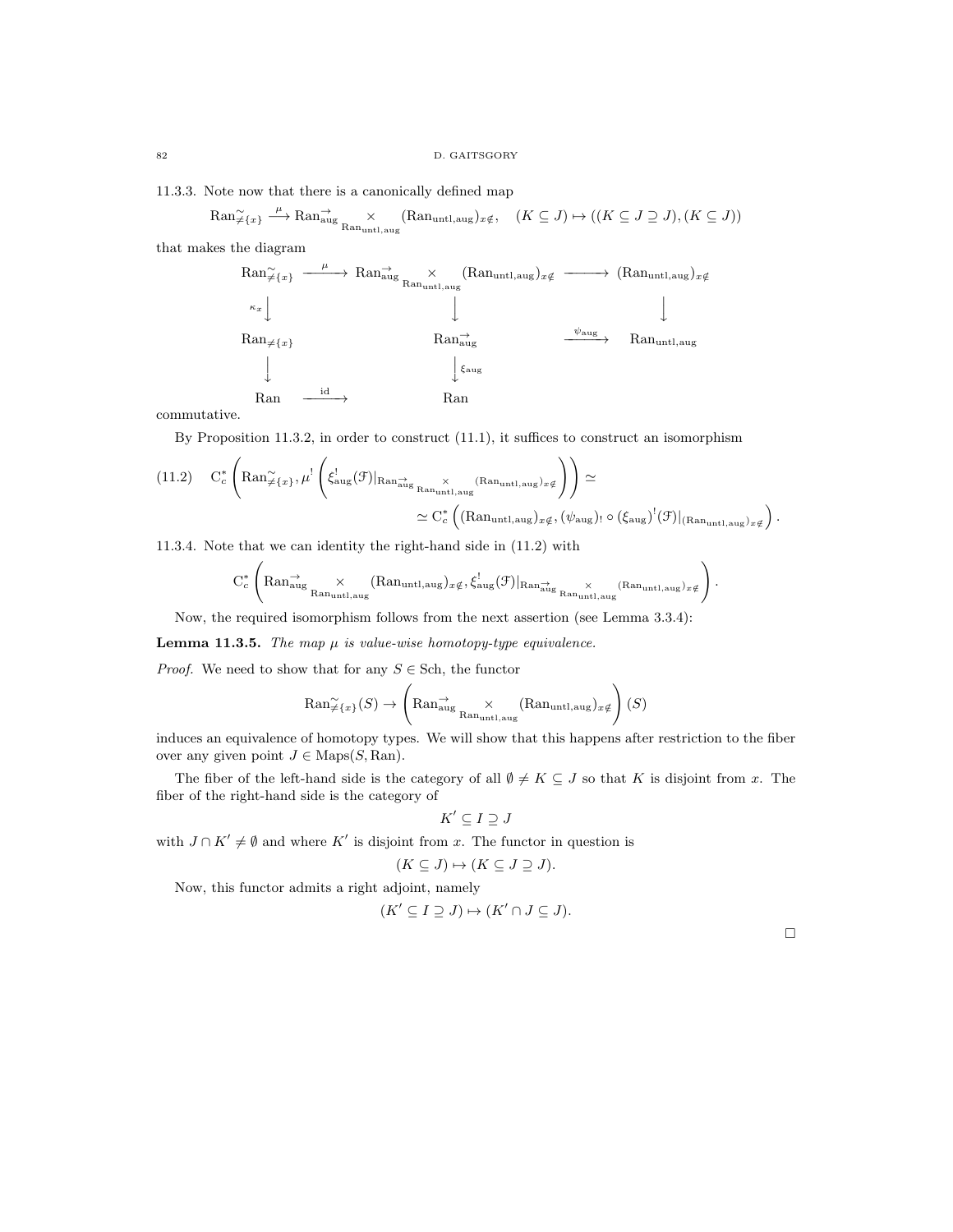#### Part IV: Factorization

#### 12. Verdier duality and factorization

As was mentioned in the preamble to Sect. 10, at some point in the proof of the cohomological product formula, we will need to show that a certain map in  $\text{Shv}^!(\text{Ran})$ 

$$
\mathcal{B}_{\mathrm{red}} \to \mathbb{D}_{\mathrm{Ran}}(\mathcal{A}_{\mathrm{red}})
$$

is an isomorphism. A priori, to check that some map in  $Shv^!(Ran)$  is an isomorphism, we need to check that its pullback to  $X^{\mathcal{I}}$  for every finite non-empty set  $\mathcal{I}$  is an isomorphism.

What we will do in this section is show that there are certain pieces of structure on  $A_{\text{red}}$  and  $B_{\text{red}}$ that allow to consider only the case of I being a one-element set. The relevant pieces of structure are that of cocommutative factorization coalgebra and commutative factorization algebra, respectively.

The material from this section will be used in Sect. 16 for the proof of the local duality statement, Theorem 15.3.3. The prerequisites for the present section are Sects. 1 and 8.2 (specifically, Theorem 8.2.6).

12.1. Commutative and cocommutative factorization coalgebras. Following [BD], [FG] or [Lu2], one can introduce the notion of *factorization sheaf* on the Ran space. The reason this notion is relevant for us is that if  $\mathfrak{F}_1 \to \mathfrak{F}_2$  is a homomorphism of factorization sheaves, which induces an isomorphism when evaluated on  $X^{\{1\}}$ , then it is an isomorphism.

The general notion of factorization sheaf is indispensable for many purposes, but introducing it requires a longish detour of homotopy-theoretic nature. For our purposes it will be sufficient to deal with *commutative* or *cocommutative* factorization algebras, and those can be introduced directly, using the structure on Ran of commutative semi-group. This will be done in the present subsection.

12.1.1. Note that the prestack Ran carries a canonically defined commutative semi-group structure, symbolically denoted by

$$
\mathrm{Ran}\times\mathrm{Ran}\stackrel{\mathbf{union}}{\longrightarrow}\mathrm{Ran}\,.
$$

Thus, pullback endows the category Shv<sup>1</sup>(Ran) with a symmetric comonoidal structure. Therefeore, we can talk about commutative algebras in Shv<sup>1</sup>(Ran). These are objects  $\mathcal{F} \in Shv^1(Ran)$ , equipped with a commutative binary operation

 $\mathfrak{F}\boxtimes\mathfrak{F}\to\mathbf{union}^!(\mathfrak{F}),$ 

which satisfies a homotopy-coherent system of compatibilities.

12.1.2. We have:

**Lemma 12.1.3.** For any  $n$ , the product map

$$
\mathrm{Ran}^{\times n} \to \mathrm{Ran}
$$

is finitary pseudo-proper.

*Proof.* For simplicity, let us consider the case of  $n = 2$ . The proof is parallel to Sect. 8.1.2. For a finite set I let us calculate the fiber product

$$
X_{\mathrm{Ran}}^{\mathrm{J}}\left(\mathrm{Ran}\times\mathrm{Ran}\right).
$$

It equals the colimit

$$
\underset{\mathbb{J}\twoheadrightarrow \mathcal{K}\simeq \mathcal{K}_1\cup \mathcal{K}_2}{\operatorname{colim}} X^{\mathcal{K}},
$$

where the category of indices has as objects the diagrams

$$
\mathcal{I} \twoheadrightarrow \mathcal{K} \simeq \mathcal{K}_1 \cup \mathcal{K}_2, \quad \mathcal{K}_1, \mathcal{K}_2 \neq \emptyset,
$$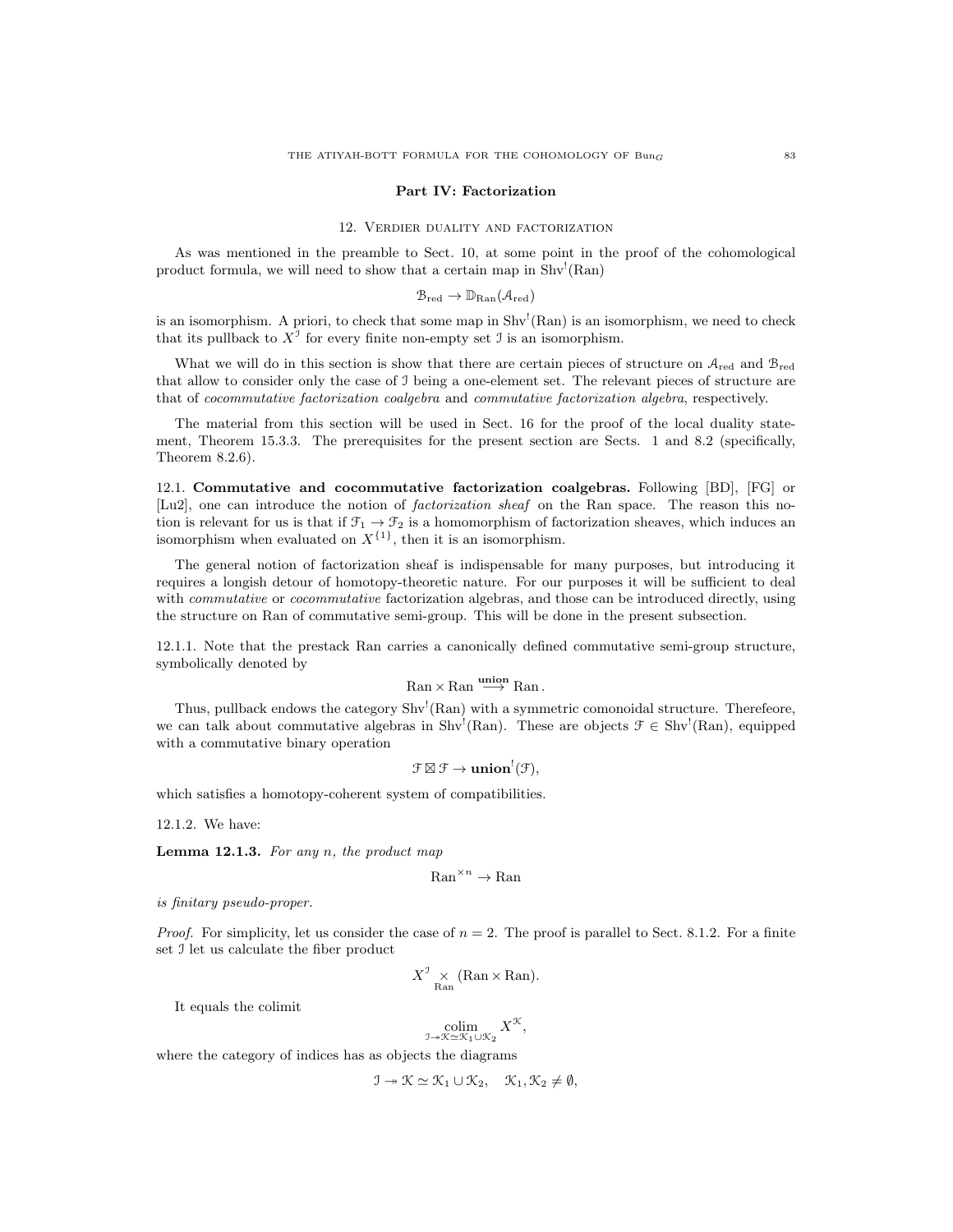and as morphisms commutative diagrams



with surjective vertical maps.

12.1.4. In particular, by Corollary 1.5.4, the functor union<sup>!</sup> admits a left adjoint, denoted union!, and thus the symmetric comonoidal structure on  $\text{Shv}^{\text{!}}(\text{Ran})$ , gives rise by passing to left adjoints, to a symmetric monoidal structure. We shall refer to it as the *convolution* symmetric monoidal structure.

Tautologically, commutative algebras in  $\text{Shv}^{\text{I}}(\text{Ran})$  as defined in Sect. 12.1.1 are the same as commutative algebras with respect to the convolution symmetric monoidal structure.

12.1.5. Let

 $(Ran \times Ran)_{disi} \subset Ran \times Ran$ 

be the open subfunctor corresponding to the condition that  $I_1, I_2 \subset \text{Maps}(S, X)$  have disjoint images.

Let  $\mathcal F$  be a commutative algebra in  $\text{Shv}^{\text{I}}(\text{Ran})$  (with respect to the convolution symmetric monoidal structure). We shall say that  $\mathcal F$  is a *commutative factorization algebra* if the following condition holds: the map

$$
\mathcal{F} \boxtimes \mathcal{F} \to \mathbf{union}^!(\mathcal{F}),
$$

has the property that the induced map

$$
\mathfrak{F}\boxtimes\mathfrak{F}|_{(\text{Ran}\times\text{Ran})_{\text{disj}}}\to\textbf{union}^!(\mathfrak{F})|_{(\text{Ran}\times\text{Ran})_{\text{disj}}}
$$

is an isomorphism.

The following (nearly evident) observation will be of crucial importance:

**Lemma 12.1.6.** Let  $\mathcal{F}_1 \to \mathcal{F}_2$  be a homomorphism of commutative factorization algebras. Suppose that the induced map  $(\mathfrak{F}_1)_X \to (\mathfrak{F}_2)_X$  is an isomorphism in  $\text{Shv}(X)$ . Then the initial map is an isomorphism.

Here for  $\mathcal{F} \in \text{Shv}^!(\text{Ran})$  we denote by  $\mathcal{F}_X \in \text{Shv}(X)$  the pullback of  $\mathcal{F}$  under the map

$$
ins_{\{1\}}: X = X^{\{1\}} \to Ran.
$$

12.1.7. By a *cocommutative coalgebra* in Shv<sup>1</sup>(Ran) we shall mean a cocommutative coalgebra object in Shv! (Ran) with respect to the convolution symmetric monoidal structure.

I.e., this is an object  $\mathcal{G} \in \text{Shv}^!(\text{Ran})$  equipped with a cocommutative cobinary map

(12.1)  $\qquad \qquad \mathcal{G} \to \textbf{union}_!(\mathcal{G} \boxtimes \mathcal{G}),$ 

which satisfies a homotopy-coherent system of compatibilities.

12.1.8. Let us now note the following:

## Lemma 12.1.9.

- (a) The restriction of the map **union** to  $(Ran \times Ran)_{disj}$  is étale.
- (b) The diagonal map

 $(\text{Ran} \times \text{Ran})_{\text{disj}} \to (\text{Ran} \times \text{Ran})_{\text{disj}} \times_{\text{Ran}} (\text{Ran} \times \text{Ran})$ 

is open and closed (i.e., is the inclusion of a union of connected components).

 $\Box$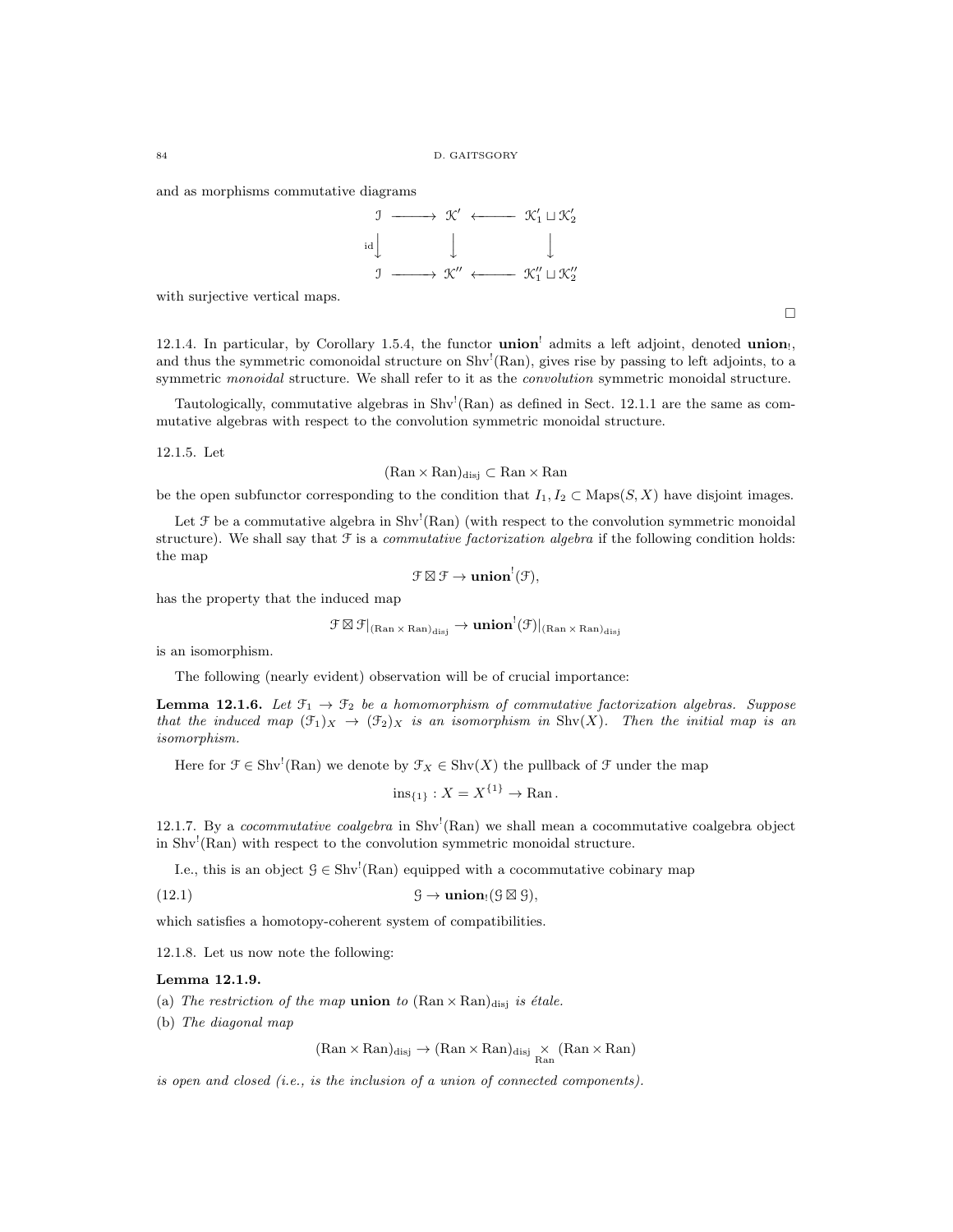Remark 12.1.10. Let  $f: Z \to Y$  be a (separated) map between schemes, and let  $\hat{Z} \subset Z$  be an open subsheme, such that  $f|_{\overset{\circ}{Z}}$  is étale. In this case, the diagonal map

$$
\overset{\circ}{Z} \to Z \underset{Y}{\times} \overset{\circ}{Z}
$$

is open and closed.

Point (b) of Lemma 12.1.9 states that the above phenomenon takes place for the map

union :  $(Ran \times Ran) \rightarrow Ran$ 

and  $(Ran \times Ran)_{disj} \subset (Ran \times Ran)$ , but it requires a proof since we are dealing not with schemes but prestacks.

Proof of Lemma 12.1.9. To prove point (a), it suffices to show that the map

$$
X^{\text{I}} \underset{\text{Ran}}{\times} (\text{Ran} \times \text{Ran})_{\text{disj}} \to X^{\text{I}}
$$

is étale for any finite set J.

However, it is easy to see that the above fiber product identifies with

$$
\underset{\mathfrak{I}=\mathfrak{I}_1\sqcup\mathfrak{I}_2}{\sqcup}(X^{\mathfrak{I}_1}\times X^{\mathfrak{I}_2})_{\mathrm{disj}},
$$

where

$$
(X^{\mathcal{I}_1} \times X^{\mathcal{I}_2})_{\text{disj}} \subset X^{\mathcal{I}_1} \times X^{\mathcal{I}_2}
$$

is the open subset corresponding to the condition that for any  $i_1 \in \mathcal{I}_1$  and  $i_2 \in \mathcal{I}_2$ , the corresponding maps  $S \rightrightarrows X$  have non-intersecting images.

For point (b) it suffices to show that for any pair of finite sets  $\mathfrak{I}_1 \times \mathfrak{I}_2$ , the map

(12.2) 
$$
(X^{\mathcal{I}_1} \times X^{\mathcal{I}_2}) \underset{\text{Ran} \times \text{Ran}}{\times} (\text{Ran} \times \text{Ran})_{\text{disj}} \to (X^{\mathcal{I}_1} \times X^{\mathcal{I}_2}) \underset{\text{Ran} \times \text{Ran}}{\times} (\text{Ran} \times \text{Ran}) \underset{\text{Ran}}{\times} (\text{Ran} \times \text{Ran})_{\text{disj}}
$$

is open and closed.

The left-hand side in (12.2) identifies with  $(X^{J_1} \times X^{J_2})_{\text{disj}}$ . The right-hand side is the disjoint union of the schemes  $(X^{\mathcal{J}_1} \times X^{\mathcal{J}_2})_{\text{disj}}$  over the set of isomorphisms

$$
\mathcal{I}_1 \sqcup \mathcal{I}_2 \simeq \mathcal{J}_1 \sqcup \mathcal{J}_2,
$$

where  $\mathcal{J}_1$  and  $\mathcal{J}_2$  are finite non-empty sets.

The map in (12.2) is the inclusion of the connected component with  $\mathcal{J}_1 = \mathcal{J}_1$  and  $\mathcal{J}_2 = \mathcal{J}_2$ .

 $\Box$ 

12.1.11. From point (b) of Lemma 12.1.9, by base change (i.e., using the fact that the map union is pseudo-proper) we obtain:

**Corollary 12.1.12.** For  $\mathcal{G}' \in \text{Shv}^!(\text{Ran} \times \text{Ran})$  there exists a canonically defined map

 $\mathbf{union}^! \circ \mathbf{union}_! (\mathcal{G}')|_{(\mathrm{Ran} \times \mathrm{Ran})_{\text{disj}}} \to \mathcal{G}'|_{(\mathrm{Ran} \times \mathrm{Ran})_{\text{disj}}}.$ 

12.1.13. Given a cocommutative coalgebra  $\beta$  in Shv<sup>1</sup>(Ran), we shall say that it is a cocommutative factorization coalgebra if the composed map

 $(12.3) \qquad \mathbf{union}^!(\mathcal{G})|_{(\mathrm{Ran}\times \mathrm{Ran})_{\text{disj}}} \to \mathbf{union}^!\circ\mathbf{union}_!(\mathcal{G}\boxtimes \mathcal{G})|_{(\mathrm{Ran}\times \mathrm{Ran})_{\text{disj}}} \to \mathcal{G}\boxtimes \mathcal{G}|_{(\mathrm{Ran}\times \mathrm{Ran})_{\text{disj}}},$ 

where the first arrow is induced by  $(12.1)$ , and the second by Corollary 12.1.12, is an isomorphism.

12.2. Interaction with duality. As we shall see shortly, if G is a cocommutative coalgebra in  $\text{Shv}^!(\text{Ran})$ , then its Verdier dual  $\mathbb{D}_{\text{Ran}}(\mathcal{G})$  has a natural structure of commutative algebra in  $\text{Shv}^!(\text{Ran})$ .

Suppose now that G was actually a cocommutative factorization coalgebra. Will it be true that  $\mathbb{D}_{\text{Ran}}(\mathcal{G})$  is a commutative factorization algebra? The answer turns out to be "yes", provided that  $\mathcal{G}$ satisfies a certain connectivity hypothesis; it is here that Theorem 8.2.6 will play a role.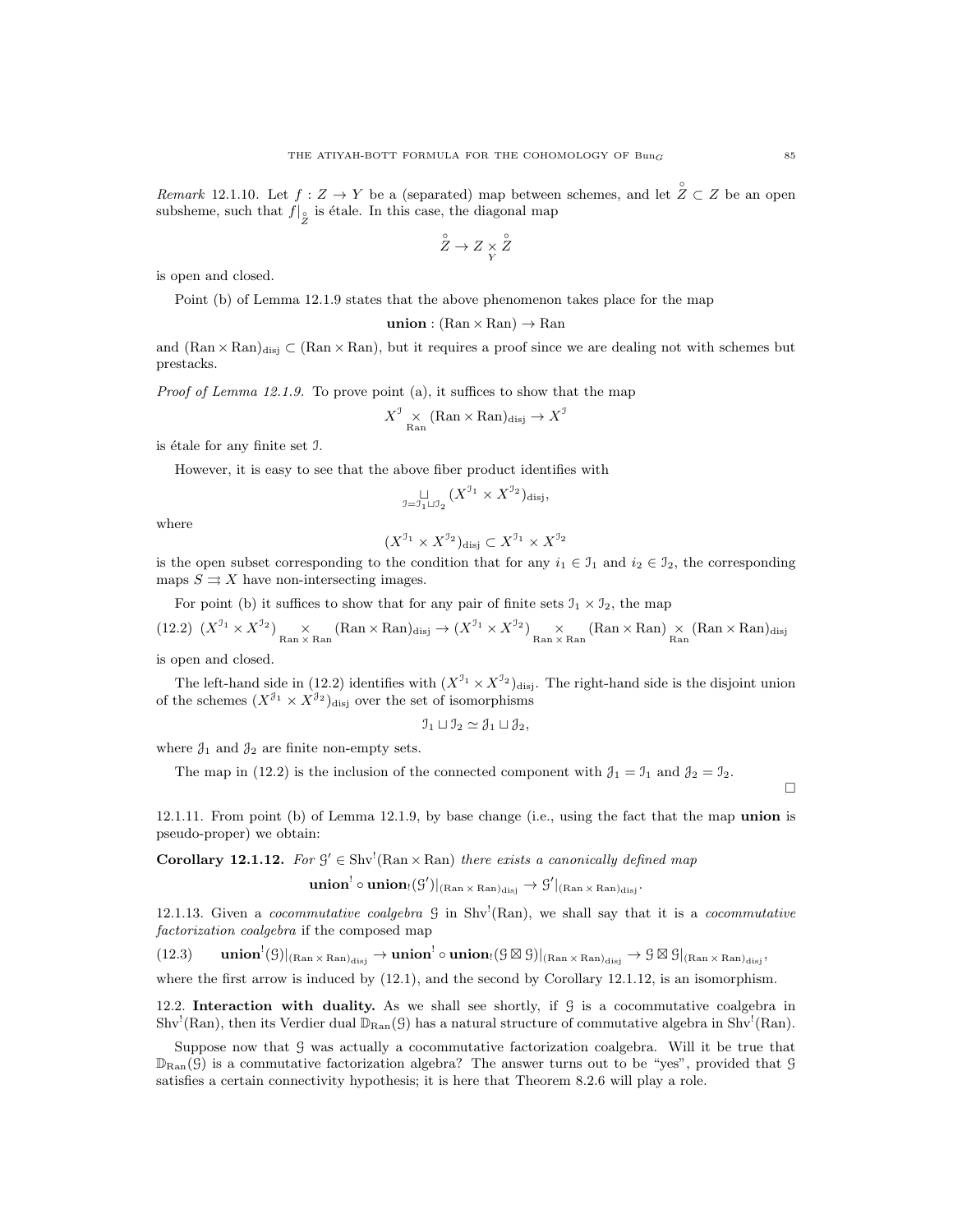12.2.1. Let  $\mathcal G$  be a cocommutative coalgebra in Shv<sup>!</sup>(Ran). We claim that

$$
\mathfrak{F}:=\mathbb{D}_{\mathrm{Ran}}(\mathfrak{G})
$$

acquires a canonically defined structure of commutative algebra in Shv<sup>!</sup>(Ran).

Indeed, starting from the coproduct map

 $\mathcal{G} \to \textbf{union}_!(\mathcal{G} \boxtimes \mathcal{G}),$ 

and applying the functor  $\mathbb{D}_{\text{Ran}}$ , we obtain a map

(12.4)  $\mathbb{D}_{\text{Ran}} \circ \text{union}_{!}(S \boxtimes S) \to \mathbb{D}_{\text{Ran}}(S).$ 

Precomposing with (7.3), we obtain a map

 $\mathbf{union}_{!}(\mathbb{D}_{\mathrm{Ran}\times \mathrm{Ran}}(\mathcal{G}\boxtimes \mathcal{G}))\to \mathbb{D}_{\mathrm{Ran}}(\mathcal{G}).$ 

Finally, precomposing with (7.5), we obtain the desired product map

(12.5) **union** 
$$
(\mathbb{D}_{\text{Ran}}(G) \boxtimes \mathbb{D}_{\text{Ran}}(G)) \to \mathbb{D}_{\text{Ran}}(G)
$$
.

The higher compatibilities for (12.5) are constructed similarly.

12.2.2. We now claim:

**Proposition 12.2.3.** Let  $\mathcal{G} \in Shv^!(\text{Ran})$  be a cocommutative coalgebra, and let  $\mathcal{F} := \mathbb{D}_{\text{Ran}}(\mathcal{G})$  be its Verdier dual commutative algebra. Assume that G is a cocommutative factorization algebra and:

- We are working in the context of constructible sheaves;
- The ring of coefficients  $\Lambda$  is of finite cohomological dimension;
- $\bullet$  X is a curve;
- The object  $\mathcal{G}_X \in \text{Shv}^!(X)$  lives in (perverse) cohomological degrees  $\leq -2$  and all of its cohomologies are compact.

Then  $\mathfrak F$  is a commutative factorization algebra.

The rest of this subsection is devoted to the proof of Proposition 12.2.3.

12.2.4. For a finite set I consider the corresponding object

$$
\mathcal{G}_{X^{\mathcal{I}}} := \text{ins}_{\mathcal{I}}^!(\mathcal{G}) \in \text{Shv}(X^{\mathcal{I}}).
$$

The factorization hypothesis on G implies that the restriction of  $\mathcal{G}_{X^{\mathcal{I}}}$  to  $\overset{\circ}{X}^{\mathcal{I}} \subset X^{\mathcal{I}}$  is isomorphic to the restriction of  $(\mathcal{G}_X)^{\boxtimes \hat{\mathcal{I}}}.$ 

Hence, the assumption that  $\mathcal{G}_X$  lives cohomological degrees  $\leq -2$  implies that  $\mathcal{G}_{X^{\mathcal{J}}}|_{X^{\mathcal{J}}}$  lives in degrees  $\leq -2i$ . In particular, it satisfies the assumption of Theorem 8.2.4.

Furthermore, we obtain that all of the cohomologies of  $\mathcal{G}_{X^{\mathcal{I}}}|_{\overset{\circ}{X}^{\mathcal{I}}}$  are compact. Since we are working

in the constructible category and since  $X^{\mathcal{I}}$  is stratified by  $\hat{X}^{\mathcal{J}}$  for  $\mathcal{J} \twoheadleftarrow \mathcal{I}$ , we obtain that  $\mathcal{G}_{X^{\mathcal{I}}}$  itself is bounded above and all of its cohomologies are compact.

Hence, by Theorem 8.2.6, the map

(12.6) 
$$
\mathbb{D}_{\text{Ran}}(\mathcal{G}) \boxtimes \mathbb{D}_{\text{Ran}}(\mathcal{G}) \to \mathbb{D}_{\text{Ran} \times \text{Ran}}(\mathcal{G} \boxtimes \mathcal{G})
$$

is an isomorphism.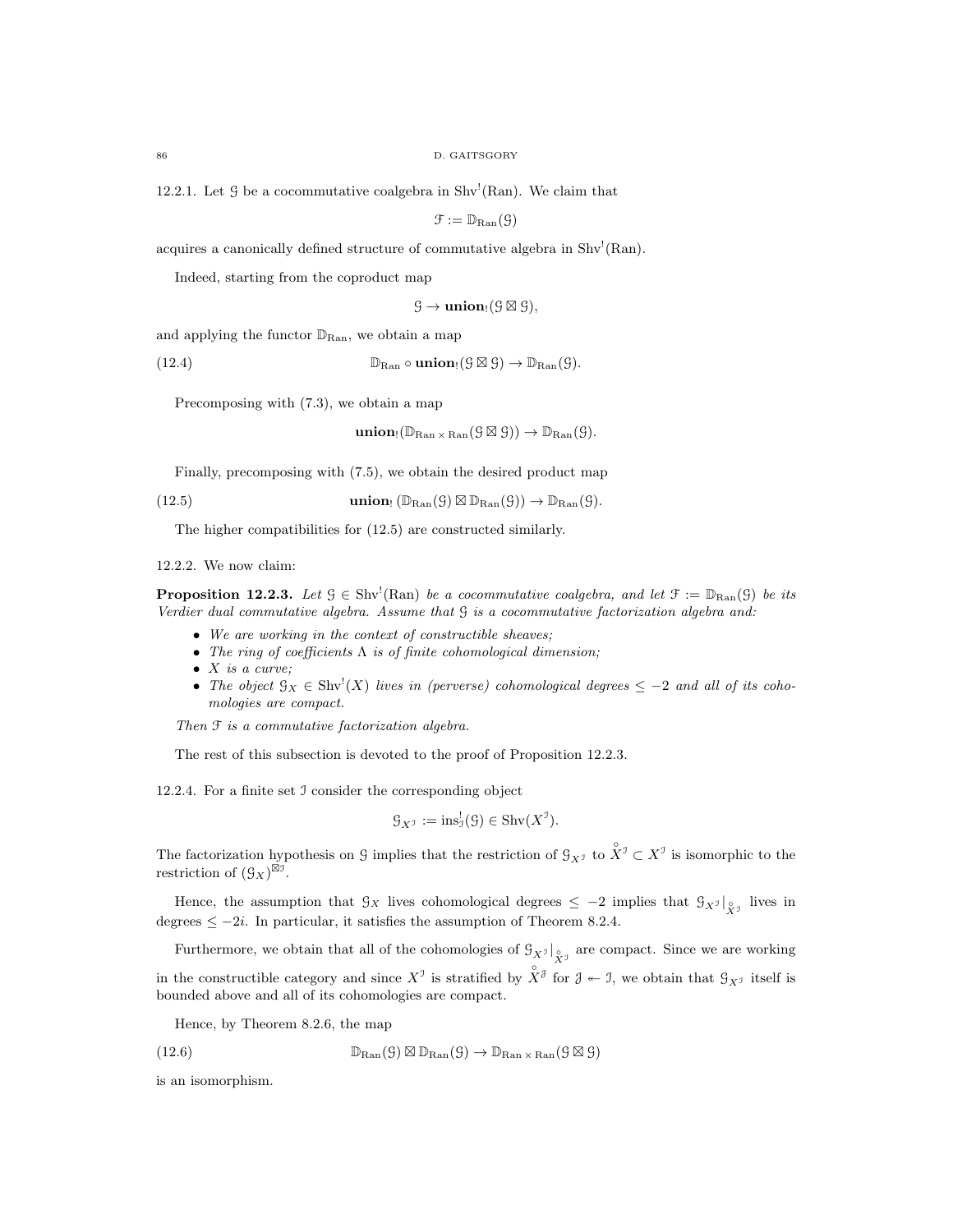12.2.5. We claim that there exists a commutative diagram

$$
(12.7)
$$
\n
$$
(12.7)
$$
\n
$$
\downarrow
$$
\n
$$
(12.7)
$$
\n
$$
\downarrow
$$
\n
$$
(12.8)
$$
\n
$$
\downarrow
$$
\n
$$
(12.9)
$$
\n
$$
\downarrow
$$
\n
$$
(12.9)
$$
\n
$$
\downarrow
$$
\n
$$
(12.9)
$$
\n
$$
\downarrow
$$
\n
$$
(12.9)
$$
\n
$$
\downarrow
$$
\n
$$
(12.9)
$$
\n
$$
\downarrow
$$
\n
$$
(12.9)
$$
\n
$$
\downarrow
$$
\n
$$
(12.9)
$$
\n
$$
\downarrow
$$
\n
$$
(12.9)
$$
\n
$$
\downarrow
$$
\n
$$
(12.9)
$$
\n
$$
\downarrow
$$
\n
$$
(12.9)
$$
\n
$$
\downarrow
$$
\n
$$
(12.9)
$$
\n
$$
\downarrow
$$
\n
$$
(12.9)
$$
\n
$$
\downarrow
$$
\n
$$
(12.9)
$$
\n
$$
\downarrow
$$
\n
$$
(12.9)
$$
\n
$$
\downarrow
$$
\n
$$
(12.9)
$$
\n
$$
\downarrow
$$
\n
$$
(12.9)
$$
\n
$$
\downarrow
$$
\n
$$
(12.9)
$$
\n
$$
\downarrow
$$
\n
$$
(12.9)
$$
\n
$$
\downarrow
$$
\n
$$
(12.9)
$$
\n
$$
\downarrow
$$
\n
$$
(12.9)
$$
\n
$$
\downarrow
$$
\n
$$
(12.9)
$$
\n
$$
\downarrow
$$
\n
$$
(12.9)
$$
\n
$$
\downarrow
$$
\n
$$
(12.9)
$$
\n
$$
\downarrow
$$
\n
$$
(12.9)
$$
\n
$$
\downarrow
$$
\n
$$
(12.9)
$$
\n
$$
\downarrow
$$
\n
$$
(12.9)
$$
\n
$$
\downarrow
$$

The top horizontal arrow is the composition

$$
(12.8) \quad (\mathbb{D}_{\mathrm{Ran}}( \mathcal{G} ) \boxtimes \mathbb{D}_{\mathrm{Ran}}( \mathcal{G} ))\,|_{(\mathrm{Ran}\times \mathrm{Ran})_{\mathrm{disj}}} \to
$$

$$
\to (\mathbb{D}_{\operatorname{Ran} \times \operatorname{Ran}}(\mathcal{G} \times \mathcal{G}))_{(\operatorname{Ran} \times \operatorname{Ran})_{\operatorname{disj}}} \to \mathbb{D}_{(\operatorname{Ran} \times \operatorname{Ran})_{\operatorname{disj}}}\left((\mathcal{G} \boxtimes \mathcal{G})|_{(\operatorname{Ran} \times \operatorname{Ran})_{\operatorname{disj}}}\right),
$$

where the first arrow is (7.5), and the second arrow comes from the fact that  $(Ran \times Ran)_{disj} \rightarrow$  $\text{Ran} \times \text{Ran}$  is an open embedding (see Sect. 7.3.3).

The bottom arrow comes from the fact that the map  $\text{union}|_{(Ran \times Ran)_{disj}}$  is étale (again, by Sect. 7.3.3).

The left vertical arrow is the restriction to  $(Ran \times Ran)_{disj}$  of the map

 $\mathbb{D}_{\mathrm{Ran}}(\mathfrak{G}) \boxtimes \mathbb{D}_{\mathrm{Ran}}(\mathfrak{G}) \rightarrow \mathbf{union}^!(\mathbb{D}_{\mathrm{Ran}}(\mathfrak{G})),$ 

obtained by the (**union**!, **union**<sup>!</sup>) adjunction from the map

$$
\mathbf{union}_{!}\left(\mathbb{D}_{\mathrm{Ran}}(G)\boxtimes \mathbb{D}_{\mathrm{Ran}}(G)\right)\to \mathbb{D}_{\mathrm{Ran}}(G)
$$

of (12.5).

The right vertical arrow is obtained by applying the (contravariant) functor  $\mathbb{D}_{(Ran \times Ran)_{disj}}$  to the map

 $\mathbf{union}^!(\mathcal{G})|_{(\mathrm{Ran}\times \mathrm{Ran})_{\mathrm{disj}}} \to \mathcal{G}\boxtimes \mathcal{G}|_{(\mathrm{Ran}\times \mathrm{Ran})_{\mathrm{disj}}}$ 

of (12.3).

The fact that the above diagram is commutative follows by unwinding the definitions.

12.2.6. We need to prove that the left vertical arrow in (12.7) is an isomorphism. We will show that all other arrows in this diagram are isomorphisms.

The right vertical arrow is an isomorphism due to the assumption that  $\mathcal G$  is a cocommutative factorization algebra.

In the top horizontal arrow, which is given by (12.8), the first map is an isomorphism because (12.6) is an isomorphism.

Thus, it remains to show that the second map in (12.8) and the bottom horizontal arrow in (12.7) are isomorphisms. However, this follows from Lemma 7.5.8.

## 13. Factorization for augmented sheaves

In this section we will introduce several more ingredients required for the proof of the local duality statement, Theorem 15.3.3, to be used in Sect. 16.

Let us recall the set-up of the preamble of Sect. 10. We start with  $A_{\text{untl,aug}}$ ,  $B_{\text{untl,aug}}$  $\text{Shv}^!$ (Ran<sub>untl,aug</sub>), and we want to establish an isomorphism  $\mathcal{B}_{red} \simeq \mathbb{D}_{\text{Ran}}(\mathcal{A}_{red})$ , where

$$
\mathcal{A}_{red} := \text{TakeOut}(\mathcal{A}_{untl,aug}) \text{ and } \mathcal{B}_{red} := \text{TakeOut}(\mathcal{B}_{untl,aug}).
$$

As was explained in Sect. 10, the map in one direction

(13.1) Bred → DRan(Ared)

comes from a pairing between  $A_{\text{untl,aug}}$  and  $B_{\text{untl,aug}}$ . What we do in this section is explain what additional pieces of structure on  $A_{untl,aug}$ ,  $B_{untl,aug}$  and a pairing between them are needed to make (13.1) into a homomorphism of commutative factorization algebras.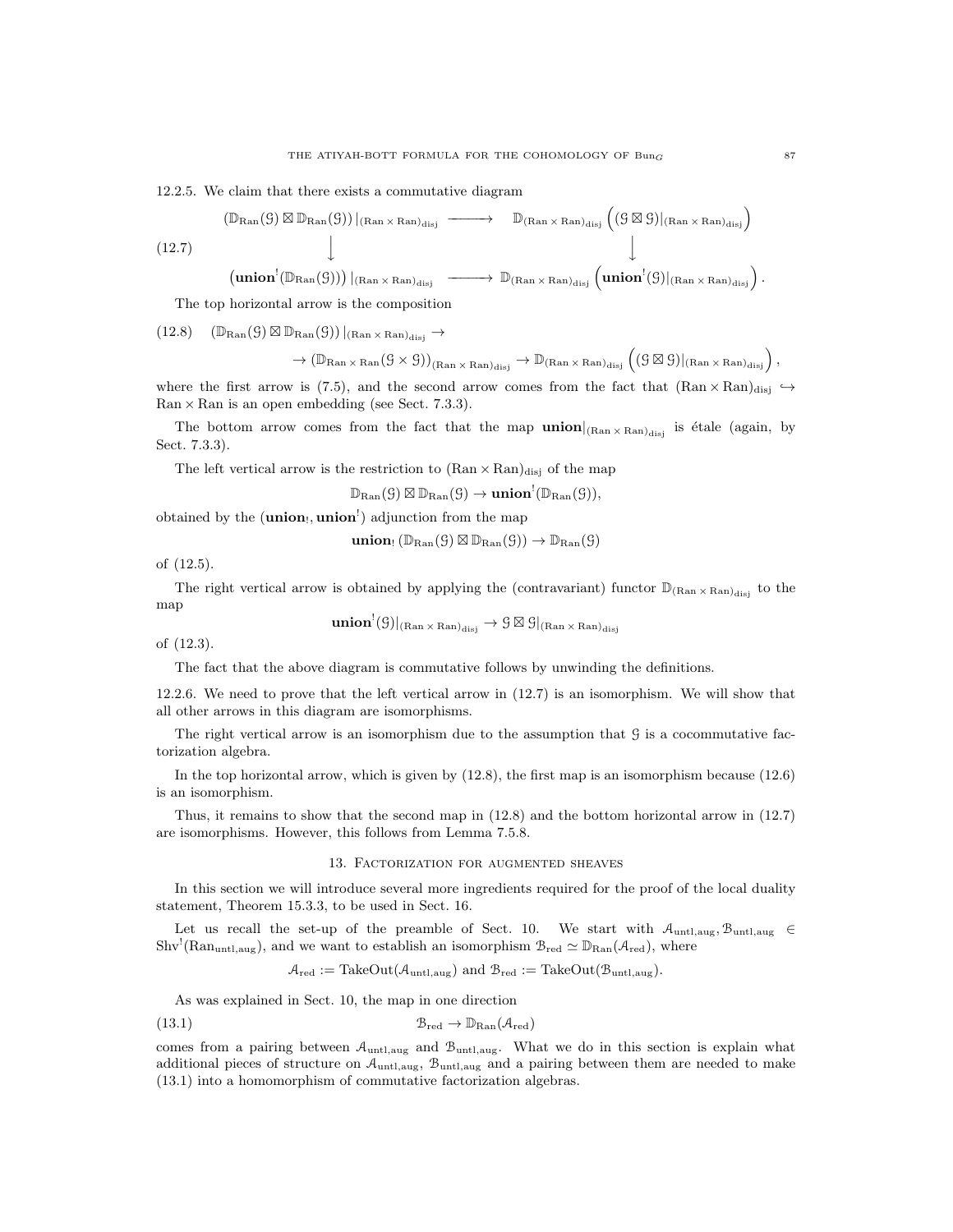#### 88 D. GAITSGORY

The prerequisite for this section are: all of Part I and Sects. 10 and 12.

13.1. (Co)commutative and (co)algebras in unital augmented sheaves. In this subsection we will explain what kind of structure on  $\tilde{\mathcal{F}} := \text{AddUnit}_{\text{aug}}(\mathcal{F}) \in \text{Shv}^{\text{!}}(\text{Ran}_{\text{untl},\text{aug}})$  corresponds to a structure on  $\mathcal{F} \in Shv^!(\text{Ran})$  of (co)commutative (co)algebra with respect to the convolution symmetric monoidal structure.

13.1.1. We consider the category  $\text{Shv}^!$  (Ran<sub>untl,aug</sub>) as equipped with a symmetric monoidal structure given by the pointwise tensor product

 $\widetilde{\mathfrak{F}}, \widetilde{\mathfrak{G}} \mapsto \widetilde{\mathfrak{F}} \overset{!}{\otimes} \widetilde{\mathfrak{G}}.$ 

Thus, we can speak about commutative algebras and cocommutative coalgebras in  $\text{Shv}^!$  (Ran<sub>untl,aug</sub>). We will now connect these notions to the notions of commutative algebra and cocommutative coalgebra in Shv<sup>1</sup>(Ran) with respect to the convolution product, introduced in Sect. 12.1. This relies on the following assertion:

Theorem-Construction 13.1.2. The functor

 $AddUnit_{aug}: Shv<sup>!</sup>(Ran) \rightarrow Shv<sup>!</sup>(Ran<sub>untl,aug</sub>)$ 

has a natural symmetric monoidal structure.

Combining with Theorem 5.4.3, we obtain:

**Corollary 13.1.3.** For an object  $\mathcal{F} \in Shv^{\dagger}(\text{Ran})$ , to specify on it a structure on it of (co)commutative (co)algebra is equivalent to a specifying a structure of (co)commutative (co)algebra on AddUnit<sub>aug</sub>(f).

13.1.4. Proof of Theorem 13.1.2, Step 1. We will construct the data of compatibility of binary operations:

(13.2) AddUnit<sub>aug</sub>(
$$
\mathcal{F}
$$
)  $\stackrel{!}{\otimes}$  AddUnit<sub>aug</sub>( $\mathcal{G}$ )  $\simeq$  AddUnit<sub>aug</sub>(**union**<sub>1</sub>( $\mathcal{F} \boxtimes \mathcal{G}$ )).

The datum for higher compatibility is constructed similarly.

Recall that

$$
\text{AddUnit}_{\text{aug}} = \text{coFib}\left((\psi_{\text{aug}})_! \circ \xi_{\text{aug}}^! \to \pi^! \circ \psi_! \circ \xi^! \right).
$$

We will construct a map

(13.3) AddUnit<sub>aug</sub> $(\mathcal{F}) \overset{!}{\otimes}$  AddUnit<sub>aug</sub> $(\mathcal{G}) \rightarrow$  AddUnit<sub>aug</sub>(union<sub>!</sub> $(\mathcal{F} \boxtimes \mathcal{G})$ )

by constructing the following maps:

• (a) A map (in fact, an isomorphism)

diag<sub>Ran<sub>untl,aug</sub></sub> 
$$
\circ (\pi \times \pi)^!
$$
  $\circ (\psi \times \psi)_!$   $\circ (\xi \times \xi)^!(\mathcal{F} \boxtimes \mathcal{G}) \rightarrow \pi^!$   $\circ \psi_!$   $\circ \xi^!$   $\circ$  union<sub>!</sub>  $(\mathcal{F} \boxtimes \mathcal{G})$ ;

 $\bullet$  (b) A map

 $\mathrm{diag}^!_{\mathrm{Ran}_{\text{untl,aug}}}\circ (\pi\times \mathrm{id}_{\mathrm{Ran}_{\text{untl,aug}}})^!\circ (\psi\times \psi_{\mathrm{aug}})_! \circ (\xi\times \xi_{\mathrm{aug}})^!(\mathfrak{F}\boxtimes \mathfrak{G})\to (\psi_{\mathrm{aug}})_! \circ \xi_{\mathrm{aug}}^! \circ \textbf{union}_!(\mathfrak{F}\boxtimes \mathfrak{G});$ 

• (b') A homotopy between the composition

$$
\mathrm{diag}^!_{\mathrm{Ran}_{\mathrm{untl},\mathrm{aug}}}\circ (\pi\times \mathrm{id}_{\mathrm{Ran}_{\mathrm{untl},\mathrm{aug}}})^!\circ (\psi\times \psi_{\mathrm{aug}})_{!}\circ (\xi\times \xi_{\mathrm{aug}})^!(\mathcal{F}\boxtimes \mathcal{G})\to \\ \to (\psi_{\mathrm{aug}})_{!}\circ \xi_{\mathrm{aug}}^!\circ \mathbf{union}_{!}(\mathcal{F}\boxtimes \mathcal{G})\to \pi^!\circ \psi_{!}\circ \xi^!\circ \mathbf{union}_{!}(\mathcal{F}\boxtimes \mathcal{G})
$$

and

$$
\mathrm{diag}_{\mathrm{Ran}_{\mathrm{untl},\mathrm{aug}}}^! \circ (\pi \times \mathrm{id}_{\mathrm{Ran}_{\mathrm{untl},\mathrm{aug}}})^! \circ (\psi \times \psi_{\mathrm{aug}})_! \circ (\xi \times \xi_{\mathrm{aug}})^! (\mathcal{F} \boxtimes \mathcal{G}) \rightarrow \\
 \rightarrow \mathrm{diag}_{\mathrm{Ran}_{\mathrm{untl},\mathrm{aug}}}^! \circ (\pi \times \pi)^! \circ (\psi \times \psi)_! \circ (\xi \times \xi)^! (\mathcal{F} \boxtimes \mathcal{G}) \rightarrow \pi^! \circ \psi_! \circ \xi^! \circ \mathbf{union}_! (\mathcal{F} \boxtimes \mathcal{G});
$$
\n
$$
\bullet \text{ (c) A map}
$$

 $\mathrm{diag}^!_{\mathrm{Ran}_{\text{untl,aug}}}\circ(\mathrm{id}_{\mathrm{Ran}_{\text{untl,aug}}}\times\pi)^!\circ(\psi_{\mathrm{aug}}\times\psi)_!\circ(\xi_{\mathrm{aug}}\times\xi)^!(\mathfrak{F}\boxtimes\mathfrak{G})\to(\psi_{\mathrm{aug}})_!\circ\xi_{\mathrm{aug}}^!\circ\mathbf{union}_!(\mathfrak{F}\boxtimes\mathfrak{G});$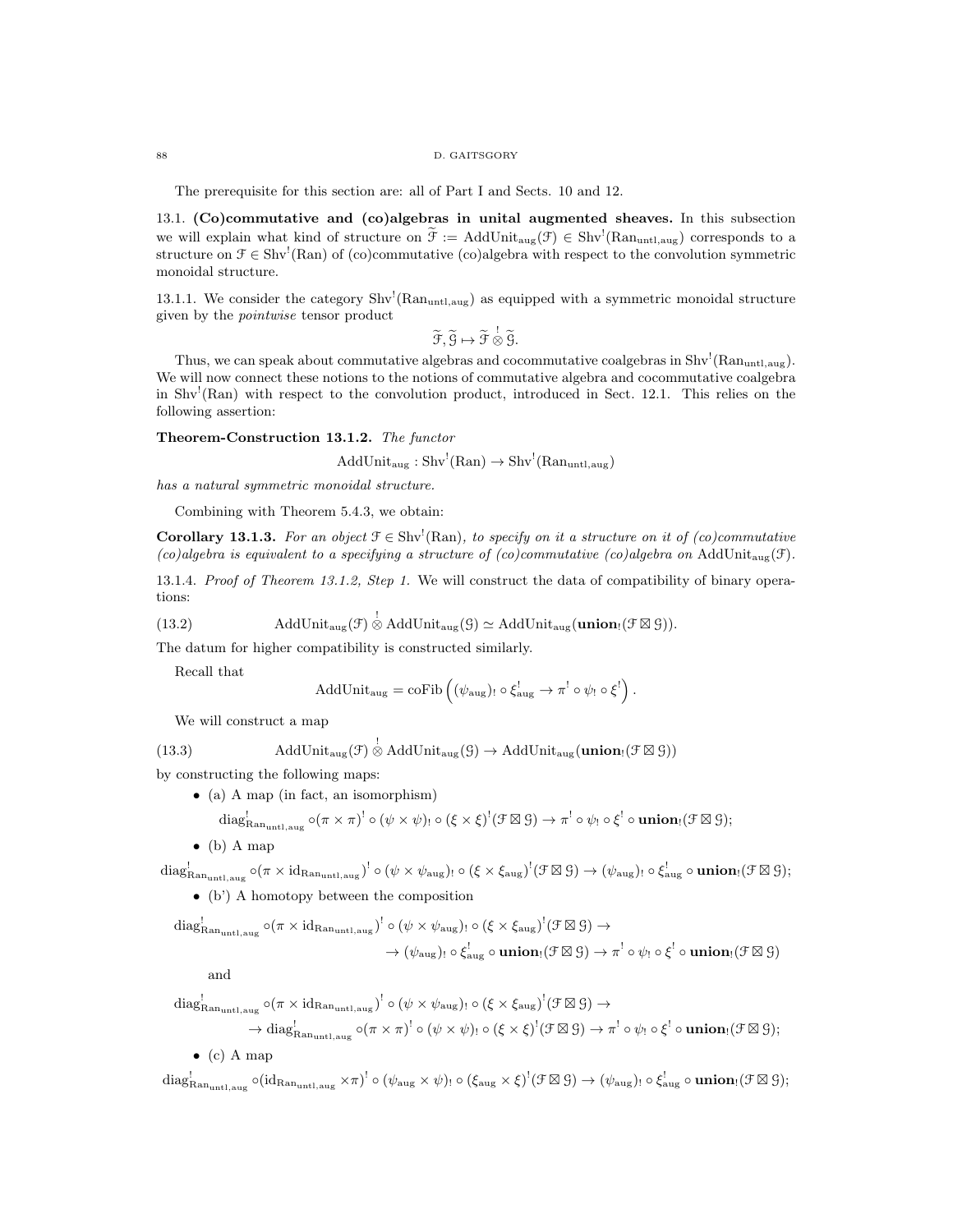• (c') A homotopy between the composition

$$
\mathrm{diag}_{\mathrm{Ran}_{\mathrm{untl},\mathrm{aug}}}^! \circ (\mathrm{id}_{\mathrm{Ran}_{\mathrm{untl},\mathrm{aug}}} \times \pi)^! \circ (\psi_{\mathrm{aug}} \times \psi) \circ (\xi_{\mathrm{aug}} \times \xi)^! (\mathcal{F} \boxtimes \mathcal{G}) \to \to (\psi_{\mathrm{aug}}) \circ \xi_{\mathrm{aug}}^! \circ \mathbf{union}_! (\mathcal{F} \boxtimes \mathcal{G}) \to \pi^! \circ \psi_! \circ \xi^! \circ \mathbf{union}_! (\mathcal{F} \boxtimes \mathcal{G})
$$

and

$$
\mathrm{diag}^!_{\mathrm{Ran}_{\mathrm{untl},\mathrm{aug}}}\circ (\mathrm{id}_{\mathrm{Ran}_{\mathrm{untl},\mathrm{aug}}}\times \pi)^! \circ (\psi_{\mathrm{aug}}\times \psi)_{!}\circ (\xi_{\mathrm{aug}}\times \xi)^!(\mathcal{F}\boxtimes \mathcal{G})\rightarrow \\
\rightarrow \mathrm{diag}^!_{\mathrm{Ran}_{\mathrm{untl},\mathrm{aug}}}\circ (\pi\times \pi)^! \circ (\psi\times \psi)_{!}\circ (\xi\times \xi)^!(\mathcal{F}\boxtimes \mathcal{G})\rightarrow \pi^! \circ \psi_{!}\circ \xi^! \circ \textbf{union}_{!}(\mathcal{F}\boxtimes \mathcal{G});
$$

• (d) A homotopy between the resulting two maps

$$
\mathrm{diag}_{\mathrm{Ran}_{\mathrm{untl},\mathrm{aug}}}^! \circ (\pi \times \pi)^! \circ (\psi_{\mathrm{aug}} \times \psi_{\mathrm{aug}}) \circ (\xi_{\mathrm{aug}} \times \xi_{\mathrm{aug}})^! (\mathcal{F} \boxtimes \mathcal{G}) \rightrightarrows \pi^! \circ \psi_! \circ \xi^! \circ \mathbf{union}_! (\mathcal{F} \boxtimes \mathcal{G}).
$$

13.1.5. Proof of Theorem 13.1.2, Step 2. The map in (a) is obtained as pullback by means of  $\pi$  from a map

(13.4) 
$$
\operatorname{diag}_{\text{Ran}_{\text{unt1}}}^! \circ (\psi \times \psi) \circ (\xi \times \xi)^! (\mathcal{F} \boxtimes \mathcal{G}) \to \psi_! \circ \xi^! \circ \text{union}_! (\mathcal{F} \boxtimes \mathcal{G}).
$$

The latter map is obtained by base change from the isomorphism of lax prestacks

$$
\mathrm{Ran}_{\mathrm{untl}}\underset{\mathrm{Ran}_{\mathrm{untl}}\times\mathrm{Ran}_{\mathrm{untl}}}{\times}\mathrm{Ran}^{\rightarrow}\times\mathrm{Ran}^{\rightarrow})\simeq\mathrm{Ran}^{\rightarrow}\underset{\mathrm{Ran}}{\times}(\mathrm{Ran}\times\mathrm{Ran}).
$$

The map in (b) is obtained from a map of lax prestacks

$$
\operatorname{Ran}_{\operatorname{untl},\operatorname{aug}}\underset{\operatorname{Ran}_{\operatorname{untl}}\times \operatorname{Ran}_{\operatorname{untl},\operatorname{aug}}} {\times} \left(\operatorname{Ran}^{\to} \times \operatorname{Ran}_{\operatorname{aug}}^{\to}\right) \to \operatorname{Ran}_{\operatorname{aug}}^{\to} \times \left(\operatorname{Ran} \times \operatorname{Ran}\right),
$$

and the map in (c) is obtained from a map of lax prestacks

$$
\mathrm{Ran}_{\mathrm{untl},\mathrm{aug}}\underset{\mathrm{Ran}_{\mathrm{untl},\mathrm{aug}}\times\mathrm{Ran}_{\mathrm{untl}}}{\times}(\mathrm{Ran}_{\mathrm{aug}}^{\rightarrow}\times\mathrm{Ran}^{\rightarrow})\rightarrow \mathrm{Ran}_{\mathrm{aug}}^{\rightarrow}\times(\mathrm{Ran}\times\mathrm{Ran}).
$$

The data of homotopies in  $(b')$ ,  $(c')$  and  $(d')$  follows from the construction.

13.1.6. Proof of Theorem 13.1.2, Step 3. We will now show that the map  $(13.3)$  is an isomorphism. First, it is easy to see that the left-hand side satisfies the conditions (∗) and (∗∗) in Theorem 5.4.3.

Note now that the functor  $\iota^! : Shv^!(\text{Ran}_{untl,aug}) \to Shv^!(\text{Ran}_{untl})$  is conservative on the full subcategory consisting of objects satisfying conditions (∗) and (∗∗) in Theorem 5.4.3. Hence, it remains to show that the induced map

$$
\left(\iota^!\circ\mathop{\rm AddUnit}\nolimits_{\rm aug}({\mathcal F})\right) \stackrel{!}{\otimes} \left(\iota^!\circ\mathop{\rm AddUnit}\nolimits_{\rm aug}({\mathcal G})\right) \to \iota^!\circ\mathop{\rm AddUnit}\nolimits_{\rm aug}({\bf union}_!( {\mathcal F} \boxtimes {\mathcal G}))
$$

is an isomorphism.

However, by Lemma 5.2.8, the latter map identifies with the map (13.4), and thus is an isomorphism.

13.2. **Relation to factorization.** In the previous subsection we proved that for  $\tilde{\mathcal{F}} := \text{AddUnit}_{\text{aug}}(\mathcal{F})$ , a structure or (co)commutative (co)algebra on it with respect to the pointwise tensor product is equivalent to the structure on  $\mathcal F$  of (co)commutative (co)algebra with respect to the convolution product on  $\text{Shv}^!(\text{Ran}).$ 

In this subsection we will address the following question: what property of the (co)commutative (co)algebra  $\tilde{\mathcal{F}}$  guarantees that that  $\mathcal F$  is a (co)commutative factorization algebra.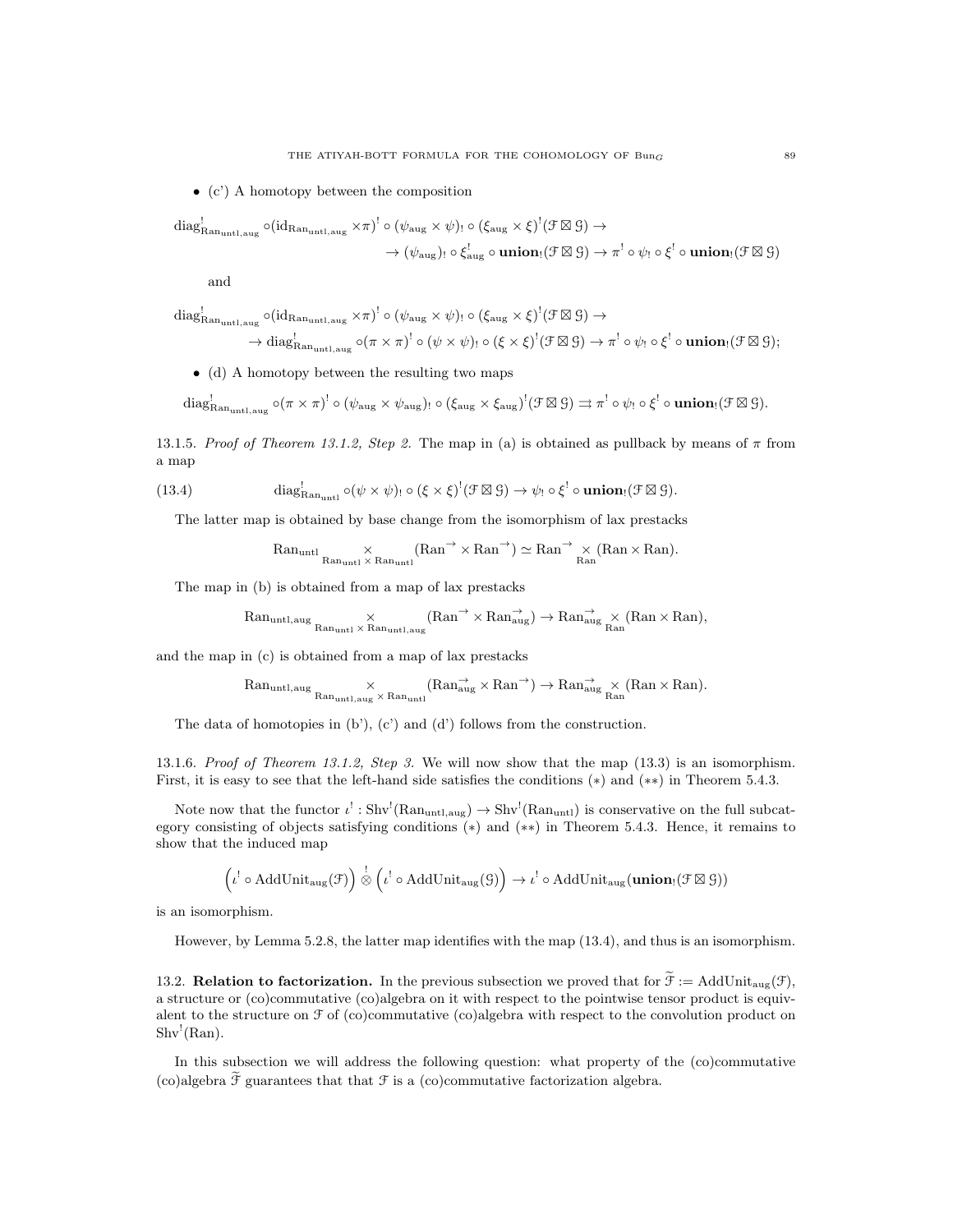90 D. GAITSGORY

13.2.1. Let  $(Ran<sub>untl,aug</sub> \times Ran<sub>untl,aug</sub>)<sub>compl,disj</sub>$  be the following lax prestack.

For  $S \in \text{Sch}$ , the category  $(\text{Ran}_{\text{untl},\text{aug}} \times \text{Ran}_{\text{untl},\text{aug}})_{\text{compl},\text{disj}}(S)$  is the full subcategory of  $(Ran<sub>untl,aug</sub> × Ran<sub>untl,aug</sub>)(S)$ , consisting of quadruples  $(K_1 \subseteq I_1), (K_2 \subseteq I_2)$ , satisfying the following condition: for any  $i_1 \in I_1 - K_1$  and  $i_2 \in I_2$  the corresponding two maps  $S \rightrightarrows X$  have non-intersecting images, and any  $i_2 \in I_2 - K_2$  and  $i_1 \in I_1$  the corresponding two maps  $S \rightrightarrows X$  have non-intersecting images.

Denote also

 $(\text{Ran}_{\text{unt1}} \times \text{Ran}_{\text{unt1}})_{\text{disj}} := (\text{Ran}_{\text{unt1}} \times \text{Ran}_{\text{unt1,aug}} \times \text{Ran}_{\text{unt1,aug}} \times \text{Ran}_{\text{unt1,aug}} \times \text{Ran}_{\text{unt1,aug}})_{\text{compl,disj}}.$ 

Note that we have a Cartesian diagram

$$
\begin{array}{ccc}\n(\text{Ran} \times \text{Ran})_{\text{disj}} & \xrightarrow{\hspace{0.5cm}} (\text{Ran}_{\text{unt1}} \times \text{Ran}_{\text{unt1}})_{\text{disj}} \\
\downarrow & & \downarrow \\
\text{Ran} \times \text{Ran} & \xrightarrow{\hspace{0.5cm}\iota \times \iota} & \text{Ran}_{\text{unt1}} \times \text{Ran}_{\text{unt1}}.\n\end{array}
$$

13.2.2. Let  $\tilde{\mathcal{F}}$  be a commutative algebra in Shv<sup>!</sup>(Ran<sub>untl,aug</sub>) (with respect to the pointwise tensor product, i.e., the operation  $\stackrel{!}{\otimes}$ . We shall say that  $\widetilde{\mathcal{F}}$  is a *commutative factorization algebra*, if the following condition holds:

For any  $S \in$  Sch and an object  $(I_1, I_2) \in (Ran<sub>untl</sub> \times Ran<sub>untl</sub>)_{disj}(S)$ , the composed map

(13.5) 
$$
\widetilde{\mathcal{F}}_{\emptyset \subset I_1} \overset{!}{\otimes} \widetilde{\mathcal{F}}_{\emptyset \subset I_2} \to \widetilde{\mathcal{F}}_{\emptyset \subset I_1 \cup I_2} \overset{!}{\otimes} \widetilde{\mathcal{F}}_{\emptyset \subset I_1 \cup I_2} = (\widetilde{\mathcal{F}} \overset{!}{\otimes} \widetilde{\mathcal{F}})_{\emptyset \subset I_1 \cup I_2} \to \widetilde{\mathcal{F}}_{\emptyset \subset I_1 \cup I_2}
$$

and the maps

$$
\widetilde{\mathcal{F}}_{\emptyset \subset I_1} \to \widetilde{\mathcal{F}}_{\emptyset \subset I_1 \cup I_2}
$$
 and  $\widetilde{\mathcal{F}}_{\emptyset \subset I_2} \to \widetilde{\mathcal{F}}_{\emptyset \subset I_1 \cup I_2}$ 

induce an isomorphism

(13.6) 
$$
\widetilde{\mathcal{F}}_{\emptyset \subset I_1} \oplus (\widetilde{\mathcal{F}}_{\emptyset \subset I_1} \overset{!}{\otimes} \widetilde{\mathcal{F}}_{\emptyset \subset I_2}) \oplus \widetilde{\mathcal{F}}_{\emptyset \subset I_2} \to \widetilde{\mathcal{F}}_{\emptyset \subset I_1 \cup I_2}.
$$

Note that the condition of being a *commutative factorization algebra* only depends on the restriction of  $\widetilde{\mathcal{F}}$  to Ran<sub>untl</sub> under the map  $\iota : \mathrm{Ran}_{\mathrm{untl}} \to \mathrm{Ran}_{\mathrm{untl},\mathrm{aug}}$ .

Remark 13.2.3. Suppose in addition that  $\tilde{\mathcal{F}}$  satisfies conditions (\*) and (\*\*) in Theorem 5.4.3.

In this case, it is easy to see that for any S and an S-point  $(K_1 \subseteq I_1), (K_2 \subseteq I_2)$  of  $(Ran<sub>untl,aug</sub> \times Ran<sub>untl,aug</sub>)<sub>compl,disj</sub>$ , the composed map

$$
\widetilde{\mathcal{F}}_{K_1 \subseteq I_1} \overset{!}{\otimes} \widetilde{\mathcal{F}}_{K_2 \subseteq I_2} \to \widetilde{\mathcal{F}}_{K_1 \cup K_2 \subseteq I_1 \cup I_2} \overset{!}{\otimes} \widetilde{\mathcal{F}}_{K_1 \cup K_2 \subseteq I_1 \cup I_2} = (\widetilde{\mathcal{F}} \overset{!}{\otimes} \widetilde{\mathcal{F}})_{K_1 \cup K_2 \subseteq I_1 \cup I_2} \to \widetilde{\mathcal{F}}_{K_1 \cup K_2 \subseteq I_1 \cup I_2}
$$

and the maps

$$
\widetilde{\mathcal{F}}_{K_1 \subseteq I_1} \to \widetilde{\mathcal{F}}_{K_1 \cup K_2 \subseteq I_1 \cup I_2}
$$
 and  $\widetilde{\mathcal{F}}_{K_2 \subseteq I_2} \to \widetilde{\mathcal{F}}_{K_1 \cup K_2 \subseteq I_1 \cup I_2}$ 

induce an isomorphism

$$
\widetilde{\mathcal{F}}_{K_1 \subseteq I_1} \oplus (\widetilde{\mathcal{F}}_{K_1 \subseteq I_1} \overset{!}{\otimes} \widetilde{\mathcal{F}}_{K_2 \subseteq I_2}) \oplus \widetilde{\mathcal{F}}_{K_2 \subseteq I_2} \rightarrow \widetilde{\mathcal{F}}_{K_1 \cup K_2 \subseteq I_1 \cup I_2}.
$$

13.2.4. Let  $\widetilde{G}$  be a cocommutative coalgebra in Shv<sup>1</sup>(Ran<sub>untl,aug</sub>) (with respect to the *pointwise* tensor product). We shall say that  $\hat{g}$  is a *cocommutative factorization coalgebra*, if the following conditions hold:

- (1)  $\widetilde{G}$  satisfies conditions (\*) and (\*\*) in Theorem 5.4.3;
- (2) For any  $S \in$  Sch and an S-point  $(K_1 \subseteq I_1), (K_2 \subseteq I_2)$  of

 $(\mathrm{Ran}_{\mathrm{untl},\mathrm{aug}}\times\mathrm{Ran}_{\mathrm{untl},\mathrm{aug}})_{\mathrm{compl},\mathrm{disj}},$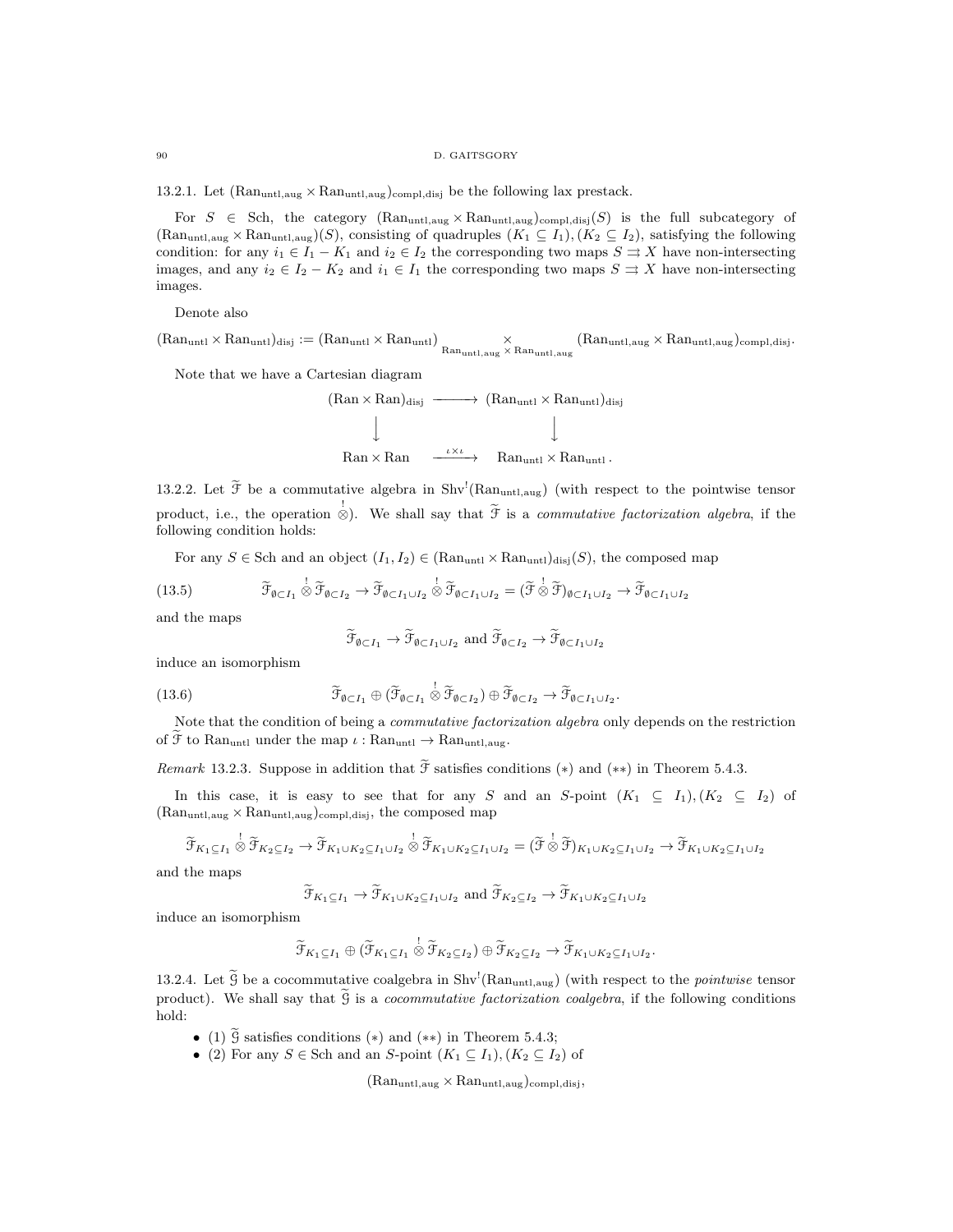the composed map

$$
\begin{aligned} \widetilde{g}_{K_1\cup K_2\subseteq I_1\cup I_2}&\to (\widetilde{g}\overset{!}{\otimes}\widetilde{g})_{K_1\cup K_2\subseteq I_1\cup I_2}=\widetilde{g}_{K_1\cup K_2\subseteq I_1\cup I_2}\overset{!}{\otimes}\widetilde{g}_{K_1\cup K_2\subseteq I_1\cup I_2}\to\\ &\to \widetilde{g}_{K_1\cup I_2\subseteq I_1\cup I_2}\overset{!}{\otimes}\widetilde{g}_{I_1\cup K_2\subseteq I_1\cup I_2},\end{aligned}
$$

together with the maps

$$
\widetilde{\mathfrak{G}}_{K_1 \cup K_2 \subseteq I_1 \cup I_2} \to \widetilde{\mathfrak{G}}_{K_1 \cup I_2 \subseteq I_1 \cup I_2}
$$
 and 
$$
\widetilde{\mathfrak{G}}_{K_1 \cup K_2 \subseteq I_1 \cup I_2} \to \widetilde{\mathfrak{G}}_{I_1 \cup K_2 \subseteq I_1 \cup I_2}
$$
 induce an isomorphism

(13.7)  $\tilde{g}_{K_1 \cup K_2 \subseteq I_1 \cup I_2} \rightarrow \tilde{g}_{K_1 \cup I_2 \subseteq I_1 \cup I_2} \oplus \tilde{g}_{K_1 \cup I_2 \subseteq I_1 \cup I_2} \otimes \tilde{g}_{I_1 \cup K_2 \subseteq I_1 \cup I_2} \oplus \tilde{g}_{I_1 \cup K_2 \subseteq I_1 \cup I_2}.$ 

13.2.5. We are going prove the following result:

## Proposition 13.2.6.

(a) Let  $\mathcal{F} \in Shv^1(Ran)$  be a commutative algebra, and let  $\widetilde{\mathcal{F}} := \text{AddUnit}_{\text{aug}}(\mathcal{F})$  be the corresponding commutative algebra in  $\text{Shv}^!$  (Ran<sub>untl,aug</sub>). Then  $\mathfrak F$  is a commutative factorization algebra (in the sense of Sect. 12.1.5) if and only if  $\widetilde{\mathfrak{F}}$  is a commutative factorization algebra (in the sense of Sect. 13.2.2). (b) Let  $G \in Shv^!(\text{Ran})$  be a cocommutative coalgebra, and let  $\widetilde{G} := \text{AddUnit}_{\text{aug}}(G)$  be the corresponding cocommutative coalgebra in  $\text{Shv}^{\text{!}}(\text{Ran}_{\text{untl},\text{aug}})$ . Then  $\text{G}$  is a cocommutative factorization coalgebra (in

the sense of Sect. 12.1.13) if and only if  $\tilde{g}$  is a cocommutative factorization coalgebra (in the sense of Sect. 13.2.4).

The rest of this subsection is devoted to the proof of Proposition 13.2.6.

13.2.7. Proof of Proposition 13.2.6(a). Let  $\mathcal F$  be a commutative algebra object in Shv<sup>!</sup>( $\mathcal F$ ).

For  $S \in$  Sch and an object  $(I_1, I_2) \in (Ran_{untl} \times Ran_{untl})_{disj}(S)$ , the right-hand side in (13.6) is obtained as the value on S and  $(I_1, I_2)$  of the object of Shv<sup>!</sup>((Ran<sub>untl</sub> × Ran<sub>untl</sub>)<sub>disj</sub>), given by pull-push along the Cartesian diagram

$$
\begin{array}{cccc}\n(\mathrm{Ran}_{\mathrm{unt1}} \times \mathrm{Ran}_{\mathrm{unt1}})_{\mathrm{disj}} & \times & \mathrm{Ran}^{\rightarrow} & \xrightarrow{\hspace{0.5cm}} & \mathrm{Ran}^{\rightarrow} & \xrightarrow{\hspace{0.5cm}\xi \rightarrow} \mathrm{Ran} \\
 & & \downarrow & & \downarrow & \\
 & & \downarrow & & \downarrow & \\
 & & (\mathrm{Ran}_{\mathrm{unt1}} \times \mathrm{Ran}_{\mathrm{unt1}})_{\mathrm{disj}} & \xrightarrow{\mathrm{union}_{\mathrm{unt1}}} & \mathrm{Ran}_{\mathrm{unt1}},\n\end{array}
$$

starting from  $\mathcal{F} \in \text{Shv}^!$  (Ran). In the above diagram, **union**<sub>untl</sub> denotes the naturally defined morphism  $\text{Ran}_{\text{unt1}} \times \text{Ran}_{\text{unt1}} \to \text{Ran}_{\text{unt1}}, \quad I_1, I_2 \mapsto I_1 \cup I_2.$ 

The three direct summands in the left-hand side of (13.6) are given, respectively, by evaluating at the same S and  $(I_1, I_2)$  of  $(Ran<sub>untl</sub> \times Ran<sub>untl</sub>)$ disj the following objects of  $(Ran<sub>untl</sub> \times Ran<sub>untl</sub>)$ disj: (1) Pull-push along the Caretsian diagram

$$
\begin{array}{ccc}\n(\mathrm{Ran}_{\mathrm{untl}} \times \mathrm{Ran}_{\mathrm{untl}})_{\mathrm{disj}} & \times & \mathrm{Ran}^{\rightarrow} & \xrightarrow{\hspace{0.5cm}} \mathrm{Ran}^{\rightarrow} & \xrightarrow{\hspace{0.5cm}\xi\hspace{0.5cm}} \mathrm{Ran}\\ \downarrow & & & \downarrow^{\psi}\\ \textcolor{blue}{(\mathrm{Ran}_{\mathrm{untl}} \times \mathrm{Ran}_{\mathrm{untl}})_{\mathrm{disj}}} & \xrightarrow{\hspace{0.5cm} \mathrm{pr}_{1} \hspace{0.5cm} \longrightarrow} \mathrm{Ran}_{\mathrm{untl}},\n\end{array}
$$

starting from  $\mathcal{F} \in \text{Shv}^!(\text{Ran})$ .

(2) Pull-push along the diagram

(13.8)  $(\text{Ran}^{\rightarrow} \times \text{Ran}^{\rightarrow})_{\text{disj}} \xrightarrow{(\xi \times \xi)_{\text{disj}}} (\text{Ran} \times \text{Ran})_{\text{disj}}$  $(\psi \times \psi)_{\text{disj}}\Bigg\downarrow$ 

 $(Ran<sub>untl</sub> \times Ran<sub>untl</sub>)<sub>disj</sub>$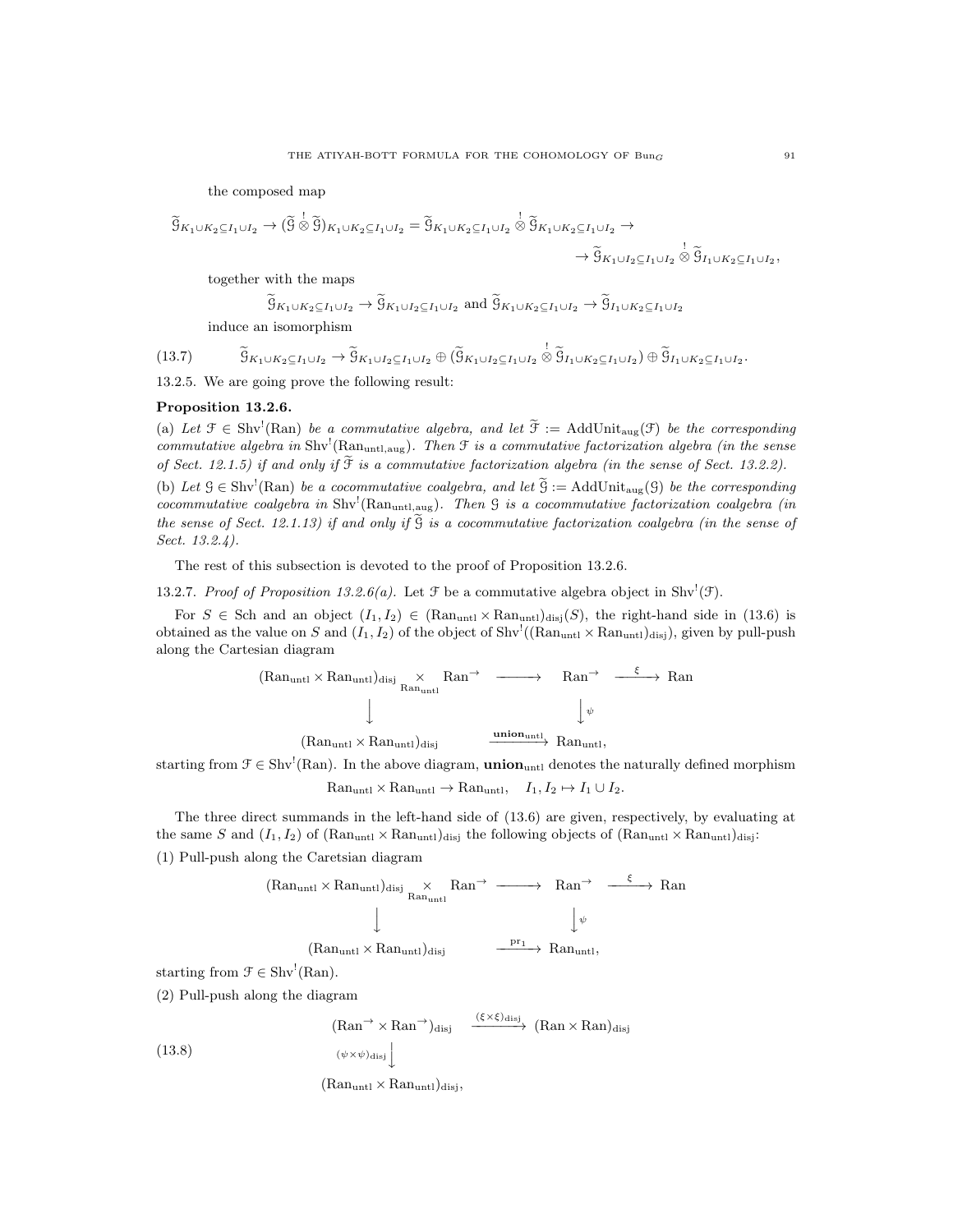starting from  $(\mathcal{F} \boxtimes \mathcal{F})|_{(Ran \times Ran)_{disj}}$ , where

$$
(\mathrm{Ran}^{\rightarrow} \times \mathrm{Ran}^{\rightarrow})_{\text{disj}} := (\mathrm{Ran}^{\rightarrow} \times \mathrm{Ran}^{\rightarrow})_{\substack{(\mathrm{Ran}_{\mathrm{unt1}} \times \mathrm{Ran}_{\mathrm{unt1}})\\(\mathrm{Ran}_{\mathrm{unt1}} \times \mathrm{Ran}_{\mathrm{unt1}})}}
$$

(3) Pull-push along the Caretsian diagram

$$
\begin{array}{cccc}\n(\mathrm{Ran}_{\mathrm{untl}}\times\mathrm{Ran}_{\mathrm{untl}})_{\mathrm{disj}}&\times&\mathrm{Ran}^{\rightarrow}&\xrightarrow{\hspace{15pt}-\!\!\!\!\!\!\!\!\!\!\!\ {} & & & & & \\ & &\downarrow&&&&&\downarrow\\ &&&&\downarrow&&&&\downarrow\\ &&&&\downarrow&&&&\downarrow\\ &&&&(\mathrm{Ran}_{\mathrm{untl}}\times\mathrm{Ran}_{\mathrm{untl}})_{\mathrm{disj}}&\xrightarrow{\hspace{15pt}-\mathrm{pr}_{2}}\mathrm{Ran}_{\mathrm{untl}},\\ \end{array}
$$

starting from  $\mathcal{F} \in \text{Shv}^!(\text{Ran})$ .

Now, we note that  $(Ran_{untl} \times Ran_{untl})_{disj} \times Ran_{untl}$  is canonically isomorphic to the disjoint union of

$$
\begin{aligned}(\mathrm{Ran}_{\mathrm{untl}}\times\mathrm{Ran}_{\mathrm{untl}})_{\mathrm{disj}}&\underset{\mathrm{pr}_1,\mathrm{Ran}_{\mathrm{untl}}}{\times}\mathrm{Ran}^{\rightarrow},\\(\mathrm{Ran}^{\rightarrow}\times\mathrm{Ran}^{\rightarrow})_{\mathrm{disj}},\ \mathrm{and}\\(\mathrm{Ran}_{\mathrm{untl}}\times\mathrm{Ran}_{\mathrm{untl}})_{\mathrm{disj}}&\underset{\mathrm{pr}_2,\mathrm{Ran}_{\mathrm{untl}}}{\times}\mathrm{Ran}^{\rightarrow}.\end{aligned}
$$

Now, the map in (13.6) is obtained from this identification, where for the middle direct summand we note that the composition

$$
(\mathrm{Ran}^{\rightarrow}\times\mathrm{Ran}^{\rightarrow})_{\mathrm{disj}}\hookrightarrow(\mathrm{Ran}_{\mathrm{untl}}\times\mathrm{Ran}_{\mathrm{untl}})_{\mathrm{disj}}\underset{\mathrm{Ran}_{\mathrm{untl}}}{\times}\mathrm{Ran}^{\rightarrow}\rightarrow\mathrm{Ran}^{\rightarrow}\overset{\xi}{\longrightarrow}\mathrm{Ran}
$$

identifies with

$$
(\text{Ran}^{\rightarrow} \times \text{Ran}^{\rightarrow})_{\text{disj}} \rightarrow (\text{Ran} \times \text{Ran})_{\text{disj}} \stackrel{\text{union}}{\longrightarrow} \text{Ran}
$$

and the map (13.5) is induced by the map

 $(\mathfrak{F}\boxtimes\mathfrak{F})|_{\text{(Ran}\,\times\,\text{Ran})_{\text{disj}}}\to\textbf{union}^!(\mathfrak{F})|_{\text{(Ran}\,\times\,\text{Ran})_{\text{disj}}},$ 

given by the (commutative) algebra structure.

Hence, if  $\mathcal F$  is a commutative factorization algebra, then the map (13.6) is an isomorphism.

The converse implication follows from the fact that the functor

$$
((\psi \times \psi)_{\text{disj}}) \cdot \circ ((\xi \times \xi)_{\text{disj}})^!: \text{Shv}^!((\text{Ran} \times \text{Ran})_{\text{disj}}) \to \text{Shv}^!((\text{Ran}_{\text{unt1}} \times \text{Ran}_{\text{unt1}})_{\text{disj}})
$$

is conservative, which in turn follows from Proposition 4.3.6 and Lemma 5.2.9.

13.2.8. Proof of Proposition 13.2.6(b). It is easy to see that condition (1) in Sect. 13.2.4 implies that condition (2) holds if and only if it holds for  $K_1 = K_2 = \emptyset$ . In this case, (13.7) comes from a map of objects in  $\text{Shv}^!((\text{Ran}_{\text{unt1}}) \times \text{Ran}_{\text{unt1}})_{\text{disj}}).$ 

As in the proof of Proposition  $13.2.6(a)$ , the left-hand side in  $(13.7)$  is the direct sum

$$
(13.9)\quad \begin{pmatrix}pr_1^!\circ AddUnit(\mathcal{G})\end{pmatrix}\vert_{(Ran_{unt1}\times Ran_{unt1})_{disj}}\oplus
$$
  

$$
\oplus \left((AddUnit \boxtimes AddUnit)^! \circ union^!(\mathcal{G})\right)\vert_{(Ran_{unt1}\times Ran_{unt1})_{disj}}\oplus
$$
  

$$
\left(\oplus pr_2^!\circ AddUnit(\mathcal{G})\right)\vert_{(Ran_{unt1}\times Ran_{unt1})_{disj}}.
$$

The right-hand side in (13.7) is the direct sum

$$
\begin{array}{ll}\left(13.10\right) & \left(\text{shift}_{1}^{!} \circ \text{AddUnit}_{\text{aug}}(\mathcal{G})\right)|_{\left(\text{Ran}_{\text{unt1}} \times \text{Ran}_{\text{unt1}}\right) \text{disj}} \oplus\\ & \\ & \quad \oplus \left(\textbf{union}_{\text{aug}}^{!} \circ (\text{AddUnit}_{\text{aug}} \boxtimes \text{AddUnit}_{\text{aug}})^{!}(\mathcal{G} \boxtimes \mathcal{G})\right)|_{\left(\text{Ran}_{\text{unt1}} \times \text{Ran}_{\text{unt1}}\right) \text{disj}} \oplus\\ & \\ & \quad \oplus \left(\text{shift}_{2}^{!} \circ \text{AddUnit}_{\text{aug}}(\mathcal{G})\right)|_{\left(\text{Ran}_{\text{unt1}} \times \text{Ran}_{\text{unt1}}\right) \text{disj}},\end{array}
$$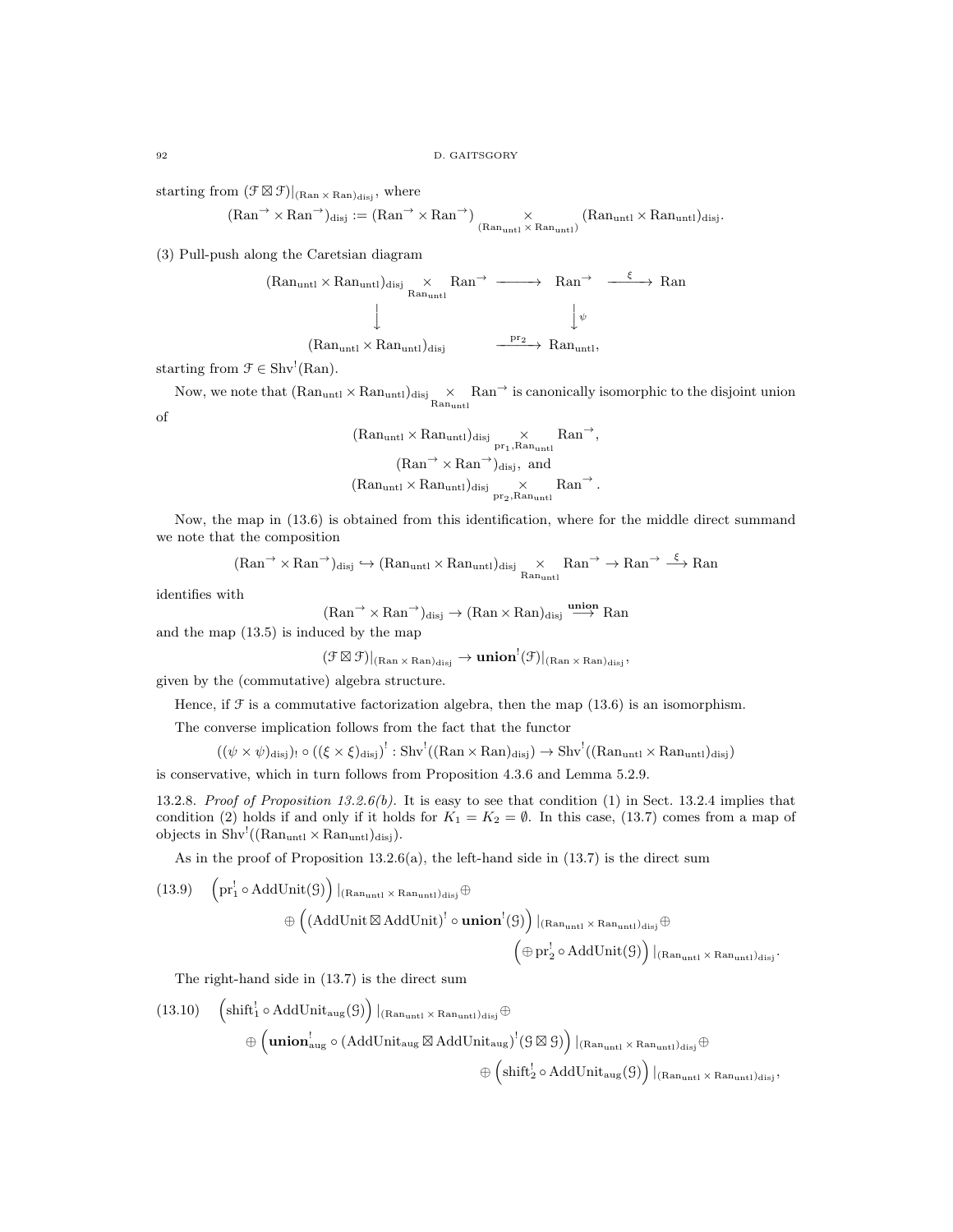where

$$
\mathbf{union}_{aug}: \mathrm{Ran}_{untl} \times \mathrm{Ran}_{untl} \rightarrow \mathrm{Ran}_{untl,aug} \times \mathrm{Ran}_{untl,aug}
$$

is the map  $(I_1, I_2) \mapsto (I_2 \subseteq I_1 \sqcup I_2, I_1 \subseteq I_1 \sqcup I_2)$ , and shift<sub>1</sub> and shift<sub>2</sub> are the maps

 $\text{Ran}_{\text{untl}} \times \text{Ran}_{\text{untl}} \rightarrow \text{Ran}_{\text{untl},\text{aug}},$ 

given by

$$
(I_1, I_2) \mapsto (I_2 \subseteq I_1 \cup I_2)
$$
 and  $(I_1, I_2) \mapsto (I_1 \subseteq I_1 \cup I_2)$ ,

respectively.

Note, however, that condition (1) in Sect. 13.2.4 on  $\tilde{G} = \text{AddUnit}_{\text{aug}}(G)$  implies that the map (13.7) maps the first (resp., third) direct summand in (13.9) isomorphically onto the first (reps., third) direct summand in (13.10).

In addition, condition (1) on  $\tilde{g}$  implies that the middle direct summand in (13.10) receives an isomorphism from

$$
\left((AddUnit \boxtimes AddUnit)^! \circ ( \mathcal{G} \boxtimes \mathcal{G} )\right)|_{(Ran_{untl} \times Ran_{untl})_{disj}},
$$

and in terms of this identification, the map in (13.7) comes from a map

$$
(13.11) \quad \left((\mathrm{AddUnit}\boxtimes\mathrm{AddUnit})^! \circ \mathbf{union}^!(\mathcal{G})\right)|_{(\mathrm{Ran}_{\mathrm{unt1}}\times\mathrm{Ran}_{\mathrm{unt1}})\mathrm{disj}} \rightarrow \\ \rightarrow \left((\mathrm{AddUnit}\boxtimes\mathrm{AddUnit})^! \circ (\mathcal{G}\boxtimes\mathcal{G})\right)|_{(\mathrm{Ran}_{\mathrm{unt1}}\times\mathrm{Ran}_{\mathrm{unt1}})\mathrm{disj}},
$$

defined as follows:

Consider the diagram (13.8) and note that

$$
\left((\text{AddUnit}\boxtimes\text{AddUnit})^! \circ \textbf{union}^!(\mathcal{G})\right)|_{(\text{Ran}_{\text{unt1}}\times\text{Ran}_{\text{unt1}})\text{disj}} \simeq \\[2mm] \simeq ((\psi\times\psi)_{\text{disj}})_! \circ ((\xi\times\xi)_{\text{disj}})^! \left(\textbf{union}^!(\mathcal{G})|_{(\text{Ran}\times\text{Ran})_{\text{disj}}}\right)
$$

and

$$
\left((\text{AddUnit}\boxtimes \text{AddUnit})^!\circ ( \mathcal{G}\boxtimes \mathcal{G})\right)|_{(\text{Ran}_{\text{unt1}}\times \text{Ran}_{\text{unt1}})\text{disj}}\simeq \\qquad \qquad \simeq ((\psi\times \psi)_{\text{disj}})_{!}\circ ((\xi\times \xi)_{\text{disj}})^! \left(\mathcal{G}\boxtimes \mathcal{G}|_{(\text{Ran}\times \text{Ran})_{\text{disj}}}\right).
$$

Now, the map in (13.11) identifies with the map

$$
((\psi \times \psi)_{\text{disj}}) \cdot o((\xi \times \xi)_{\text{disj}})^{!} (\text{union}^!(\mathcal{G})|_{(\text{Ran} \times \text{Ran})_{\text{disj}}}) \rightarrow ((\psi \times \psi)_{\text{disj}}) \cdot o((\xi \times \xi)_{\text{disj}})^{!} (\mathcal{G} \boxtimes \mathcal{G}|_{(\text{Ran} \times \text{Ran})_{\text{disj}}}),
$$
  
induced by (12.3).

Thus, if  $(12.3)$  is an isomorphism (i.e., if  $\mathcal G$  is a cocommutative factorization coalgebra), the map (13.11) is an isomorphism and hence the map (13.7) is an isomorphism.

The converse implication follows as in point (a).

13.3. Pairings and augmentation. Finally, in this subsection we will address the following issue. Let A and B be a commutative algebra and a cocommutative coalgebra in  $\text{Shv}^1(\text{Ran})$ , respectively. Let us be given a pairing between  $\widetilde{A}$  and  $\widetilde{B}$  as mere objects of Shv<sup>!</sup>(Ran<sub>untl,aug</sub>). We shall explain what structure on this pairing guarantees that the induced map  $\mathcal{B} \to \mathbb{D}_{\text{Ran}}\mathcal{A}$  is a homomorphism of commutative algebras.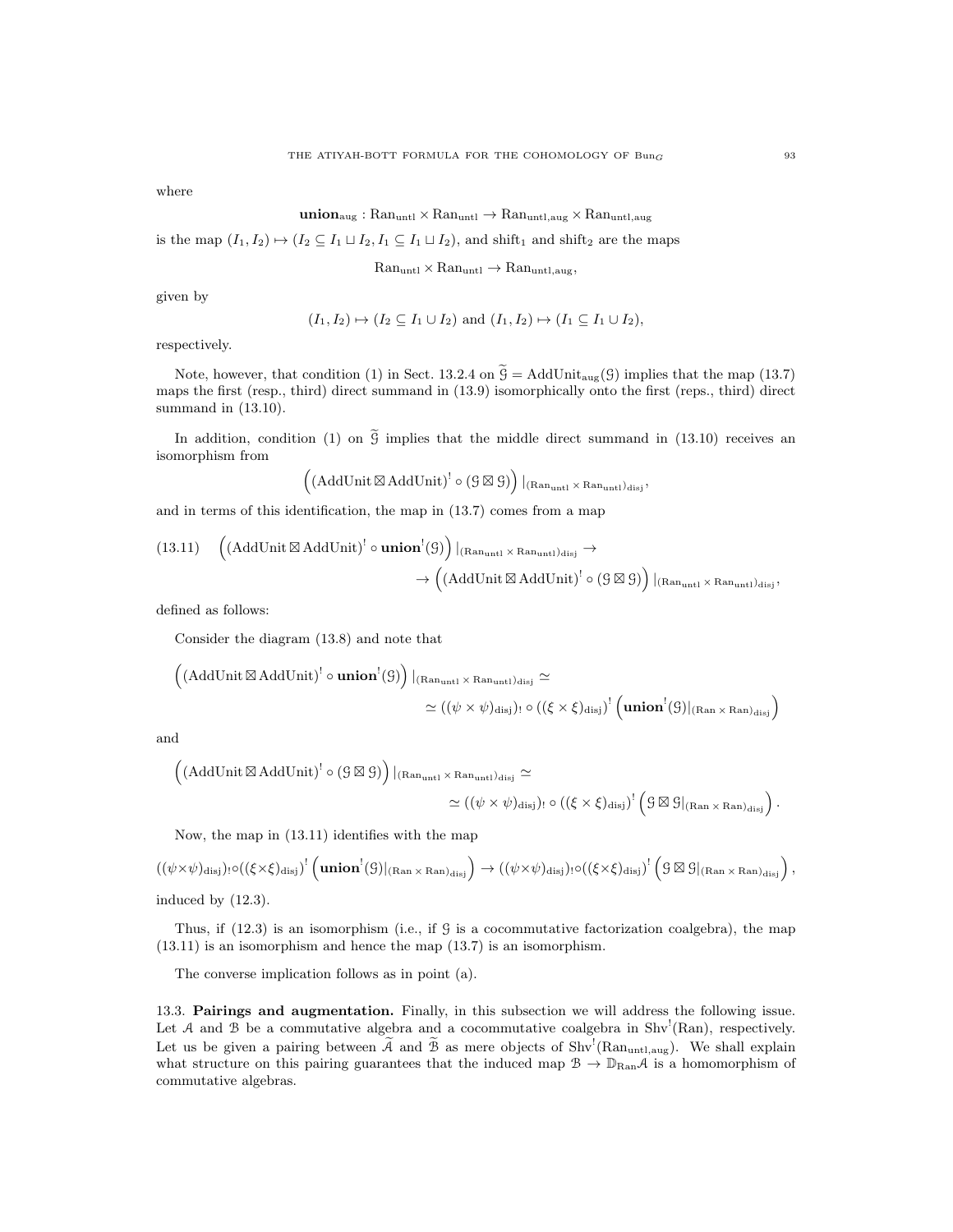#### 94 D. GAITSGORY

13.3.1. Let  $\tilde{\mathcal{F}}$  and  $\tilde{\mathcal{G}}$  be two objects in Shv<sup>!</sup>(Ran<sub>untl,aug</sub>), and let us be given a pairing

 $(13.12)$  $\widetilde{\mathcal{F}} \boxtimes \widetilde{\mathcal{G}}|_{(Ran_{untl,aug} \times Ran_{untl,aug})_{compl,disj}} \rightarrow \omega_{(Ran_{untl,aug} \times Ran_{untl,aug})_{compl,disj}}.$ 

Suppose now that  $\widetilde{\mathcal{F}}$  is endowed with a structure of commutative algebra and  $\widetilde{\mathcal{G}}$  is endowed with a structure of cocommutative coalgebra (with respect to the pointwise symmetric monoidal structure). In this case, there is a naturally defined notion of *structure of compatibility* on (13.12) with the above pieces of structure on  $\widetilde{\mathfrak{F}}$  and  $\widetilde{\mathfrak{G}}$ .

The initial data in a structure of compatibility is that of a homotopy between the maps

$$
(\widetilde{\mathcal{F}} \overset{!}{\otimes} \widetilde{\mathcal{F}}) \boxtimes \widetilde{\mathcal{G}}|_{(Ran_{untl,aug} \times Ran_{untl,aug})_{compl,disj}} \rightarrow \widetilde{\mathcal{F}} \boxtimes \widetilde{\mathcal{G}}|_{(Ran_{untl,aug} \times Ran_{untl,aug})_{compl,disj}} \rightarrow \\ \rightarrow \omega_{(Ran_{untl,aug} \times Ran_{untl,aug})_{compl,disj}}
$$

and

$$
(\widetilde{\mathcal{F}} \overset{!}{\otimes} \widetilde{\mathcal{F}}) \boxtimes \widetilde{\mathcal{G}}|_{(Ran_{untl,aug} \times Ran_{untl,aug})comp1,disj} \rightarrow (\widetilde{\mathcal{F}} \overset{!}{\otimes} \widetilde{\mathcal{F}}) \boxtimes (\widetilde{\mathcal{G}} \overset{!}{\otimes} \widetilde{\mathcal{G}})|_{(Ran_{untl,aug} \times Ran_{untl,aug})comp1,disj} \simeq \simeq (\widetilde{\mathcal{F}} \boxtimes \widetilde{\mathcal{G}}|_{(Ran_{untl,aug} \times Ran_{untl,aug})comp1,disj}) \overset{!}{\otimes} (\widetilde{\mathcal{F}} \boxtimes \widetilde{\mathcal{G}}|_{(Ran_{untl,aug} \times Ran_{untl,aug})comp1,disj}) \rightarrow \rightarrow \omega_{(Ran_{untl,aug} \times Ran_{untl,aug}) comp1,disj} \otimes \omega_{(Ran_{untl,aug} \times Ran_{untl,aug}) comp1,disj} \simeq \simeq \omega_{(Ran_{untl,aug} \times Ran_{untl,aug}) comp1,disj}.
$$

The higher compatibilities amount to a compatible family of homotopies for each surjection of finite sets  $\mathfrak{I}_1 \rightarrow \mathfrak{I}_2$ 

$$
\widetilde{\mathcal{F}}^{\overset{!}{\otimes} \mathcal{I}_1} \boxtimes \widetilde{\mathcal{G}}^{\overset{!}{\otimes} \mathcal{I}_2} \rightrightarrows \omega_{(Ran_{\text{untl},\text{aug}} \times Ran_{\text{untl},\text{aug}})_{\text{compl,disj}}}.
$$

13.3.2. Let now  $\mathcal F$  and  $\mathcal G$  be two objects of Shv<sup>!</sup>(Ran), and let

(13.13) 
$$
\mathcal{F} \boxtimes \mathcal{G} \to (\text{diag}_{\text{Ran}})_{!}(\omega_{\text{Ran}})
$$

be a datum of pairing.

Let now  $\mathcal F$  be endowed with a structure of commutative algebra, and let  $\mathcal G$  be endowed with a structure of cocommutative coalgebra (both with respect to the convolution symmetric monoidal structure). In this case, there is a naturally defined notion of *structure of compatibility* on (13.13) with the above pieces of structure on F and G.

The initial data in a structure of compatibility is that of a homotopy between the maps

$$
\mathop{\mathbf{union_{!}}}(\mathcal{F}\boxtimes\mathcal{F})\boxtimes\mathcal{G}\rightarrow\mathcal{F}\boxtimes\mathcal{G}\rightarrow(\mathrm{diag}_{\mathrm{Ran}})_{!}(\omega_{\mathrm{Ran}})
$$

and

 $\mathbf{union}_{!}(\mathcal{F}\boxtimes\mathcal{F})\boxtimes\mathcal{G}\to\mathbf{union}_{!}(\mathcal{F}\boxtimes\mathcal{F})\boxtimes\mathbf{union}_{!}(\mathcal{G}\boxtimes\mathcal{G})\to$ 

 $\rightarrow$   $(\text{diag}_{\text{Ran}})$ !  $\circ$  union! $(\omega_{\text{Ran}} \boxtimes \omega_{\text{Ran}}) \rightarrow (\text{diag}_{\text{Ran}})$ ! $(\omega_{\text{Ran}})$ .

The higher compatibilities amount to a compatible family of homotopies for each surjection of finite sets  $\mathfrak{I}_1 \rightarrow \mathfrak{I}_2$  as in Sect. 13.3.1.

The following assertion results from the definition:

**Lemma 13.3.3.** For  $\mathcal{F}, \mathcal{G} \in Shv^1(Ran)$  and a pairing (13.13), a structure of compatibility with a given commutative algebra structure on F and a given cocommutative coalgebra structure on G is equivalent to a structure on the resulting map  $\mathfrak{F} \to \mathbb{D}_{\text{Ran}}(\mathfrak{G})$  of homomorphism of commutative algebras in Shv<sup>!</sup>(Ran).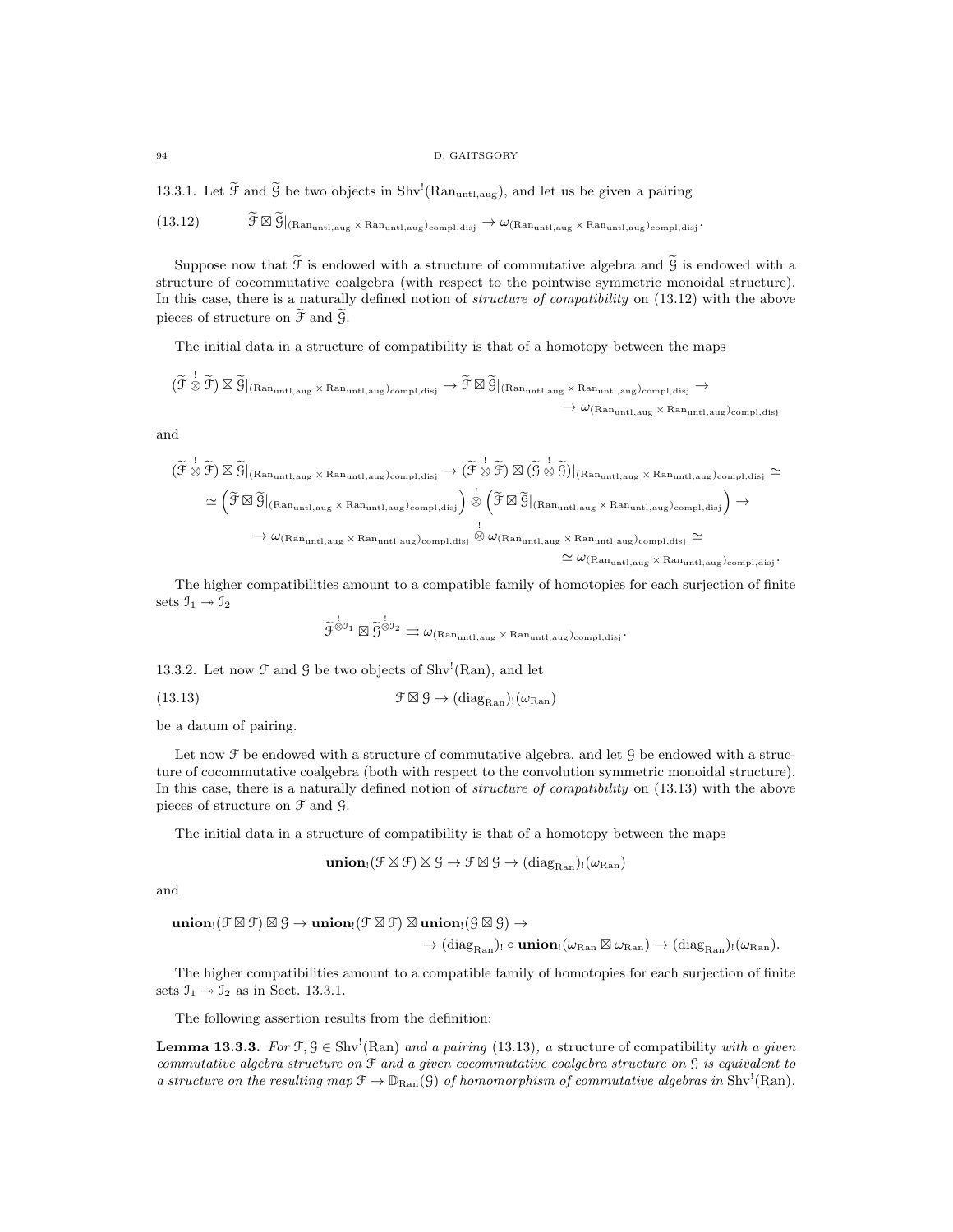13.3.4. Finally, we have the following assertion, which results by unwinding the constructions:

**Lemma 13.3.5.** Let  $\mathcal{F}$  and  $\mathcal{G}$  be a commutative algebra and a cocommutative coalgebra in Shv<sup>1</sup>(Ran), respectively. Let us be given a pairing

 $(13.14)$  $\mathcal{F} \boxtimes \mathcal{G} \rightarrow (\text{diag}_{\text{Ran}}) \cdot (\omega_{\text{Ran}})$ 

and consider the corresponding pairing

 $(13.15)$  $\widetilde{\mathcal{F}} \boxtimes \widetilde{\mathcal{G}}\vert_{(Ran_{untl,aug} \times Ran_{untl,aug})_{compl,disj}} \rightarrow \omega_{(Ran_{untl,aug} \times Ran_{untl,aug})_{compl,disj}},$ 

where  $\widetilde{\mathfrak{F}} := \text{AddUnit}_{\text{aug}}(\mathfrak{F}), \widetilde{\mathfrak{G}} := \text{AddUnit}_{\text{aug}}(\mathfrak{G}).$ 

Then a structure of compatibility on (13.14) with the commutative algebra structure on F and and the cocommutative coalgebra structure on G is equivalent to a structure of compatibility on (13.15) with the commutative algebra structure on  $\widetilde{\mathfrak{F}}$  and and the cocommutative coalgebra structure on  $\widetilde{\mathfrak{G}}$ .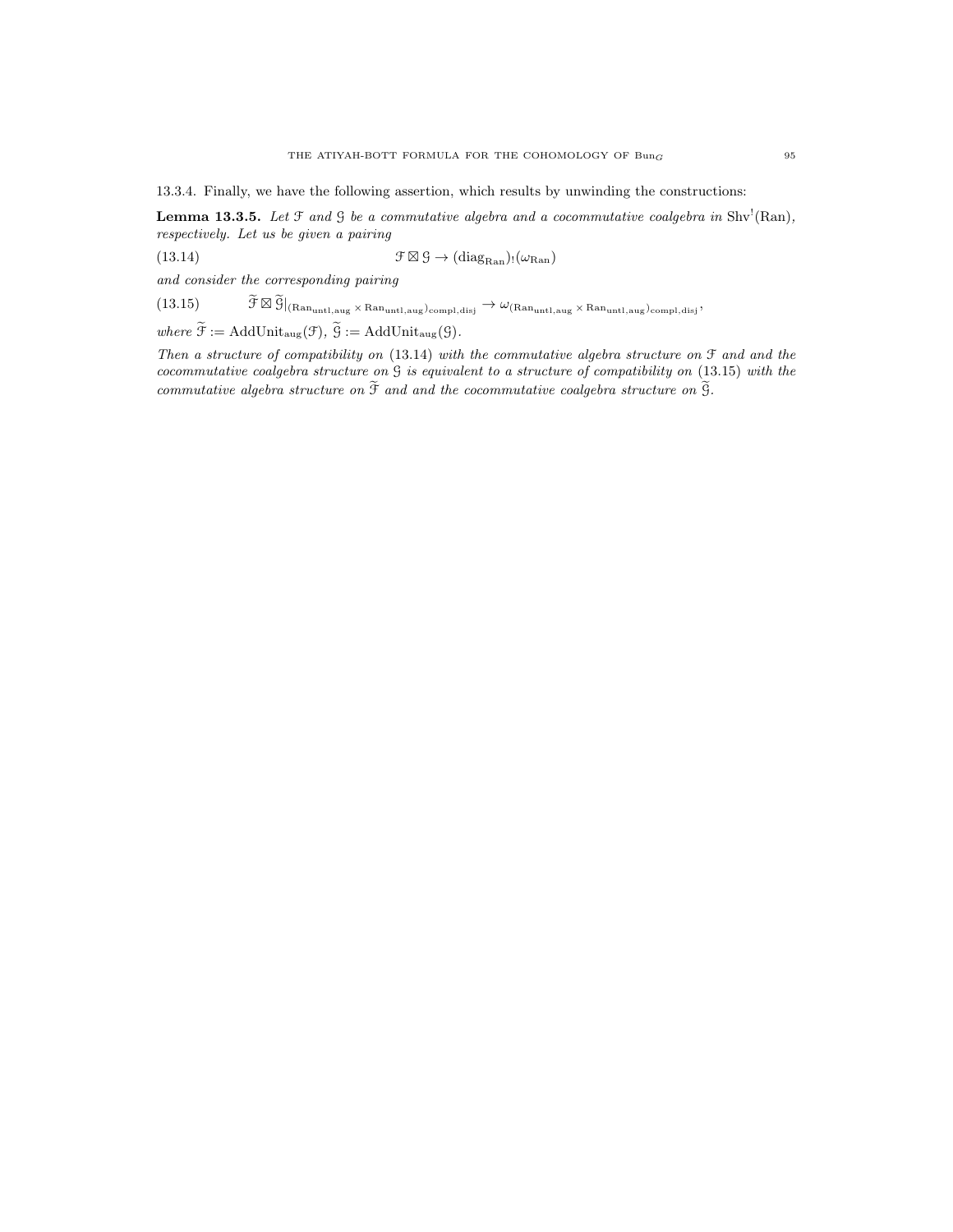#### 96 D. GAITSGORY

#### Part V: The cohomological product formula

In this part we will be working in the context of constructible sheaves, and we will assume that the ring of coefficients Λ has a finite cohomological dimension.

After the preparations in Parts 0-IV, this part we will constitute the core of the paper–the derivation of the cohomological product formula.

### 14. Reduction to a global duality statement

In order to understand the contents of this section one only needs to know what Ran is and how to makes sense of sheaves on prestacks. In other words, the prerequisites for the present section are Sects. 1 and 4.1.

In this section we take  $X$  to be a smooth, connected and complete curve, and let  $G$  be a smooth fiber-wise connected group-scheme over  $X$ , which is simply connected at the generic point of  $X$ .

We are going to state the *cohomological product formula* for the cohomology of Bun<sub>G</sub>. It says that a naturally defined map

$$
C_c^*(\mathrm{Ran}, \mathcal{B}) \to C_{\mathrm{red}}^*(\mathrm{Bun}_G)
$$

is an isomorphism, where  $\mathcal{B} \in Shv^{'}(Ran)$  is obtained by considering the cohomology of the classifying space of G.

We will reduce the proof of the cohomological product formula to a combination of two statements. The first statement will be the non-abelian Poincaré duality that says that a naturally defined map

$$
C_c^*(\mathrm{Ran}, \mathcal{A}) \to C_{red}^*(\mathrm{Bun}_G)
$$

is an isomorphism, where  $A \in Shv'(\text{Ran})$  is obtained by considering the homology of the affine Grassmannian of G. The second statement will be the *global duality* statement, which says that the (compactly supported) cohomologies of A and B are related by duality.

14.1. The cohomological product formula. Let  $Bun<sub>G</sub>$  denote the moduli stack of G-bundles on X. We are interested in the (reduced) cohomology of  $Bun_G$ 

$$
C^*_{red}(Bun_G) := \left(C_*^{red}(Bun_G)\right)^{\vee}.
$$

In this subsection we will state the cohomological product formula for  $C^*_{red}(Bun_G)$ .

14.1.1. First, we are going to define an object, denoted,  $\mathcal{B} \in Shv^{'}(Ran)$  that encodes the reduced cohomology of BG.

For  $S \in$  Sch and an S-point I of Ran, let  $D_I \subset S \times X$  be the corresponding Cartier divisor. We let  $BG_I$  denote the Artin stack over S that classifies G-bundles over  $D_I$ . Let  $f_I : BG_I \rightarrow S$  denote the resulting forgetful map.

Define

$$
\mathcal{B}_{S,I} := \mathbb{D}_S \left( \mathrm{Fib} \left( (f_I)_! \circ (f_I)^! (\Lambda_S) \to \Lambda_S \right) \right).
$$

In the above formula  $\Lambda_S$  is the *constant sheaf* on S, i.e.,  $\Lambda_S = \mathbb{D}_S(\omega_S)$ , where  $\mathbb{D}_S$  denotes Verdier duality on S.

For example, for a k-point  $\{x_1, ..., x_n\}$  of Ran, the !-fiber of B at this point equals

$$
\mathrm{Fib}\left(\bigotimes_{i=1,\ldots,n} \mathrm{C}^*(BG_{x_i}) \to \Lambda\right).
$$

The assignment  $(S, I) \mapsto \mathcal{B}_{S, I}$  forms an object of Shv<sup>!</sup>(Ran), which is the sought-for  $\mathcal{B}$ .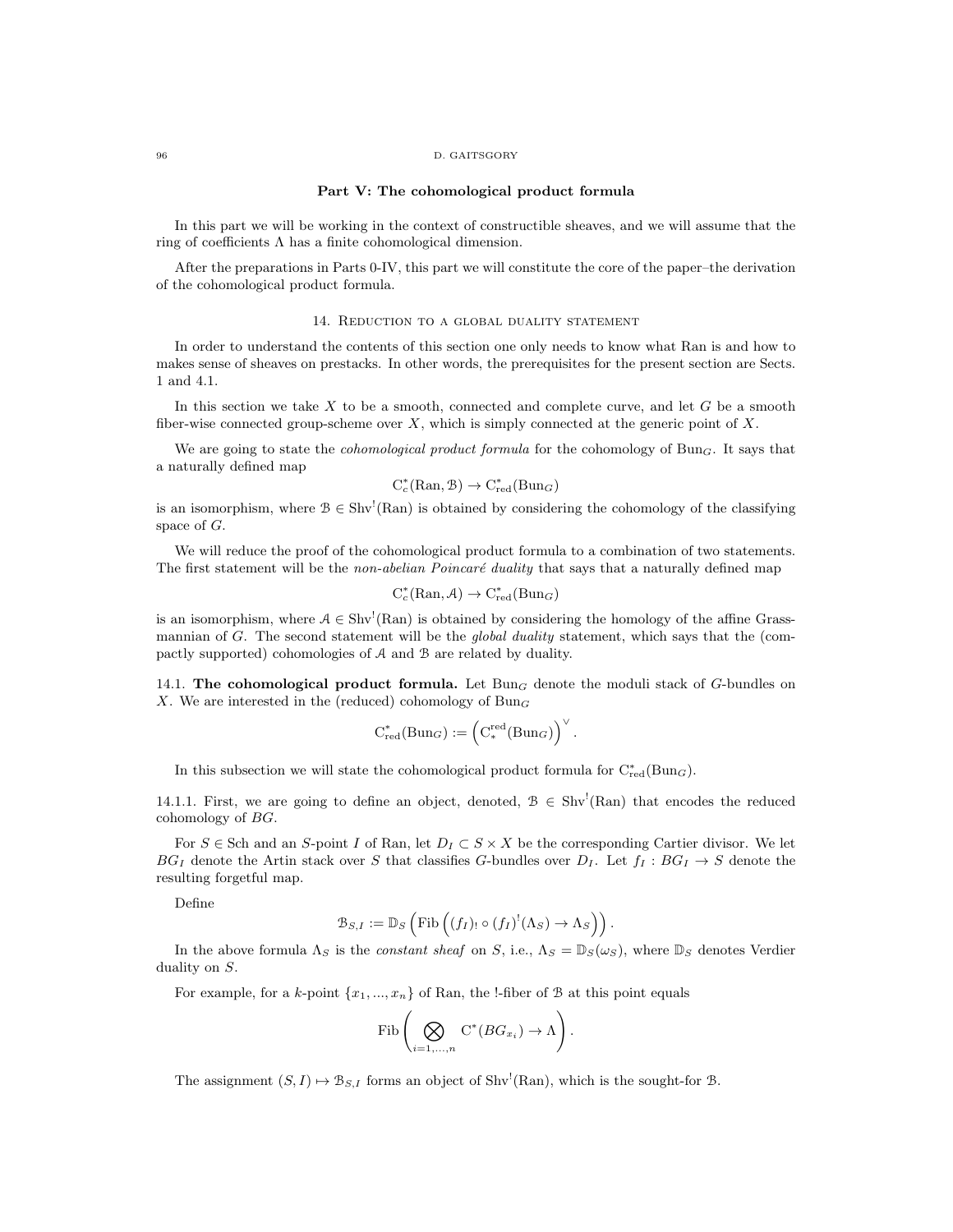Remark 14.1.2. Note that there is a minor subtlety involved in the assertion that the assignment  $(S, I) \mapsto \mathcal{B}_{S, I}$  is compatible under pullbacks  $S' \to S$ :

For a given point  $I \in \text{Maps}(S, \text{Ran})$  and the resulting point  $I' \in \text{Maps}(S', \text{Ran})$ , we have a map

$$
S' \underset{S}{\times} BG_I \rightarrow BG_{I'},
$$

but this map is not necessarily an isomorphism. However, this map has contractible fibers, and hence induces an isomorphism  $\mathcal{B}_{S',I'} \to \mathcal{B}_{S,I}|_{S'}$ . See [Main Text, Proposition 5.4.3] for more details.

14.1.3. For every  $S \in Sch$  and  $I \in Ran(S)$  we have a map of stacks over S

 $ev_{S,I}$ :  $S \times Bun_G \rightarrow BG_I$ ,

given by restriction. From here we obtain a map in  $\text{Shv}(S)$ 

$$
\Lambda_S \otimes C_*(Bun_G) \to (f_I)_! \circ (f_I)^!(\Lambda_S)
$$

and hence

$$
\Lambda_S \otimes \mathrm{C}^{\mathrm{red}}_*(\mathrm{Bun}_G) \to \mathrm{Fib}((f_I)_! \circ (f_I)^!(\Lambda_S) \to \Lambda_S).
$$

.

Applying  $\mathbb{D}_S$  we obtain a map

(14.1) 
$$
\mathcal{B}_{S,I} \to \mathbb{D}_S \left( \Lambda_S \otimes C_*^{\text{red}}(\text{Bun}_G) \right)
$$

Now, for any  $V \in \Lambda$ -mod, the map

$$
\omega_S \otimes V^\vee \to \mathbb{D}_S(\Lambda_S \otimes V)
$$

is an isomorphism.

Hence, from (14.1) we obtain a map

(14.2)  $ev_{S,I} : \mathcal{B}_{S,I} \to \omega_S \otimes C^*_{red}(\text{Bun}_G).$ 

14.1.4. The maps (14.2) combine into a map

$$
\mathcal{B}\to \omega_{\mathrm{Ran}}\otimes C^*_{\mathrm{red}}(\mathrm{Bun}_G).
$$

Finally, applying the functor  $C_c^*(\text{Ran}, -)$ , we obtain a map

 $(14.3)$   $C_c^*(\text{Ran}, \mathcal{B}) \to C_c^*(\text{Ran}, \omega_{\text{Ran}} \otimes C_{\text{red}}^*(\text{Bun}_G)) \simeq C_c^*(\text{Ran}, \omega_{\text{Ran}}) \otimes C_{\text{red}}^*(\text{Bun}_G) \simeq C_{\text{red}}^*(\text{Bun}_G),$ 

where the last isomorphism is Theorem 4.1.8.

14.1.5. The cohomological product formula says:

Theorem 14.1.6. The map (14.3)

$$
C_c^*(\mathrm{Ran}, \mathcal{B}) \to C_{\mathrm{red}}^*(\mathrm{Bun}_G)
$$

is an isomorphism.

Our goal in the rest of Part V is to prove Theorem 14.1.6. We emphasize that the map (14.3) makes sense for any  $G$ . However, the assertion of Theorem 14.1.6 only holds if the generic fiber of  $G$  is simply connected. <sup>21</sup>

Remark 14.1.7. As was noted in Sect. 0.2.2, one can informally think of  $C_c^*(\text{Ran}, \mathcal{B})$  as an "Euler product"

(14.4) 
$$
\bigotimes_x \mathrm{C}^*(BG_x).
$$

This is why we call the assertion of Theorem 14.1.6 the "cohomological product formula": it gives an expression for the cohomology of  $Bun_G$  as the Euler product of the cohomologies of  $BG_x$ .

<sup>&</sup>lt;sup>21</sup>For example, if the generic fiber of G is semi-simple but not simply connected, then Bun<sub>G</sub> is disconnected, and the isomorphism in (14.3) cannot hold because the left-hand side is insensitive to the isogeny class of G.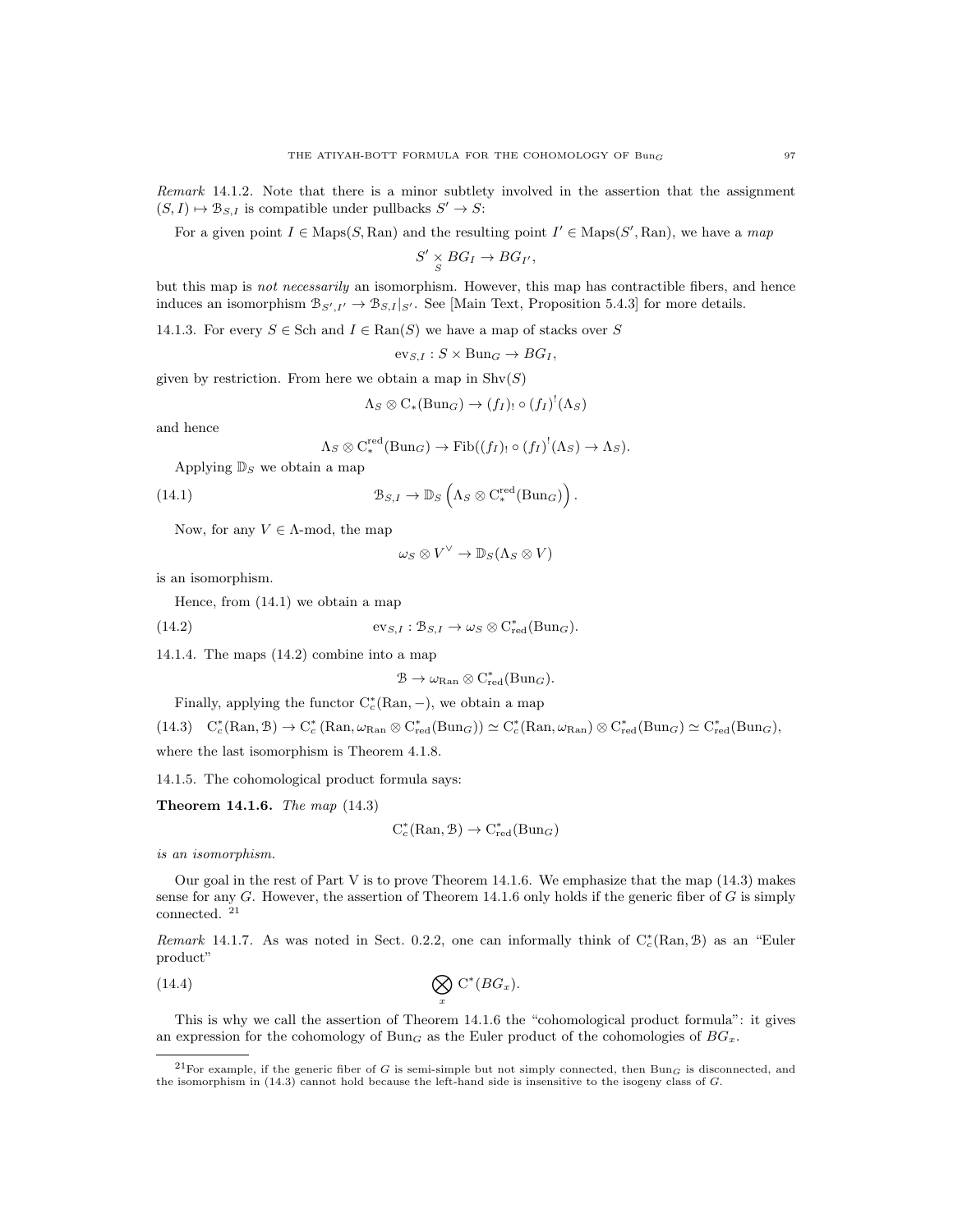14.2. The key input: non-abelian Poincaré duality. The assertion of Theorem 14.1.6 is a localto-global result. We will deduce it from another local-to-global result of a dual nature, namely, the non-abelian Poincaré duality. The precise meaning in which the two results are dual to each other will constitute the bulk of the proof of Theorem 14.1.6.

14.2.1. In [Main Text, Lemma 7.1.1 and Proposition A.3.11] it was shown that we can (and from now on will) assume that  $G$  has the following properties:

- G is semi-simple and simply connected over a non-empty open subset  $X' \subset X$ ;
- The fibers of G over points in  $X X'$  are cohomologically contractible.<sup>22</sup>

In other words, if  $G_1$  and  $G_2$  are two group-schemes over X (both smooth with connected fibers) that are isomorphic at the generic point of X, then Theorem 14.1.6 holds for  $G_1$  if and only if it does for  $G_2$ . And for any given  $G_1$  we can find a  $G_2$  satisfying the above two conditions.

14.2.2. Let Ran'  $\subset$  Ran be the Ran space of X'. We will now introduce an object of Shv(Ran'), denoted  $\mathcal{A}'$ . It will encode the reduced homology of the affine Grassmannians built out of  $G|_{X'}$ .

For  $S \in$  Sch and an S-point I of Ran, let  $S \times X$  – Graph<sub>I</sub>  $\subset S \times X$  be the open subset equal to the complement of the union of the graphs of the maps  $S \to X$ ,  $i \in I$ .

Let  $\text{Gr}_{\text{Ran}'}$  denote the following prestack over  $\text{Ran}'$ : for  $S \in \text{Sch}$  an S-point of  $\text{Gr}_{\text{Ran}'}$  is a datum of  $I \subset \text{Maps}(S, X'),$  a G-bundle  $\mathcal{P}_G$  on  $S \times X$ , and a trivialization of  $\mathcal{P}_G|_{S \times X - \text{Graph}_I}$ .

Let  $g: \text{Gr}_{\text{Ran}'} \to \text{Ran}'$  denote the natural projection. It is well-known that this map is pseudo-proper (because  $G$  was assumed reductive over  $X'$ ).

Set

$$
\mathcal{A}' := \mathrm{Fib} \left( g_! (\omega_{\mathrm{Gr}_{\mathrm{Ran}'}}) \to \omega_{\mathrm{Ran}'} \right) \in \mathrm{Shv}(\mathrm{Ran}').
$$

For example, for a point  $\{x_1, ..., x_n\}$  of Ran', the !-fiber of A' at this point is

$$
\mathrm{Fib}\left(\bigotimes_{i=1,\ldots,n} C_*(\mathrm{Gr}_{x_i}) \to \Lambda\right).
$$

Note that we have a tautological isomorphism

$$
\begin{aligned} \text{(14.5)} \quad & \mathrm{C}^*_c(\mathrm{Ran}',\mathcal{A}') \simeq \mathrm{Fib}\left(\mathrm{C}^*_c(\mathrm{Gr}_{\mathrm{Ran}'},\omega_{\mathrm{Gr}_{\mathrm{Ran}'}}) \to \mathrm{C}^*_c(\mathrm{Ran}',\omega_{\mathrm{Ran}'})\right) \simeq \\ &\simeq \mathrm{Fib}\left(\mathrm{C}^*_c(\mathrm{Gr}_{\mathrm{Ran}'},\omega_{\mathrm{Gr}_{\mathrm{Ran}'}}) \to \Lambda\right) = \mathrm{C}^{\mathrm{red}}_*(\mathrm{Gr}_{\mathrm{Ran}'}). \end{aligned}
$$

14.2.3. We have a canonically defined map

 $Gr_{\mathbf{B}_{2n'}} \to \mathrm{Bun}_G$ .

According to [Main Text, Theorem 3.2.13] and the assumption on  $G$  in Sect. 14.2.1, we have:

**Theorem 14.2.4.** The map  $\text{Gr}_{\text{Ran}'} \to \text{Bun}_G$  is universally homologically contractible, and in particular induces an isomorphism  $C_*^{\text{red}}(\text{Gr}_{\text{Ran}'}) \to C_*^{\text{red}}(\text{Bun}_G)$ .

Combining with (14.5), from Theorem 14.2.4 we obtain an isomorphism isomorphism

(14.6) 
$$
C_c^*(\text{Ran}', A') \simeq C_*^{\text{red}}(\text{Bun}_G).
$$

14.3. Reduction to a duality statement on chiral homology. In this subsection we will explain how the assertion of Theorem 14.1.6 is related to that of Theorem 14.2.4.

 $^{22}$ In fact, we can arrange that each of these fibers of G is isomorphic to a vector group.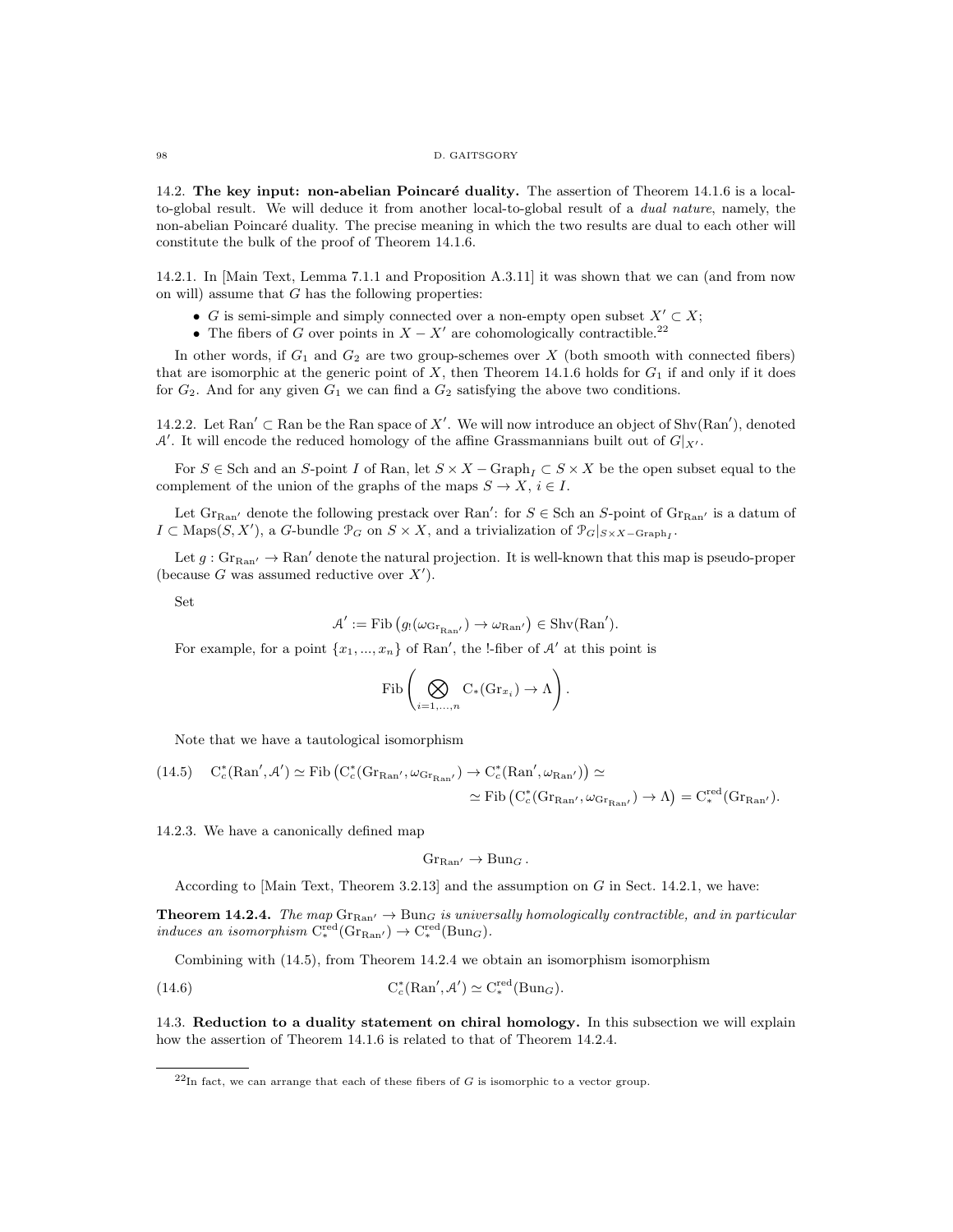14.3.1. We claim that there is a canonically defined pairing

 $(14.7)$  $c_c^*(\text{Ran}', A') \otimes C_c^*(\text{Ran}, \mathcal{B}) \to \Lambda.$ 

In fact, we claim that there is a canonically defined map in  $\text{Shv}^!(\text{Ran}' \times \text{Ran})$ 

(14.8) 
$$
\mathcal{A}' \boxtimes \mathcal{B} \to \omega_{\text{Ran}'} \times_{\text{Ran}}
$$

from which the map (14.7) is obtained by composing with the trace map

$$
C_c^*(\mathrm{Ran}' \times \mathrm{Ran}, \omega_{\mathrm{Ran}'} \times \mathrm{Ran}) \to \Lambda.
$$

14.3.2. The map (14.8) is constructed as follows.

For  $S' \in \text{Sch}$  and  $I' \subset \text{Maps}(S', \text{Ran}')$  denote  $\text{Gr}_{I'}$  denote the prestack  $S' \times \text{Gr}_{\text{Ran'}}$ ; let  $g_{I'}$  denote the resulting map  $\text{Gr}_{I'} \to S'.$ 

Let  $S \in$  Sch and  $I \subset$  Maps $(S, \text{Ran})$ . We need to construct a map

$$
\mathrm{Fib}\left(\left(g_{I'}\right)_{!}\circ\left(g_{I'}\right)^{!}\left(\omega_{S'}\right)\to\omega_{S'}\right)\boxtimes\mathbb{D}_{S}\left(\mathrm{Fib}\left(\left(f_{I}\right)_{!}\circ\left(f_{I}\right)^{!}\left(\Lambda_{S}\right)\to\Lambda_{S}\right)\right)\to\omega_{S'\times S},
$$

which is equivalent to constructing a map

$$
\mathrm{Fib}\left(\left(g_{I'}\right)_{!}\circ\left(g_{I'}\right)^{!}(\omega_{S'})\to\omega_{S'}\right)\boxtimes\Lambda_{S}\to\omega_{S'}\boxtimes\mathrm{Fib}\left(\left(f_{I}\right)_{!}\circ\left(f_{I}\right)^{!}(\Lambda_{S})\to\Lambda_{S}\right),\right
$$

or equivalently

(14.9) 
$$
(g_{I'} \times id)_{!} \circ (g_{I'} \times id)^{!}(\omega_{S'} \boxtimes \Lambda_S) \to (id \times f_I)_{!} \circ (id \times f_I)^{!}(\omega_{S'} \boxtimes \Lambda_S).
$$

Note now that we have a canonically defined map of prestacks over  $S' \times S$ 

$$
Gr_{I'} \times S \to \text{Bun}_G \times S' \times S \to S' \times BG_I,
$$

which induces the sought-for map in (14.9).

14.3.3. By construction, the diagram

$$
C_c^*(\mathrm{Ran}', A') \otimes C_c^*(\mathrm{Ran}, \mathcal{B}) \longrightarrow \Lambda
$$
  
\n
$$
\downarrow \qquad \qquad \downarrow
$$
  
\n
$$
C_c^{\mathrm{red}}(\mathrm{Bun}_G) \otimes C_{\mathrm{red}}^*(\mathrm{Bun}_G) \longrightarrow \Lambda
$$

commutes.

Hence, Theorem 14.1.6 is equivalent to the following assertion:

Theorem 14.3.4. The map (14.7) defines an isomorphism

$$
C_c^*(\mathrm{Ran}, \mathcal{B}) \to \left(C_c^*(\mathrm{Ran}', \mathcal{A}')\right)^{\vee}.
$$

We refer to Theorem 14.3.4 as the "global duality" statement.

## 15. The local duality statement

In order to understand the contents of this section, one needs to know the contents of Part I (the unital augmented version of the Ran space), Part II (only Sects. 7.1, 7.2, 8.2 and 8.3) and Part III (only Sect. 10).

In this section we will reduce the assertion of Theorem 14.3.4 to a *local duality* statement, namely, Theorem 15.3.3. This theorem says that a certain map in  $\text{Shv}^!(\text{Ran}')$  is an isomorphism.

More precisely, Theorem 15.3.3 says that certain two objects of  $Shv'(\text{Ran}')$  are related by Verdier duality. These objects are obtained from  $\mathcal B$  and  $\mathcal A'$  by the procedure of taking the units out, indicated in the preamble to Sect. 10.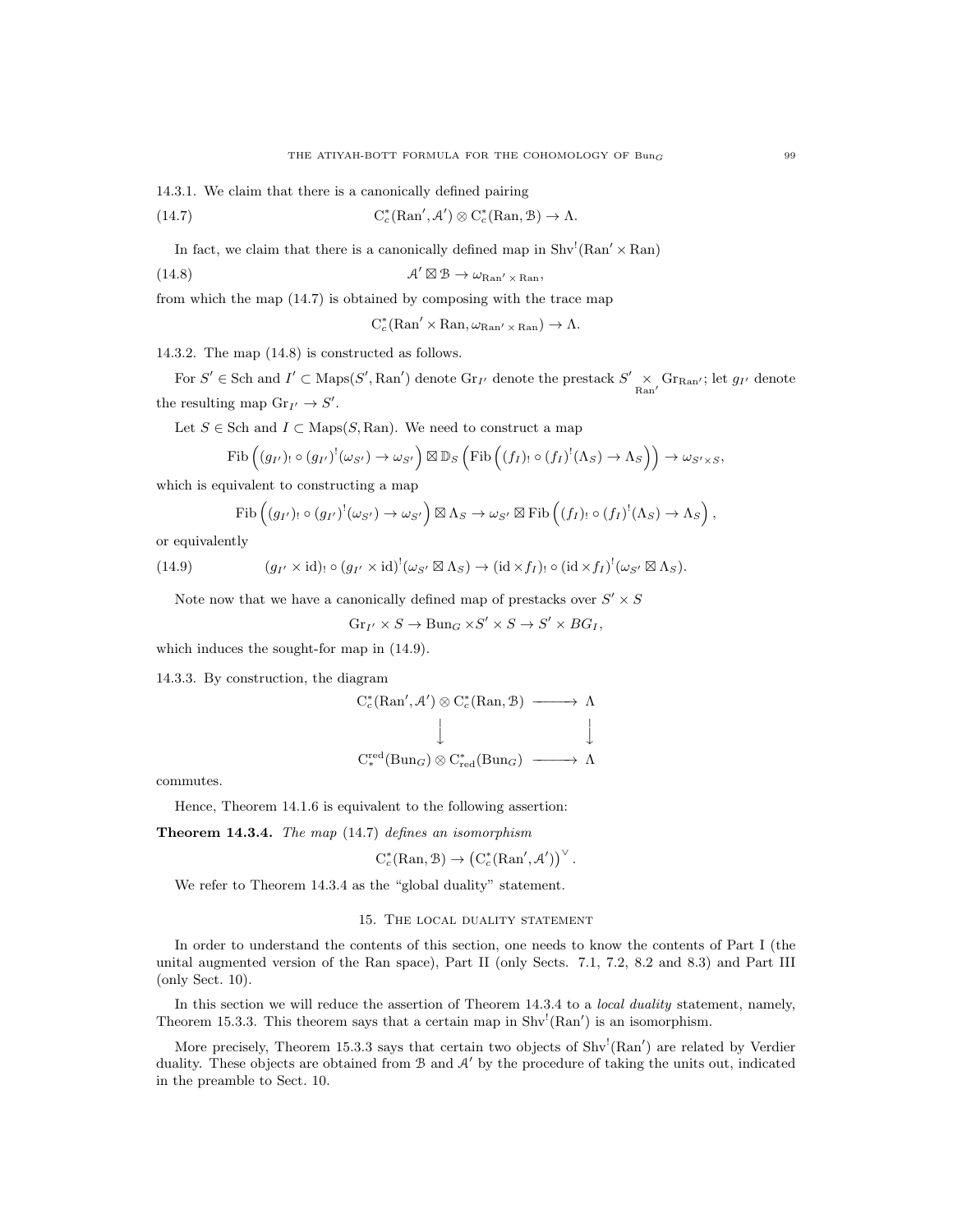15.1. The unital augmented and reduced versions of  $\mathcal{B}$ . First, we claim that the object  $\mathcal{B}$  is obtained as

OblvUnit ◦ OblvAug(Buntl,aug)

for a canonically defined object  $\mathcal{B}_{\text{untl,aug}} \in Shv^{!}(Ran_{\text{untl,aug}})$ , which is in turn of the form

 $AddUnit_{aug}(\mathcal{B}_{red})$ 

for a canonically defined object  $\mathcal{B}_{red} \in Shv^!(\text{Ran})$ .

To understand the meaning of the above formulas, the reader should be familiar with the contents of Sect. 5.

15.1.1. To specify Buntl,aug we need to construct a compatible family of assignments

$$
S \in Sch, \ K \subseteq I \subset \text{Maps}(S, X) \rightsquigarrow (\mathcal{B}_{\text{untl},\text{aug}})_{S,K \subseteq I} \in \text{Shv}(S).
$$

We construct  $(\mathcal{B}_{\text{untl,aug}})_{S,K\subseteq I}$  in the same way as  $(\mathcal{B}_{\text{untl,aug}})_{S,I}$ , with the difference that we replace the stack  $BG_I$  by  $BG_{K\subset I}$ , that classifies G-bundles on  $D_I$ , equipped with a trivialization on  $D_K$ .

For example, for  $S =$  pt and I given by an I-tuple of *distinct* k-points of X, the !-fiber of B at  $K\subseteq I$  is

$$
\mathrm{Fib}\left(\bigotimes_{i\in I-K} \mathrm{C}^*(BG_{x_i}) \to \Lambda\right).
$$

By construction,  $(\mathcal{B}_{\text{untl},\text{aug}})_{S,\emptyset \subset I} = \mathcal{B}_{S,I}$ , so

 $\mathcal{B} \simeq \text{OblvUnit} \circ \text{OblvAug}(\mathcal{B}_{\text{untl},\text{aug}}),$ 

as desired.

15.1.2. We claim that Buntl,aug satisfies conditions (∗) and (∗∗) in Theorem 5.4.3. Indeed, this follows from the corresponding property of the assignment

$$
(S, I) \mapsto (\mathcal{B}_{\mathrm{red}})_{S, K \subseteq I}.
$$

Namely, for  $L \subset \text{Maps}(S, X)$  such that I and L have disjoint images, the restriction map

$$
BG_{K\cup L\subseteq I\cup L}\to BG_{K\subseteq I}
$$

is an isomorphism.

15.1.3. Applying Theorem 5.4.3, we obtain that there exists a canonically defined object

$$
\mathcal{B}_{red} \in Shv^!(\text{Ran}),
$$

so that

$$
\mathcal{B}_{\text{untl},\text{aug}} = \text{AddUnit}_{\text{aug}}(\mathcal{B}_{\text{red}}).
$$

For example, the !-fiber of  $\mathcal{B}_{red}$  at a point  $\{x_1, ..., x_n\} \in \text{Ran}$  is

$$
\bigotimes_{i=1,\ldots,n} \mathrm{C}^*_{\mathrm{red}}(BG_{x_i}).
$$

So the effect of replacing B be  $\mathcal{B}_{red}$  consists at the level of !-fibers of replacing the *augmentation ideal* in the tensor product of  $C^*(BG_{x_i})$  by the tensor product of the augmentation ideals in each  $C^*(BG_{x_i})$ , i.e.,

$$
\mathrm{Fib}\left(\bigotimes_{i=1,\ldots,n} \mathrm{C}^*(BG_{x_i}) \to \Lambda\right) \rightsquigarrow \bigotimes_{i=1,\ldots,n} \mathrm{Fib}\left(\mathrm{C}^*(BG_{x_i}) \to \Lambda\right).
$$

Denote

$$
\mathcal{B}'_{\text{red}} := \mathcal{B}_{\text{red}}|_{\text{Ran}'}
$$
 and  $\mathcal{B}' := \mathcal{B}|_{\text{Ran}'}$ .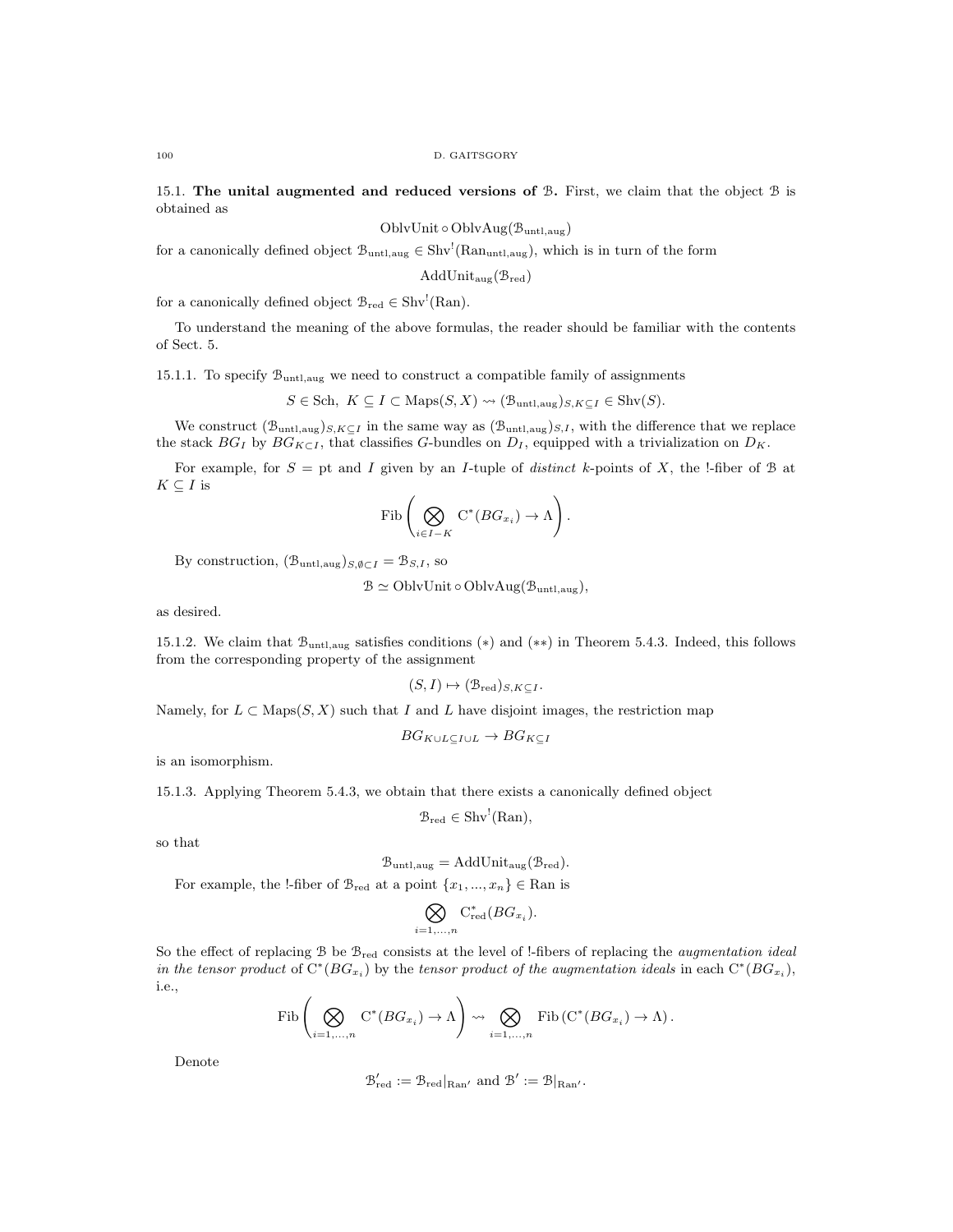15.2. The unital augmented and reduced versions of  $A$ . Next, we claim that the object  $A'$  is obtained as

$$
OblvUnit \circ OblvAug(\mathcal{A}'_{untl,aug})
$$

for a canonically defined object  $\mathcal{A}'_{\text{untl,aug}} \in Shv^!(\text{Ran}'_{\text{untl,aug}})$ , which is in turn of the form

AddUnit<sub>aug</sub> $(\mathcal{A}'_{\text{red}})$ 

for a canonically defined object  $\mathcal{A}'_{red} \in Shv^!(Ran')$ .

15.2.1. The object  $\mathcal{A}'_{\text{untl,aug}}$  is constructed in a manner parallel to  $\mathcal{A}'$ , where instead of  $\text{Gr}_{\text{Ran}'} \to \text{Ran}'$ , we use the lax prestack

(15.1) 
$$
g_{\text{until,aug}}: \text{Gr}_{\text{Ran}'_{\text{until,aug}}} \to \text{Ran}'_{\text{until,aug}},
$$

constructed as follows.

For  $S \in$  Sch, an S-point of  $\text{Gr}_{\text{Ran}_{\text{until},\text{aug}}'}$  is the category whose objects are:

- $K \subseteq I \subset \text{Maps}(S, X');$
- a *G*-bundle  $\mathcal{P}_G$  on  $S \times X$ ;
- a trivialization  $\gamma$  of  $\mathcal{P}_G|_{S \times X \text{Graph}_I}$ .

Given two such objects

$$
(K^1 \subseteq I^1, \mathcal{P}_G^1, \gamma^1)
$$
 and  $(K^2 \subseteq I^2, \mathcal{P}_G^2, \gamma^2)$ ,

a morphism between them is an inclusion  $K_1 \subseteq K_2$  and  $I_1 \subseteq I_2$ , and an isomorphism

$$
\mathcal{P}_G^1|_{S\times X-\mathrm{Graph}_{K_2}} \simeq \mathcal{P}_G^2|_{S\times X-\mathrm{Graph}_{K_2}},
$$

which is compatible with the trivializations of  $\mathcal{P}_G^1|_{S\times X-\text{Graph}_{I_2}}$  and  $\mathcal{P}_G^2|_{S\times X-\text{Graph}_{I_2}}$ , given by  $\gamma^1|_{S \times X - \text{Graph}_{I_2}}$  and  $\gamma^2$ , respectively.

It is easy to see that the map (15.1) is pseudo-proper, i.e., satisfies the assumption of Corollary 1.5.4, so that the functor  $(g_{\text{untl,aug}})$  is well-behaved.

For example, for  $S =$  pt and I given by an I-tuple of distinct k-points of X', the !-fiber of  $\mathcal{A}'_{\text{untl,aug}}$ at  $K \subset I$  is

$$
\mathrm{Fib}\left(\bigotimes_{i\in I-K} \mathrm{C}_*(\mathrm{Gr}_{x_i})\to \Lambda\right).
$$

15.2.2. By construction,

$$
\mathrm{Ran}'\underset{\mathrm{Ran}'_{\mathrm{until,aug}}}{\times} \mathrm{Gr}_{\mathrm{Ran}'_{\mathrm{until,aug}}}\simeq \mathrm{Gr}_{\mathrm{Ran}'},
$$

so

$$
A' \simeq \text{OblvUnit} \circ \text{OblvAug}(\mathcal{A}'_{\text{untl,aug}}),
$$

as desired.

*Notation:* For  $S \in \text{Sch}$  and an S-point  $K \subseteq I$  of Ran<sub>untl,aug</sub>, we let  $\text{Gr}_{K \subseteq I}$  denote the prestack

$$
S \underset{\text{Ran}'_{\text{untl,aug}}}{\times} \text{Gr}_{\text{Ran}'_{\text{untl,aug}}}.
$$

Remark 15.2.3. Note that in defining  $\text{Gr}_{\text{Ran}_{\text{until},\text{aug}}'}$ , we can avoid referring to the complete curve X. Indeed, instead of  $\mathcal{P}_G$  being a G-bundle on X and  $\gamma$  its trivialization over  $S \times X - \text{Graph}_I$ , we can let  $\mathcal{P}_G$  be a G-bundle on X' and  $\gamma'$  its trivialization over  $S \times X' - I$ . And when defining morphisms, we take isomorphisms

$$
\mathcal{P}_G^1|_{S\times X'-\mathrm{Graph}_{K_2}} \simeq \mathcal{P}_G^2|_{S\times X'-\mathrm{Graph}_{K_2}}.
$$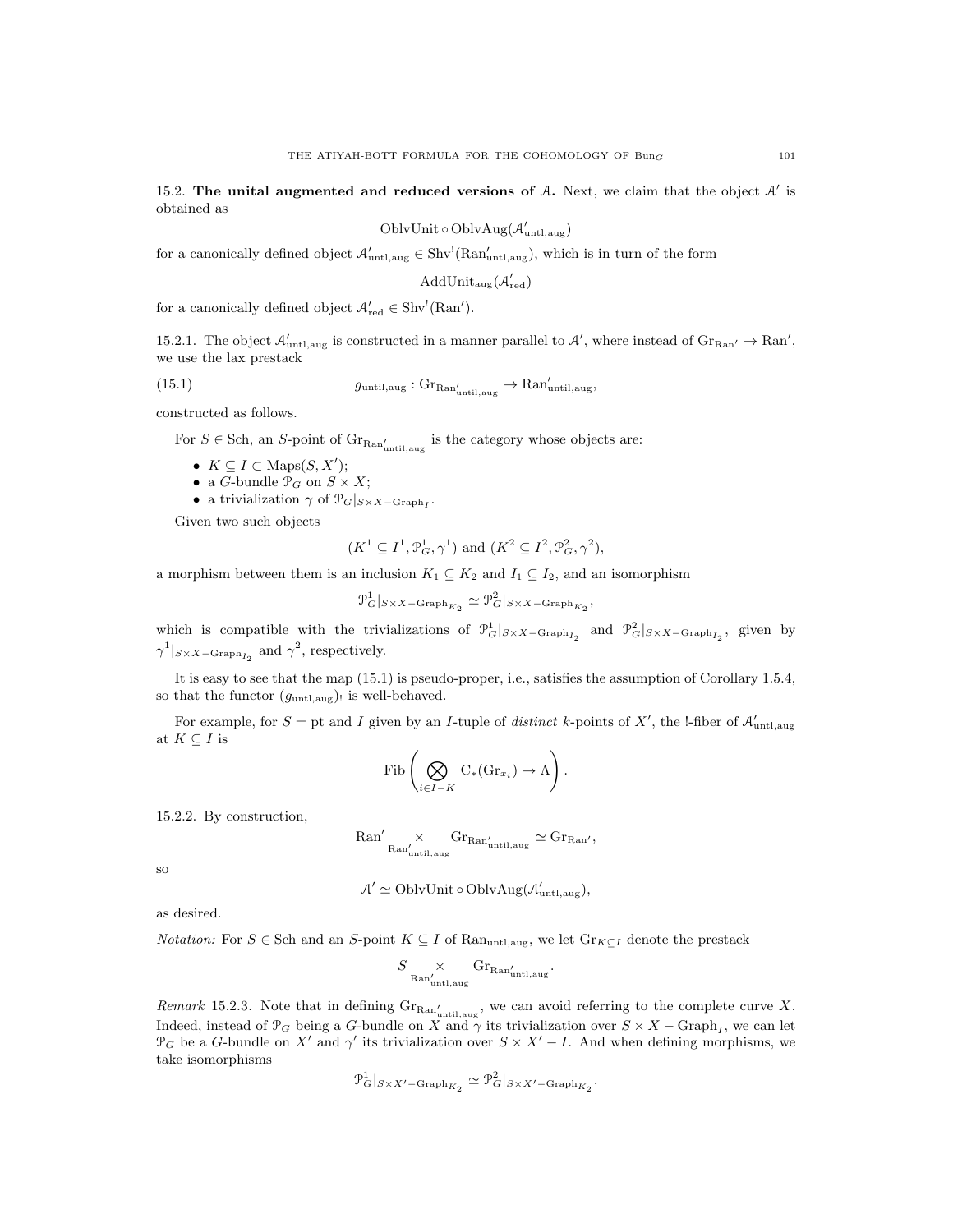15.2.4. We claim that  $\mathcal{A}'_{\text{untl,aug}}$  satisfies conditions (\*) and (\*\*) in Theorem 5.4.3. Indeed, this follows from the corresponding property of the lax prestack

$$
Gr_{\text{Ran}'_{\text{untl},\text{aug}}} \to \text{Ran}'_{\text{untl},\text{aug}}.
$$

Namely, for  $I, K, L \subset \text{Maps}(S, X)$  such that I and L have disjoint images, the restriction map

$$
\mathrm{Gr}_{K \subseteq I} \to \mathrm{Gr}_{K \cup L \subseteq I \cup L}
$$

is an isomorphism.

Hence, from Theorem 5.4.3 we obtain that there exists a canonically defined object

$$
\mathcal{A}'_{\mathrm{red}} \in \mathrm{Shv}^!(\mathrm{Ran}'),
$$

so that

$$
\mathcal{A}'_{\text{untl},\text{aug}} = \text{AddUnit}_{\text{aug}}(\mathcal{A}'_{\text{red}}).
$$

For example, the !-fiber of  $A_{\text{red}}$  at a point  $\{x_1, ..., x_n\} \in \text{Ran}'$  is

$$
\bigotimes_{i=1,\ldots,n} \mathrm{C}^{\mathrm{red}}_*(\mathrm{Gr}_{x_i}).
$$

So the effect of replacing  $A$  be  $A_{\text{red}}$  consists at the level of !-fibers of replacing

$$
\mathrm{Fib}\left(\bigotimes_{i=1,\ldots,n} C_*(\mathrm{Gr}_{x_i}) \to \Lambda\right) \rightsquigarrow \bigotimes_{i=1,\ldots,n} \mathrm{Fib}\left(C_*(\mathrm{Gr}_{x_i}) \to \Lambda\right).
$$

15.2.5. Recall now (see Sect. 8.3) that we denote by  $j_{\text{Ran}}$  the open embedding  $\text{Ran}' \to \text{Ran}$ . Recall also that the restriction functor  $\mathbf{j}^!$  admits both a left and a right adjoints, denoted  $(\mathbf{j}_{\text{Ran}})$ <sub>1</sub> and  $(\mathbf{j}_{\text{Ran}})_*,$ respectively.

Set

$$
\mathcal{A}_{\mathrm{red}}:=(\mathbf{j}_{\mathrm{Ran}})_! (\mathcal{A}'_{\mathrm{red}}).
$$

Denote also

$$
\mathcal{A}_{untl,aug} := AddUnit_{aug}(\mathcal{A}_{red}) \text{ and } \mathcal{A} := OblvUnit \circ OblvAug(\mathcal{A}_{untl,aug}).
$$

15.3. The unital augmented and reduced versions of the pairing. Recall the notion of pairing between two sheaves on Ranuntl,aug, see Sect. 10.1.

We will show that the pairing (14.8) extends to a canonically defined map

(15.2) 
$$
\mathcal{A}'_{\text{untl,aug}} \boxtimes \mathcal{B}_{\text{untl,aug}} \rightarrow \omega_{(\text{Ran}'_{\text{untl,aug}} \times \text{Ran}_{\text{untl,aug}})_{\text{sub,disj}}},
$$

 $\overline{a}$ 

where

 $(Ran'_{untl,aug} \times Ran_{untl,aug})_{sub,disj} := (Ran_{untl,aug} \times Ran_{untl,aug})_{sub,disj} \cap (Ran'_{untl,aug} \times Ran_{untl,aug}).$ 

We will use the map (15.2) and Theorem 10.1.3 to define a pairing between  $\mathcal{A}'_{red}$  and  $\mathcal{B}'_{red}$ .

15.3.1. To construct the map (15.2), given  $S_1 \in$  Sch with  $K_1 \subseteq I_1 \subset$  Maps $(S_1, X')$  and  $S_2 \in$  Sch with  $K_2 \subseteq I_2 \subset \text{Maps}(S_2, X)$  so that the resulting object of  $(\text{Ran}_{\text{untl},\text{aug}} \times \text{Ran}_{\text{untl},\text{aug}})(S_1 \times S_2)$  belongs to

$$
(\text{Ran}_{\text{untl},\text{aug}} \times \text{Ran}_{\text{untl},\text{aug}})_{\text{sub},\text{disj}} (S_1 \times S_2) \subset (\text{Ran}_{\text{untl},\text{aug}} \times \text{Ran}_{\text{untl},\text{aug}}) (S_1 \times S_2),
$$

we need to construct a map

$$
(\mathcal{A}'_{\mathrm{untl},\mathrm{aug}})_{S_1,K_1\subseteq I_1}\boxtimes(\mathcal{B}_{\mathrm{untl},\mathrm{aug}})_{S_2,K_2\subseteq I_2}\to \omega_{S_1\times S_2}.
$$

This map is constructed as in Sect. 14.3.2 from the map of lax prestacks

$$
Gr_{K_1 \subseteq I_1} \times S_2 \to S_1 \times BG_{K_2 \subseteq I_2}.
$$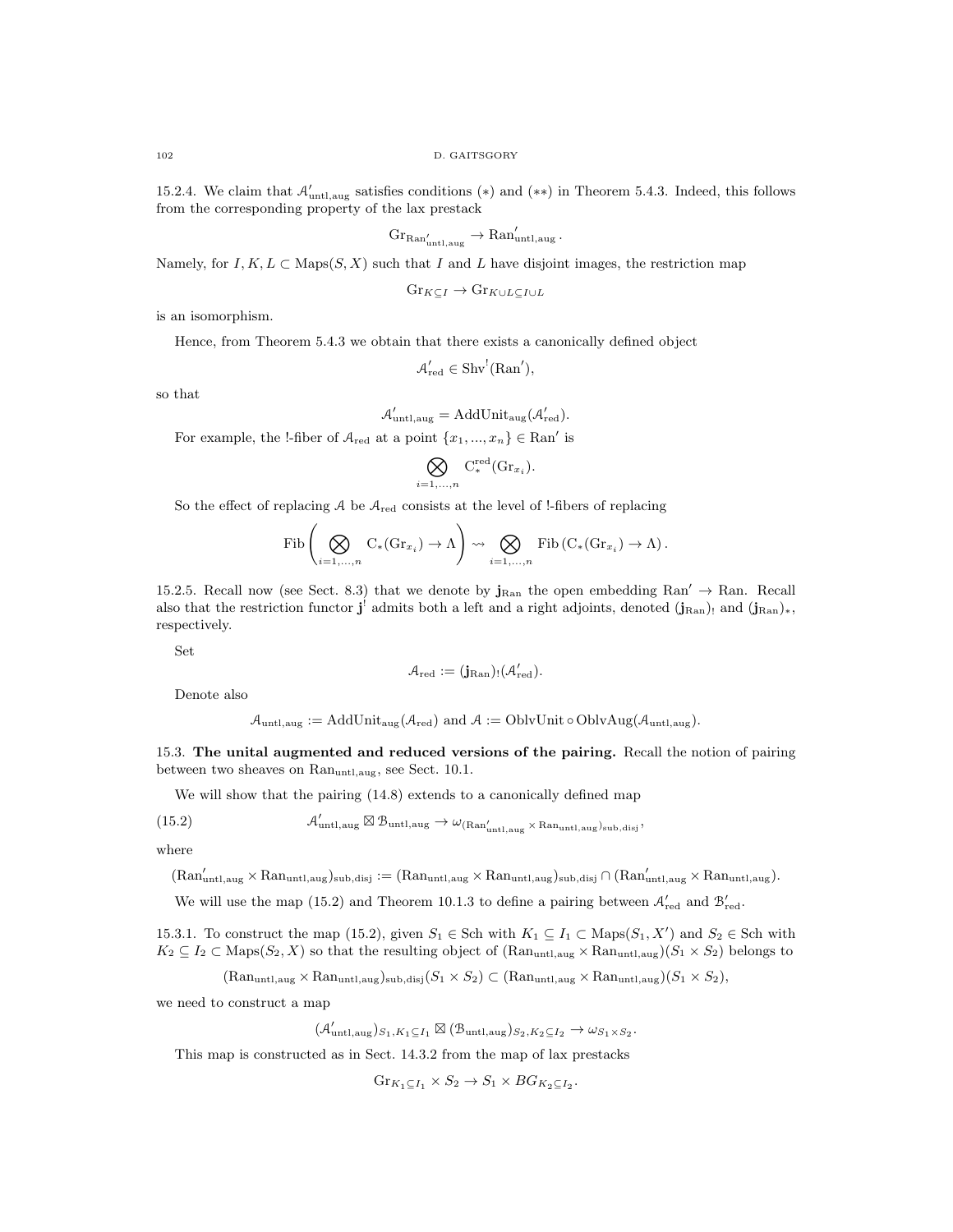15.3.2. From (15.2) we in particular obtain a pairing

(15.3) 
$$
\mathcal{A}'_{\text{untl,aug}} \boxtimes \mathcal{B}'_{\text{untl,aug}} \rightarrow \omega_{(\text{Ran}'_{\text{untl,aug}} \times \text{Ran}'_{\text{untl,aug}})_{\text{sub,disj}}},
$$

Applying Corollary 10.1.4, from (15.3) we obtain a pairing

(15.4) 
$$
\mathcal{A}'_{\text{red}} \boxtimes \mathcal{B}'_{\text{red}} \to (\text{diag}_{\text{Ran}}')_{!}(\omega_{\text{Ran'}}).
$$

Hence, we obtain a map

 $(15.5)$  $v'_{\text{red}} \to \mathbb{D}_{\text{Ran}'}(\mathcal{A}'_{\text{red}}).$ 

We claim:

Theorem 15.3.3. The map is (15.5) is an isomorphism.

We refer to Theorem 15.3.3 as the "local duality" statement.

Remark 15.3.4. The assertion of Theorem 15.3.3, as well as its proof, are valid for any  $G$  that is reductive over  $X'$ . I.e., we do not the "semi-simple simply connected" hypothesis for the validity of Theorem 15.3.3. It is for the deduction

Local duality ⇒ Global duality

that such a hypothesis is needed: it will be used in showing that  $\mathcal{A}'_{red}$  verifies the conditions of Theorem 8.2.4.

15.4. Local duality implies global duality. In this subsection we will show how Theorem 15.3.3 implies Theorem 14.3.4. Here we will use the material from Part II in a crucial way, specifically Theorem 8.3.6.

15.4.1. The map (15.4) gives rise to a map

 $(15.6)$  $C'_{\text{red}} \boxtimes B_{\text{red}} \to (\text{id}_{\text{Ran}} \times j_{\text{Ran}})_* \circ (\text{diag}_{\text{Ran}}')_! (\omega_{\text{Ran}}') \simeq (\text{Graph}_{j_{\text{Ran}}})_! (\omega_{\text{Ran}}'),$ 

and by applying  $C_c^*(\text{Ran}' \times \text{Ran}, -)$  to a map

(15.7) 
$$
C_c^*(\mathrm{Ran}', \mathcal{A}'_{\mathrm{red}}) \otimes C_c^*(\mathrm{Ran}, \mathcal{B}_{\mathrm{red}}) \to \Lambda.
$$

We claim:

Lemma 15.4.2. The diagram

$$
C_c^*(\text{Ran}', A') \otimes C_c^*(\text{Ran}, \mathcal{B}) \longrightarrow \Lambda
$$
  
\n
$$
(4.3) \otimes (4.3) \uparrow \uparrow \uparrow
$$
  
\n
$$
C_c^*(\text{Ran}', A'_{\text{red}}) \otimes C_c^*(\text{Ran}, \mathcal{B}_{\text{red}}) \longrightarrow \Lambda
$$

commutes.

Proof. We will show that the diagram

$$
\mathcal{A}' \boxtimes \mathcal{B} \longrightarrow \omega_{\text{Ran}' \times \text{Ran}}
$$
  
(4.3)

$$
(15.8)
$$

 $\mathbf{I}$  and  $\mathbf{I}$  and  $\mathbf{I}$  and  $\mathbf{I}$  $\mathcal{A}'_{\text{red}} \boxtimes \mathcal{B}_{\text{red}} \xrightarrow{(15.6)} (\text{Graph}_{\textbf{j}_{\text{Ran}}})_! (\omega_{\text{Ran}'} )$ 

 $\overline{1}$ 

commutes. This would imply the assertion of the lemma.

Consider the map

 $\mathbf{j}_{\mathrm{Ran}_{\mathrm{untl},\mathrm{aug}}} : \mathrm{Ran}'_{\mathrm{untl},\mathrm{aug}} \to \mathrm{Ran}_{\mathrm{untl},\mathrm{aug}},$ 

and consider the object

 $(\mathcal{A}_{\text{untl,aug}})_{\text{bad}} := (\mathbf{j}_{\text{Ran}_{\text{untl,aug}}})_! (\mathcal{A}'_{\text{untl,aug}}) \in \text{Shv}^! (\text{Ran}_{\text{untl,aug}}).$ 

We have

 $(j_{\text{Ran}_{\text{untl},\text{aug}}})^!((\mathcal{A}_{\text{untl},\text{aug}})_{\text{bad}}) \simeq \mathcal{A}_{\text{untl},\text{aug}}'.$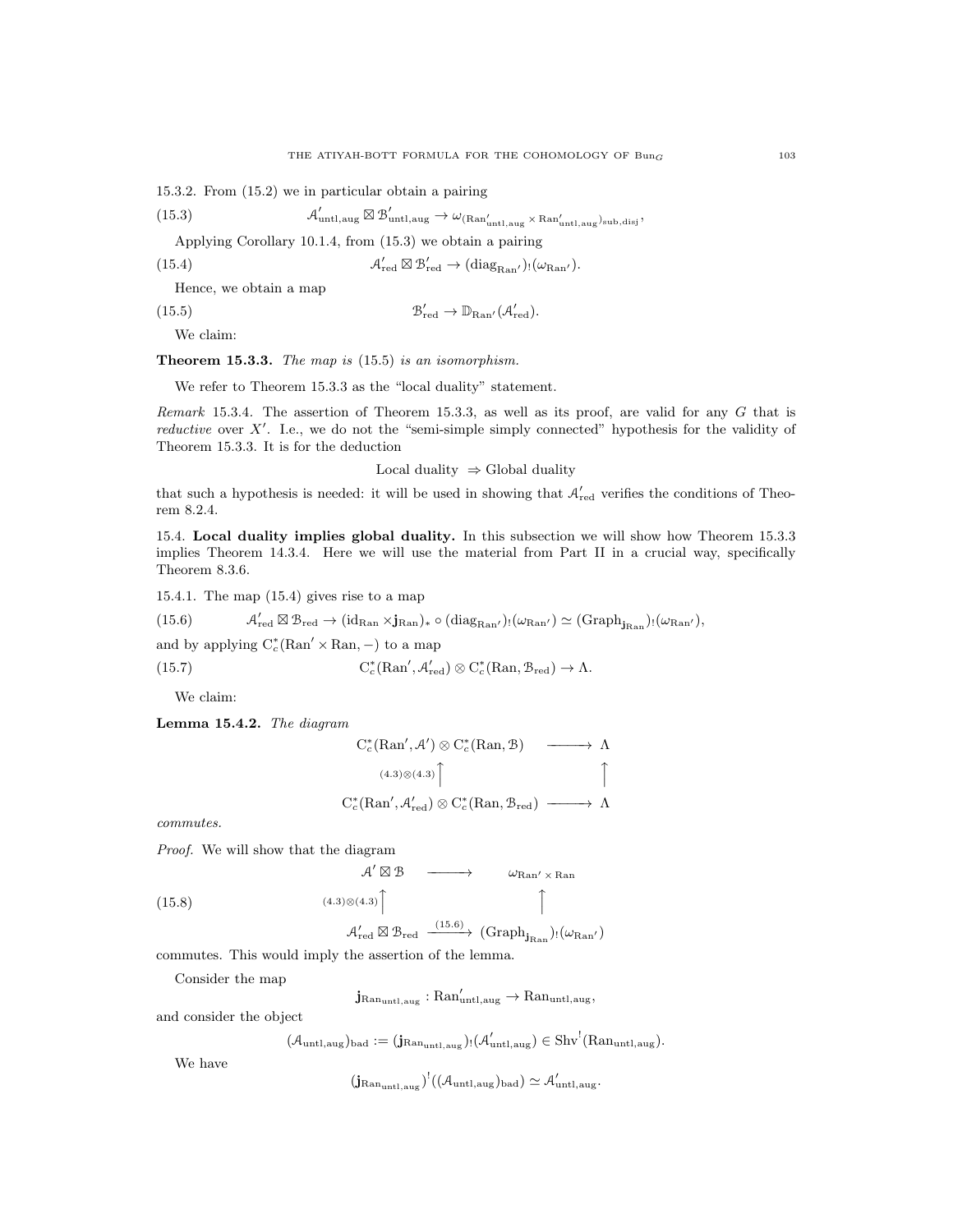#### 104 D. GAITSGORY

(We remark that the object  $(\mathcal{A}_{\text{untl},\text{aug}})_{\text{bad}}$  does not have a clear geometric meaning; for example it does not satisfy conditions (∗) and (∗∗) of Theorem 5.4.3; in particular, it is not isomorphic to  $\mathcal{A}_{\text{untl},\text{aug}}$ .

By adjunction, the map (15.2) gives rise to a pairing

 $(\mathcal{A}_{\text{untl},\text{aug}})_{\text{bad}} \boxtimes \mathcal{B}_{\text{untl},\text{aug}} \rightarrow \omega_{(\text{Ran}_{\text{untl},\text{aug}} \times \text{Ran}_{\text{untl},\text{aug}})_{\text{sub},\text{disj}}}.$ 

Applying Theorem 10.1.3(ii and iv), we obtain a pairing

 $\text{TakeOut}((\mathcal{A}_{\text{untl,aug}})_{\text{bad}}) \boxtimes \mathcal{B}_{\text{red}} \rightarrow (\text{diag}_{\text{Ran}})_{!}(\omega_{\text{Ran}}),$ 

so that the diagram

OblvUnit ∘ OblvAug( $(\mathcal{A}_{\text{untl,aug}})_{\text{bad}})$   $\boxtimes$  B<sub>untl,aug</sub> ––––→  $\omega_{\text{Ran}\times\text{Ran}}$  $(4.3)$ ⊗ $(4.3)$  $\begin{array}{c} \bigcap \\ \hline \end{array}$  $\text{TakeOut}((\mathcal{A}_{\text{untl,aug}})_{\text{bad}}) \boxtimes \mathcal{B}_{\text{red}}$   $\longrightarrow$   $(\text{diag}_{\text{Ran}})_{!}(\omega_{\text{Ran}})$ 

commutes.

Restricting to Ran'  $\times$  Ran, we obtain a commutative diagram that identifies with (15.8).

 $\Box$ 

15.4.3. Note that the left vertical arrow in the diagram in Lemma 15.4.2 is an isomorphism by Corollary 4.5.2. Hence, in order to prove Theorem 14.3.4, it suffices to show that the map

(15.9) 
$$
C_c^*(\text{Ran}, \mathcal{B}_{red}) \to (C_c^*(\text{Ran}', \mathcal{A}'_{red}))^{\vee},
$$

defined by the pairing (15.7), is an isomorphism.

15.4.4. Recall that by Lemma 8.3.4, we have a canonical isomorphism

$$
( \mathbf{j}_{\mathrm{Ran}})_* \circ \mathbb{D}_{\mathrm{Ran}'} ( \mathcal{A}'_{\mathrm{red}}) \simeq \mathbb{D}_{\mathrm{Ran}} \circ ( \mathbf{j}_{\mathrm{Ran}})_! ( \mathcal{A}'_{\mathrm{red}}).
$$

We have a commutative diagram

$$
C_c^*(\text{Ran}, \mathcal{B}_{red}) \longrightarrow (C_c^*(\text{Ran}', \mathcal{A}'_{red}))^{\vee}
$$
  
\n
$$
\downarrow \qquad \qquad \uparrow \sim
$$
  
\n
$$
C_c^*(\text{Ran}, (\mathbf{j}_{\text{Ran}})_*(\mathcal{B}'_{red})) \qquad (C_c^*(\text{Ran}, (\mathbf{j}_{\text{Ran}})_!(\mathcal{A}'_{red})))^{\vee}
$$
  
\n
$$
(15.5)
$$
\n
$$
\uparrow (7.4)
$$

 $C_c^*(\mathrm{Ran},(\mathbf{j}_{\mathrm{Ran}})_*\circ \mathbb{D}_{\mathrm{Ran}'}(\mathcal{A}'_{\mathrm{red}})) \longrightarrow C_c^*(\mathrm{Ran},\mathbb{D}_{\mathrm{Ran}}\circ(\mathbf{j}_{\mathrm{Ran}})_! (\mathcal{A}'_{\mathrm{red}})).$ 

Hence, in order to prove that (15.9) is an isomorphism (and thus finish the proof of Theorem 14.1.6), we need to show that the maps

$$
\mathrm{C}^*_c(\mathrm{Ran},(\mathbf{j}_{\mathrm{Ran}})_*(\mathcal{B}'_{\mathrm{red}}))\rightarrow \mathrm{C}^*_c(\mathrm{Ran},(\mathbf{j}_{\mathrm{Ran}})_*\circ \mathbb{D}_{\mathrm{Ran}'}(\mathcal{A}'_{\mathrm{red}}))
$$

and

$$
C_c^*(\mathrm{Ran}, \mathcal{B}_{red}) \to C_c^*(\mathrm{Ran}, (\mathbf{j}_{\mathrm{Ran}})_*(\mathcal{B}_{red}'))
$$

and

$$
C^*_c(\mathrm{Ran},\mathbb{D}_{\mathrm{Ran}}\circ (\mathbf{j}_{\mathrm{Ran}})_!({\mathcal{A}}'_{\mathrm{red}}))\to \left(C^*_c(\mathrm{Ran}, (\mathbf{j}_{\mathrm{Ran}})_!({\mathcal{A}}'_{\mathrm{red}}))\right)^\vee,
$$

appearing in the above commutative diagram, are isomorphisms.

Now, Theorem 15.3.3 implies that the first of these three maps is an isomorphism. The fact that the second map is an isomorphism follows from the next assertion (proved right below):

Proposition 15.4.5. For G satisfying the assumption of Sect. 14.2.1, the map

$$
\mathcal{B}_{\mathrm{red}} \to (\mathbf{j}_{\mathrm{Ran}})_* (\mathcal{B}'_{\mathrm{red}})
$$

is an isomorphism.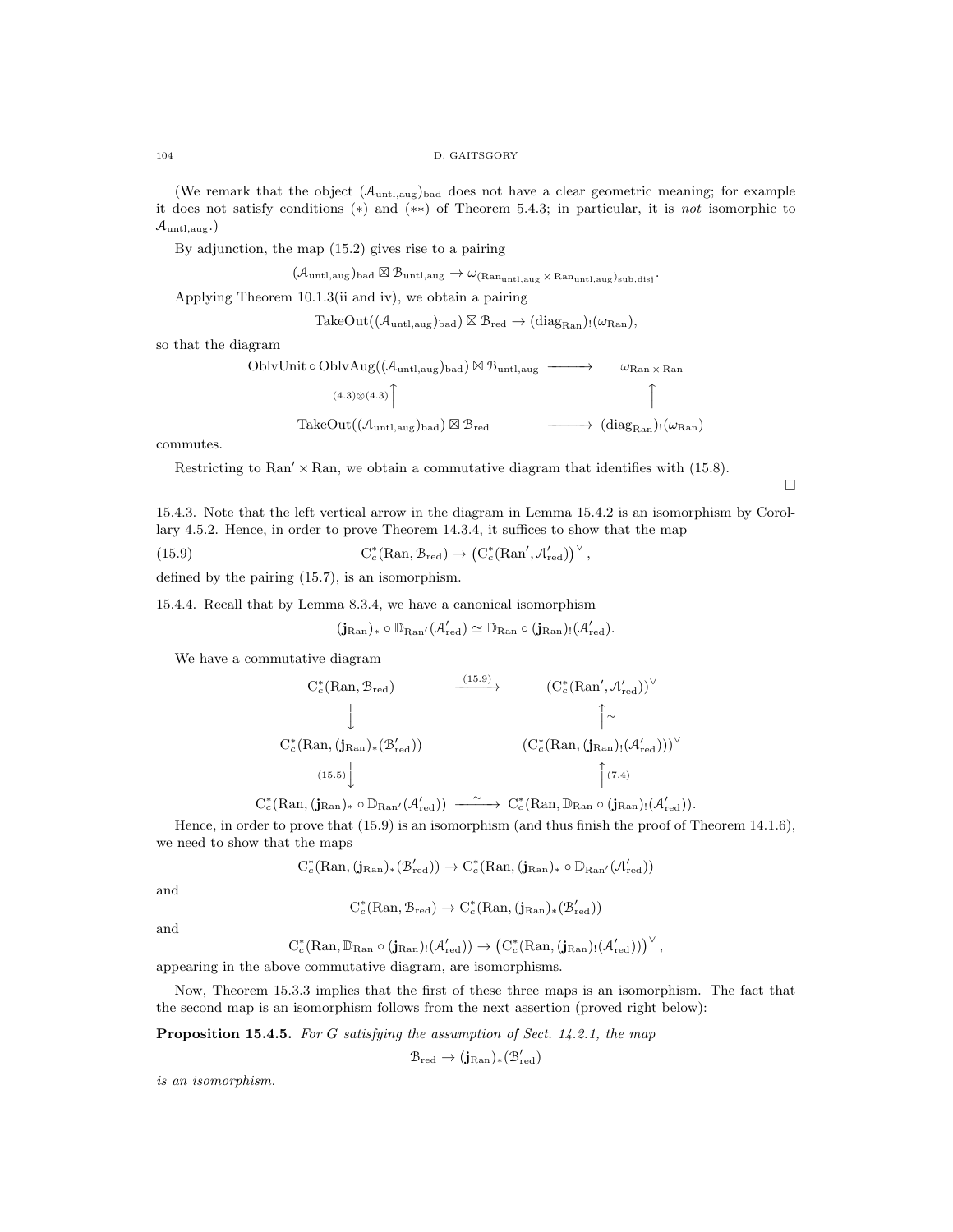Finally, the fact that the third of the above maps is an isomorphism follows from Theorem 8.3.6 using the next assertion (also proved right below):

**Proposition 15.4.6.** The object  $A'_{red} \in Shv(Ran')$  satisfies the cohomological estimate of Theorem 8.2.4  $^{23}$  over the curve X'.

*Proof of Proposition 15.4.5.* As we shall see in Sect. 16.2.1, the object  $B_{red} \in Shv^1(Ran)$  has a structure of commutative factorization algebra. We have the following general assertion:

**Lemma 15.4.7.** Let  $\mathcal{F} \in \text{Shv}^1(\text{Ran})$  have a structure of commutative factorization (co)algebra. Then the map  $\mathfrak{F} \to (\mathbf{j}_{\text{Ran}})_*(\mathfrak{F}_{\text{Ran}}')$  is an isomorphism if and only if the map  $\mathfrak{F}_X \to \mathbf{j}_*(\mathfrak{F}_X|_{X'})$  is.

The proof of the lemma is immediate from the description of the functor  $(j_{\text{Ran}})_*$  given by (8.4).

Hence, in order to prove the proposition, it suffices to show that for any  $x \in X - X'$ , we have  $(\mathcal{B}_{red})_{\{x\}} = 0$ . Note that for a singleton set we have

$$
(\mathcal{B}_{\text{red}})_{\{x\}} \simeq (\text{OblvUnit} \circ \text{OblvAug}(\mathcal{B}_{\text{untl},\text{aug}}))_{\{x\}} = \mathcal{B}_{\{x\}},
$$

and the latter is by definition  $C^*_{red}(BG_x)$ .

Now, the assumption that  $G_x$  is contractible implies that  $BG_x$  is universally homologically contractible. Hence,  $C_{red}^*(BG_x) = 0$  as required.

 $\Box$ 

*Proof of Proposition 15.4.6.* We will show that the restriction of  $\mathcal{A}'_{red}$  to  $\hat{X}^n$  lives in (perverse) cohomological degrees  $\leq -3n$ .

As we shall see in Sect. 16.1.1, the object  $A'_{red} \in Shv^l(Ran')$  has a structure of cocommutative factorization algebra. <sup>24</sup> Hence, in order to prove the required cohomological estimate, it suffices to do so for  $n = 1$ . I.e., we are considering the affine Grassmannian

$$
\operatorname{Gr}_{X'} \xrightarrow{g_X} X',
$$

and we need to show that

$$
\mathrm{Fib}\left((g_{X'})_!(\omega_{\mathrm{Gr}_{X'}})\to \omega_{X'}\right)
$$

lives in (perverse) cohomological degrees  $\leq -3$ .

By passing to the étale cover of X', we can assume that  $G|_{X'}$  is a constant group-scheme. Hence, it is enough to show that for some/any point  $x \in X$ , we have that  $C_*^{\text{red}}(Gr_x)$  lives in cohomological  $degrees < -2$ .

However, the latter is a well-known property of the affine Grassmannian of semi-simple simply connected groups. (Note that if G is reductive but not semi-simple simply connected, then  $\mathrm{Gr}_x$  is disconnected and the estimate of Proposition 15.4.6 does not hold.)

 $\Box$ 

#### 16. Reduction to a pointwise duality statement

Our goal of the rest of Part V is to prove the local duality statement, Theorem 15.3.3. The material in this section will use Part IV of the paper.

In this section we shall take  $X$  to be a smooth (but not necessarily complete) curve. We will take G to be a smooth group-scheme over  $X$ , whose fibers are semi-simple and simply connected. We will reduce Theorem 15.3.3 to Theorem 16.4.7 that says that the map

$$
\mathcal{B}_{\mathrm{red}} \to \mathbb{D}_{\mathrm{Ran}}(\mathcal{A}_{\mathrm{red}})
$$

<sup>&</sup>lt;sup>23</sup>We repeat that this estimate says that every integer  $k \geq 0$  there exists an integer  $n_k \geq 0$ , such that the object  $\text{ins}_{\mathcal{I}}^{\dagger}(\mathcal{A}'_{\text{red}})|_{\mathcal{Q}_{I}\mathcal{I}}$  is concentrated in *perverse* cohomological degrees  $\leq -k-|\mathcal{I}|$  whenever  $|\mathcal{I}| > n_k$ .

<sup>&</sup>lt;sup>24</sup>We say "factorization algebra" because we have not introduced the general notion of *factorization sheaf*. For our purposes here it is the "factorization" and not the "cocommutative" part that is important.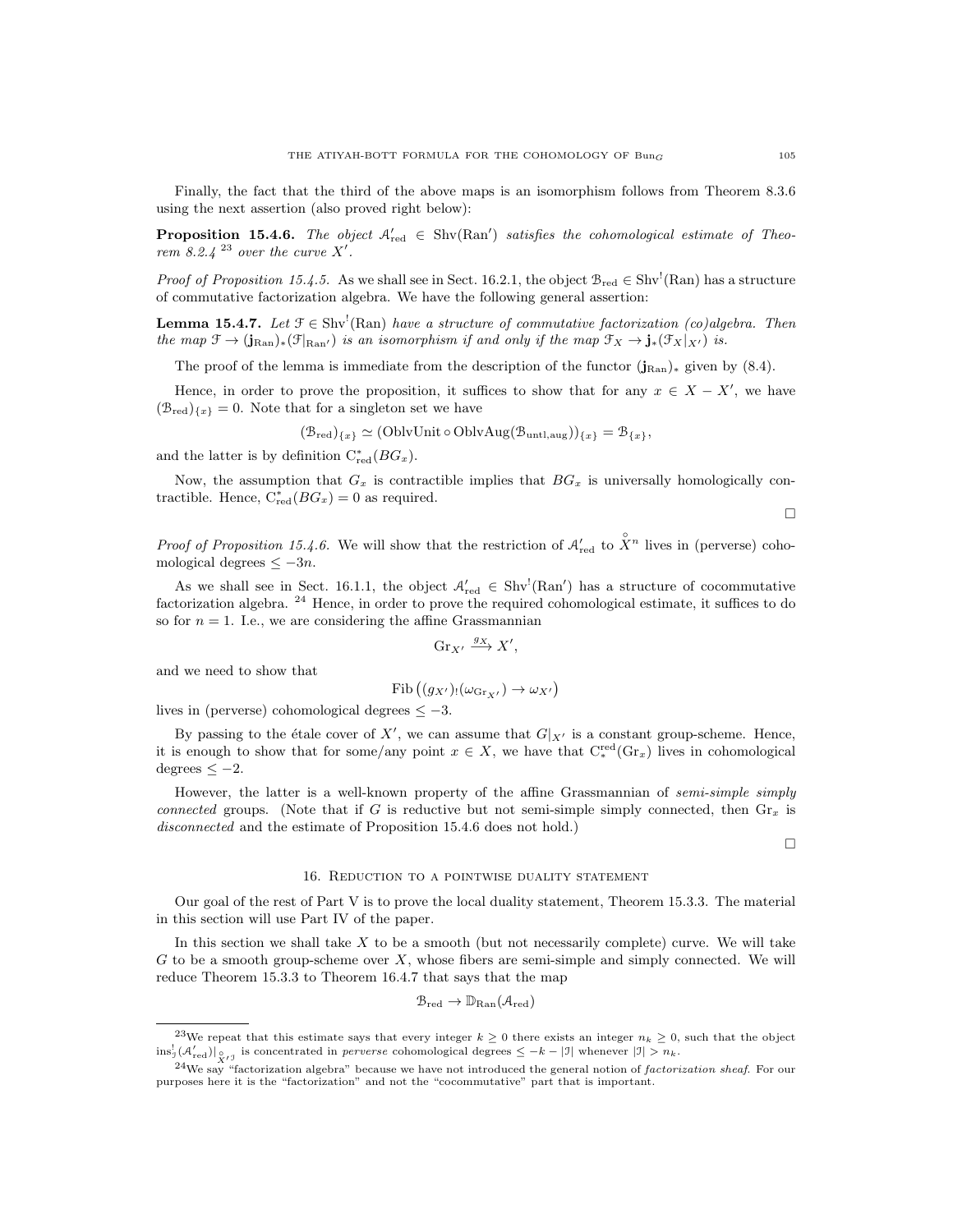induces an isomorphism

$$
(\mathcal{B}_{\mathrm{red}})_{\{x\}} \to (\mathbb{D}_{\mathrm{Ran}}(\mathcal{A}_{\mathrm{red}}))_{\{x\}}
$$

for some curve X and some point  $x \in X$ .

16.1. The structure on  $A$  of cocommutative factorization coalgebra. We wish to show that the map  $B_{red} \to \mathbb{D}_{\text{Ran}}(\mathcal{A}_{red})$ , given by (15.5) is an isomorphism. As was explained in the preamble to Sect. 12.1, a convenient tool for this would be to first endow  $A_{\text{red}}$  (resp.,  $B_{\text{red}}$ ) with a structure of cocommutative (reps., commutative) factorization coalgebra (resp., algebra).

In this subsection we will define the relevant structure on  $A_{\text{red}}$ , by deducing it from the corresponding structure on  $\mathcal{A}_{\text{untl,aug}}$ .

16.1.1. Let us note that the diagonal map

$$
\mathrm{Gr}_{\mathrm{Ran}_{\mathrm{untl},\mathrm{aug}}}\rightarrow \mathrm{Gr}_{\mathrm{Ran}_{\mathrm{untl},\mathrm{aug}}}\times \mathrm{Gr}_{\mathrm{Ran}_{\mathrm{untl},\mathrm{aug}}}
$$

defines on  $A_{\text{untl,aug}}$  a structure of cocommutative coalgebra on  $\text{Shv}^{\text{l}}(\text{Ran}_{\text{untl,aug}})$  (with respect to the pointwise symmetric monoidal structure).

By Corollary 13.1.3 we obtain that  $A_{\text{red}}$  acquires a structure of cocommutative coalgebra in Shv<sup>!</sup>(Ran) (with respect to the convolution symmetric monoidal structure).

16.1.2. We have the following crucial observation:

**Proposition 16.1.3.** The cocommutative coalgebra  $\mathcal{A}_{\text{untl,aug}} \in Shv^1(\text{Ran}_{\text{untl,aug}})$  is a cocommutative factorization coalgebra (in the sense of Sect. 13.2.4).

Proof. The assertion of the proposition follows from the corresponding property of the lax prestack Gr<sub>Ran<sub>untl,aug</sub>. Namely, we claim that for any  $S \in$  Sch and an S-point  $(K_1 \subseteq I_1), (K_2 \subseteq I_2)$  of</sub>

 $(Ran_{untl,aug} \times Ran_{untl,aug})_{compl,disj},$ 

the map

 $\text{Gr}_{K_1\cup K_2\subseteq I_1\cup I_2}\stackrel{\text{diag}}{\longrightarrow}\text{Gr}_{K_1\cup K_2\subseteq I_1\cup I_2}\times\text{Gr}_{K_1\cup K_2\subseteq I_1\cup I_2}\to\text{Gr}_{K_1\cup I_2\subseteq I_1\cup I_2}\times\text{Gr}_{I_1\cup K_2\subseteq I_1\cup I_2}$ is an isomorphism.

By Proposition 13.2.6(b), from Proposition 16.1.3 we obtain:

**Corollary 16.1.4.** The cocommutative coalgebra  $A_{\text{red}} \in Shv^{\dagger}(\text{Ran})$  admits a canonical structure of cocommutative factorization coalgebra (in the sense of Sect. 12.1.13).

 $\Box$ 

16.1.5. Consider the object  $\mathbb{D}_{\text{Ran}}(\mathcal{A}_{\text{red}}) \in \text{Shv}^!(\text{Ran})$ . By Sect. 12.2.1, we obtain that  $\mathbb{D}_{\text{Ran}}(\mathcal{A}_{\text{red}})$ acquires a structure of commutative algebra in  $Shv^{!}(Ran)$  (with respect to the convolution symmetric monoidal structure).

Applying Proposition 12.2.3, and using Proposition 15.4.6, we obtain:

**Corollary 16.1.6.** The commutative algebra  $\mathbb{D}_{\text{Ran}}(\mathcal{A}_{\text{red}})$  admits a canonical structure of commutative factorization algebra (in the sense of Sect. 12.1.5).

16.2. The structure on  $\mathcal B$  of commutative factorization algebra. In this subsection we will define a structure of commutative factorization algebra on  $\mathcal{B}_{red}$ , by deducing it from the corresponding structure on  $\mathcal{B}_{\text{untl,aug}}$ .

16.2.1. Next, we note that the diagonal maps

$$
BG_{K\subset I} \to BG_{K\subset I} \times BG_{K\subset I}
$$

define on  $\mathcal{B}_{\text{untl,aug}}$  a structure of commutative algebra on  $\text{Shv}^!(\text{Ran}_{\text{untl,aug}})$  (with respect to the pointwise symmetric monoidal structure).

Hence, by Corollary 13.1.3 we obtain that  $\mathcal{B}_{\text{red}}$  acquires a structure of commutative algebra in Shv<sup>!</sup>(Ran) (with respect to the convolution product).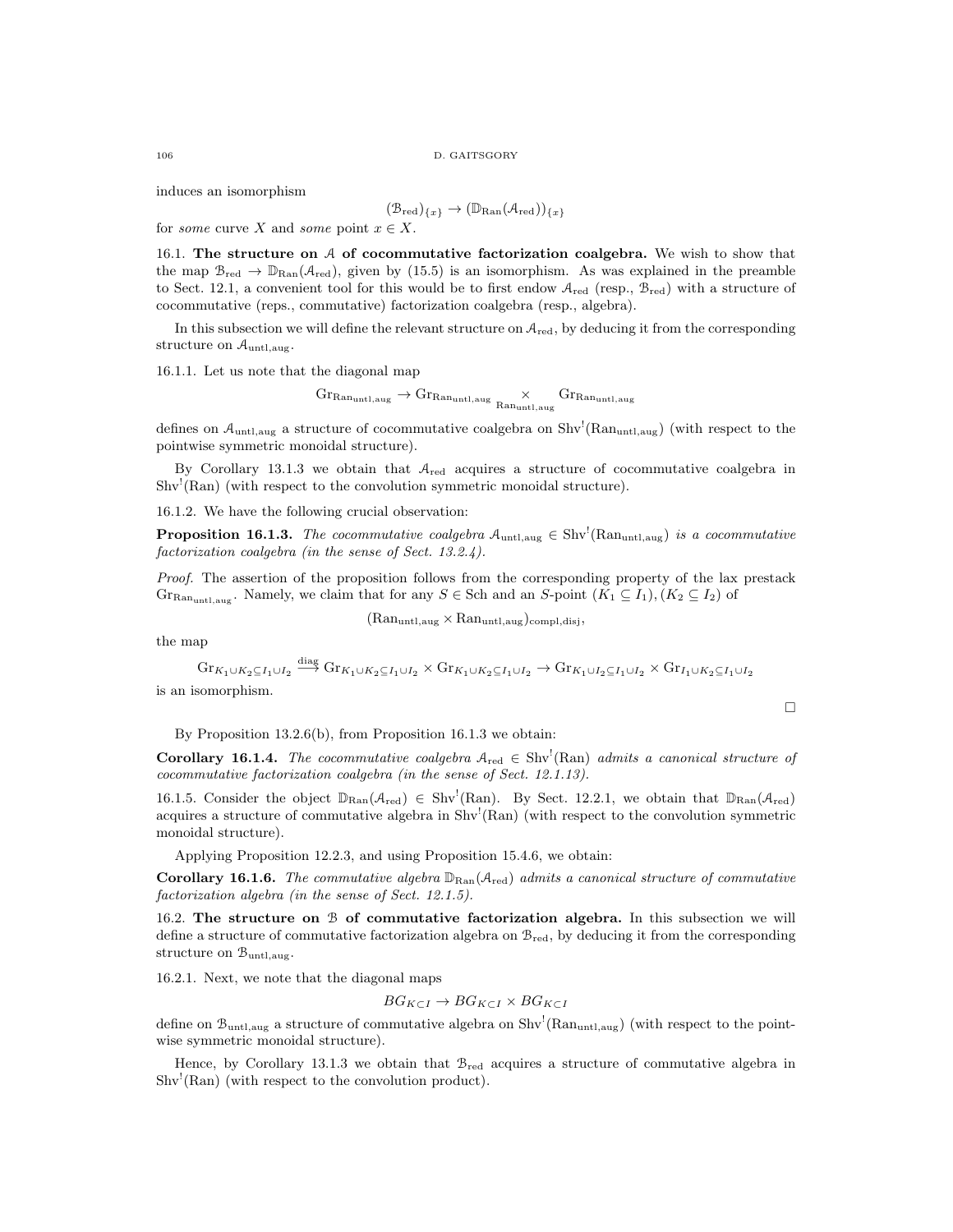16.2.2. We note:

**Proposition 16.2.3.** The commutative algebra  $B_{\text{untl,aug}}$  is a commutative factorization algebra (in the sense of Sect. 13.2.2).

Proof. This follows from the corresponding property of the assignment

 $\ddot{\phantom{a}}$ 

$$
(S, K \subseteq I) \rightsquigarrow BG_{K \subset I}.
$$

Namely, for  $S \in$  Sch and an S-point  $(I_1, I_2)$  of

 $(Ran_{untl} \times Ran_{untl})_{disi}$ 

the map

$$
BG_{x_{I_1 \cup I_2}} \xrightarrow{\text{diag}} BG_{x_{I_1 \cup I_2}} \times BG_{x_{I_1 \cup I_2}} \to BG_{x_{I_1}} \times BG_{x_{I_2}}
$$

is an isomorphism, and the fact that  $BG_{x_I}$  are quasi-compact Artin stacks over S, so that the Künneth formula holds (see [Main Text, Proposition A.5.19]).

 $\Box$ 

By Proposition 13.2.6(a), from Proposition 16.2.3, we obtain:

**Corollary 16.2.4.** The commutative algebra  $B_{red} \in Shv^1(Ran)$  has a canonical structure of commutative factorization algebra (in the sense of Sect. 12.1.5).

16.3. Compatibility of the pairing with the algebra structure. We have endowed both  $\mathbb{D}_{\text{Ran}}(\mathcal{A})$ and B with a structure of commutative algebra in  $Shv^{!}(Ran)$ . In this subsection we will show that the map  $\mathcal{B} \to \mathbb{D}_{\text{Ran}}(\mathcal{A})$  has a natural structure of homomorphism of commutative algebras.

16.3.1. Observe that the pairing

$$
\mathcal{B}_{\rm untl,aug} \boxtimes \mathcal{A}_{\rm untl,aug} \rightarrow \omega_{\rm (Ran_{\rm untl,aug} \times Ran_{\rm untl,aug})_{{\rm sub,disj}}}
$$

of (15.3) has a structure of compatibility with the algebra and coalgebra structure on Buntl,aug and  $\mathcal{A}_{\text{untl,aug}}$  (see Sect. 13.3.1 for what this means).

Hence, by Lemma 13.3.5, we obtain that the induced pairing

$$
\mathcal{B}_{\mathrm{red}} \boxtimes \mathcal{A}_{\mathrm{red}} \to (\mathrm{diag}_{\mathrm{Ran}})_! (\omega_{\mathrm{Ran}})
$$

of (15.4) is has a structure of compatibility with the algebra and coalgebra structure on  $\mathcal{B}_{\text{red}}$  and  $\mathcal{A}_{\text{red}}$ (see Sect. 13.3.2) for what this means).

Therefore, by Lemma 13.3.3, the map

$$
\mathcal{B}_{\mathrm{red}} \to \mathbb{D}_{\mathrm{Ran}}(\mathcal{A}_{\mathrm{red}}),
$$

appearing in Theorem 15.3.3 has a structure of homomorphism of commutative algebras.

16.3.2. Combining with Corollaries 16.1.6 and 16.2.4, and Lemma 12.1.6 we obtain that in order to prove Theorem 15.3.3, it suffices to show that the map

(16.1) 
$$
(\mathcal{B}_{red})_X \to (\mathbb{D}_{\text{Ran}}(\mathcal{A}_{red}))_X
$$

is an isomorphism.

16.4. Reduction to the constant group-scheme case. In this subsection we will exploit some properties of the assertion of Theorem 15.3.3 that embody its locality property.

We will show that for the validity of the isomorphism  $(16.1)$  is insensitive to changes of the curve or forms of G.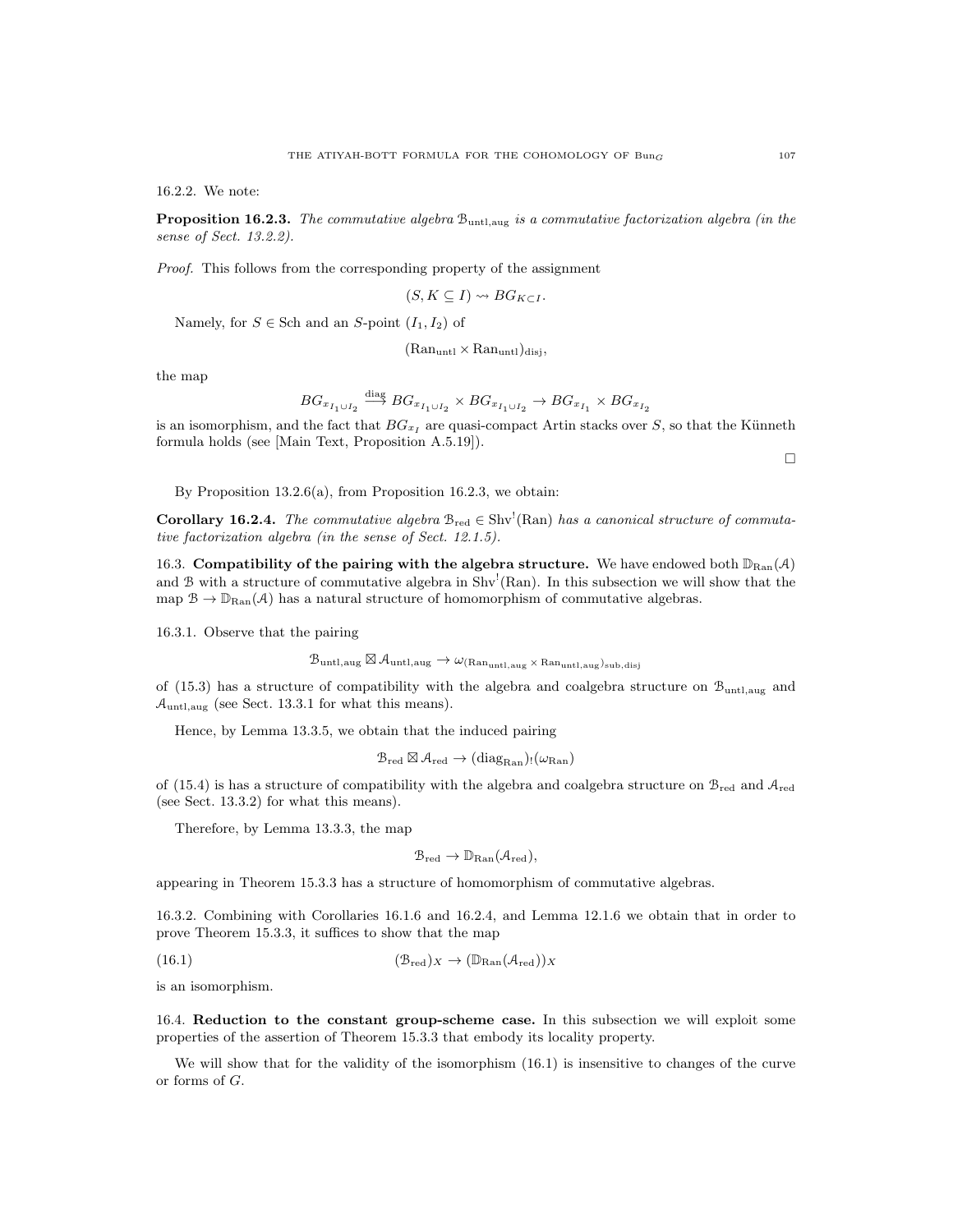16.4.1. Let  $f: X_1 \to X_2$  be an étale map between (not necessarily complete) curves. Let  $f_{\text{Ran}}$  denote the resulting map  $\text{Ran}_1 \to \text{Ran}_2$ . The map  $f_{\text{Ran}}$  is not étale, but we shall now single out a locus of  $\text{Ran}_1$  over which it is well-behaved.

Let  $(X_1 \times X_1)_{\text{rel.disj}} \subset (X_1 \times X_1)$  be the open subset obtained by removing the closed subset

$$
X_1 \underset{X_2}{\times} X_1 - \text{diag}_{X_1},
$$

(where  $\text{diag}_{X_1}$  is a connected component in  $X_1 \times X_1$  due to the assumption that  $X_1$  be étale over  $X_2$ ).

For a finite set J, let  $(X_1)_{rel. \text{disj}}^{\mathcal{I}} \subset (X_1)^{\mathcal{I}}$  be the open subset

$$
\bigcap_{i_1 \neq i_2} (X_1)^{J - \{i_1, i_2\}} \times (X_1 \times X_1)_{\text{rel.disj}}.
$$

For example *k*-points of  $(X_1)_{\text{rel.disj}}^{\mathcal{I}}$  are maps

$$
\mathfrak{I} \to X_1(k)
$$

with the following property: if for a pair of indices  $i_1$  and  $i_2$  we have  $f(x_{i_1}) = f(x_{i_2})$  then  $x_{i_1} = x_{i_2}$ . Set

$$
(\mathrm{Ran}_1)_{\mathrm{rel.disj}} := \operatorname*{colim}_{\mathfrak{I} \in (\mathrm{Fin}^s)^{\mathrm{op}}} (X_1)_{\mathrm{rel.disj}}^{\mathfrak{I}}.
$$

We claim:

## Proposition 16.4.2.

- (a) The forgetful map  $(Ran_1)_{rel. \text{disj}} \rightarrow Ran_1$  is an open embedding.
- (b) The composed map

 $(\text{Ran}_1)_{\text{rel.disj}} \to \text{Ran}_1 \xrightarrow{f_{\text{Ran}}} \text{Ran}_2$ 

is étale, and is surjective if  $f$  is.

The proof of Proposition 16.4.2 relies on the following observation:

**Lemma 16.4.3.** For a surjection of finite sets  $\mathbb{I} \rightarrow \mathbb{K}$ , we have

$$
X_1^{\mathcal{K}} \underset{X_1^{\mathcal{I}}}{\times} (X_1)_{\text{rel.disj}}^{\mathcal{I}} = (X_1)_{\text{rel.disj}}^{\mathcal{K}},
$$

and

$$
X_2^{\mathcal{K}} \underset{X_2^{\mathcal{I}}} {\times} (X_1)_{\text{rel.disj}}^{\mathcal{I}} = (X_1)_{\text{rel.disj}}^{\mathcal{K}},
$$

as open subsets of  $X_1^{\mathfrak{X}}$ 

*Proof of Proposition 16.4.2.* To prove point (a) we need to show that for a finite non-empty set  $\mathcal{J}$ , the fiber product

$$
X_1^{\mathcal{J}} \underset{\text{Ran}_1}{\times} (\text{Ran}_1)_{\text{rel.disj}}
$$

is an open subscheme of  $X_1^{\mathcal{J}}$ . In fact, we will show that the above fiber product identifies with  $(X_1)_{\text{rel.disj}}^{\mathcal{J}}$ .

We have:

$$
X_1^{\mathcal{J}} \underset{\text{Ran}_1}{\times} (\text{Ran}_1)_{\text{rel.dis}j} \simeq \operatorname{colim}_{\mathcal{J}} X_1^{\mathcal{J}} \underset{\text{Ran}_1}{\times} (X_1)_{\text{rel.dis}j}^{\mathcal{J}} \simeq \operatorname{colim}_{\mathcal{J}} (X_1^{\mathcal{J}} \underset{\text{Ran}_1}{\times} X_1^{\mathcal{J}}) \underset{\text{Ran}_1}{\times} (X_1)_{\text{rel.dis}j}^{\mathcal{J}} \simeq
$$
  

$$
\simeq \operatorname{colim}_{\mathcal{J}} \operatorname{colim}_{\mathcal{J} \to \mathcal{K} \to \mathcal{J}} X_1^{\mathcal{K}} \underset{\text{Ran}_1}{\times} (X_1)_{\text{rel.dis}j}^{\mathcal{J}} \simeq \operatorname{colim}_{\mathcal{J} \to \mathcal{K} \to \mathcal{J}} (X_1)_{\text{rel.dis}j}^{\mathcal{K}} \simeq \operatorname{colim}_{\mathcal{K} \to \mathcal{J}} (X_1)_{\text{rel.dis}j}^{\mathcal{K}} \simeq (X_1)_{\text{rel.dis}j}^{\mathcal{J}}.
$$

To prove point (b), we need to show that for a finite non-empty set  $\mathcal{J}$ , the fiber product

$$
X_2^{\mathcal{J}} \underset{\text{Ran}_2}{\times} (\text{Ran}_1)_{\text{rel.disj}}
$$

is étale over  $X_2^{\mathcal{J}}$ . We will show that the above fiber product identifies with  $(X_1)_{\text{rel.disj}}^{\mathcal{J}}$ .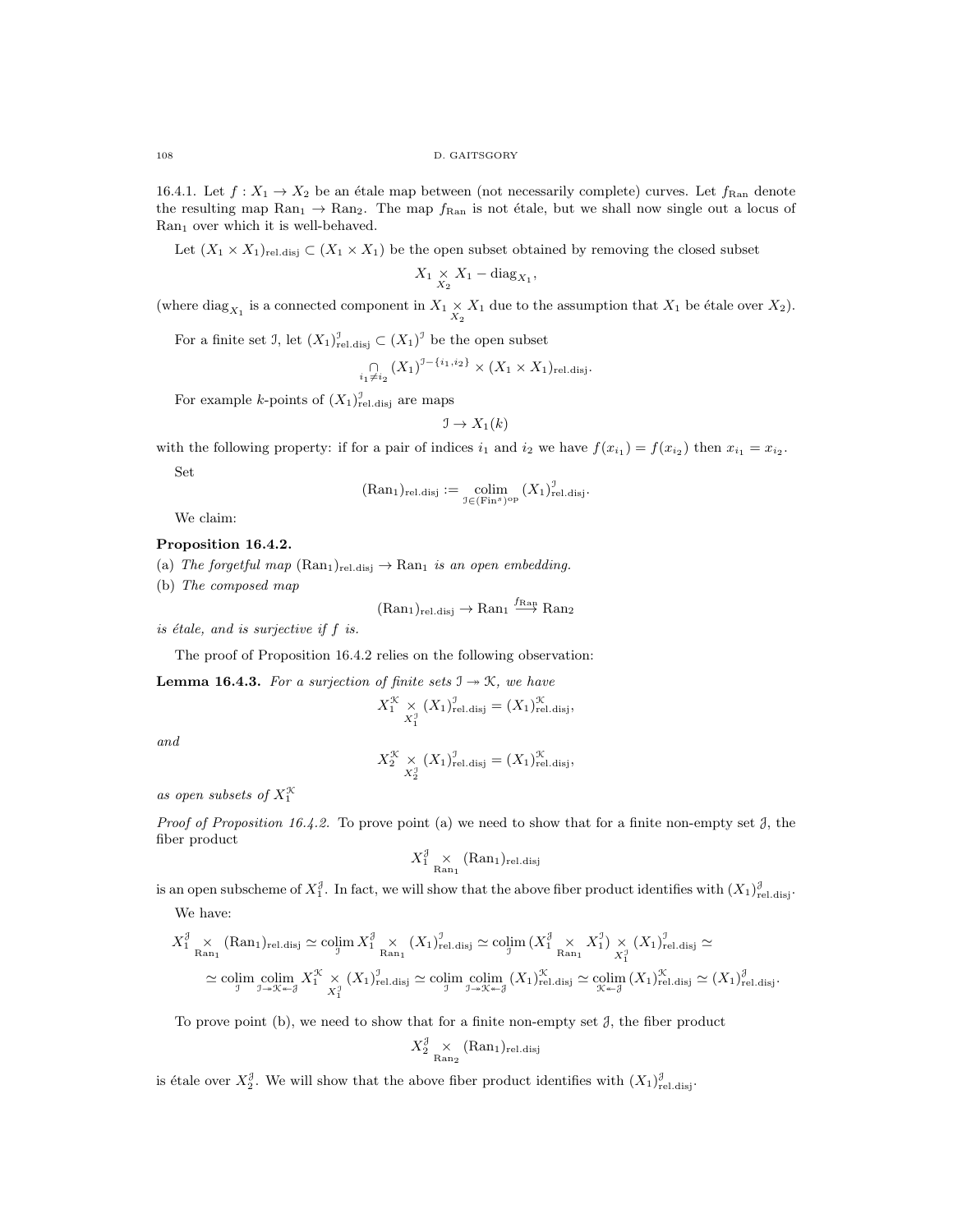We have:

$$
X_2^{\mathcal{J}} \underset{\text{Ran}_2}{\times} (\text{Ran}_1)_{\text{rel.dis}j} \simeq \operatorname{colim}_{\mathcal{J}} X_2^{\mathcal{J}} \underset{\text{Ran}_2}{\times} (X_1)_{\text{rel.dis}j}^{\mathcal{J}} \simeq \operatorname{colim}_{\mathcal{J}} (X_2^{\mathcal{J}} \underset{\text{Ran}_2}{\times} X_2^{\mathcal{J}}) \underset{\text{Ran}_2}{\times} (X_1)_{\text{rel.dis}j}^{\mathcal{J}} \simeq
$$
  

$$
\simeq \operatorname{colim}_{\mathcal{J}} \operatorname{colim}_{\mathcal{J} \twoheadrightarrow \mathcal{K} \twoheadrightarrow \mathcal{J}} X_2^{\mathcal{K}} \underset{\text{Ran}_2}{\times} (X_1)_{\text{rel.dis}j}^{\mathcal{J}} \simeq \operatorname{colim}_{\mathcal{J} \twoheadrightarrow \mathcal{K} \twoheadrightarrow \mathcal{J}} (\text{Ran}_1)_{\text{rel.dis}j}^{\mathcal{K}} \simeq (X_1)_{\text{rel.dis}j}^{\mathcal{J}}.
$$

16.4.4. Let  $G_2$  be a group-scheme on  $X_2$ , and let  $G_1$  be its pullback to  $X_1$ .

According to Remark 15.2.3, we have well-defined objects  $A_{\text{red},i} \in \text{Shv}(\text{Ran}_i), i = 1, 2$ .

It follows from the definitions that we have a canonical isomorphism

$$
(f_{\mathrm{Ran}})^!(\mathcal{A}_{\mathrm{red},2})|_{(\mathrm{Ran}_1)_{\mathrm{rel.disj}}}\simeq \mathcal{A}_{\mathrm{red},1}|_{(\mathrm{Ran}_1)_{\mathrm{rel.disj}}}.
$$

Note now that we also have well-defined objects  $\mathcal{B}_{red,i} \in Shv(Ran_i), i = 1, 2$ , and a canonical isomorphism

$$
(f_{\mathrm{Ran}})^!(\mathcal{B}_{\mathrm{red},2})|_{(\mathrm{Ran}_1)_{\mathrm{rel.disj}}}\simeq \mathcal{B}_{\mathrm{red},1}|_{(\mathrm{Ran}_1)_{\mathrm{rel.disj}}}.
$$

By Lemma 7.5.8 and Proposition 16.4.2, we have canonical isomorphisms

$$
\left((f_{\mathrm{Ran}})^! \circ \mathbb{D}_{\mathrm{Ran}_2}(\mathcal{A}_{\mathrm{red},2})\right)|_{(\mathrm{Ran}_1)_{\mathrm{rel.disj}}} \simeq \mathbb{D}_{(\mathrm{Ran}_1)_{\mathrm{rel.disj}}}\left((f_{\mathrm{Ran}})^! (\mathcal{A}_{\mathrm{red},2})|_{(\mathrm{Ran}_1)_{\mathrm{rel.disj}}}\right)
$$

and

$$
\mathbb{D}_{\mathrm{Ran}_1}(\mathcal{A}_{\mathrm{red},1})|_{(\mathrm{Ran}_1)_{\mathrm{rel.disj}}}\simeq \mathbb{D}_{(\mathrm{Ran}_1)_{\mathrm{rel.disj}}}(\mathcal{A}_{\mathrm{red},1}|_{(\mathrm{Ran}_1)_{\mathrm{rel.disj}}}).
$$

Furthermore, by unwinding the constructions, we obtain that the diagram

$$
\mathcal{B}_{red,1}|_{(Ran_1)_{rel.disj}} \longrightarrow \mathbb{D}_{Ran_1}(\mathcal{A}_{red,1})|_{(Ran_1)_{rel.disj}}
$$
  
\n
$$
\downarrow \sim \downarrow
$$
  
\n
$$
(f_{Ran})^!(\mathcal{B}_{red,2})|_{(Ran_1)_{rel.disj}} \longrightarrow \mathbb{D}_{(Ran_1)_{rel.disj}}(\mathcal{A}_{red,1}|_{(Ran_1)_{rel.disj}})
$$
  
\n
$$
\downarrow \sim
$$
  
\n
$$
(f_{Ran})^! \circ \mathbb{D}_{Ran_2}(\mathcal{A}_{red,2})|_{(Ran_1)_{rel.disj}} \longrightarrow \mathbb{D}_{(Ran_1)_{rel.disj}}((f_{Ran})^!(\mathcal{A}_{red,2})|_{(Ran_1)_{rel.disj}})
$$

commutes.

 $\overline{ }$ 

16.4.5. Thus, we obtain that if  $f : X_1 \to X_2$  is étale and surjective, then so is the map

$$
(\mathrm{Ran}_1)_{\mathrm{rel.disj}} \to \mathrm{Ran}_2,
$$

and hence the assertion of Theorem 15.3.3 for  $G_1$  implies that for  $G_2$ .

Conversely, if the assertion of Theorem 15.3.3 holds for  $G_2$ , then the map

$$
\mathcal{B}_{\mathrm{red},1}|_{(Ran_1)_{\mathrm{rel.disj}}}\to \mathbb{D}_{\mathrm{Ran}_1}(\mathcal{A}_{\mathrm{red},1})|_{(Ran_1)_{\mathrm{rel.disj}}}
$$

is an isomorphism. I.e., the assertion of Theorem 15.3.3 holds for  $G_1$  over  $(Ran_1)_{rel. \text{disj}}$ .

However, since  $X_1 \subset (\text{Ran}_1)_{\text{rel.disj}}$  and using Sect. 16.3.2, we obtain that the assertion of Theorem 15.3.3 for  $G_2$  implies the assertion of Theorem 15.3.3 for  $G_1$ .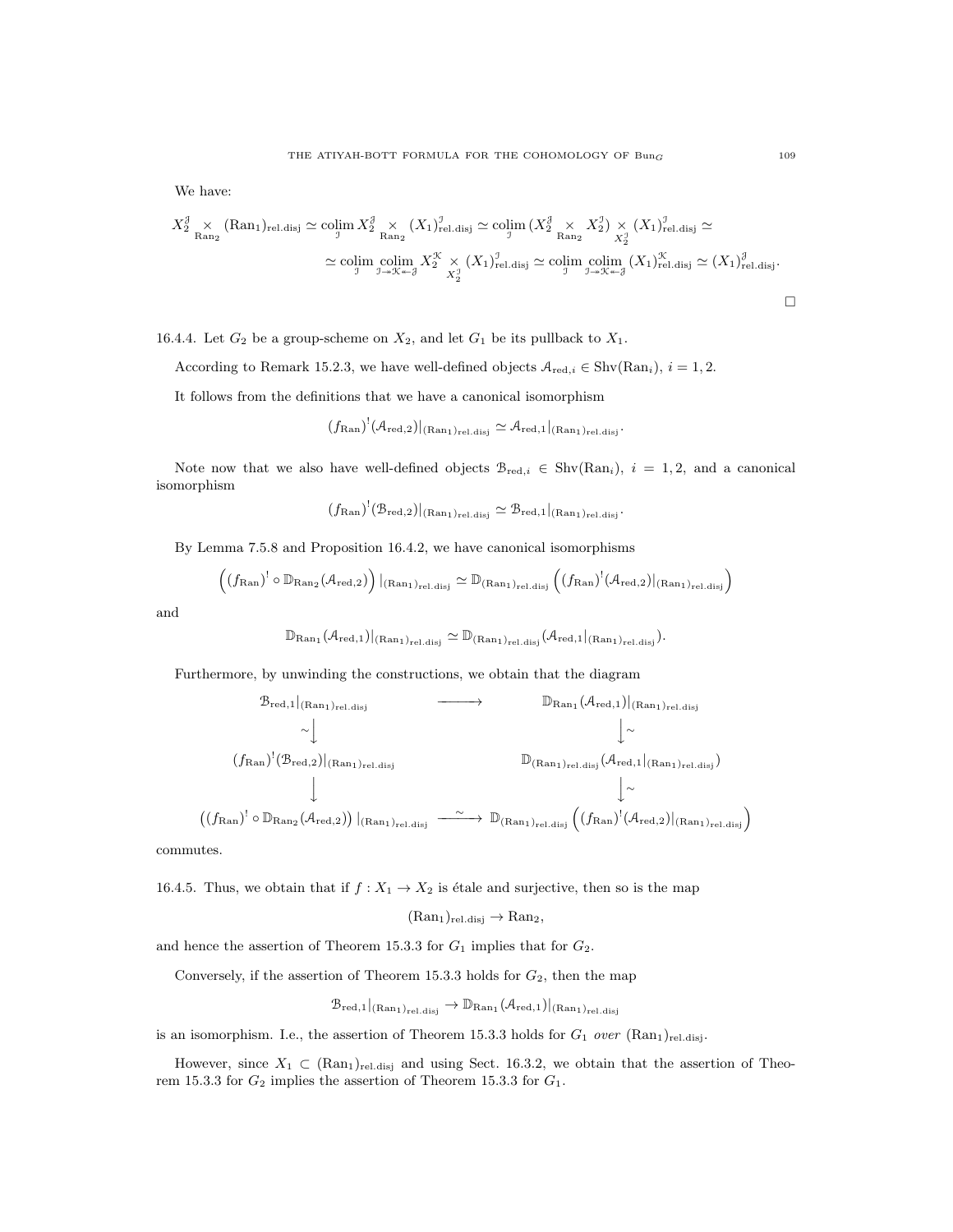16.4.6. For a reductive group scheme G on X, let  $X_1 \to X$  be an étale cover such that  $G_1 := G|_{X_1}$ is a constant group-scheme. Thus, we obtain that it is enough to prove Theorem 15.3.3 in the case of constant group schemes.

Now, if G is a constant group scheme on X, let  $X' \to X$  be an open cover such that X' admits an étale map to  $\mathbb{A}^1$ . Hence, we obtain that it is enough to prove Theorem 15.3.3 (or, equivalently, that (16.1) is an isomorphism) in the case when G is a constant group scheme and  $X = \mathbb{A}^1$ .

Note that for  $X = \mathbb{A}^1$  and the constant group-scheme, both sides in (16.1) are *constant*. This is due to the  $\mathbb{A}^1$ -equivariance structure on all the objects involved. Hence, the map (16.1) is an isomorphism in this case if and only if the map

(16.2) 
$$
(\mathcal{B}_{red})_{\{x\}} \to (\mathbb{D}_{\text{Ran}}(\mathcal{A}_{red}))_{\{x\}}
$$

is an isomorphism for some/any  $x \in \mathbb{A}^1$ .

By the same logic as in Sect. 16.4.5, the assertion that (16.2) if and only if it is an isomorphism for some/any curve X and some  $x \in X$ .

Hence, we obtain that Theorem 15.3.3 follows from the next assertion:

Theorem 16.4.7. The map

$$
(\mathcal{B}_{\mathrm{red}})_{\{x\}} \to (\mathbb{D}_{\mathrm{Ran}}(\mathcal{A}_{\mathrm{red}}))_{\{x\}}
$$

of (16.2) is an isomorphism for some/any X and some/any  $x \in X$  and the constant group-scheme G.

We shall refer to Theorem 16.4.7 as the *pointwise duality* statement.

## 17. First proof of the pointwise duality statement

The goal of this section is to prove Theorem 16.4.7, and thereby finish the proof of Theorem 14.1.6. A prerequisite for the present section is Sect. 11 and the notion for a map between lax prestacks to be universally homologically contractible from Sect. 3.4.

We let  $X$  be a smooth curve and  $G$  a constant reductive group scheme over  $X$ .

We will essentially reproduce the proof of [Main Text, Theorem 7.2.10] in a simplified context of the constant group-scheme.

# 17.1. Local non-abelian Poincaré duality.

17.1.1. Recall the lax prestack  $(Ran_{untl,aug})_{x \notin S}$ , see Sect. 11.1.2. Denote

$$
\operatorname{Gr}_{(\operatorname{Ran}_{\text{untl},\text{aug}})_{x\notin}}:=(\operatorname{Ran}_{\text{untl},\text{aug}})_{x\notin}\underset{\operatorname{Ran}_{\text{untl},\text{aug}}}{\times}\operatorname{Gr}_{\operatorname{Ran}_{\text{untl},\text{aug}}}.
$$

Explicitly, the above lax prestack attaches to a test scheme  $S$  the following category. Its objects are triples:

- $K \subseteq I \subseteq \text{Maps}(S, X)$ , where the images of the maps  $S \to X$  corresponding to elements of K are disjoint from x;
- a *G*-bundle  $\mathcal{P}_G$  on  $S \times X$ ;
- a trivialization  $\gamma$  of  $\mathcal{P}_G|_{S \times X \text{Graph}_I}$ .

Given two such objects

$$
(K^1 \subseteq I^1, \mathcal{P}_G^1, \gamma^1)
$$
 and  $(K^2 \subseteq I^2, \mathcal{P}_G^2, \gamma^2)$ ,

a morphism between them is an inclusion  $K_1 \subseteq K_2$  and  $I_1 \subseteq I_2$ , and an isomorphism

$$
\mathcal{P}_G^1|_{S \times X - \text{Graph}_{K_2}} \simeq \mathcal{P}_G^2|_{S \times X - \text{Graph}_{K_2}},
$$

which is compatible with the trivializations of  $\mathcal{P}_G^1|_{S \times X-\text{Graph}_{I_2}}$  and  $\mathcal{P}_G^2|_{S \times X-\text{Graph}_{I_2}}$ , given by  $\gamma^1|_{S \times X - \text{Graph}_{I_2}}$  and  $\gamma^2$ , respectively.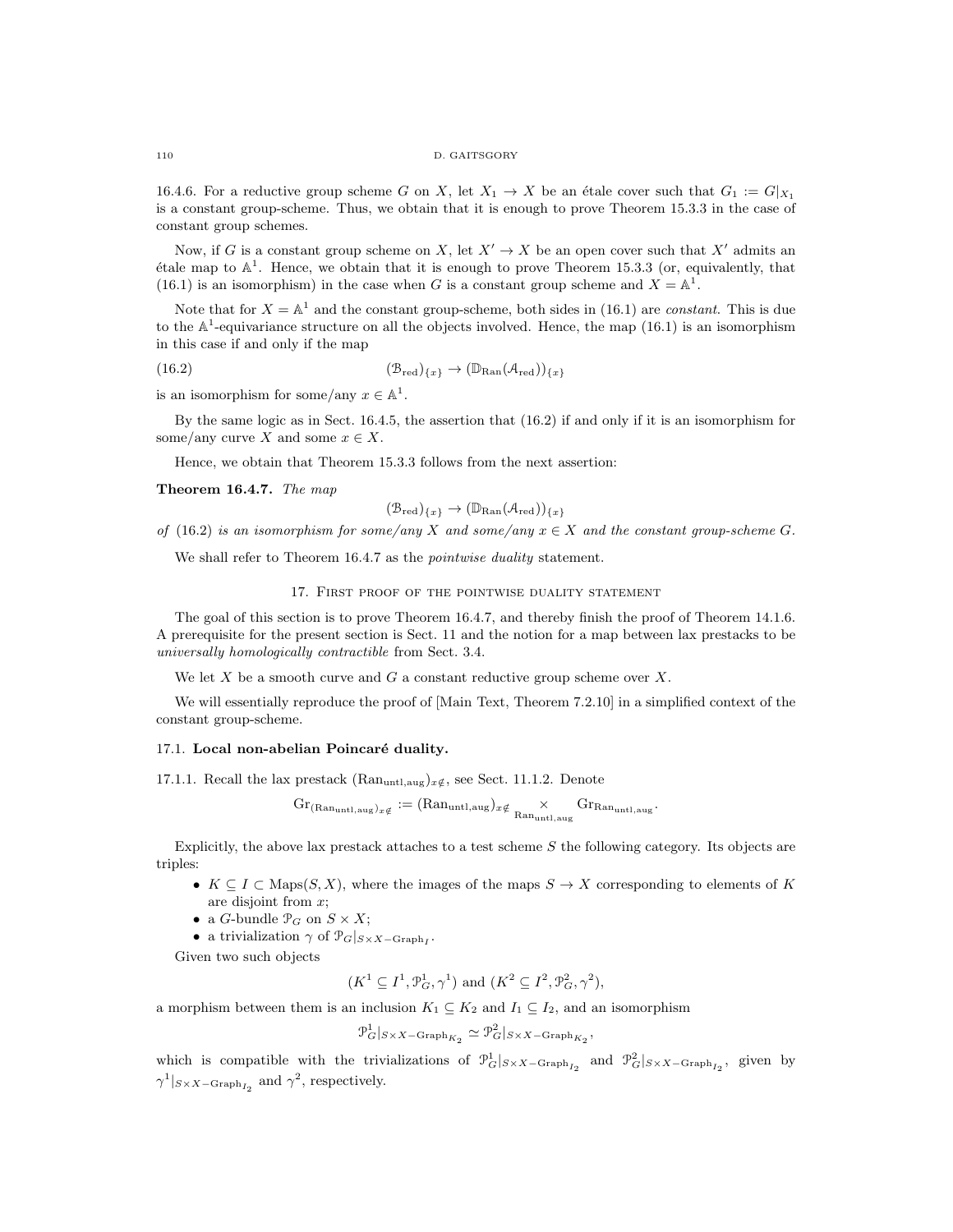17.1.2. Note that by taking the fiber at  $x \in X$ , we obtain a map

$$
(17.1) \t\t\t Gr_{(Ran_{untl,aug})_{x}\notin} \to BG_x.
$$

We will prove:

**Theorem 17.1.3.** The map (17.1) is a universally homologically contractible<sup>25</sup>. In particular, it induces an isomorphism on homology.

One can view Theorem 17.1.3 as a local version of non-abelian Poincaré duality.

We will now show how Theorem 17.1.3 implies Theorem 16.4.7.

17.1.4. Proof of Theorem 16.4.7. Recall that in Theorem 11.1.3, we constructed a canonical isomorphism

$$
((\mathcal{A}^{\dagger}_{\mathrm{red}})_x)^{\vee} \simeq (\mathbb{D}_{\mathrm{Ran}}(\mathcal{A}_{\mathrm{red}}))_{\{x\}}.
$$

Consider the resulting pairing

$$
(\mathcal{A}^\dagger_{\mathrm{red}})_x \otimes (\mathbb{D}_{\mathrm{Ran}}(\mathcal{A}_{\mathrm{red}}))_{\{x\}} \to k.
$$

Note that by construction

$$
(\mathcal{A}_{\mathrm{red}}^{\dagger})_x \simeq C_*^{\mathrm{red}}(\mathrm{Gr}_{(\mathrm{Ran}_{\mathrm{untl},\mathrm{aug}})_{x\notin}}).
$$

By unwinding the construction in Theorem 16.4.7, we obtain that the following diagram commutes

$$
(\mathcal{A}_{red}^{\dagger})_{x} \otimes (\mathbb{D}_{\text{Ran}}(\mathcal{A}_{red}))_{\{x\}} \longrightarrow k
$$
  
\n
$$
\sim \uparrow \qquad \qquad \uparrow
$$
  
\n
$$
C_{*}^{\text{red}}(\text{Gr}_{(\text{Ran}_{\text{unt1},\text{aug}})_{x\notin}}) \otimes (\mathbb{D}_{\text{Ran}}(\mathcal{A}_{red}))_{\{x\}} \qquad C_{*}^{\text{red}}(BG_{x}) \otimes C_{red}^{*}(BG_{x})
$$
  
\n
$$
\uparrow \qquad \qquad \uparrow \qquad \qquad \uparrow
$$
  
\n
$$
C_{*}^{\text{red}}(\text{Gr}_{(\text{Ran}_{\text{unt1},\text{aug}})_{x\notin}}) \otimes (\mathcal{B}_{\text{red}})_{\{x\}} \qquad \longrightarrow C_{*}^{\text{red}}(BG_{x}) \otimes (\mathcal{B}_{\text{red}})_{\{x\}},
$$

where the lower left vertical arrow is induced by the map of Theorem 16.4.7, and the bottom horizontal arrow is induced by the map of (17.1).

Applying Theorem 11.1.3, we deduce that the map

$$
(\mathcal{B}_{red})_{\{x\}} \to (\mathbb{D}_{\mathrm{Ran}}(\mathcal{A}_{red}))_{\{x\}}
$$

is an isomorphism, as required.

17.1.5. Thus, our remaining goal is to prove Theorem 17.1.3. Note that the above derivation of Theorem 16.4.7 from Theorem 11.1.3 shows that these two theorems are logically equivalent. In particular, since Theorem 16.4.7 is a *local* statement (i.e., it makes sense for a not necessarily complete curve), we obtain that so is Theorem 11.1.3.

However, in order to prove Theorem 11.1.3, we will use global methods. In particular, for the proof we will assume that  $X$  is complete (which we could have from the start). The proof of Theorem 11.1.3 will amount to a combination of two results, namely, Theorems 17.2.4 and 17.2.6, both global in nature. It is reasonable to think that the two global phenomena used in the proof of Theorem 17.1.3 cancel each other out.

#### 17.2. The prestack of germs of bundles.

 $^{25}$ See Sect. 2.5 for what it means to be universally homologically contractible for a map from a lax prestack to a prestack.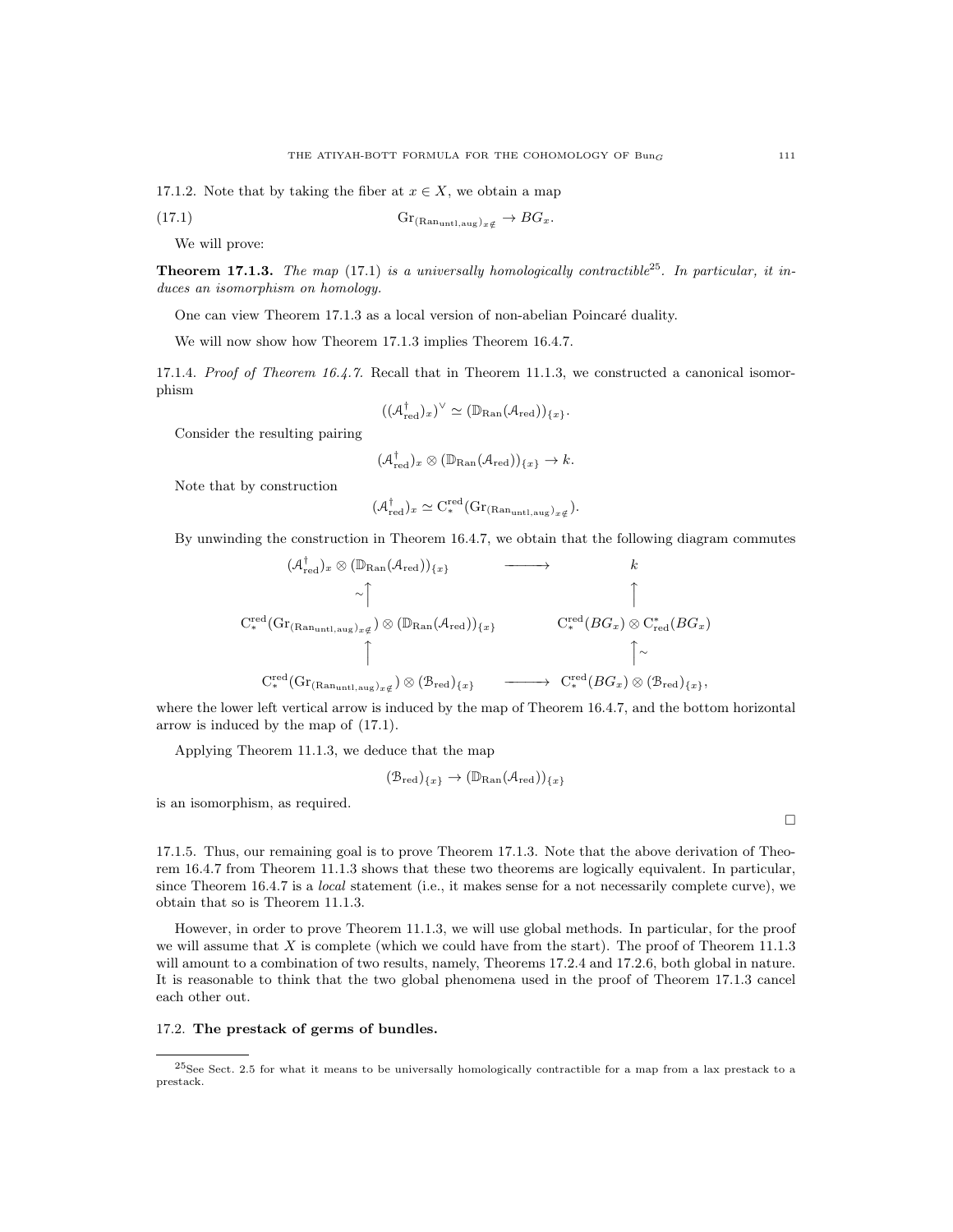17.2.1. Let Bun<sub>G</sub><sup>round<sub>x</sub></sup> denote the following prestack. For  $S \in$  Sch, the groupoid of S-points of  $Bun_{G}^{around_x}$  has as objects G-bundles  $\mathcal{P}_G$  on  $S \times X$ , and as morphisms isomorphisms between G-bundles defined on an open subset of  $S \times X$  of the form  $S \times X$  –  $Graph_K$  for some finite set  $K \subset \text{Maps}(S, X - x)$ .

Remark 17.2.2. The prestack  $Bun_G^{around_x}$  should be thought of as classifying germs of G-bundles on X defined in an (unspecified, but non-empty) neighborhood of  $x$ .

17.2.3. Restriction to  $x \in X$  defines a map

(17.2)  $\text{Bun}_G^{\text{around}_x} \to BG_x.$ 

In Sect. 17.3 we will prove:

Theorem 17.2.4. The map (17.2) is a universally homologically contractible. In particular, it induces an isomorphism on homology.

We note that Theorem 17.2.4 is essentially the same as [Main Text, Proposition 7.3.17].

17.2.5. Note now that we also have a tautologically defined forgetful map

(17.3)  $\mathrm{Gr}_{(\mathrm{Ran}_{\mathrm{untl},\mathrm{aug}})_x_{\notin}} \to \mathrm{Bun}_G^{\mathrm{around}_x}.$ 

In Sect. 17.4 we will prove:

**Theorem 17.2.6.** The map (17.3) is universally homologically contractible. In particular, it induces an isomorphism on homology.

We note that Theorem 17.2.6 is essentially the same as [Main Text, Proposition 7.3.16] (in the simplified context of a constant group-scheme).

17.2.7. Note that the map  $(17.1)$  is the composition of the maps  $(17.3)$  and  $(17.2)$ . So, Theorem 17.1.3 follows from the combination of Theorems 17.2.4 and 17.2.6.

#### 17.3. Proof of Theorem 17.2.4.

17.3.1. Since the map pt  $\rightarrow BG_x$  is a smooth cover, it suffices to show that the prestack

$$
\operatorname{Bun}_G^{\operatorname{around}_x} \underset{BG_x}{\times} \operatorname{pt}
$$

is universally homologically contractible.

Let  $\mathbf{Maps}((X; x), (G; 1))^{\text{around } x}$  be the group-prestack whose S-points are maps from  $S \times X$  to G, defined on an open subset of  $S \times X$  of the form  $S \times X$  –  $Graph<sub>I</sub>$  for some finite set  $I \subset \text{Maps}(S, X - x)$ and equal to the constant map with value  $1 \in G$  when restricted to  $S \times x \subset S \times X$ .

By [Main Text, Theorem 3.3.6] (applied in the case of a constant group-scheme), for any G-bundle  $\mathcal{P}_G$  on  $S \times X$  equipped with a trivialization along  $S \times x$ , there exists an étale cover of  $\tilde{S} \to S$  and  $K \subset \text{Maps}(S, X - x)$ , such that  $\mathcal{P}_G|_{\widetilde{S} \times X - \text{Graph}_K}$  can be trivialized in a way compatible with the given trivialization on  $\widetilde{S} \times x$ .

This implies that the prestack  $\text{Bun}_G^{\text{around}_x} \times_{BG_x}$  pt identifies with the étale sheafification of the prestack

$$
B(\mathbf{Maps}((X; x), (G; 1))^{\text{around}_x}).
$$

Thus, it remains to show that the prestack  $B(\mathbf{Maps}((X; x), (G; 1))^{\text{around } x})$  is universally homologically contractible.

It is easy to see that if  $H$  is a group-prestack, which is universally homologically contractible (as a mere prestack), then so is BH.

Hence, we obtain that in order to prove Theorem 17.2.4, it suffices to show that the prestack  $\mathbf{Mass}((X;x),(G;1))^{\text{around }x}$  is universally homologically contractible.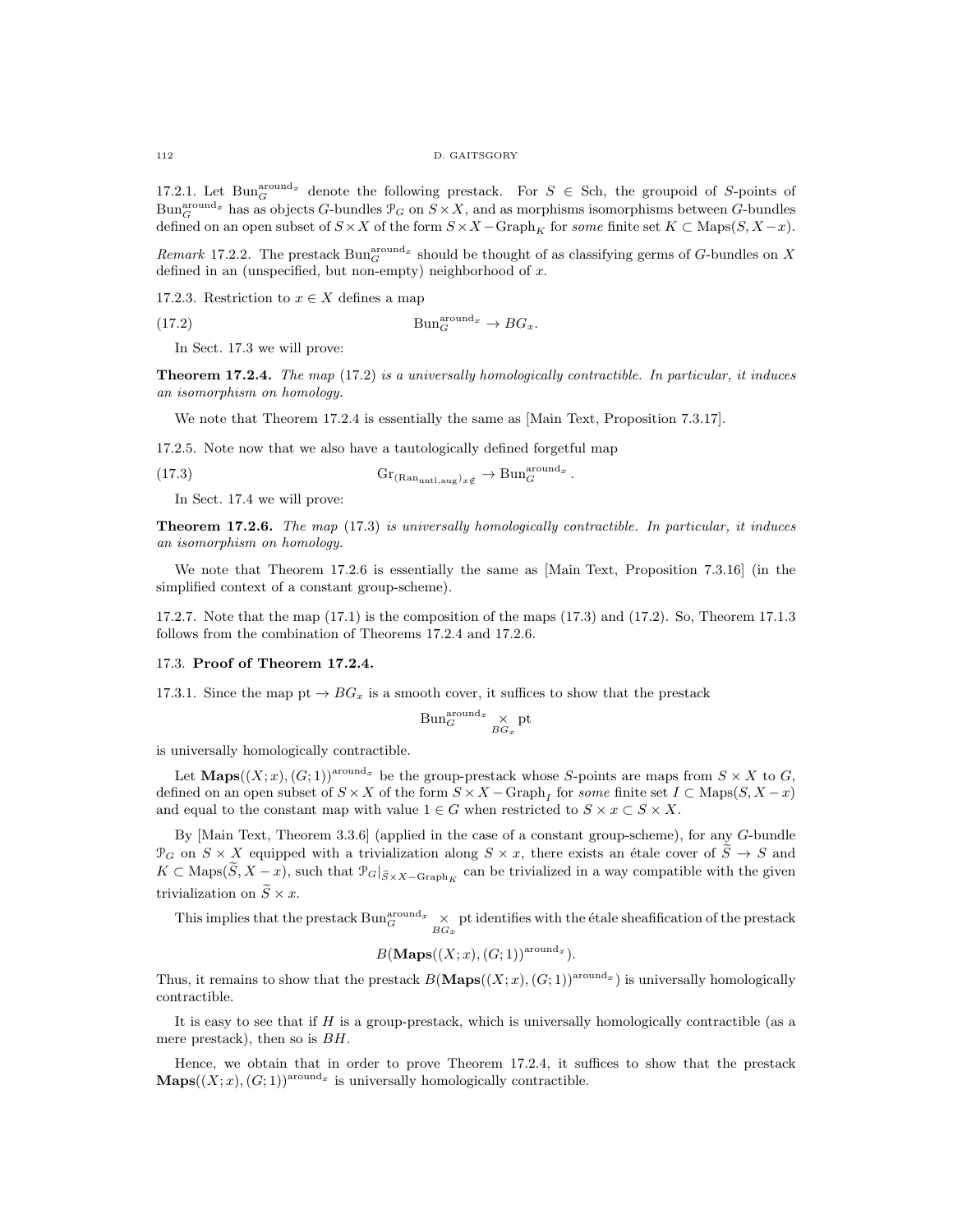17.3.2. Let  $\mathbf{Maps}((X; x), (G; 1))_{\text{param}}^{\text{around } x}$  denote the following lax prestack. For  $S \in \mathbf{Sch}$ , the category of S-points of  $\mathbf{Maps}((X; x), (G; 1))_{\text{param}}^{\text{around } x}$  has as objects pairs  $K \subset \text{Maps}(S, X - x)$  and a map

$$
z: S \times X - \mathrm{Graph}_K \to G,
$$

which takes value  $1 \in G$  over  $S \times x \subset S \times X$ . Morphisms between  $(K^1, z^1)$  and  $(K^2, z^2)$  are inclusions  $K^1 \subseteq K^2$  such that

$$
z^1|_{S \times X - \text{Graph}_{K^2}} = z^2.
$$

We have the forgetful map

(17.4) 
$$
\mathbf{Maps}((X;x),(G;1))_{\text{param}}^{\text{around }x} \to \mathbf{Maps}((X;x),(G;1))^{\text{around }x}.
$$

We claim:

Lemma 17.3.3. The map (17.4) is universally homologically contractible.

*Proof.* By Lemma 2.5.3, it is enough to show that for any S-point of  $\mathbf{Maps}((X; x), (G; 1))^{\text{around } x}$ , the category of its lifts to an S-point of  $\mathbf{Maps}((X; x), (G; 1))_{\text{param}}^{\text{around } x}$  is contractible.

Let an S-point of **Maps** $((X; x), (G; 1))^{around_x}$  be given by  $(K, z : S \times X - Graph_K \to Z)$ . The category of its lifts to an S-point of  $\mathbf{Maps}((X; x), (G; 1))_{\text{param}}^{\text{around}_x}$  is that of

$$
(K', z' : S \times X - \mathrm{Graph}_{K'} \to Z, z|_{S \times X - \mathrm{Graph}_{K \cup K'}} = z'|_{S \times X - \mathrm{Graph}_{K \cup K'}}).
$$

Now, left cofinal in this category is the subcategory consisting of those K' for which  $K \subset K'$ . Finally, this subcategory is contractible since it has an initial object.

17.3.4. Hence, by Lemma 17.3.3, it suffices to show that the lax prestack  $\mathbf{Maps}((X; x), (G; 1))_{\text{param}}^{\text{around } x}$ is universally homologically contractible. However, this is the assertion of [Main Text, Theorem 3.3.2] (applied in the case of a constant group-scheme). (Note that the theorem from [Main Text] quoted above is a global result; this is what makes Theorem 17.2.4 a global assertion.)

## 17.4. Proof of Theorem 17.2.6.

17.4.1. Let  $(\text{Bun}_G^{\text{around}_x})_{\text{param}}$  be the lax prestack defined as follows. For  $S \in$  Sch, the category of S-points of  $(\text{Bun}_G^{\text{around }x})_{\text{param}}$  has as objects pairs  $K \subset \text{Maps}(S, X - x)$  and G-bundle  $\mathcal{P}_G$  on  $S \times X$ .

For two such objects  $(K^1, \mathcal{P}_G^1)$  and  $(K^2, \mathcal{P}_G^2)$ , a datum of a morphism between them is an inclusion  $K_1 \subseteq K_2$  and an isomorphism

$$
\mathcal{P}_G^1|_{S \times X - \text{Graph}_{K_2}} \simeq \mathcal{P}_G^2|_{S \times X - \text{Graph}_{K_2}}.
$$

The map (17.3) clearly factors as

(17.5) 
$$
\mathrm{Gr}_{(\mathrm{Ran}_{\mathrm{untl},\mathrm{aug}})_{x}\notin} \to (\mathrm{Bun}_G^{\mathrm{around}_x})_{\mathrm{param}} \to \mathrm{Bun}_G^{\mathrm{around}_x}.
$$

We will prove that both arrows in  $(17.5)$  are universally homologically contractible.<sup>26</sup> We note, however, that the fact that the second arrow in (17.5) is universally homologically contractible is proved by repeating the proof of Lemma 17.3.3.

 $^{26}$ Here we are using the notion of being universally homologically contractible for a map between lax prestacks, see Sect. 3.4 for what this means.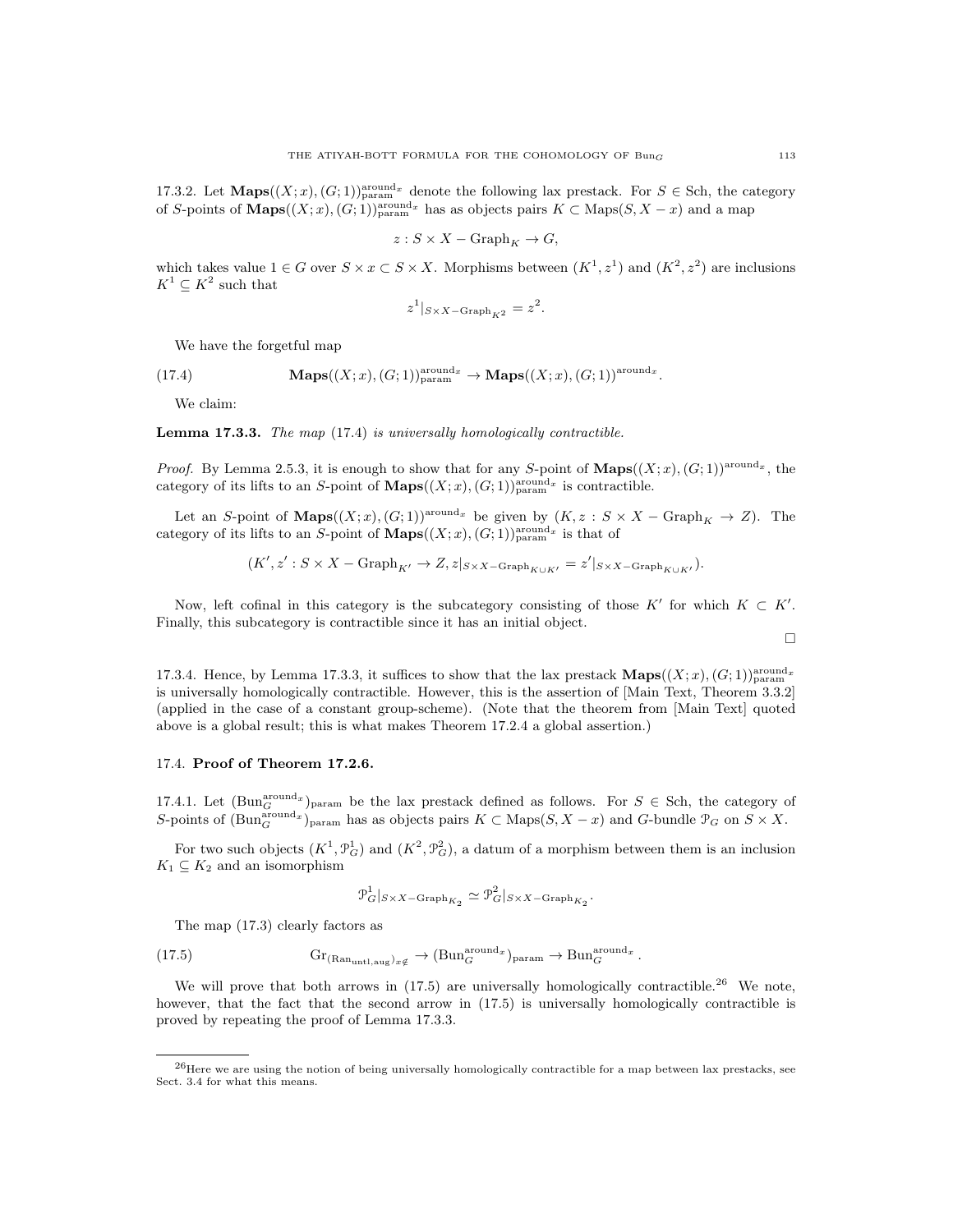17.4.2. By Proposition 3.4.6, in order to prove that

(17.6) 
$$
\mathrm{Gr}_{(\mathrm{Ran}_{\mathrm{untl},\mathrm{aug}})_{x\xi}} \to (\mathrm{Bun}_G^{\mathrm{around}_x})_{\mathrm{param}}
$$

is universally homologically contractible, it suffices to show that for any  $S \in$  Sch, the functor

$$
\mathrm{Gr}_{(\mathrm{Ran}_{\mathrm{untl},\mathrm{aug}})_{x\notin}}(S)\rightarrow (\mathrm{Bun}_G^{\mathrm{around}_x})_{\mathrm{param}}(S)
$$

is a coCartesian fibration and that for any given object of  $(\text{Bun}_G^{\text{around}_x})_{\text{param}}(S)$  the map

$$
S \underset{\text{(Bun}_G^{\text{around}_x})_{\text{param}}} \times \text{Gr}_{(\text{Ran}_{\text{untl},\text{aug}})_{x \notin}} \to S
$$

is universally homologically contractible.

17.4.3. The coCartesian property is established as follows. For a map

$$
(K^1, \mathcal{P}_G^1) \to (K^2, \mathcal{P}_G^2)
$$

in  $(\text{Bun}_G^{\text{around}_x})_{\text{param}}(S)$  and an object  $\text{Gr}_{(\text{Ran}_{\text{untl,aug}})_{x \notin}}(S)$ , given by  $I^1 \supseteq K^1$  and a trivialization  $\gamma^1$  of  $\mathcal{P}_G^1$  over  $S \times X$  – Graph<sub>I1</sub>, we produce a new object of  $(\text{Bun}_G^{\text{around}_x})_{\text{param}}(S)$  by setting  $I^2 := I^1 \cup K^2$ with  $\gamma^2$ , given by restriction.

17.4.4. Let us now be given an object  $(K, \mathcal{P}_G)$  of  $(\text{Bun}_G^{\text{around}_x})_{\text{param}}(S)$ . The fiber of (17.6) over it is the lax prestack over S that assigns to  $S' \to S$  the category of

$$
((K' \subseteq I' \subset \text{Maps}(S', X)), \gamma')
$$

where K' is the image of K in  $\text{Maps}(S', X)$ , and where  $\gamma'$  is a trivialization of  $\mathcal{P}_G|_{S' \times X}$  over

$$
S' \times X - \mathrm{Graph}_{I'}.
$$

Consider now the lax prestack

$$
S \underset{\mathrm{Bun}_G}{\times} \mathrm{Gr}_{\mathrm{Ran}_{\mathrm{untl}}}.
$$

By definition, it assigns to  $S' \to S$  the category of

$$
(I' \subset \text{Maps}(S', X), \gamma'),
$$

where  $\gamma'$  is a trivialization of  $\mathcal{P}_G|_{S' \times X}$  over  $S' \times X - \text{Graph}_{I'}$ .

We have a tautological functor

$$
S \underset{(\text{Bun}_G^{\text{around}} x)_{\text{param}}}{\times} \text{Gr}_{(\text{Ran}_{\text{unt1,aug}})_{x \notin}} \rightarrow S \underset{ \text{Bun}_G}{\times} \text{Gr}_{\text{Ran}_{\text{unt1}}},
$$

which admits a left adjoint (take the union of  $I'$  with  $K'$ ).

Hence, by Lemma 3.3.4, it is enough to show that the map

$$
S \underset{\mathrm{Bun}_G}{\times} \mathrm{Gr}_{\mathrm{Ran}_{\mathrm{unt}1}} \to S
$$

is universally homologically contractible.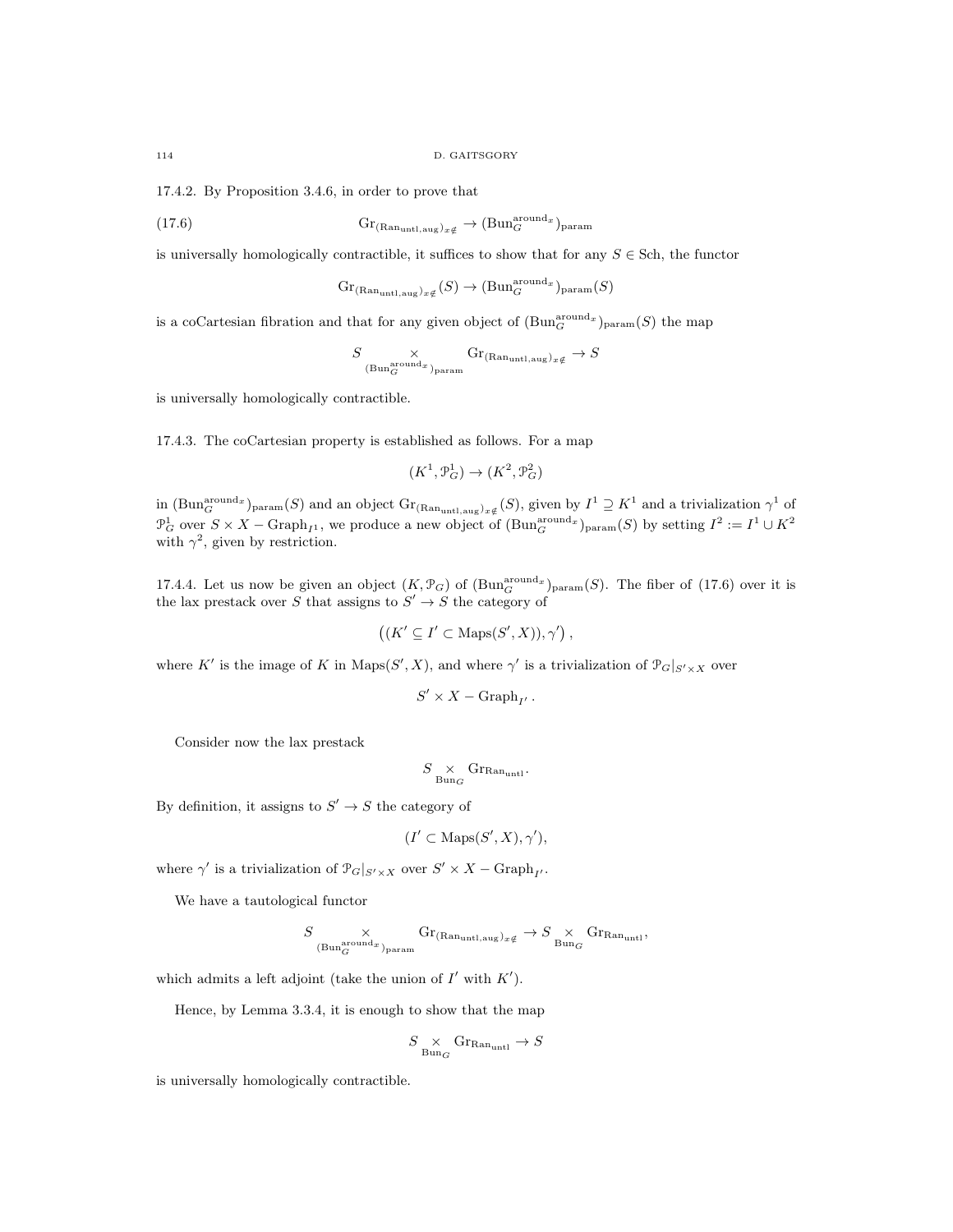17.4.5. By [Main Text, Theorem 3.3.6] (applied in the case of a constant group-scheme), we can assume that the given G-bundle on  $S \times X$  admits a rational trivialization. In this case, the fiber product

$$
S\underset{\mathrm{Bun}_G}{\times}\mathrm{Gr_{\mathrm{Ran}_{\mathrm{unt1}}}}
$$

identifies with

$$
S \times \mathbf{Maps}(X, G)_{\text{param}},
$$

where **Maps** $(X, G)$ <sub>param</sub> is the prestack that assigns to  $S' \to S$  the groupoid of

$$
(I' \subset \text{Maps}(S', X), \gamma' : S' \times X - \text{Graph}_{I'} \to G).
$$

Thus, it remains to show that the prestack  $\mathbf{Maps}(X, G)_{\text{param}}$  is universally homologically contractible. However, the latter is given by [Main Text, Theorem 3.3.2] (applied in the case of a constant group-scheme). (We note again that the theorem from [Main Text] quoted above is a global result, making Theorem 17.2.6 into a global assertion).

#### 18. Second proof of the pointwise duality statement

In this section we will give another proof of Theorem 16.4.7, also using global methods. One component of this proof relies on the notion of universal homological left cofinality, see Sect. 3.5.

In this section we let X be a proper curve with a marked point  $x_{\infty} \in X$ . We denote  $X' := X - x_{\infty}$ , and we let  $x_0$  be a marked point on X'. In practice, we will take  $X = \mathbb{P}^1$  with points  $\infty$  and 0, respectively.

We let  $G$  be a constant reductive group-scheme on  $X$ .

18.1. Local non-abelian Poincaré duality,  $\mathbb{P}^1$ -version. In this subsection we will formulate a theorem, Theorem 18.1.3, which would be a semi-global  $\mathbb{P}^1$ -analog of Theorem 17.1.3, and deduce from it Theorem 16.4.7.

18.1.1. Let **union**<sub> $x_{\infty}$ </sub>, untit, aug denote the map

$$
\text{Ran}_{\text{untl},\text{aug}} \to \text{Ran}_{\text{untl},\text{aug}}, \quad (K \subseteq I) \mapsto ((K \cup x_{\infty}) \subseteq (I \cup x_{\infty})).
$$

Consider the map

$$
\mathbf{union}_{x_{\infty},\text{untl},\text{aug}} \circ \iota \circ \phi : \text{Ran} \to \text{Ran}_{\text{untl},\text{aug}}, \quad I \mapsto (\{x_{\infty}\} \subset (I \cup x_{\infty})).
$$

Consider the fiber product

$$
{\rm Ran}_{\rm Ran_{untl,aug}} \times {\rm Gr}_{\rm Ran_{untl,aug}}.
$$

This is a prestack that assigns to a test scheme  $S$  the category, whose objects are triples:

- $I \subset \text{Maps}(S, X);$
- a *G*-bundle  $\mathcal{P}_G$  on  $S \times X$ ;
- a trivialization  $\gamma$  of the restriction of  $\mathcal{P}_G$  to  $S \times X (\text{Graph}_I \cup (S \times x_{\infty}))$ .

Morphisms between  $(I^1, \mathcal{P}_G^1, \gamma^1)$  and  $(I^2, \mathcal{P}_G^2, \gamma^2)$  are non-empty only when  $I^1 = I^2$ , and in the latter case consist of isomorphisms

$$
\mathcal{P}_G^1|_{S \times (X - x_\infty)} \simeq \mathcal{P}_G^2|_{S \times (X - x_\infty)},
$$

compatible with the data of  $\gamma^1$  and  $\gamma^2$ , respectively.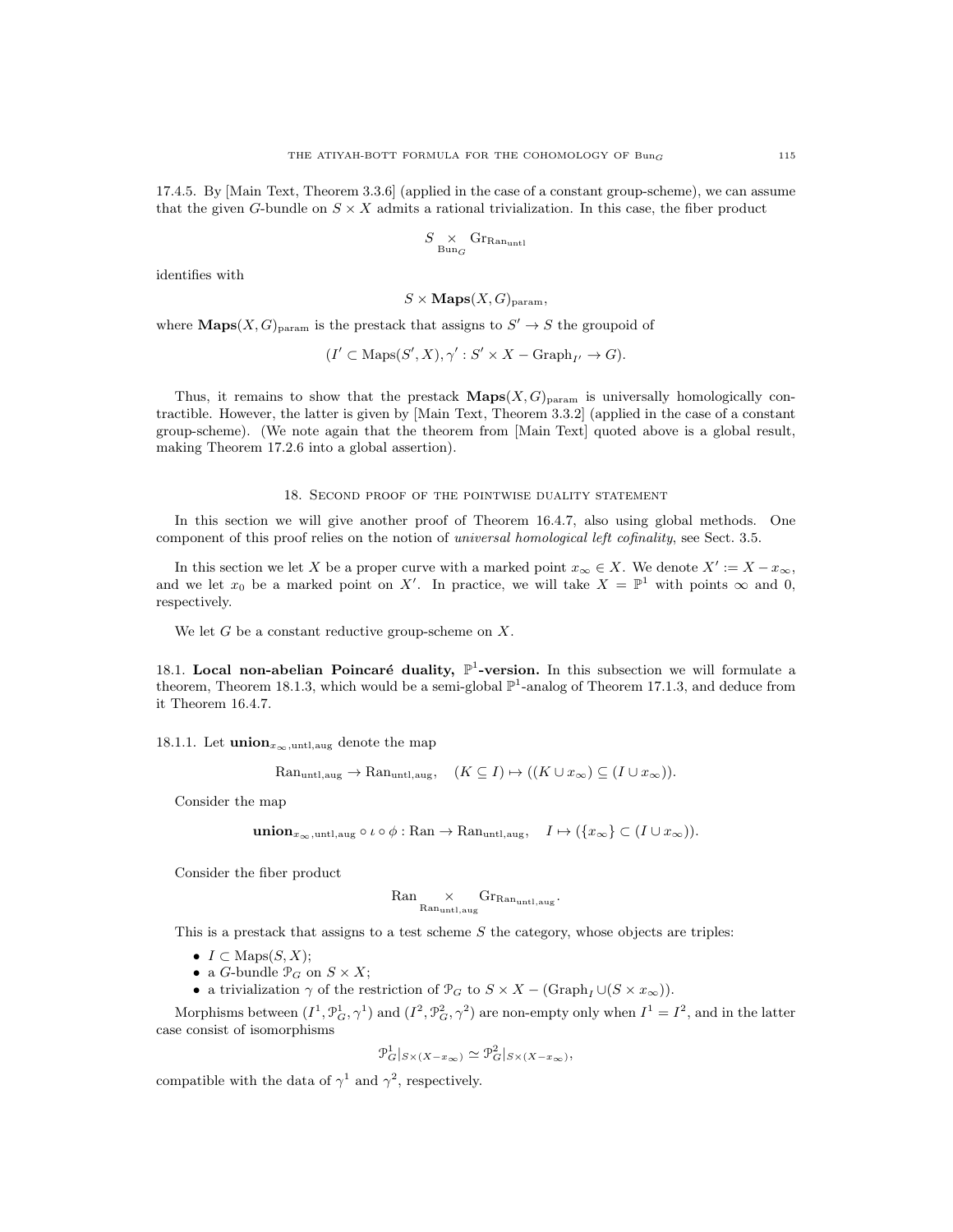18.1.2. We have a naturally defined map

(18.1) 
$$
\text{Ran}_{\text{Ran}_{\text{untl},\text{aug}}} \times \text{Gr}_{\text{Ran}_{\text{untl},\text{aug}}} \to BG,
$$

given by restricting the bundle to  $x_0 \in X'$ .

We will prove:

**Theorem 18.1.3.** Let  $(X, x_\infty, x_0) = (\mathbb{P}^1, \infty, 0)$ . Then the map (18.1) is universally homologically contractible.

We regard Theorem 18.1.3 as a semi-global version of Theorem 14.2.4.

We shall now show how Theorem 18.1.3 implies Theorem 16.4.7.

18.1.4. Consider the object

$$
(\mathbf{j}_{\mathrm{Ran}})_*(\mathcal{A}'_{\mathrm{red}}) \in \mathrm{Shv}^!(\mathrm{Ran}(X)).
$$

We have a tautologically defined map

(18.2) 
$$
(\mathbb{D}_{\mathrm{Ran}'}(\mathcal{A}'_{\mathrm{red}}))_{\{x_0\}} \to (\mathrm{C}^*_c(\mathrm{Ran},(\mathbf{j}_{\mathrm{Ran}})_*(\mathcal{A}'_{\mathrm{red}})))^\vee.
$$

We claim:

**Lemma 18.1.5.** Assume that  $(X, x_\infty, x_0) = (\mathbb{P}^1, \infty, 0)$ . Then the map (18.2) is an isomorphism.

*Proof.* We will prove the lemma for  $A'_{red}$  replaced by any  $\mathcal{F} \in Shv^{\perp}(Ran')$ , which is equivariant with respect to the action of  $\mathbb{G}_m$  by dilations.

By Corollary 8.2.2, we can assume that  $\mathcal{F} = (\text{ins}_\mathcal{I}')( \mathcal{F}_\mathcal{I})$  for some finite set  $\mathcal{I}$  and  $\mathcal{F}_\mathcal{I} \in \text{Shv}(X'^\mathcal{I})$  with  $\mathfrak{F}_{\mathfrak{I}}$  being  $\mathbb{G}_m$ -equivariant.

Then it suffices to show that the map

(18.3) 
$$
(\mathbb{D}_{X'^\mathfrak{I}}(\mathcal{F}_{\mathfrak{I}}))_{x_0^{\mathfrak{I}}}\to \left(\mathrm{C}^*_c(X^{\mathfrak{I}}, (\mathbf{j}_{X^{\mathfrak{I}}})_*(\mathcal{F}_{\mathfrak{I}}))\right)
$$

is an isomorphism, where  $x_0^{\mathcal{I}}$  denotes the corresponding point of  $X^{\mathcal{I}}$ .

Let  $(\mathcal{F}_{J})_{x_0}^*$  denote the \*-fiber of  $\mathcal{F}_{J}$  at the point  $x_0^J \in X'^J$ . Then the map (18.3) is the dual of the canonical map

$$
C^*(X^{\prime 1}, \mathcal{F}_\mathfrak{I}) \to (\mathcal{F}_\mathfrak{I})_{x_0^{\mathfrak{I}}}^*
$$

Now, the assertion follows from the contraction principle for  $\mathbb{G}_m$ -equivariant sheaves on  $(\mathbb{A}^1)^3$ , see [DrGa, Theorem C.5.3].

 $\Box$ 

18.1.6. Recall the map  $\text{union}_{x_{\infty},\text{unt},\text{aug}}$  introduced above. It follows from Theorem 5.4.3 that we have a canonical isomorphism

$$
\mathcal{A}'_{\text{red}} \simeq \text{TakeOut} \circ \textbf{union}_{x_{\infty}, \text{untl}, \text{aug}}^! (\mathcal{A}_{\text{untl}, \text{aug}})|_{\text{Ran}'}.
$$

From here we obtain a map

(18.4) TakeOut 
$$
\text{ounion}_{x_{\infty}, \text{untl}, \text{aug}}^! (\mathcal{A}_{\text{untl}, \text{aug}}) \to (\mathbf{j}_{\text{Ran}})_* (\mathcal{A}_{\text{red}}').
$$

We claim:

**Lemma 18.1.7.** The map  $(18.4)$  is an isomorphism.

*Proof.* Follows easily from Theorem 5.4.3: it is true for  $A_{\text{red}}$  replaced by an arbitrary  $\mathcal{F} \in \text{Shv}^!(\text{Ran})$ ,  $\mathcal{A}'_{\text{red}}$  by  $\mathcal{F}|_{\text{Ran}'}$  and  $\mathcal{A}_{\text{untl,aug}}$  by  $\widetilde{\mathcal{F}} := \text{AddUnit}_{\text{aug}}(\mathcal{F}) \in \text{Shv}^!(\text{Ran}_{\text{untl,aug}})$ .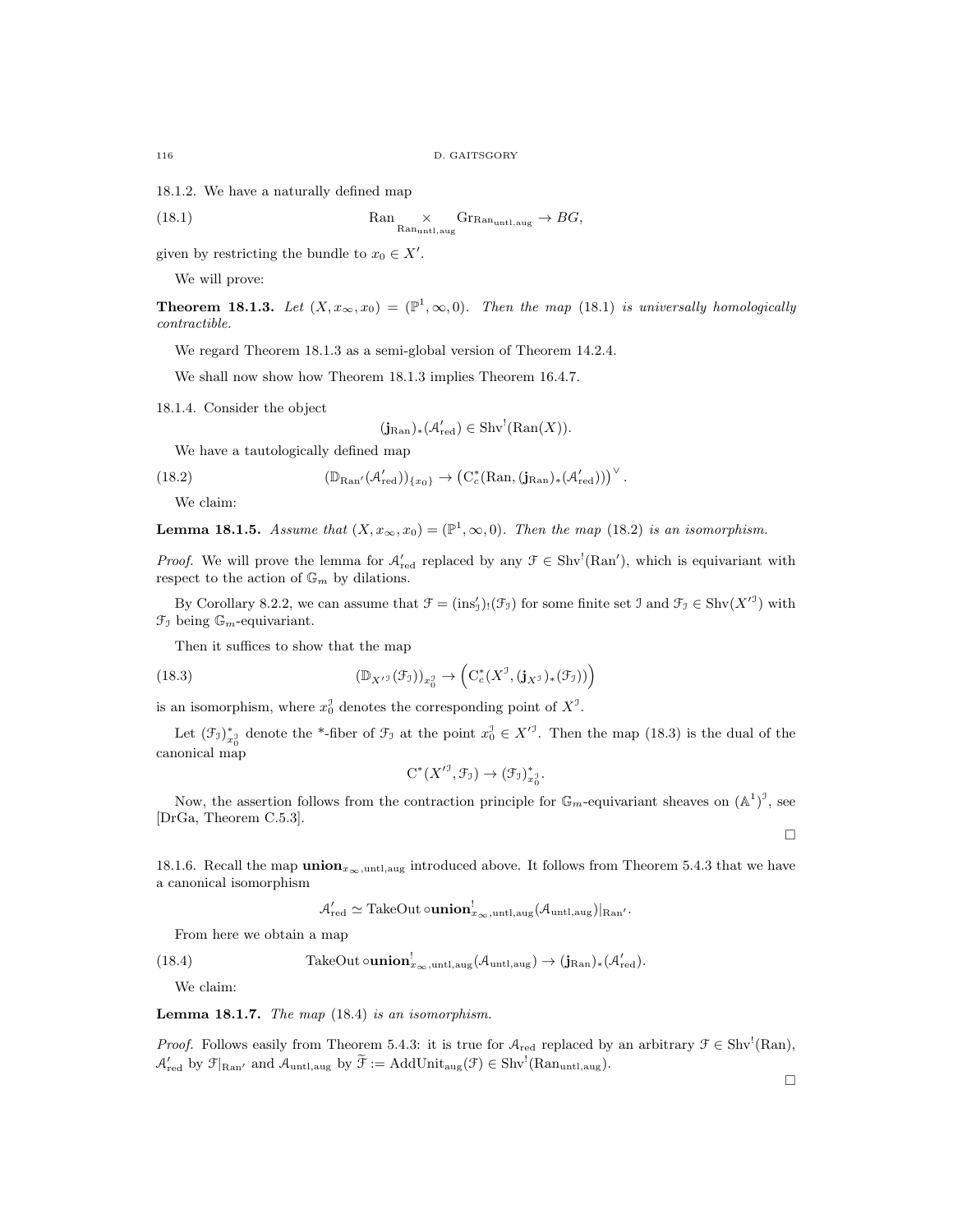### 18.1.8. By construction, the following diagram commutes:



We need to show that the top horizontal arrow in this diagram is an isomorphism. For this we can take  $(X, x_\infty, x_0) = (\mathbb{P}^1, \infty, 0)$ . We claim that in this case all the other arrows in this diagram are isomorphisms.

Indeed, for  $(X, x_{\infty}, x_0) = (\mathbb{P}^1, \infty, 0)$ , Theorem 18.1.3 says that the second from the top left vertical arrow is an isomorphism, and Lemma 18.1.5 says that the top right vertical arrow is an isomorphism.

The other arrows are isomorphism for any  $(X, x<sub>\infty</sub>, x<sub>0</sub>)$ , which follows from Lemma 18.1.7 and Corollary 5.4.5.

This proves Theorem 16.4.7.

18.2. The stack of bundles on the punctured curve. In this subsection we shall reduce Theorem 18.1.3 to a combination of another two theorems. These theorems are parallel to Theorems 17.2.4 and 17.2.6, respectively.

18.2.1. Let  $\text{Bun}'_G$  be the prestack that assigns to  $S \in$  Sch the groupoid whose objects are G-bundles on  $S \times X$ , and whose morphisms are isomorphisms of G-bundles on  $S \times X'$ . (In other words, this is the subgroupoid of G-bundles on  $S \times X'$  whose objects are those G-bundles that can be extended to  $S \times X.$ 

Restriction to  $x_0 \in X'$  defines a map

 $(18.5)$  Bun<sup>2</sup>  $Bun'_{G} \to BG.$ 

We will prove:

**Theorem 18.2.2.** Assume that  $(X, x_{\infty}, x_0) = (\mathbb{P}^1, \infty, 0)$ . Then the map (18.5) is universally homologically contractible. In particular, it induces an isomorphism on homology.

18.2.3. Recall the lax prestack

$$
\mathrm{Ran} \underset{\mathrm{Ran}_{\mathrm{untl},\mathrm{aug}}} \times \mathrm{Gr}_{\mathrm{Ran}_{\mathrm{untl},\mathrm{aug}}},
$$

see Sect. 18.1.1 (in particular, its definition involved the distinguished point  $x_{\infty}$ ).

We have a naturally defined map

 $(18.6)$ 

$$
\mathrm{Ran} \underset{\mathrm{Ran}_{\mathrm{unt1},\mathrm{aug}}} \times \mathrm{Gr}_{\mathrm{Ran}_{\mathrm{unt1},\mathrm{aug}}} \to \mathrm{Bun}_{G}'
$$

We will prove: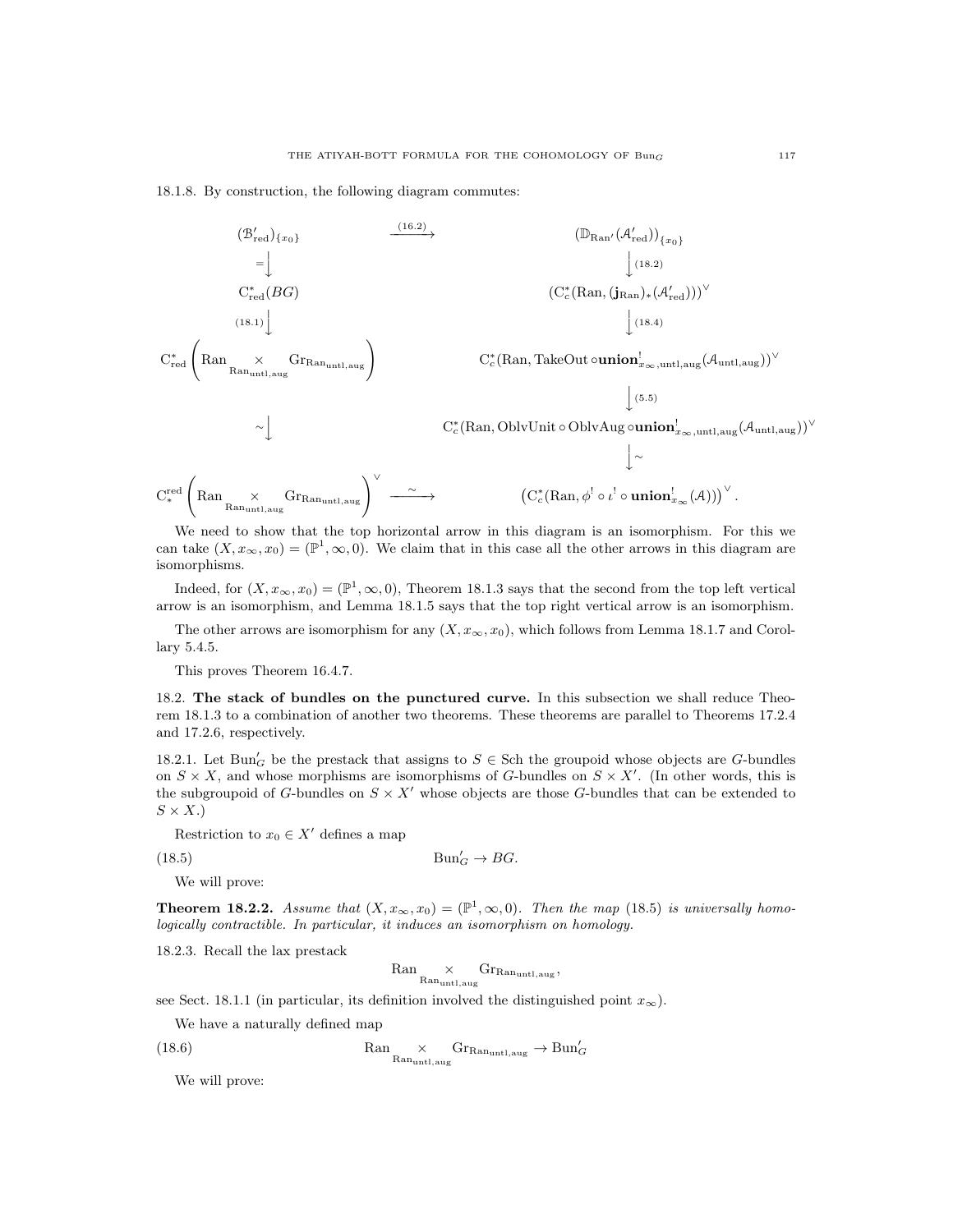Theorem 18.2.4. The map (18.6) is universally homologically contractible. In particular, it induces an isomorphism on homology.

Note that Theorem 18.2.4 is stated for any  $(X, x_{\infty})$ , i.e., it is not linked to the  $\mathbb{P}^1$  situation.

18.2.5. Clearly, the composition of the maps (18.6) and (18.5) equals the map (18.1). Hence, Theorems 18.2.2 and 18.2.4 imply Theorem 18.1.3.

### 18.3. Proof of Theorem 18.2.2.

18.3.1. Let  $\text{Bun}_{G,\text{level}_{x_0}}$  be the moduli stack of G-bundles with structure of level 1 at  $x_0$  (i.e., G-bundles equipped with a trivialization of the fiber at  $x_0$ ), and let  $\text{Bun}'_{G,\text{level}_{x_0}}$  be the corresponding variant, i.e.,

$$
Bun'_{G,\text{level}_{x_0}} := \text{Bun}'_{G} \underset{BG}{\times} \text{pt}.
$$

It suffices to show that  $\mathrm{Bun}'_{G,\text{level}_{x_0}}$  is universally homologically contractible.

Consider the simplicial object  $(\text{Bun}_{G,\text{level}_{x_0}}/\text{Bun}'_{G,\text{level}_{x_0}})$ <sup>o</sup> of PreStk equal to the Čech nerve of the map

$$
Bun_{G,level_{x_0}} \to Bun'_{G,level_{x_0}}
$$

.

,

It suffices to show that the map

(18.7)  $|\mathcal{C}_*(\text{Bun}_{G,\text{level}_{x_0}}/\text{Bun}'_{G,\text{level}_{x_0}})^\bullet| \to \Lambda$ 

is an isomorphism.

18.3.2. Consider the simplicial object  $(\text{Gr}_{x_{\infty}})^{\bullet}$ , of PreStk given by taking the powers of the indscheme  $\mathrm{Gr}_{x_{\infty}}$ . Clearly,

$$
|\operatorname{C}_*((\operatorname{Gr}_{x_{\infty}})^{\bullet})| \to \Lambda
$$

is an isomorphism.

Thus, to prove that (18.7), it suffices to construct a simplicial map

(18.8) 
$$
(\text{Gr}_{x_{\infty}})^{\bullet} \to (\text{Bun}_{G,\text{level}_{x_0}} / \text{Bun}'_{G,\text{level}_{x_0}})^{\bullet},
$$

so that it induces a term-wise isomorphism on homology.

18.3.3. The map (18.8) is constructed as follows: it sends an *n*-tuple of G-bundles ( $\mathcal{P}^1, ..., \mathcal{P}^n$ ) on  $S \times X$ each equipped with a trivialization  $\gamma^i$  over  $S \times X'$  to the same n-tuple, where the trivializations of each  $\mathcal{P}^i$  at  $S \times x_0$  is given by  $\gamma^i|_{S \times x_0}$ , and where the identifications

$$
\mathcal{P}^i|_{S \times X'} \simeq \mathcal{P}^j|_{S \times X'}
$$

are given by  $\gamma_j \circ \gamma_i^{-1}$ .

Now, each of the above maps

$$
(\mathrm{Gr}_{x_{\infty}})^n \to (\mathrm{Bun}_{G,\mathrm{level}_{x_0}} / \mathrm{Bun}'_{G,\mathrm{level}_{x_0}})^n
$$

is a fibration, locally trivial in the Zariski topology, with the typical fiber being

 $\mathbf{Maps}((X', x_0), (G, 1)).$ 

Thus, it remains to show that the trace map

 $C_*(\mathbf{Maps}((X', x_0), (G, 1))) \to \Lambda$ 

is an isomorphism.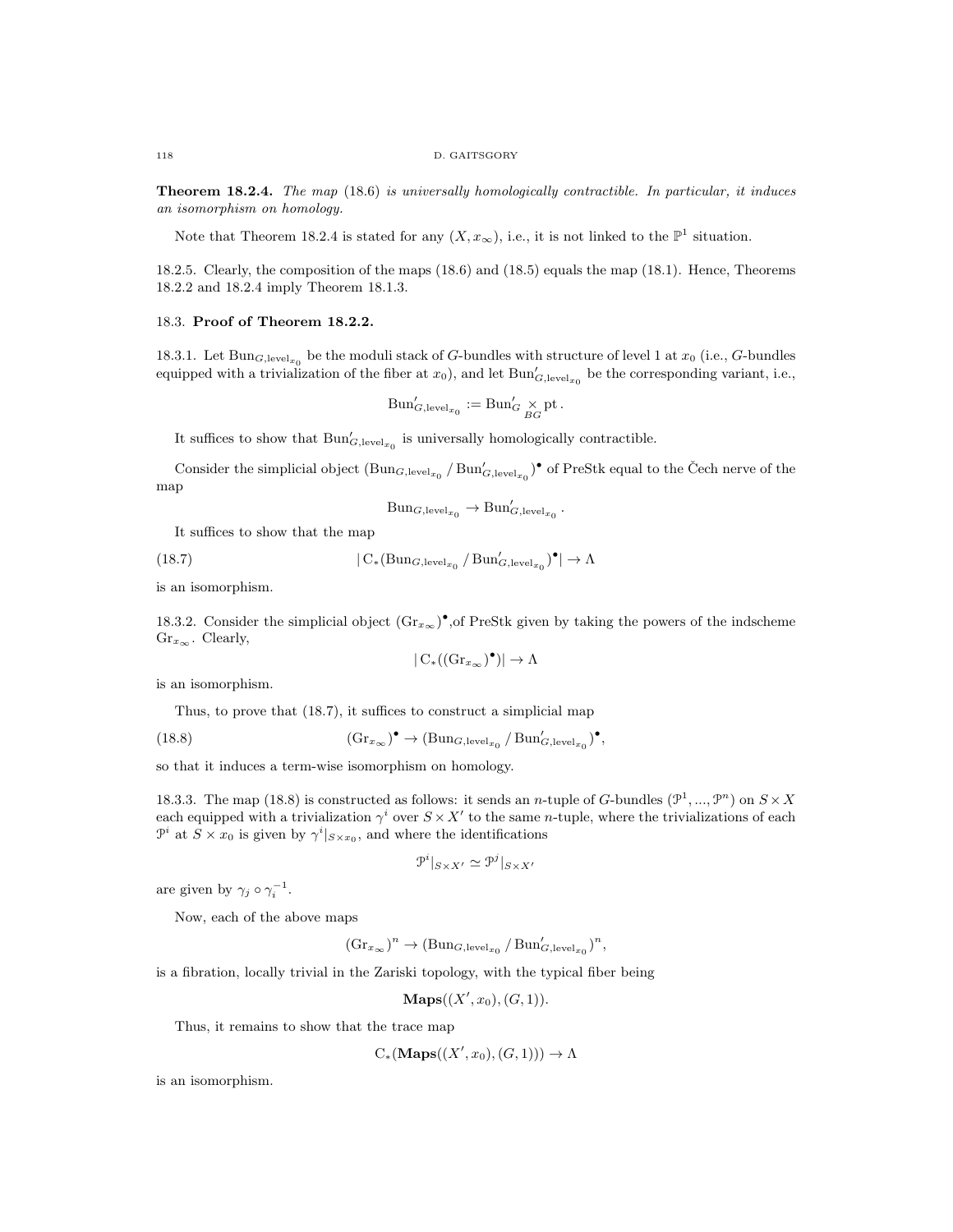18.3.4. We shall now use the fact that  $(X', x_0)$  equals  $(\mathbb{A}^1, 0)$ . In fact, we claim that for any affine scheme  $Z$  with a point  $z$ , the map

$$
C_*(\mathbf{Maps}((\mathbb{A}^1,0),(Z,z))) \to \Lambda
$$

is an isomorphism.

Indeed, let us embed Z into an affine space  $\mathbb{A}^n$ , so that  $z = 0 \in \mathbb{A}^n$ . We can represent  $\mathbf{Maps}((\mathbb{A}^1, 0), (Z, z))$  as the colimit of affine schemes each equal to

$$
\mathbf{Maps}((\mathbb{A}^1,0),(Z,z))\cap\mathbf{Maps}((\mathbb{A}^1,0),(\mathbb{A}^n,0))^{\le d},
$$

where  $\mathbf{Maps}((\mathbb{A}^1, 0), (\mathbb{A}^n, 0))^{\leq d}$  is the vector space of polynomial maps of degree  $\leq d$ .

Hence, it suffices to show that each  $\mathbf{Maps}((\mathbb{A}^1, 0), (Z, z)) \cap \mathbf{Maps}((\mathbb{A}^1, 0), (\mathbb{A}^n, 0))^{\le d}$  has a trivial homology.

Now, the  $\mathbb{G}_m$ -action on  $\mathbb{A}^1$  defines an action of  $\mathbb{G}_m$  on  $\mathbf{Maps}((\mathbb{A}^1,0),(\mathbb{A}^n,0))$ , which preserves each  $\mathbf{Maps}((\mathbb{A}^1,0),(Z,z)) \cap \mathbf{Maps}((\mathbb{A}^1,0),(\mathbb{A}^n,0))^{\leq d}$ , and contracts it to the constant map  $\mathbb{A}^1 \to 0 \in Z$ .

18.4. **Proof of Theorem 18.2.4.** We emphasize again that Theorem 18.2.4 is stated for any  $(X, x_{\infty})$ , i.e., it is not linked to the  $(\mathbb{P}^1, \infty)$  situation.

18.4.1. Since the map

 $Bun_G \to Bun'_G$ 

is surjective on isomorphism classes of S-points, it suffices to show that the base-changed map

$$
\text{Bun}_G \underset{\text{Bun}_G'}{\times} (\text{Ran} \underset{\text{Ran}_{\text{unt1},\text{aug}}}{\times} \text{Gr}_{\text{Ran}_{\text{unt1},\text{aug}}}) \to \text{Bun}_G
$$

is universally homologically contractible.

Note that

$$
\text{Bun}_G\underset{\text{Bun}_G'}{\times}(\text{Ran}\underset{\text{Ran}_{\text{untl},\text{aug}}}{\times}\text{Gr}_{\text{Ran}_{\text{untl},\text{aug}}})\simeq \text{Gr}_{\text{Ran}}\underset{\text{Ran}}{\times}\text{Ran},
$$

where  $\text{Ran} \to \text{Ran}$  is the map

$$
\mathbf{union}_{x_{\infty}}, \quad I \mapsto I \cup x_{\infty}.
$$

Thus, it remains to show that the composed map

(18.9) Gran  $\chi$  Ran  $\rightarrow$  Gr<sub>Ran</sub>  $\rightarrow$  Bun<sub>G</sub>

is universally homologically contractible.

We will deduce this from the fact that the usual uniformization map

(18.10) GrRan → Bun<sup>G</sup>

is universally homologically contractible (the latter due to Theorem 14.2.4).

18.4.2. Note that the map  $\text{Gr}_{\text{Ran}} \to \text{Bun}_G$  factors as

$$
Gr_{\text{Ran}} \to Gr_{\text{Ran}_{\text{unt1}}} \to \text{Bun}_G,
$$

where

$$
\text{Gr}_\text{Ran_{untl}} := \text{Ran}_{\text{untl}} \underset{\text{Ran}_{\text{untl},\text{aug}}} \times \text{Gr}_{\text{Ran}_{\text{untl},\text{aug}}}
$$

for Gr<sub>Ran<sub>untl,aug</sub> introduced in Sect. 15.2. I.e., we have a commutative diagram</sub>

(18.11) 
$$
\begin{array}{cccc}\n\text{Gr}_{\text{Ran}} & \times \text{Ran} & \xrightarrow{\qquad} & \text{Gr}_{\text{Ran}} & \xrightarrow{\qquad} & \text{Bun}_G \\
& & \downarrow & & \downarrow & & \downarrow^{\text{id}_S} \\
& & \text{Gr}_{\text{Ran}_{\text{unt1}}} & \times & \text{Ran}_{\text{unt1}} & \xrightarrow{\qquad} & \text{Gr}_{\text{Ran}_{\text{unt1}}} & \xrightarrow{\qquad} & \text{Bun}_G,\n\end{array}
$$

where  $\text{Ran}_{\text{untl}} \to \text{Ran}_{\text{untl}}$  is the map

union<sub> $x_{\infty}$ ,untl,  $I \mapsto I \cup x_{\infty}$ .</sub>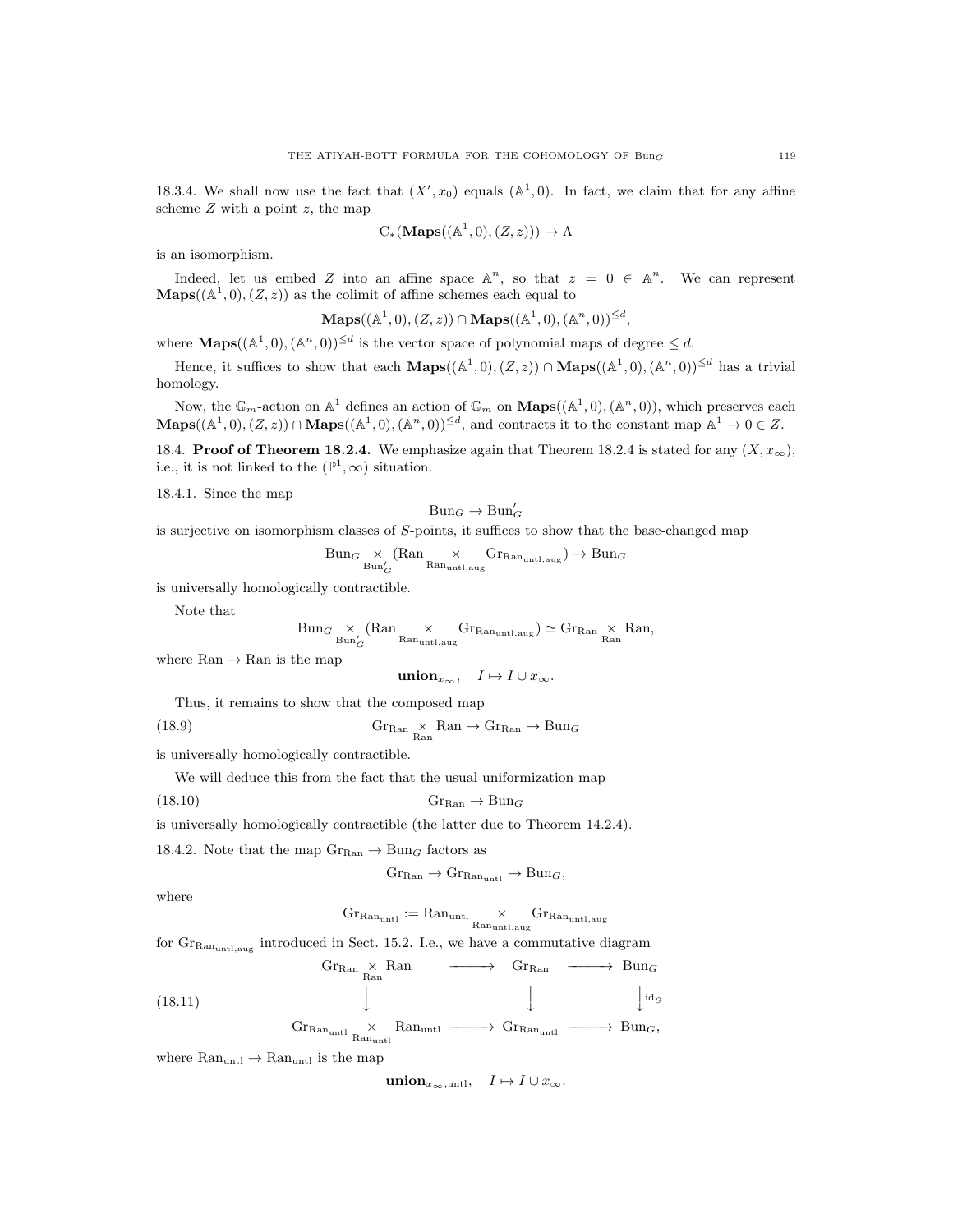18.4.3. We claim that the maps

 $\text{Gr}_{\text{Ran}_{\text{untl}}}, \text{ Gr}_{\text{Ran}_{\text{untl}}} \times \text{Ran}_{\text{untl}} \rightarrow \text{Gr}_{\text{Ran}_{\text{untl}}}$  and  $\text{Gr}_{\text{Ran}} \times \text{Ran} \rightarrow \text{Gr}_{\text{Ran}_{\text{untl}}} \times \text{Ran}_{\text{unul}},$ 

appearing in the diagram (18.11), are universally homologically left cofinal.

Indeed, consider the Cartesian square

$$
\begin{array}{ccc}\n\text{Gr}_{\text{Ran}} & \xrightarrow{\hspace{15mm}} & \text{Gr}_{\text{Ran}_{\text{unt1}}} \\
\downarrow \qquad & \downarrow \qquad & \downarrow \qquad \\
\downarrow \qquad & \qquad \downarrow \qquad\n\end{array}
$$

$$
\text{Ran} \quad \xrightarrow{\phi} \quad \text{Ran}_{\text{untl}},
$$

and the assertion follows from the combination of the following facts:

- (i) Theorem 4.6.2 and Proposition 4.6.5;
- (ii) The map  $\text{Gr}_\text{Ran_{untl}} \to \text{Ran}_{untl}$  is a value-wise coCartesian fibration;
- (iii) Proposition 3.5.9.

18.4.4. Since  $Bun<sub>G</sub>$  is a prestack (as opposed to a lax prestack), since the map

$$
\operatorname{Gr}_\mathrm{Ran} \underset{\mathrm{Ran}}{\times} \mathrm{Ran} \to \operatorname{Gr}_{\mathrm{Ran}_{\mathrm{unt1}}} \underset{\mathrm{Ran}_{\mathrm{unt1}}}{\times} \mathrm{Ran}_{\mathrm{unt1}},
$$

is universally homologically left cofinal, by Proposition 3.5.11, it suffices to show that the composed map

$$
\mathrm{Gr}_\mathrm{Ran_{untl}}\underset{\mathrm{Ran}_{untl}}{\times}\mathrm{Ran}_{untl}\rightarrow\mathrm{Gr}_{\mathrm{Ran}_{untl}}\rightarrow\mathrm{Bun}_{G}
$$

is universally homologically contractible.

Since

$$
\mathrm{Gr}_\mathrm{Ran_{untl}} \underset{\mathrm{Ran}_{untl}}{\times} \mathrm{Ran}_{untl} \rightarrow \mathrm{Gr}_{\mathrm{Ran}_{untl}}
$$

is universally homologically left cofinal, it suffices to show that the map

$$
\mathrm{Gr}_{\mathrm{Ran}_{\mathrm{unt}l}} \to \mathrm{Bun}_G
$$

is universally homologically contractible.

However, the latter follows from the fact that  $\text{Gr}_{\text{Ran}} \to \text{Gr}_{\text{Ran}_{\text{unt1}}}$  is universally homologically left cofinal and the fact that the map  $\text{Gr}_{\text{Ran}} \to \text{Bun}_G$  is universally homologically contractible.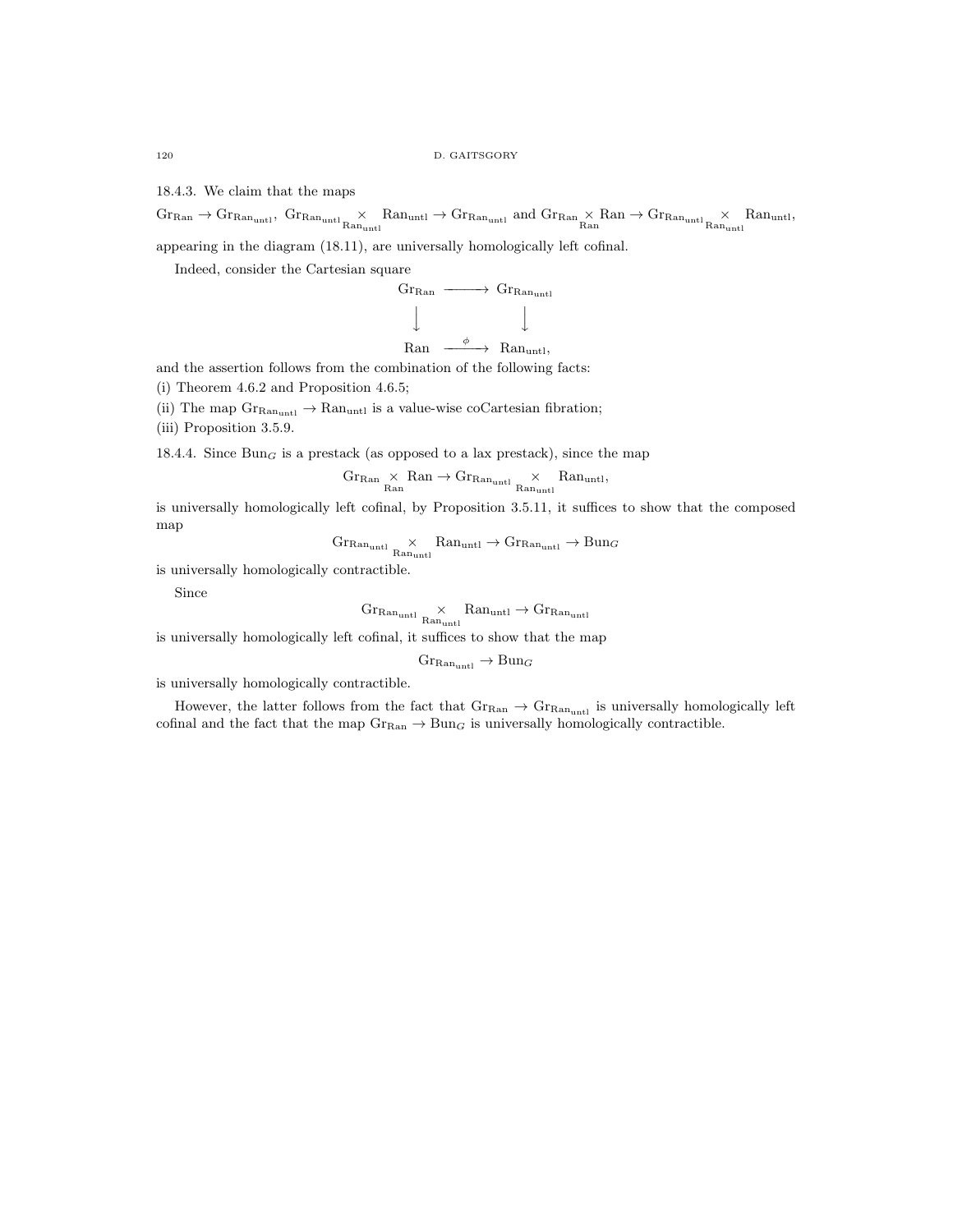### Part VI: The Atiyah-Bott formula and the numerical product formula

#### 19. The Atiyah-Bott formula

In this section we let  $X$  be a smooth connected complete curve. Let  $G$  be a group-scheme over  $X$ satisfying the assumptions of Sect. 14.2.1. We will assume that our sheaf theory is such that the ring of coefficients Λ is a field of characteristic 0.

In this section we will apply Theorem 14.1.6 to deduce a much more explicit expression for the cohomology of  $Bun<sub>G</sub>$ , the Atiyah-Bott formula.

The prerequisites for this section are Sects. 14.1 and 16.2 and [Main Text, Theorem 5.6.4].

### 19.1. Statement of the Atiyah-Bott formula.

19.1.1. Let  $G_0$  be the split form of G. Consider the commutative algebra in  $\Lambda$ -mod:

$$
C^*(BG_0)=:B_0.
$$

Consider the corresponding  $\mathbb{Z}$ -graded (classical) commutative algebra  $H^*(B_0)$ . Let  $M_0$  denoted the Z-graded Λ-vector space  $\mathfrak{m}/\mathfrak{m}^2$ , where  $\mathfrak{m} \subset H^*(B_0)$  is the augmentation ideal of  $B_0$  (the set of elements of strictly positive degree).

We shall regard  $M_0$  as a semi-simple object of  $\Lambda$ -mod (turning the Z-grading into a cohomological one).

19.1.2. The (graded) vector space  $M_0$  is the sum

 $\underset{e}{\oplus} \Lambda[-2e],$ 

where the e's are the exponents of  $G_0$ . Note that because  $G_0$  was assumed semi-simple, we have  $e \geq 2$ . When  $k = \overline{\mathbb{F}}_q$  (and our sheaf theory is that of  $\mathbb{Q}_\ell$ -adic sheaves),  $M_0$  carries a canonical action of the geometric Frobenius, where the action on the e-th direct summand is given by  $q^e$ .

It is well-known that  $H^*(B_0)$  is isomorphic to  $Sym_\Lambda(M_0)$ . When  $k = \overline{\mathbb{F}}_q$ , this is isomorphism can be chosen compatible with an action of the Frobenius.

Lifting the generators we can therefore choose an isomorphism of commutative algebras in Λ-mod

$$
\mathrm{Sym}_\Lambda(M_0)\simeq \mathrm{C}^*(B_0).
$$

For  $k = \overline{\mathbb{F}}_q$  the latter can also be chosen compatible with an action of the Frobenius.

19.1.3. The assignment  $G_0 \rightarrow M_0$  is functorial with respect to automorphisms of  $G_0$ . Hence over the open curve X' (see Sect. 14.2.1 for the notation) we have a well-defined lisse sheaf  $M \in Shv^1(X')$ , whose !-fiber  $M_x$  at  $x \in X$  is identified with  $M_0$  for every choice of identification of  $G_x$  with  $G_0$ .

The Atiyah-Bott formula reads:

## Theorem 19.1.4.

(a) There exists a (non-canonical) isomorphism

$$
C^*(Bun_G) \simeq Sym_{\Lambda}(C^*(X',M)).
$$

(b) When  $k = \overline{\mathbb{F}}_q$  and X and G are defined over  $\mathbb{F}_q$ , the above isomorphism can be chosen compatible with the Frobenius-equivariance structure.

19.2. Proof of the Atiyah-Bott formula.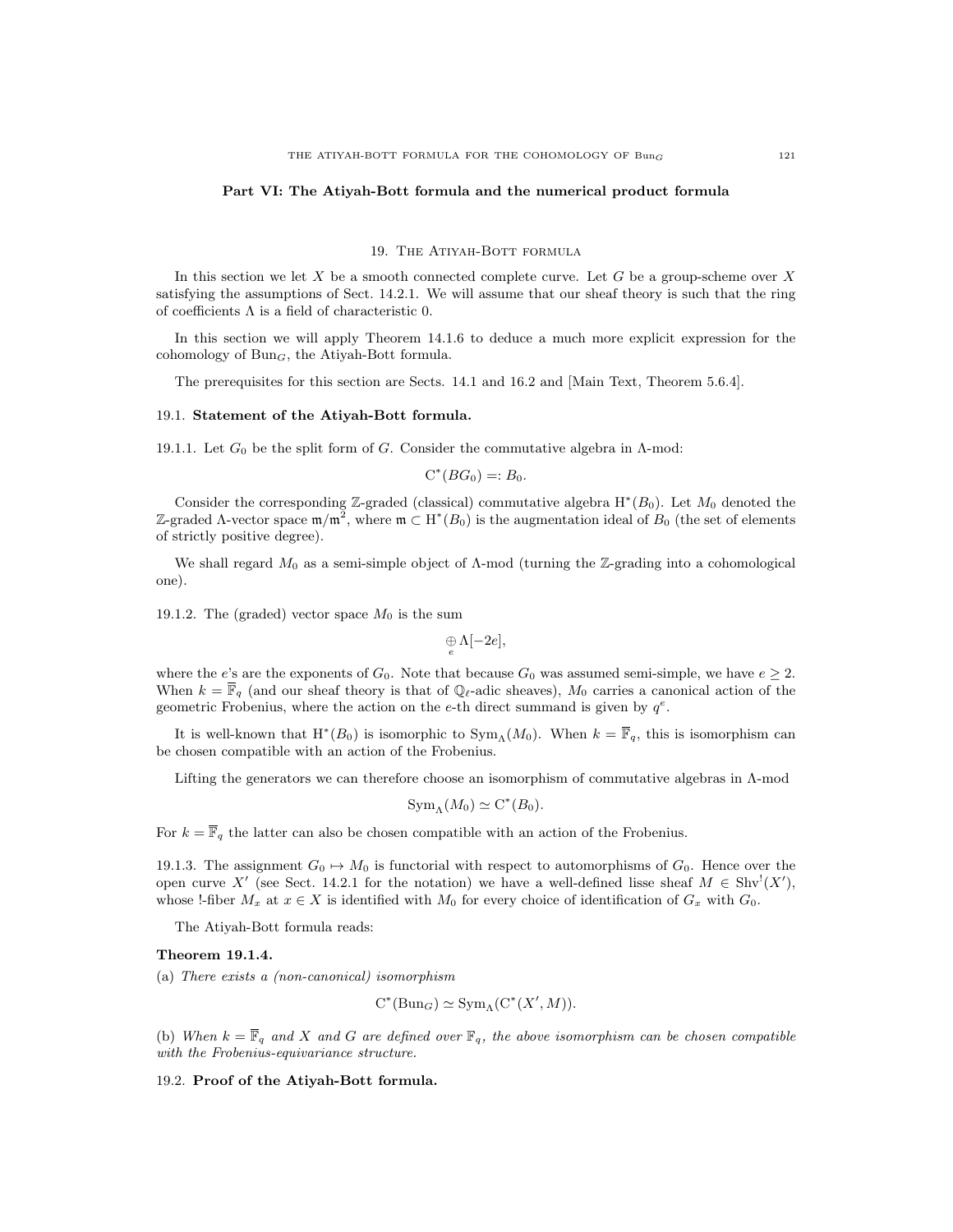19.2.1. The starting point for the proof is the isomorphism

$$
C_{red}^*(Bun_G) \simeq C_c^*(Ran, \mathcal{B}),
$$

provided by Theorem 14.1.6. So, from now on our goal will be to construct a (non-canonical) isomorphism

(19.1) 
$$
C_c^*(\mathrm{Ran}, \mathcal{B}) \simeq \mathrm{Sym}^+_{\Lambda}(C^*(X', M)),
$$

where  $Sym<sup>+</sup>$  denotes the augmentation ideal of Sym.

19.2.2. Recall the object  $\mathcal{B}_{red} \in Shv^!(\text{Ran})$  (see Sect. 15.1.3), and recall also that by Corollary 5.4.5 we have a canonical isomorphism

(19.2) 
$$
C_c^*(\text{Ran}, \mathcal{B}) \simeq C_c^*(\text{Ran}, \mathcal{B}_{red}).
$$

Recall also that by Sect. 16.2.1,  $B_{\text{red}}$  has a structure of *commutative algebra* in the symmetric monoidal category Shv<sup>!</sup>(Ran) (endowed with the convolution product). We claim:

Proposition 19.2.3. There is a (non-canonical) isomorphism between  $B_{red}$  and the (non-unital) free commutative algebra on the object  $(\text{ins}_X)(j_*(M))$  in the symmetric monoidal category Shv<sup>!</sup>(Ran).

In the above proposition, insx denotes the map  $X \to \text{Ran}$  and j is the open embedding  $X' \hookrightarrow X$ .

19.2.4. Before proving Proposition 19.2.3, let us show that it implies the existence of a non-canonical isomorphism

$$
C_c^*(\mathrm{Ran}, \mathcal{B}_{red}) \simeq \mathrm{Sym}^+_\Lambda(C^*(X', M))
$$

(while the latter implies (19.1) by (19.2)).

Indeed, the functor

 $\mathcal{F} \mapsto C_c^*(\text{Ran}, \mathcal{F}), \quad \text{Shv}^!(\text{Ran}) \to \Lambda\text{-mod}$ 

has a natural symmetric monoidal structure. Hence,

 $C_c^*$  (Ran, FreeCom<sub>Shv</sub>!<sub>(Ran)</sub>((ins<sub>X</sub>)!(**j**<sub>\*</sub>(*M*))))  $\simeq$  FreeCom<sub>A-mod</sub> ( $C_c^*$ (Ran, (ins<sub>X</sub>)!(**j**<sub>\*</sub>(*M*)))),

while

$$
C_c^*(\text{Ran}, (\text{ins}_X)_!(\mathbf{j}_*(M))) \simeq C_c^*(X, \mathbf{j}_*(M)) \simeq C^*(X', M)
$$

and

$$
\mathrm{FreeCom}_{\Lambda\text{-}\mathrm{mod}}(-)\simeq \mathrm{Sym}^+_\Lambda(-).
$$

### 19.3. Proof of Proposition 19.2.3.

19.3.1. First, it is easy to see that for any  $\mathcal{F} \in \text{Shv}(X)$ , the commutative algebra

$$
\text{FreeCom}_{\text{Shv}^!(\text{Ran})}((\text{ins}_X)_!(\mathfrak{F}))
$$

in Shv<sup>1</sup>(Ran) is actually a *commutative factorization algebra* (see [Main Text, Lemma 5.6.15]).

Second, by Corollary 16.2.4, Bred is also a commutative factorization algebra.

Therefore, by [Main Text, Theorem 5.6.4], the existence of an isomorphism stated in the proposition is equivalent to the existence of an isomorphism in the category of commutative algebras in  $\text{Shv}(X)$ (with respect to the pointwise tensor product):

$$
(\mathcal{B}_{red})_X \simeq \text{FreeCom}_{\text{Shv}(X)}(\mathbf{j}_*(M)).
$$

19.3.2. Note that by the assumption on  $G$ , we have

$$
(\mathcal{B}_{\mathrm{red}})_X \simeq \mathbf{j}_{*}((\mathcal{B}'_{\mathrm{red}})_{X'}).
$$

Hence, it is enough to establish the existence of an isomorphism in the category of commutative algebras in  $\text{Shv}(X')$ :

(19.3) 
$$
(\mathcal{B}'_{\text{red}})_{X'} \simeq \text{FreeCom}_{\text{Shv}(X')}(M).
$$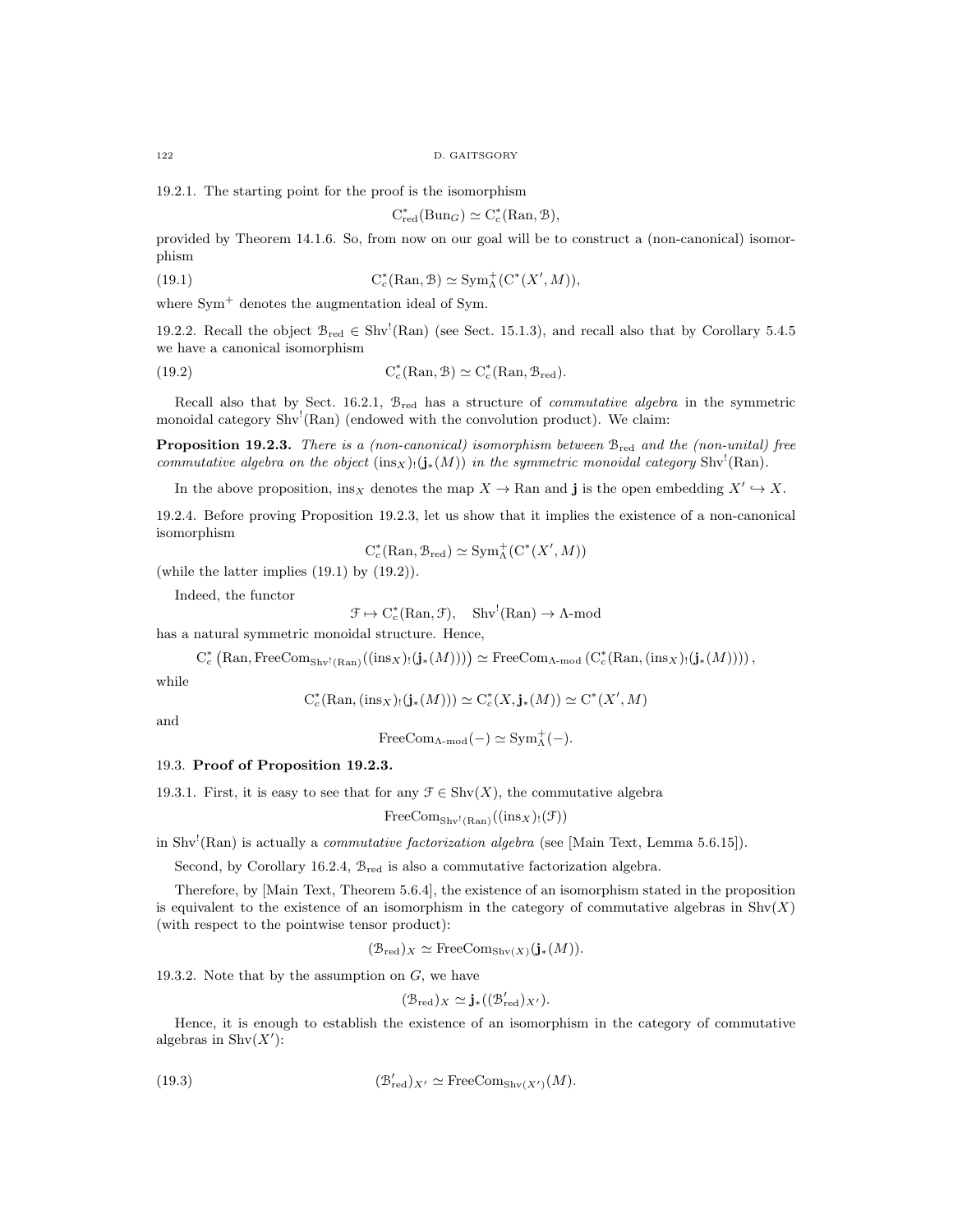We have:

(19.4) 
$$
(\mathcal{B}'_{\text{red}})_{X'}|_{\tilde{X}} \simeq (B_0)_{\text{red}} \otimes \omega_{\tilde{X}} \text{ and } M|_{\tilde{X}} \simeq M_0 \otimes \omega_{\tilde{X}}.
$$

Thus, the datum of an isomorphism (19.3) is equivalent to that of a Γ-equivariant isomorphism

$$
(B_0)_{\mathrm{red}} \otimes \omega_{\widetilde{X}} \simeq \mathrm{Sym}^+_{\Lambda}(M_0) \otimes \omega_{\widetilde{X}},
$$

where the Γ-equivariant structure on each side comes from the isomorphisms in (19.4).

19.3.4. The datum of a Γ-equivariant map of commutative algebras

(19.5) 
$$
\mathrm{Sym}_{\Lambda}^{+}(M_0) \otimes \omega_{\widetilde{X}} \to (B_0)_{\mathrm{red}} \otimes \omega_{\widetilde{X}}
$$

is equivalent to that of a Γ-equivariant map in  $\text{Shv}(\widetilde{X})$ :

(19.6) 
$$
M_0 \otimes \Lambda_{\widetilde{X}} \to (B_0)_{\text{red}} \otimes \Lambda_{\widetilde{X}}
$$

We will find a map in (19.6) so that at the level of cohomology sheaves, it induces a map that fits into a commutative diagram

(19.7)  
\n
$$
H^*(M_0) \otimes \Lambda_{\tilde{X}} \longrightarrow H^*((B_0)_{red}) \otimes \Lambda_{\tilde{X}}
$$
\n
$$
\sim \downarrow \qquad \qquad \downarrow \sim
$$
\n
$$
M_0 \otimes \Lambda_{\tilde{X}} \longleftarrow \qquad \mathfrak{m} \otimes \Lambda_{\tilde{X}},
$$

where we recall that  $M_0$  was defined as  $m/m^2$ , where m is the augmentation ideal in  $H^*(B_0)$ .

The map in (19.5), corresponding to a map in (19.6) with the property of making (19.7) commutative, is automatically an isomorphism.

19.3.5. Consider the space V of all, i.e., not necessarily Γ-equivariant, (resp., in the situation (b) of Theorem 19.1.4, Frobenius-equivariant) maps in (19.6) that make the diagram (19.7) commute.

The space V is non-empty since  $(B_0)_{\text{red}}$  is non-canonically (resp., in the situation (b) of Theorem 19.1.4, Frobenius-equivariantly) isomorphic to  $\text{Sym}^+_{\Lambda}(M_0)$ , see Sect. 19.1.2.

The Γ-equivariant structure on both sides of (19.6) defines an action of Γ on  $\mathcal V$ , and our task it show that  $\mathcal V$  contains a Γ-fixed point.

19.3.6. Note, however, that V is naturally a torsor for a canonically defined object  $V \in \Lambda$ -mod<sup> $\leq 0$ </sup>. Furthermore, V is also endowed with an action of  $\Gamma$ , compatible with the action of V on V.

Now, the required assertion follows from the fact that  $H^1(\Gamma, V) = 0$  (the latter because  $\Gamma$  is a finite group and  $\Lambda$  is a field of characteristic 0).

#### 20. The numerical product formula

The only prerequisite for this section is the statement of Theorem 19.1.4. We will give a derivation of the numerical product formula (0.3) from the cohomological product formula (0.5), slightly different from the one in [Main Text, Sect. 6].

20.1. The setting. In this section we take the ground field k to be  $\overline{\mathbb{F}}_q$ , but we assume that X and G come by extension of scalars from  $X^0$  and  $G^0$ , respectively, defined over  $\mathbb{F}_q$ . We take our sheaf theory to be that of  $\mathbb{Q}_\ell$ -adic sheaves. We fix an embedding

$$
\tau: \mathbb{Q}_{\ell} \hookrightarrow \mathbb{C}.
$$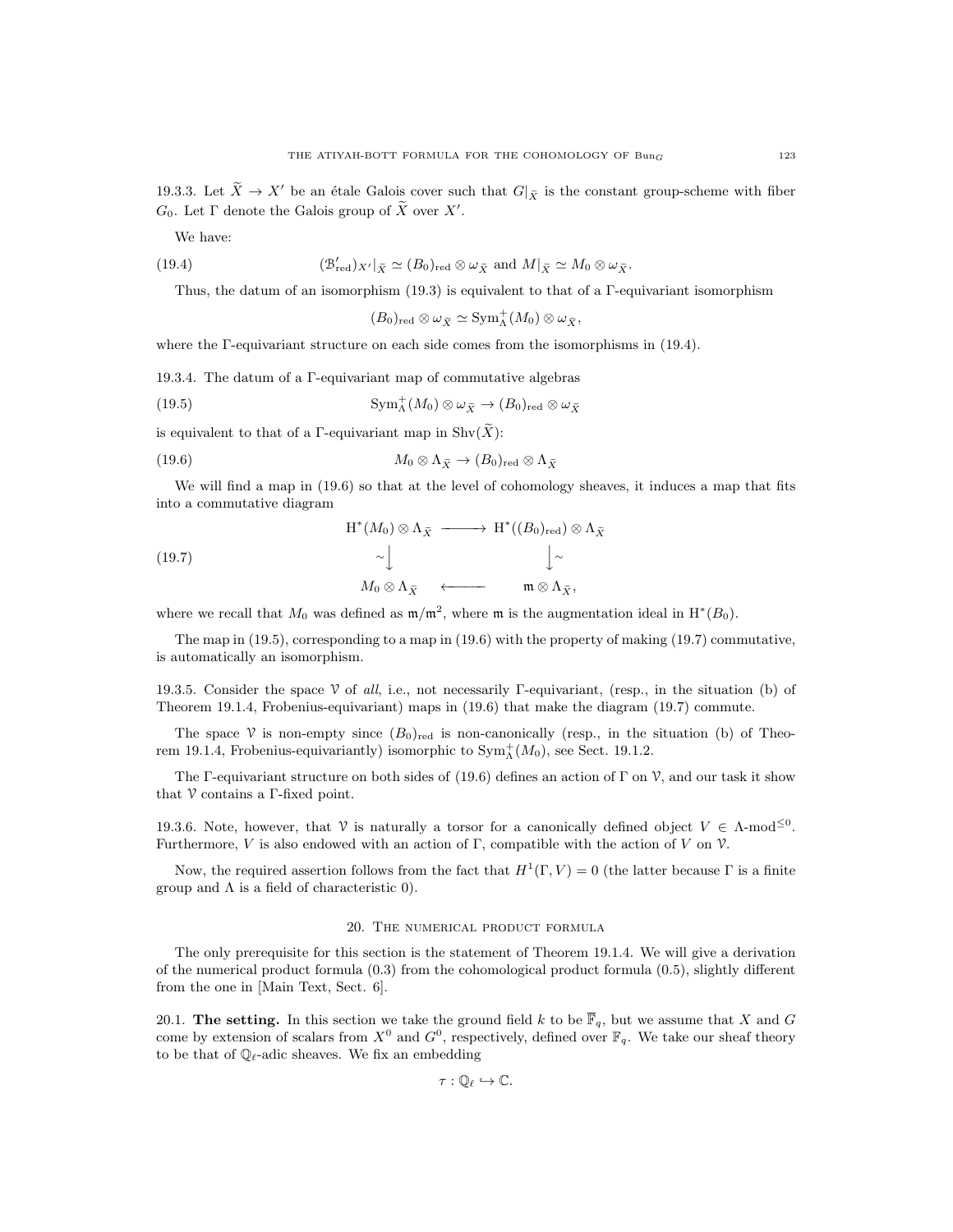20.1.1. On the one hand, we consider the cohomology

 $H^*(Bun_G),$ 

where each  $H^*(Bun_G)$  is endowed with an (invertible) action of the geometric Frobenius, denoted Frob.

On the other hand, for each closed point x of  $X^0$ , we consider the finite group  $G(k_x)$  (i.e., the group of rational points of the fiber  $G_x$  of  $G^0$  over the residue  $k_x$  field at x), and the number

$$
\frac{|k_x|^{\dim(G_x)}}{|G(k_x)|} \in \mathbb{R} \subset \mathbb{C}.
$$

20.1.2. The numerical product formula says:

## Theorem 20.1.3.

(a) Each cohomology  $H^i(Bun_G)$  is finite-dimensional and the sum of complex numbers

$$
\sum_{i} (-1)^{i} \cdot \tau \left( \text{Tr}(\text{Frob}^{-1}, \text{H}^{i}(\text{Bun}_{G})) \right)
$$

converges absolutely.

(b) The product (of real numbers)

$$
\prod_{x \in |X^0|} \frac{|k_x|^{\dim(G_x)}}{|G(k_x)|}
$$

converges absolutely.

(c) The expressions in (a) and (b) are equal to one another (as complex numbers).

The goal of this section is to prove Theorem 20.1.3.

Remark 20.1.4. In the course of the proof we will show that  $\tau(\text{Tr}(\text{Frob}^{-1}, C_c^*(\text{Ran}, \mathcal{B})))$  equals

$$
\underset{x \in |X^{0}|}{\Pi} \tau \left( \text{Tr}(\text{Frob}_x^{-1}, \text{H}^*(BG_x)) \right)
$$

.

As was noted in Sect. 0.2.2, this justifies why we want to think of  $C_c^*(\text{Ran}, \mathcal{B})$  as the Euler product  $(14.4).$ 

#### 20.2. Proof of the numerical product formula.

20.2.1. First, it is not difficult to see that the validity of the assertion of Theorem 20.1.3 only depends on the generic fiber of G. Hence, we can (and will) assume that G satisfies the assumptions of Sect. 14.2.1, where the the open subset  $X' \subset X$  is also defined over  $\mathbb{F}_q$ .

Under this assumption, we can apply Theorem 19.1.4 and rewrite  $H^*(Bun_G)$  as the cohomology of  $\text{Sym}_{\mathbb{Q}_{\ell}}(\mathrm{C}^*(X',M)),$  which is the same as

$$
\operatorname{Sym}_{\mathbb{Q}_{\ell}}(\operatorname{H}^{*}(X',M)).
$$

Note now that the finite-dimensionality assertion in point (a) of the theorem readily follows.

20.2.2. For every closed point x of  $X^0$ , the  $\tau$ -weights of Frob<sub>x</sub><sup>-1</sup> on the !-fiber  $M_x$  of M at x are  $\leq -4$ (see Sect. 19.1.2). Hence, by [Del], the  $\tau$ -weights of Frob<sup>-1</sup> on H<sup>\*</sup>(X', M) are  $\leq -2$ . I.e., if we view the pair (Frob<sup>-1</sup>, H<sup>i</sup>(X', M)) as a complex vector space equipped with an endomorphism via  $\tau$ , and if  $\lambda$  is an eigenvalue, then  $|\lambda| < 2$ .

This implies the convergence assertion in point (a) of the theorem.

Consider the formal series

(20.1) 
$$
\sum_{n\geq 0} \tau \left( \text{Tr} \left( \text{Frob}^{-1}, \text{Sym}^n_{\mathbb{Q}_\ell}(\text{H}^*(X', M)) \right) \right) \cdot t^n.
$$

We obtain that this series converges absolutely for  $|t| < 2$  and its value at  $t = 1$  equals the sum in point (a) of the theorem.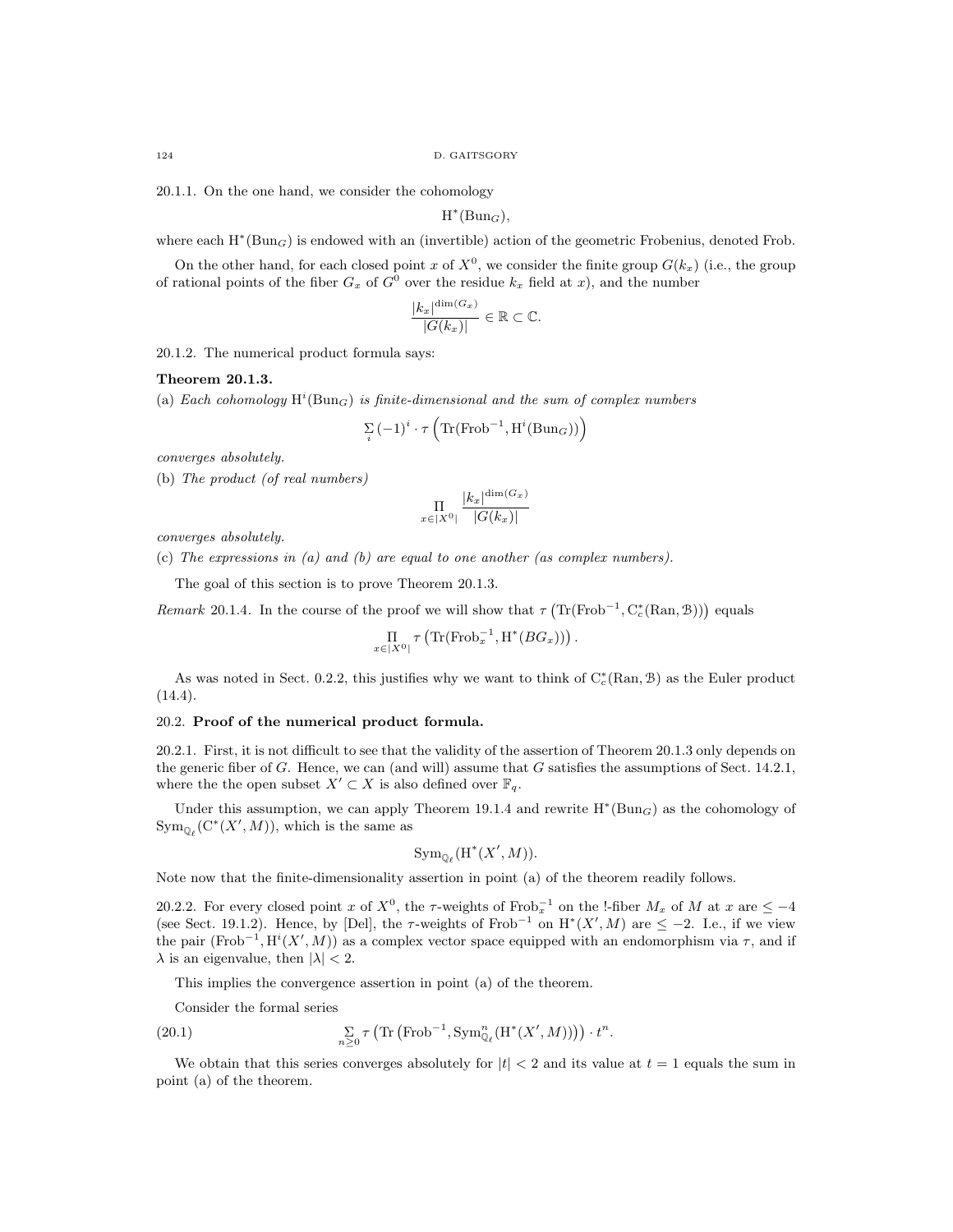Remark 20.2.3. We obtain that the sum in point (a) of the theorem equals

$$
\tau\left(\frac{1}{\det(1-\mathrm{Frob}^{-1},\mathrm{H}^*(X',M'))}\right).
$$

20.2.4. Next, note that for a closed point x of  $X^0$  the quantity  $\frac{1}{|G(k_x)|}$  equals the number of  $k_x$ -points of the stack  $BG_x$ . Hence, applying the Grothendieck-Lefschetz formula for the stack  $BG_x$ , we obtain

$$
\frac{|k_x|^{\dim(G_x)}}{|G(k_x)|} = \sum_i \left(-1\right)^i \cdot \tau \left(\text{Tr}(\text{Frob}_x^{-1}, \text{H}^i(BG_x))\right).
$$

We have an isomorphism

$$
H^*(BG_x) \simeq \begin{cases} \operatorname{Sym}_{\mathbb{Q}_{\ell}}(M_x) \text{ for } x \in X' \\ \mathbb{Q}_{\ell} \text{ for } x \notin X'. \end{cases}
$$

Consider the formal series

(20.2) 
$$
\prod_{x \in |X^0|, x \in X'} \left( \sum_{n \geq 0} \tau \left( \text{Tr}(\text{Frob}_x^{-1}, \text{Sym}^n_{\mathbb{Q}_\ell}(M_x)) \right) \cdot t^{n \cdot \text{deg}(x)} \right).
$$

The Grothendieck-Lefschetz formula for  $X'$  implies that the series (20.1) equals the series (20.2). In particular, we obtain that the series (20.2) converges absolutely for  $|t| < 2$  and its value at  $t = 1$  equals the sum in point (a) of the theorem.

The absolute convergence of  $(20.2)$  at  $t = 1$  is equivalent to the statement of point (b) of the theorem, and the product in point (b) of the theorem equals the value of  $(20.2)$  at  $t = 1$ . This implies the equality in point (c) of the theorem.